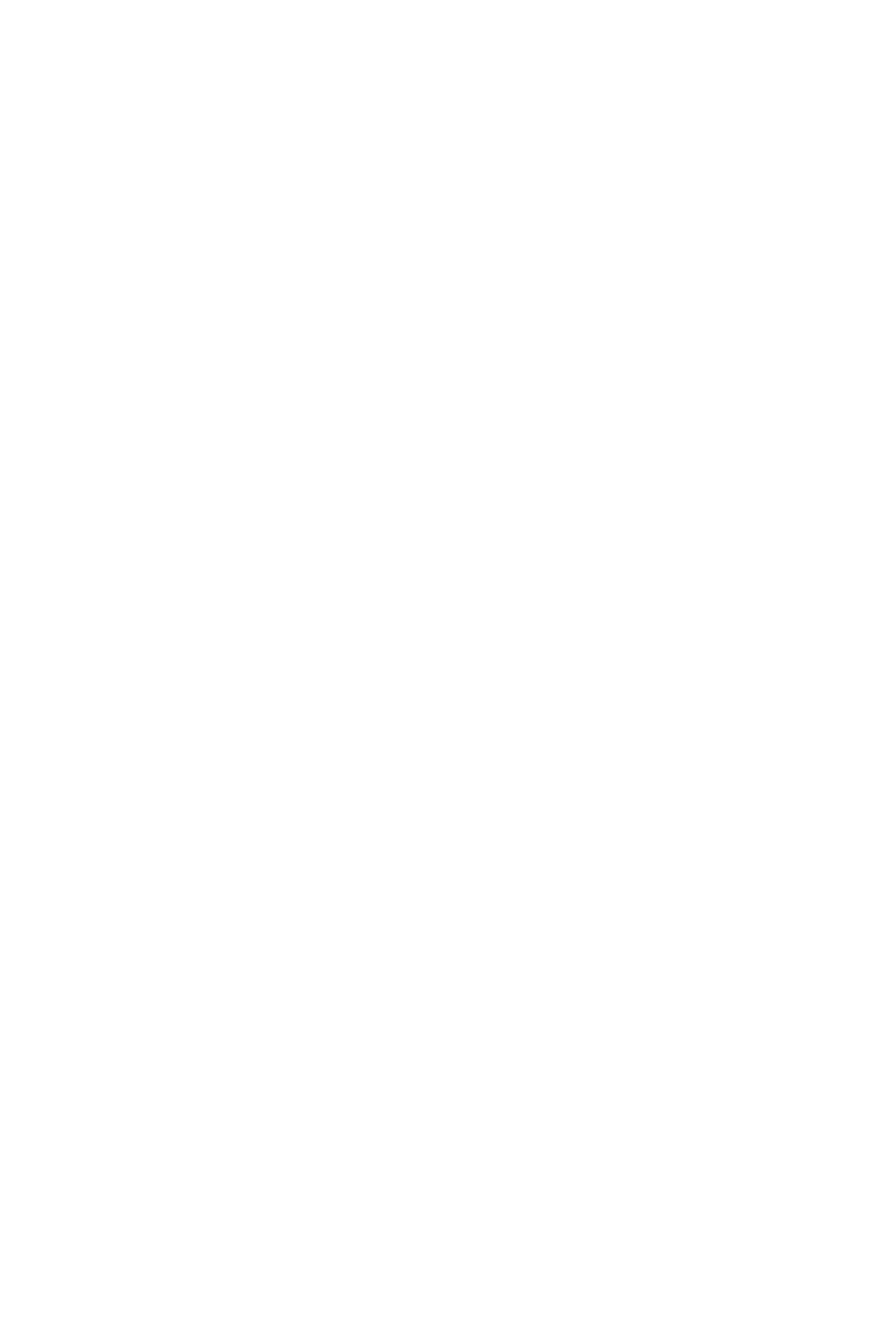Sociodrama and Collective Trauma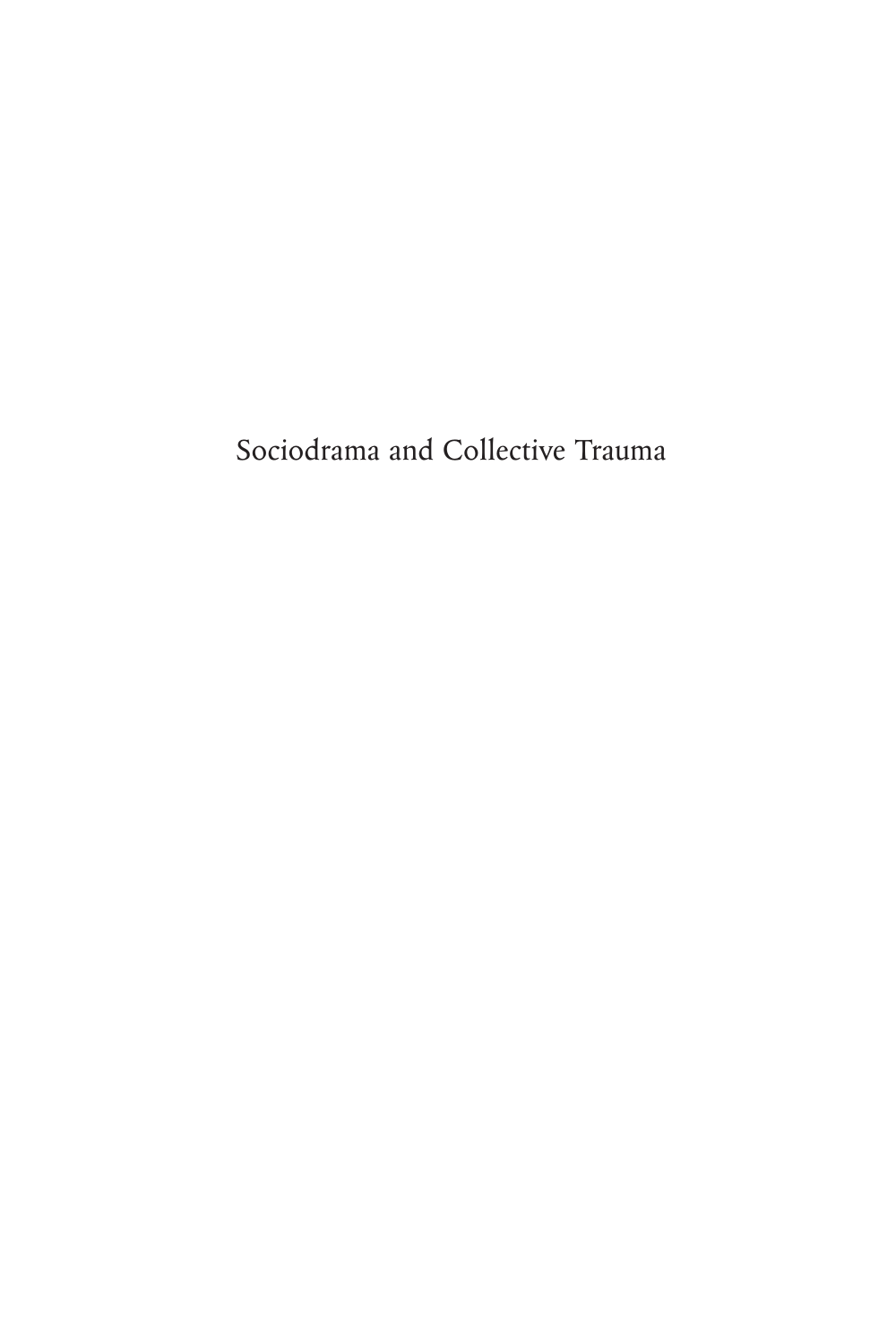*by the same author*

# **Focus on Psychodrama**

**The Therapeutic Aspects of Psychodrama** *Peter Felix Kellermann Foreword by Jonathan D Moreno* ISBN 978 1 85302 127 5

# **Psychodrama with Trauma Survivors**

**Acting Out Your Pain**

*Edited by Peter Felix Kellermann and M.K. Hudgins Foreword by Zerka T Moreno* ISBN 978 1 85302 893 9

# *of related interest*

**Psychodrama A Beginner's Guide** Zoran Djurić, Jasna Veljković and Miomir Tomić ISBN 978 1 84310 411 7

**Sambadrama The Arena of Brazilian Psychodrama** *Edited and translated by Zoltán Figusch Forewords by Adam Blatner and José Fonseca* ISBN 978 1 84310 363 9

**Imagination, Identification and Catharsis in Theatre and Therapy** *Mary Duggan and Roger Grainger* ISBN 978 1 85302 431 3

**Playing the Other Dramatizing Personal Narratives in Playback Theatre** *Nick Rowe* ISBN 978 1 84310 421 6

**Reminiscence Theatre Making Theatre from Memories** *Pam Schweitzer Foreword by Glenda Jackson MP* ISBN 978 1 84310 430 8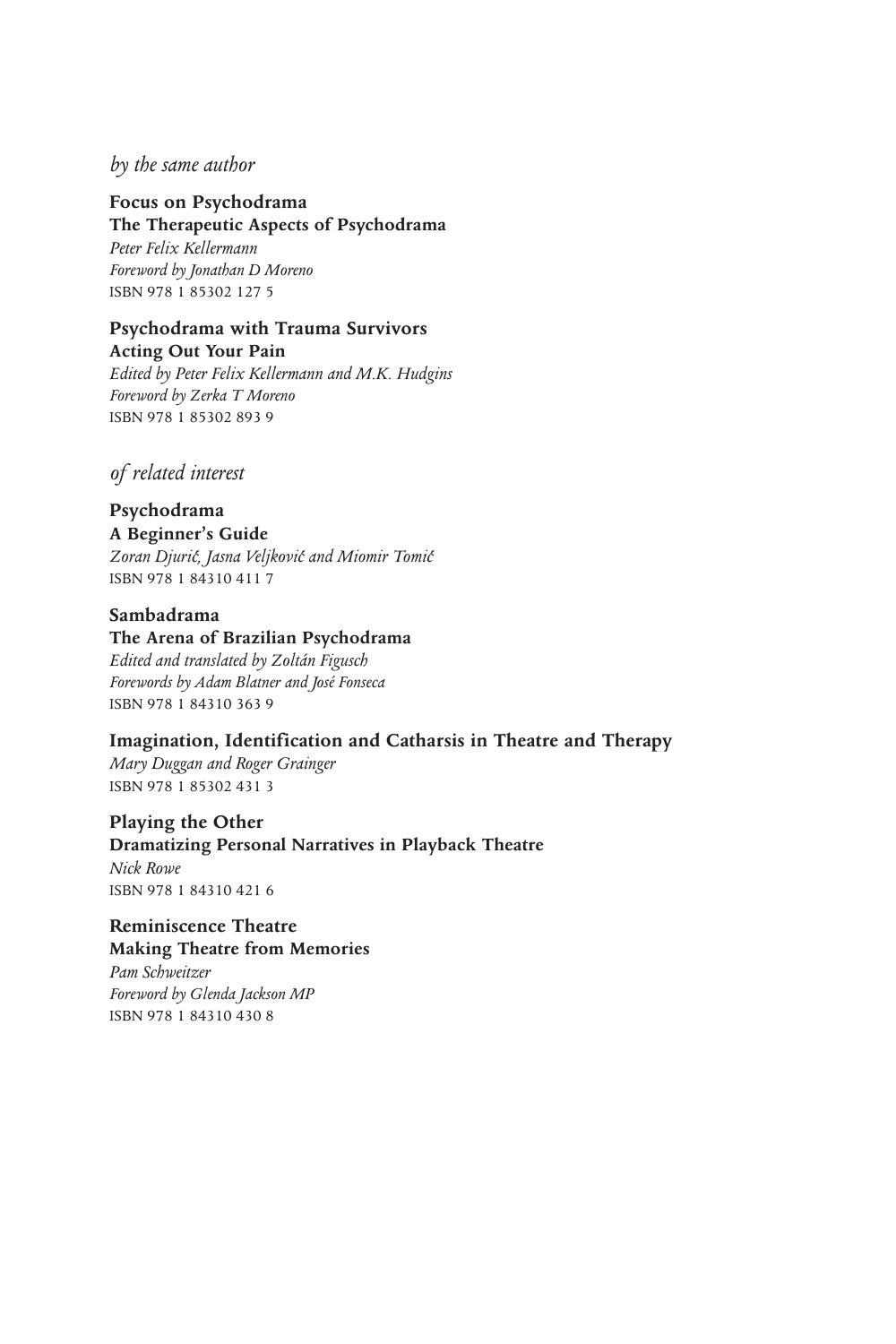# Sociodrama and Collective Trauma

*Peter Felix Kellermann*



Jessica Kingsley Publishers London and Philadelphia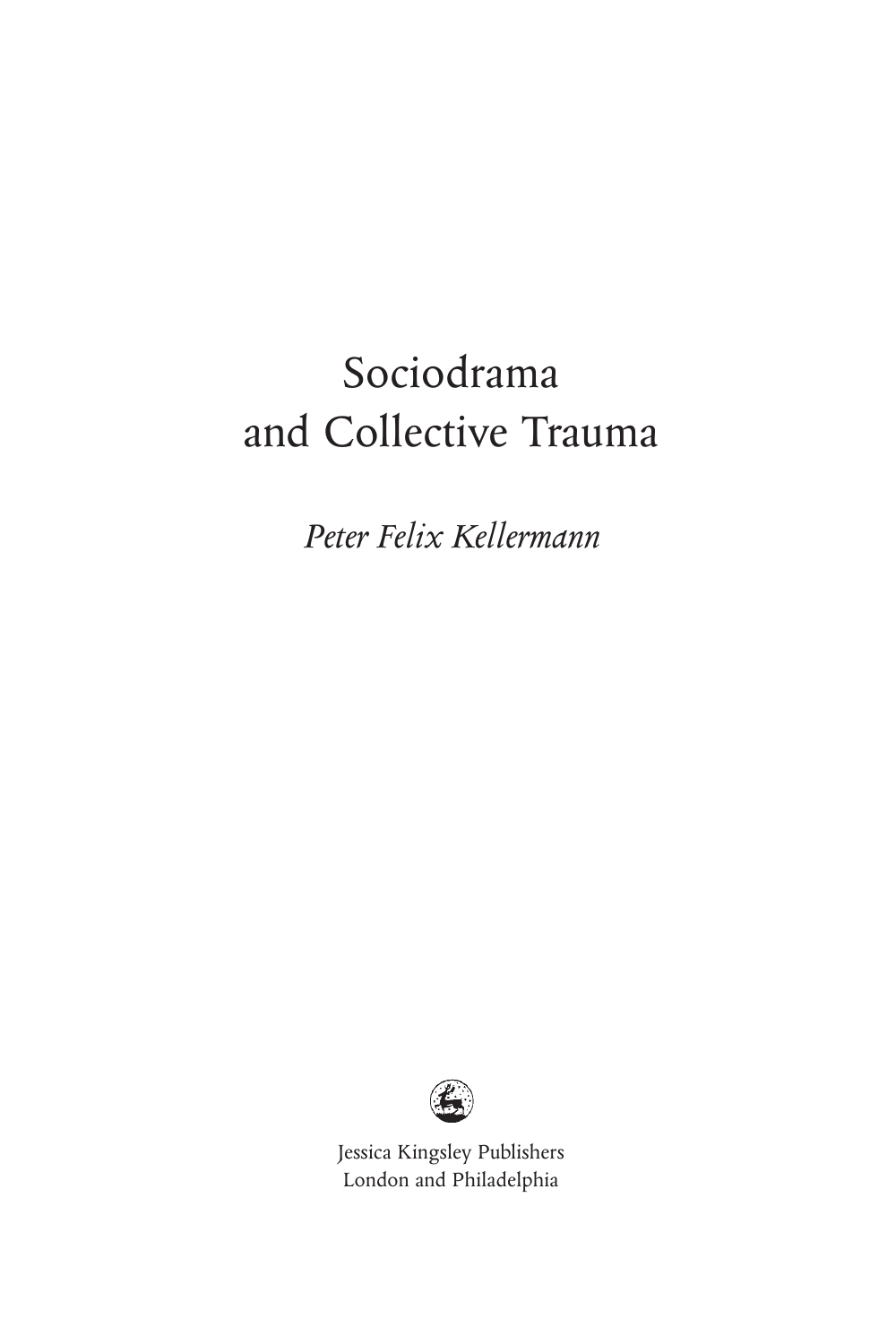First published in 2007 by Jessica Kingsley Publishers 116 Pentonville Road London N1 9JB, UK and 400 Market Street, Suite 400 Philadelphia, PA 19106, USA

# *www.jkp.com*

Copyright © Peter Felix Kellermann 2007

All rights reserved. No part of this publication may be reproduced in any material form (including photocopying or storing it in any medium by electronic means and whether or not transiently or incidentally to some other use of this publication) without the written permission of the copyright owner except in accordance with the provisions of the Copyright, Designs and Patents Act 1988 or under the terms of a licence issued by the Copyright Licensing Agency Ltd, Saffron House, 6-10 Kirby Street, London EC1N 8TS. Applications for the copyright owner's written permission to reproduce any part of this publication should be addressed to the publisher.

Warning: The doing of an unauthorised act in relation to a copyright work may result in both a civil claim for damages and criminal prosecution.

## **Library of Congress Cataloging in Publication Data**

Kellermann, Peter Felix. Sociodrama and collective trauma / Peter Felix Kellermann. p. ; cm. Includes bibliographical references and index. ISBN-13: 978-1-84310-446-9 (pb) ISBN-10: 1-84310-446-6 (pb) 1. Psychic trauma--Social aspects. 2. Post-traumatic stress disorder--Social aspects. 3. Sociodrama. I. Title.

[DNLM: 1. Psychodrama--methods. 2. Stress Disorders, Post-Traumatic--therapy. WM 430.5.P8 K29s 2007]

RC552.P67K442 2007 362.196'8521--dc22

2006100118

**British Library Cataloguing in Publication Data** A CIP catalogue record for this book is available from the British Library

> ISBN 978 1 84310 446 9 ISBN pdf eBook 978 1 84642 616 2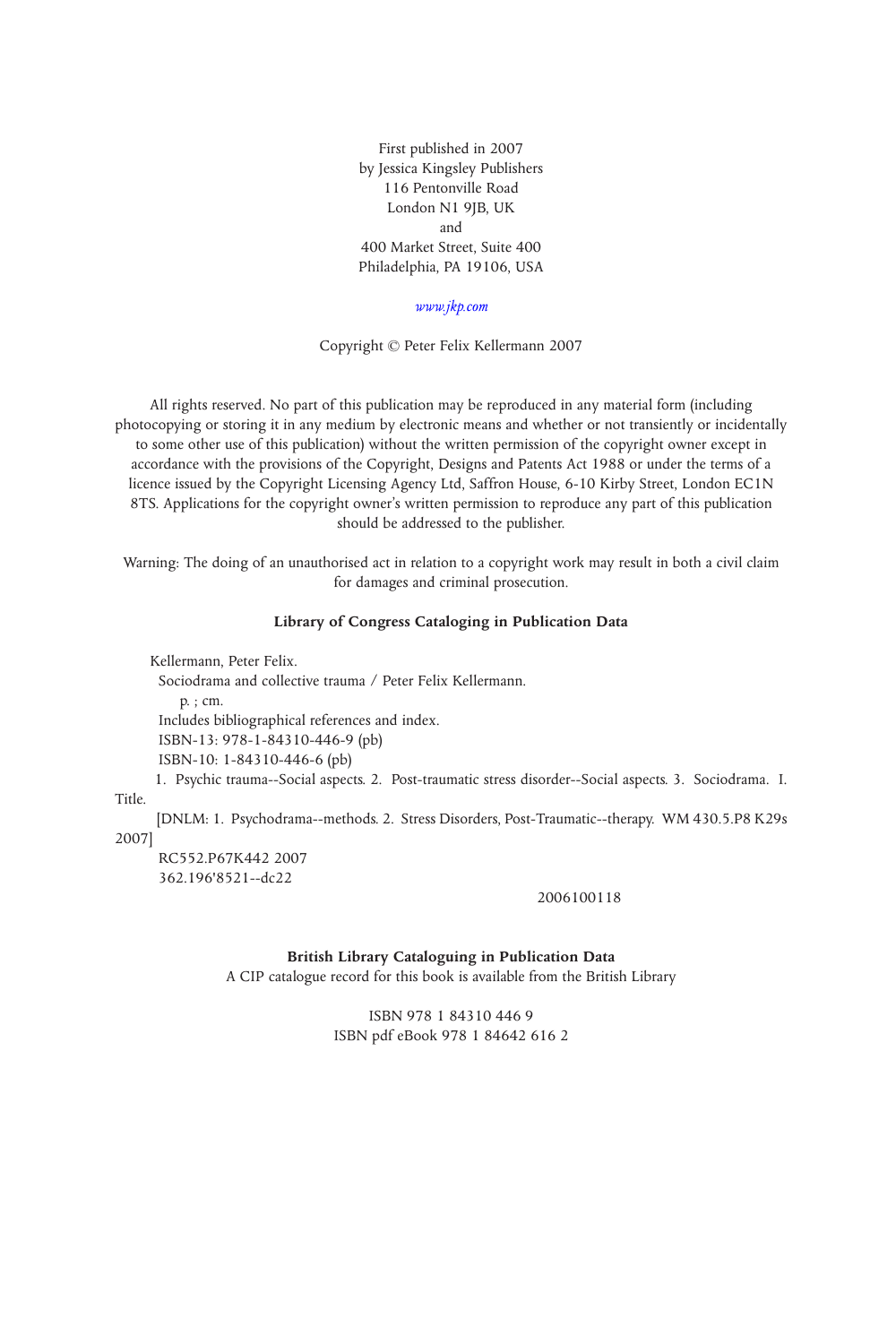# Contents

- ACKNOWLEDGEMENT 6
	- Introduction 7
- 1. Sociodrama 15
- 2. Collective trauma 33
	- 3. Societry 51
- 4. Crisis sociodrama 67
- 5. Political sociodrama 81
- 6. Diversity sociodrama 95
- 7. Conflict transformation in sociodrama 115
	- 8. Postwar healing and reconciliation 141
		- 9. Retrospect and prospect 163
			- Final comments 169
				- REFERENCES 171 SUBJECT INDEX 185 AUTHOR INDEX 189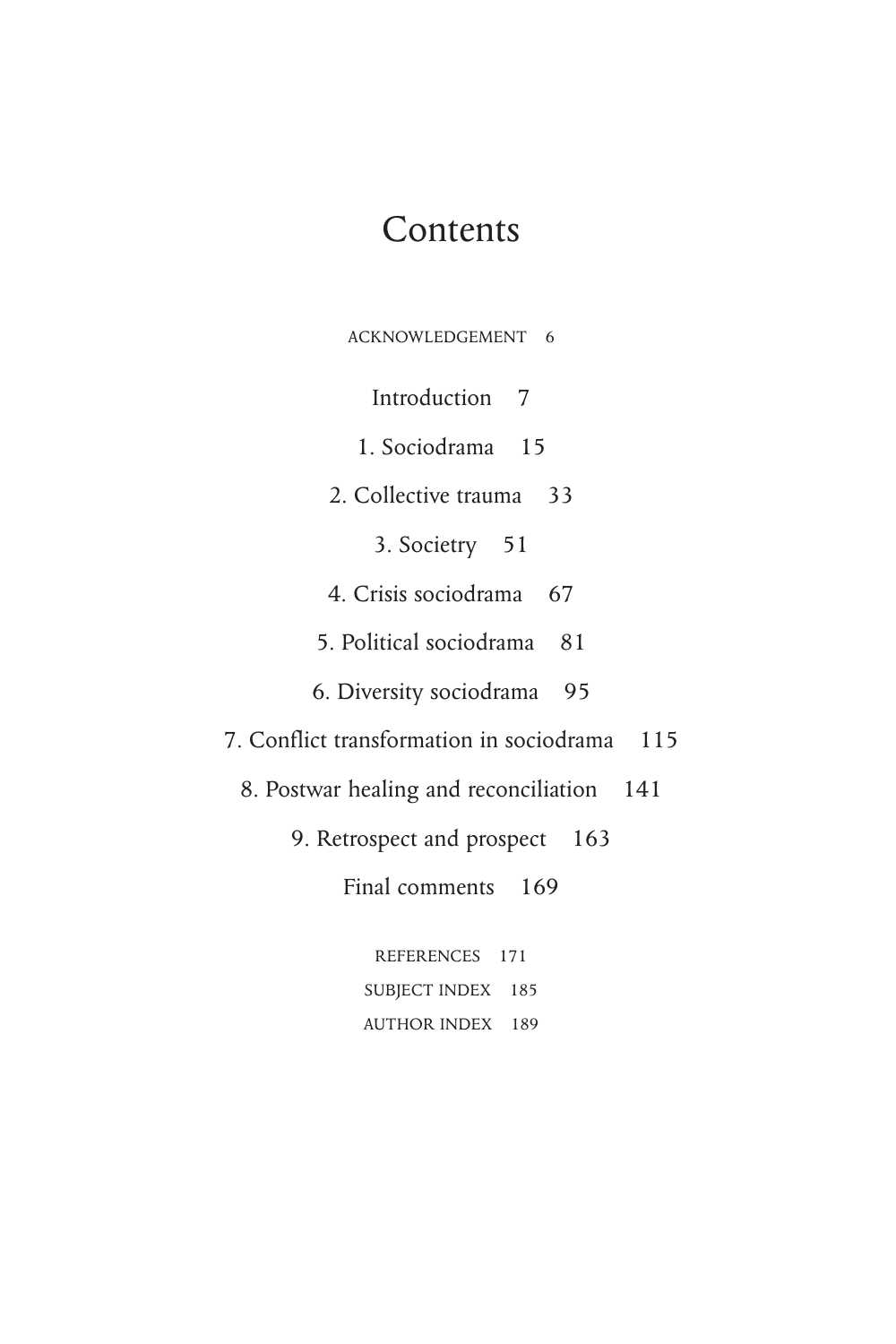# Acknowledgement

I would like to thank Allan Borowski for his help in editing some of the chapters of this book.

The author would like to receive correspondence on the following email address: natank@netmedia.net.il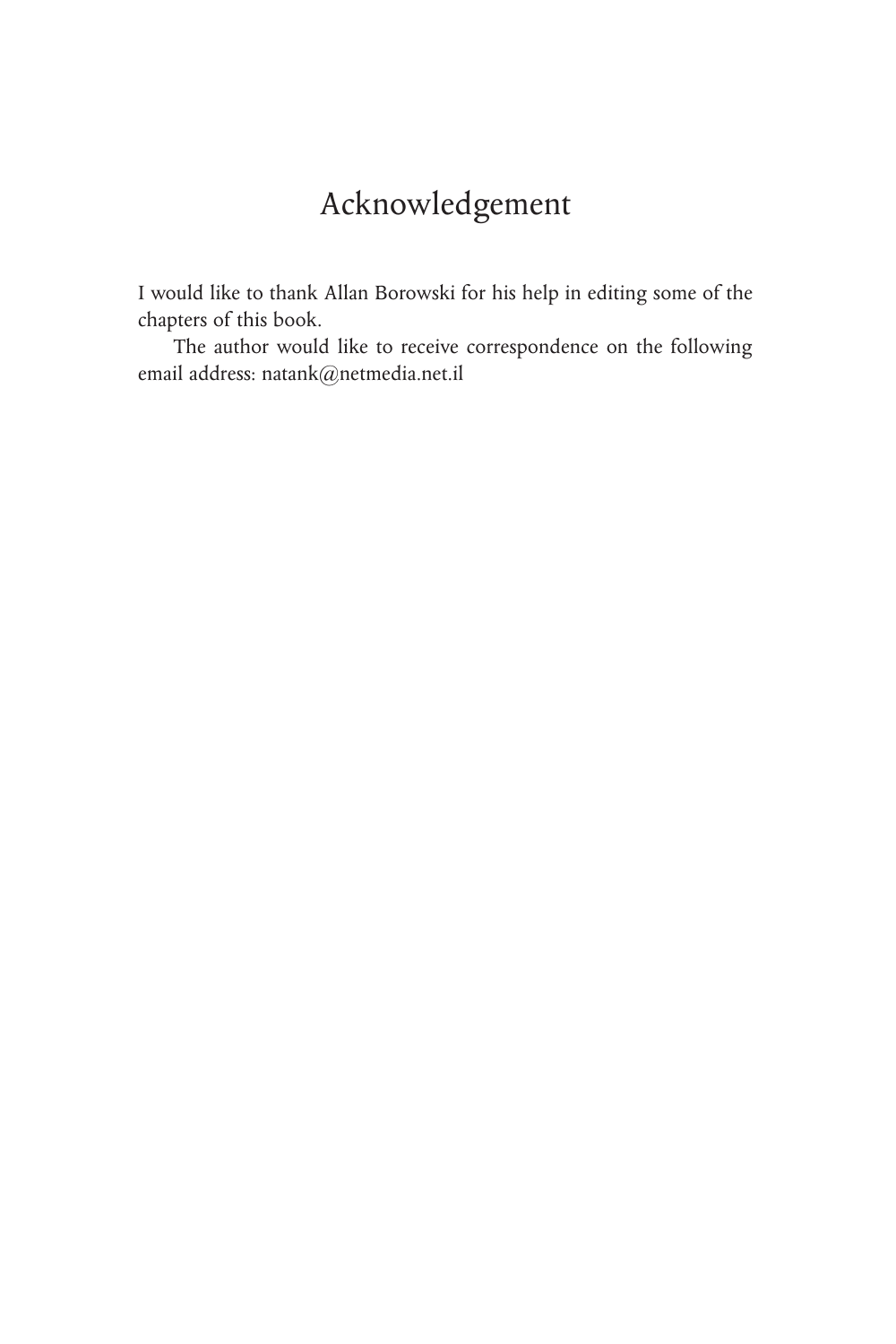# Introduction

In his book, *Civilization and Its Discontents* (1930), Freud wrote:

We are threatened with suffering from three directions: from our own body, which is doomed to decay and dissolution and which cannot even do without pain and anxiety as warning signals; from the external world, which may rage against us with overwhelming and merciless forces of destruction; and finally from our relations to other men. The suffering which comes from this last source is perhaps more painful to us than any other. (Freud 1930, p.77)

And the pain of human relations, to which Freud refers, is plentiful…

The pain from such wounds, inflicted by human beings upon one another, remains for a long time. It leads to trauma that is not only individual but also collective.

The purpose of this book is to describe such collective manifestations of trauma and how sociodrama may be used with groups that struggle with the after-effects of wars and natural disasters. More than anything else, however, it is an effort to share some thoughts and concerns, gleaned over a period of more than 30 years, from leading psychodrama and sociodrama groups in various parts of the world. Having worked with a large number and variety of trauma survivors, I started to discern a pattern that transcended the individuals and groups that I met. For instance, a woman described how she had recently lost three close female friends to cancer. In the psychodrama, group members, as usual, took the roles of the three women; the woman placed them side by side on the stage. As I looked at the three ladies sitting together and listened to the woman say farewell to each one of them in turn, I saw not only this individual loss and these few victims of cancer but also the thousands of similar victims of this and other fatal illnesses, and I felt the collective suffering of all the families and friends who were also mourning the deaths of their loved ones. Pursuing this imaginary encounter with the victims, I heard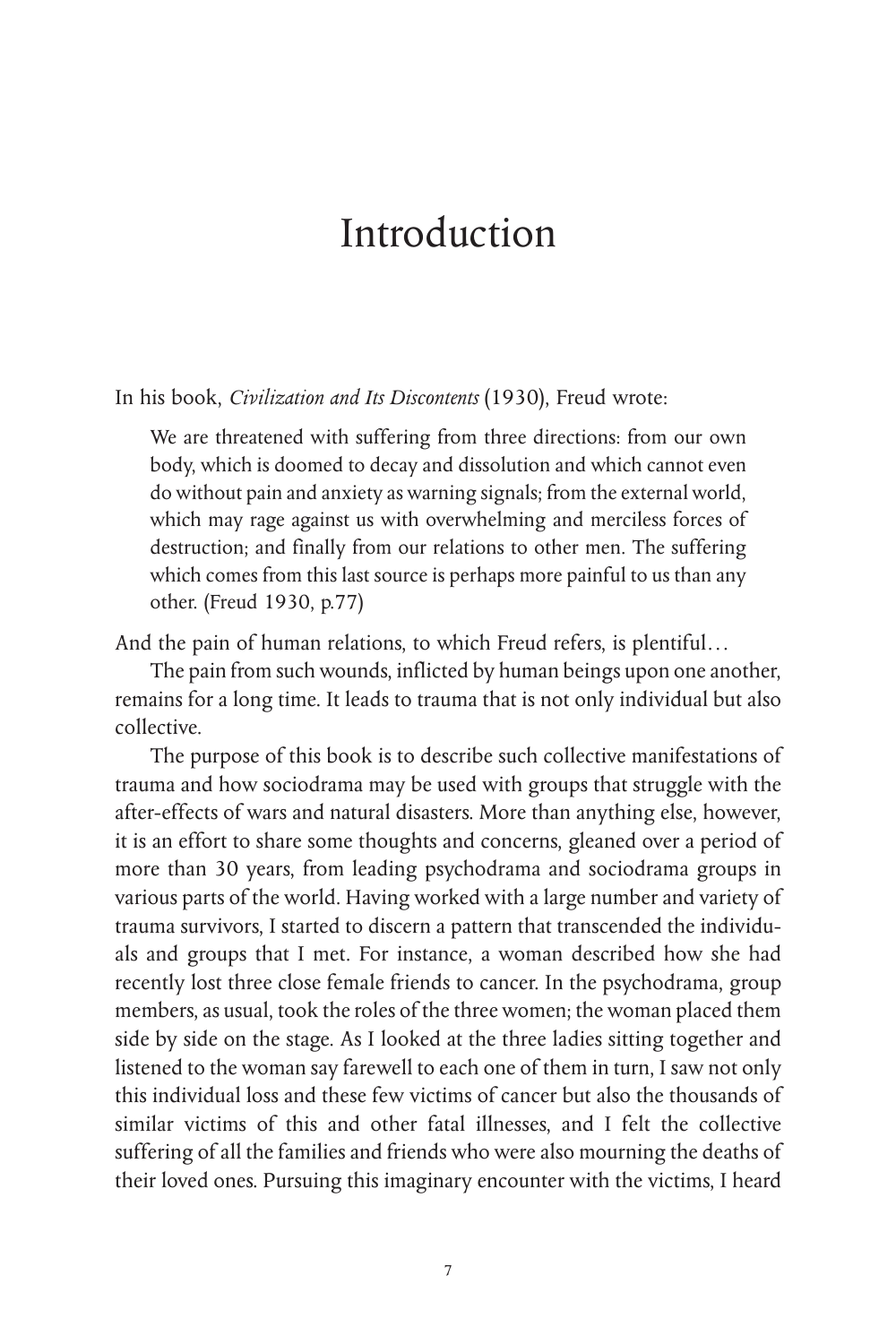them ask questions that I could not answer: "Why did we die from this disease?", "Could it have been prevented?", "What is common among us?" I thought that, if I were only able to look at them carefully enough, I would perhaps discover their common secret and we would be able to prevent further casualties.

In my journeys throughout the world and in my work in Israel, I see such ghosts of the past everywhere, and they ask me similar questions: "Why did we die?", "Could it have been prevented?", "What is common among us?" I meet these victims through the numerous trauma survivors who present their life histories in psychodrama sessions and we invite them back in sociodrama. We encourage them to tell us what happened to them. Repeatedly, they talk about their collective trauma and ask if it was really inevitable or if it could have been prevented. I have often asked myself if I am crazy for hearing such things or if I am simply vicariously traumatized. Perhaps I am projecting my own unconscious fears upon these people or my own unfinished grief, or perhaps I am simply too sensitive to the suffering of people. Whatever the reason, I have come to realize that there is a common denominator in my work that centers on the themes of trauma, war, terror, disaster, and human suffering.

Human suffering as a result of disaster is no longer a remote phenomenon. On the contrary, it is one with which most of us have had direct or indirect contact. Many of us have experienced massive tragedy ourselves while others know someone who has been affected. With the global media coverage of today, all of us have seen disasters from afar on a daily basis and have sometimes visited disaster areas after catastrophic events have occurred. We have, therefore, become more than familiar with the features and details of disaster. For some of us, such events have started to convey some profound meaning and to hold some hidden significance. It is the aim of future sociodrama sessions to uncover this hidden meaning.

My first book, *Focus on Psychodrama* (1992), presented a systematic analysis of the essential therapeutic aspects of psychodrama. The second book, *Psychodrama with Trauma Survivors* (2000), edited together with Kate Hudgins, described the use of psychodrama with survivors of torture, war-related trauma, bereavement, addiction, and sexual abuse. Then I wrote a series of papers (Kellermann 2001a, 2001b, 2001c, 2001d) that dealt with the long-term effects of Holocaust trauma and its transmission to the second generation. These papers were based on my clinical and research experience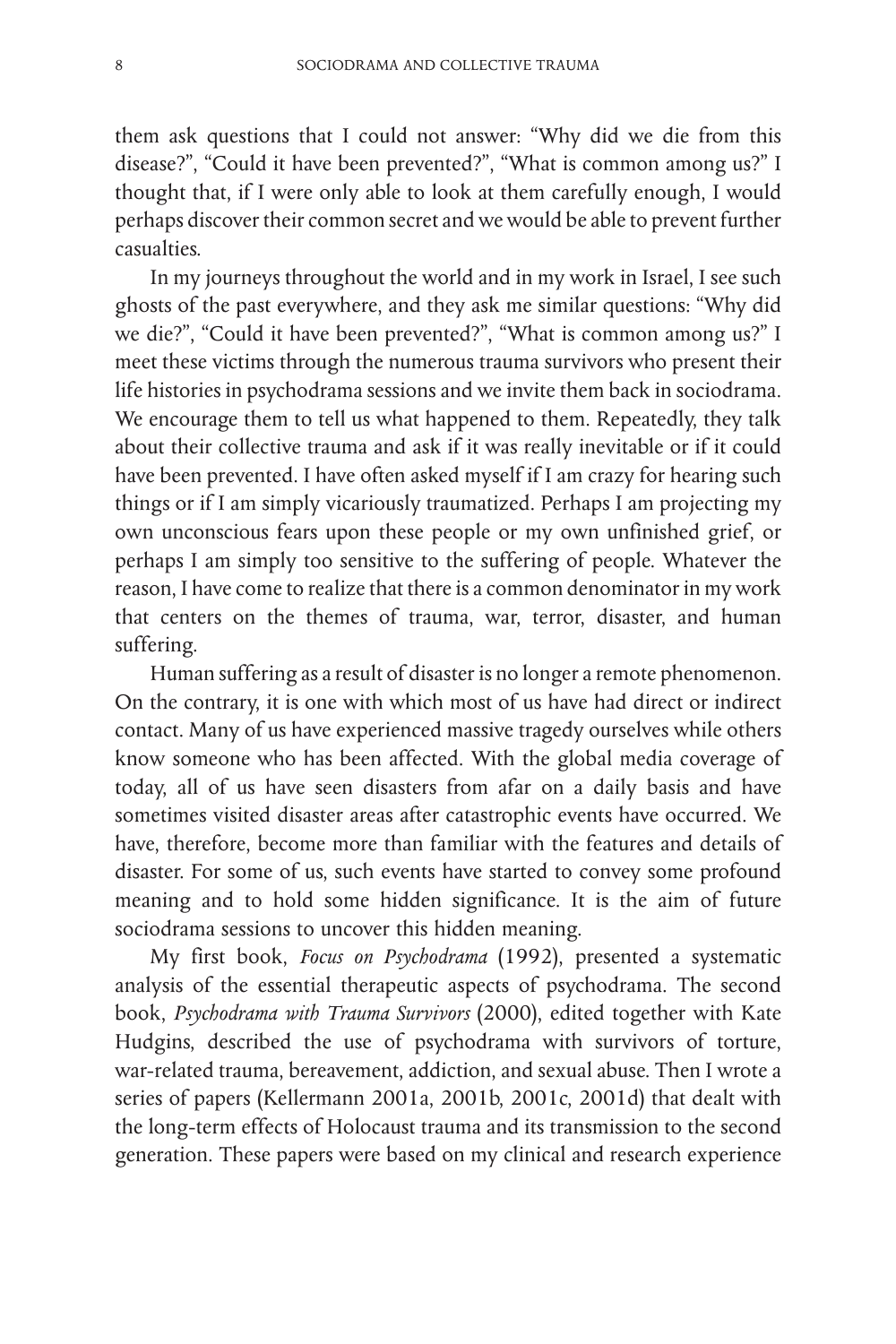# INTRODUCTION 9

from working as a clinical psychologist in a treatment center for Holocaust survivors and their children.

The present book is a natural continuation of this previous work. It is also a major revision and an extension of two previously published articles on interpersonal conflict management (Kellermann 1996) and sociodrama (Kellermann 1998). Both were published in *Group Analysis* and are here reprinted with permission. However, by emphasizing the psychological, social, political, cultural, and historical determinants of human behavior, the present book attempts to provide a perspective that is not only therapeutic but also sociopolitical. Perhaps it is, therefore, also preventive in its perspective. In other words, rather than only continuing to provide psychotherapy to individual trauma survivors, I have also found it increasingly important to discover how these events came to occur in the first place and to search for ways in which we can deal with them as a social group phenomenon.

Major traumatic events, such as war, terrorist bombings, and natural disasters, transcend the realms of individual suffering and enter the universal and collective sphere. Efforts to support individual trauma survivors and to alleviate community stress are complementary because major terrorist attacks around the world have taught us that we are all in this together. There can be no complete healing for anyone as long as the collective sources of trauma remain unaddressed because, in the long run, collective trauma cannot be healed as isolated events in the lives of individuals. It needs a group setting for its proper exploration and resolution.

Such a group setting will immediately make it obvious that people are influenced not only by their individual experiences, internal conflicts, and personality development but also by disastrous external sociopolitical realities, which are common to all. Psychotherapists who prefer to work within a social vacuum and who are blind to the external world neglect to acknowledge the fact that some clients simply respond in a normal manner to abnormal situations. These therapists run the danger of helping patients to adjust to a destructive society. As an illustration of this danger, O'Connor (1989) told the story of a young woman with symptoms of anxiety who came to Frieda Fromm-Reichmann for help in Europe before the Second World War, shortly before the therapist left for the United States. During the course of the psychoanalysis, the patient gradually overcame her fears, and after three years the therapy was successfully concluded. A few weeks later, however, the young woman, who was Jewish, was taken by the Gestapo and sent to a concentration camp.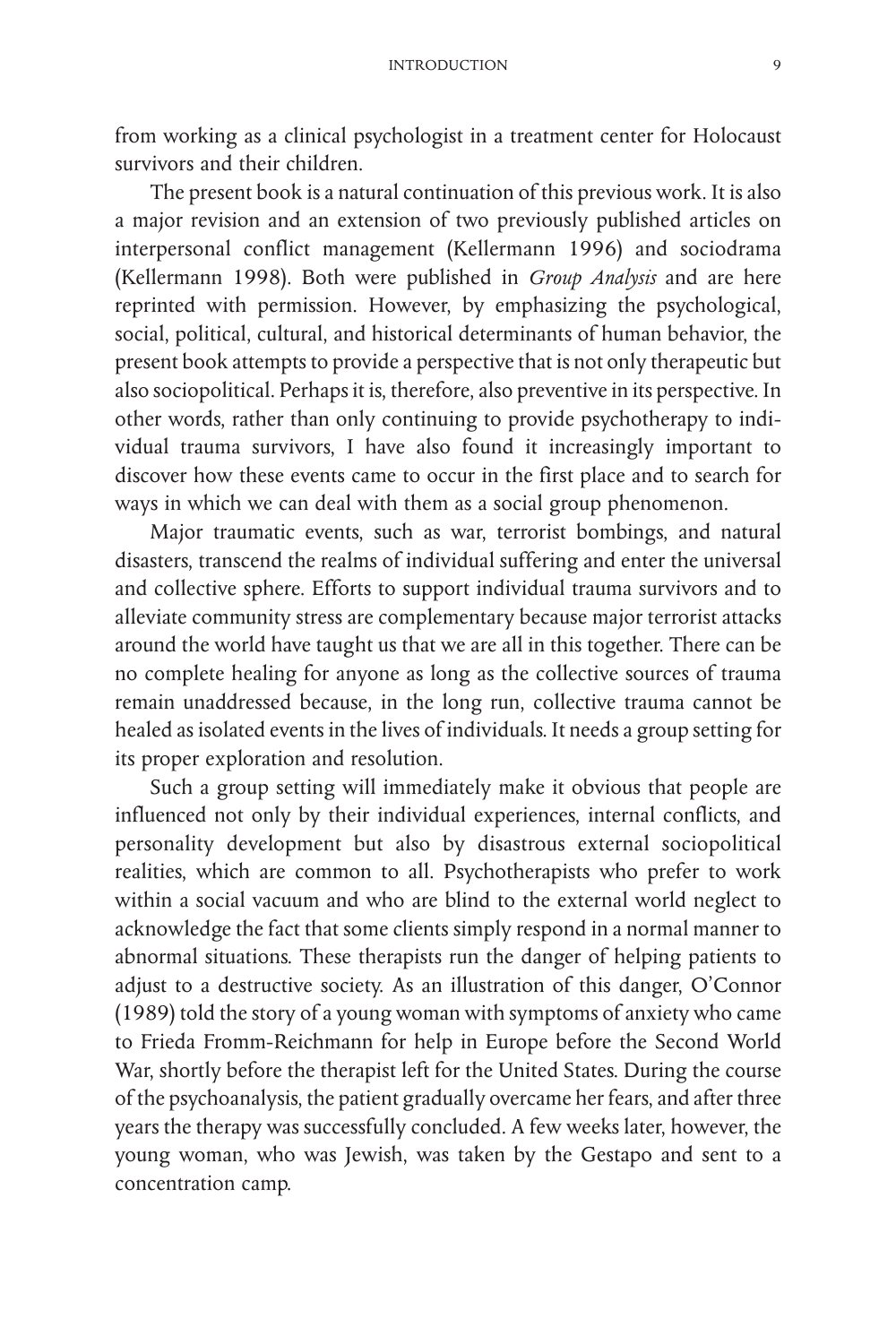This has been a difficult lesson to learn for many psychotherapists. As Sprague (1998) pointed out, "Every healer or therapist learns, sooner or later, the contradiction of helping people toward recovery and then sending them back into the conditions that made them ill in the first place" (p.250). Fortunately, group therapists today are in general deeply engaged in the sociopolitical realities of their countries and continually emphasize the influence of external factors on groups (e.g. Hearst 1993; Hopper 2002). Rather than focusing only on people in relation to themselves or in relation to a few others, group therapists often take a global view of intergroup and "group-as-a-whole" phenomena, keeping in mind the relation of one set of people to other people and to the society at large.

A highly potent but relatively unknown method for such group-asa-whole explorations of the community at large is sociodrama. In sociodrama, people are invited to share their social concerns with one another. In addition, they are encouraged to develop community support networks that may strengthen the resilience of the population at large. The hope is that this will enable them to understand better why man-made violence occurs and to find more effective methods to manage conflicts between people and societies.

Until recently, a book such as this would be difficult to categorize within a specific academic field. It covers phenomena from sociology, social and clinical psychology, cultural anthropology, political science, and history. Osama bin Laden changed all that. The terrorist attack of September 11 2001 taught us that an interdisciplinary approach is required to understand today's global conflicts. Because the need is to heal the emotional wounds of the global human community as a whole, such an interdisciplinary approach should be better in dealing both with the many survivors and with the various levels of microsociological and macrosociological aspects, as well as in learning from history to prevent or to prepare us for future disasters.

We also need a broad-based approach to deal with conflict transformation, peace building, and the preparation or prevention of future conflict. The net effect would blur the boundary lines between the various subdisciplines. Clinical psychologists who work with groups could apply their diagnostic and therapeutic skills in sociopolitical settings; social psychologists could provide their knowledge of social influence, leadership, and mass communication to present-day global conflicts. Sociologists could add their cumulated data on the social lives of individuals, groups, and societies and the interactions between them; historians could put all this into a perspective of the past record of human societies. Anthropologists could make the relevant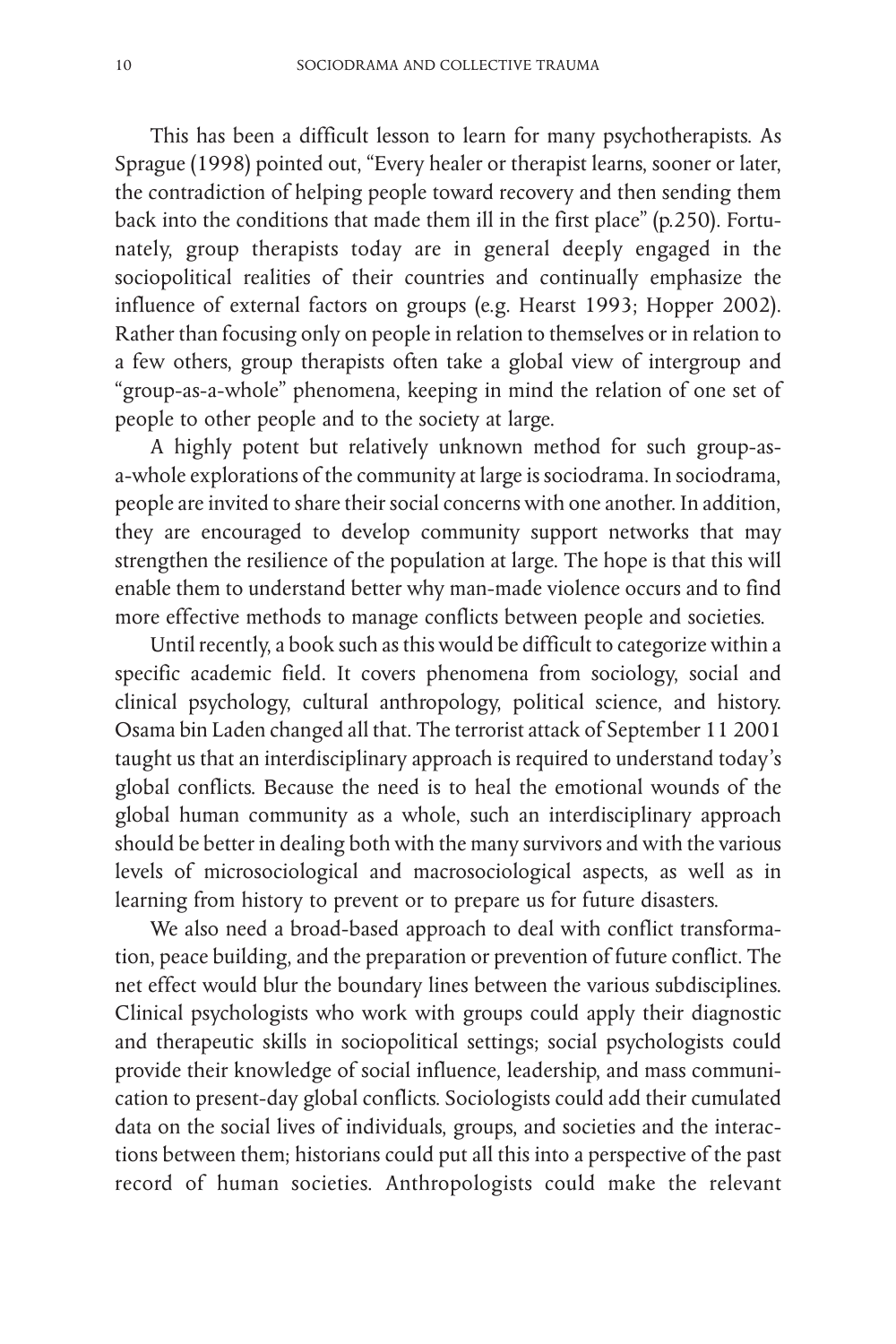INTRODUCTION 11

crosscultural comparisons; political scientists could try to integrate this vast material into their own analysis of political systems and behavior, international relations, and public policy and suggest relevant and effective approaches of intervention. Optimally, sociodrama could add to all this accumulated knowledge and draw upon all these fields of research. In addition, it also reflects upon morals, economics, government, religion, and the law and upon whatever is relevant for the problematic theme of a certain sociodrama group. Because all these factors are so interrelated, a perspective that puts the focus solely on one level is limited and incomplete.

This is perhaps a greater task than anyone ought to attempt because it implies a range of knowledge that many sociodramatists are painfully aware they do not possess. They may have some professional knowledge of psychological trauma and some clinical experience as psychotherapists, but there will always be much within all the other relevant fields of exploration about which they do not know enough.

In addition to these limitations, sociodramatists cannot claim any impartiality regarding the various themes and issues that are raised. Being "children of their times," they are faced with being deeply involved in the situations presented. Individuals cannot stand apart from their own nationalities, social classes, values, political convictions, and cultural backgrounds; these will, of course, immediately become apparent and interfere with their work. Thus, sociodramatists have no choice but to admit that their theories are themselves part of their personal points of view and of the social milieu in which they live. Taken as a whole, nothing said in sociodrama can therefore be said to be objectively right or wrong, true or false, or good or bad. The only thing we can be sure about is that everything said will include some personal valuations and predilections and, possibly, a fair amount of prejudice. It is therefore important to keep an open mind when working with sociodrama and try regularly to reevaluate sessions from the prism of various historical perspectives.

This pluralistic attitude may be a main reason for the aspiration of many sociodramatists and large-group leaders, including Moreno, to become citizens of the world rather than ethnocentric and proud representatives of one specific country. By not being directly affiliated to one specific country and to one specific cultural nationalism, one will identify with a larger variety of nationalities and ethnic tribes more easily and will adopt a kind of pluralistic identity.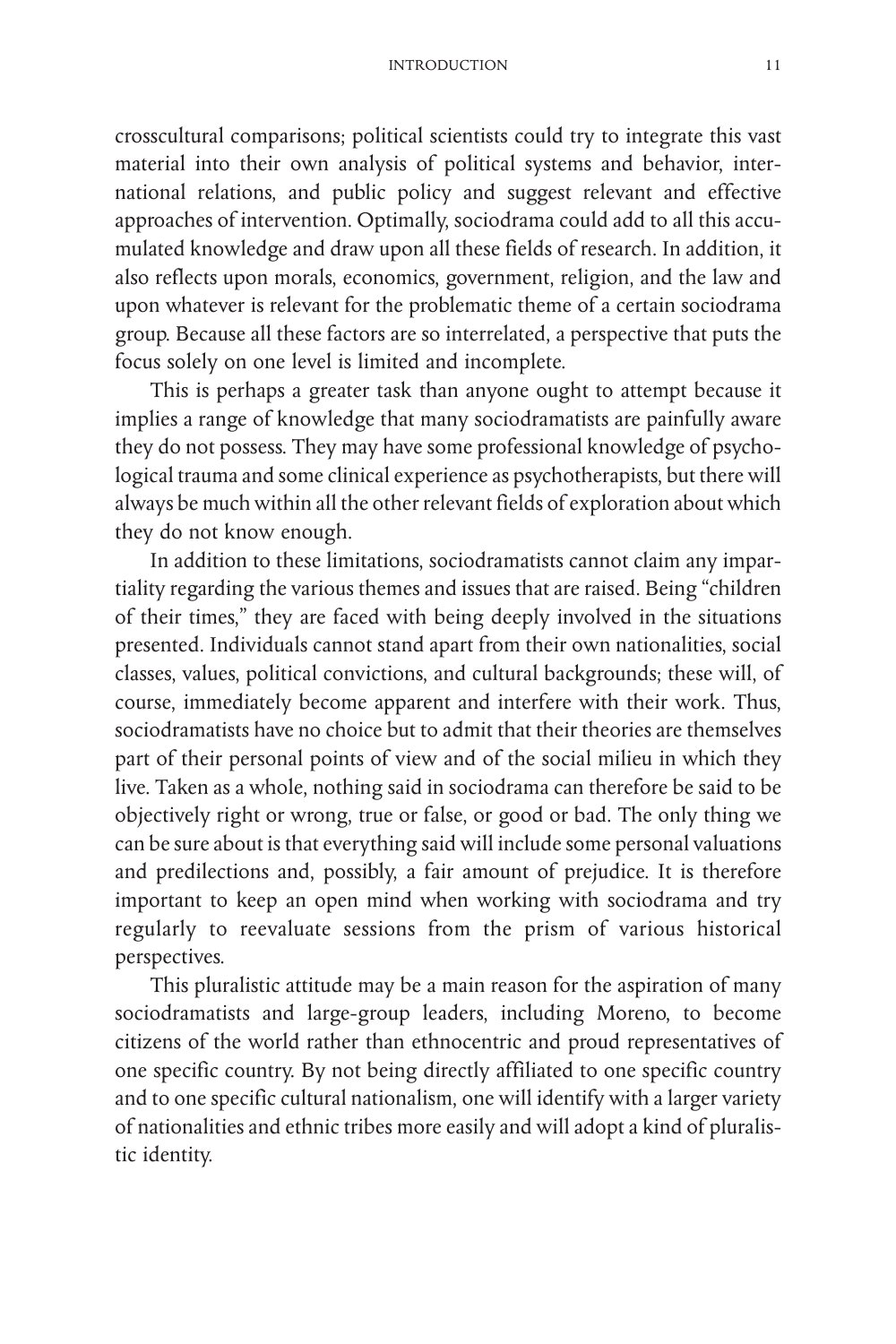From this combined personal, pluralistic, and probably biased perspective, I would like to provide some basic information about the author of this book. Much of this can be summarized by the various names that I have been given or that I later took and that more or less summarize the various cultural roles that I have adopted in the countries in which I have lived and worked.

*Nama karana*(a Zoroastrian term) or "giving a name to the child" (baptism, christening, etc.) is an important, almost sacred, ceremony in cultures around the world. It is a rite of passage that gives recognition and acceptance to a child as being the son or daughter of the father; until the ceremony is done and the father has accepted and named the child, the child is not fully accepted into the family and into the tribe. Giving a name to someone is like telling them who they are for the outer world. It is also a cultural marker that helps the child become integrated more easily into the specific society in which the family lives. Possibly much of it is based on the simple principle of assimilation, helping the child to become accepted and anchored into the local tribe and the immediate community. Taking a name later in life may, contrariwise, be an act of self-demarcation and individuation and an effort to adopt a different or an additional cultural role.

My grandparents were Jews from Eastern and Central Europe, and I received the name of Marcus after my great grandfather, who lived during the Austrian-Hungarian Empire. After the Second World War, my parents, who survived the Holocaust, found rescue and safe haven in Sweden, where I was born and grew up. To become a "real Swede" and help me meld into Swedish society as much as possible, I was given the name Peter. Two years earlier, my older brother had received the name Gustav, after the Swedish king. After immigrating to Israel in 1980, I became Natan, the mainstream Israeli Jew. None of these names ever "rubbed off " on me, and I still feel a peculiar sense of estrangement when people refer to me by these names. Therefore, when training in psychodrama at the Moreno Institute in the US, I took the international name of Felix to underline the flexible and spontaneous part of the roles I play in life.

As a result of this personal history of acculturation, I have become a little Austrian-Hungarian, Swedish, and Israeli. In addition, I am also an outsider in all countries because I do not really belong exclusively to any of them. Depending on the language I speak, I may feel more or less at home in one or the other country. When speaking German, for example, I feel a little Austrian; when speaking Swedish, I feel Swedish; and, when I speak Hebrew, I feel that I am Israeli. Rather than looking at these parts of myself merely as many iden-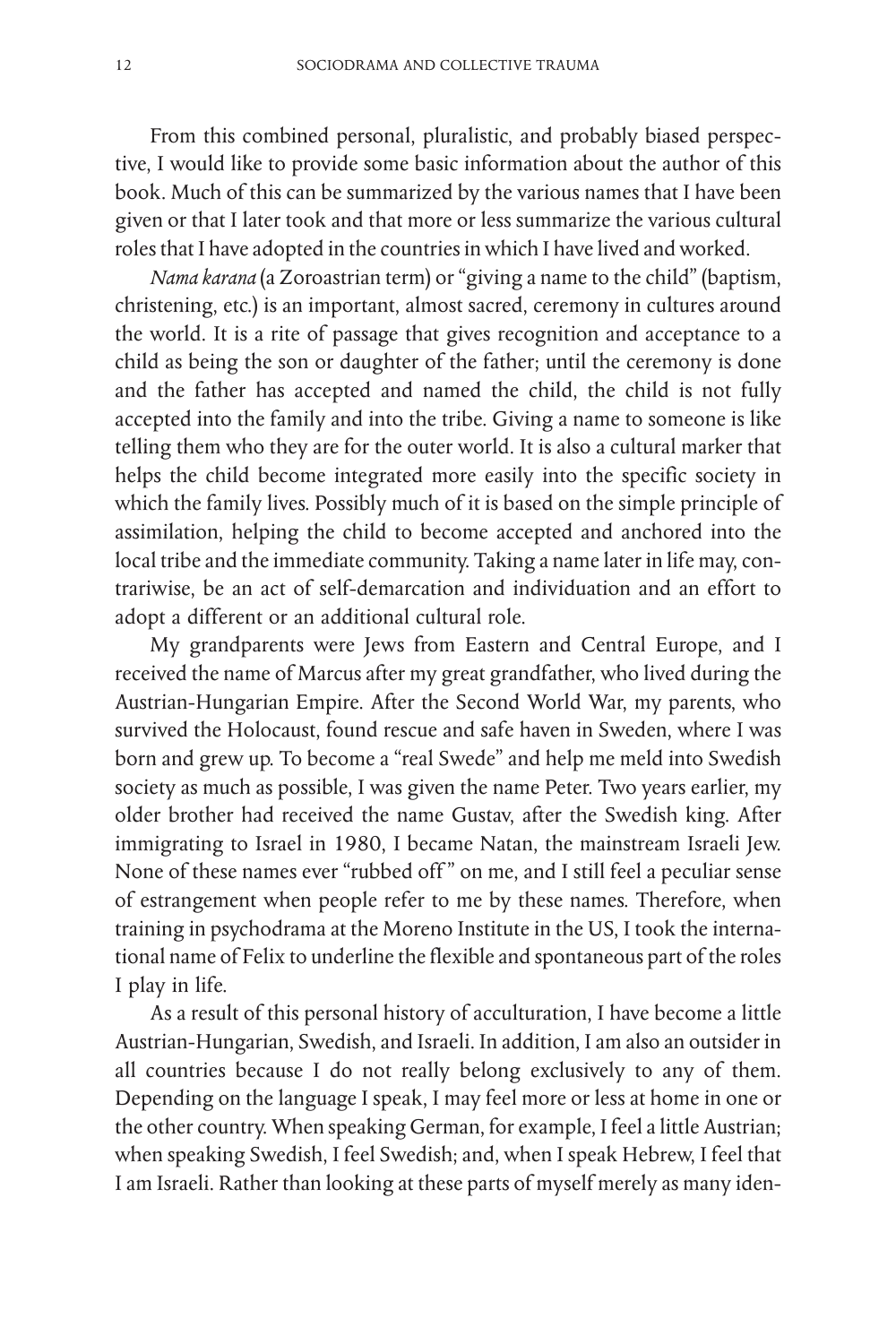## INTRODUCTION 13

tities that are in conflict with one another, I have come to view them as enriching experiences that help me to be in deep touch with these different cultures. Each name is the overt depiction or manifestation of these different cultural identities. As a whole, there is a real mix of cultural roles, each with its own interpersonal network and its often contradictory behavioral manifestations.

To go one step further in the process of role expansion, I have also intentionally experimented with the adaptation of more cultural identities through taking additional new names in different countries in which I have worked and visited. For example, in Turkey, I was given the Muslim name Nedím, which immediately made me feel more able to identify with the cultural roles of this country. In South Africa, I took the local name Aba Sali Bethu, trying to imagine how it would be to become a part of the indigenous Zulu tribe.

Such name-taking and -giving is more than merely imaginary role-taking and -playing. It is an intentional, partly intuitive, and almost anthropological effort to come as close as possible to a different culture to understand people of that culture from within. It is as if I want to become one of them, even if it is only through a virtual name and for a limited time, to get a real feeling for how it is to belong to their tribe. Only then will it be possible to get some actual feeling for the unique generalized characteristics of that people. As a result, it might also help me become more in tune with their historic struggles, feel their national grief, admire their national heroes, and let their collective unconscious shadows touch my heart.

This, I believe, is the essence of the struggle of any sociodramatist. Throughout this book and in future sociodrama sessions, you are also invited to share in this imaginary cultural role-taking.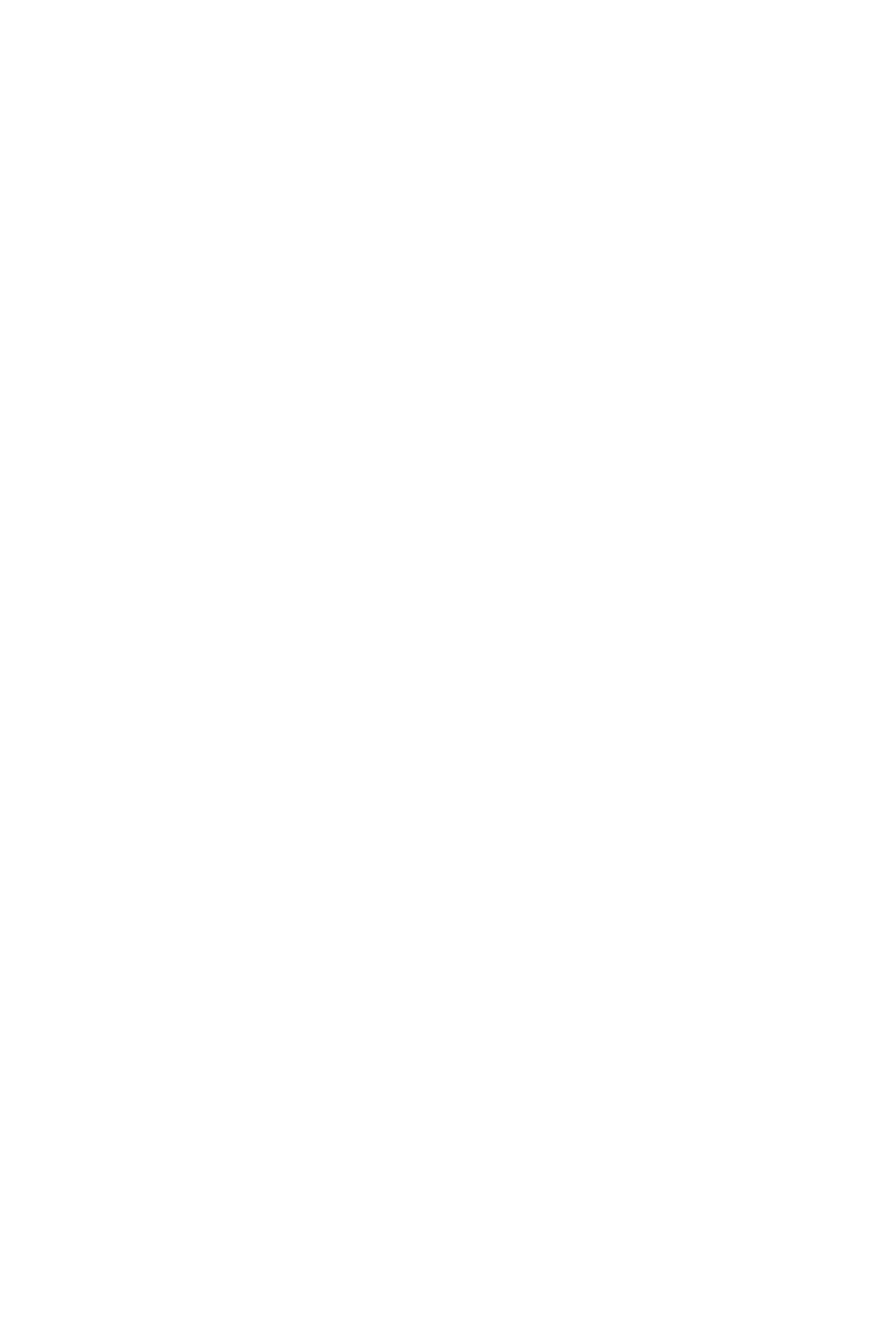# Sociodrama

1

The true subject of a sociodrama is the group.

(Moreno 1953, p.88)

Sociodrama is an experiential group-as-a-whole procedure for social exploration and intergroup conflict transformation. J. L. Moreno, the founder of psychodrama and sociometry, developed this method during and after the Second World War to improve the delicate fabric of coexistence between various groups of postwar society.

In contrast to psychodrama, which focuses on individual dynamics, and sociometry, the method for studying interpersonal relations, sociodrama was developed as a deep action method for dealing with intergroup relations and collective ideologies (Moreno 1943/1972). According to Moreno and Moreno (1969):

The difference between psychodrama and sociodrama is one of structure and objective. Psychodrama deals with a problem in which a single individual or a group of individuals are *privately* involved. Whereas sociodrama deals with problems in which the collective aspect of the problem is put in the foreground, the individual's private relation is put in the background. The two cannot, of course, be neatly separated. (p.270)

Sociodrama may be simply defined as a group method in which common experiences are shared in action. It is the application of psychodrama techniques to social situations in the community. "As soon as the individuals are treated as collective representations of community roles and role relations and not as to their private roles and role relations, the psychodrama turns into a 'socio-psychodrama' or short sociodrama" (Moreno 1972, p.325).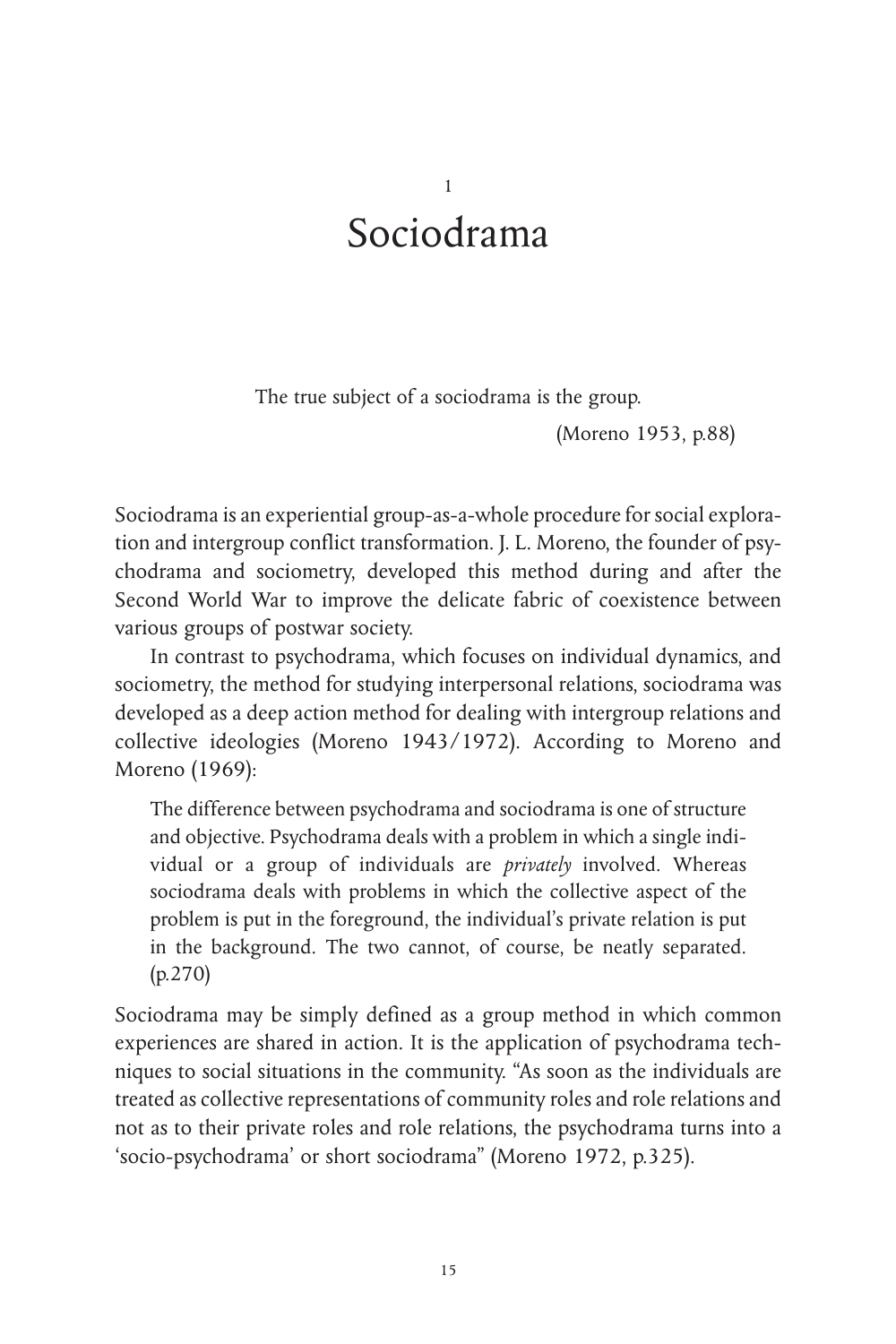In her review of the development of sociodrama in German-speaking countries, Geisler (2005) described the various corresponding approaches, such as group-centered or theme-centered psychodrama, pedagogical role-play, system-play, axiodrama, bibliodrama, large-group workshops, political stage, and the living newspaper. In her view, sociodrama is the overall concept of these approaches, succinctly defined as "the method that presents a theme with theatrical means" (p.158).

For example, a group may be enacting a terrorist attack in which various group members take the roles of the suicide bomber, the victims, the survivors, the emergency personnel, the politicians, the media, and the general bystander public. Another group may focus on the war in Iraq and personify the various principal actors in this conflict, including a dialogue between Saddam Hussein and George Bush. Any other social, political, or historical topic that engages the participants at a particular time may be dramatized and become a subject of the sociodrama.

Moreno hoped that, by reenacting intergroup conflicts and by having representatives of different groups reverse roles with one another, people could gain a perspective that would bring about understanding, peace, and a new social order (Marineau 1989). Gradually, he formulated a grand vision of improving intercultural relations around the world by conducting public sociodrama sessions that could be recorded and transmitted through mass media to millions of people.

Apart from his first sociodrama experiment in Vienna in 1921 and the living newspaper performances in the United States some ten years later, Moreno used sociodrama at professional meetings with mass audiences to explore a number of major social events, such as the Eichmann trial, the Kennedy assassination, and the Harlem riots, to mention but a few (Z. Moreno as cited in Sternberg and Garcia 1989). Sociodrama was later applied to various intergroup conflicts, such as those present in racially mixed areas, in law enforcement, and in education (Haas 1948). Monica Zuretti told the following story of a sociodrama in the United States:

Many years ago, Moreno had a stage in New York where people could come in from the street and participate in an open psychodrama session. One evening, a young woman came up on stage and presented her predicament. She had just given birth to a beautiful child, but she was devastated, because the child was black, and her family did not accept it. She had fallen in love with a black man and they had married. At that time, inter-race marriages were unacceptable and large portions of society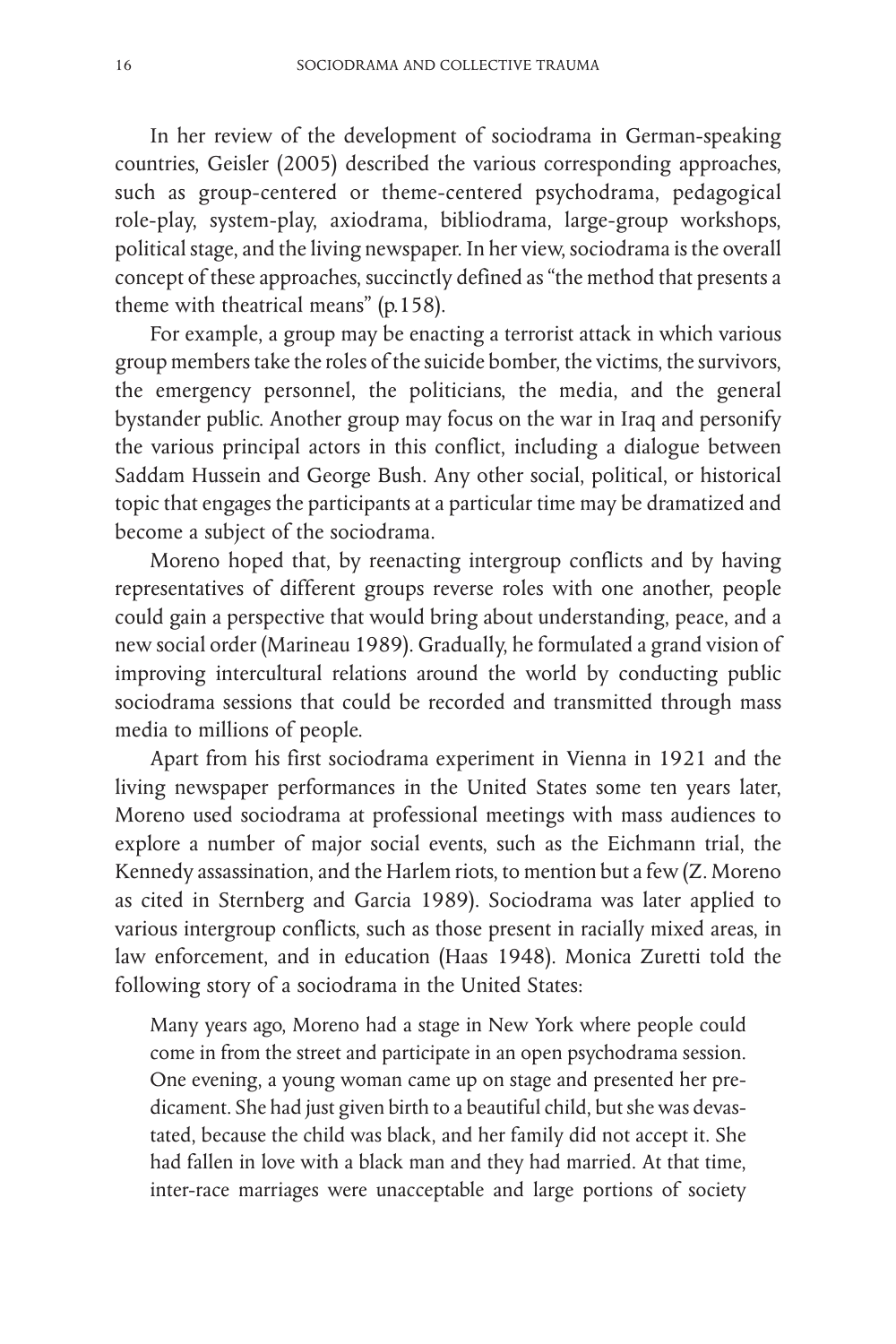would reject the couple and their children as well. As the session proceeded and the woman shared her concerns for the future of the small child, a woman from the audience appeared. By chance, she was a relative of the protagonist and had heard her cry for help. In a moving scene, she embraced the devastated mother and assured her that she would support them both, mindless of what their families felt. (Zuretti 2005, personal communication)

A complex mixture of internal and external factors influences the attitudes and behavior of human beings; and each sociodrama tries to uncover the broader social, political, economic, cultural, and religious determinants of a problem situation. In addition, it occurs within a specific historic context and the psychosocial situation of the participants.

Sociodrama sometimes appears similar to simple role-playing sessions, and some practitioners have looked down on its practice as superficial and impersonal and based too heavily on generalizations. While it is true that many of the role-playing activities allow participants to remain anonymous and/or to cover up their personal lives, the action can often be surprisingly emotional, touching upon themes about which people feel very strongly. In such instances, sociodrama becomes a profound human sharing experience, which is not inferior to psychodrama in terms of depth of experience. Carl Rogers' famous dictum that "What is most personal is most general" (the most private, personal feelings are often those which, if shared, would be most universal), may thus be paraphrased and stated in a contrariwise fashion: "What is most general is most personal."

# **Practice**

In the first edition of their book *Sociodrama: Who's in Your Shoes?* Sternberg and Garcia (1989) described sociodrama as a variety of role-playing applications in education, business, therapy, and theater. As far as I understand it, these activities should be designed as theme-centered or group-centered psychodrama and not as sociodrama because the expressed goal of sociodrama is to explore social events and community patterns that transcend particular individuals. This includes especially the practices described in their chapter 14 and it has become more apparent in the fully revised second edition (Sternberg and Garcia 2000) in which they defined sociodrama as a group learning process. The goal of this process is to provide practice in solving problems of human relations through action while uncovering the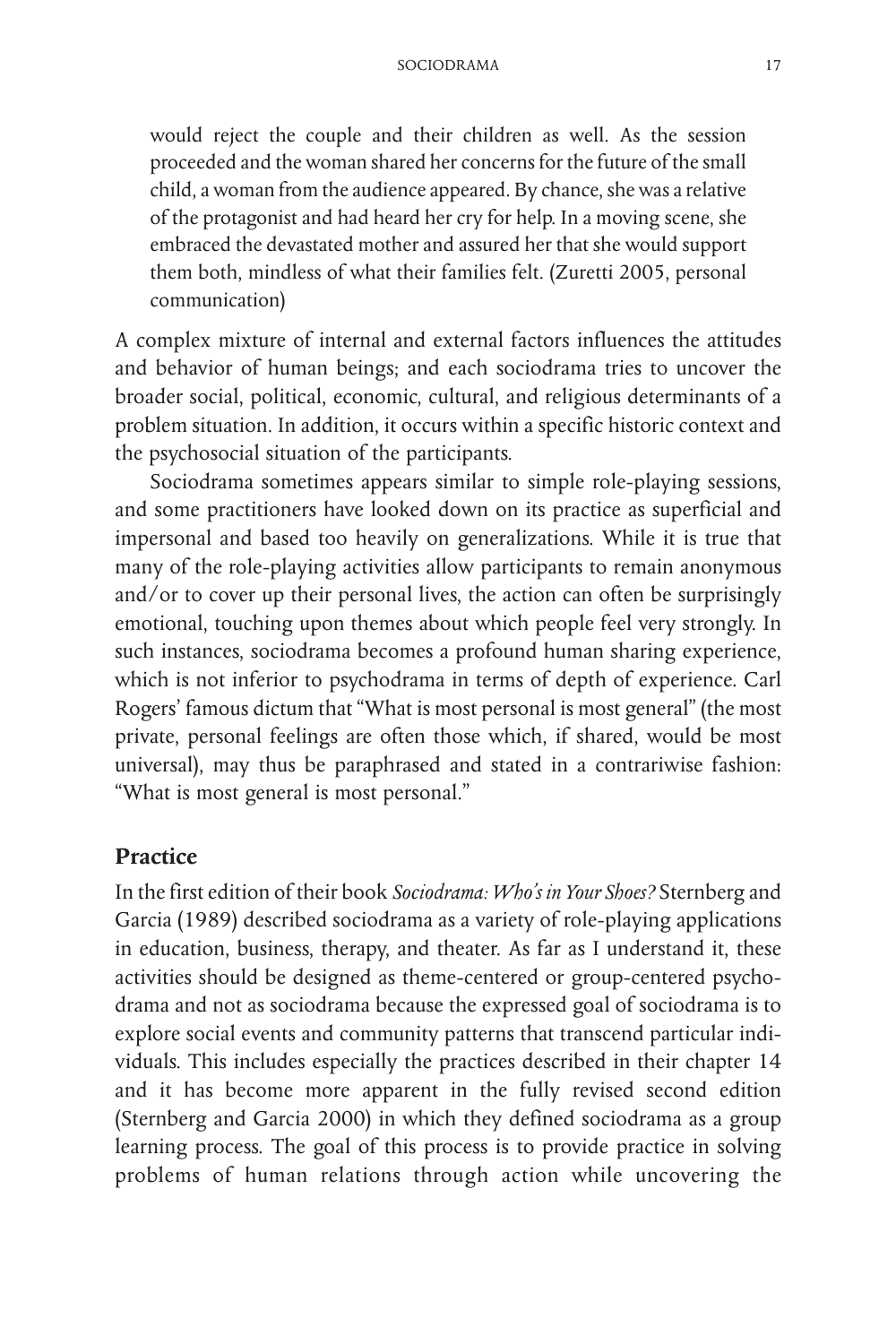commonalities among people, thus allowing the thoughts, feelings, and hopes of all participants to rise to the surface.

As mentioned in the recently published *Handbook Sociodrama: The Whole World on the Stage* edited by Wittinger (2005), two different schools of sociodrama seem to have evolved. The first – represented also in my present book – insists that sociodrama should deal only with the group as a whole, while the second school also includes a kind of (multiple) protagonist-centered or theme-centered approach on the condition that it looks at each individual person both as a bearer of collective roles and as a representative of the common themes of the entire group. Both positions base themselves on Moreno's earlier work, which switched from one emphasis to the other. Perhaps this is one reason Ron Wiener (1997) included both kinds of sociodrama in his teaching.

Though sociodrama may utilize familiar psychodramatic techniques, such as role reversal, doubling, mirroring, soliloquy, sculpturing, and general improvisational role-playing, it is my position that it is essentially different from psychodrama. This is because unlike psychodramatists, who are concerned with the responses of specific individuals to various situations, sociodramatists will try to understand human social behavior in general and focus on the group as a whole. The group as a whole is a basic postulate in sociodrama, according to Moreno (1943/1972). "It is the group as a whole, which has to be put upon the stage to work out its problem, because the group in sociodrama corresponds to the individual in psychodrama" (p.354). Thus, sociodrama can be regarded as an action-oriented counterpart to group analysis (Hamer 1990; Powell 1986).

By focusing on groups and societies, sociodrama is a form of "socio-therapy" rather than a form of psychotherapy, which focuses on the personalities of individual members, including their roles. To put it simply, a psychodramatist looks at each tree one at a time while a sociodramatist insists on seeing the entire forest.

The following example may illustrate this collective perspective. An envious husband recently murdered a female colleague of mine, leaving their two children without parents. During this same week, three more women were also murdered by their male partners for similar reasons. Most people only looked at each individual catastrophe, expressing their feelings of grief, despair, and outrage at each specific tragedy, regarded as an exceptional phenomenon. Few saw the general trend of violence in our society against women, against weak groups, and against minorities. Many were either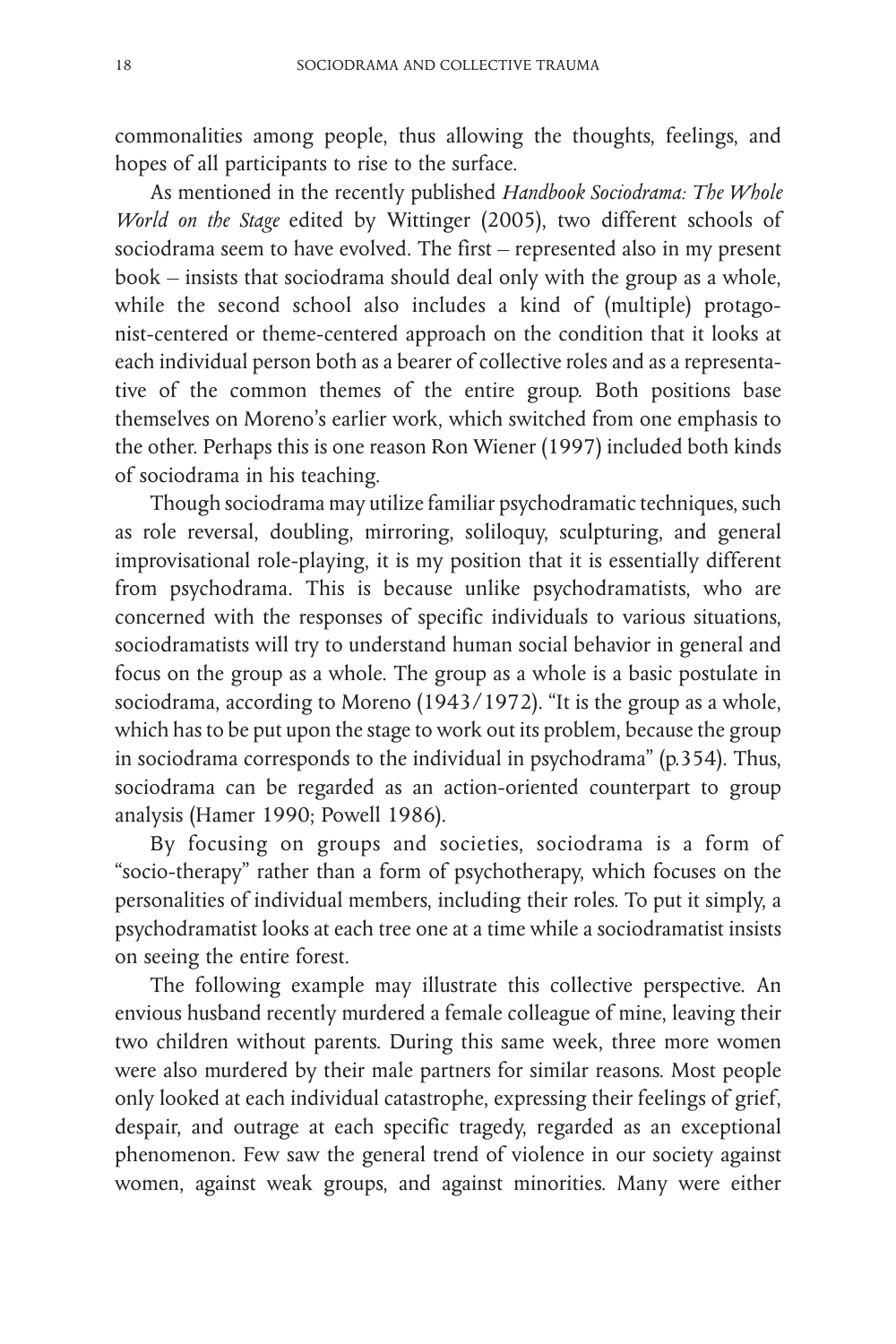unwilling or almost incapable of understanding that such tragedies may have been caused not only by the individual disturbances of these violent men but also by the norms and attitudes prevalent in our society as a whole.

This sociodramatic perspective is based on the generalizing function of people, described in detail by Gestalt psychology. It sees the brain as a holistic, self-organizing, and formative entity that enables people to learn how to recognize figures and whole forms instead of just a collection of simple lines and curves. This "Gestalt effect" provides the skill to generalize a whole from a compilation of separate details. In sociodrama, this ability is used to discern the general effect of a series of events, which were originally not contained in the sum of the parts. As in a motion picture, we slowly start to understand the developing story from looking at the compilations of thousands of individual lights, pictures, and scenes, which originally had no apparent connection between them. Similarly, the sociodramatic narrative is developed gradually as we come to recognize some of the various relationships among the single events and succeed in binding them together into a coherent whole.

# **Setting and process**

From a technical point of view, sociodrama is ideally conducted in a large hall with movable chairs or in an open amphitheatre or a town square with suitable sound amplification equipment. People sit around an open empty space in the middle where the action takes place under the leadership of a sociodramatist who tries to keep the group focused and actively involved.

The approximate timeframe for a sociodrama session varies from one-and-a-half to two-and-a-half hours but may also continue for a day or more with some breaks in between sessions.

The group should be as heterogeneous as possible to represent the actual population at large. The size of group varies from a minimum of 20 to 40 participants to 40 to 80 through large groups of 100 or more to very large groups of 1000 people at some international congresses.

The size of a sociodrama group has a significant effect on the group process, and specific large-group dynamics should be taken into account when practicing sociodrama. Large groups are characterized by various projective processes, depersonalization and personality invasion, anonymization and generalization, envy, and "forced" democratization (Agazarian and Carter 1993; de Maré, Piper and Thompson 1991; Klein 1993; Kreeger 1975; Main 1975; Milgram and Toch 1969; Schneider and Weinberg 2003; Seel 2001).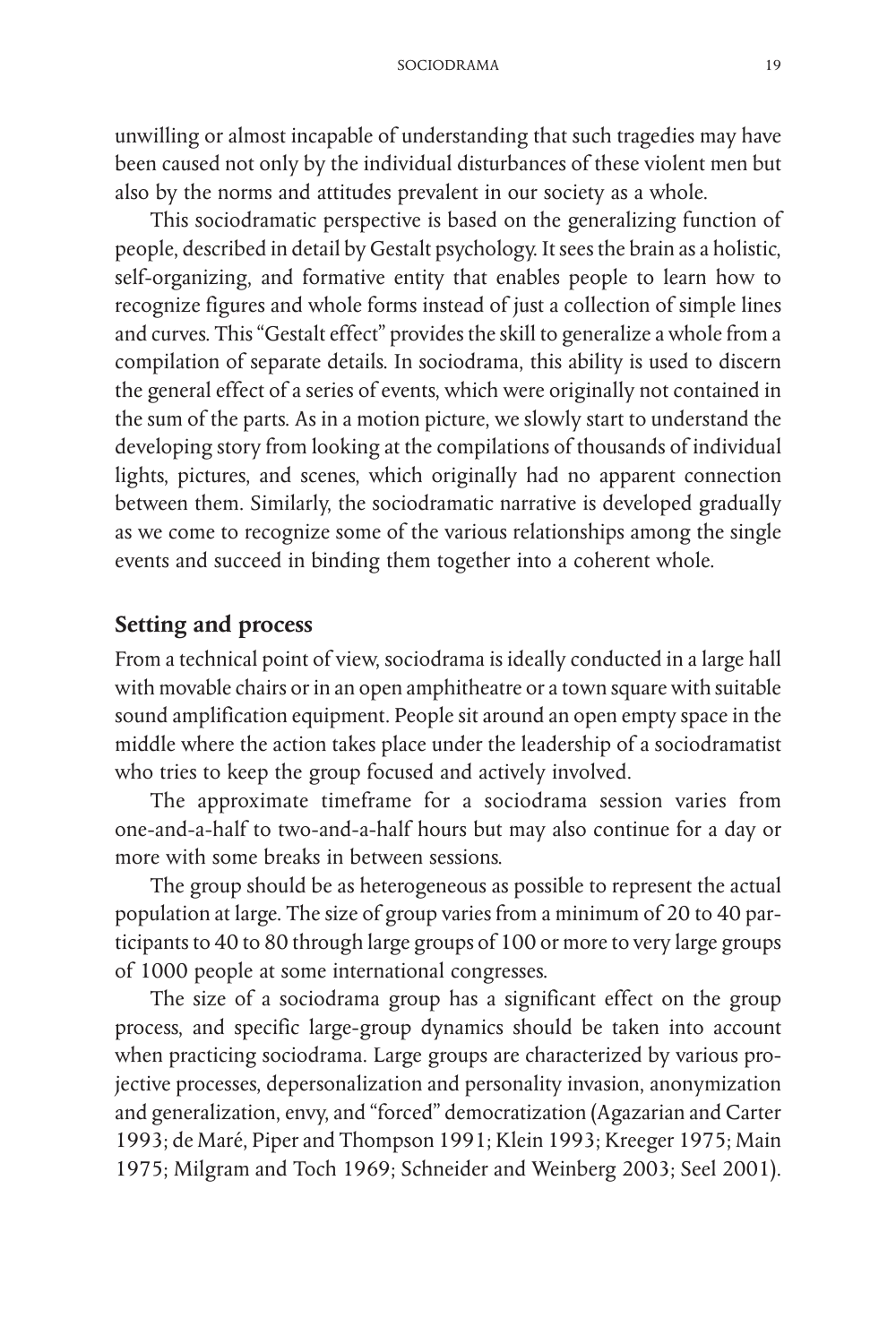Most powerful is the extraordinarily high interpersonal energy level of the large group, as if the "crowd" has a life of its own, which in itself creates an extraordinary environment for intergroup explorations.

Facilitating such a mass of people within one setting is a formidable task not suitable for any one person. Just keeping track of all the different people who want to say something or become actively involved is a difficult job. If possible, it may therefore be wise to work with a team that can plan the session before it starts, assist the process during the action, and make some kind of postsession evaluation after it has ended. Such a team is important in helping the group process move through the phases of sociodrama more smoothly. While still led by one sociodrama leader, the team members can also provide individual support if needed, follow participants who leave the room to ensure that they are okay, help silent members communicate their feelings, and suggest possible avenues for continuation when the process gets stuck. A handful of such team members in each session, who are introduced to the group at the beginning of the session, can make a substantial difference in the successful completion of the sociodramatic group process. In addition, the very cooperation between the team members and the sociodramatist may in itself be a good learning experience for the participants, who will see in action how the group as a whole is more than the sum of each separate part.

When working in large groups, it is helpful to have a wireless microphone, which can be passed from one participant to the other so that everyone can hear what is said. This is an important technical aid to the group that also creates some structure in the process, allowing one person at a time to talk.

The ambition of the sociodramatist should be to let as many individuals as possible say something to the entire group. This is not only important from a technical point of view. It conveys the message that every individual person is important in this group and that every voice can really be heard. In my experience, there is a kind of relief in the tension of the group when this happens, as if it conveys some basic feeling of equality that counteracts a hierarchical power structure. The larger the group, the greater is the relief. This is because it is a manifestation of democracy and pluralism in action. It also conveys a kind of counter-message to "group mentality" and group pressure because it permits each individual to be different.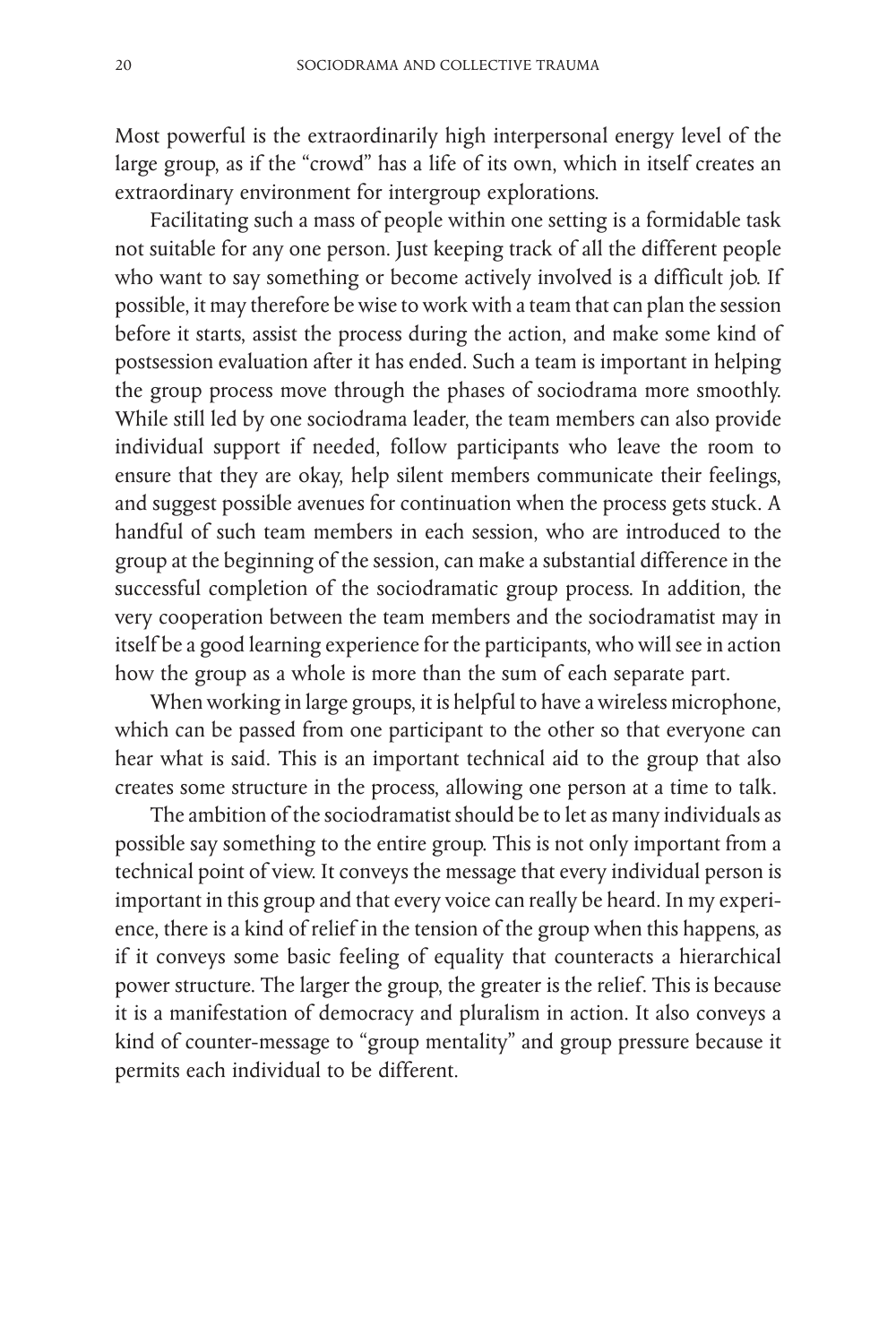# **Sociodramatist skills**

Naturally, handling large numbers of people who struggle with intergroup social conflicts is not an easy task. Not only is it difficult to keep the boundaries and hold everything together, but group facilitators and sociodramatists also face some inherent pitfalls that demand special attention to prevent psychological casualties. First, if hostilities are expressed, subgroups may become unrestrained herds that inflict harm on one another and/or on the sociodramatist. Second, charismatic and power-hungry leaders may use the large group for their own narcissistic needs rather than for empowering others and thus create an authoritarian mass marathon psychology organization (Cushman 1989) that has a repressive influence on people. Third, intense uncontrolled emotions may be evoked without sufficient small-group network support available, leaving people lonely and vulnerable. Finally, sociodrama may appear too simplistic, too superficial, too sentimental, and too optimistic about the possibility of peaceful coexistence (Sabelli 1990) if practiced in an unrealistic and naive manner.

Therefore, apart from the necessary knowledge and skills, sociodramatists also need to have much courage, stature, and experience to do the job effectively. While being sufficiently confident to enter the sociopolitical scene, they should also know their specific areas of competence and not be afraid to decline a group because it exceeds their limitations. Still, it is important to meet every group with a sense of awe, privilege, and enthusiasm.

In addition to these requirements, one needs to be well-informed about world affairs to do this work well. Sociodramatists should at least attempt to be well-informed about the specific recent and past history of the country and community in which they are working. Without such knowledge, they will be unable to comprehend the narratives of the participants and be at a loss about possible ways to proceed with an exploration of collective past history. It is therefore important that sociodramatists assemble basic information about past and recent events that affected the people before conducting the group. Only then will they be able to stage and dramatize such significant events properly. Naturally, it is impossible to learn about all the historical and sociopolitical details. Some will be learned as the work proceeds and through the information provided by the participants, but there will also be basic facts that participants will not mention and that will remain hidden if the director does not get the information before the group. This especially concerns perspectives in a conflict in which both parties neglect to talk about their own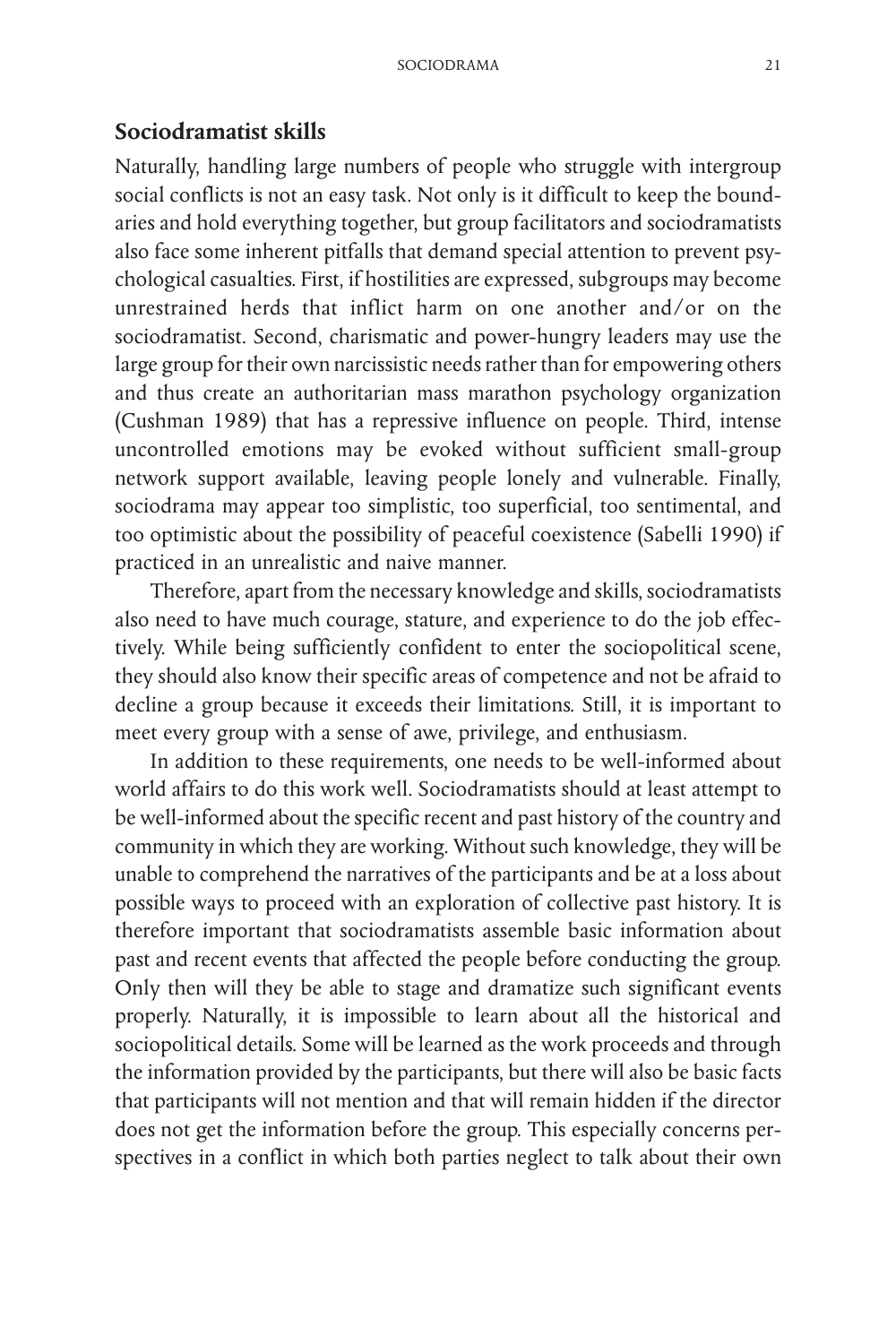aggressions and only focus on the misbehavior of the other side and on themselves as the victims.

From all the assembled information, the sociodramatist will try to formulate a shared central issue on which the group can focus during the sociodrama. The formulation of such a central and shared issue may or may not coincide with the group's conscious motive for coming together. While there may be other concerns that the group wants to explore, the director needs to find a way to explain the relevance of the issue to the group and to put the group in a situation in which facing themselves means facing their past. A helpful sign that the central issue is correctly chosen is that the group is emotionally moved by the theme and that the participants seem to be interested in sharing their own perspectives and personal concerns about it.

If the central issue is agreed upon, the sociodramatist makes a statement that acknowledges, verbalizes, and summarizes it to the group. Similar to a treatment contract negotiated in time-limited psychotherapy, sociodramatists will base this statement on their understanding of the psychosocial determinants of a specific community. There will be some reference to something tragic that happened in the past, which also remains active in most group members in the present and which is still resonating in its collective unconscious. In addition, the statement may include both the mastering and defensive efforts of the community in responding to the event. For example, after the earthquake in Turkey, the director might say:

We found the earthquake overwhelming. We were scared to death. Everything was out of control. We searched for the best ways to master the difficulties. But then it became too much, and we simply tried to forget about it and put it out of our minds and continued as if nothing had happened. But when we see the destruction, we start to remember. It still hurts. Let's look at it together.

During the enactment of the scene, there is much freedom for the various actors to perform the roles they play as they like. Other group members may also suddenly step in and add a sentence or take over the dialogue altogether. As we learn about the entire situation, new characters are introduced and the action develops spontaneously with minimal restrictions. At some strategic points, the director may ask leading questions so that the narrative is developed and the group can move forward.

Drawing on cultural anthropology and utilizing techniques from group and family systems therapy, as well as actively utilizing the standard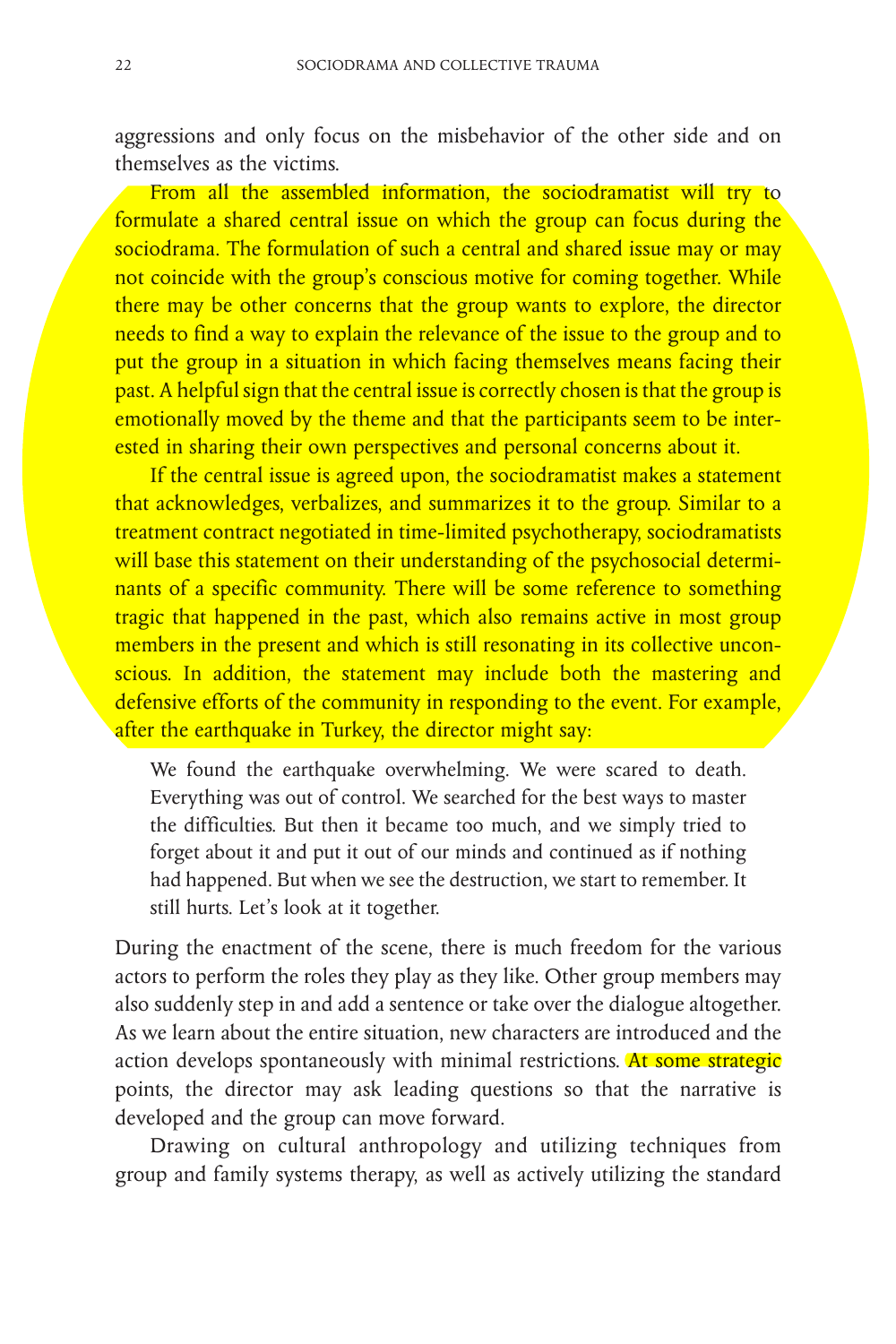techniques of psychodrama and role-playing, sociodrama attempts to combine these approaches into a single, cohesive method. In any sociodrama, some or all of the major techniques of psychodrama (role reversal, doubling, mirroring, soliloquy, and concretization) may be adapted to the special needs of a specific group. If, for example, the group consists of traumatized people who have all survived the same tragic experience, the group leader may want to evaluate their varying degrees of "learned helplessness," the feeling that their destiny is shaped by external forces over which they have no control. In such a case and if the session is held early after the actual disaster, the doubling technique may be used for "containing" emotions (Hudgins and Drucker 1998) rather than for unrestrained abreaction. The mirror technique may also be used to help the group get some detachment and some distance from the frightening event.

At the end of the action, there should be some time left for closure. This final stage provides an ending to the exploration and a sense of completion in the group. Culturally appropriate rituals (Kellermann 1992) may be used to dramatize such endings. As a matter of principle, there should also be plenty of time for verbal sharing after each sociodrama. These expressions may be more or less personal, according to the theme that was explored. There are some instances in which impersonal issues, including political actions, are also suggested in such postaction sharing. Contrary to the rules of strictly personal sharing in psychodrama, it is my view that these comments may be allowed and even encouraged after a sociodrama session.

# **Sociodrama around the world**

2005 was a very difficult year. Violent conflicts and natural disasters affected many people throughout the world. Sociodrama was increasingly applied to assist the survivors of such tragedies.

A few years earlier, Bradshaw-Tauvon (2001) had reflected on the use of sociodrama for peace building within local, regional, and international conferences in the UK, Sweden, and Israel. She wrote that these settings provided a marvelous forum to bring together diverse cultures for the exploration of social issues. She described how sociodrama can be used to nurture genuine encounters between individuals and small groups and to create ways to effect constructive change in and between societies, cultures, and countries. In an example from Norway (Lillian Borge), she recounted a sociodrama that focused on the pain, sorrow, and guilt experienced by young men who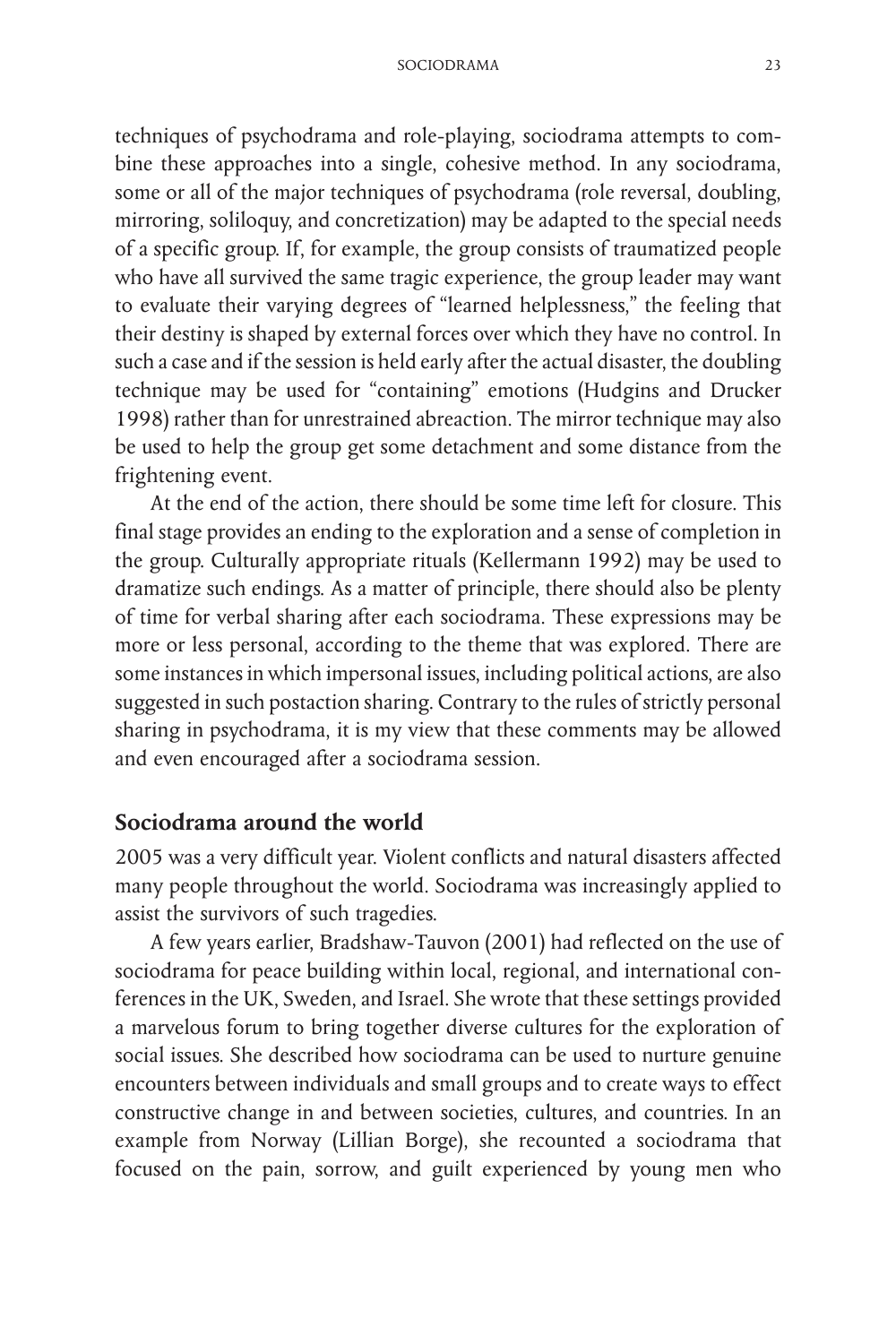participate in war. After exploring the various issues involved in major violent conflicts, the group came to the tragic conclusion that it was impossible, at that time, to build a bridge between the conflicting parties because one side of the conflict refused to cooperate. Lillian Borge, quoted in Bradshaw-Tauvon, said, "The sorrow concerned not being able to reach across gaps, sorrow about having to accept how difficult building bridges is, whether it is a question of global politics or psychotherapeutic methods" (2001, p.25).

Such peace-promoting activities have become a common and recurring theme in many congresses of the International Association of Group Psychotherapy (IAGP) during the last few decades. For example, there was an ongoing large group with about 150 participants led by both Marcia Karp, who was using sociodrama, and by Theresa Howard, who used group analysis, during the fourteenth IAGP congress in Jerusalem in August 2000 with the theme "From Conflict to Generative Dialogue."

During this Jerusalem conference, a symbolic wall was depicted in various group sessions. It appeared in the words and associations of participants during large group sessions and during the various workshops conducted before and during the congress. The wall evoked strong emotions and seemed to concretize the interpersonal tensions between the various subgroups present. In addition to its symbolic significance, it had also been introduced by the program planning committee, which had intentionally kept the two daily large group sessions apart from one another by a closed (but mobile) wall so that there was never an open setting in which the entire group of participants could interact. Perhaps the committee conceived this separation of groups as a viable solution to the intergroup tensions that appeared. Bradshaw-Tauvon (2001), who was present during the dramatization of this wall in one of the groups, described the various emotional responses of the group:

For some it is relief, for others a frustration. It is related to as inevitable, necessary, an obstacle, as representative of inner walls. The wall in the large group for many is experienced as a barrier, even if for many it is a protection. At first the wall is built of men and women, but the men quickly leave. Later it becomes a protective surrounding wall with a man in the center. The changing images are very strong and do much to elucidate the processes in this group which contains people from 38 different countries, Armenians, Christians, Moslems, Jews, nonbelievers, various professionals, the categories that divide us are too many to mention. What unites us is the struggle to communicate authen-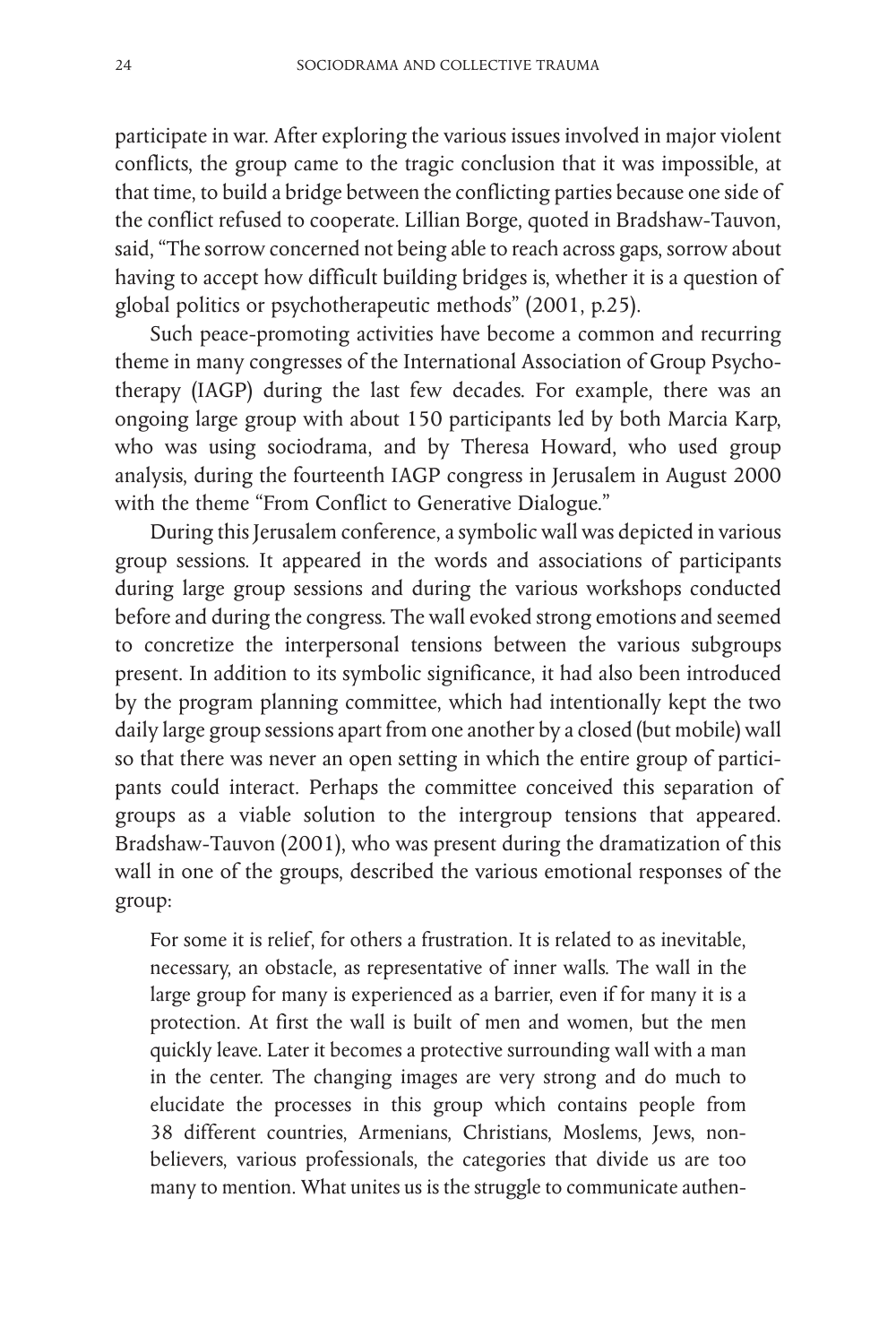tically in a larger setting on a human, socio-political level and the struggle to accept each other with all our differences where every voice and action is important. (p.27)

As a permanent resident of Jerusalem and a citizen of Israel, I felt that creating and maintaining this artificial barrier between the two large groups was very destructive. In fact, it was a blow in the face to anyone who had hitherto believed in the power of dialogue to resolve conflicts. Despite my repeated outrage and protests in both large group sessions, there seemed to be little understanding of my point of view at that time.

About a month later, the recent Intifada started in Israel and has since then resulted in thousands of innocent victims on both sides of the conflict. After scores of suicide bombings and daily terrorist attacks against its civilians, Israel's unity government decided to construct a security fence between Israel and the West Bank to prevent Palestinian terrorists from infiltrating Israeli population centers. The project has had the overwhelming support of the Israeli public, which sees the barrier as vital to their security. The same separation wall is perceived by the Palestinians as a land grab, a prison wall, and an act of racism.

As well as filling the physical separation function for all neighboring peoples, any "wall" is also a powerful symbol of psychological demarcation. Volkan (2002) discussed this function in his paper on border psychology as it pertained to German reunification. Observing how a physical border can act as a kind of psychological skin around large-group identities, Volkan noticed that, when taken away, this border would force both groups to redefine their own identities. To maintain their own distinct group identities, both East and West Germany would suddenly become aware of their need to maintain some kind of clear psychological border between them. Such an inner, imaginary border is often projected upon the political (or physical) border or, as in the case of the international congress, upon any movable wall between different groups.

I do not understand the full significance of the above events and do not want to imply that the IAGP congress caused the recent Intifada. Despite the fact that a war also broke out in the former Yugoslavia a few years after the IAGP congress in Zagreb in 1986, there are certainly sufficient other reasons for such military tensions, without the infighting of a few group psychotherapists. What I want to emphasize is only the connection between the symbolic manifestation of a wall within the groups and the actual historic building of a security fence in the country in which the groups met. Apparently, the groups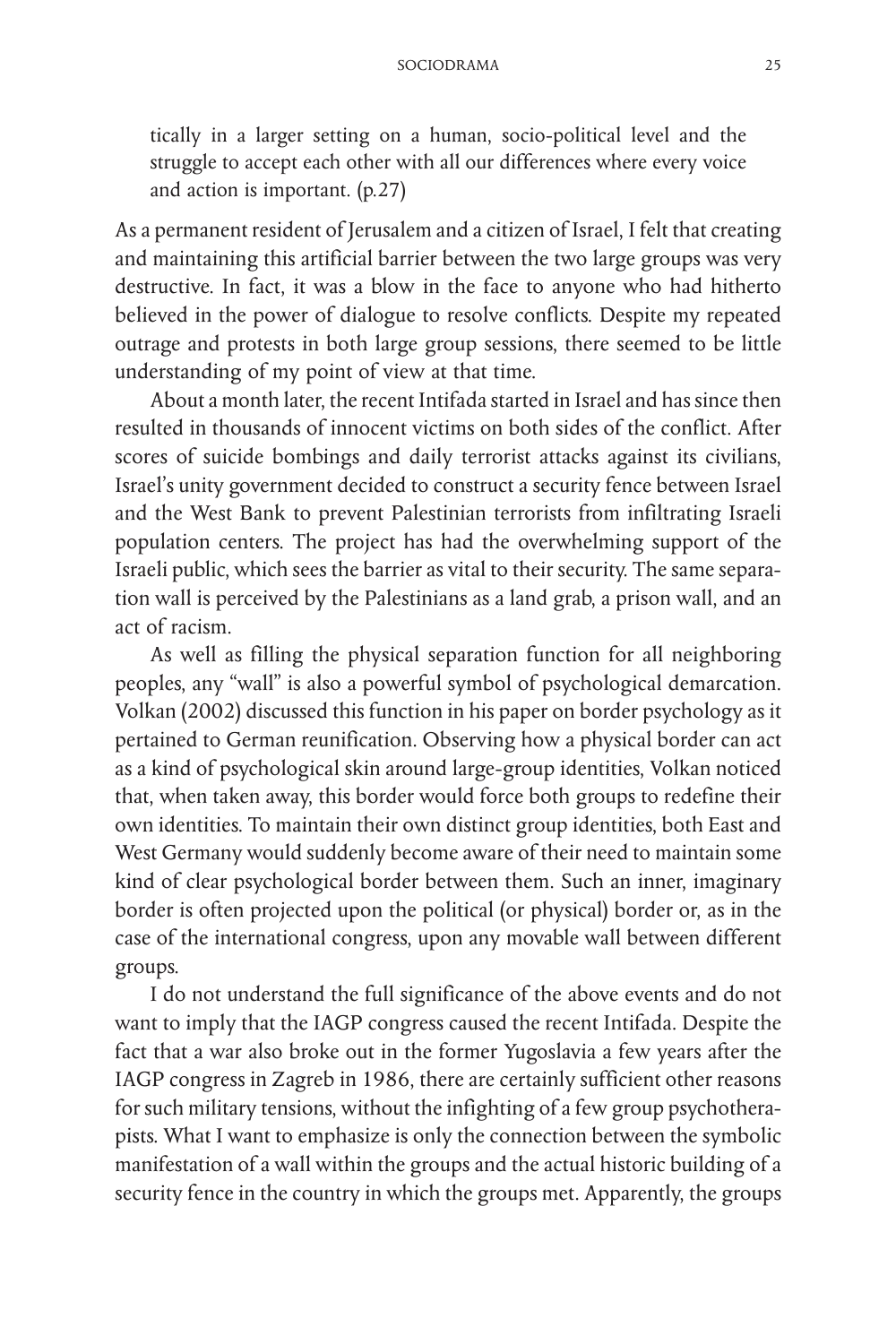were a true reflection (or a microcosm) of the society in which they occurred. As such, they conveyed profound wisdom because, if we become aware of such physical and psychological demarcations, we may be able to facilitate change that goes beyond the intrapsychic and interpersonal disturbances of our clients and affects intergroup tensions on a global scale. This is perhaps one of the humble goals of sociodrama.

In the aftermath of every catastrophic event, sociodramatists may be called upon to assist the many groups of people who are affected. In such situations, sociodrama has much to offer not only to the individual survivors and to their families but also to entire communities that struggle to come to terms with what they have experienced.

Various forms of such sociodrama sessions have been applied to major international catastrophic events (Knepler 1970). One of the most well known is perhaps the sociodrama with the anguished people of Argentina during the military junta and later during the Falklands War (Bustos 1994). In England, Ken Sprague and Marcia Karp worked with people on the other side of this conflict. Other examples of sociodrama include Ella-Mae Shearon's work on the German election of right-wing extremists in 1989 (Feldhendler 1994) and the explorations of the sociopolitical realities in Paraguay (Carvalho and Otero 1994). A recent handbook on sociodrama in German was edited by Wittinger (2005) with a series of relevant applications and developments, showing that the field is still growing in scope.

The second edition of Sternberg and Garcia's (2000) book *Sociodrama: Who's in Your Shoes?* includes several other examples of sociodrama in English-speaking countries. Accounts of some sessions conducted in Eastern Europe during the great transition are described in the German journal *Psychodrama* (e.g. Lobeck 1990; Zichy 1990), and Stein, Ingersoll and Treadwell (1995) write about a sociodrama conducted during the Gulf War. Roman Solotowitzki in Moscow has been working and developing a sociodramatic institute that will focus on role reversal with the enemy. The Kiev *Psychodrama* Association published a series of papers on sociodrama in the Ukraine and Russia (Solotowitzki 2004). Ron Wiener (1997, 2001), who leads one of the few schools of sociodrama in the UK and organizes training in various countries, has utilized a sociodrama method combined with "creative training" in various parts of the world. An exploration of the Jewish–Arab conflict in Israel, including a reenactment of a terrorist bombing, was conducted at the International Psychodrama Conference in Jerusalem in 1996. On the other side of this conflict, Ursula Hauser, together with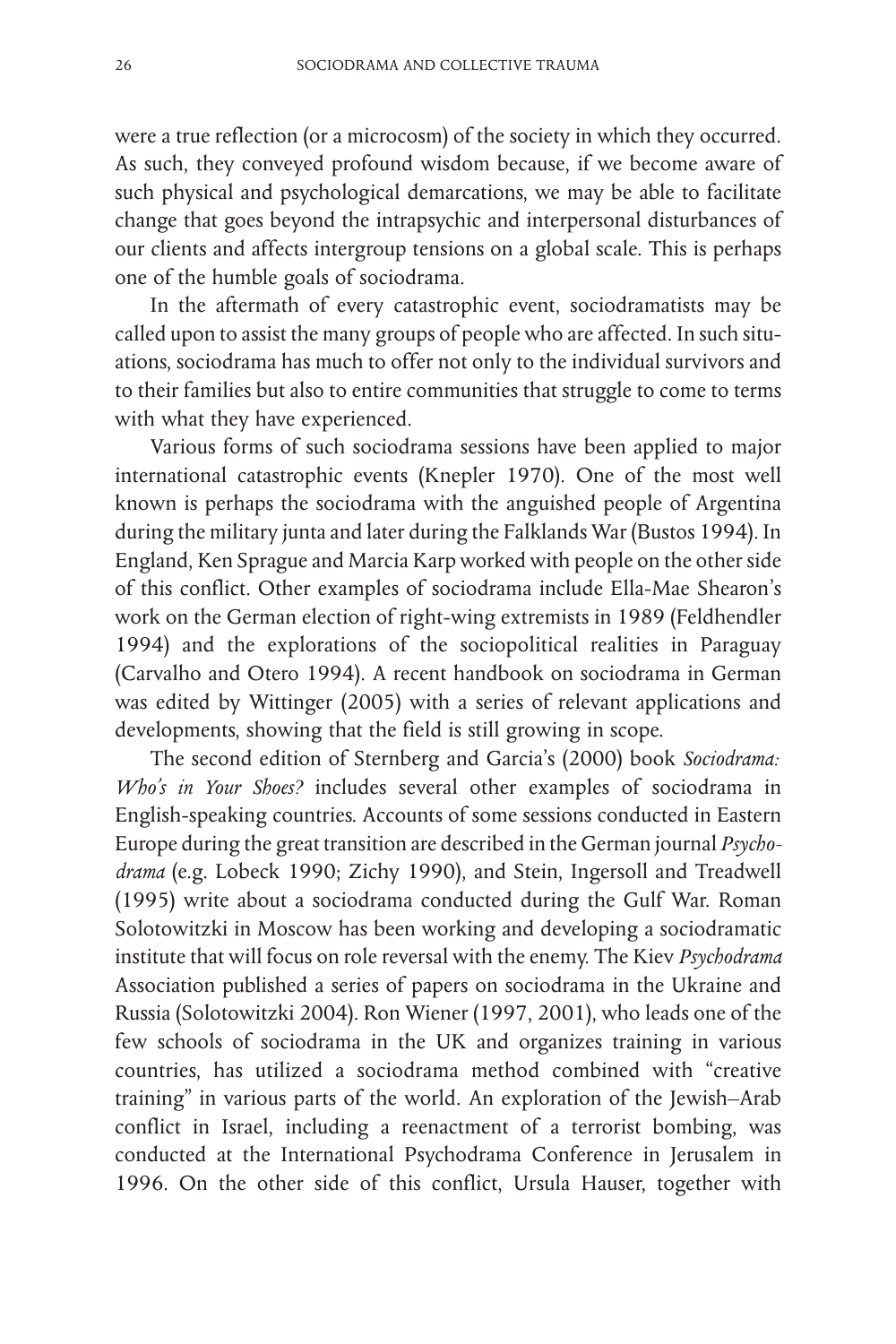Mohammed K. Mukhaimar, has been working with sociodrama under very difficult circumstances in the Gaza community mental health center for a number of years (Hess 2004).

In a special issue of the J*ournal of the Yugoslav Psychodrama Association*, Djuric, Ilić, and Veljkovic (2004) reported on sociodrama workshops held during and after the 1999 war in Serbia in which Serbs endured 69 days of NATO bombing. In this same journal, Ilić (2004) shared his appreciation of being contacted by the international psychodrama community during this difficult time:

At the end of March, I got an e-mail from P. F. Kellermann and he asked how we are and what is happening. It is as if someone sincerely asked you for your health, and you feel very bad, so we took our chance and opened our souls. It was a patriotic cry, an accusation and a need to awaken conscience, even pity, and testing friendliness… The letter was sent to a global psychodrama mailing list and after that and during the war we got many letters with questions, support, and just greetings. (p.88)

Among the many people who responded was Shirley Barclay from the US, who urged her Native American brothers and sisters from the Comanche tribe to pray and perform rituals within the overall therapeutic framework of *mitakuye oyasin* ("we are all related") for the victims of the air strikes. This had a profound effect on the Serbian group that had earlier felt very isolated within the international community.

Possibly, collectivist cultures such as those common in Asia, Africa, South America, and the Pacific regions may be more open to sociodrama, while psychodrama may be more easily received in Western Europe and in North America, which have more individualistic cultures. In the former culture, people are used to subordinating their personal goals to those of the collective, while the latter is characterized by the primacy of individual rights and personal goals (Triandis *et al*. 1988).

Indeed, sociodrama seems to be suited to African culture and is also very popular in Latin America. In Africa, Gong Shu (2004), together with Jon Kirby, Edward Salifu Mahama, and Renee Oudijk from the Netherlands, worked with the Dagomba and the Konkomba tribes from Ghana in West Africa within a fascinating spiritual setting of cross-cultural sociodrama. In Managua, Geisler (2005) used a combination of sociodrama and bibliodrama on the revolution in Nicaragua. In addition, Mascarenhas described the use of the "dramatic multiplication" technique applied to social issues in a book on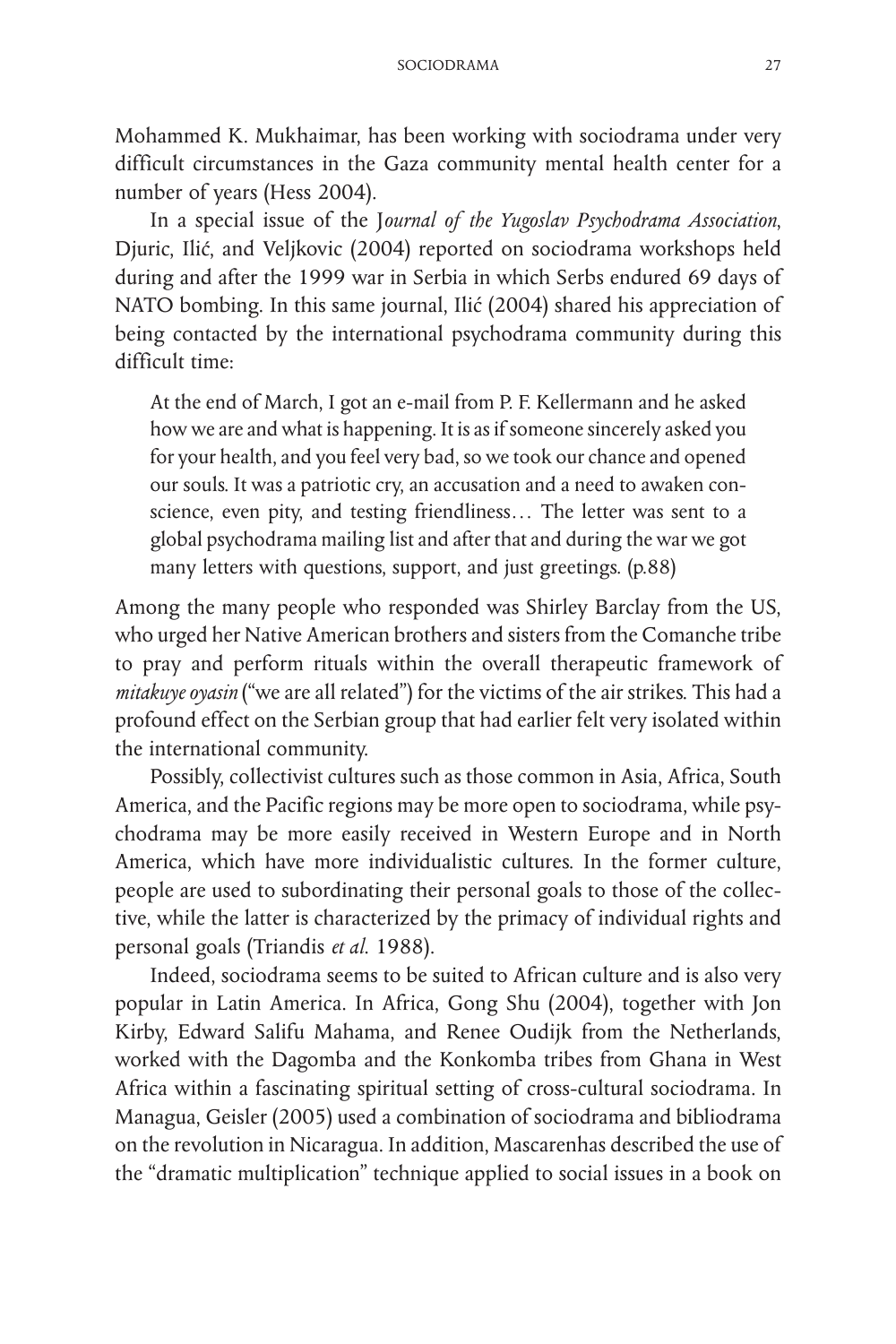psychodrama in Brazil, called *Sambadrama* (Figusch 2006). In fact, Brazil has been the fertile ground for many innovative drama methods that have a decidedly sociopolitical emphasis. It will be interesting to see how this is going to be presented in the upcoming IAGP congress in Sao Paulo in 2006.

Marise Greeb in Sao Paulo organized one of the largest sociodrama events in the world on March 21 2000. Hundreds of public sociodrama, bibliodrama, and axiodrama sessions were held on the theme of citizenship and ethics. Adam Blatner reported that 700 psychodramatists directed sociodramas about issues in the life of the community in 180 locations in 96 city districts – indoors in libraries, schools, and other auditoriums and even outdoors in plazas – free and open to the public. An estimated 8000 citizens participated. The program lasted two to three hours. There were small and large groups, with 10 to 600 participants present at each sociodrama. Many people spoke about how powerful the experience was, for both the psychodramatists and the participants. Deep feelings of sadness were expressed, along with powerlessness, humiliation, sometimes happiness, and at the end of the sociodramas hope for better times. The mayor of Sao Paulo, Marta Suplicy, who supported this project and apparently has had some psychodrama training herself, participated in one of the scenes, taking the role of a victim of violence.

The late Ken Sprague from the United Kingdom was a true sociodramatist and a (nonviolent) revolutionary. From his own life history, he had a deep understanding of how society worked and he was devoted to promoting change whenever he saw that there was some injustice done. He argued for a method that was based upon the active involvement of people, not upon political institutions and controlling power. His untimely death was a big loss for our community. I loved his earnest and straightforward manner, and it was always obvious how much he cared about making the world a better place to live. His paper "Permission to interact: a who, how and why of sociodrama" is one of the finest texts on sociodrama that I know. In this paper, Sprague (1998) wrote:

Our primary task is not to save the rainforests or stop fox hunting, although we may support such campaigns. Nor is it to preserve the birds and their breeding grounds, although these might be ideal themes for sociodramas. Our aim is to save our humanity, which is essential at this stage of evolution if all our other efforts are to succeed. (p.252)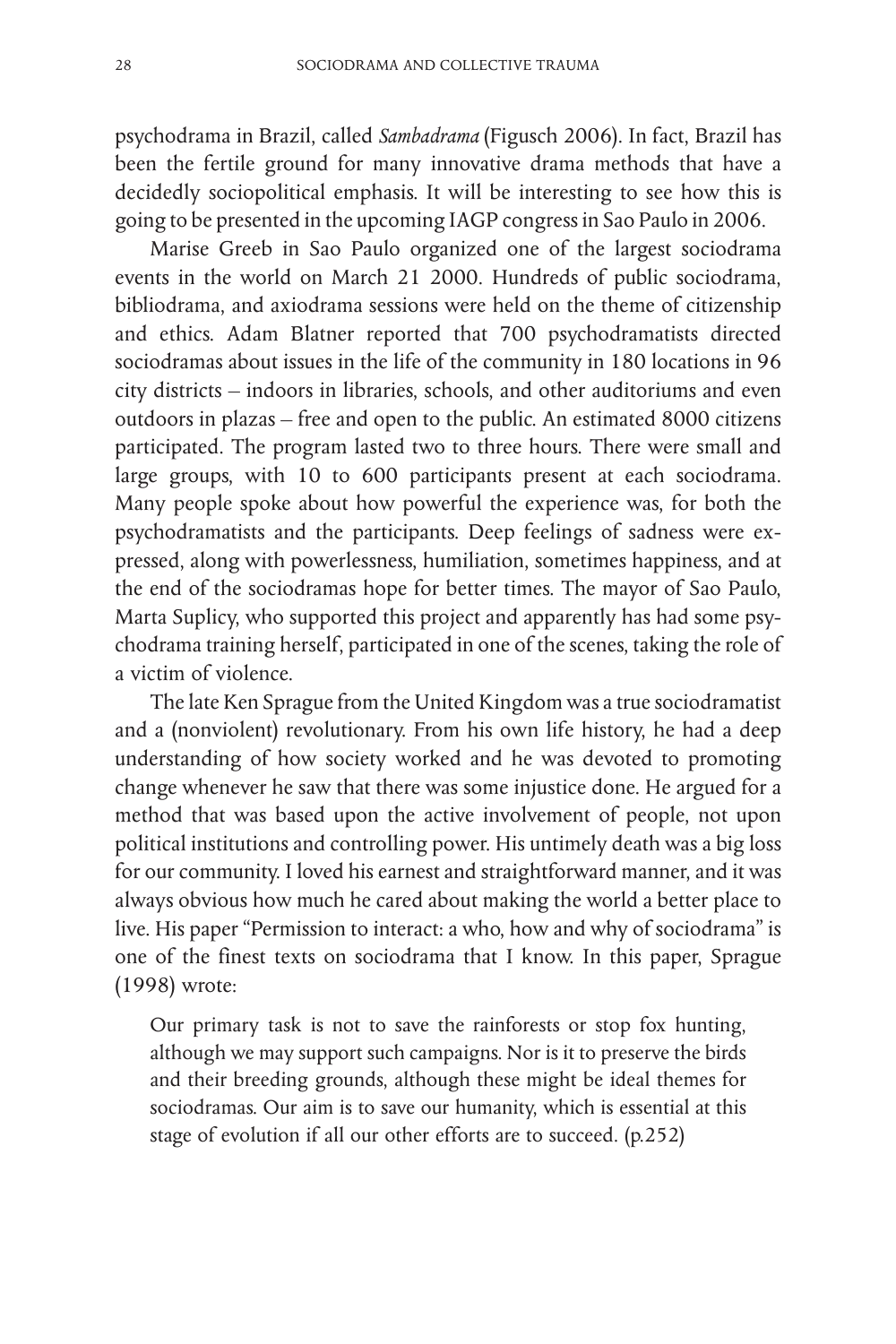Last, but not least, I would like to mention the extraordinary, important work of Monica Zuretti from Argentina. She has made a deep impact on thousands of people around the world and in many cultural settings. For example, in the slum of Villa Miseria, she worked with a group of mothers, some of whom were of native origin belonging to the tribes of La Pampa. These people lived according to a matriarchal social structure and based their lives on their relationship with Mother Earth (*Pacha Mama*). Perhaps Zuretti was correct in insisting that sociodrama and psychodrama cannot really be differentiated; she therefore developed a special combination method of "socio-psychodrama" in which both the private and the collective (and the figure and ground) must be emphasized at different phases of the group process. Zuretti (2001) wrote:

Sometimes the resolution of a sociodramatic scene could not be reached until, in the same group or in another, a protagonist incarnated the problem, worked on it, and gave the social matrix the possibility of change. Also, there was sometimes no possibility of understanding a personal situation, until it was related to the social environment. (p.111)

From this approach, Zuretti works with the personal histories of group members, as much as the relationships between those personal histories and the history and traumatic scenes of the social matrix. As the group develops, group members start to understand how their personal drama is also a part of the drama of humankind. In simple words, for Zuretti, everything is connected to everything else, although we do not always understand immediately how this connection is manifested. This is a beautiful and succinct way of describing the essence of sociodrama.

This work is developing in new directions, integrating findings from a variety of new sources. For example, Monica Westberg at the Swedish Psychodrama Academy conducted a sociodrama workshop with Johan Galtung (1996) and Monica Zuretti on peace building in the summer of 2006. In her paper "The psychodrama of mankind: is it really utopian?" Rosa Cukier (2000) from Sao Paulo, Brazil, was impressed not only by the breadth and depth of the various international applications of sociodrama but also by the sheer enthusiasm and profound courage of the practitioners to undertake such an enormous task. It seemed to her that many practitioners have been deeply influenced by Moreno's (1953) grandiose credo that "a truly therapeutic procedure cannot have less an objective than the whole of mankind" (p.698). She felt that Moreno's pretension to treat the whole of mankind always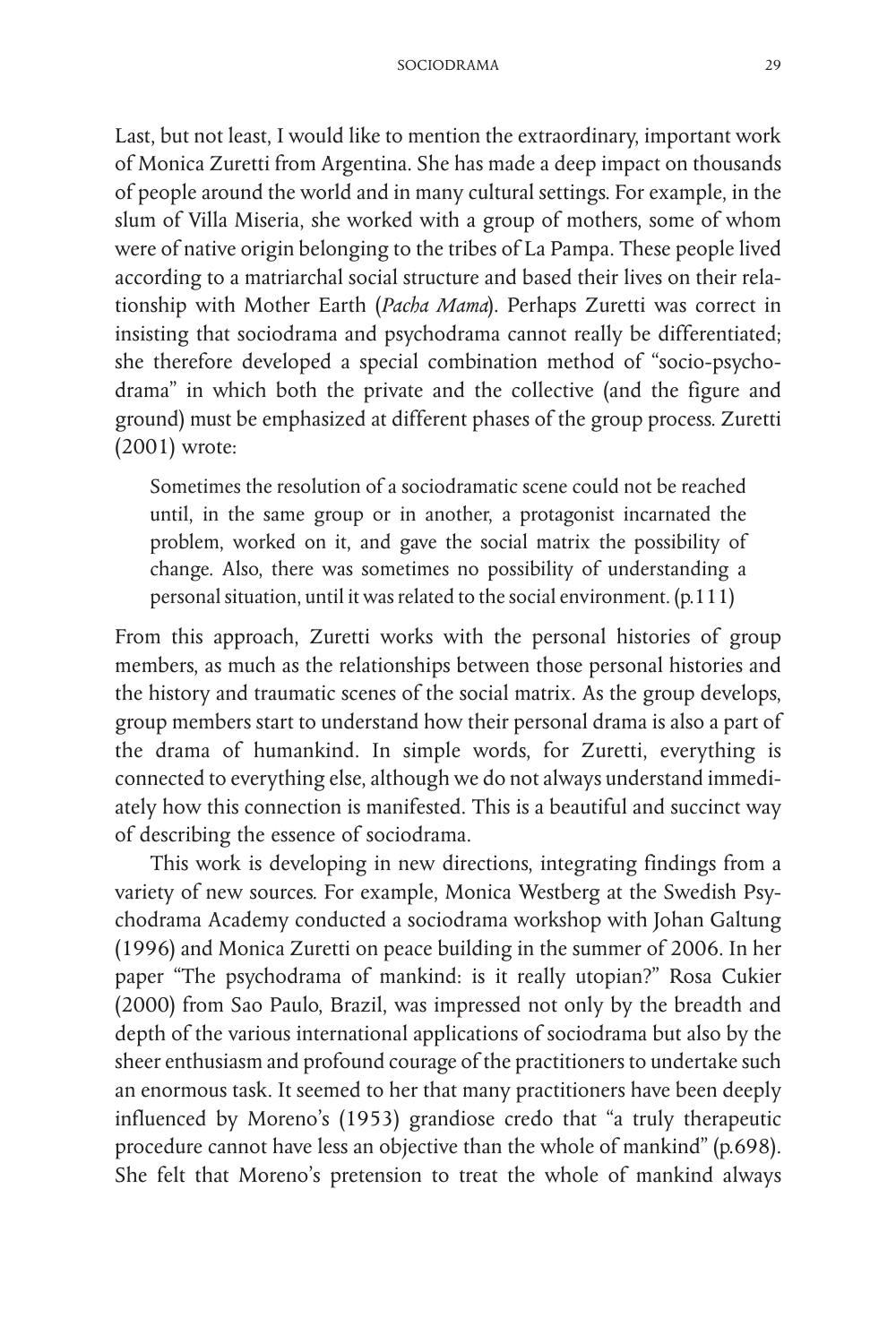seemed exaggerated and improbable to her; but, after observing the important work done in various parts of the world, she concluded that psychodramatists seem to have the daring that it takes to push this social project forward.

Indeed, today there are practitioners all over the world dedicated to this universal agenda and, in a way, it has united the global psychodramatic family in a common purpose beyond the practice of protagonist-centered psychodrama. Whatever words we use to describe this agenda, it includes assisting various groups of people with their collective trauma to promote justice and equality and to develop new avenues for friendly coexistence.

# **Conclusion**

Social gatherings of all the significant persons in our lives occur only on rare occasions. Normally, we celebrate milestones like births, graduations, and weddings and participate in funeral services together. These occasions provide opportunities for reunions in which the nuclear and extended family, friends, neighbors, and colleagues come together to celebrate, sharing food and spirits, in joy and sadness. Ethnic tribes, or people who have something in common, have always chosen to announce transitions in life or to acknowledge their new status during such public events. We have all experienced the dramatic power of being included in such gatherings, and they hold some special significance for us all through life.

While sociodrama sessions are convened for other purposes, they may hold similar significance for those who attend them. Whether the gathering follows a crisis or focuses on politics, diversity, conflict, or reconciliation in the school, the workplace, the church, or the neighborhood, the session often remains in our consciousness for a long time. Participants tend to appreciate the power of such a gathering and cherish its memory for a long time. It is as if the participation in itself acknowledges that we belong to a larger social network and it seems that, in a time of increasing alienation, such public events become more and more important for us.

Simply put, sociodrama provides an open stage, a setting, and a procedure in which various collective forces can be played out. In this setting, every participant is significant and regarded as a part of the whole. Their feelings, thoughts, and actions can be neither predicted nor controlled. In addition, whatever happens in the session doesn't follow strict rules, even though it is usually possible to discern the various phases of warm-up, action, closure, and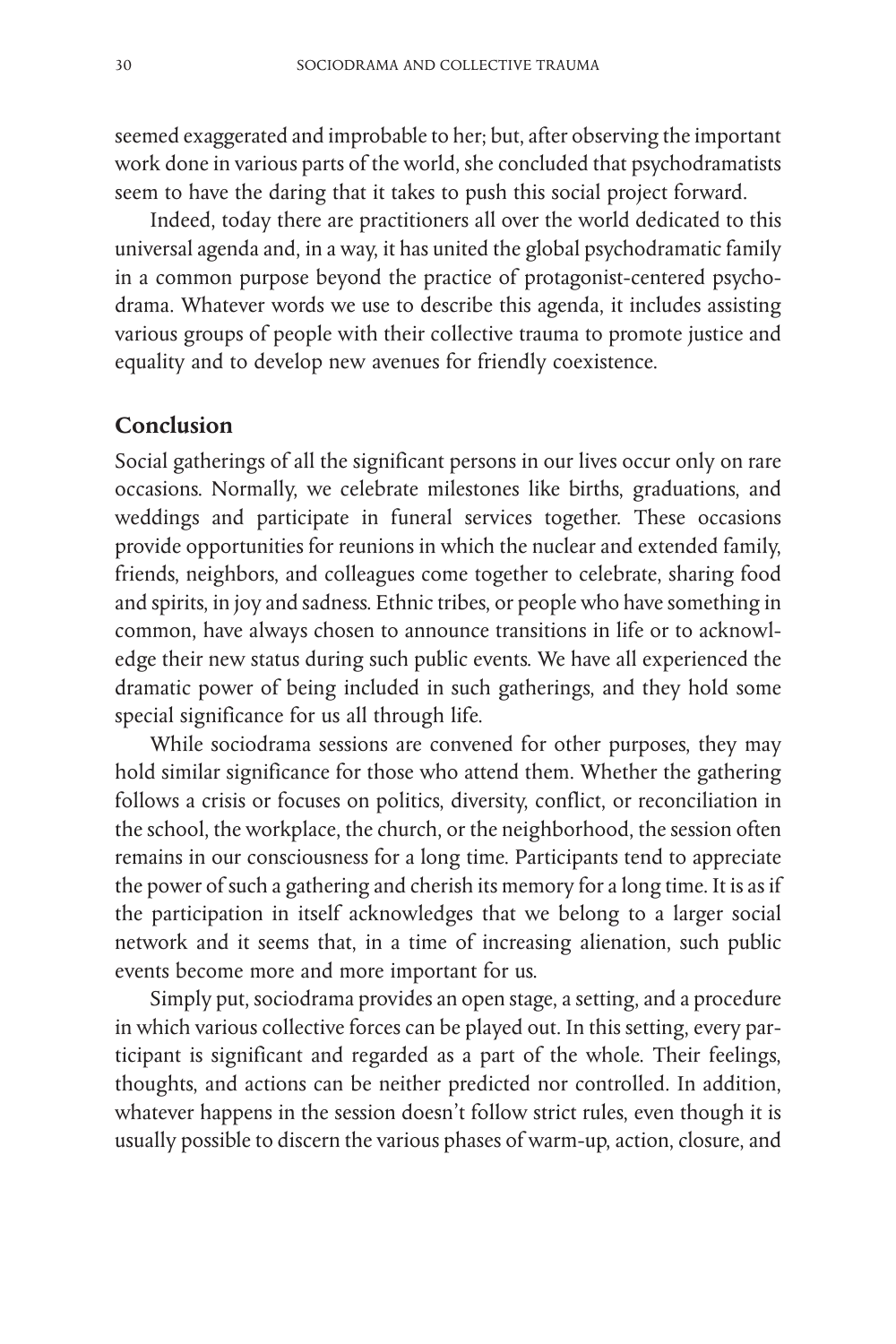sharing as they develop. These phases usually evolve in a spontaneous fashion and most sessions proceed differently from other sociodrama sessions.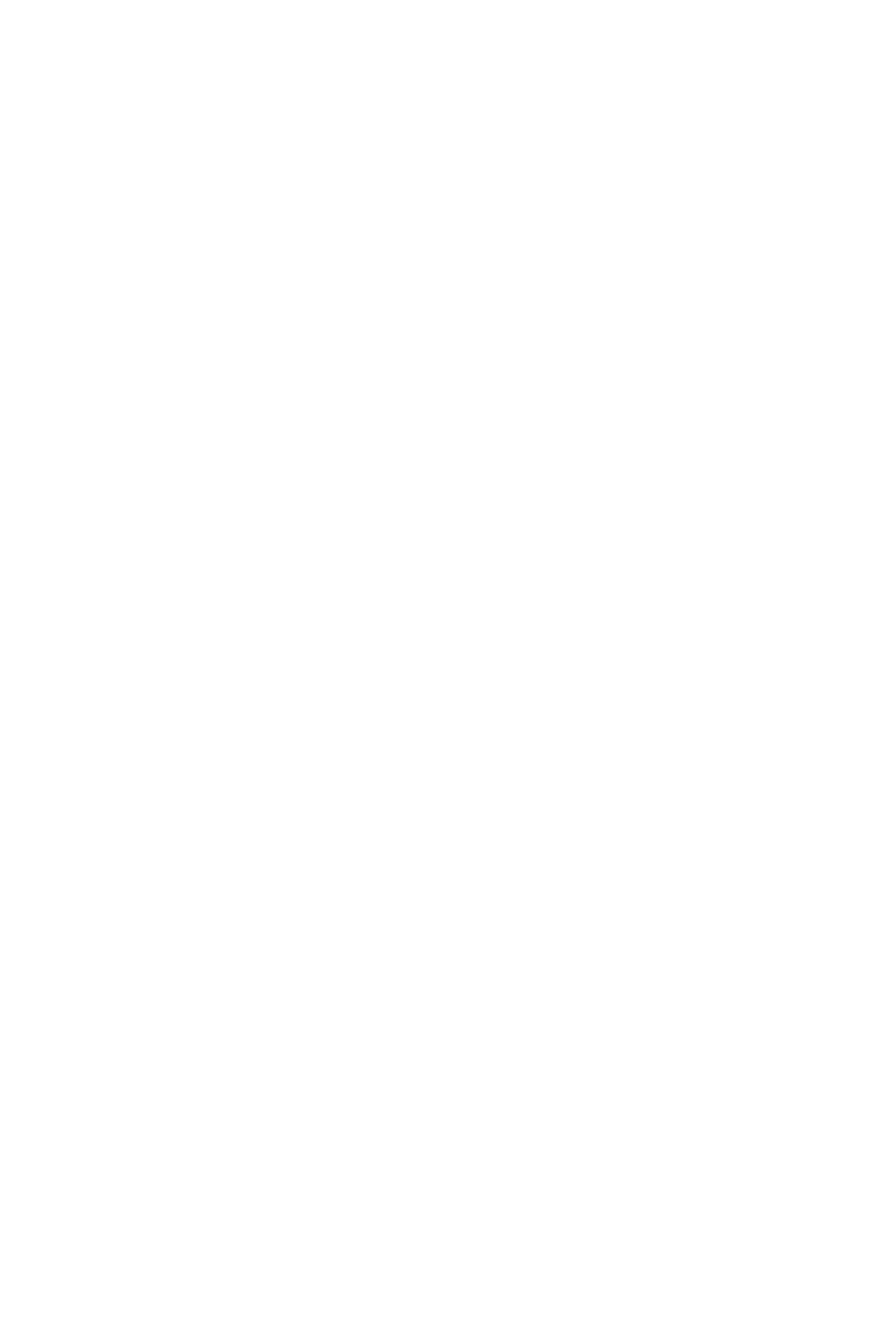# Collective trauma

2

On April 26 1986, there was a massive explosion in the nuclear power plant at Chernobyl in the Ukraine. The blast killed at least 30 people and forced the evacuation of 135,000 citizens due to the high level of nuclear contamination in the area. However, the effects of the disaster were not limited to this area. A radioactive cloud swept across Belarus and Northern Europe; and, as a result, there has been a dramatic rise in the number of cases of thyroid cancer, leukemia, birth defects, and other health problems in these areas. Twenty years after the accident, it is estimated that more than 800 people in northern Sweden have developed cancer as a result of the radioactive fallout in this area. The long-term health effects may be even more far-reaching because even the smallest amounts of radioactive fallout can cause genetic damage that appears only in future generations. Overall, more than 6 million people may have been affected by the world's worst nuclear disaster (see Van den Bout, Havenaar and Meijler-Iljina 1995).

In 2005, when I visited Slavutych, a town built for the displaced population of Chernobyl, I could see for myself how the survivor population were still trying to recover and build new lives for themselves. The directly exposed adult survivors were regularly monitored for health risks, while children born many years after the accident were perpetually painting pictures of houses on fire.

This is the essence of collective trauma. Its profound after-effects are manifold and far-reaching.

Like a nuclear bomb that disperses its radioactive fallout in distant places even a long time after the actual explosion, any major psychological trauma continues to contaminate those who were exposed to it in one way or another in the first, second, and subsequent generations. Similar to radioactivity, the emotional trauma cannot be seen or detected. Perceived as being as dangerous as the radioactive substances that lie buried under the tons of concrete poured over the nuclear power plant at Chernobyl, collective trauma remains hidden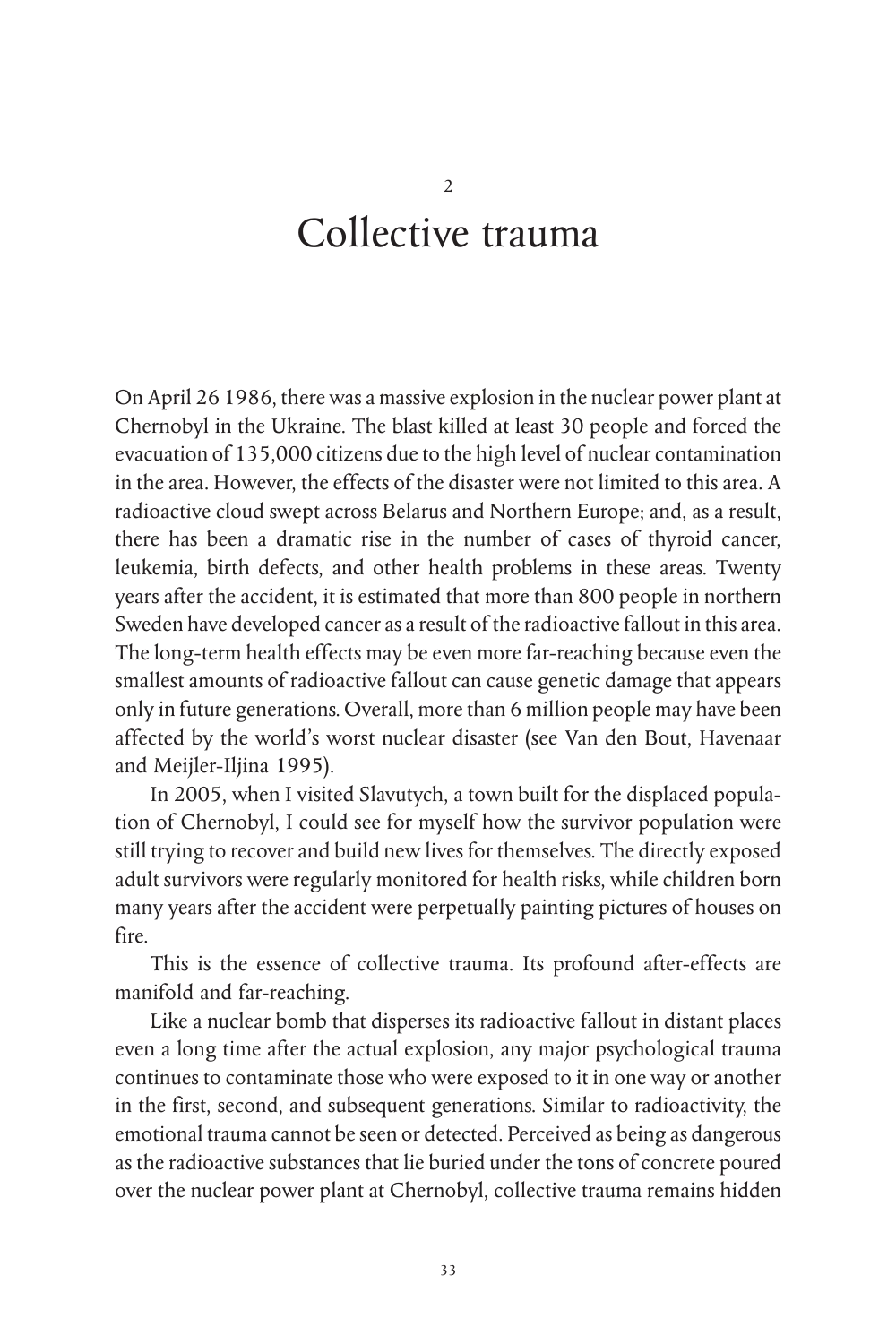in the dark abyss of the unconscious. While the degree of contagion may be less visible and may even diminish over time, there will always remain a trace of the blast imprinted upon the molested space of human consciousness. While on the surface things may look quite normal, the very absence of something that was there before – the void or empty space – will have a psychological effect on anyone who visits the disaster area and reveals its hidden secret.

Gampel (1996) introduced the concept of "radioactivity" in connection with the parental transmission of Holocaust trauma. This process seems to occur through a kind of "radioactive" leakage in which children of survivors start to internalize the incomprehensible fears and anxieties of their parents and become "contaminated" themselves as a result. Gampel (2000) used the term "radioactive identification," to describe:

a conceptual and metaphoric representation of the penetrations of the terrible, violent, and destructive aspects of external reality against which the individual is defenceless. This radioactive identification or radioactive nucleus comprises non-representable remnants of the radioactive influence which cannot be spoken about or described in words but instead reveal themselves through images, nightmares, and symptoms. (p.59)

Collective trauma does not only contaminate people. It also leaves its traces on physical locations. In addition to the entire area of Chernobyl, examples of such contaminated places include Ground Zero in New York, traces of the former Berlin Wall, the Auschwitz concentration camp, and the empty shores of the December 26 2004 tsunami wave in the Far East. All these places have left their visible or invisible scars not only on the geography of the earth but also on the collective consciousness of the communities affected and of humankind in general. With a little imagination, one can still hear the desperate cries for help at these places. A place that has been hit seems to hold some mystical, cursed meaning for survivors. These places – or hotspots – become triggers that reactualize the traumatic event. In such places, the brain seems to send false alarms that there is some impending danger and, as a result, people mobilize themselves for self-protection. With or without memorial plaques, citizens remember for years where each tragedy took place and reexperience some of the terror when they visit those locations later. For example, the No. 30 bus that exploded in London became such a dreaded place that people tried to avoid it. Similarly, the underground, which had been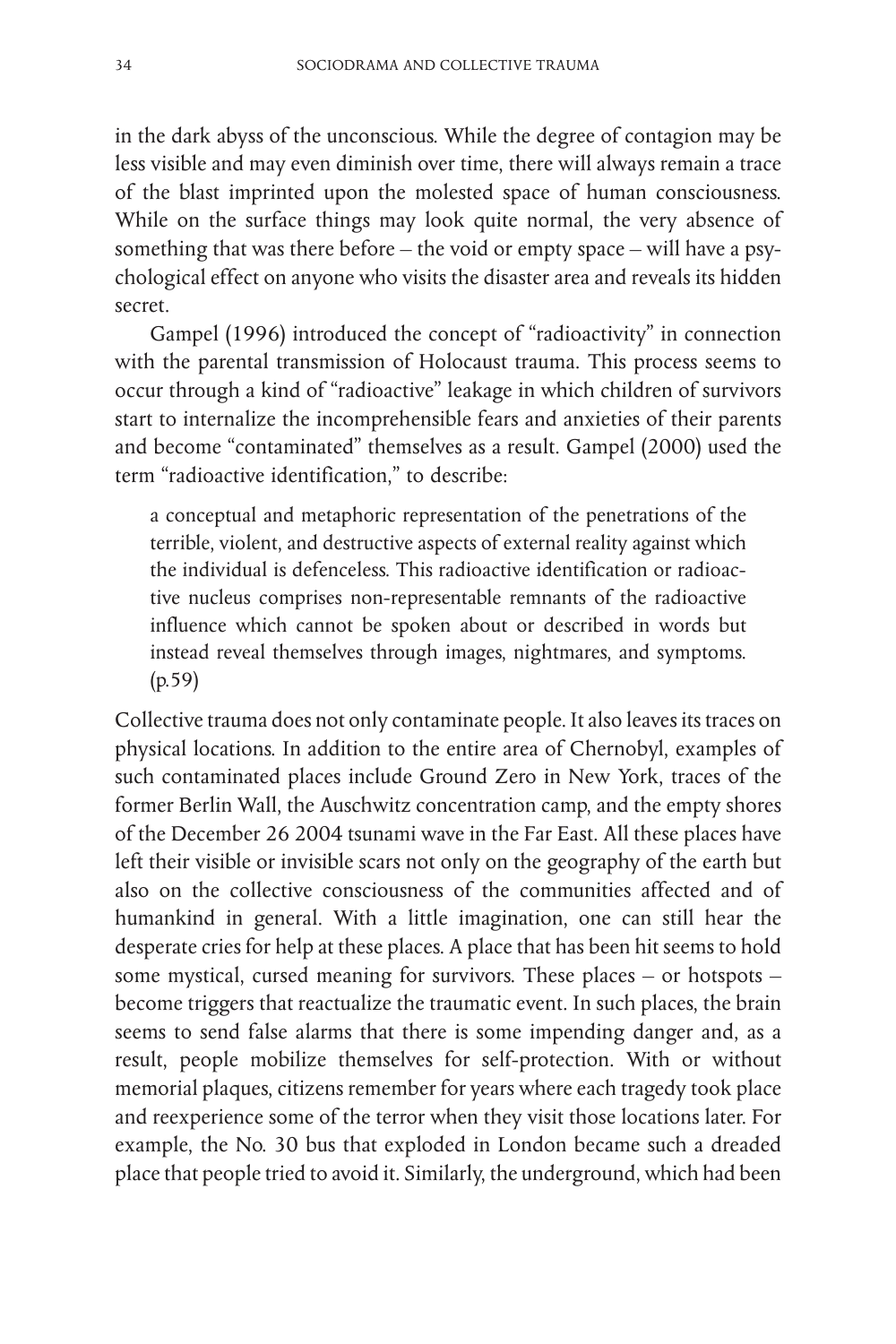the "safe place" during the London Blitz of the Second World War, later became "unsafe" during the IRA terrorist bombings and now even more so.

Decades and centuries after a disaster, the presence of trauma is felt not only by individual survivors and their families but also by people on the periphery who, although not directly hit, were nevertheless affected. For some, these effects may be almost inaudible, constituting only a disturbing background noise. For others, they are heard loud and clear and become a constant companion of irritating stress and anxiety; many of these people fear new tragedy for the rest of their lives.

An example of this tacit fear could be observed during a sociodrama workshop in the UK in which the Blitz, the intense bombing of the United Kingdom by Nazi Germany during 1940–1941, was reenacted. At that time, London was bombed during either the day or night and fires destroyed many parts of the city. Residents sought shelter wherever they could find it, many fleeing to the underground stations. The bombardment caused approximately 43,000 deaths and the destruction of over a million houses.

When hearing a recreation of the air raid sirens sounding, the airplanes coming, and the bombs falling over London, a woman in her sixties panicked. Her entire body shook as she vividly recalled this time from her childhood. She had been awakened at the commencement of the night raids and told to dress quickly and hurry to the cellar. As she was running to escape to the relative safety of the shelter, she dropped down on her knees at the corner of the room and put her hands over her ears. At that moment, we were all hearing the bombs falling and seeing the London horizon on fire. The past had been brought into the present and the entire group was in terror. At the end of the reenactment, someone finally stood up and declared the famous speech of Winston Churchill: "We shall fight on the beaches…we shall never surrender…" It helped us all to relax a little.

Many years later, terror returned to London. On July 12 2005 in the worst bombing attack since the Second World War, it was reminiscent of the Blitz; but this time the bombs were largely regarded as insignificant. In fact, most Londoners seemed to be less upset by the terrorist bombs than they had been after the death of Princess Diana. The media took note. Reporting this event on CNN, Charles Hudson observed that Londoners had shown less public expression of grief than the citizens of Madrid and New York after their terrorist bombings. Instead, he explained, the "bottled-up Brits" seemed to join forces in a unanimous effort to "play down" or "cover up" the psychological effects of the disaster and to keep much of their emotions to themselves.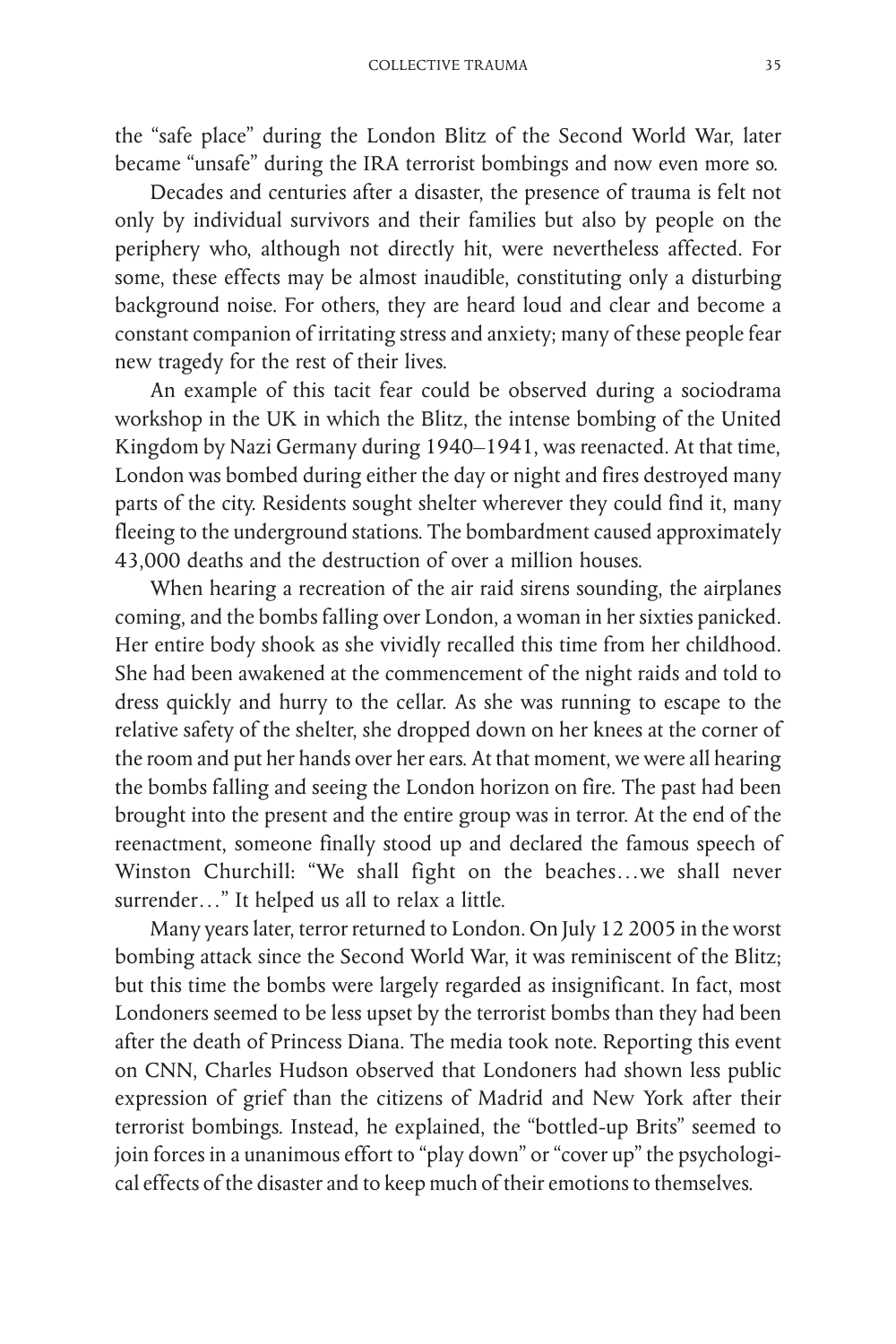There may be several explanations for this restrained reaction. Perhaps Londoners weren't all that worried because it was merely a "one-off" event without continuation. Another reason may be that the recent terrorist events evoked recollections not only of the Blitz and of the Second World War but also of much larger disasters in the ancient history of London, such as of the Great Plague of 1665–1666 that killed more than a third of London's population and of the Great Fire that followed immediately and destroyed most of the city. In addition, it may also have reactivated the memory of the Irish potato famine in which over a million people died of hunger at a time when Great Britain was one of the richest nations on earth. According to Sprague (1998), "We still suffer the consequences of that murderous period" (p.247). Compared with these ancient traumatic events, the 2005 terrorist bombing was apparently considered a minor disaster.

Clearly, any major traumatic event will continue to plague the various affected populations for generations. My own sociodrama work has repeatedly shown that a historical echo continues to reverberate in people from all over the world and that they have a need to share their collective grief and anguish in a manner that convinced me that the wounds remain open and unhealed for a very long time. During the last three decades, I have repeatedly observed such after-effects, manifested, for example, in the terrible consequences of the communist regime and the famine on the people in the Ukraine (and on the other countries in the former USSR, including Estonia and Latvia), the earthquakes in Turkey, the tensions between North and South Korea, the apartheid regime in South Africa, the nuclear bombs in Japan during the Second World War, the racial prejudices in the US, the Peninsular War in Spain and Portugal, Stalin's communist torture of the population in Sofia, Bulgaria, and the wars in Cyprus and in Israel.

In addition to these group experiences, I remember a sociodrama session in Torino with Maurizio Gasseau in which we observed how the ancient division of old Italy with all its local traditions and intergroup tensions was still an important part of Italian internal politics. In fact, the terrible long-term effects of the Second World War were apparent in most European countries (Holland, Belgium and France). From a different perspective, groups in Germany, Austria, and Italy dealt with the long-term effects of their National Socialist and fascist pasts on their national consciousness (Kellermann 2004).

When leading psycho- and sociodrama workshops in these countries, the sediments of such past tragedies constantly reappeared. It was as if the wars were still all around us, everywhere. Even in such a beautiful and tranquil place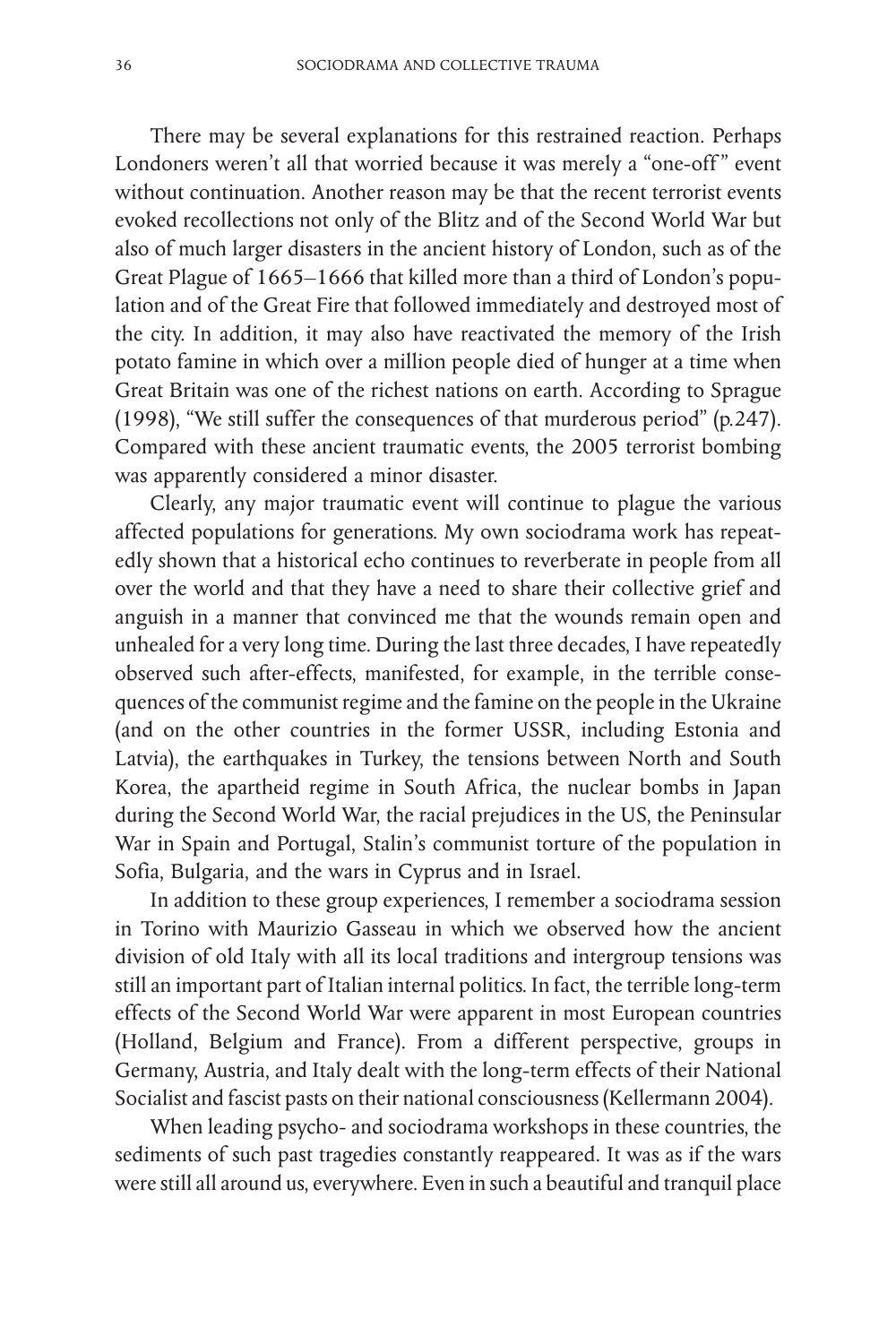as the little town of Lillehammer in Norway, there were vivid memories of the Second World War, of the Quislings, victims, and bystanders. Similarly, the Finns shared their many years of famine and we clearly felt the present influence of the struggle of the ancient Swedish King Gustav Vasa in the little town of Mora during a recent summer seminar there.

This sociodrama work transcended simple role-playing reenactments of historic events: it had a stronger impact on people than the detached, sympathetic acknowledgement of tragic news watched on CNN. These were collective traumatic events to which the majority of the group could relate emotionally. We could all feel the death angst of the victims and the grief of the surviving families. What became apparent was that, when we faced this history together, we also faced some deep and often untouched parts of ourselves. In those moments, we became united around the commonalities of all of humankind, regardless of cultural heritage.

## **Collective traumatic events**

Apparently, all collective traumas leave a dark shadow over the history of humankind.

Major traumatic events have occurred in countries all over the world, both in the recent past and in distant history. Such events may have been caused either by the forces of nature (floods, earthquakes, windstorms, famines, diseases, tsunamis, etc.) or intentionally by human beings (wars, terrorist bombings, genocides, etc.). In addition, there are unintentional man-made disasters, such as large fires, boat and airplane accidents, etc. Some of these disasters are mentioned below to highlight the likelihood that there may still be traces of them within the communities where they occurred; sociodramatists who work in these countries will probably feel the effects from them in the present.

The severity of an event is often assessed by the number of deaths caused by the disaster. According to this criterion, probably the most devastating natural disaster was the Black Death (or Great Plague), which killed about a third of Europe's population in the mid fourteenth century. In recent history, however, the deadliest disaster was probably the 2004 Indian Ocean earthquake that generated a tsunami that killed over 300,000 people.

Recent earthquakes in Peru (1970), Iran (1990, 2003), Armenia (1988), Taiwan (1999), Guatemala (1976), India (1993, 2001), Chile (1960), Turkey (1999), Japan (1995) and Pakistan (2005) also killed more than 10,000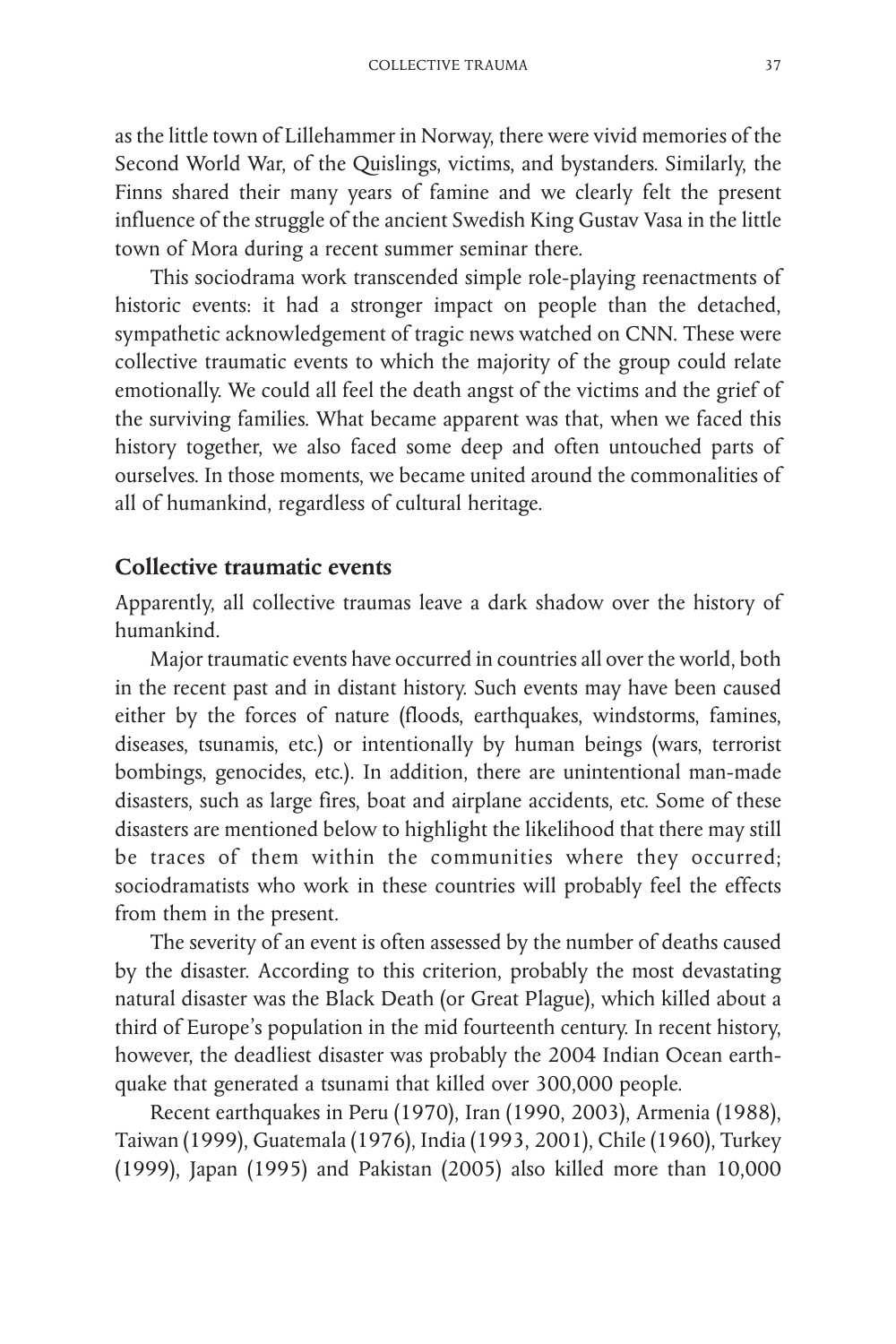people each. Extreme weather with great floods caused millions of deaths in China and Vietnam and great devastation in the US in 2005. As a comparison, the European heat wave of 2003 caused about 35,000 deaths.

A great number of people have also died as a result of contractible diseases, such as smallpox, the Spanish flu, and AIDS. In addition, large-scale famines in China, India, the Far East, and Africa have caused the starvation of millions of people.

Among smaller disasters, we can mention the hundreds of people who perished as a result of accidental fires. For example, in 1998, there was a discotheque fire in Gothenburg, Sweden, in which 63 people were killed and many injured, leaving a deep mark on the devastated community. Similar accidental deaths have occurred as a result of explosions in coalmines, ammunition dumps, gas installations, factories, etc. and in plane crashes. Recent examples are Pan Am Flight 103 at Lockerbie in 1988 and TWA Flight 800 in Long Island in 1996. It is easy for people in general to empathize with the victims of these disasters because so many people fly today. Maritime disasters have also caused the deaths of thousands of people. One of the most famous was the *RMS Titanic*, which sunk in 1912, resulting in the drowning of 1518 people. More recently, the *MS Estonia* caused the death of 852 people in the Baltic Sea. Space travel accidents may also be a blow to an entire nation, such as the space shuttle *Columbia* disaster in 2003.

While these natural and accidental events certainly were immense tragedies for the families of the victims, the greatest number of preventable deaths has been caused by deliberate acts of violence inflicted by human beings upon one another. We must shamefully acknowledge that many of the worst atrocities have occurred in our own time.

The Second World War was unquestionably the single most fatal man-made disaster. About 55 million people were killed in that terrible war between 1937 and 1945, including civilians who died from disease, famine, and atrocities; deaths of soldiers in battle; and the genocide of the Nazi Holocaust. The second deadliest event was probably the Cultural Revolution in China in which about 40 million died during Mao Zedong's regime (1949–1976), including the famine of that time. The third was the atrocities inflicted by the communist regime of the Soviet Union under Stalin from 1924 to 1953, in which about 20 million people perished (including the famine in the Ukraine). In comparison, about 15 million people were killed during the entire First World War and about 3 million people during the Vietnam War (1945–1975).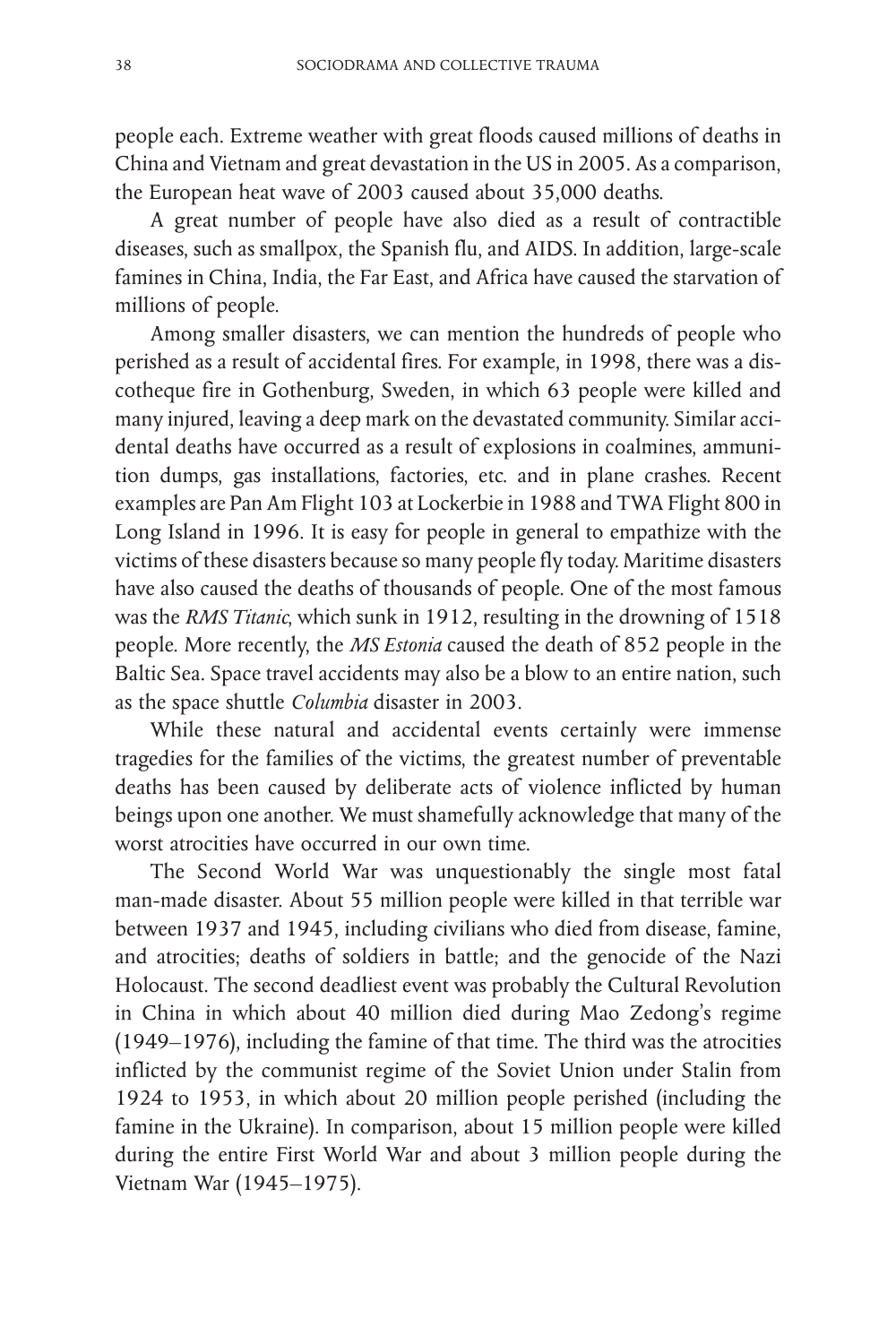After all these wars, the yearning for peace has never been greater. However, the violence continues everywhere as if the human species has learned nothing from the past. Even after January 12 1951, when the Genocide Convention came into force, there have been many new genocides, such as the one in East Bengal (East Pakistan, 1971), the selective genocide of Hutus in Burundi (1972), the killing fields and genocide of the Khmer Rouge in Cambodia (1975–1979), the genocide in the Maya Highlands in Guatemala (1981–1983), the Anfal Campaign in Kurdistan by Iraq (1987–1988), the Serbian ethnic cleansing of Bosnian Muslims in Bosnia-Herzegovina (1992–1995), and the Akazu Hutu Power genocide of Tutsis in Rwanda (1994).

In Africa, vivid memories of the terrible genocide of Tutsis and Hutus in Rwanda, as well as the wars in Uganda, Sudan, and other African countries, still haunt entire communities. The apartheid era is also fresh in the minds of citizens of South Africa, and the Chinese people are still upset about the lack of recognition within the Japanese education system of the atrocities inflicted during the Nanking Massacre in 1937. During that terrible event, the Japanese army engaged in a premeditated and systematic campaign of mass murder that left more than one-quarter million Chinese dead. Similarly, for millions of Armenians around the globe, the wounds of the Armenian Genocide between 1915 and 1923 remain open because the world has not faced up to the truth (Kalayjian *et al*. 1996).

In sum, according to the statistics of the Stockholm International Peace Research Institute (SIPRI), there are presently about 30 armed conflicts in progress, a number that has remained more or less constant since 1986. Unfortunately, new trauma occurs on a daily basis, with the same long-term consequences for survivors of the various conflicts.

The relatively new phenomenon of terrorism has also created tens of thousands of victims. The most lethal terrorist attacks ever carried out were the series of coordinated attacks in the US on September 11 2001, which resulted in a death toll of almost 3000. These attacks did not only create a collective trauma for the American nation but affected the entire world (Pyszczynski, Solomon and Greenberg 2003). A year after the attack, Ayoub (2002) observed how our world has changed:

[T]he intellectual understanding that we so prize at this institution of higher learning would not remove from any of our minds the images of the planes colliding into the World Trade Center or the growing awareness of the enormity of September 11th. Our lives were changed.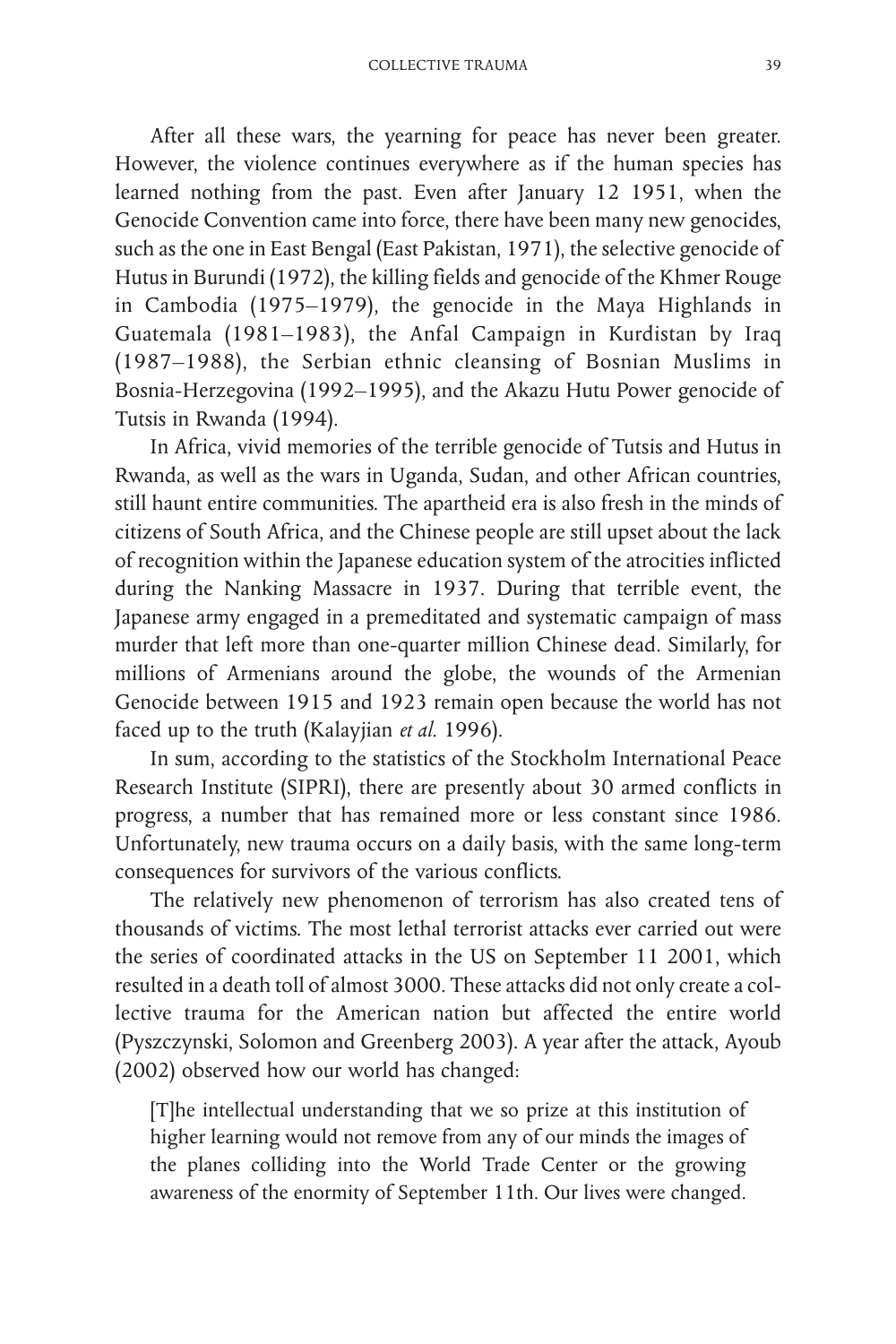Much of what we were feeling and thinking – the numbing calm followed by tears, the sense that time had stopped or changed directions, the floating, dislocated sensations – were adaptive and protective coping strategies that helped us "survive" as we struggled to find safety again.

For the American population, September 11 brought back memories of earlier disasters in the US during the twentieth century, such as the Great Depression, Pearl Harbor, McCarthyism, the Cuban Missile Crisis, the assassinations of John F. Kennedy and Martin Luther King, Jr., the Vietnam War, and Watergate. There are also other, more distant, major traumatic events in the history of the US that still influence American society and which recently have received more attention. The first is the depopulation of at least 2 million Native Americans after 1492 (Manson *et al*. 1996) and the second is the death of between 6 million and 60 million Africans in the transatlantic slave trade during the sixteenth and nineteenth centuries. According to Eyerman (2002), slavery became a cultural marker that still influences the consciousness of every African-American today. In addition to the US Civil War (1861–1865), these historic events have surely shaped the collective unconscious of the American people until today.

Terrorist attacks that target the civilian population have become a daily phenomenon. We regularly witness cruel bombings in airplanes, trains, embassies, hotels, and buses in Madrid, Istanbul, Bali, Israel, England, Ireland, and various other places. The effects of such events are not only the direct and immediate death toll and the many injured but also the more widespread terror that in itself is experienced by the population at large. For example, the attack on the Beslan School in Russia in 2004 brought widespread despair not only to the small community that lost so many of its children and youth but also to the entire population of Russia, which was severely shaken by the event.

Collective trauma, of course, is especially felt on memorial days when a country mourns its losses. On Memorial Day, May 2 2006, the state of Israel honored the 22,123 soldiers who had fallen in defense of the state and the 1358 victims of terrorist attacks. In addition, it commemorated the approximately 200 Jews who had been killed in terrorist or anti-Semitic attacks abroad since 1968. Terrorist attacks, suicide bombings, or shooting rampages in Israel target innocent civilians at home, on buses, on city streets, at weddings, in discos or pizzerias, in busy marketplaces or quiet neighborhoods. They may strike at any place and at any time. For Israelis, the fear and pain of terrorism have become part of daily life. Though people still move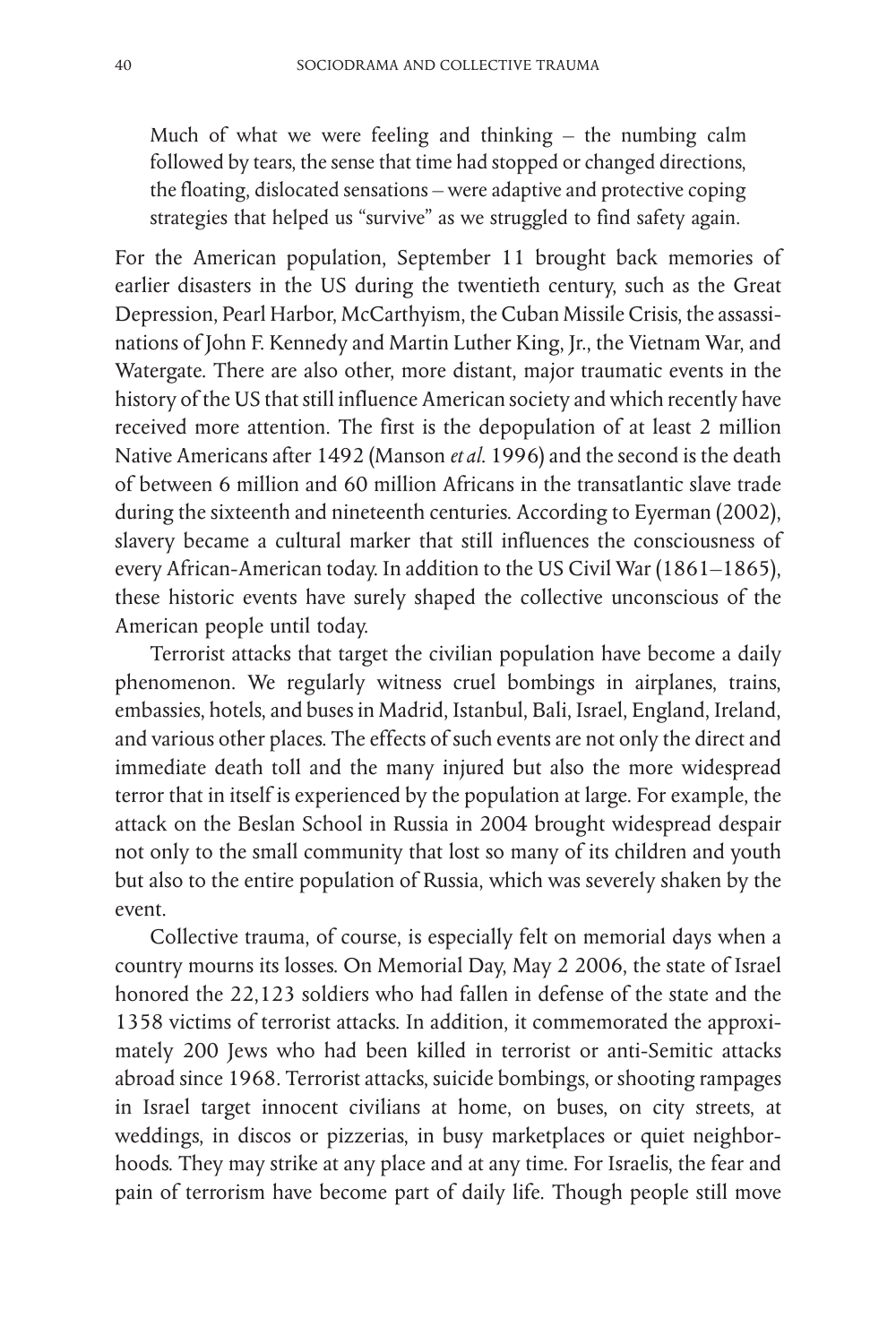about as usual, the impact of the attacks is slowly taking its toll. Israelis seem to be constantly "living on the edge" and many worry that a new bomb will explode at any time. Many jump at every loud noise and there is a high level of interpersonal suspicion and violence on the street. The thousands of bereaved families of the victims – the mothers and fathers and brothers and sisters and children – struggle with their immense grief and suffer constant emotional pain. All this collective mourning has become part and parcel of what it means to be an Israeli (Dasberg *et al*. 1987).

In Latin America, the long history of military dictatorship, armed conflict, and oppression have also left a deep mark on the fabric of society in the various countries of that region. Finally, there are also tensions that remain in Europe between (and within) the various parts of the former Yugoslavia, Turkey, Greece, and the former USSR to mention just a few.

## **Collective responses to trauma**

The word *trauma* was originally used as a surgical concept, indicating a breaking point of body tissue. It later became a useful metaphor for a psychological breaking point in the lives of people who experienced great misfortune outside the range of ordinary human experience.

The common responses of people unable to cope adequately with the stressful events were summarized within the diagnosis of post-traumatic stress disorder (PTSD). This condition consists of anxiety and depression, as well as various other signs of emotional turmoil and mental distress. The person continues to reexperience the trauma (in vivid recollections and nightmares), has reduced interest in the external world, and suffers from various more or less physical symptoms such as hyper-alertness and sleep disturbances (American Psychiatric Association 1994).

Frequently, there is a contradictory effort both to remember and to forget what happened and both to approach and to avoid the traumatic event in a compulsive repeated fashion. Like a broken record that is spinning around and around, intrusive experienced images and painful memories keep coming back while there is a conscious effort to avoid them and not to think about them. Desperate and often futile efforts are attempted to regain some kind of inner balance and emotional equilibrium. (Kellermann 2000, p.24)

The individual perspective on traumatization guides most of the public intervention data collection process after wars and disasters (Erickson 1994). The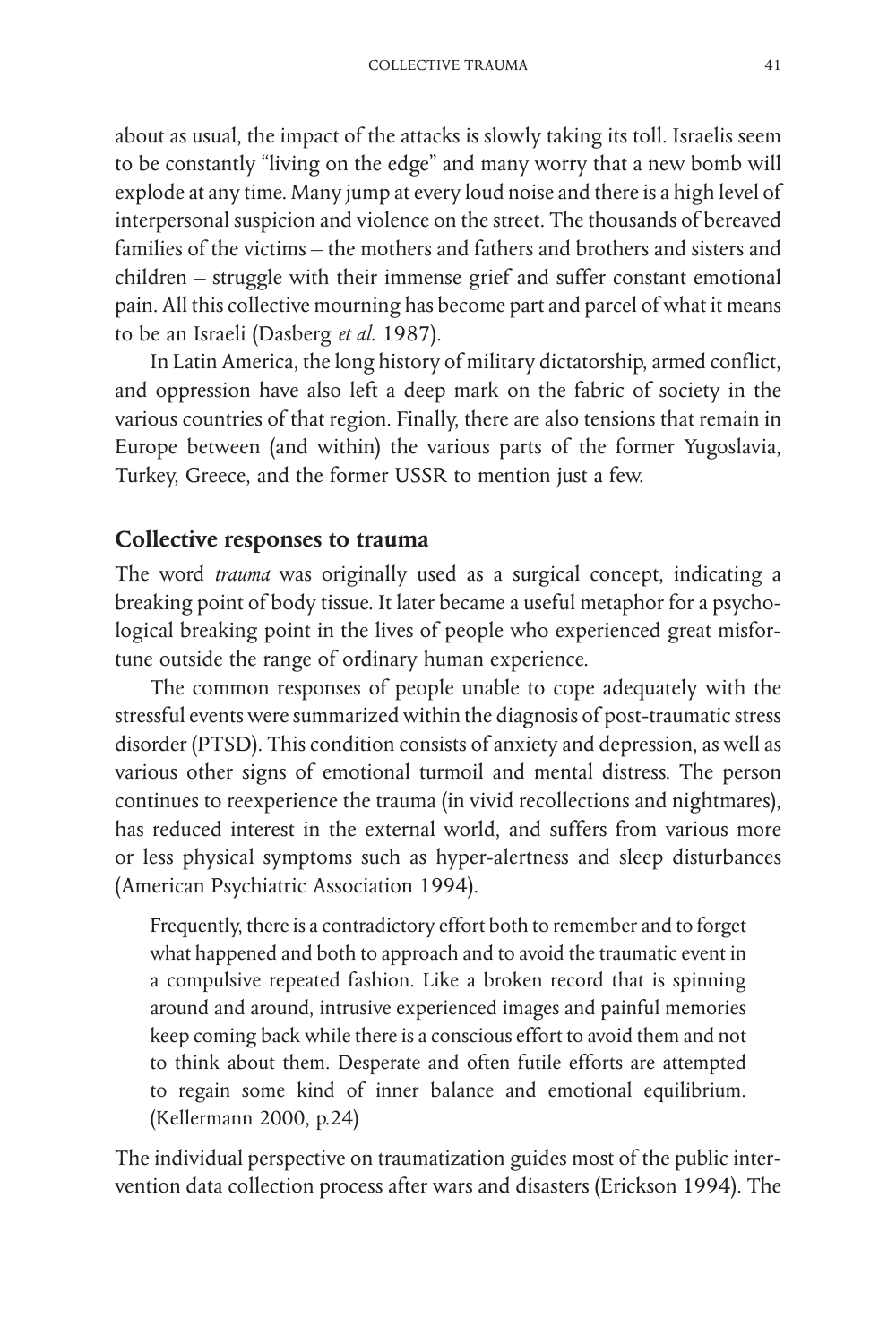International Red Cross, for example, routinely gathers information about the effects of war on individuals, small groups, and families at the microlevel. However, there is almost no consideration of the effects of massive trauma on the society as a whole from a sociological, macrolevel perspective. In addition, while individual traumatization has been well documented in literature, collective trauma (de Young 1998) with its psychological effects on an entire society has hitherto been less studied.

This situation, however, is beginning to change; and there is today a wide range of political scientists and sociologists who have particularly targeted this field of research. For example, in his study on the impact on the Israeli public of the assassination of Prime Minister Yitzhak Rabin in 1995, Verzberger (1997) concluded that, despite the magnitude of the event and intensity of the immediate response, the effects were short-lived. His definition of collective political trauma was based on the earlier work of the American Psychiatric Association (1994, pp.424–425), Erikson (1994, p.230), Janoff-Bulman (1992, p.59), and Moore and Fine (1990, pp.199–200). According to Verzberger (1997):

collective political trauma is a shattering, often violent event that affects a community of people (rather than a single person or a few members of it), and that results from human behavior that is politically motivated and has political consequences. Such an event injures in one sharp stab, penetrating all psychological defensive barriers of participants and observers, allowing no space for denial mechanisms and thus leaving those affected with an acute sense of vulnerability and fragility. (p.864)

Many similar studies have been published and there is presently more awareness than previously of the importance of also looking at collective and cultural (deVries 1996) responses to trauma. In fact, because much of the healing is expected to evolve from the community, it is important to focus on such collective responses when mapping human responses to disasters.

There are presently a number of international aid agencies providing immediate psychological support and counseling after major disasters, such as the UN International Strategy for Disaster Reduction (ISDR) and the Academy for Disaster Management Education Planning and Training (ADEPT). Only a few days after the recent Asia–Pacific tsunami, for instance, it became evident that physical trauma in the unsettled population was minimal while almost everyone was displaying symptoms of psychological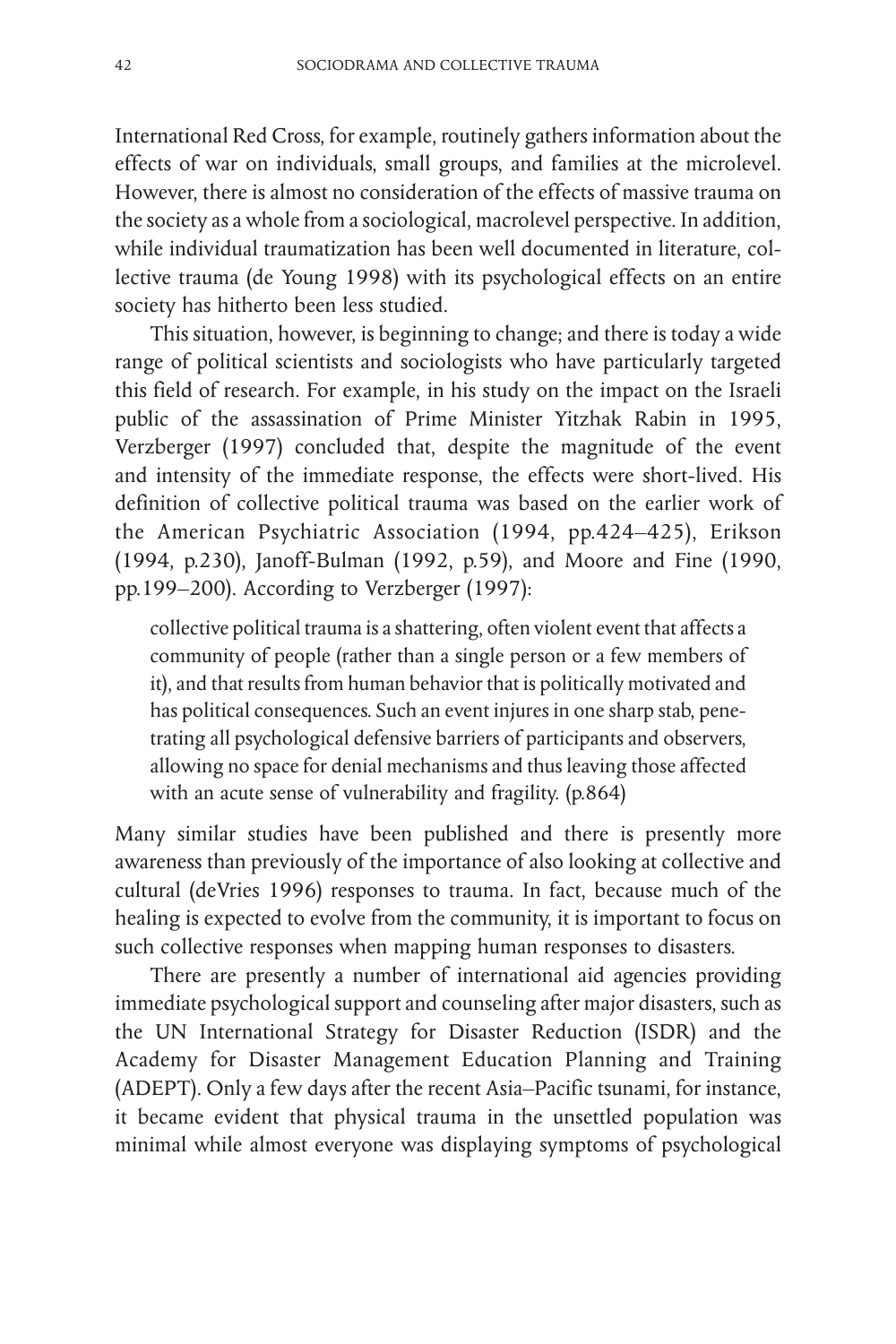trauma. As a result, ADEPT trained hundreds of local community counselors to provide community-level psychosocial support to the affected population.

In such a mapping of collective trauma, we try to find answers to several questions. How does this specific society respond to the stressful event? What makes the collective trauma more or less severe? What makes it easier or more difficult for the society to cope with the trauma? Which are the aggravating and mitigating circumstances?

In attempting to answer these questions, we realize that the severity of a trauma, or amount of emotional suffering that is experienced by the survivor population, is influenced by several different factors, summarized by the four Ps: (a) predictability and preparation, (b) preventability, (c) purpose, and (d) periodic duration.

First, a community that has already been hit by a specific trauma will often *prepare* itself for the possibility of it happening again and will try to mobilize its various resources to be ready for the next disaster. The second time it happens might therefore be less chaotic and surprising. Second, an event seems to be more traumatic if we believe that we could have *prevented* it from occurring had we seen the warning signs when there was still time. Some major maritime disasters are examples of such trauma that could have been prevented. These naturally evoke a great deal of anger in the families of the victims at the authorities who failed to prevent the disaster from happening. Based on this rationale, people are even more upset when the trauma is caused with intentional *purpose*. Genocides carried out deliberately by one group of people upon another exacerbate the traumatic responses. Finally, events can be categorized as more or less severe according to the *duration* of their exposure. Thus, events that occur only once during a very short time may be perceived as less painful than those that are cumulative or sequential (such as the continuing exposure to stress for a long time with periods of danger interrupted by periods of safety).

These mitigating and aggravating circumstances, however, are generally more complex than this. Verzberger (1997) observed:

In attributing the event to avoidable causes, members of the affected community are better able to cope with the posttraumatic anxieties about loss of control and the possible repetition of similar traumatic events in the future; they feel that they deal with known risks and therefore are better positioned to control their environment and prevent any further disasters (Foa, Zinbarg and Rothbaum 1992; Verzberger 1990, pp.116–117). Such beliefs are not necessarily founded on realistic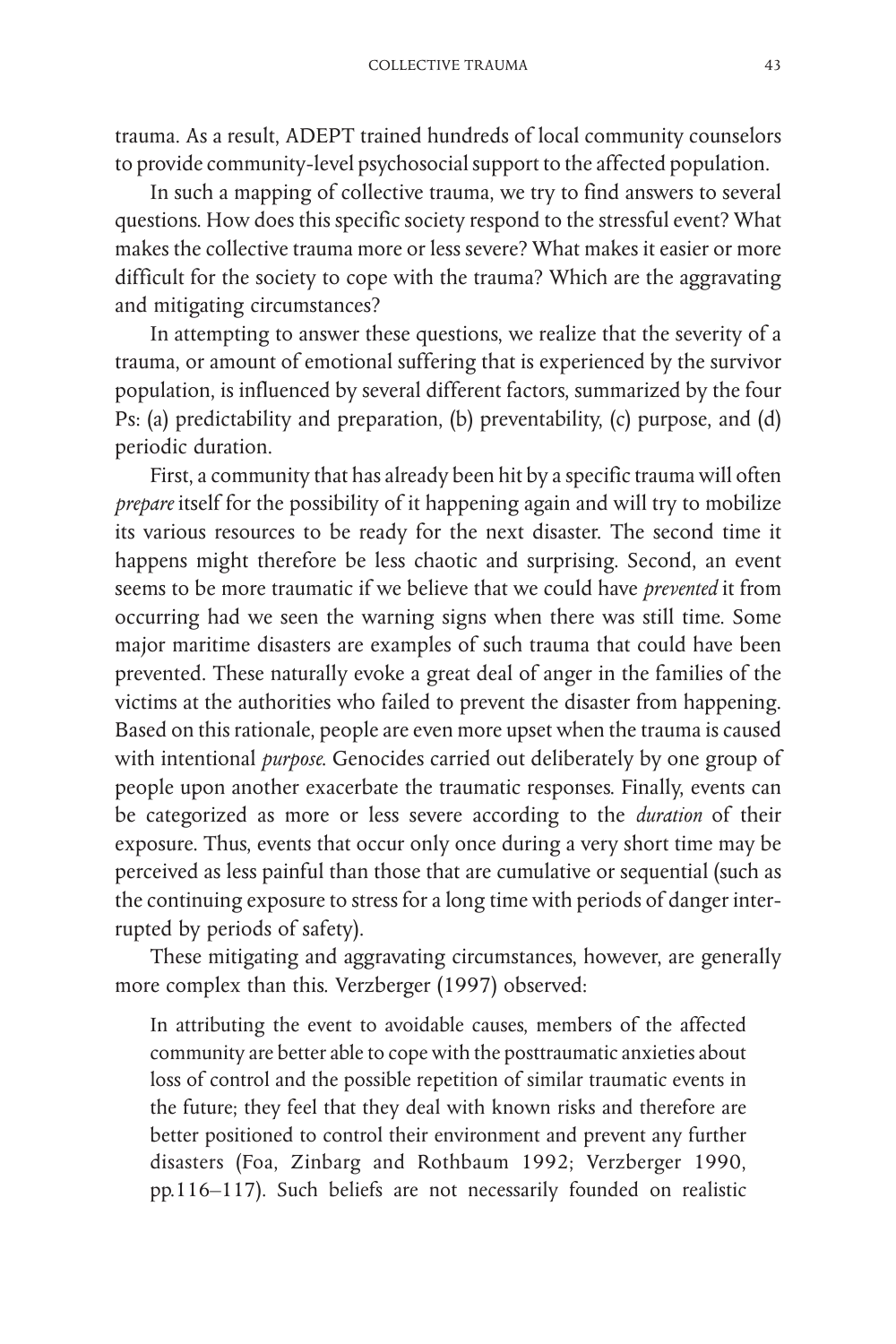assessments, but they induce hope and reduce the despair and apathy that would be generated by a sense of helplessness. The expectation of controllability provides an incentive for proactive preparations to prevent future events of the same type and for planfully coping with their consequences if they happen (Suedfeld 1997). (p.870)

Despite these preliminary observations, we are still only at the beginning of our understanding of the wide-ranging effects of trauma upon society. In addition, we must conclude that there can be no adequate comparison of various disasters in terms of the emotional pain that they arouse in the survivors. According to Bauer (2001):

No gradation of human suffering is possible. A soldier who lost a leg and a lung at Verdun suffered. How can one measure his suffering against the horrors that Japanese civilians endured at Hiroshima? How can one measure the suffering of a Roma woman at Auschwitz, who saw her husband and children die in front of her eyes, against the suffering of a Jewish woman at the same camp who underwent the same experience? Extreme forms of human suffering are not comparable, and one should never say that one form of mass murder is "less terrible" or even "better" than another. (p.13)

What we do know, however, is that there are some common phases of collective responses to major disasters that most communities pass through and that these seem to be fairly universal across different cultures.

## **Phases of collective trauma**

Collective trauma follows a distinct course. In the history of a specific traumatic event, we can usually discern six phases of trauma responses:

- 1. onset of the actual event (the shock phase)
- 2. the time immediately after the event (the reactive phase)
- 3. a few weeks or months after the event (the coping phase)
- 4. many months, or years, after the event (the long-term effect)
- 5. generations after the event (the transgenerational transmission of trauma)
- 6. centuries after the event (the universal influence of trauma on the history of humankind).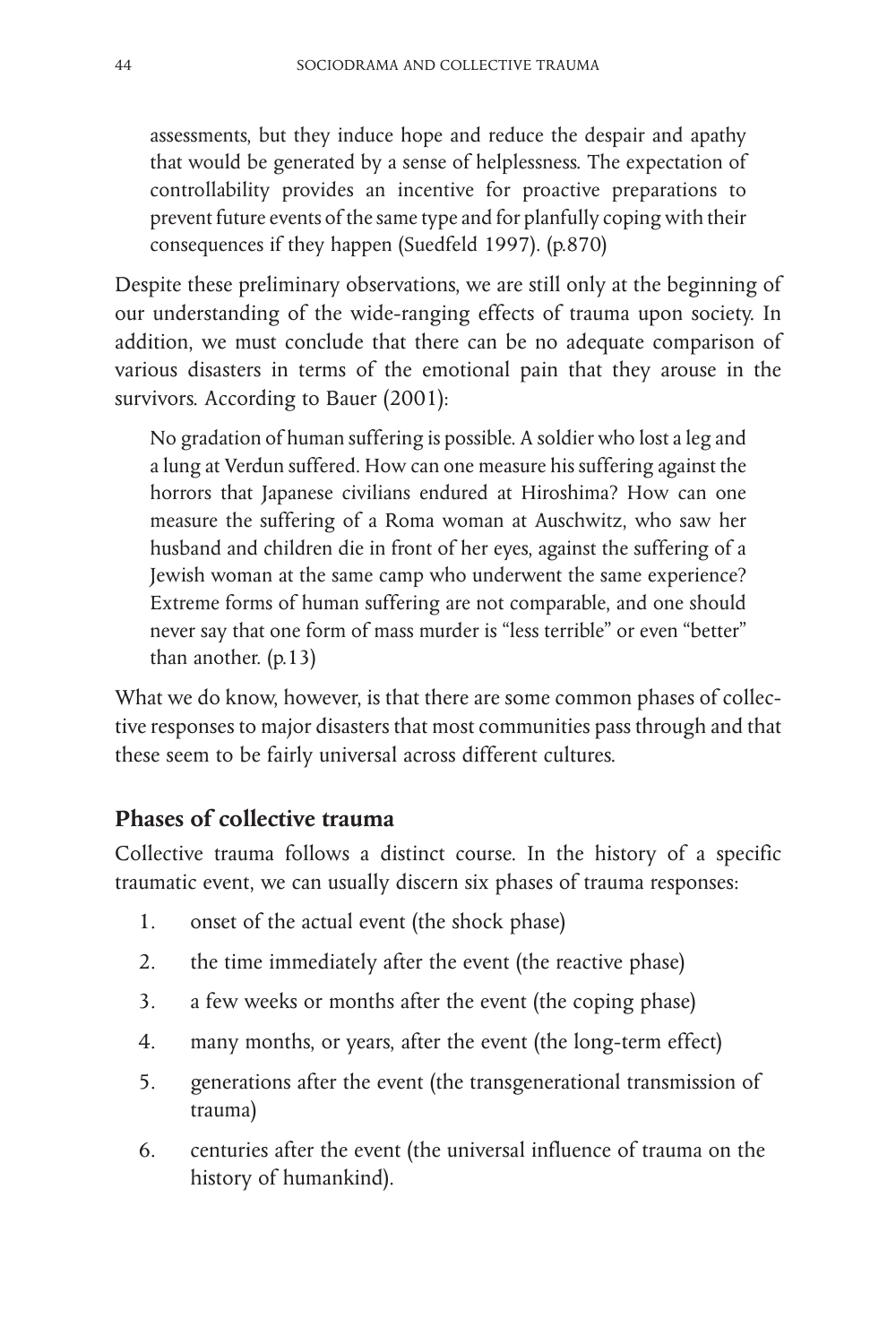These phases are very similar to the ones described in individuals who go through the process of crises or mourning, even though they occur to the group as a whole.

During the first phase of the traumatic event, sometimes called the shock phase, there is chaos and disorder and an inability to perceive fully and comprehend what is happening. This is the time for first responders to practice their skills: the police, firefighters, medical emergency teams, and military personnel, if needed. Usually employed by the government, these first responders indicate the level of preparedness of the society for a catastrophe and will inevitably also reflect the functioning of its political leadership.

A community that is exposed to a very stressful event is overwhelmed and in a state of emotional and cognitive turmoil. In this acute state, people experience either numbness and disbelief or hysteria and a breakdown of mental energy. For example, during a terrorist bombing, there is widespread confusion until the emergency personnel have arrived at the scene and correctly appraised the event. In more protracted disastrous events, such as those that occur during war, the psychological responses will often be put aside until more life-threatening concerns have been addressed.

Because confusion and a lack of knowledge tend to aggravate public anxieties, the role of the media to get the information out to the general public quickly cannot be overestimated. Such correct and "balanced" media coverage has been known to shorten significantly this first phase of shock. During this critical first phase, adequate *and sensitive* media coverage may therefore significantly influence the various public responses to the stressful event. For example, because transmitting horrifying images of the effects of terrorist attacks to mass audiences would create mass hysteria and serve the terrorists' interest, most TV stations today minimize direct exposure of gruesome and frightening pictures as much as possible so as not to traumatize the public vicariously. If utilized correctly, television can even contribute to the collective healing of the public, as pointed out by Stossel (2001):

What is normally one of television's great weaknesses – its tendency toward manipulative sentimental exploitation – may prove to be an aid toward recovering from this national trauma. In many cases, as after the *Challenger* explosion and the Oklahoma City bombing, the media pries voyeuristically into the private reactions of victims' families, seeking mawkish drama on the cheap. But in the week after the [September 11] attacks, my initial revulsion at what looked to be yet another instance of emotional pornography gave way to the recognition that, in this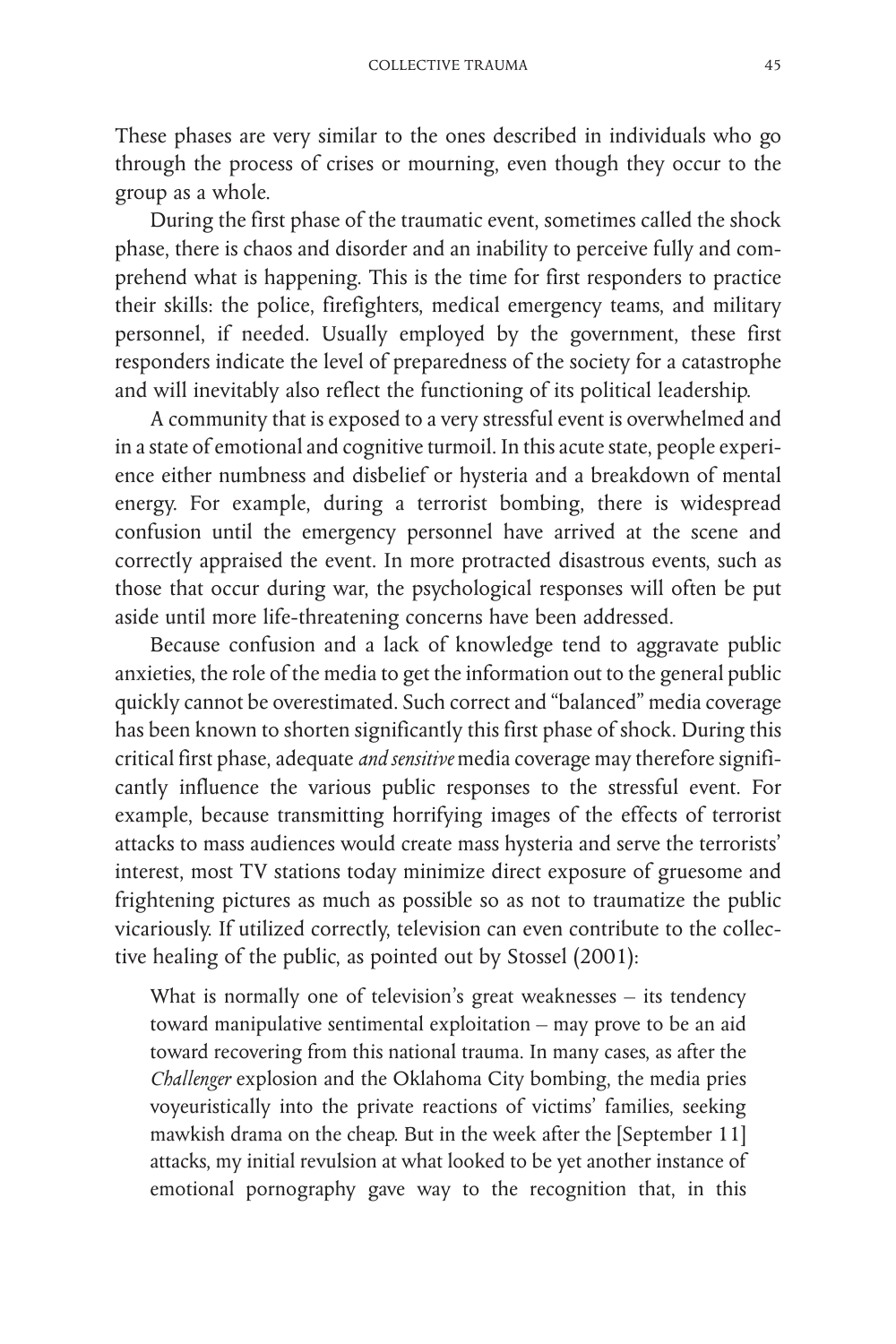instance, perhaps uniquely, the heart-wrenching stories of people looking (in vain, alas) for their missing loved ones in Lower-Manhattan hospitals were actually providing a useful social function. As painful as these segments are to watch, and as uncomfortable as it makes me to see TV reporters serving as psychoanalysts and grief counselors (many of them sincerely overcome with emotion themselves), broadcasting these stories does seem to be helping the victims' families to deal with the loss of hope and to begin to grieve. Hearing these stories also helps lend a flesh-and-blood reality to a tragedy otherwise so unfathomably horrible as to be merely abstract. (p.35)

In the second, reactive, phase of the immediate aftermath of the event, people start to become aware of what has happened, try to assess the damage done, and begin to respond emotionally to the loss and destruction. They realize that they have survived and must now start to cope with the disastrous effects of the event. Groups of people might spontaneously join together to express their feelings of protest, fear, and rage towards the object that caused the disaster or towards their own leadership who were unable to protect them sufficiently. Collective responses can be emotional (fear that it will happen again), cognitive (inability to understand what happened), interpersonal (a wish to be together or alone), and behavioral (avoidance of anything that reminds them of the disastrous event).

During this phase, it is important simply to sit and talk with the survivors, listen to them, and be a part of their loss. For instance, after the tsunami, survivors needed someone from their own community to empathize with them; community counselors provided support by helping the bereaved express their grief, handling the children through play, and organizing interactive and creative activities, such as enacting plays, composing poems, singing songs, dancing and music, etc., with the themes of "goodness of nature," "tsunami is transient," "we shall overcome," etc. In addition, they provided public education and awareness of the nature of the tsunami and specific problem-solving and supportive activities.

The immediate period following a traumatic event is a crucial time in the process of recovery. During this time, a narrative of the trauma is generated and constructed alongside a process of cognitive processing of the traumatic events.

All of these factors influence the coping ability of the affected population. A resilient society will be able to take a step back to address the problem, seek help from others, and motivate its members to get involved in the community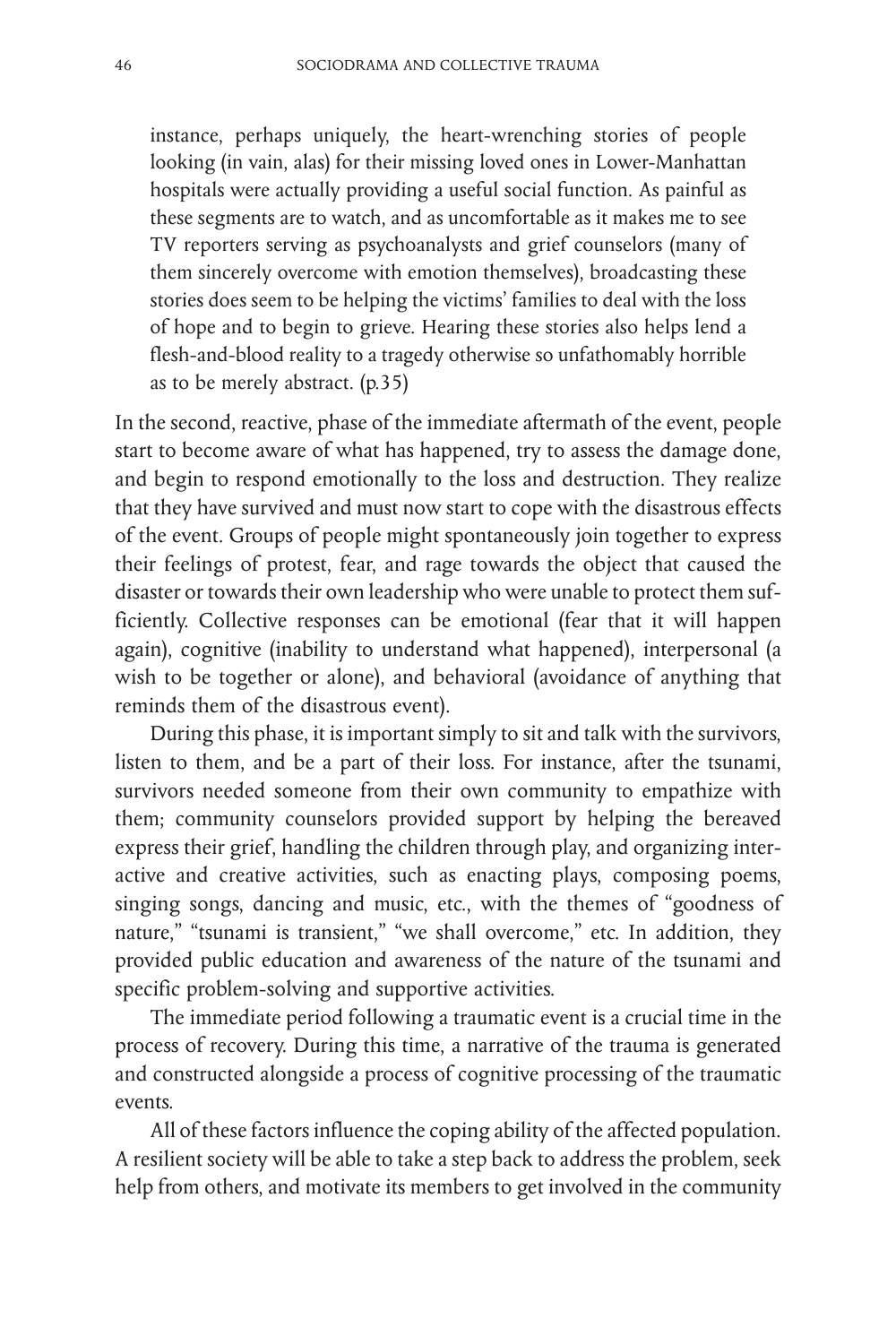and help one another. During this stage, it is wise to enlist various resource persons who demonstrate a sense of mastery. Because of their earlier experiences of coping with many different crises, such persons will be able to encourage a positive and proactive outlook and help develop social support networks to care for the more vulnerable populations within the society.

Naturally, any catastrophic event will affect the national mood and coherent national identity of a country. As a result and because trauma shakes the very basic structure of social cohesion, there will be both centripetal and centrifugal effects at work that bring people together and move them apart. There can be a voice expressing the feeling that "We stand united against a common enemy!" and another voice that emphasizes protest and blame for the deleterious events that happened. Various types of leaders – political and religious – will sometimes utilize both powerful social processes for their own purposes.

According to Volkan (2001), there is a kind of societal regression at this stage that is intrinsically neither good nor bad but an inevitable and necessary response to such trauma. As illustrated by the events following September 11, the main task for the group and its leader during this time is to maintain, protect, modify, or repair their shared group identity.

In the third phase of trauma (coping or breaking), which sets in a few weeks or months after the event and often continues for many years, the outcome is often unpredictable. Because there is a great difference in the ability of different communities to deal adequately with the stressful event, this phase is characterized by a great deal of soul searching. Delayed responses put further pressure on the society and there is a kind of "testing of the limits" for how much each society can take before it breaks apart.

The social structure of each community will only be able to cope with a certain amount of stress. While many societies may be able to work through their loss and readjust to the new reality, others will remain stuck in a state of disorganization as a result of their inability to integrate the painful experiences adequately. If there is more social support and social cohesiveness, such as during times of war against a common enemy, there seem to be fewer psychiatric breakdowns, suicides, and manifestations of collective trauma.

At one time or another, however, there will be a question of when a community should move on or remain stuck in the processing of the event. Moving on will mean trying to forget about the event, to avoid dealing with its painful consequences, and, if the society cannot face up to the realities, to deny that the event ever happened in the first place.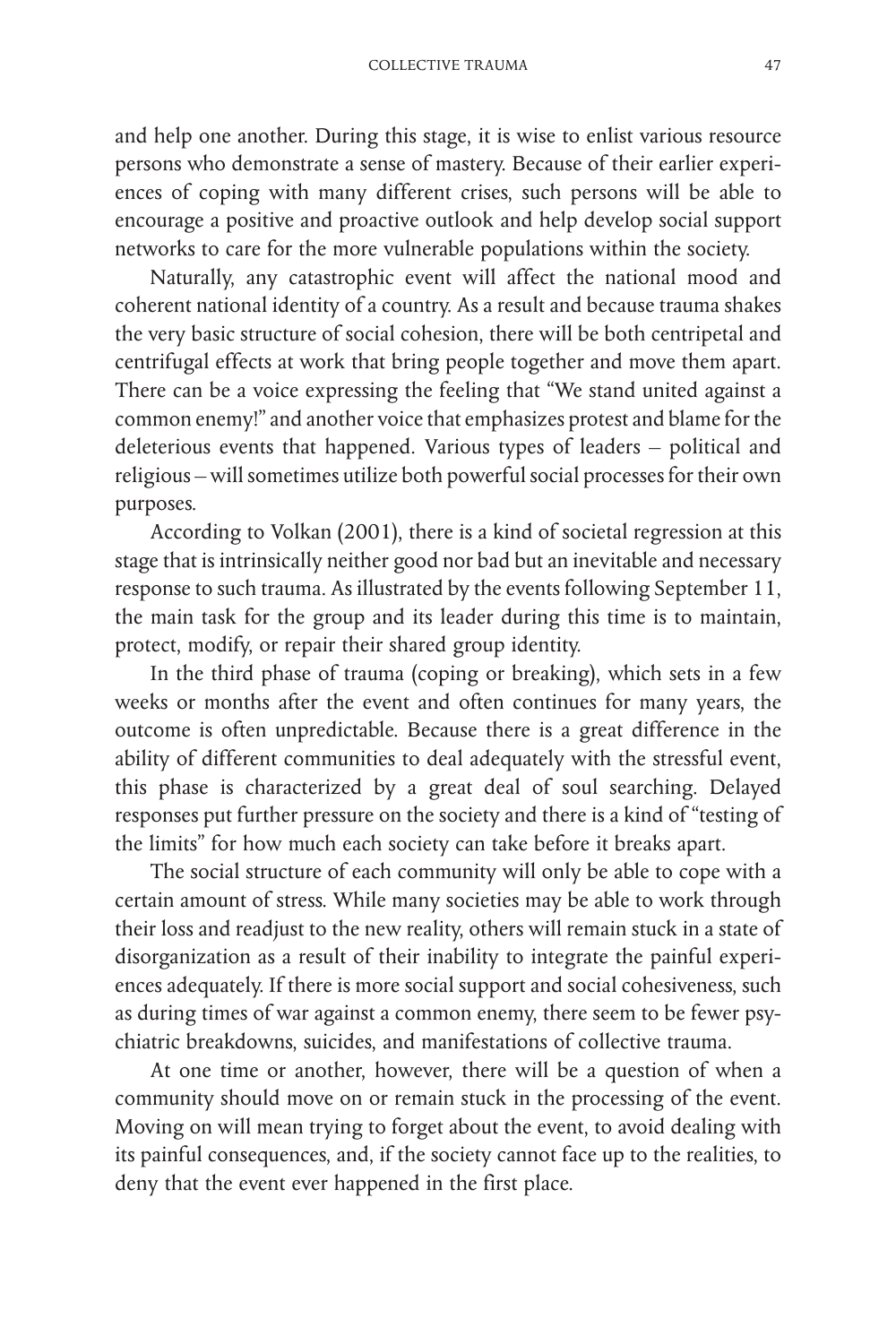In the process of working through the trauma, most societies have a tendency during this phase to shun the actual victims of trauma, the war veterans and the torture victims and the survivors of genocide. It is cruel that people who have stood face to face with the Angel of Death and have paid a high personal price for the society will often be treated as social outcasts by many societies during this time. They are not only avoided, but even hidden and rejected and told to keep their experiences to themselves because they carry a message of shame and vulnerability that is highly disturbing for many. It seems to be a universal (but unfair) phenomenon that a society wants to push memories of the trauma out of its consciousness (and memory) during this time of reorganization (Gray and Oliver 2004). As a result of such collective repression, there is an illusory sense of gradual distance-building from the traumatic event and people act as if nothing had happened. Instead, they are occupied with practical matters, such as rebuilding what was destroyed and recreating the families that were killed.

Leaders of the communist USSR regime were world champions in erasing awkward past history from public view. Being notoriously known for playing with the facts of history, they erased names and faces at the mere whim of a czarist henchman or communist party member. The ruling power simply deleted from their history books facts, happenings, and names that they did not want people to know. For example, Khrushchev denounced and deleted Stalin; Breznev overthrew and deleted Khrushchev; and Gorbachev, who began the liberal changes that ultimately brought about the collapse of the Soviet Union in 1991, deleted Breznev.

While there can be some short-term positive effects of such burial of tragic history, the backside of this collective repression is that it prevents a society from preparing itself for similar future events and from learning from the past. As a result, each second or third generation seems to be forced to make the same mistakes as the earlier one, without any cumulative collective learning process ever happening.

In the fourth phase of trauma, which commences after five or ten years and may continue for half a decade or longer, the long-term effects gradually or suddenly reappear within individuals and communities. After an apparent silent period, when memories of the trauma have been buried or "put into storage," they will suddenly erupt with force. Sometimes, they will come out as the result of a trigger event, such as a new trauma that reminds people of the old one that had not been sufficiently resolved. At other times, the general *Zeitgeist* ("the spirit of the time") may have become ripe for starting to deal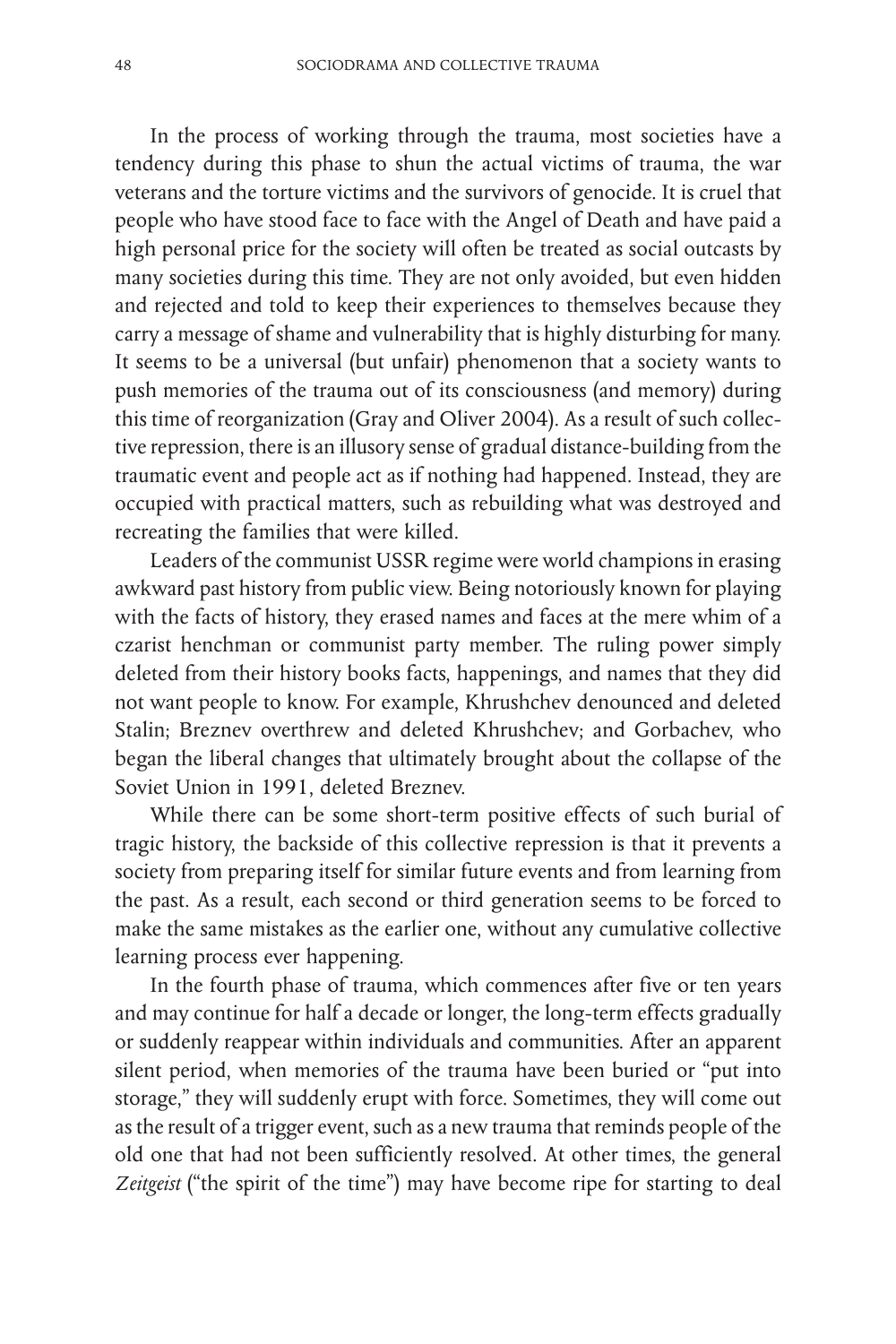with the historic event in a more unemotional manner. The Holocaust as a collective trauma of the Jewish people is a good illustration of this gradual process of uncovering, even though it happened over 60 years ago.

In the fifth phase of collective trauma, signs will appear of transgenerational transmission of trauma to the children of the survivors.

In his paper on the intergenerational aspects of the conflict in the former Yugoslavia, Klain (1998) described the transmission of hate and rage, revenge and guilt, through "mediators" such as the family, the superego, folk songs, literature, myths, the church, and religion. In such secondary collective trauma, the effects are obviously fundamentally different from the effects of the primary traumatization. It is not the catastrophic event in itself that is the crucial factor but a long-term socialization process in which the traumatic "content" has become implanted into the conscious and unconscious minds of the offspring (Kellermann 2001b).

Like infectious disease, collective trauma can be thus transmitted from parent to child or from a majority of the community to all its members. Schützenberger (2000) described how such transmission may occur from generation to generation through the various "invisible loyalties" (Boszormenyi-Nagy and Spark 1973) that are constructed within families. Utilizing genosociograms and psychodramatic enactments to put light on the individual's emotional family heritage, she showed how an "anniversary syndrome" (a kind of family curse) can reappear at a significant date many generations after the original trauma.

Finally, in the sixth phase of trauma, we can sometimes observe the universal effects of the catastrophic event. Such generalized effects are inflicted on humankind in general or on a specific ethnic group or national entity in particular, remaining forever a part of its essential cultural marker. Such signs include general cultural stereotypes that become an inherent part of the collective beliefs. They are also a part of the myths, traditions, and sagas of all civilization. As collective memory finds its way into oral history, the traumatic events are told and retold by the elderly and become part of the culture, carried forward across generations in the literature, law, and the structure of society.

In an extraordinary paper on the transgenerational memory of culture and society, Perry (1999) observed that the memory of a trauma is carried not only through family myths, childrearing practices, and belief systems but also in the neurobiology of the individual. It is the unique property of living systems to carry forward such elements of the past. A collective memory becomes in a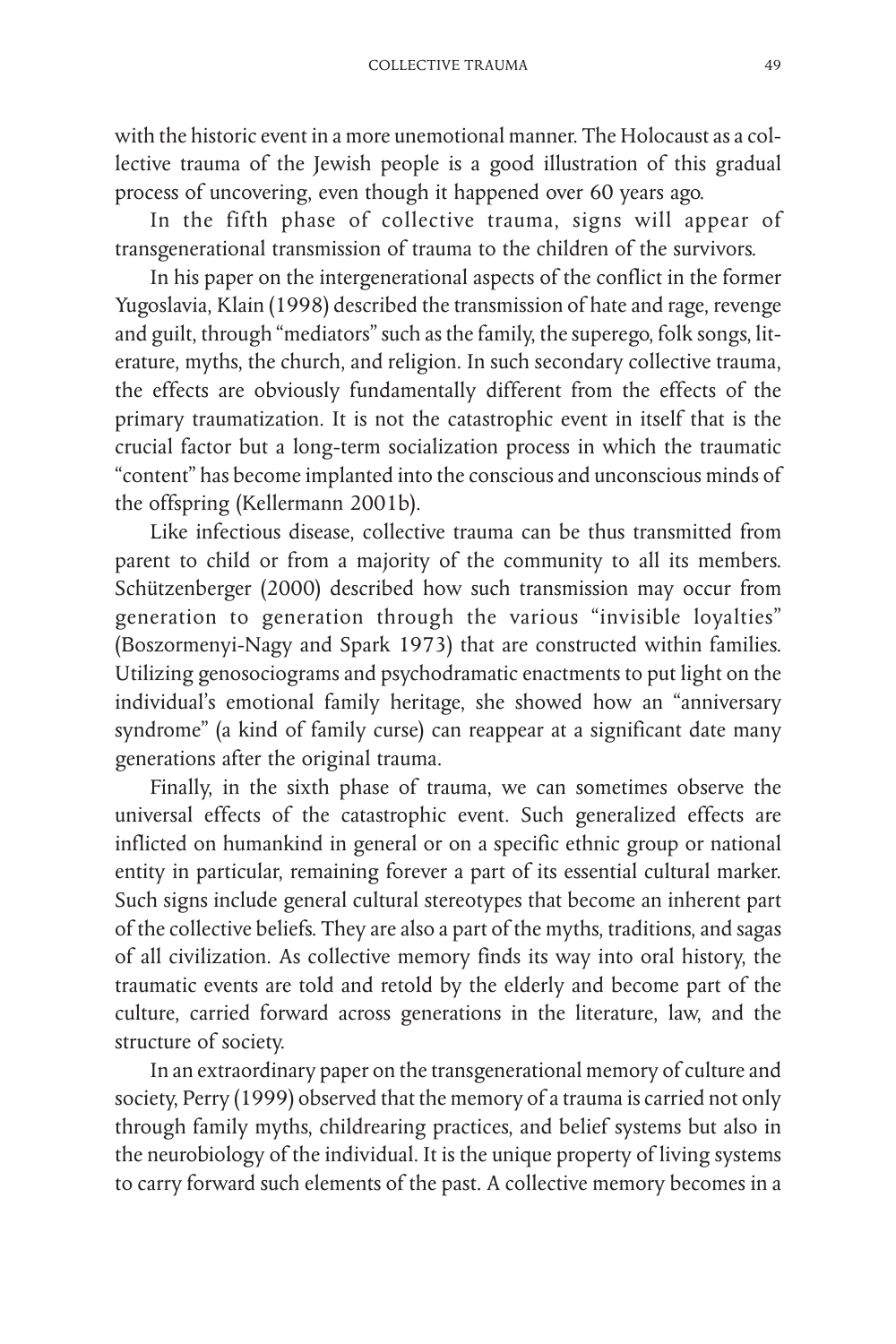very true sense a dynamic system that carries its own history forward in time through the apparatus of neurobiological mechanisms related to the collective memory passed from generation to generation over the centuries.

From this perspective, we may look at the collective consciousness of human beings as being a large compilation of tragic events and disasters – a cumulative mass of trauma for thousands of years. While most of these have perhaps been relegated to the dark abyss of the unconscious, they continue to have some impact and they also make themselves heard from time to time. As I explained in the beginning of this chapter, remnants of such old traumatic events remain as sediment within the inner lives of human beings. Like deposits in our blood, sediments of traumatic past experiences follow us everywhere. It is as if something is stored away for safekeeping – a repository of ancient tragedy – not unlike the significant artifacts and memorabilia stored away in a museum, a book, or a burial place.

Collective trauma will always remain a very elusive phenomenon that is confined largely within the unconscious sphere. As a result, any collective trauma will sooner or later become part of the "collective unconscious," something that is discussed further in chapter 3.

For most survivors of collective trauma, the terrible events will not be incorporated and stored as a regular part of their memories or remain a part of their ordinary personal histories to be told to subsequent generations. The tragedy will remain as a part of the more or less fragmented parts of themselves and as something that has interrupted the normal flow of their life histories. Sociodrama tries to liberate them from the history of collective trauma and from the hidden agendas it has imposed.

Some sociodrama sessions may recreate a whole history of past tragedies in a single session. For example, in a recent sociodrama workshop in the Ukraine, the group started with a reenactment of the social upheaval ("Orange Revolution") and the election of Victor Yushchenko. As the session proceeded, however, and we were searching for traces of earlier sociopolitical underpinnings, other events surfaced. The most obvious was relations with the Soviet Union and the 72 years of communism during which people suffered severe political persecution. In addition, the group expressed the pain of the Holodomor famine in which over 10 million Ukrainians starved to death. (This famine occurred before the Second World War trauma and the occupation by Nazi Germany.) Thus, the after-effects of all of these collective traumatic events were actualized within a single sociodrama session in 2005.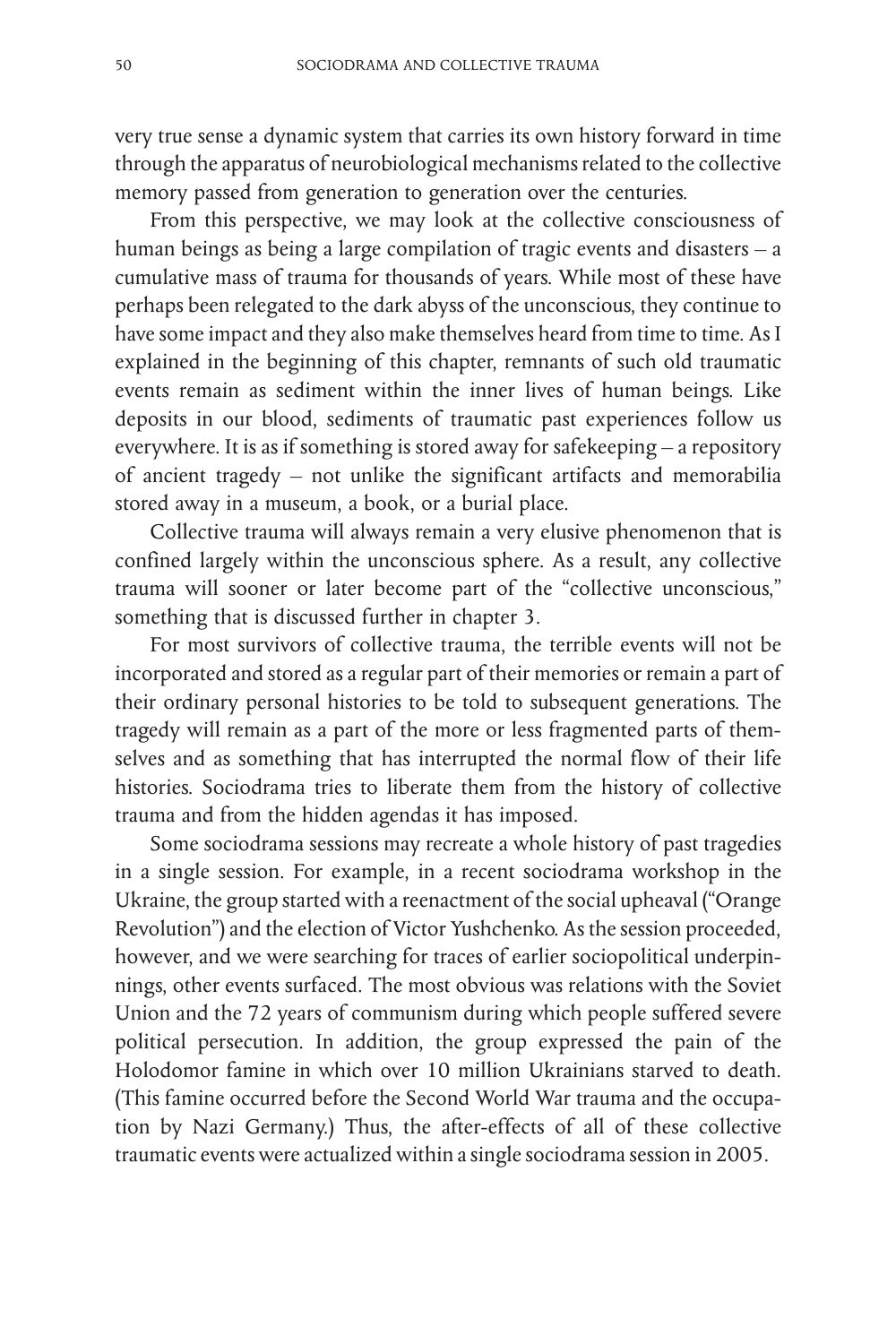# Societry

3

The earlier two chapters have discussed how sociodrama can be used to help groups explore and work through their emotional responses to collective trauma. In the present chapter, I will put this approach within a larger frame of reference and delineate some of the other applications of sociodrama that will be discussed throughout this book.

In common with many early sociologists, Moreno (1953) conceived society as an organism that can be either sick or healthy. A sick society would be cured with "societry," which was a paraphrase of psychiatry: the treatment of individual mental illness. Sociatrists within the social sciences would be the counterparts of psychiatrists within psychiatry and a group of individuals would be "sociotic" rather than psychotic (Moreno 1953, p.379). Instead of utilizing common mental health cures, sociatrists would use "sociatric" methods, such as socioanalysis (Haskell 1962), clinical sociology, group psychotherapy, and especially sociodrama.

Such a biological analogy to society is obsolete today and terms such as "socio-pathology" (Lemert 1951) have been largely replaced by terms such as social "disintegration," a term which is not based on an organic model of society. For heuristic purposes, however, we will maintain this medical analogy to look at some social ailments that could be "treated" by different applications of sociodrama.

But what is a "sick society"? Is it a society with pain? With conflict? With some kind of imbalance? What are the intragroup and intergroup criteria that we should apply to such a medical model of sociopathology? When we have defined such a state of "sociopathology," how do we start to heal it? And when does a society become "normal"?

In order to answer these questions, this chapter will attempt to provide a general theory of sociopathology based on the detrimental effects of collective trauma upon a society. After a brief discussion of the basic idea of a society as a patient and the group as a "we," I will define some relevant concepts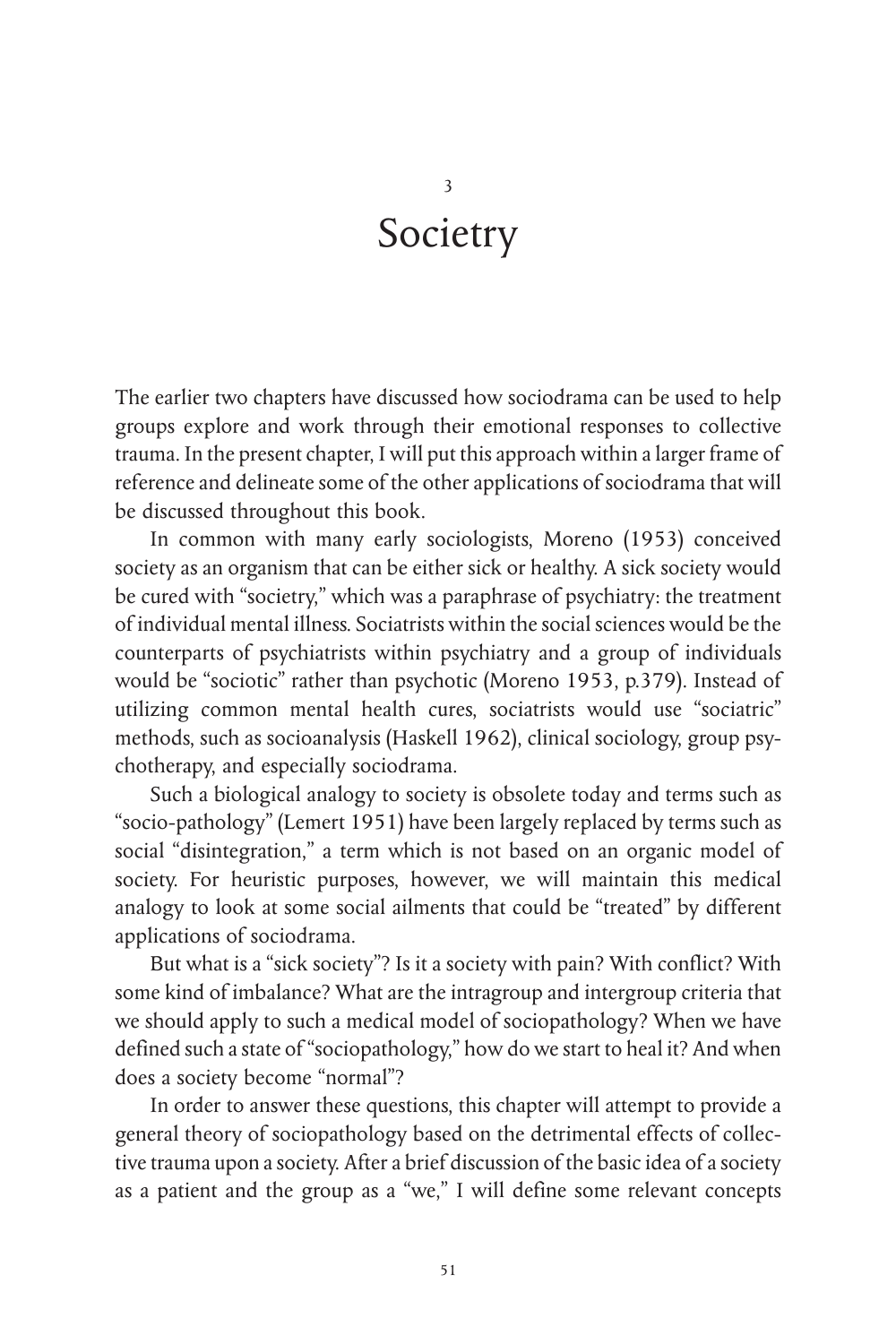pertaining to this general theory, such as "collective consciousness" and "chosen trauma." This will enable us to conceptualize how members of a society who are overwhelmed by a stressful event develop sociopathology by tending to cluster together within their common identity while forming a collectively repressed unconscious shadow of their past, tragic history. This shadow will, in turn, continue to haunt them for generations, demanding a psychosocial treatment approach such as sociodrama.

## **Society as a patient**

A society seen as an ailing person first must undergo some kind of assessment or diagnosis. Any such mental health evaluation of a society would include an assessment of the history, age, geography, and general description of the society to be followed by more in-depth analysis of its internal and external relations, its dreams and fantasies (or cultural heritage and folklore), and, finally, its chief complaint and symptomatology. From our present perspective of collective trauma, we would naturally pay extra attention to major disasters in its recent or past history and try to connect these with the present complaints.

Various kinds of sociopathology may be initially described in terms of classical social complaints, such as crime, ethnic strife, unemployment, addiction, poverty, global warming, or political chaos. In addition, social ailments use the theory and language of psychiatry and apply them to describe social phenomena. This latter terminology diagnoses social phenomena in a way similar to individual psychiatric nosology but would in this framework be expressed as social psychopathology. Terms such as public stress, collective paranoia, group anxiety, or mass psychosis can be used in these cases. After all, such descriptive psychosocial terms are abundant not only in the popular literature but also in the professional social science literature. For instance, Williams (2001) suggested a graph-like system to monitor the *psychological climate* of any society for consideration by politicians in their decision-making process after major political changes, conflicts, or disasters.

The self-image of a society can also be diagnosed. For instance, if encountering an ethnic group with strong cohesion and pride in its own cultural heritage, we can describe it as overly narcissistic or ethnocentric. All this material creates a sociopolitical profile with its own theory and its own practice that assists sociodramatists in their initial assessments and provides the rationale for the suggested methods and strategies.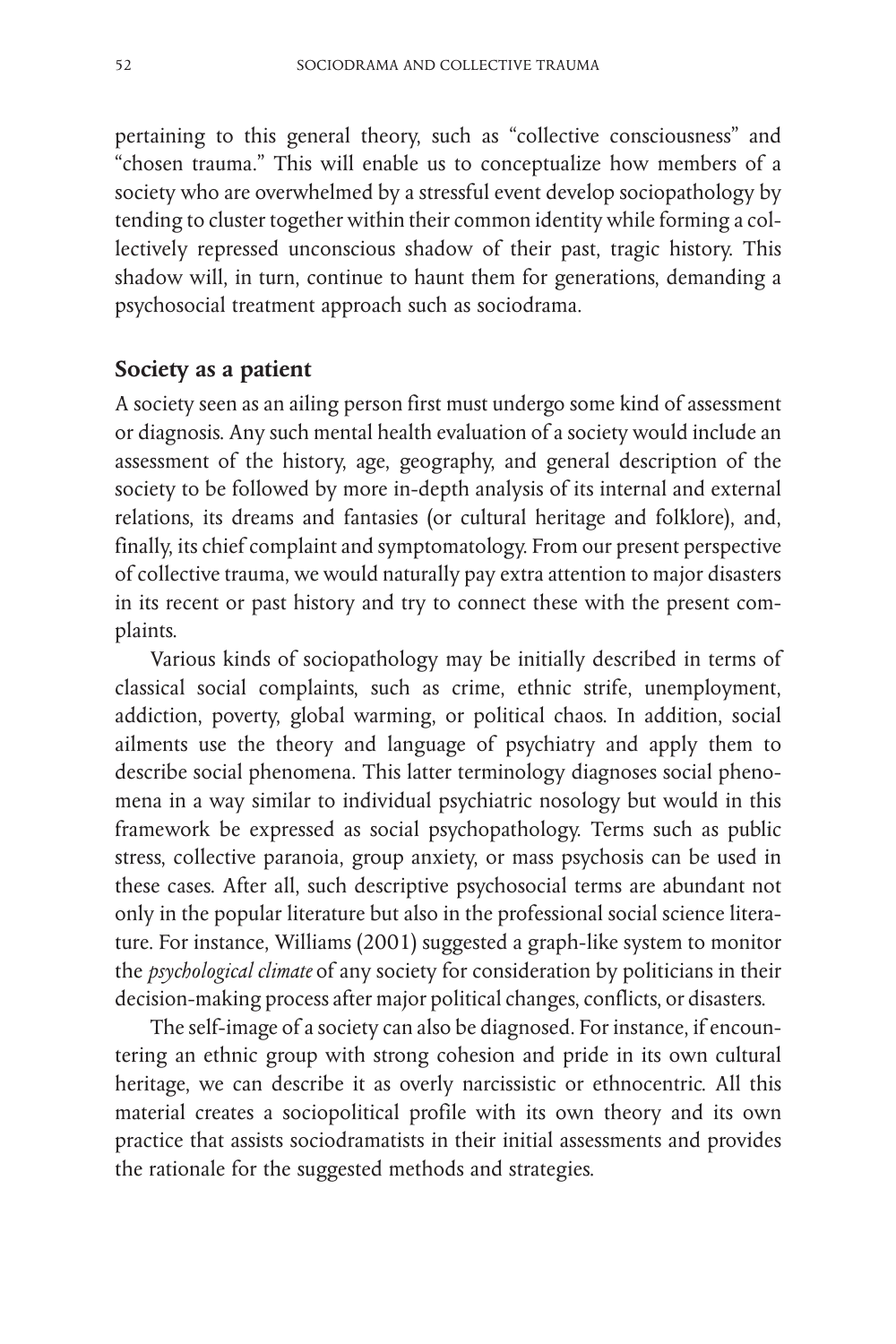SOCIETRY 53

Naturally, any attempt to study a society as a group as a whole and in real life immediately confronts us with a tremendous number of perspectives and details. Trying to get an overall picture of what is happening in a society is a formidable undertaking, including amassing information on government, schools, hospitals, employment, prisons, public communications, mass media, religious institutions, neighborhoods, emergency services, etc. The fact that everything changes constantly is an additional problem. Attempting to describe and understand all of these elements and their interrelations is an impossible task. Difficult choices must, therefore, be made as to what to look at when attempting such an appraisal.

These choices should not be made in an arbitrary fashion but should be guided by the primary purpose of our work. Depending on what we are interested in knowing about the society, it is sufficient, in some circumstances, to know only a few things, such as the economic situation and demographics of a society. In another, we have to dig deep into the very structure of that society and try to discover the hidden but distinctive patterns in its past history and modern development. If we look at the problem of child abuse, for example, we may discover a specific group culture with its own distinctive values, morals, and ways of childrearing prevalent in that society. Or, if looking at national identity, we may try to define the "true self " of that specific society, the essence of being a member of this community with all its cultural and religious ramifications.

Some societies are more self-aware and scrutinizing while others are fully unaware or unconscious of their own goals and motives. If a society is dominated by a strong religious faith, we can expect a social system of self-control or superego structure that usually has a profound influence on its people. Similarly, the pervasive customs and traditions of a specific society will determine much of their members' social behavior. This behavior will provide us with a sense of the general atmosphere of that society and give us a feeling for the society as a more or less nurturing environment for human beings to live in. We would ask questions like: Is it a good or bad place for children to grow up in? Is it enabling or restrictive? Is it accommodating of minorities and those who are not like everybody else?

Answering these questions within a sociatric assessment would end with a description of the specific social structure that has been observed, including what a society expects certain people to do to fit in, how flexible it is, and how social and public services are provided. A description of such phenomena may use terms such as status and role, role conflicts, social classes, social groups, etc.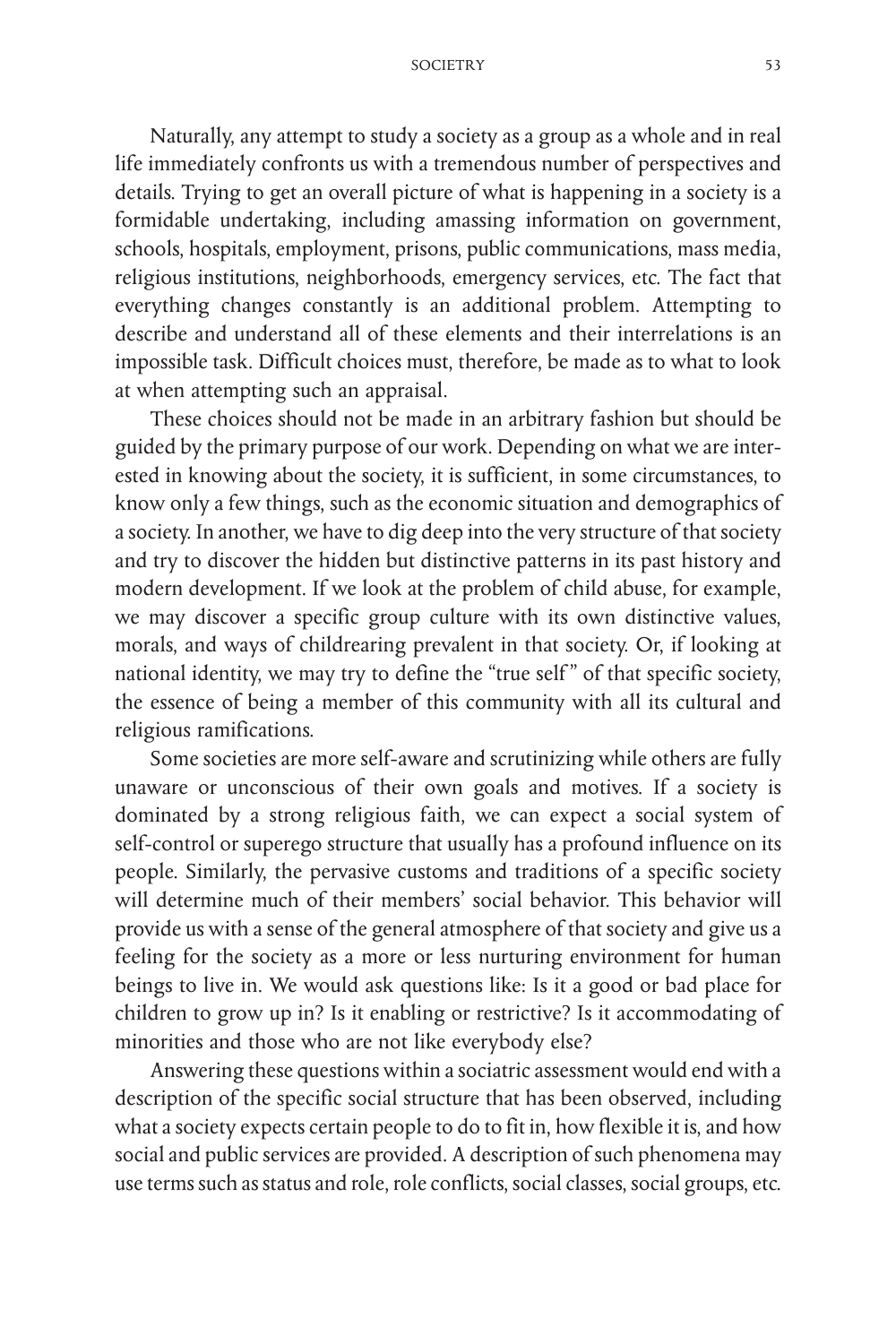and give some clues as to where our interventions may have the most initial impact.

Moreno was deeply engaged in how to conduct such a general appraisal of a society. His various sociometric and group research projects were constructed to study a multitude of social processes and forces that were more or less healthy for the population at large.

## **"We"**

A major problem in any such assessment is delineating the society that we want to evaluate. Who is the patient group? And who are the "we" that we talk about when we describe ourselves as belonging to that specific group? What are its commonalities and what are the characteristics of this assemblage of persons who are gathered or located together?

When investigating a society or something collective, we sometimes refer to a small or large group, a nuclear family or the entire clan, a tribe, a class in school or the entire school, a staff team at work or the entire workplace, a community or an entire township, a country or a union of countries, or the entire species of human beings on earth. All these are collective entities that can be looked upon as societies that have some common characteristics and can experience collective trauma.

For Moreno, the group in sociodrama refers to a larger social unit than the small group. Therefore, sociodrama can be conducted at the level of microsociology, exploring details of particular interactions as they manifest themselves in everyday life, or at the level of macrosociology, focusing on the broader structure of large organizations, such as those comprising cities, states, and entire countries. When describing the social system of societies at any of these levels, sociodramatists apply concepts of individual dynamics to the group as if it could behave, feel, and think like an individual.

Sociologists have described how entire communities come together in solidarity for various common purposes and how they feel knit together in tight fellowship. Much of this commonality is based on the fact that they share a collective worldview.

Every time we say the word "we," we refer to that which is common to us all. At such moments, we combine a group of people into a generalized whole. But when we talk "for" the group, it is as if we talk about one person only  $-$  as if the group had a single motivational force, so to speak. Like in the creation of a salad made from different ingredients, there is an extra dimension added to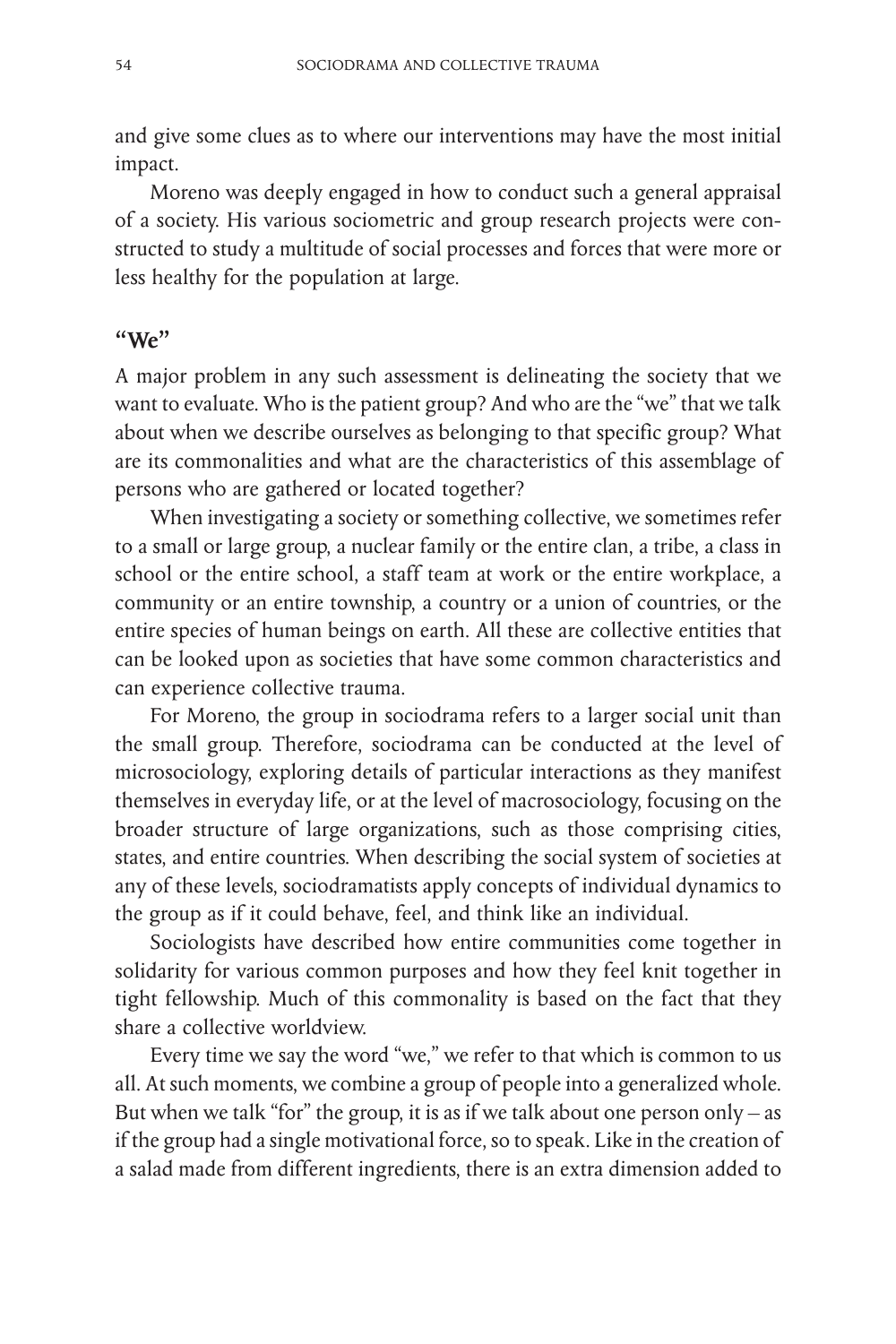SOCIETRY 55

the collected mixture, which is essentially different from its separate components. It is this "surplus value" that is the central element of the group. This central element is the common denominator among the people in general and best characterizes the collective elements in this group. For example, it includes all that is characteristic and meaningful in what we call "The British." It is the sense of belonging and recognition that British soldiers feel when going to war and being willing to die for their country. It is part of their cultural or collective group identity, which Volkan and Itzkowitz (1994, p.11) likened to a large tent that protects the individuals "like a mother."

Naturally, the same thing is true for the Japanese, the Americans, Norwegian fishermen, or any group that feels some pride of belonging to "their own people." It is also true for any countrymen and women who are proud when "their own" team wins a medal at the Olympic Games. Hundreds and thousands of years of tribal mentality have molded people into such well-defined cultural entities.

Clearly, these cluster tendencies are reinforced in times of major disasters or threats by another tribe, such as in war. These tendencies not only forge a group's national cohesiveness and their sense of "we" but also empower people to cope with the outer threat. In fact, the group that has jointly endured a collective trauma will almost automatically form a common base of mutual affinity with a high degree of cohesion, often described in terms of "we who have endured this or that terrible experience…"

## **Chosen trauma**

When an ethnic group uses the memory of a victorious or a disastrous event for specific purposes, the political psychoanalyst Volkan (1991, 1992, 1997, 2004) called it a "chosen glory" or a "chosen trauma." Such a significant event becomes a mythological identity marker for the large group; it brings group members together and provides the group with a common history that can be retold from generation to generation. As years go by, the large group becomes identified with the event and its accompanying emotions, defenses, fantasies, and mythologies. According to Volkan, a "chosen trauma" with its characteristic sense of victimization, humiliation, failure to mourn, and massive repression of fear and anxiety, as well as primitive good/bad splitting processes, provides a justification for having enemies and for taking violent revenge. Because of unresolved collective trauma, there is, according to Volkan, a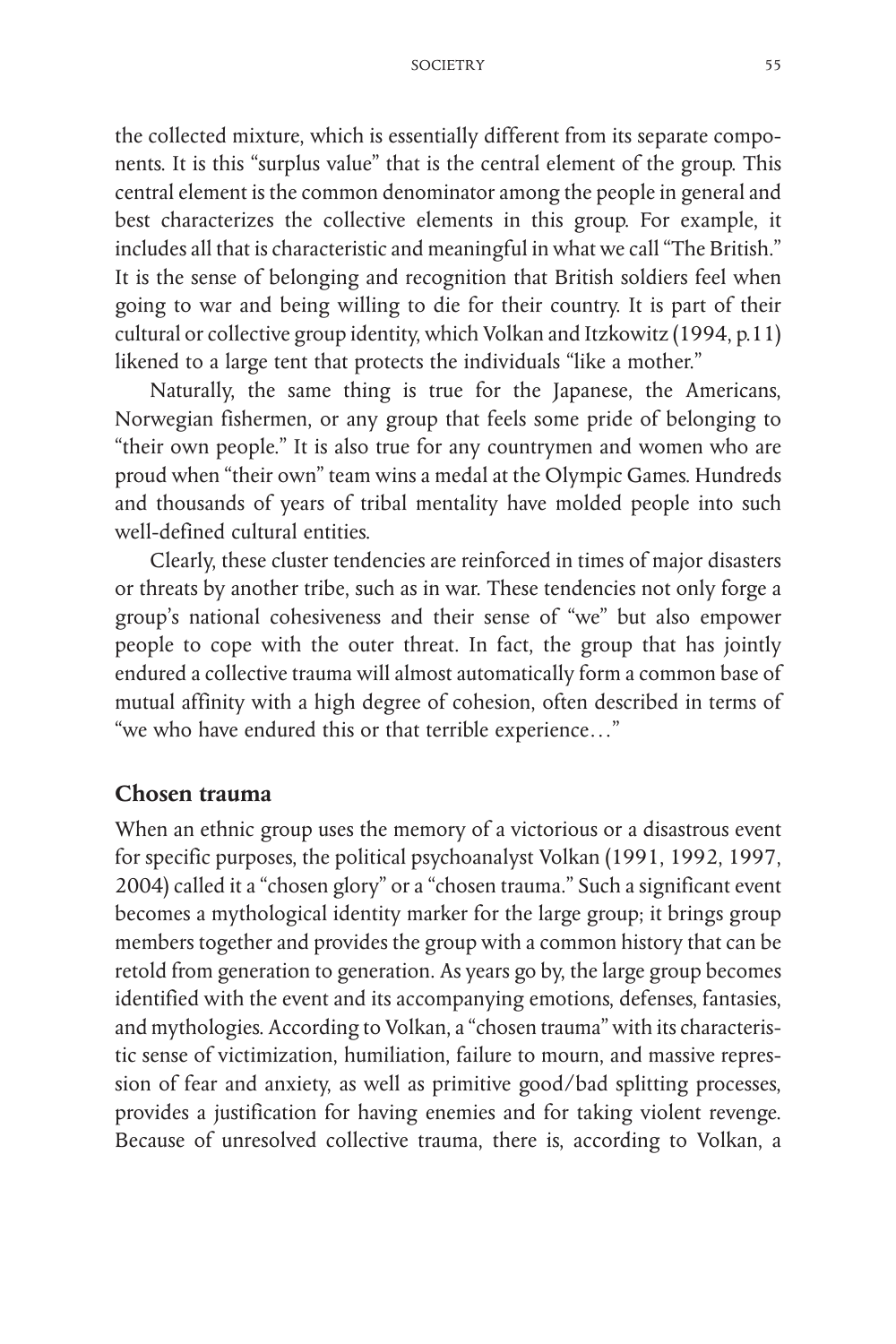recurring cycle of violence between ethnic groups who will fight one another for generations.

From my experience with Holocaust survivors, I find that such an analysis and its main concepts are largely inadequate for explaining how past collective trauma influences the present behavior of large groups. First, a traumatized group of people rarely chooses to identify with the victim role. Most of them view themselves as survivors who have succeeded in coping and have maintained their human qualities despite everything. They detest utilizing their suffering for public purposes and vehemently protest when others do so. In addition, during my study trip to the countries of the former Yugoslavia in 2006, I was unable to verify Volkan's (1997) interpretation of the Serbian chosen trauma from his book *Bloodlines*.

Second, the term *chosen trauma* is inherently obscure and rather misleading. It indicates that someone has purposefully chosen to become violated, abused, or oppressed; and, as such, it is not only doubtful but also unfair and offensive. While Volkan clearly stated that a group does not choose to be victimized, the term can easily be misunderstood as assigning responsibility for an injustice inflicted upon innocent victims. Because there is so much misunderstanding concerning the feelings of responsibility of any trauma survivor and because the tendency to adopt survival guilt in this population is so widespread, it is detrimental even to hint at something the victims have done to perpetuate their own suffering. In addition, to indicate that a group has "chosen" a mental representation (even if it is done unconsciously) seems to be unfair under the circumstances. It is my view that the concept of "invisible loyalties" (Boszormenyi-Nagy and Spark 1973), while referring to the system of families and not to large groups, may be much more suitable as a description of these transgenerational transmission processes than Volkan's concept of chosen trauma.

Finally, the simple correlation of past suffering with the present inclination for violence and revenge is largely hypothetical. While it is certainly possible and plausible that some ethnic groups want to take revenge against a group that had earlier inflicted harm on them and that this first group inflicts violence in the name of their chosen trauma, there are so many other variables influencing group violence that this purpose seems of minor significance.

I make these critical comments also in response to Volkan's (2004) suggestion that Israelis have been utilizing the Holocaust as a chosen trauma, or as a collective identity marker, to justify their aggression toward Palestinians and that the support for hard-line politics in Israel is generated by the suppres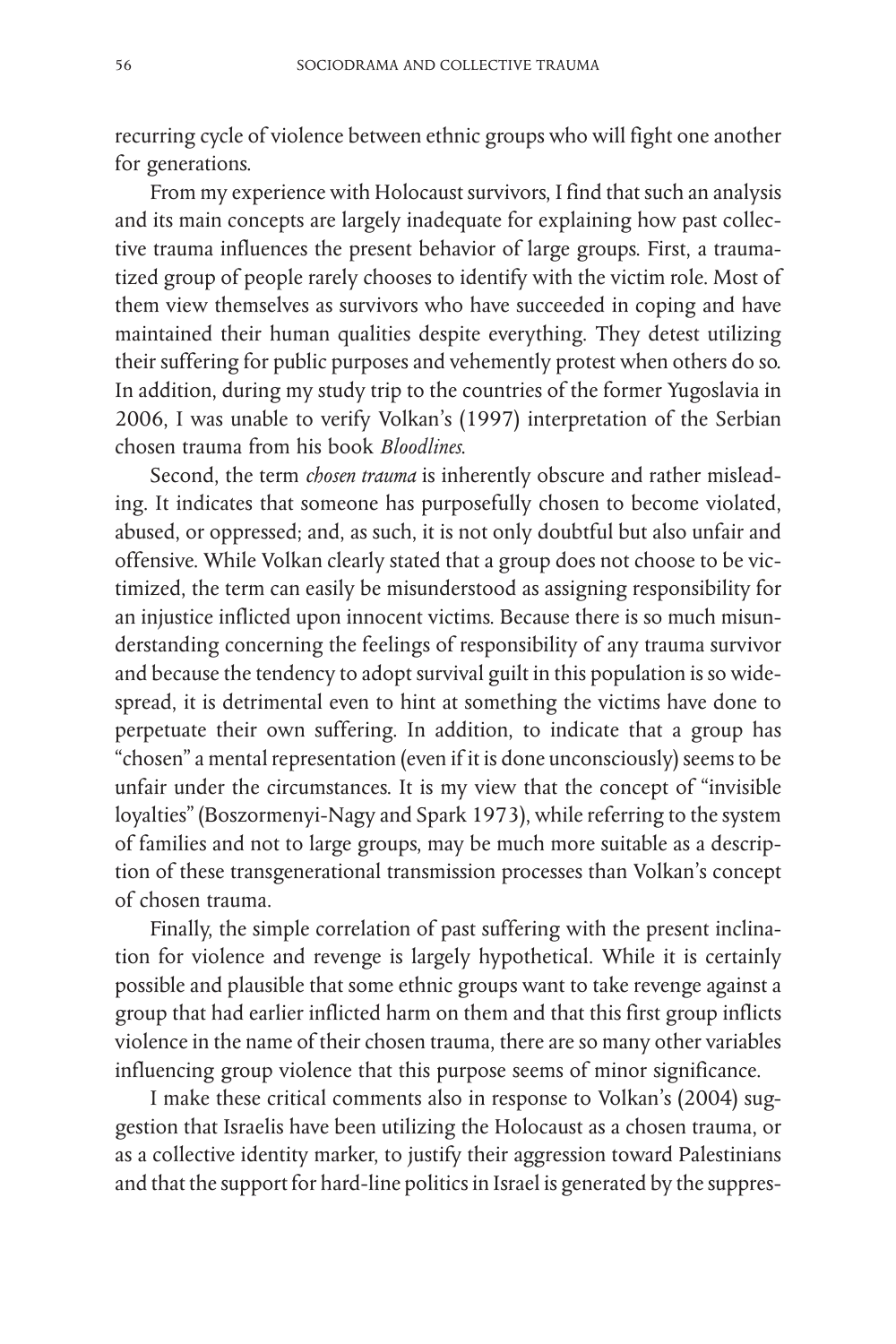SOCIETRY 57

sion of grief, shame, and fear stemming from the Holocaust. This theory was later reiterated by Scheff (2004) to explain the public support for Sharon's destructive policies toward the Palestinians as an expression of their chosen trauma and their suppression of grief, shame, and fear. The theory simply assumes that people go to war not because of a desire to conquer or because of any evil instinct but because they (unconsciously) want to act out an old (chosen) trauma. Since this chosen trauma led to humiliating defeat and the population was unable to mourn their losses, they became compelled to take revenge at a later time in history. As a result, anger was displaced and expressed against another enemy in a collective process of regression, splitting good ("we") and bad ("them") and glorifying a strong and omnipotent leader who is followed blindly.

My experience does not corroborate such an analysis. In fact, the opposite may be true. Many survivor groups, including Holocaust survivors, have a deep knowledge of the terrible consequences of violence, war, and oppression and are the first to adopt the nonviolence credo in intergroup conflicts, if at all possible. The assumption that former victims of violence later become perpetrators themselves cannot be substantiated at this time. While the Holocaust is certainly a collective trauma for the people of Israel and memories of past injustices naturally lead people to anticipate future oppression or violence, it does not automatically follow that the Holocaust is a chosen trauma utilized to justify military actions against the Palestinian population. It cannot be compared to the reasons suggested for the war in the former Yugoslavia. In fact, this theory neglects to observe an exactly opposite phenomenon in which a left-wing Israeli population is more than willing to make compromises because of its earlier experiences and despite all the present threats.

The theories of Volkan and Scheff about the existence of an unfinished old trauma behind all collective violence represent the kind of popular but distorted thinking that seems to dominate many social scientists in our time. The only problem with these theories is that they are blind to any possible real threat from "evil" forces that seek nothing less than to cause death and destruction (see chapter 7). That emotions underlie aggressive behavior goes without saying. To generalize all violence to unconscious processes, however, is a little bit too much to swallow. Naturally, there are many more reasons to go to war, including the very basic instinct of people to defend themselves from outside threats. No narrow view will help us understand the roots of collective violence, neither can they be the only basis of our sociodramatic work;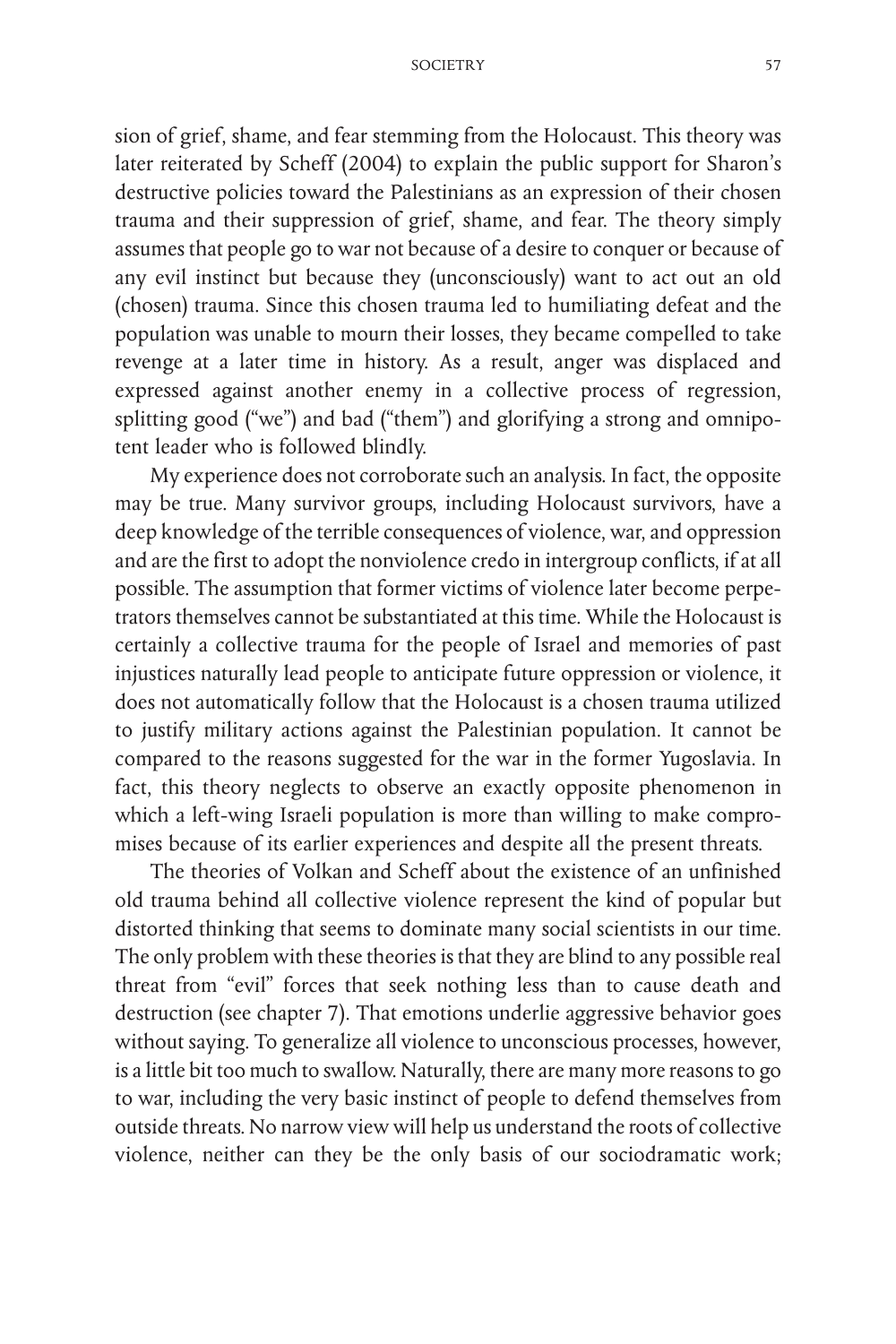collective mourning and other social rituals will by themselves be insufficient to guide us towards any real peace in the world.

My critique of Volkan's concept of chosen trauma, however, does not include the basic assumption that any significant event, and particularly a collective trauma, becomes a mythological identity marker for the large group. This, I believe, is a universal phenomenon. In addition, I have repeatedly observed how the group as a whole tries to repress any tragic memories and to treat them as taboo subjects. As such, they sooner or later become part of the collective secrets and unspoken memories of the community, relegated to the dark abyss of the collective unconscious of the society.

## **Collective unconscious**

The French social theorist Émile Durkheim (1858–1917) coined the term *collective consciousness* to describe how a community shares similar values and how individuals are constrained by social forces embodied in the formal and informal norms and values of their culture. These are expressed in a variety of ways, ranging from codified rules and laws to more informal rules that exist only in the minds of the people who share those collective norms. While not always verbalized, these shared norms provide common ideological ground for members of a society and ensure that members act in agreed-upon ways.

Social psychology has contributed much to our understanding of how such social forces influence the group as a whole. These social forces have been variously called the "collective unconscious" (Jung 1953), "social unconscious" (Fromm 1962), "group mind" (McDougall 1920), "groupthink" (Janis 1972), "group pressure" and "group dynamics" (Lewin 1948), "basic assumption cultures" and "group mentality" (Bion 1961), "sociometry" and "co-unconscious" of the group (Moreno 1953), "group matrix" (Foulkes 1964), "common group tension" (Ezriel 1973), "invisible group" (Agazarian and Peters 1981), and "group focal conflict" (Whitaker and Lieberman 1964). All these terms depict the group as something more than the sum of its members, having its own (often concealed) goals, norms of behavior, patterns of communication, and power structure, which may produce social constraints and interpersonal conflicts. Morris (1969) provided one of the more colorful descriptions of people who build tribes in such a "human zoo."

In his book on the social unconscious, Hopper (2002) gave an in-depth analysis and discussion of how groups and their participants are constrained unconsciously by social, cultural, and political forces. Moreno suggested that,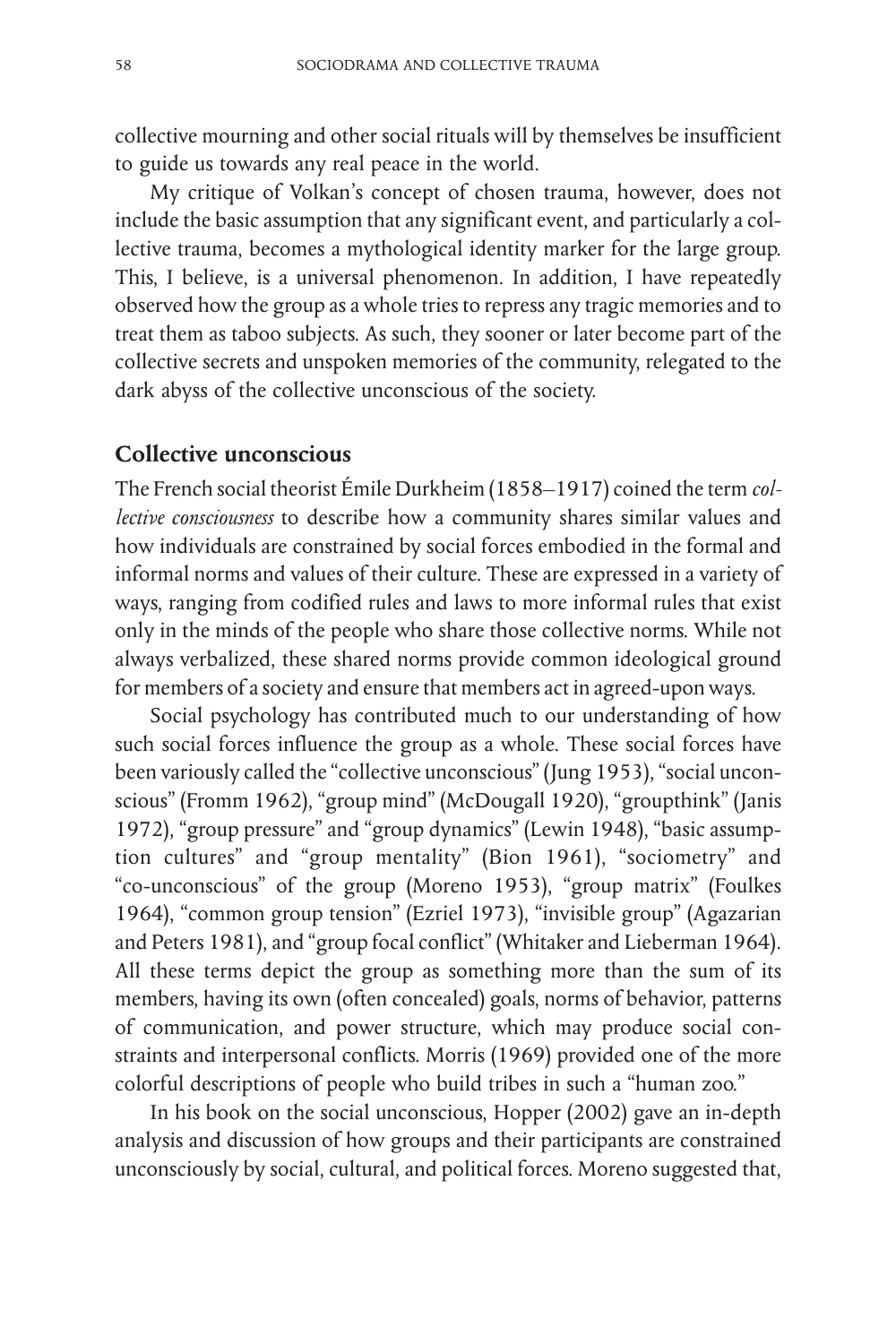SOCIETRY 59

when the unconscious minds of several individuals are interlocked, it creates a kind of "co-unconscious" (Zuretti 1994), or collective unconscious, that provides a deep bond between these individuals. Moreno's emphasis was not on the collective (repressed) images of a given culture or of mankind but on the specific relatedness and cohesiveness of a group of individuals on the unconscious level. They feel affiliated to one another almost as if they belong to the same family.

Any small group is seen as a reflection of the society at large. By revealing some of the secrets of its collective group mind as reflected in the matrix (Foulkes 1964; Powell 1989, 1994) of the group as a whole (Schermer and Pines 1994), the sociodramatist may make some of these unconscious social processes more visible. When traumatic experiences are manifested in the unconscious life of groups, they are part of what Hopper (2003) called the "fourth basic assumption group." However, in contrast to group analysis, which is based only on verbal interpretation, sociodrama tries to translate these tacit processes into overt action.

There are various other terms used to characterize such public repression. According to Fromm (1962), the social unconscious of each society is composed of those thoughts and feelings that a society will not permit its members to harbor in awareness. There is a kind of social filtering process that forces these taboo conceptions of reality out of awareness because they are too painful for the group to acknowledge. Describing some of these same processes, Jung (1953) called them a part of the collective unconscious, the inherited and universal part of the unconscious identical in all people. This layer is revealed in archetypal symbols (represented within dreams, myths, fairy tales, and religion), which are mental images that help us recognize and integrate the parts of ourselves we have disowned or are apprehensive about. Fromm's concept of the social unconscious differed from the traditional Jungian concept of the collective unconscious with its emphasis on the inheritance of acquired characteristics. However, it is similar to Jungian views of the shared unconscious, emphasizing the interpersonal, the intersubjective, and socialization in general.

The collective unconscious reverberates deep in our souls and in the fabric of our being. It is the repository of our ontogenetic and phylogenetic heritage (including both our biological origin and development and our racial evolution). Similar to individual painful memories, which are repressed when they become overwhelming, collective memories of a disaster are pushed down into the abyss of the collective unconscious when they become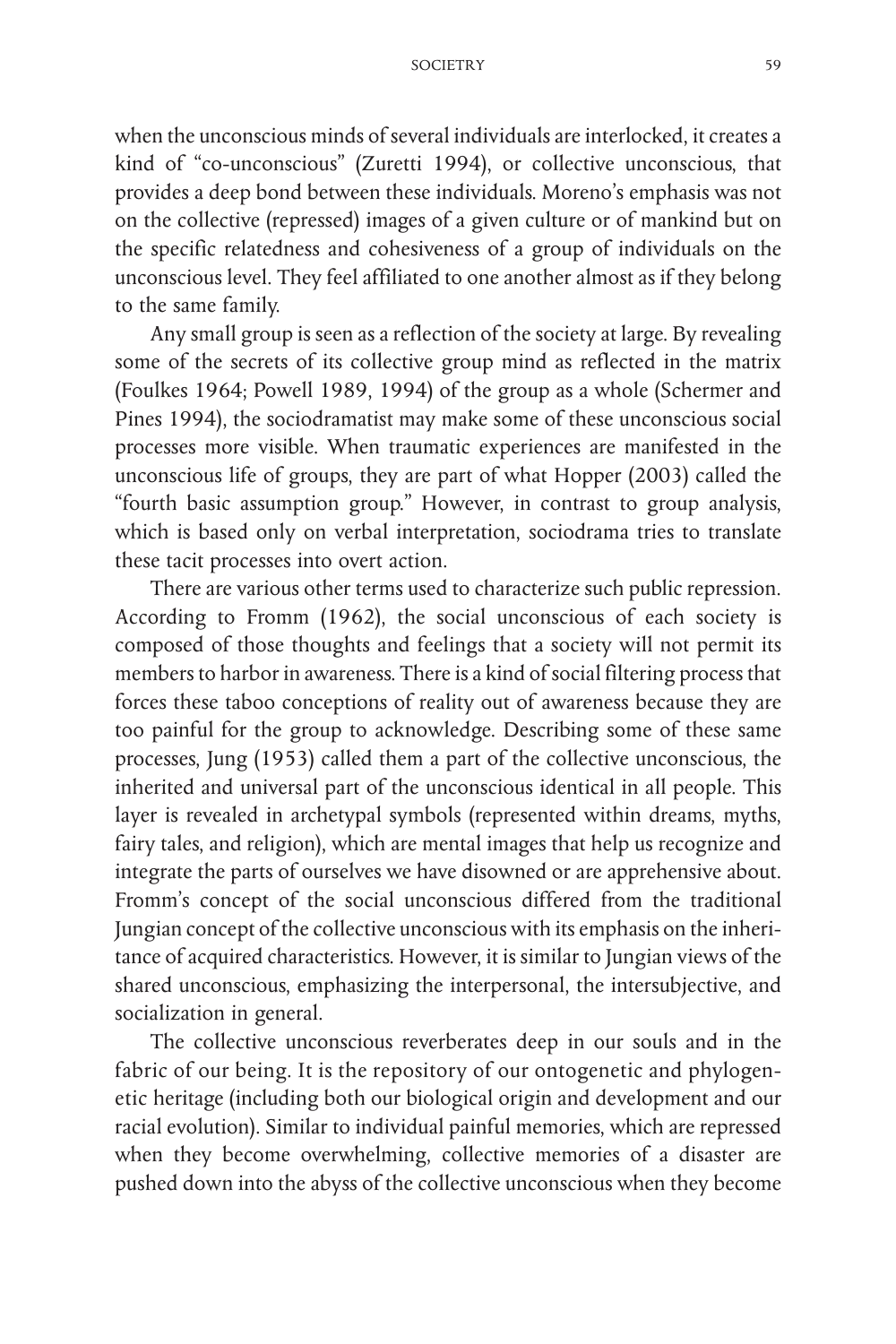unbearable and unacceptable for the community in which they occurred. Until there is sufficient strength to cope with them, they will be manifested only indirectly through interpolation and transformation, such as in the interpretation of cultural traditions and political ideologies and in the behavior of the public.

## **Example: sociodrama on asylum seekers**

During the last few years, I have participated in several group sessions in Europe dealing with the problem of asylum seekers and with the consequences of the increasing diversity in many countries. The following is an amalgamated description of a sociodrama session that focused on this situation.

One of the group members worked as a teacher in a school of foreigners; she complained that almost all her students were immigrants. Another group member told the group that she also worked with immigrants who were uncertain that they could remain in the country. After a short discussion, the group decided to look at the general problem of immigrants and asylum seekers, and the director suggested that the group present the situation in action.

First, the urgent situation of Edna, the asylum seeker, was presented. The teacher explained that Edna was currently in the hospital; she had attempted suicide and remained in a very precarious state of mind. Edna was sure she would face further racism and physical abuse if deported to Kosovo, where she would be a burden to her seriously ill mother.

Many different people tried the role of Edna, the asylum seeker. One person said:

I am in a bad state emotionally. Most nights I lie in bed feeling nervous, wondering about what will happen to me. I have not heard anything for a long time about my court case and feel that I could be deported any day. I do not think that I can stand this uncertainty any longer…

## Another participant said:

I would prefer to stay in this country, but it has taken so long to get a response from the immigration department. I have lost heart. I don't want to go back to Kosovo because of what happened to me there and because of my mother…I have been in hospital for so long now and I do not know what is happening…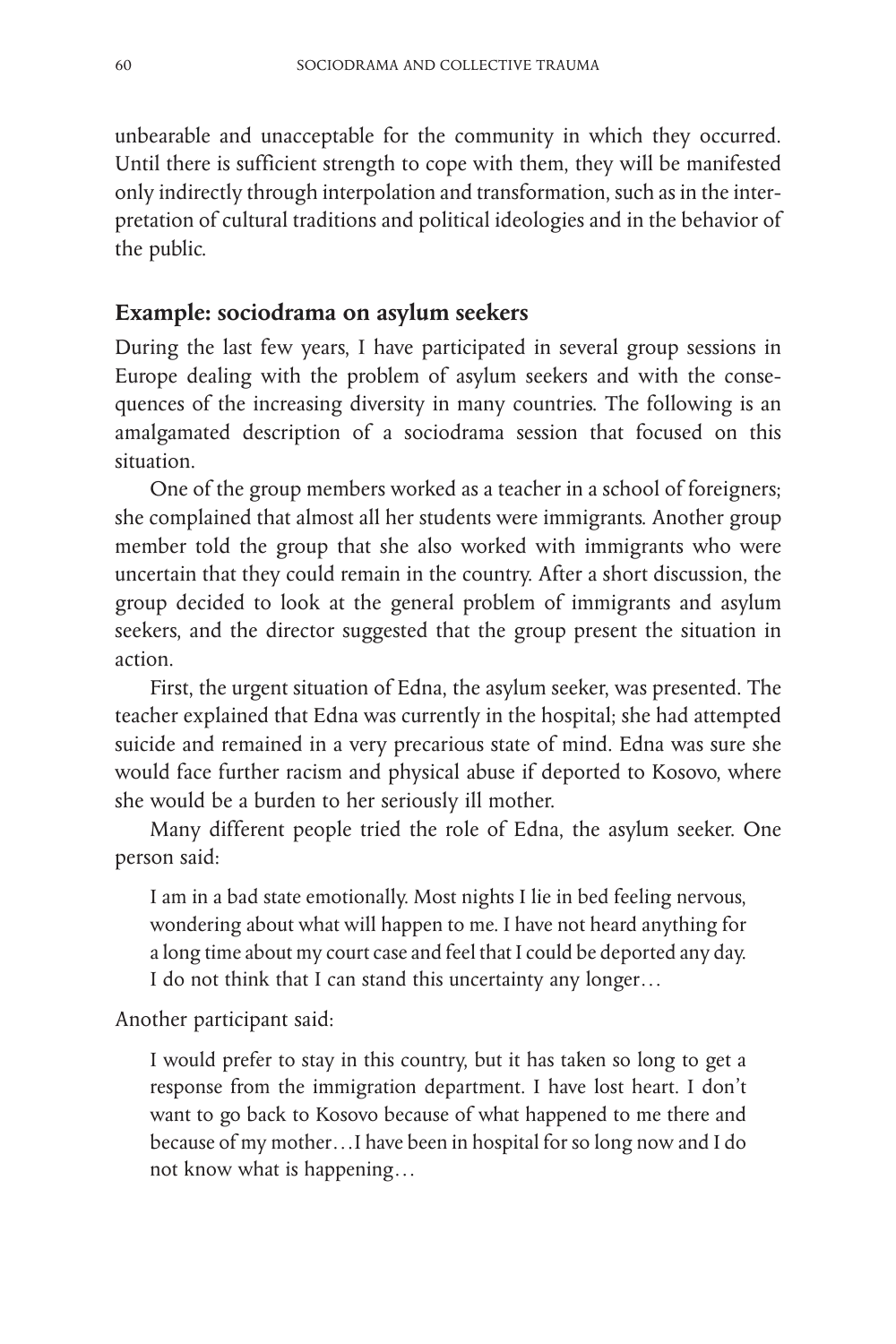## SOCIETRY 61

She looked around to see if anyone was listening. Most participants seemed to empathize with Edna.

It was now the task of the group to take the lead in developing the story. The director was careful not to take over the problem-solving activity at this stage but rather handed it over to the group. As a result, other roles were introduced that had a direct impact on Edna's situation. For example, there were other asylum seekers who tried to provide support but who were also waiting for permission to stay in the country. Then, there were the friendly social workers, teachers, and nurses who also tried their best to be of assistance and who voiced their concern for Edna's well-being. They felt resentment at the community for not letting her stay. Finally, there were the various community representatives who clarified the rules and regulations of the country: the immigration workers, the police, and the government officials.

At this stage of the session, the group had presented the individual person (as a representative of a group of people), the immediate organization (which took the decision of what to do), and the larger society (that had made the policy decisions). The director presented each of the roles through a short interview: "Who are you? What do you think and feel? What do you want to say?" Each new role was thus introduced in turn: (a) the asylum seeker; (b) the social worker, the headmaster, the immigration official; and (c) the interior minister or prime minister. The director asked, "What do they all want? And how does this affect the asylum seeker and the society at large?"

To answer this question, a few classic situations were chosen in which some of these predicaments were played out. In rapid succession, the vignettes were presented, and with each new situation the problem was further clarified. But it also became more complicated. Personal emotions were constantly mixed with general concerns. The director utilized several techniques to describe and elaborate the situation as fully as possible and to let as many participants as possible experience the significant roles in the sociodrama. Thus, he suggested a role reversal between different asylum seekers, between the asylum seeker and the government representative, etc. He also asked someone to double one of the roles and express what that person was thinking and feeling but was unable to say aloud. As the drama unfolded as if by itself, participants gradually became more emotionally involved.

For example, in the middle of the conversation between Edna and a social worker, one spectator rose to voice the concerns of Edna's mother in Kosovo. The mother asked Edna to come home: "Things have become safe now and there is nothing to be afraid of here any longer!" Then, there was a moment of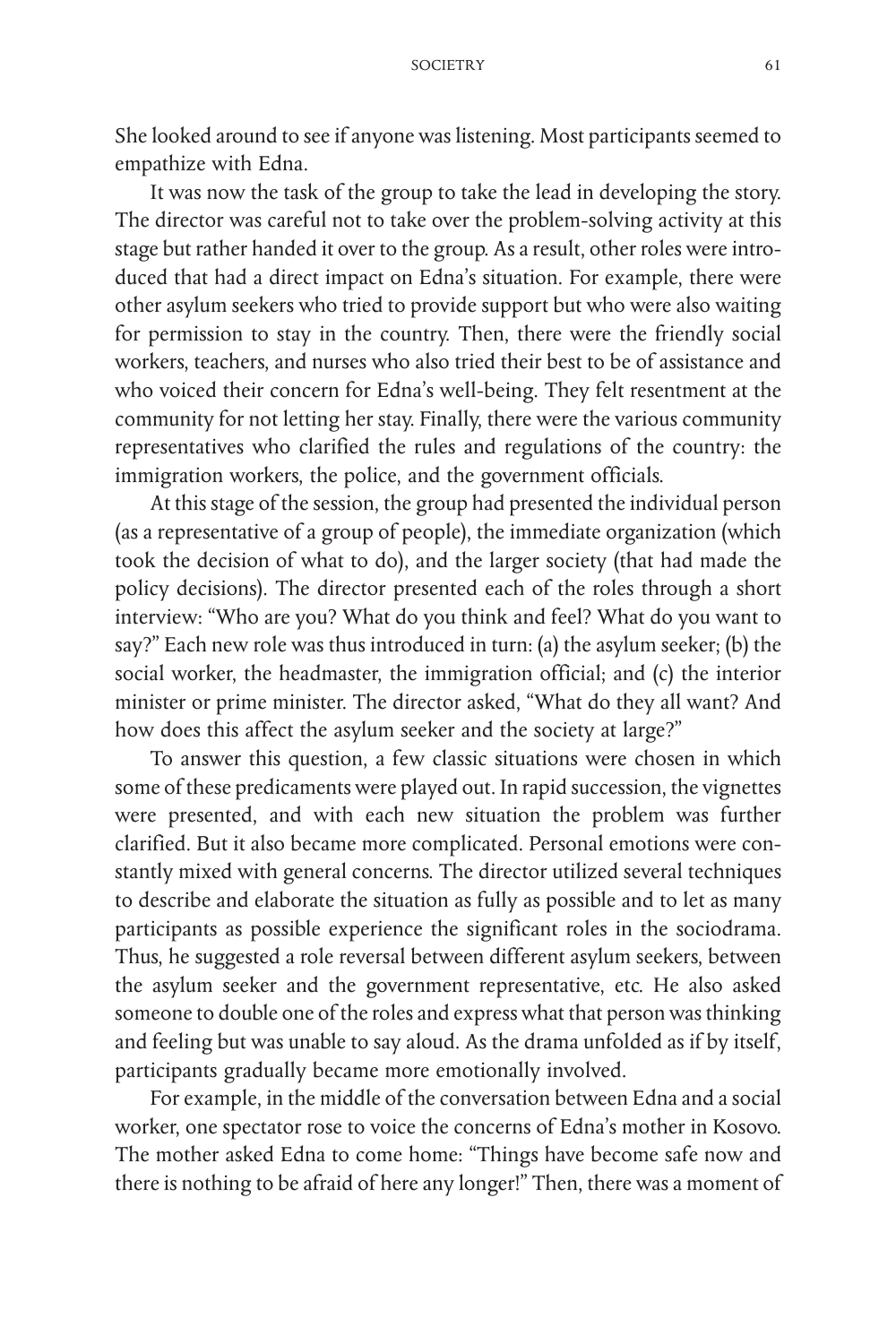silence. Participants digested this new information, which was received with some surprise. The person who originally played Edna was again asked if she would like to stay or to return home. She hesitated.

Framing the situation as a choice of staying abroad or coming home, as opposed to being permitted to remain or being sent away, made a big difference. In addition, from the various comments of group members in the roles of government officials, it suddenly became clear that the issue had gone beyond the individual case of Edna and the immigration policy of a specific country. It now touched the very basis of pluralism in the entire Western world.

To elucidate the various opinions and positions on this issue, the director suggested introducing a few "politicians" to voice the various prevalent opinions. He asked, "Who is for 'people like Edna' staying in this country?" A few persons volunteered to represent a parliamentary committee on the issue. After a short discussion, they concluded that anyone coming must apply for a visa before they enter the country and that only those who are entitled to asylum should then be allowed to come. Some felt the asylum policy was too lenient and suggested removing thousands of asylum seekers who they felt had no right to stay in the country. Other members voiced the opposite opinion: "These people are refugees! Have some compassion. They have no other place to go; they would be in danger if they returned to their own country. Let them stay!"

The director asked them all to make their positions more extreme. One person said, "I am sick of the politicians and do-gooders saying they are welcome here. They are not! Those foreigners who came before respected our laws and customs, but these parasites who come now are only criminals!"

Another person, taking the role of a racist, added:

Yes, this is not a Muslim country. Let us look out for our own troubled people first, our own elderly, homeless, and poor. These people from Kosovo came with nothing and they gave us nothing. We should send them all back with nothing. We have become the dumping ground for Europe! We never wanted these people; we never asked them to come!

Apparently, participants were able to express the unspoken sentiments of the society in these roles. There was a sense of liberation and satisfaction at being able to say things that had hitherto been taboo.

As a result, emotions were high and the atmosphere tense. The drama had developed in its own direction. The director had only created a group norm in which free speech was allowed. As a result, there was also a freedom to enact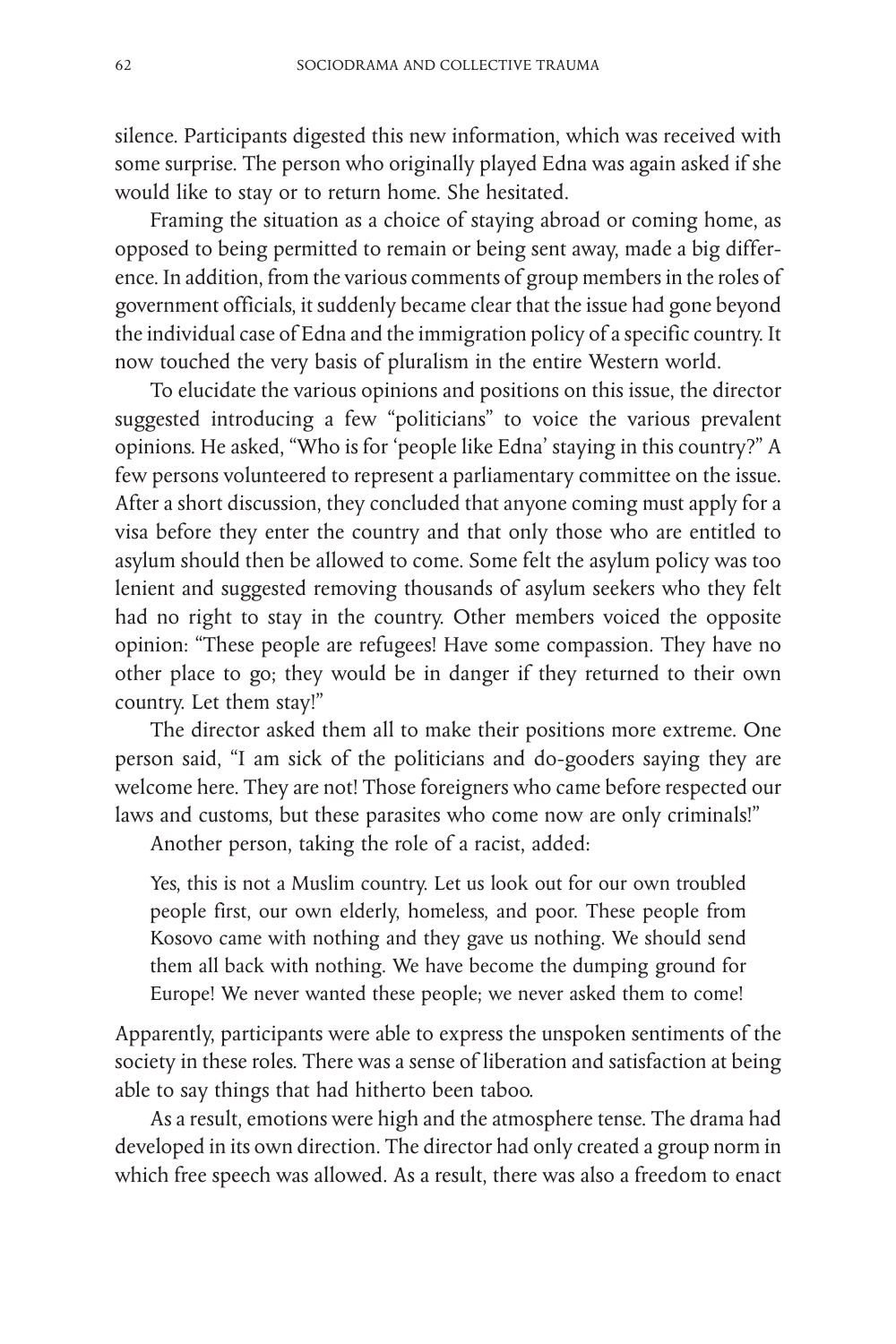SOCIETRY 63

different roles and to become personally involved. The process had been ignited with the magic of communication, and the doors had been opened both to conflict and to dialogue.

Two clear views were now presented: for or against asylum seekers, immigrants, and foreigners. Both sides voiced their positions in a convincing manner. At this point, the director stepped in and asked, "What could be a viable solution?" He asked the person who was against, "What are you afraid of? Why do you not want them to stay? Are you afraid that you will lose your national identity if he stays?" The person responded, "They can become a majority! And what will then become of us? Our white race will be annihilated!"

The other side was also asked questions and the person playing the more tolerant role shared with the group that he, himself, was the child of immigrants and felt that this country could benefit from new inhabitants because its birth rate was slowly decreasing.

The group then convened to discuss possible solutions. They suggested, for example, incorporating community relations work into preparations for asylum seekers' arrivals. For example, refugees and newcomers needed to be integrated into the society following their arrival and to participate in integrative activities, particularly for smaller groups who were dispersed widely. Finally, some participants suggested implementing antiracist training and awareness activities among the youth in schools and other places.

## **Various applications of sociodrama**

Practitioners use sociodrama for various purposes. Some try to explore long-standing collective unconscious material repressed because of collective trauma. Others try to develop a deeper understanding of complex sociopolitical circumstances. Finally, others focus on intergroup conflicts to improve coexistence between groups that do not get along.

These different goals of sociodrama may be more or less categorized into five different applications of sociodrama. These applications of sociodrama, with their various focuses, theories, and ideals, are summarized in Table 3.1.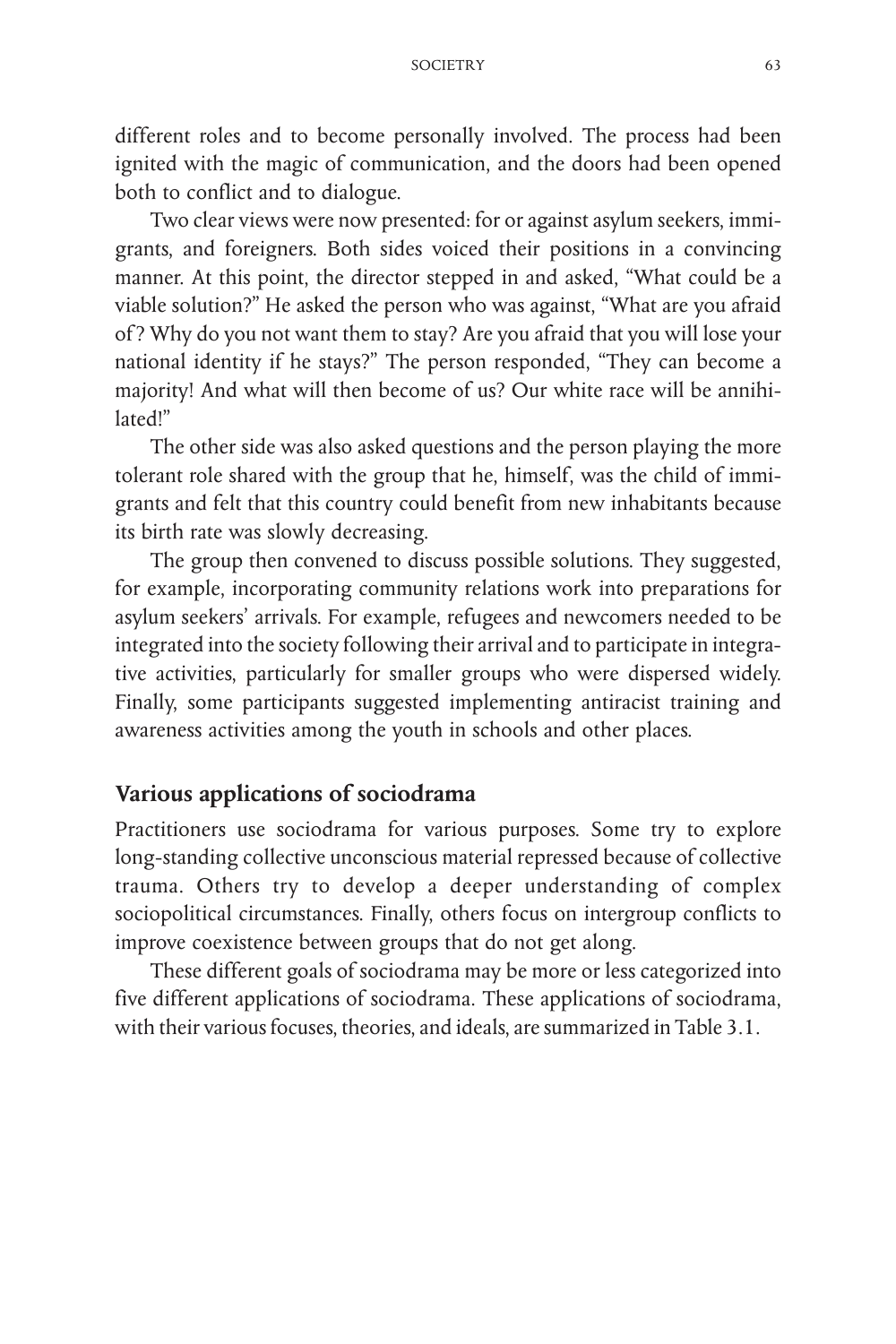| Applications                   | <b>Focus</b>               | Ideal       |
|--------------------------------|----------------------------|-------------|
| Crisis                         | Collective trauma          | Safety      |
| Political                      | Social disintegration      | Equality    |
| Diversity                      | Prejudice                  | Tolerance   |
| Conflict<br>management         | Interpersonal tension      | Peace       |
| Postconflict<br>reconciliation | Justice and rehabilitation | Coexistence |

**Table 3.1 Applications of sociodrama**

While all of these applications are closely interrelated (trauma leads to disintegration, which leads to prejudice, and then to renewed trauma), they are here separated for heuristic reasons. These applications will be further discussed in the chapters that follow: crisis sociodrama in chapter 4, political sociodrama in chapter 5, and diversity sociodrama in chapter 6. In addition, sociodramatic theory and the practice of conflict management will be presented in chapter 7. Finally, I will discuss intervention strategies for postconflict rehabilitation and reconciliation in chapter 8.

The first application, crisis sociodrama, deals with collective trauma and group responses to catastrophic events of national significance. The second application, political sociodrama, deals with social problems of power and equality. The third application, diversity sociodrama, deals with conflicts based on stereotypes, prejudice, racism, intolerance, stigmatization, or negative bias against people because of their diversity. The fourth application, sociodrama for conflict management, may set in motion individual and social processes that may transform violence into less dangerous ways of managing conflict. The final application of sociodrama deals with post-conflict reconciliation and community rehabilitation.

Sociodrama is sometimes criticized for being imbued with ethereal, prefabricated, utopian principles that may have philosophical validity applied to great masses of people but are too far divorced from the actual data of the individual unit of the mass to have practical utility. The goals of sociodrama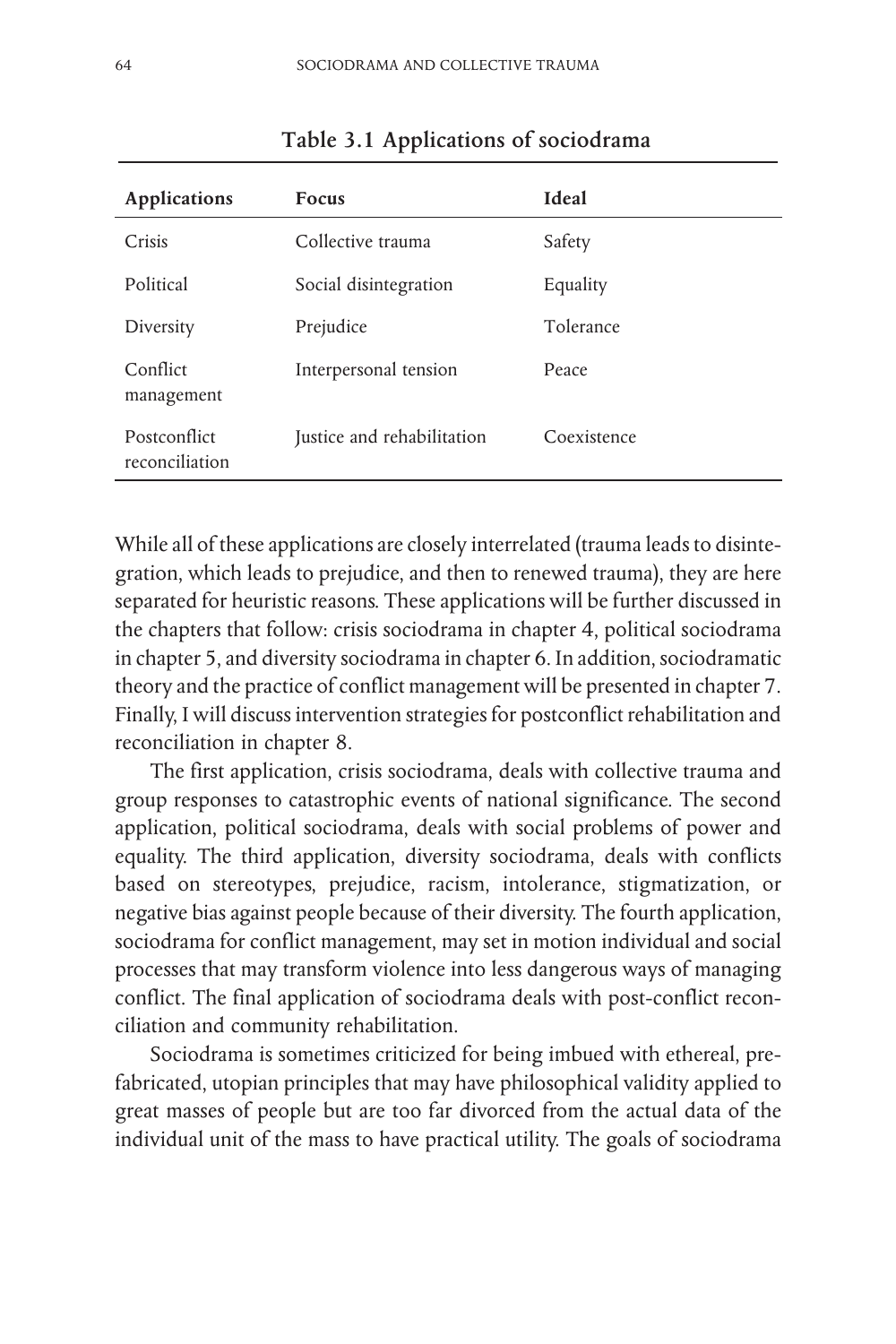## SOCIETRY 65

may be rightly considered ambitious from a global perspective. Obviously, we do not have any simple solutions to the many social problems of the world. And, probably, there are no such simple solutions. But we must continue to search for solutions, believing that it will be easier to find them together than if each person tries to find them alone.

Naturally, permanent conflict abolition cannot be the final goal of sociodrama because tensions will continuously recur as long as people are together. Furthermore, to achieve social homeostasis as a result of crisis sociodrama, social equality as a result of political sociodrama, or social tolerance as a result of diversity sociodrama is imaginary, to say the least. Despite well-conducted and powerful sociodrama sessions, social traumatization, disintegration, and prejudice will surely continue to have detrimental influences on society. In addition, other strategies of peace promotion, such as direct negotiations between the disputants, preventive diplomacy, third party mediation, arbitration, and various peaceful settlements of disputes (Boutros-Ghali 1992), are surely more applicable to international conflict resolution (Burton 1986) than sociodrama.

Consequently, rather than formulating the goal of sociodrama in such exaggerated terms as human survival (Moreno 1953) or world peace, sociodrama should be more realistically appreciated as one of many activities that may help prepare for conflict resolution (Kaufman 1996; Rothman 1992). As such, it may have a unique potential for helping large groups of people work through their collective trauma so that, when the time is ripe, they may approach the struggles of human coexistence with more awareness. At such times, sociodrama may have a unique potential for bringing large groups of hostile people together and opening up new channels of communications between them. This includes the "bottom-up" approach to conflict resolution that should occur prior to diplomatic negotiations between enemies who have been involved in intergroup clashes. An example of this approach is the role played by John Alderdice, psychotherapist and leader of the Alliance Party, in relation to the beginning of peace negotiations in Northern Ireland.

Sociodrama may thus be seen as filling different functions in the various stages of the development and resolution of conflict. The first three kinds of sociodrama (crisis, politics, and diversity) may be viewed as dealing with preconflict issues and as preventive in nature. The fourth kind of conflict management sociodrama deals with the actual conduct of conflict after it has begun and during its course. The fifth kind of reconciliation sociodrama deals with the various concerns that evolve during the termination phase of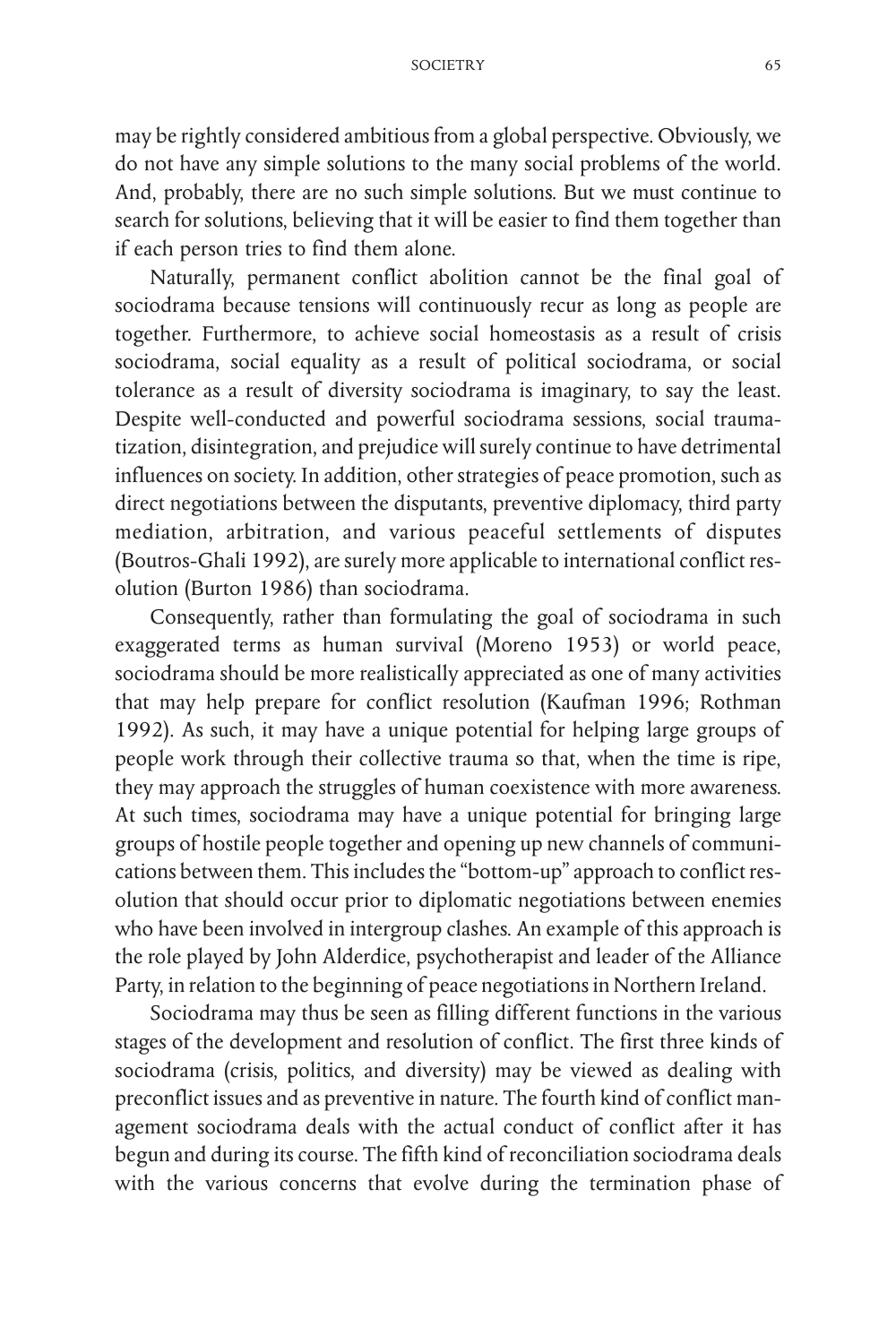conflict. These three phases are parallel to the three parts of Just War Theory, which are usually divided into (a) *jus ad bellum*, which concerns the justice of resorting to war in the first place; (b) *jus in bello*, which concerns the justice of conduct within war after it has begun; and (c) *jus post bellum*, which concerns the justice of peace agreements and the termination phase of war.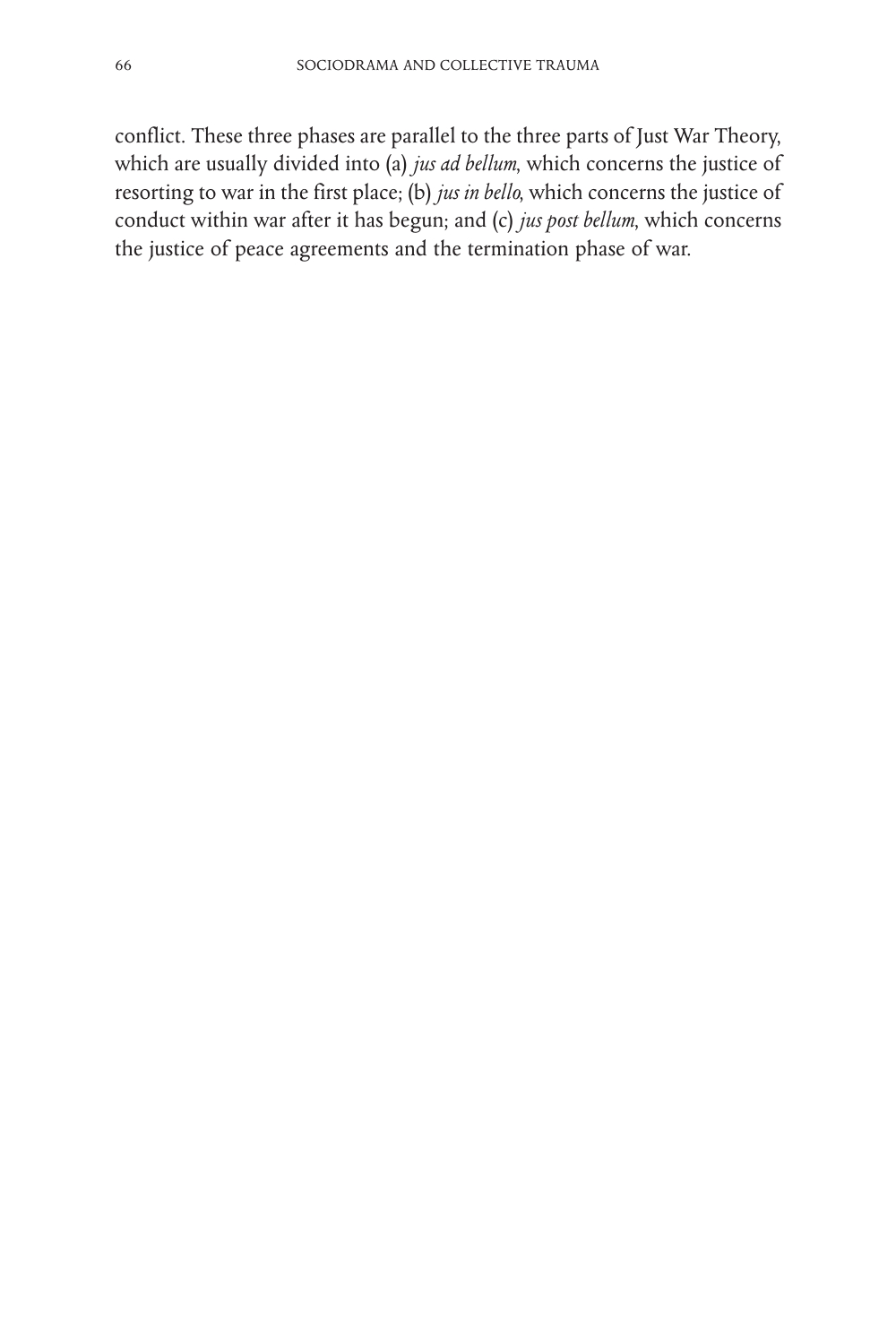## Crisis sociodrama

4

"Yitzhak Rabin is dead! He was shot by a fanatic Jew." Looking at one another astonished, we were in shock. We had gathered for a group session in Israel and chosen to focus on the recent assassination of our prime minister just a few days earlier. "What will happen now? What has the world come to? Who was behind it?" We felt insecure and shaken. Someone was chosen to play Rabin and another group member to enact the role of Yigal Amir, the killer. They reenacted the speech, the killing, and some of the afterevents. Then we played a few imaginary scenes with different outcomes. During these enactments, people shared their feelings of loss and bewilderment. Some wanted to talk to the dead prime minister and thank him in person for his efforts to make peace. Others wanted to blame the society for not having prevented it. Then we heard the arguments of the right- and left-wing Israeli politicians who blamed one another for what had happened. At the end of the session, someone said nothing would be the same in Israel anymore after this event. As closure, we sang the song of peace that had been sung just a few moments before the assassination. I think the session helped us all to get some perspective on the sudden tragedy.

The application of crisis sociodrama deals with group responses to catastrophic events of national significance. The word *crisis* means "turning point" and conveys a state in which the whole balance of society is shaken. Classic examples of such significant events that had profound impacts on the citizens of the various countries include the assassinations of President J. F. Kennedy in the United States and Prime Ministers Olof Palme in Sweden, Zoran Djundijic in Serbia, Indira Gandhi in India, Rafik al-Hariri in Lebanon, and Yitzhak Rabin in Israel. Terrorist attacks, earthquakes, riots, and wars are further examples of events that put whole nations into general states of emergency. All of these can be partly or fully explored through crisis sociodrama.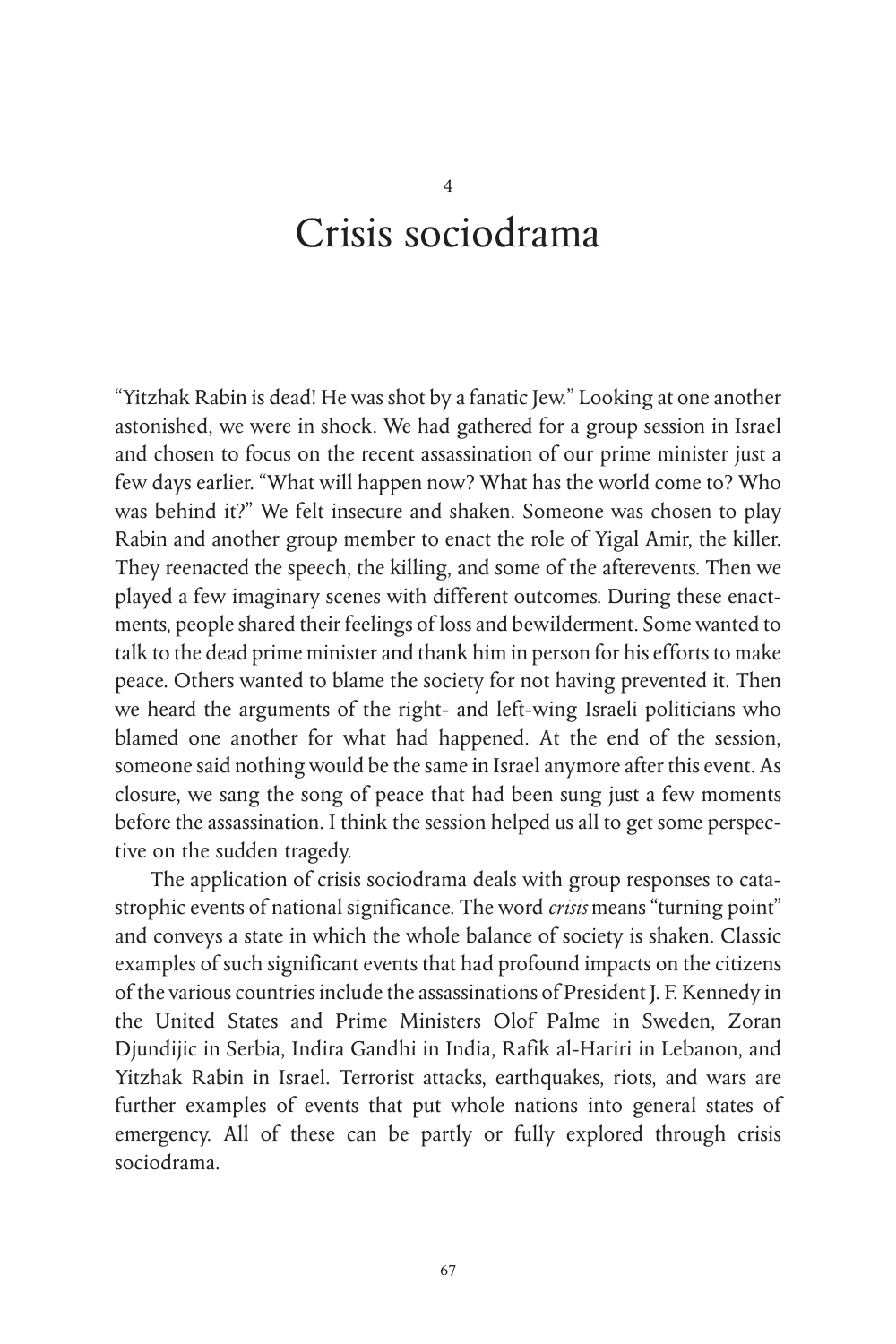As in crisis intervention, which is used to help a client cope better with a personal tragedy, crisis sociodrama is intended to help the group as a whole cope better with their shared psychological stress. Such common working through of catastrophic events increases the sense of cohesion in a population.

Crisis sociodrama may not be suitable during or immediately after the catastrophic event when people are still overwhelmed by anxiety and the social structure is chaotic. According to Bustos (1990), sociodrama needs a little distance from the real drama, which is so much more encompassing. Within the first days or weeks after the crisis, when there is still smoke from the fire or when the dead are not yet buried, there is little room for such activities. Only at a later stage, when survivors have acknowledged their loss and buried their dead, may sociodrama help them confront and work through their feelings of loss.

Immediately after the event, or within the first three days after the event, it is more helpful to suggest some kind of debriefing activity for the affected population and rescue personnel involved in or exposed to the immediate consequences of the disastrous event. The Critical Incident Stress Debriefing approach (Mitchell 1983) and similar structured strategies are suitable in this early phase to help people reduce their initial distress. Such procedures are not recommended for healing or resolving issues but should be used more as preventive measures to mitigate possible later detrimental traumatic effects on those affected. In most cases, these strategies provide some structure to the initial chaos.

According to Mitchell and Everly (2001), the seven stages of debriefing include (a) engagement, (b) facts, (c) thoughts, (d) feelings and reactions, (e) normalization, (f) education, and (g) disengagement. Debriefing is especially helpful for those immediately affected, allowing them to process the event cognitively and emotionally. At a later stage, people from the periphery of the event may also be invited to share their perceptions and feelings in a more classic crisis sociodrama.

An on-going discussion among trauma experts continues about the extent to which talking about traumatic incidents immediately after the events is at all helpful. Some say that, when survivors recount in detail the terrifying images, these images become even more deeply imprinted in their minds. This in itself might make such images more difficult to erase. Trauma survivors, they say, should instead try to forget as much as they can about the horrible events. Some trauma therapists even go so far as prescribing "forgetting pills" (Propranolol) to dampen the tendency post-traumatic clients have for chilling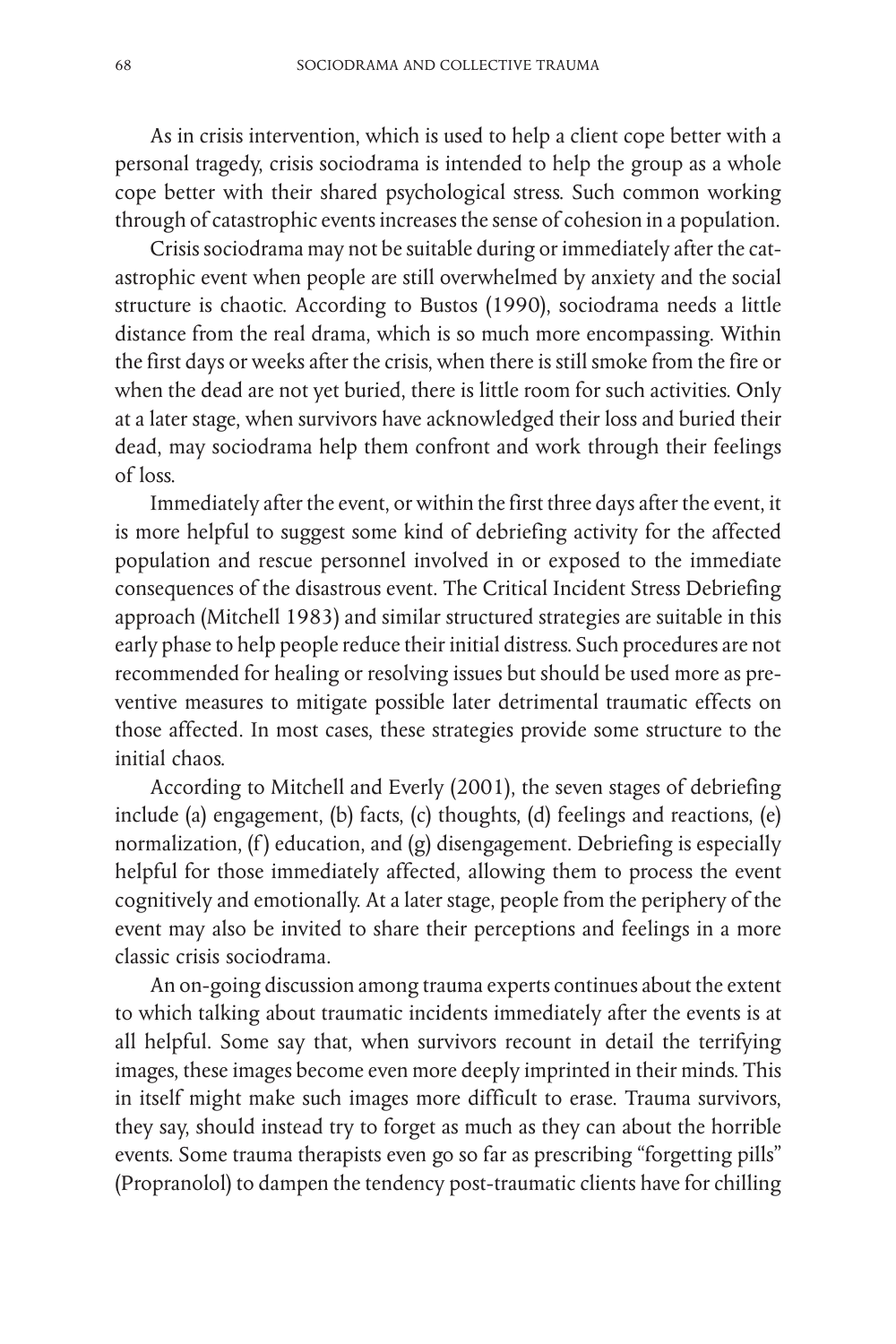CRISIS SOCIODRAMA 69

flashbacks. However, while studies have shown that such a drug reduces PTSD (post-traumatic stress disorder) symptoms, the forgetting pill is criticized on the ground that it medicates away one's consciousness. "It's the morning-after pill for just about anything that produces regret, remorse and pain or gilt," said Leon Kass, chairman of the President's Council on Bioethics.

My experience is that most trauma survivors themselves object to the recommendation that they should intentionally try to "forget all about it." Any such advice is received with skepticism and outright opposition. They respond not only that they are unable to forget about the event but that the "let's get back to normal" attitude (which is so common in society) is equivalent to a slap in the face. In fact, they feel deeply insulted by such a lack of empathy and sympathy, feeling that their experiences are not taken seriously, as if the rest of the world does not believe what they are saying. I have heard from innumerable cases that such a negligent attitude to their trauma has aggravated their sense of being different from others and has contributed to their decision to isolate themselves and not to share their horrible experiences ever with other people. Contrary to the recommendation of forgetting, I feel that, although every trauma survivor has the choice to talk or to be silent, many appreciate being invited to share their experiences. Such an invitation acknowledges that they have been through something terrible and that they have a need to share it with others. As we listen to their stories, we also become affected by their tragic destiny, which in a strange way alleviates their suffering by making the particular events a part of the universal injustices of mankind.

## **Main stages of crisis sociodrama**

The therapeutic aspects of crisis sociodrama are similar to those of psychodrama in general (Kellermann 1992) and to psychodrama with trauma survivors in particular (Kellermann and Hudgins 2000). They follow universal stages of resolution, resembling the process of classical debriefing as described previously with the addition of action techniques and staging.

The process starts with introductory comments by the sociodramatist and a verbal summary of the facts of the event. The event is then recollected and reenacted by the participants, who at the same time are encouraged to talk about their experiences, emphasizing their thoughts, feelings, and physical reactions. At the end of the session, there is a time for sharing in which the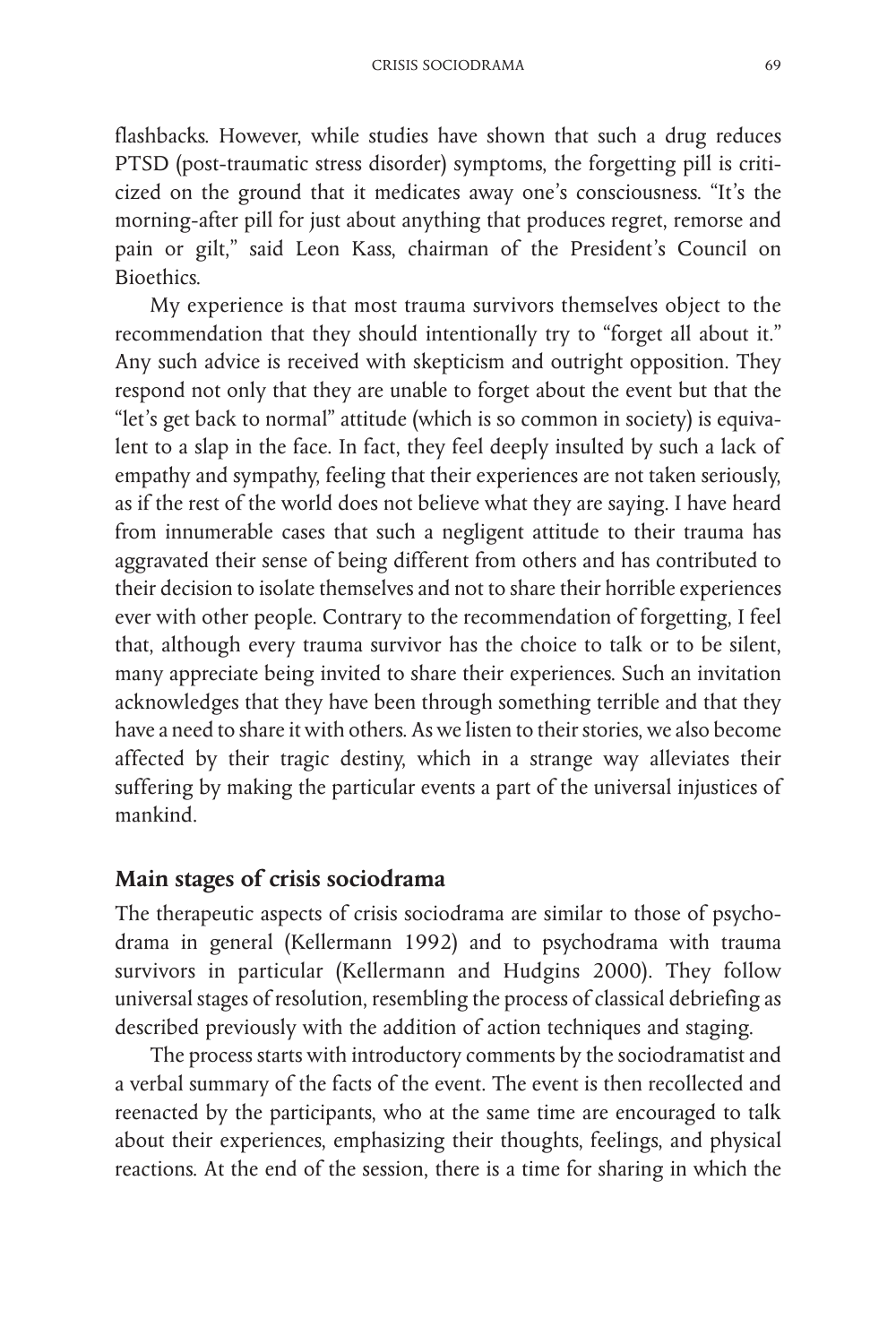sociodramatist sums up what people have said in a simple statement that includes both the vulnerability and the resiliency of the group. The group then ends with suitable closure rituals.

## **Box 4.1 Main phases of crisis sociodrama**

These stages represent the main phases of crisis sociodrama:

- 1. introduction and warm-up
- 2. reenactment
- 3. cognitive reprocessing
- 4. emotional catharsis
- 5. sharing and interpersonal support
- 6. closure and ritual.

These phases also emphasize specific therapeutic aspects during each phase. However, they should be regarded more as an overall guideline than necessary ingredients of a complete resolution process of collective trauma. They rarely occur in the described order, nor are they necessarily activated all together during the same session.

## *Introduction and warm-up*

In the introductory stage of crisis sociodrama, participants are introduced to one another and to the process and purposes of sociodrama. The general boundaries and time limits of the session are clarified, and the sociodramatist gives a short description of the action and role-playing techniques that will be used, if needed. During this initial preparation, there is also a conscious effort to create a secure environment in which participants are free to participate as much or as little as they want.

A suitable warm-up for creating a secure atmosphere is to ask participants to introduce themselves as an imaginary plant. Thus, participants may choose to become a tree, a flower, a bush, a lawn, or anything growing. Reversing roles with the plant puts them in touch with "being" and "becoming" and with the cyclical healing processes of nature. Like everything in nature, people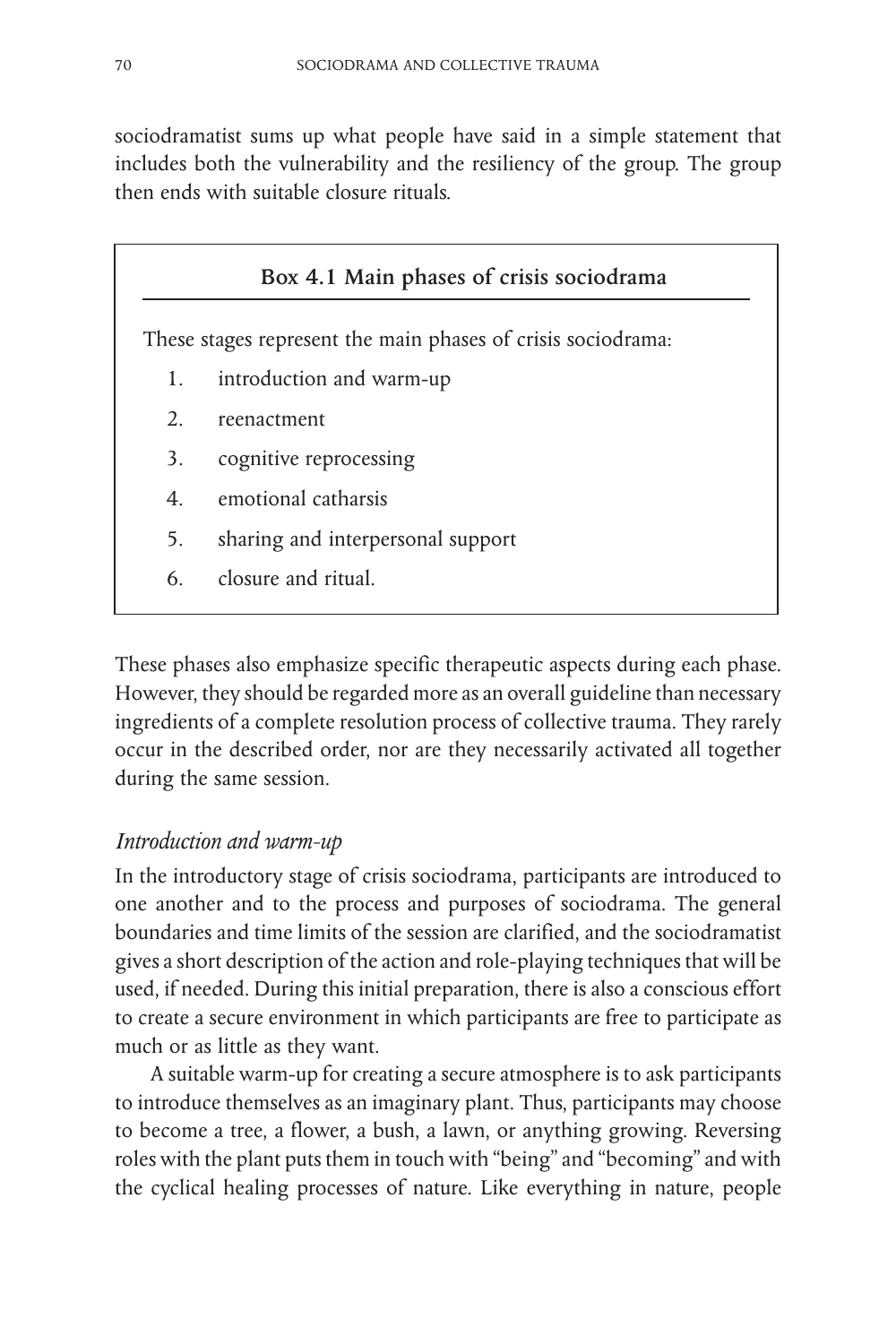CRISIS SOCIODRAMA 71

grow and they die; and, like plants, people must be cared for to actualize their potential. Good gardeners know how to care for their plants, to provide them with the optimum environment, with sufficient water and nourishment, and with suitable sun and shade. Having done all that, they rely on the inner growth potential of each plant and hope that it will give flowers in its season. People are similarly in need of such an optimum environment.

However, as the old Chinese Proverb says, "A young branch takes on all the bends that one gives it…" Children are shaped according to the childrearing practices of their caregivers. In addition, any plant will be forever scarred by a sudden calamity, caused either by the cruel forces of nature or by some deliberate or accidental injury. However, as all gardeners know well, many plants have amazing healing potential and tend to recuperate even after severe damage. Similarly, traumatized people find ways to continue their journeys of life after severe psychological traumas.

The purpose of such warm-up activities is not only to give participants a comfortable and safe atmosphere in which to share their collective trauma but also to sensitize the group to the healing forces and seasons of growth in nature and especially to reinforce the power of resiliency in the community. I have found it to be a suitable initial anchor to the resolution of the most frightening traumatic events.

# *Reenactment*

After an initial warm-up exercise or some other less symbolic introduction, the second phase of acknowledgement and reenactment of trauma can begin. During this phase, the traumatic event is recreated within the group and the major facts about the event are shared. Participants are asked to make brief statements about how they were involved in the event or how they heard about it and the various circumstances surrounding the event. For example, if the event deals with a major terrorist attack such as September 11, most participants easily remember where they were when they heard about the event and can share this information with the group. This is the main part of the crisis sociodrama sessions because it includes the actual staging and reenactment of the traumatic event by the participants who volunteer to play the various roles needed in the drama.

In retrospect, these reenactments with their personal recapitulations often create multifaceted pictures of community coping and reorganization. Such reenactments not only help the group unfold the actual catastrophic event but,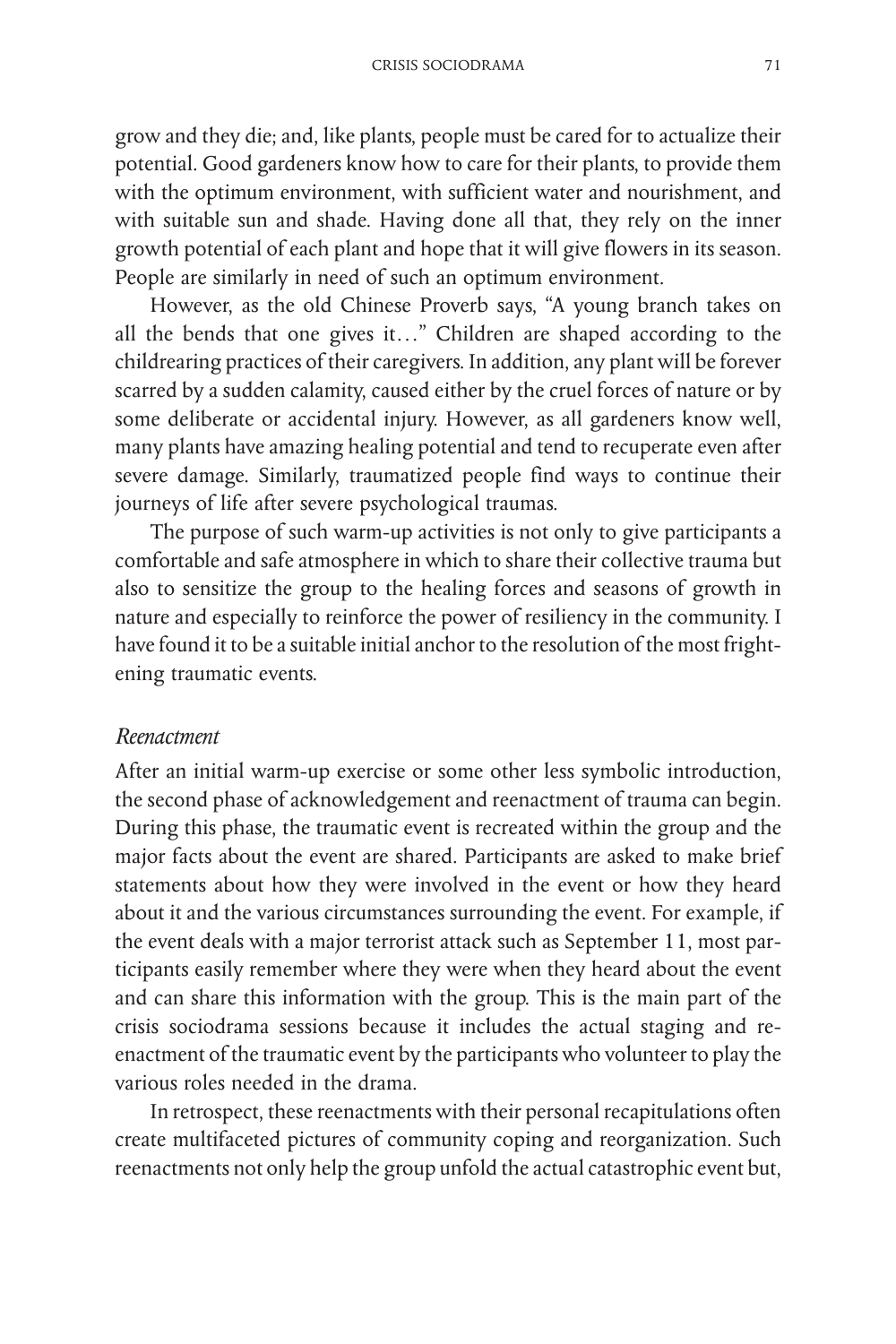more importantly, give opportunities for different group members to show in action what they remember from the event: where they were, how they felt, and how they were able to cope. All this painstaking work will create a new narrative of the event, which has been repeatedly found to be very important as a step in the therapeutic healing process of each and every participant.

If survivors of a trauma cannot by themselves reenact the traumatic event, there can be other, vicarious ways of recapitulation. One very powerful method is the "playback theatre," created by Jonathan Fox (1994). This form of improvisation is devoted to the dramatization of a personal story. Storytellers from the audience come to a special chair just inside the playing area and are interviewed by a conductor. After the story has been told, it is enacted, or "played back," by trained actors who immediately improvise the happenings without any prior rehearsal. Often mime is used, with the addition of musical elements. In the course of such a performance, many people may share their stories and many scenes are enacted, thus revealing the universal collective themes of that particular group. Playback is a remarkably effective method for the collective healing of traumatic community events. Lately, a program has been organized to bring playback theatre to persons affected by Hurricane Katrina in New Orleans and other affected regions.

Repetitive reenactments of traumatic events are both characteristic signs of traumatization and an essential part of most trauma treatment approaches. While habitual repetition compulsion may be understood as the unsuccessful attempt at mastering intolerable stress, the intentional process of remembering, repeating, and working through the trauma provides the platform for most trauma treatment approaches, including sociodrama. Such therapeutic reenactment involves going over the traumatic event again and again to verbalize memories and sensations in every detail and to present in action whatever is impossible to put into words. However, as emphasized by Kellermann (2000), enactment in itself is insufficient to provide any resolution and often needs to be accompanied by other elements, such as cognitive reprocessing of the event.

## *Cognitive reprocessing*

According to Kellermann (2000), most trauma theories view PTSD as a response to the inability of traumatized people to process new information and store it in the memory. The aim of therapy is, therefore, to help them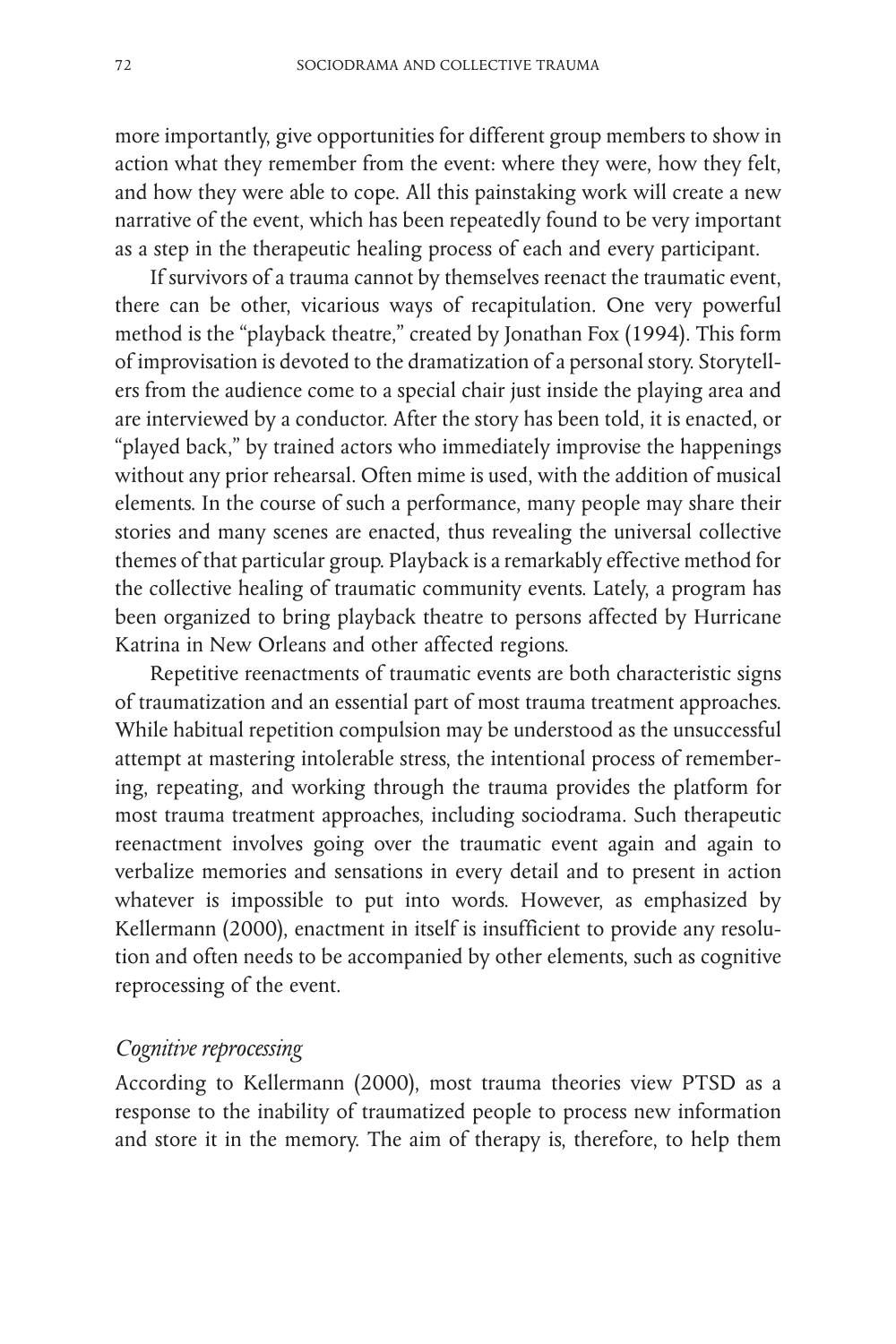CRISIS SOCIODRAMA 73

integrate the conflicting information and to construct new meanings of the old and the new (Horowitz 1976; McCann and Pearlman 1990).

The third stage, cognitive reprocessing, provides a new or more thorough understanding of what happened and gives some structure to the chaos that is often the direct result of collective trauma. The goal of this stage is to help participants process their cognitive responses to traumatic loss and their inability to appraise what happened immediately and adequately. When the actual facts are reported in a structured manner within the supportive environment of the group, participants can ask questions about what was done to help and what could have been done differently. Such processes may facilitate not only expressions of grief but also feelings of anger and guilt (Beck 1999). This stage also serves to correct distorted attitudes toward the event, as well as providing a way to explore alternative ways of coping with the loss.

At this stage, people need to face the facts and make sense of what has happened. Because people often play down the importance of these events and deny their significance, this part of the crisis sociodrama forces them to acknowledge what happened. The aim is to assist them in retrospect to say to themselves, "Yes, we lived through it. We suffered. We remember. It happened to others and it also happened to us." Such a gradual increase in self-awareness is often accompanied by emotional catharsis and a powerful discharge of surplus energy.

## *Emotional catharsis*

The fourth stage, emotional catharsis, drains the emotional residue from the trauma. At this stage, survivors should have opportunities to share their feelings in a nonjudgmental, supportive, and understanding manner. Survivors must be permitted to identify their own emotional responses and to relate to the here and now.

During this part of crisis sociodrama, participants separate the past from the present and express their feelings from the event and their current feelings: "How did you feel when that happened?" and "How are you feeling now?" If suitable, some people will acknowledge that "things do get better" with time. However, there is often a variety of other feelings in connection to the event that were not acknowledged earlier but may now be both experienced and expressed. Such feelings may include overwhelming grief, fear, and shame. The sense of humiliation is often a largely neglected sensation (Lindner 2001).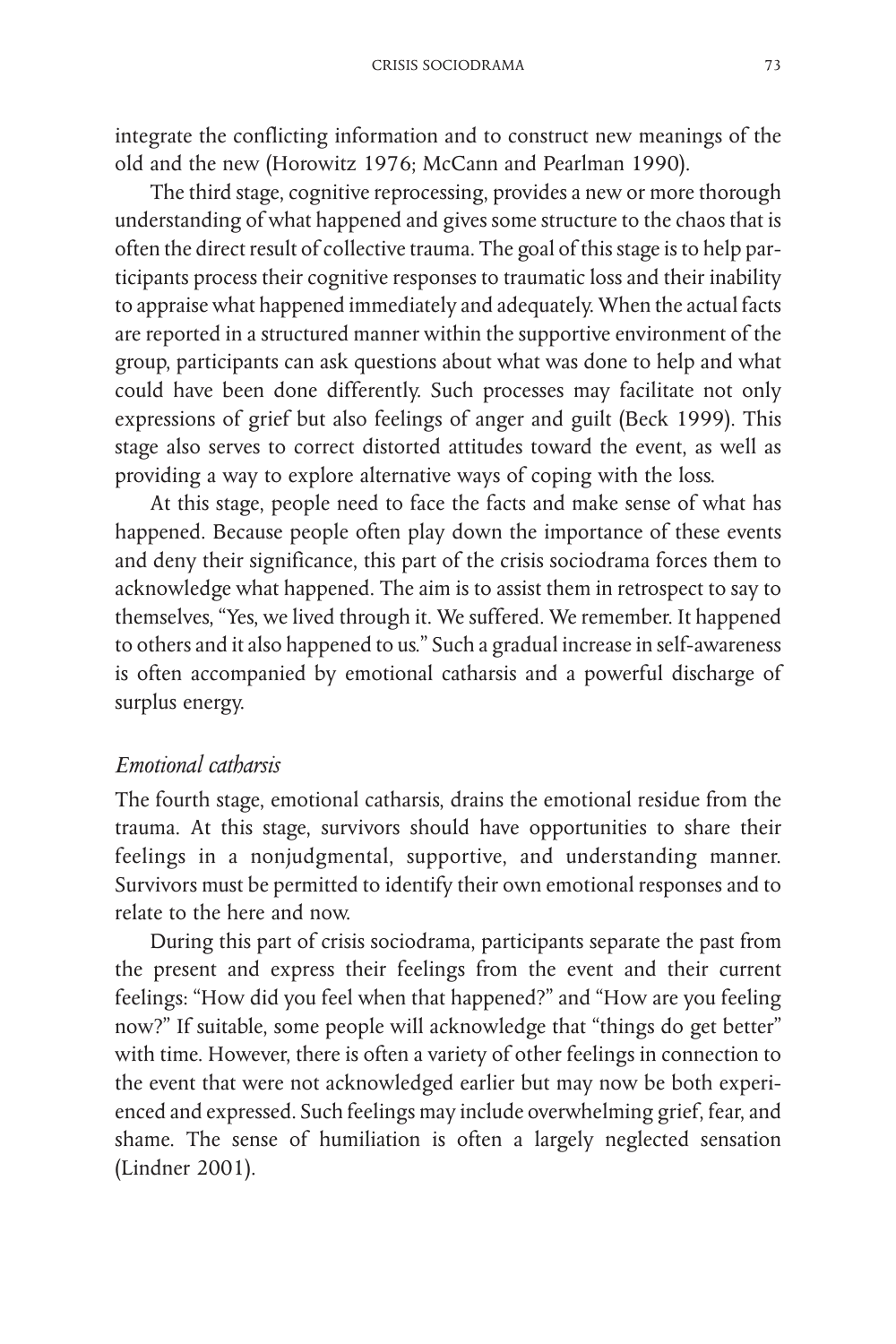Emotional catharsis is the experience of release that occurs when a long-standing state of inner mobilization finds its outlet in affective expression (Kellermann 1992). For traumatized people with pent-up emotions that have built up like steam in a pressure cooker, such an opportunity to "blow off steam" usually provides some sense of relief. Clearly, survivors of collective trauma need to deal with the event to cope with it. Covering it up and doing something else do not seem to be very helpful in such situations. Brushing feelings under the carpet leaves them lingering like concealed snakes, waiting to bite and poison the person who tried to hide them.

It is wise, however, to be cautious of any unrestrained expression of emotion. Traumatized people are often more fragile and vulnerable than others and have adopted more or less primitive defenses to shield themselves from their overwhelming feelings of pain. The goal is, therefore, to find a suitable combination of detachment and involvement rather than to attain a full-blown and unrestrained catharsis.

Trauma survivors often find it very difficult to share their memories and to talk about what happened to them. When they are able to retell their stories before an attentive audience, they often experience immense relief. Finding a narrative of a difficult life experience is liberating in itself, according to Dori Laub, who gave as an example the testimony of a female Holocaust survivor who seemed to break out of Auschwitz just by talking about her experiences.

Unfortunately, such a sense of release does not always happen as a result of giving testimonies. There are several accounts in the professional literature of Holocaust survivors who kept retelling their stories like a broken record, experiencing no sense of relief from such a repetitive narration. From my experience working with this population, I can confirm this latter skepticism in the automatic cathartic effects of simple narration. While thousands of Holocaust survivors have given videotape testimony for historical purposes, the therapeutic value of such simple recounting of memories is questionable. Apparently, there must be more to the healing of such severely traumatized clients to provide any sustainable change. Today, 60 years after the original Holocaust trauma, we can conclude that such liberation will never occur for many.

What we can do, however, is provide such people with a supportive environment that understands their past and present pain and that is sensitive to their needs. In such an environment, traumatized people are no longer seen as objects being pushed and pulled and shaped by forces outside of themselves. They are rather encouraged to view themselves as active and responsible in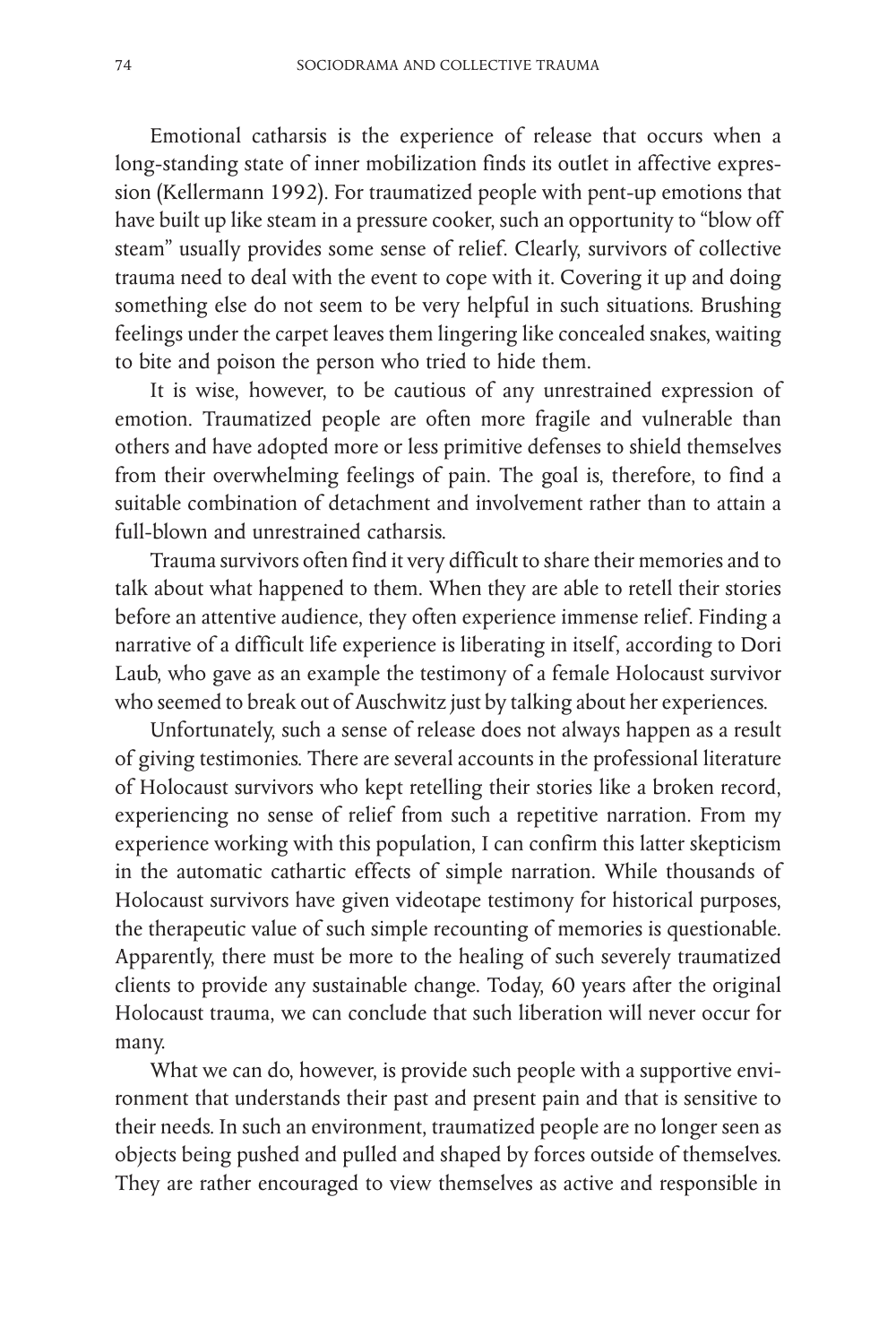CRISIS SOCIODRAMA 75

constructing their lives and as cotherapists in their very personal journeys of trauma resolution.

As a result, the group leader must choose a suitable balance between support and confrontation that considers the special emotional needs of traumatized people in confronting and avoiding their feelings. Clearly, only when these people have developed sufficient internal control should emotional catharsis be encouraged, and then it should be followed by some kind of communal sharing and interpersonal support.

## *Sharing and interpersonal support*

In the fifth stage, sharing, the focus is on community support to prevent the survivors from isolating themselves or being isolated by the community (Figley 1993). At this stage, the goal is to emphasize universality so that survivors learn that their emotional responses are shared with many others who have experienced similar traumatic events.

It is, therefore, important that every sociodrama session ends with sharing on a deep emotional level by the participants. Such sharing leads to a sense of universality – that we have been through more or less the same ordeal and we have all survived it. It is this feeling of being in the same boat with fellow survivors that helps people cope better with their losses or misfortunes and challenges them to rebuild for the sake of everybody's future.

This stage is also designed to assist survivors in learning new coping skills to deal with their grief. Because various cognitive and emotional stress reactions to the traumatic event have been delayed and are expressed for the first time only at a later stage, it is important that sociodramatists point out that such responses are very common among trauma survivors. In fact, they may point out that typical post-traumatic stress reactions, including nausea, distressing dreams, concentration difficulties, depression, grief, anxiety, and fear of losing control, are normal responses to abnormal events and that such reactions may last from a few days to a few weeks in most people. At the same time, sociodramatists may inform the group of more disturbing responses and make themselves available for individual consultations with participants who have more protracted or severe responses. These participants should also be referred for additional mental health counseling.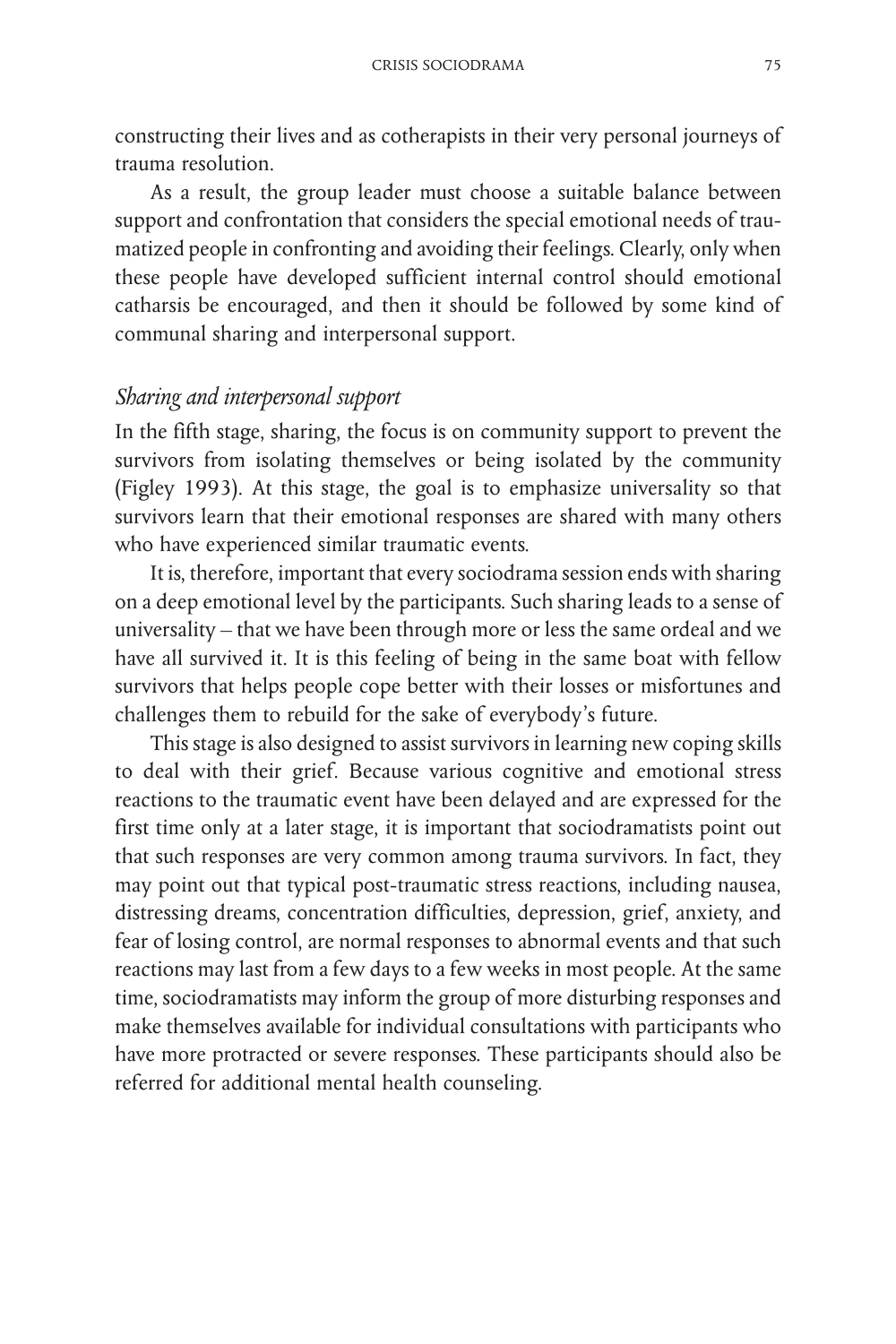# *Closure and ritual*

Closure, the final stage, should include a natural unfolding of events and a smooth termination structure for the group. Suitable closure strategies wrap up loose ends and allow the group to disband with ritual or with tearful farewells.

As described by anthropologists and others (e.g. Johnson *et al*. 1995), rituals contain the basic healing aspects of traditional ceremonies, which have been commonly used since time immemorial by communities around the world to honor their dead and to pray for a better future after having been hit by acts of God. These community ceremonies provide a structured framework for people to make transitions in their lives and adjust to their new circumstances. In the aftermath of traumatic experiences, rituals are also important in providing people with a sense of safety and security and in helping them express their feelings in a symbolic manner.

A powerful structure for such a closure ritual within sociodrama is the ancient Native American ritual, called the "talking stick." An object, originally an oak branch, is passed around the group, designating the holder of the object as the person who has the right to speak. Any object that can be passed around the group may be used. The person who holds the object may say anything to the group. Other group members are quiet when that person is talking, but they may say "Hoh!" if they agree to what has been said. If they strongly agree, they may say "Hoh! Hoh!" However, they may not comment or argue when someone is talking. After the object has been passed around the group once or twice, now warm from being held by so many hands, it may be put in the middle of the room as a tangible symbol and memorial of the group theme.

The talking stick gives each participant the attention of the entire group for a brief moment. As participants speak honestly from their hearts, others listen attentively. The ritual conveys respect for different opinions, permission for free speech, and assurance that speakers have the freedom and power to say what is in their hearts without fear of reprisals or humiliation. The talking stick becomes a "transitional object" that helps the group pass from the action phase to the closure phase. Furthermore, it symbolically objectifies the tragedy, as all persons talk about their own feelings, and thus injects that deleterious content into the tangible object. This sends the indirect message that the issue can be left at some time in the future and that life must go on.

At the very end of the crisis sociodrama, the sociodramatist may conclude the session with some final words. The purpose of such summary statements is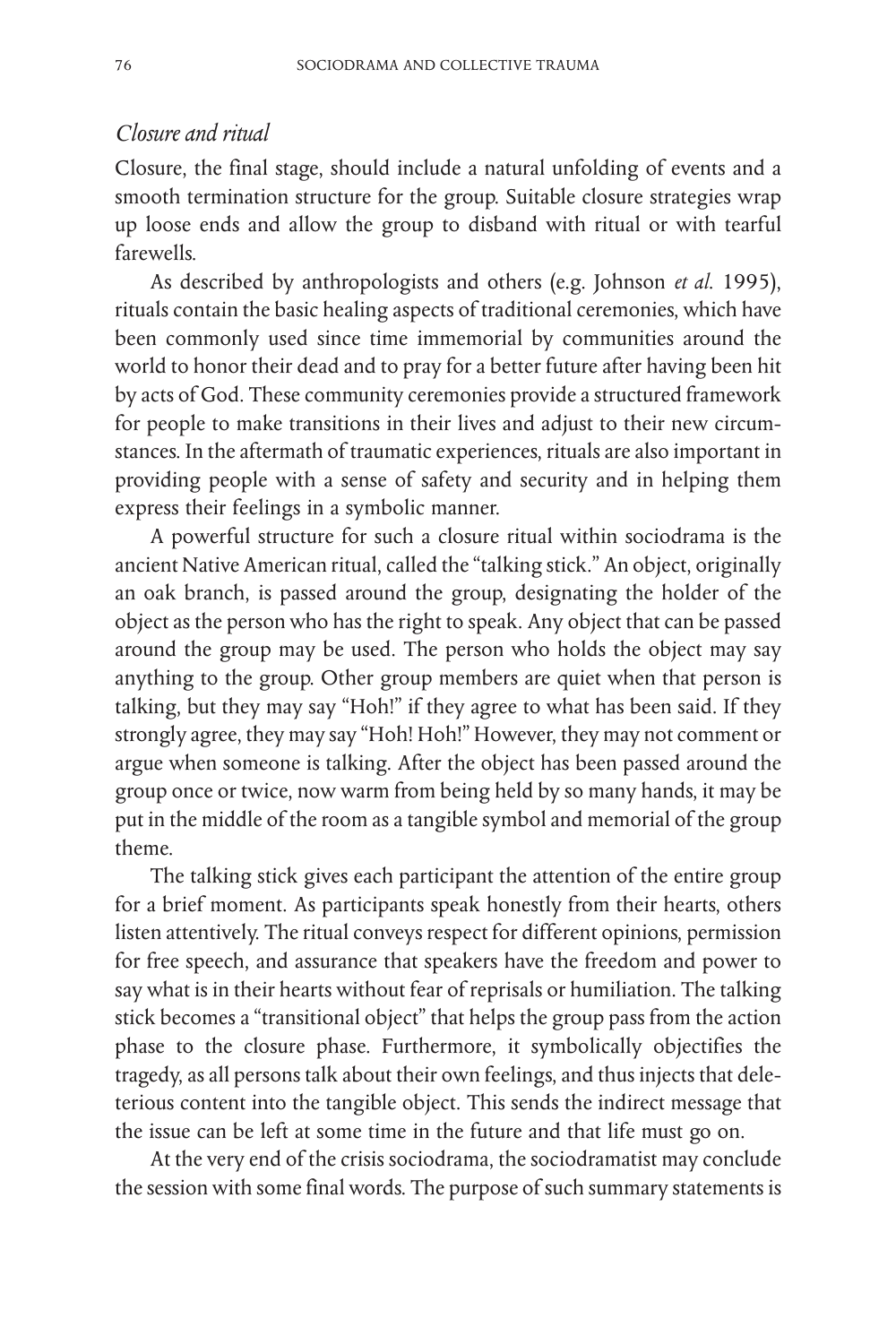CRISIS SOCIODRAMA 77

to empower survivors and encourage them to move on from being helpless victims to coping survivors. Such transformations may be celebrated in communal forms of therapeutic rituals.

Some survivor groups will need a continuation and a common direction after a sociodrama, and the sociodramatist may suggest suitable shared group activities for the participants after the session. It may be a meaningful commemoration event, such as revisiting the location of the catastrophic event to conduct a farewell ceremony at that location. Family and friends of the missing victims performed such ceremonies at various locations along the empty shores after the terrible tsunami in the Far East.

Other activities may include memorial concerts, booklets, or farewell exhibitions, which bring together those who knew the deceased for a last goodbye. Such activities are frequently conducted in Israel in memory of terrorist victims and have a profound impact on all participants. Especially when the victims are children or youth, such events alleviate some of the grief of the families and close friends and give a meaningful perspective to victims' short lives.

Groups who together have experienced terrorist attacks, been taken hostage, or survived earthquakes, train accidents, sinking ships, fires, and other disasters may profit from such collective acts of mourning and resolution of their common misfortunes (Haney *et al*. 1997).

## **Example**

A recent sociodrama session focused on terrorist attacks around the world. The session was conducted in a large, brightly lit room. Participants usually entered the room in twos, walking quickly to folding chairs placed by the wall and sitting down. There might have been around 60 people in the room. There was laughter and talk and people moved about with purpose. The leader of the group approached some of the new people and introduced herself briefly. After a while, she proceeded to outline the goals of the session and explicitly focused on the emotional consequences of international terrorism.

As the session proceeded, a female survivor of a terrorist bombing recreated the event as she remembered it. She wanted to share with the group how her ordinary journey to work had turned into a nightmare. The entire group was actively involved. A participant volunteered to play the role of the suicide terrorist; others played the roles of victims, survivors, and bystanders.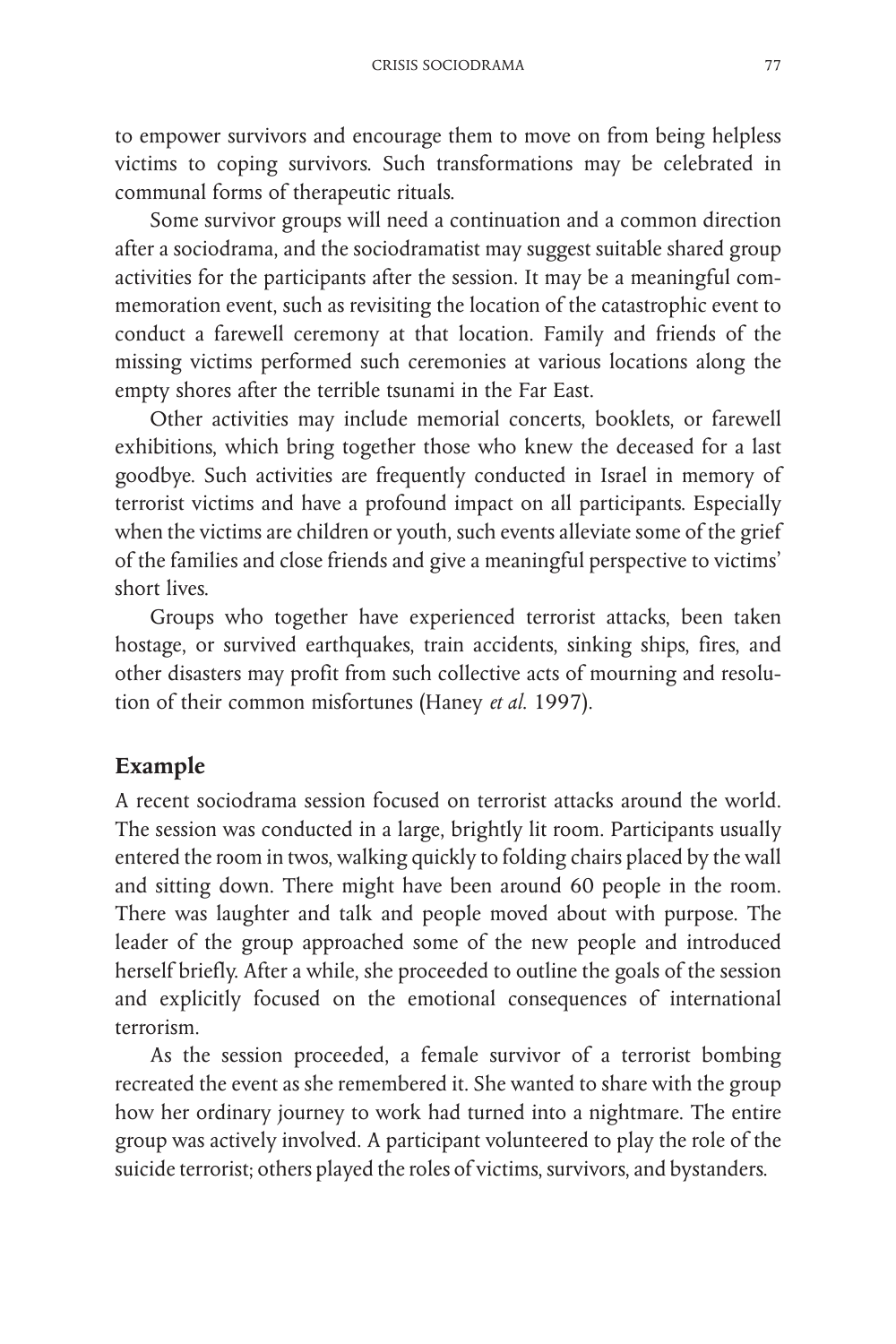At the point of the explosion, she described her response as one of shock. The scene contained broken glass and twisted metal. At first, she could not fully comprehend what had happened. The blast was unbearably loud. Her ears went deaf and she was unable to register what happened immediately. Only after a few moments, or hours, did she slowly start to grasp the profound impact of the event; and only then did she start to respond emotionally. Ever since then, she became jumpy when she heard any noise like that. "It's a kind of horror combined with bewilderment," she said.

Immediately after the bombings, she had difficulties falling asleep and kept waking up in the middle of the night. During the day, she felt exhausted. The images of crying and screaming victims haunted her day and night, and her physical pains were a constant reminder of the terrifying incident. She tried to think positive thoughts, such as "I should be lucky to be alive," but was unable to do so.

When she finished her reenactment, there was time for the other participants to tell their stories also. A bystander explained that, immediately after the explosion, there had been first a minute of total silence followed by total panic – screams, sobs, and great confusion. Seven people had died and a hundred injured. Everyone had been terrified when it happened. As they had run to safety, they had seen the many victims and the great destruction.

People on the periphery, not directly hit by the bombings, also shared the effects of the terrorist attack on them. For some of those who had watched it all on TV, these effects were almost inaudible, like background noise, causing fears of new explosions somewhere they might least expect them.

During the replay of the actual terrorist bombing, participants needed to confront the terrorist and ask him why he had done this, what his motives had been. The stand-in terrorist explained where he came from, what his plans had been, and why he wanted to do it: "I want to kill all the Americans, and all the British and all the Zionists…!" he exclaimed. He said that an authoritarian teacher who had blessed him and praised him for his courage had sent him. As a young man who craved status, he explained proudly, he had been chosen from many. He wanted to shape history. Because he did not believe in any real death, there was nothing to be afraid of. Because he believed in an afterlife, which was better than the present life, he had much to win from taking this action.

At the end of the session, the man who played the terrorist was deeply shaken and needed plenty of time for de-roling. Thereafter, the entire group came together in a circle for sharing. This included not only personal feelings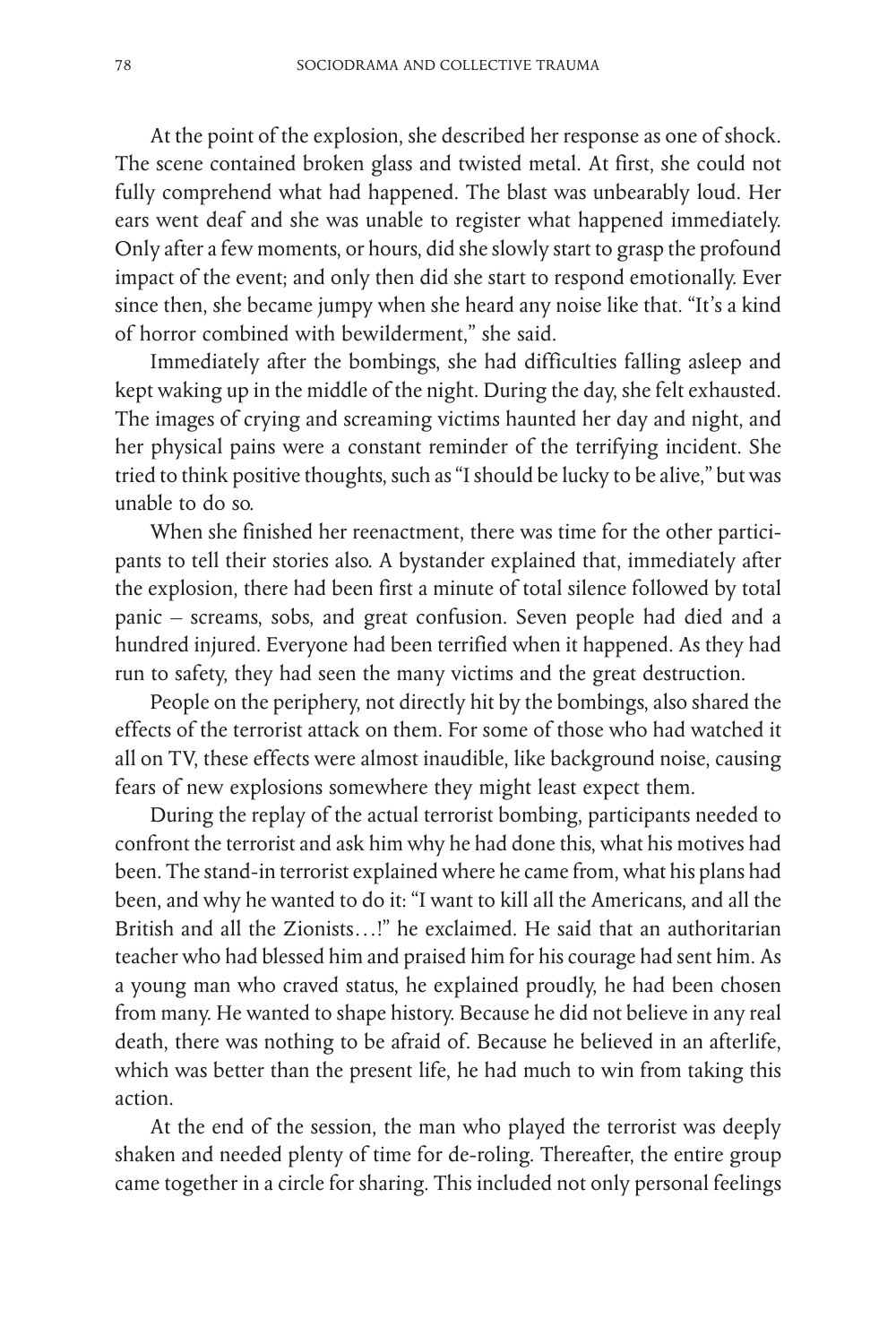CRISIS SOCIODRAMA 79

but also comments on the political situation and the various global conflicts that seemed to provide a continuous flow of new explosive content.

# **Retraumatization**

The phases of introduction and warm-up, reenactment, cognitive reprocessing, emotional catharsis, sharing and interpersonal support, and closure and ritual constitute a holistic framework for the sociodramatic exploration of collective trauma. When combined with a psychodramatic approach to alleviating the deleterious effects of psychological trauma, as well as with the eclectic utilization of other psychotherapeutic instruments, this becomes a powerful way of helping people cope better with the various catastrophic experiences of life.

This power, however, should be viewed as a two-edged sword, having the abilities both to heal and to harm. Apart from its healing effect, there is always the risk of retraumatization or revictimization in crisis sociodrama.

Possibly, some reenactments of traumatic situations should be avoided altogether if the setting does not give sufficient protection to the participants. I have participated twice in sociodrama sessions that had detrimental impacts on some participants. The first was organized during an open session at a psychodrama congress and the second during a short professional seminar. A very experienced sociodrama director conducted both and the sessions dealt with the theme of the Holocaust. During the sessions, participants were encouraged to reenact brutal scenes from the Holocaust – the terrible selection process at a concentration camp and the release by Allied troops of nearly dead victims at the end of the war. In both sessions, there were participants who were overwhelmed by anxiety, unable at the end of the sessions to recompose themselves and come to terms with their emotional responses. As far as I saw, they were left alone with their distress, without proper closure and reintegration processes.

As I have pointed out before:

because of their earlier experiences of losing control (over their selves and bodies and environment) and of being manipulated into doing things that they did not want to do, the need of traumatized people for a gentle touch, that recognizes their basic needs of safety, holding and closure, is especially critical. For example, the sociodramatist should make every effort to prepare for the session in terms of explaining what is going to happen at each stage of the process and to get the protagonist's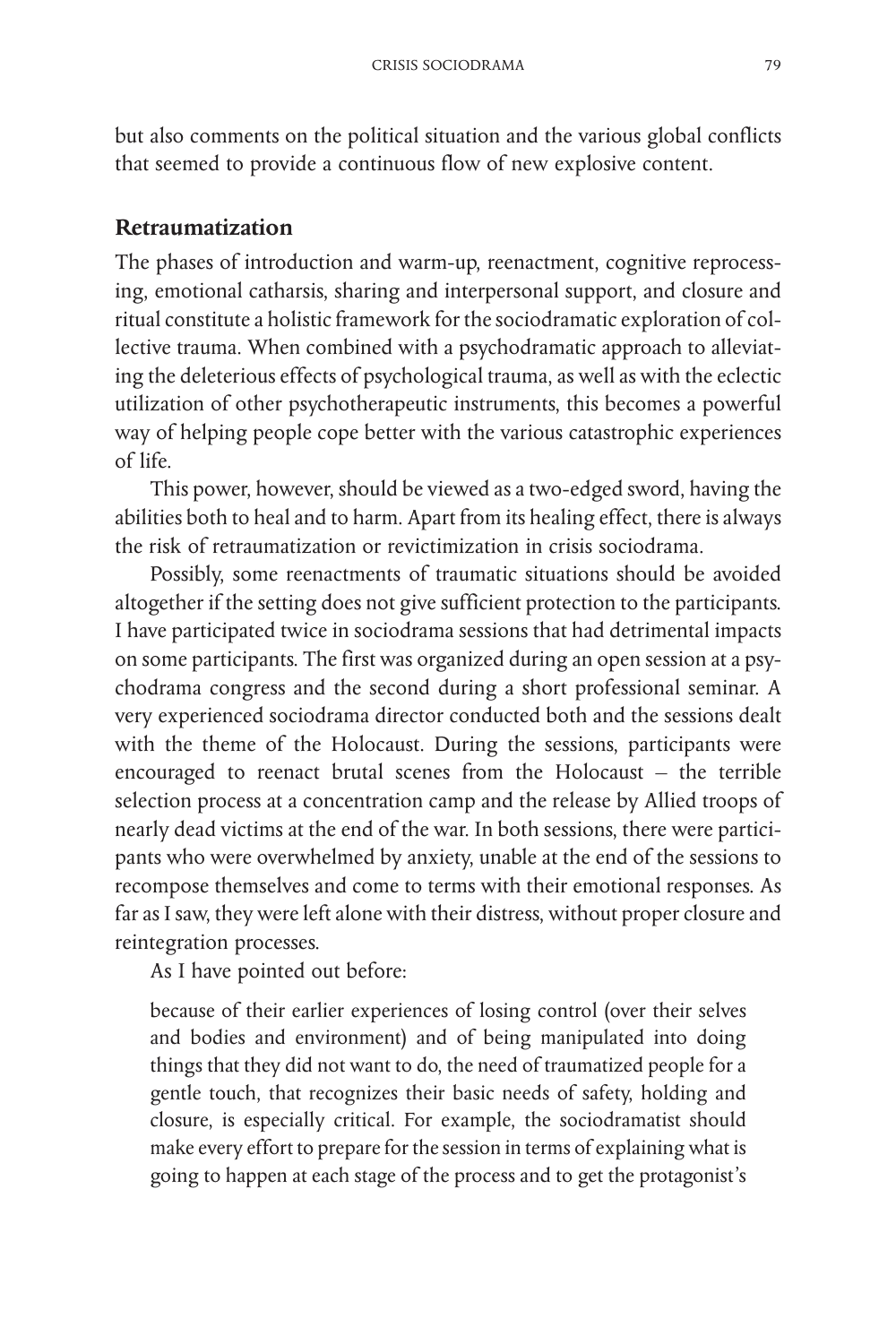consent to participate and become involved. Obviously, the golden rule of client-centered therapy, manifested in the attempt of the sociodramatist to "follow" the protagonist, rather than to be manipulative and directive, is crucial. (Kellermann 2000, p.35)

Thus it seems that involvement and distance are the two main forces that evolve around the central axis of balance within each group and each session. To maintain necessary control, the director should sensitively guide the group through "tolerable doses of awareness, preventing the extremes of denial on the one hand and intrusive-repetitiousness on the other" (Scurfield 1985, p.245).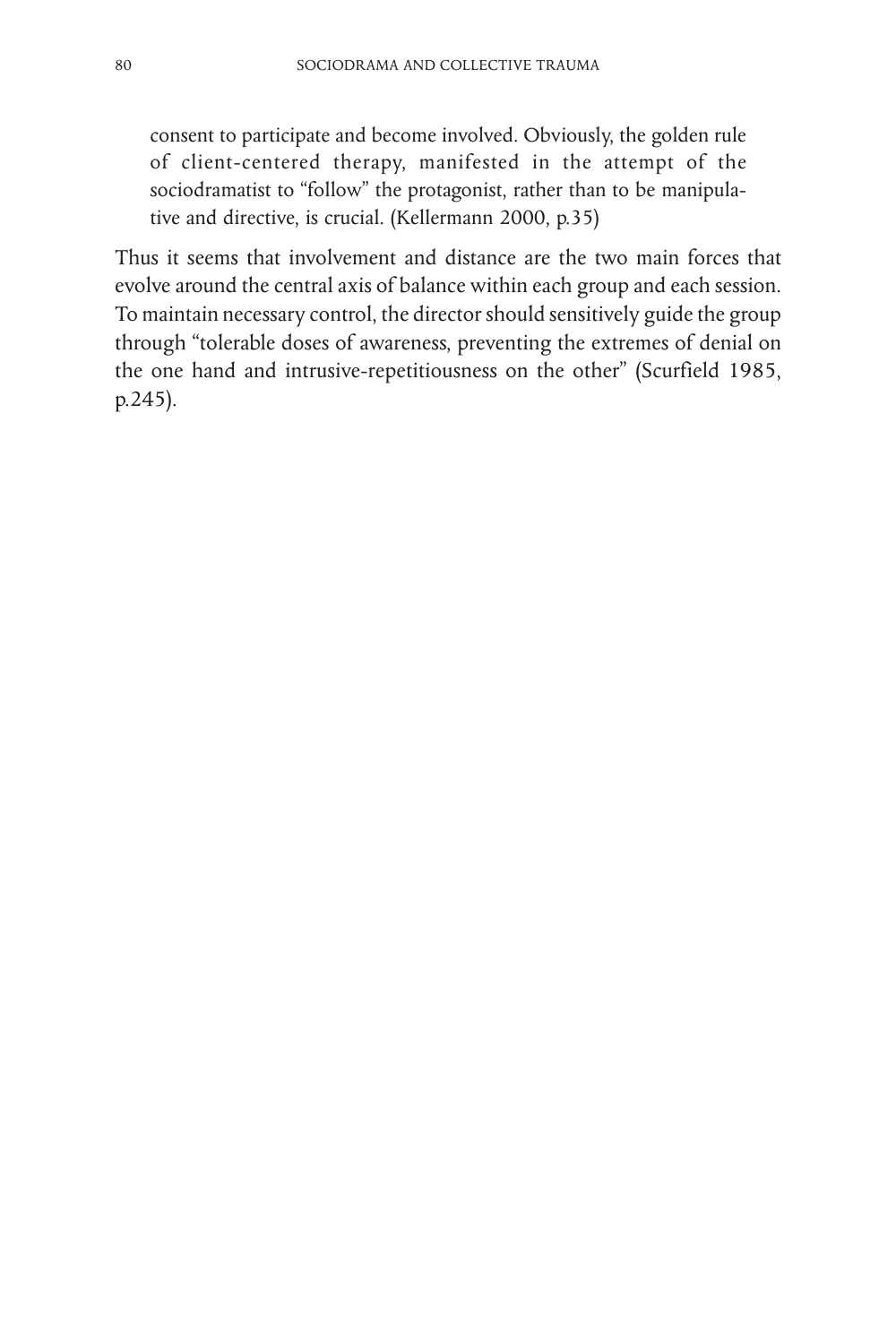# Political sociodrama

5

When I first began practicing group psychotherapy in a psychiatric ward of a general hospital, I was told there were four subjects that should not be discussed in the group: politics, religion, money, and sex. These subjects would be too difficult for the patients to handle and would only create trouble. It would be much safer, they said, to limit the subjects that were talked about to dreams, relations, memories from childhood, and other such personal issues.

Everything really important and potentially controversial was thus effectively kept out of the group. For example, if one of the group members was an immigrant torture survivor, eagerly awaiting a permanent asylum visa, the group was discouraged from discussing the politics of immigration. If the issue was perpetuated, the client would be advised to discuss this concrete matter with his social worker in another setting. And the man who had lost his job because of some injustice done to him in his workplace should talk to his former employer or to a labor union representative. And the woman who revealed having doubts about the existence of God was referred to her priest to discuss the matter. And if all the psychiatric patients in the group were feeling they were mistreated by society and hospitalized without any real reason, they should bring it up with their families or with the hospital administration, not with the group therapist. In all such cases, the group psychotherapist should tactfully turn the subject matter around and focus on the psychological, and often unconscious, processes within the patients rather than explore what possible outer reasons there might be for their present difficulties.

In contrast, political sociodrama invites participants to explore whatever difficult issues they may have regardless of source. Participants are encouraged to bring up whatever issues are bothering them, including politics, religion, money, and sex, to explore how these issues prevent them from being happy. In fact, political sociodrama encourages participants to explore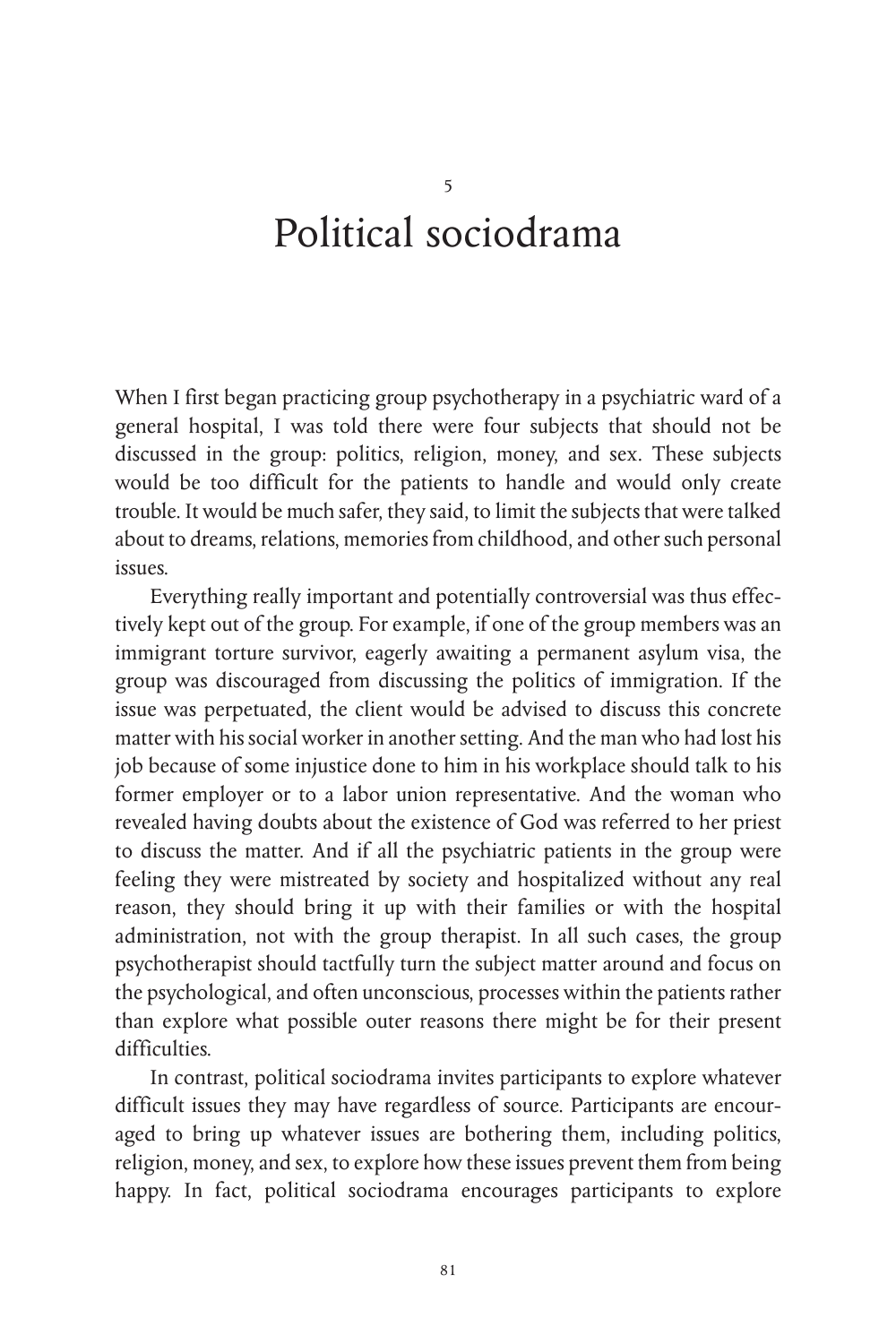precisely those social and community issues that they believe restrict their full potential.

Such an approach is based on the assumption that individuals can only be partially responsible for their adjustment to society, which may be too demanding and stressful for many. If this is the case, their various "inadequate responses" may be then interpreted as very normal reactions to abnormal situations. The very purpose of the sociodrama group is then to explore what it is in the *society* that is disturbing and how the community should change to accommodate what people need in better ways. The hope is that when people gather together and feel that they have some power they are more able to make a real difference in their immediate environment. Whatever the results of such explorations are, the very experience of sharing community problems with others makes people more aware of and involved in the social problems of their immediate neighborhoods. Even if not all problems can be immediately resolved, the community support in itself may alleviate some of the corresponding individual problems, sometimes reflected in dreams, parental relations, self-images, and memories from childhood, which then will also find their (almost magical) natural resolution.

Compared with crisis sociodrama, political sociodrama does not respond to sudden and unpredictable global catastrophic events. It is one of many group activities that attempt to resolve long-lasting injustices within a society. As such, the group may deal with social disintegration and inequality as manifestations of social conflicts or injustices as well as the lack of accountability of government institutions. Alternatively, the group may search for ways to improve equal opportunities for everybody. Virtually every significant social debate facing communities nationwide is relevant in such a group.

Political sociodrama may be organized during any public gathering, such as a protest rally or a demonstration. They may be held during an election campaign, at a university campus, in a school, or during any large group meeting in which there is a discussion of public issues. Because sociodrama encourages active verbal and nonverbal participation by all members, it may be more suited for democratic social change and transformation than other traditional methods, such as ordinary public speeches and debates.

Examples of issues that can be explored within political sociodrama include the educational reform movement, the criminal justice system, immigration policies, and antidiscrimination efforts. This approach can also be utilized in urban planning for housing and community development. Inevitably, any such work will give vital inspiration and input to community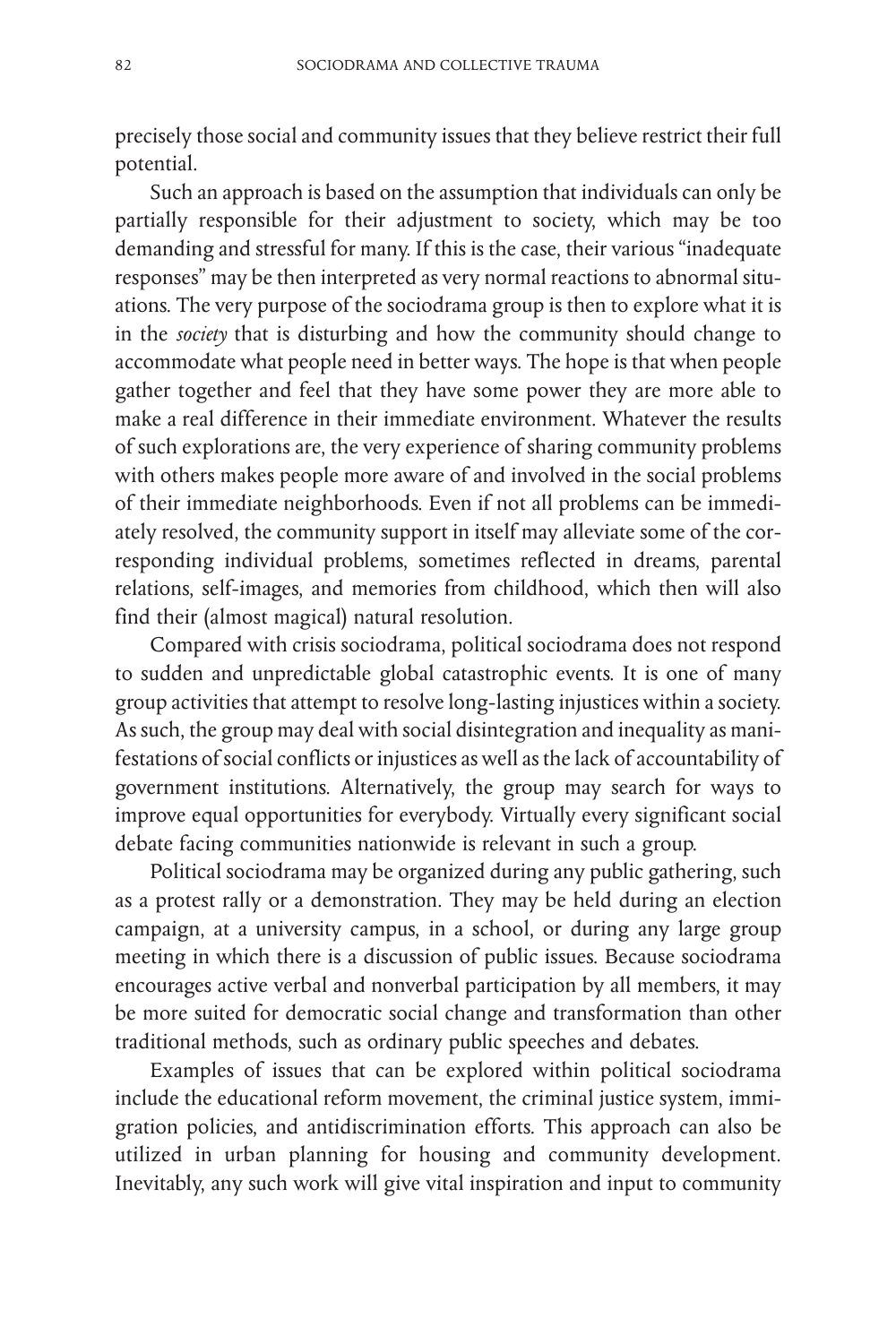POLITICAL SOCIODRAMA 83

organizations through interest groups trying to influence decision makers concerning resource allocation and community planning. In many of these issues, sociodrama profitably cooperates closely with advocacy groups, grassroots organizations, legislators, law enforcement, the media, the courts, and other parts of the community that pursue social development.

Such work, however, not only creates a powerful tool for energizing grassroots efforts but also engages various kinds of community leaders and government officials in all its activities, making it more effective and politically significant. A variety of voluntary nonprofit organizations, from religious to secular, may also be invited to contribute their points of view. On college campuses, for example, political activist groups are the natural cooperative partners.

Political sociodrama may also be applied to various socioeconomic issues within trade unions, citizens' rights groups, neighborhood committees, political parties, educational institutions, feminist groups, or other social activist groups. For example, the social class analysis conducted by Monica Westberg and coworkers in Sweden explored the tensions between the working class, the bourgeoisie, and the upper class.

Political sociodrama often has a definite political agenda with a clear ideology and purpose. It is, therefore, natural that most such sessions focus on central political value conflicts, such as the ideals of right and wrong, justice and injustice, fair and foul play, respect and contempt, equality and inequality, altruism and egoism, authoritarianism and democracy, etc. Despite such inherent conflicts, however, it is important that participants strive to meet as equals and give each side an opportunity to present its worldview. In fact, without at least some amount of free speech, as well as basic liberty and equality, political sociodrama is meaningless. This must be a genuine meeting between participants who respect one another and in which they may speak their minds freely without fear of reprisal.

Most political sociodrama in the western world is based on liberal principles and beliefs in democracy and free speech. While it may acknowledge that some social change occurs as a result of conflict, it searches for ways in which social improvement can be reached by peaceful, nonviolent means. In such an atmosphere of gradual social change through dialogue and consensus, it encourages participants to engage in open communication, deliberations, and negotiations rather than in power struggles and violent confrontations. Such sociodrama groups naturally assume goodwill drives people and people can reach consensus with a minimum of friction and coercion. However, other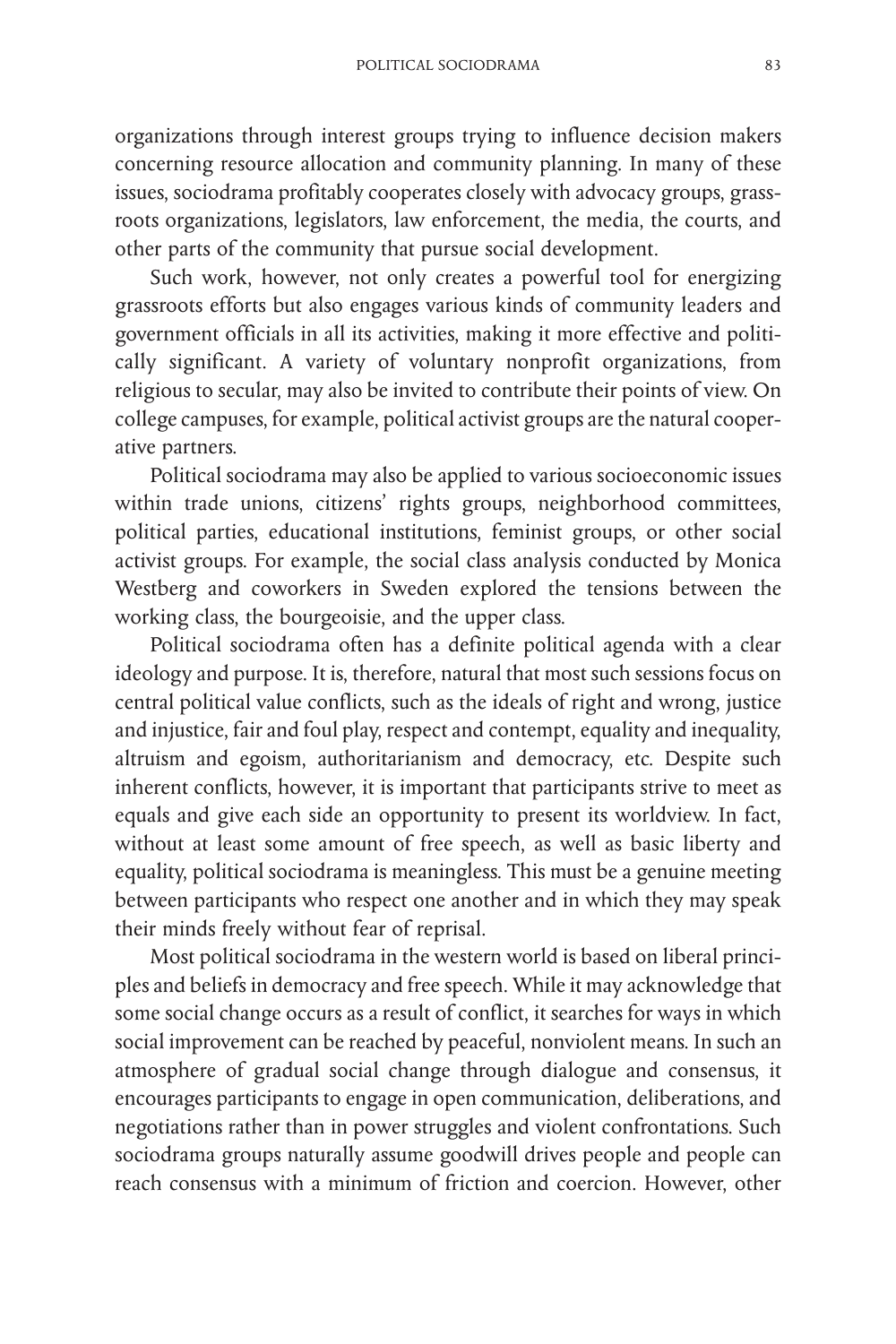practitioners of political sociodrama may choose to work from a more radical political viewpoint, including Marxist ideology. These radical groups aim for social protest and agitation (Buer 1991; Petzold and Mathias 1982). Sociodramatists identified with this socialist camp usually fight for the working class and minority causes, trying to improve the situation for the weakest and most neglected people in the social hierarchy who are subject to continual injustices and have little or no political power of their own.

The unique quality of political sociodrama is that it draws its theoretical frames of reference from psychopolitics, psychohistory, and political psychology (Kressel 1993). *Psychopolitics* explains politics with psychological theories (e.g. Robins and Post 1997). This field explores both the influence of psychological processes on political behavior and the effects of the political system on the thoughts, feelings, and motives of individuals. Indoctrination, manipulation, and mass communication of a political message are relevant topics for such studies in totalitarian states while characteristic voting behaviors of certain groups of people are relevant fields of study within a democratic system. *Psychohistory*, on the other hand, combines the insights of psychotherapy with the research methodology of the social sciences to understand the emotional origin of the past and present social and political behavior of groups and nations. Its foremost spokesperson is Lloyd deMause from The Institute for Psychohistory, who wrote *The Emotional Life of Nations* (2002).

From a more practical perspective, political sociodrama is closely related to political theatre. It uses a variety of similar approaches, such as image theatre, forum theatre, rainbow of desire, and especially Boal's (1979, 1992) radical theatre of the oppressed (Feldhendler 1992), or Freire's (1999) pedagogy of the oppressed, plus the spontaneous theatre of anarchy (Aguiar 1998). All of these types of theatre attempt to transform the classical elements of traditional theatre in which the audience is passively watching the drama on stage to more active interaction between the stage and the audience to create an ideal form of community dialogue, which is essential for any democracy.

# **Practice**

Political sociodrama follows the same stages as most other action-oriented groups. One obvious difference, however, is that many groups decide their political agenda before the start of the sessions and plan according to these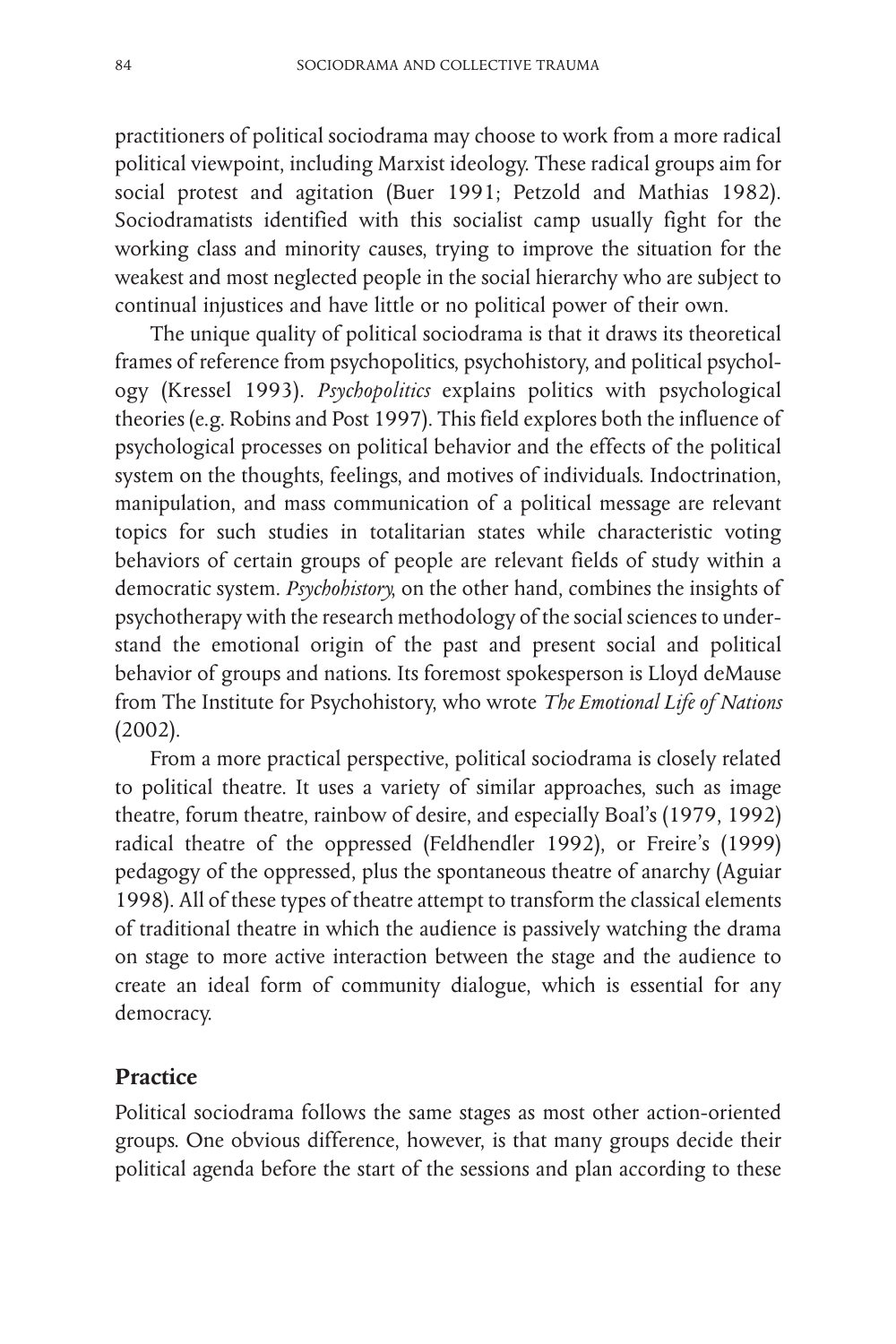POLITICAL SOCIODRAMA 85

purposes. If, for example, the sociodrama is organized within a school to teach democracy and tolerance, this is clearly announced to the participants prior to the first session. Similarly, if the gathering is a response to a community problem, such as violent riots between various subgroups over perceived injustices, the session is clearly described as a meeting to find a suitable response to this problem.

As a consequence of this clear agenda, the organizers gear their publicity efforts to reach groups believed to have a special interest and benefit in attending. The event is publicized to relevant grassroots organizations and community subgroups, and local politicians may be invited as well. Preliminary meetings with representatives of such groups are very helpful in preventing misunderstandings about the actual intentions of the organizers. Naturally, the political agenda must be shared with all participants prior to the session to ensure no one feels manipulated.

Political sociodrama sessions may last from a few hours to a day or more and generally include any or all of four phases. In the first phase, group members introduce themselves according to the customs of their society. There may then be discussion and clarification of the purpose and general scope of the session. Issues of safety, belonging, and acceptance of subgroups within the large group may also be clarified; and if there are obvious sociopolitical concerns those should be addressed in a straightforward manner in this introductory phase.

Political sociodrama is best managed in a stricter manner than other types of sociodrama. Because of the tension inherent in the various issues raised, the processes that evolve need to be contained so that the group can handle them without too much frustration. Rather than creating a playful atmosphere during the introductory phase, which may be appropriate in other forms of sociodrama, the director should acknowledge the initial difficulties and tensions that often arise when exploring difficult social and political situations and share with the group the need to find a way to work together suitable to all participants. Members of the group may perceive the use of "ice-breakers", and other such strategies that build cohesion within the group and which are often fun and entertaining, as being inappropriate and even manipulative within these serious frameworks. Instead, initial discussions of possible resistance punctuate the seriousness of the issues to be explored and lead to better resolutions at the end of the session when people are faced with the inevitable choice of leaving their destiny to others or taking responsibility for any change they may require from the local or national leadership.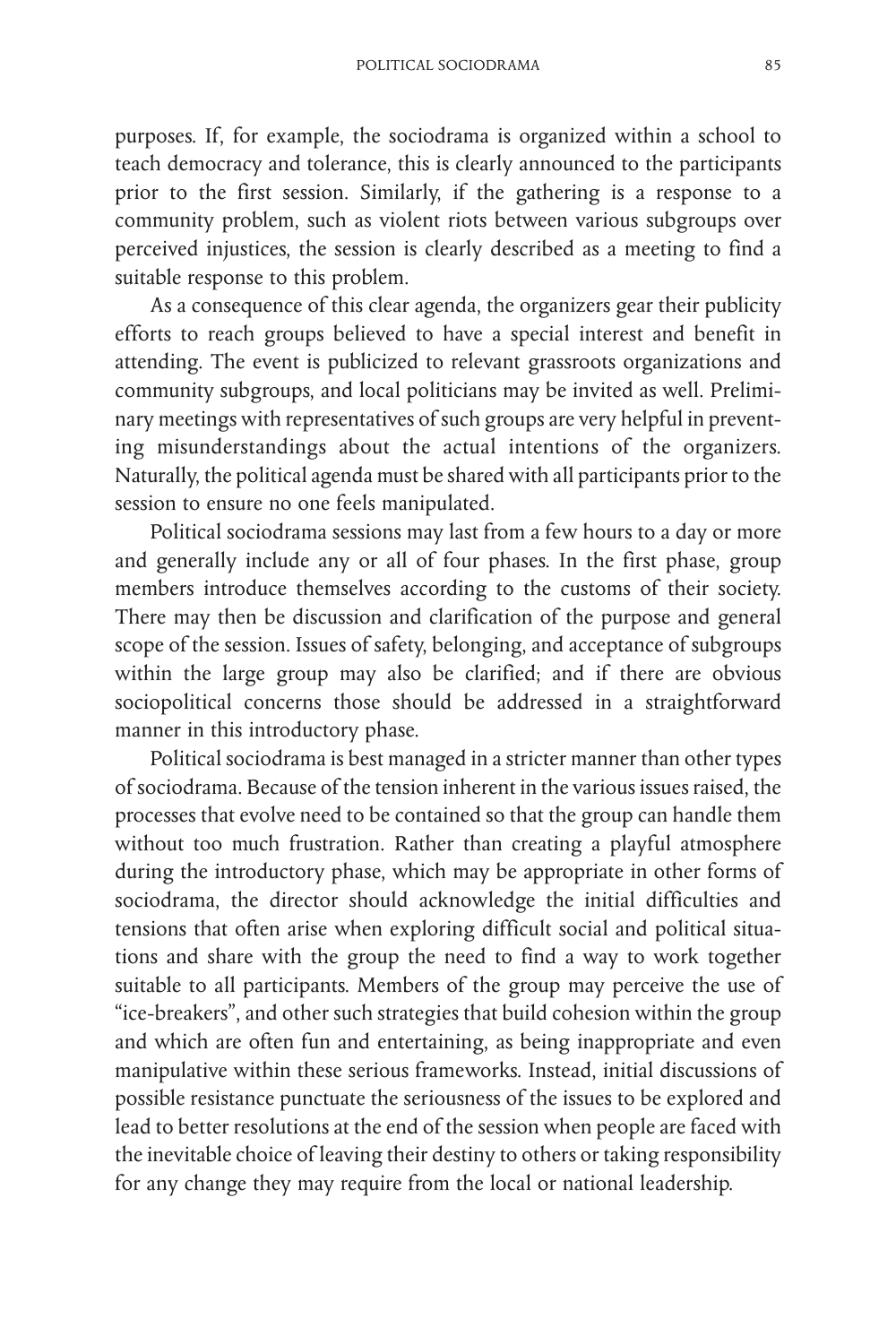During the second phase, focusing, the sociodramatist may suggest hot political topics from recent newspapers or show a short documentary film on some pressing social issue. Alternatively, if the session is scheduled before or after elections, politicians may give short introductory position speeches to the group. Thereafter, the group may discuss the theme, give some background to the problem, and emphasize the urgency of exploring it at this time. If the group is too large for the active participation of most group members, the leader may divide it into smaller entities to permit more people to express themselves in depth. These smaller groups may then complete specific assignments or discuss problematic situations that are summarized and later brought back to the large group.

In the third phase, enactment, a symbolic situation representing the main theme of the group is staged. This may be a real public event that occurred and that everybody knows about or an improvised presentation of a problematic political situation. The enactment should include the major roles present in the situation and should be played by the actual bearers of these roles (if they are participants in the sociodrama session) who express their own opinions or by other participants who take the roles of the absent important figures.

Participants in each role are initially encouraged to express their points of view, maximizing their ideologies. They are urged to take sides, be opinionated, and express their personal beliefs clearly. Thereafter, they are invited to reverse roles with the other side and repeat the values expressed by the other position. Finally, they are asked to look at the whole situation from outside, as in a mirror. From this more distant perspective, they then express what they see happening and try to find some political solution to the situation. Thus, participants may explore a great variety of positions in a sociopolitical conflict, including tough-minded versus tender-minded viewpoints, conservative versus radical ideas, fascist versus liberal opinions, and fascist versus democratic ideals (Bales 1970; Eysenck 1954), and may be asked to defend their positions.

In sociodrama groups that explore the effects of oppressive regimes and totalitarian political systems, it may be suitable to suggest that group members show this situation in action. Utilizing the psychodramatic technique of "sculpturing," this will concretize the situation and help to focus the session on the various roles involved in the power struggle.

Also in such sessions, group members may be asked to take various central roles in a war scenario, allowing them to face history in the context of facing themselves. In numerous such sessions on the late after-effects of the Nazi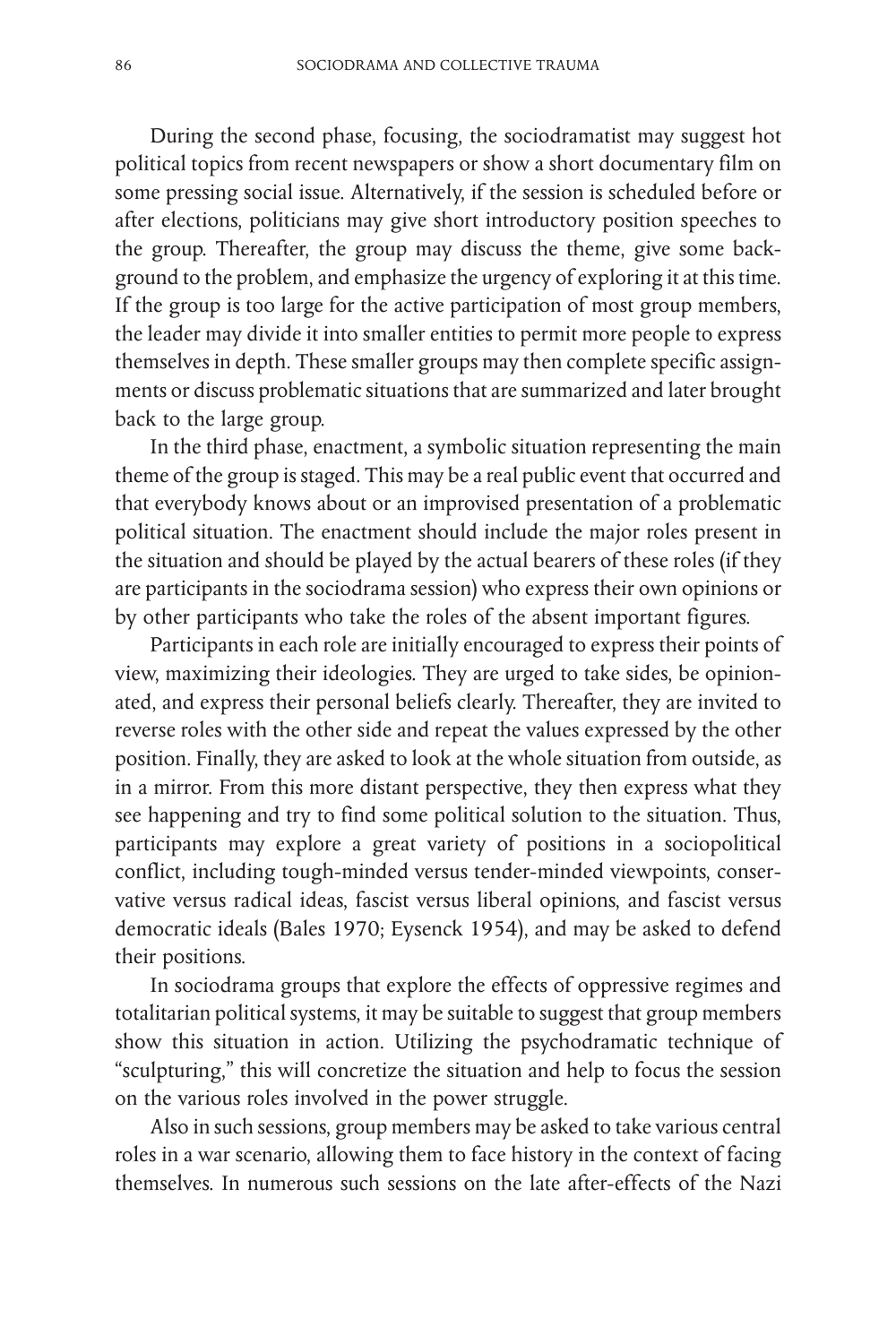POLITICAL SOCIODRAMA 87

regime in Europe during the Second World War, I have found it very constructive to explore in depth the roles of the victim, the collaborator or perpetrator, the rescuer or helper, and the bystander during such times (Kellermann 2004). While these roles are often used to look at certain aspects of the war scenario, none of them are easily delineated and they should not be used in a simplistic fashion. Reality supports the idea that one person may embody more than one role at the same time, especially during the extraordinary chaotic times of war. Thus, there can be a soldier who is both a perpetrator and a victim, as well as being a bystander and possibly a helper, in certain situations. Similarly, a victim can take other roles, depending on the requirements of the situation. We will further discuss the specific roles of the perpetrator (sometimes personified by the "dictator") and of the various victims (or "enemies of the people") in such situations later in this chapter.

After such an enactment, the group needs some kind of closure. The ideals of closure in political sociodrama, however, are not limited to striving for "completion" and "cooling down." As I earlier emphasized,

I do not think that all sessions must be terminated on an optimistic tone. Some psychodramas that end like fairy tales with the protagonist hero riding off into the sunset after a "perfect victory," giving the illusion of living happily ever after, are deceptive if there has been no significant working through of conflicts. It may be more productive in such cases to introduce a closure scene in which the protagonist recognizes unresolved conflicts, faces difficult situations, or anticipates an uncertain future. Such closure scenes are open-ended, signifying that life itself is open to unforeseen occurrences and that there are no guarantees of future happiness. This thinking assumes that there are no perfect psychodrama sessions, only more or less honest and human ones. (Kellermann 1992, p.157)

Similarly, we may often have the feeling at the end of a political sociodrama that there is much unfinished material that we have not been able to resolve and that we need more time to search for better solutions.

The final phase, sharing, has a special importance in political sociodrama. In this post-activity debriefing stage, participants process what they have learned. However, this is much less personal and emotional than what is common in psychodrama. In fact, according to the alienation principles of Brecht (1963), participants may even be asked to distance themselves emotionally and to think rationally and critically about their experiences.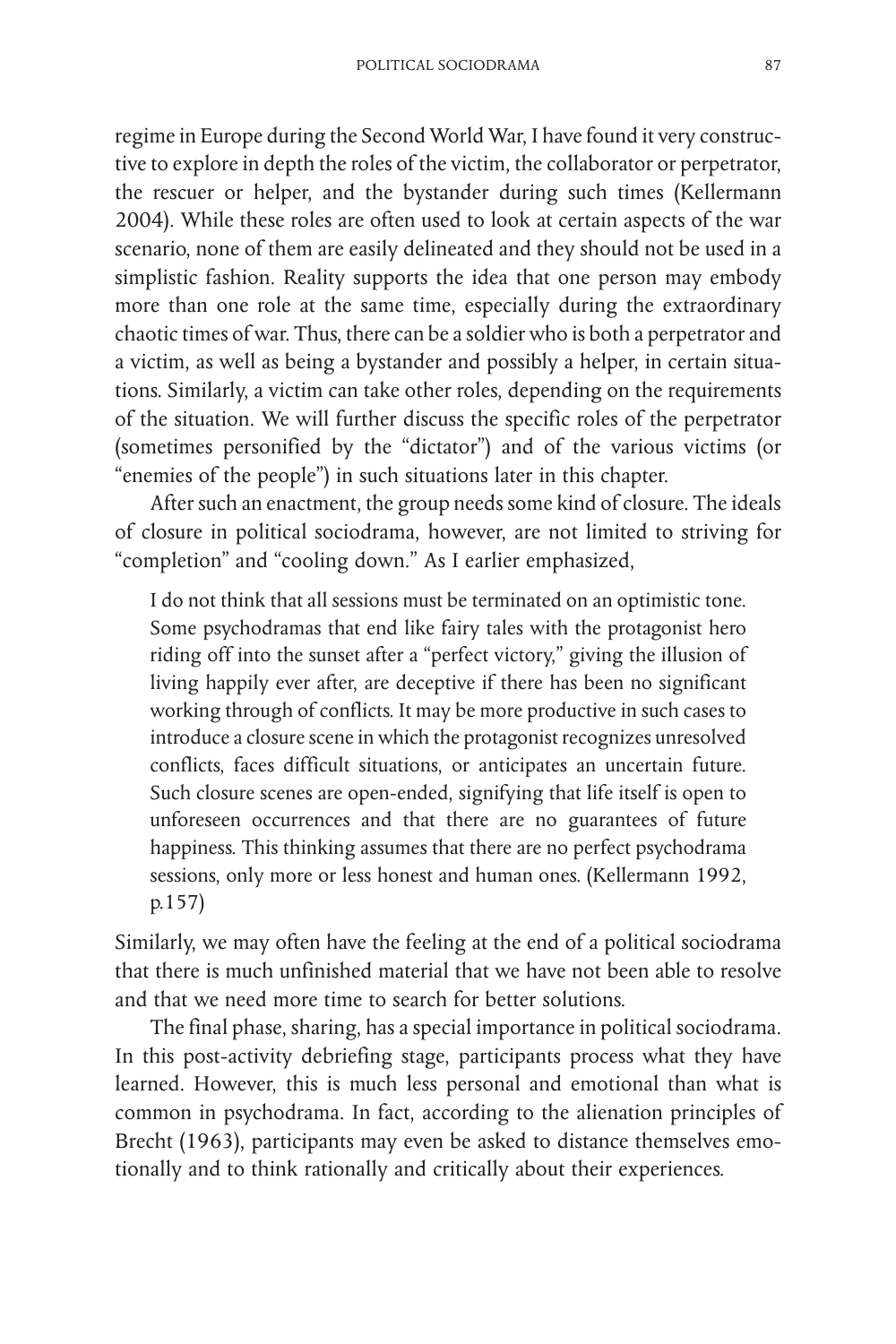Brecht's *verfremdungseffect*, translated badly as "alienation effect" or "distancing effect," is introduced in political sociodrama to encourage spectators to respond actively to the theatre production rather than remaining passive spectators. These effects prevent participants from becoming too involved and from identifying too much with their characters. They are instead encouraged to detach themselves from the action and look at what happens from afar, using devices such as mirroring, concretization, and role reversal. This "V-effect" may make things look strange or different and is introduced to open new perspectives and put things in a new light, stimulating people to think for themselves and to pass judgment: "That's not just. This must stop. Let's do something about it!" Thus, spectators who previously felt powerless and alienated become more politically involved in community matters and more motivated to discuss with others what should be done to improve the situation.

During this final phase, as many participants as possible need opportunities to express themselves. They are asked not only to share their thoughts but also to listen attentively to one another, to engage in responsive conversation, and to embark on a creative problem-solving journey that takes into consideration the needs and possibilities of as many parties as possible. The goal, of course, is that this discussion will lead to constructive suggestions for political change that involve social action – whether that action be writing letters to the government, initiating community meetings, or organizing demonstrations – and will inspire people to actual community involvement that goes beyond the scope of this single session.

## **Example**

The play *An Enemy of the People* by Henrik Ibsen (1882) depicts some of the irrational tendencies of the masses and the hypocritical and corrupt nature of the political systems that they support. It also portrays the essence of the terrible communist oppression that existed in many of the former USSR countries not so long ago.

In a political sociodrama session in Bulgaria, one of the participants announced that he had unfinished business with Stalin. Many years earlier, he had intentionally destroyed a statue of Stalin and had therefore been imprisoned for six years. He was now demanding compensation from the present government, but without success.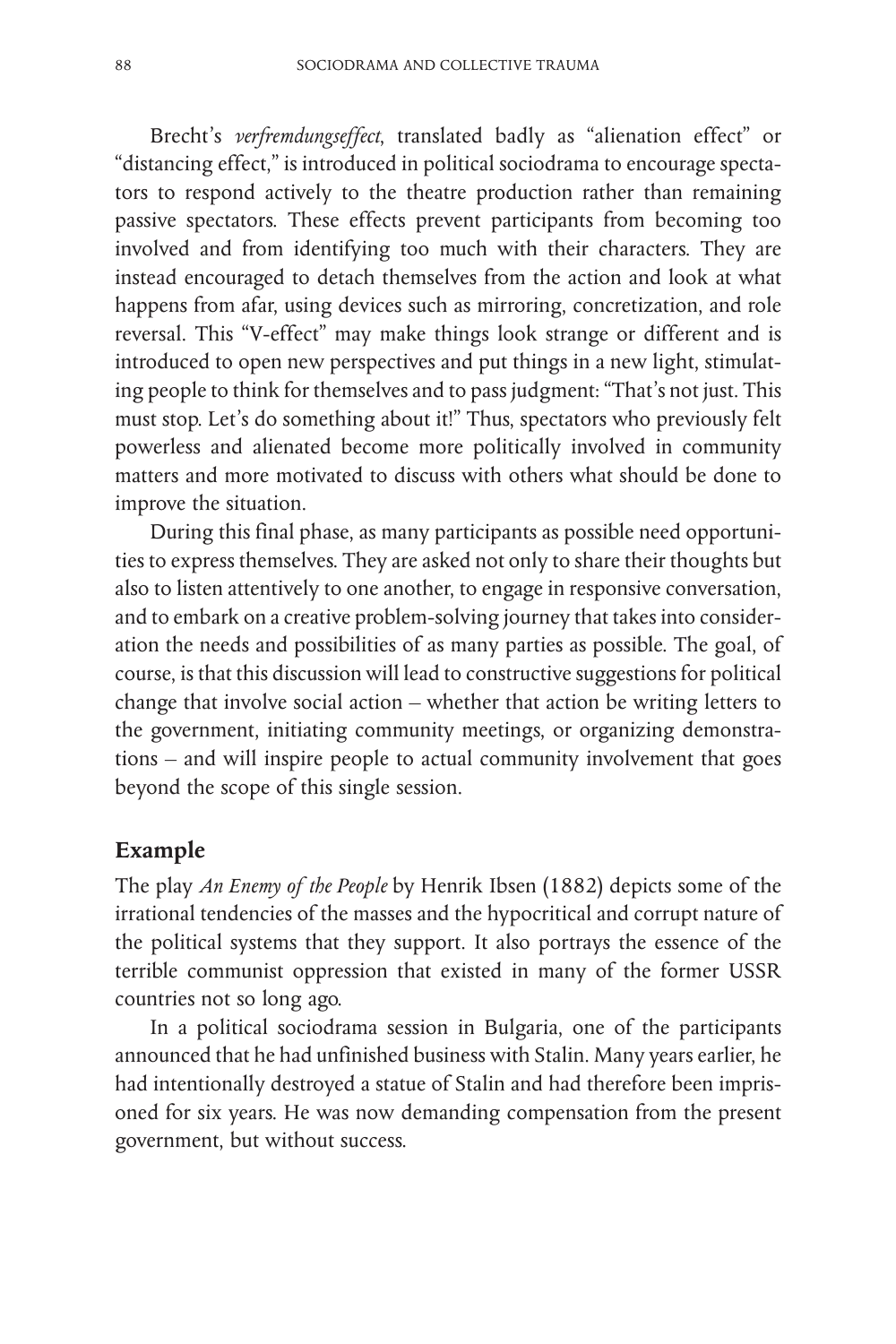POLITICAL SOCIODRAMA 89

A member of the group played the role of Stalin, and the man was urged to express his feelings of rage towards the former dictator. After his speech, he again destroyed the statue of Stalin to emphasize his opposition symbolically, and the public gave him a loud ovation. The man clearly needed to get the years of frustration out of his system, and he looked amazingly relieved after saying what was on his mind. That everybody listened to his story and gave him their praise also had a profound impact; it seemed he spoke for everyone when he was finally "standing up to Stalin" without fear. The person playing Stalin said very little and seemed to become a representative for the communist system at large. Although there was no role reversal with the role of the perpetrator, other people shared their life stories, demanding that the figure of Stalin must listen. As the session proceeded and shifted in focus from the man to the population at large, the concept of the "enemy of the people" emerged.

This derogatory term has been a central concept used in Bulgaria and many other communist countries. It refers to political opponents to the governing regime. Such opponents are accused of conspiring against society as a whole. These people become "non-persons," having no human rights of any kind; they are usually imprisoned or driven out of the society and regarded as outcasts. In these countries, there is widespread fear of being designated an "enemy of the people" because such people are marked forever. As in George Orwell's book *1984*, such persons can be sentenced to severe punishments, including death, on the basis of mere suspicion, accused by anyone, even by their own children.

The group was composed not only of actual survivors of torture but also of children of survivors and children of perpetrators, including a man whose father had been in the secret police. As the participants shared these details, it became clear that much of this fear was still present in the large group. While the transition from a totalitarian system to a new democracy had affected the participants profoundly, total freedom of speech was still not something that they could take for granted. At the end of the session, we therefore concluded that the profound wounds inflicted on the population of Bulgaria from these times still needed time to heal. This session, however, had been another step in gaining the courage to speak up and share feelings and thoughts; and, as such, it was a profound manifestation of the right for free speech.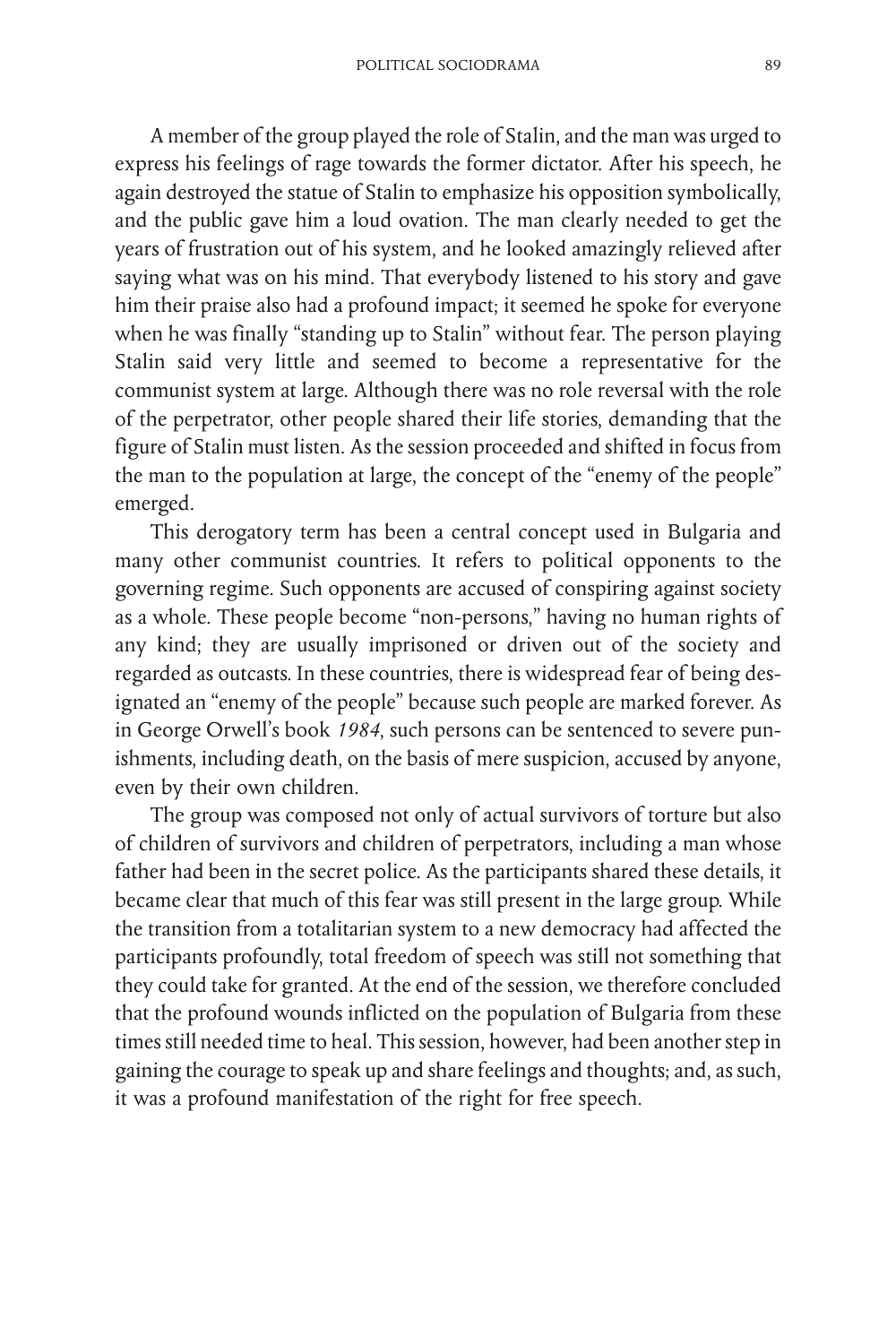### **Totalitarian leadership**

Any work with people who have been affected detrimentally by an oppressive political system inevitably ends with some general statement of the dangers of totalitarian systems and an effort to understand the enormous power that such systems had and still have over the population at large. Much of this power comes from a thorough understanding of how to control large groups and crowds. If there is anything we have learned from large groups, it is that they may function as a two-edged sword, both for good and for bad.

On the positive side, large groups embody the community spirit of a class, caste, or race of a people. These may be capable of great deeds, such as defending the population from outside threats and taking care of less fortunate members in ways beyond the ability of single persons. Large groups of people form the backbone of society; and, as long as there is government, they have the potential for concentrated benefits and dispersed costs. People, therefore, come together as citizens of a certain country, socialized from childhood to adhere to the agreed-upon rules and regulations of that society.

However, as described first by Mackay (1841) and later by LeBon (1896), people may also go mad in large groups. Crowds of people may become unthinking entities made to commit criminal acts. Self-serving leaders may utilize this human herd for destructive purposes. According to LeBon, the spirit of the masses is controlled with rhetoric about "democracy," "fraternity," and "equality" because crowds tend to think in vivid images illogically connected rather than on the basis of reason. In addition, crowds express exaggerated emotion (of intolerance) and are very quick to take action without coherent thought. An individual who becomes part of a crowd, therefore, tends to lose himself, feeling almost invincible. In our times, Osama bin Laden has employed such principles of mass hysteria with the airplanes and collapsing towers of September 11 to make the masses susceptible to his paranoid messages of hatred and violence.

Such tactics have also been used by unscrupulous political figures throughout history, including Mao Zedong, Joseph Stalin, Adolf Hitler, Benito Mussolini, Marshal Tito, Ceausescu Nicolae, Ion Antonescu, Idi Amin, Ataturk, Francisco Franco, Yakubu Gowon, Radovan Karadzic, Babrac Kemal, Le Duan, Haile Mengistu, Ante Pavelic, Antonio de Salazar, Hadji Suharto, Chiang Kaishek, Pol Pot, Slobodan Milosevic, Marcos Ferdinanc, Batista Juan, Fidel Castro, Augusto Pinochet, Noriega Manuel, Kim Jong II, Muammar Gaddafi, Ayotallah Komeni, the Shah of Iran, and Saddam Hussein. Crowds have been willing to follow them without question and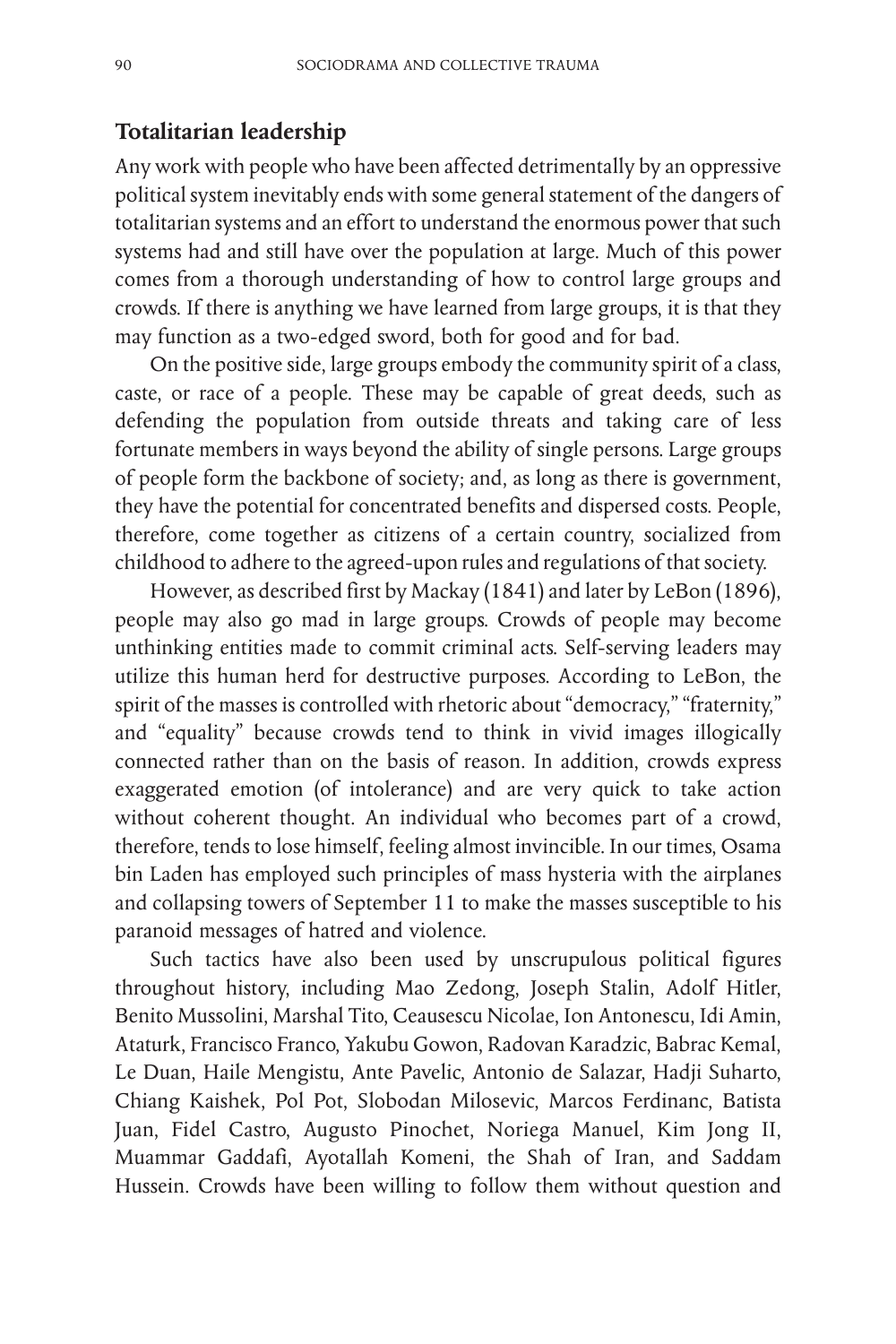POLITICAL SOCIODRAMA 91

without protest. While not all citizens in these countries view these rulers as murderers and tyrants, many get goose bumps at the mere mention of these names. These rulers have been responsible for numerous unjust, unnecessary, or unnatural deaths, deaths caused by their initiation or intensification of war; by famine, democide (the murder of any person or people by a government), or resettlement; or by the actions of their minions. But while in power these leaders have also been the unifying levers for their groups, defining their collective identity and their common purpose. Any of these figures could be the object of sociodramatic enactment in the countries in which they ruled. Indeed, as a symbolic way of destroying the power of these leaders, the populations of the former USSR and more recently of Iraq destroyed the statues of their rulers in a very sociodramatic manner.

Political sociodrama aims to help people inoculate themselves from being infected by mass psychoses through developing their capacity for critical thought and self-assertion. Such efforts inevitably include understanding and appreciating people's tendencies for dangerous crowd and group behavior. These sociodramas may also include intentional efforts to empower people to stand up for themselves and to give them the courage and the voice to speak up in such situations. Basically, however, all such efforts will inevitably boil down to some kind of political reeducation through the teaching of democracy.

## **Political reeducation through democracy teaching**

Most political sociodrama sessions address alternative political systems than the ones hitherto prevalent within an oppressive country. Within the western world, such alternatives often cover the basics of democracy in one form or another. This is a very natural process because of the increasing global trend towards electoral democracy today, which replaces the earlier communist regimes and other authoritarian systems of government based on dictatorship, dogmatism, and intolerance towards other political parties. As such totalitarian systems are defeated, liberal democracy has become the predominant political system in the western world. For example, the dramatic breakup of the Soviet Union demonstrates an innate and universal yearning for liberty and political freedom in many countries of Eastern Europe. Since then, there has been a global surge of democracy; and for most people of the world today democracy is the prevailing source of political legitimacy.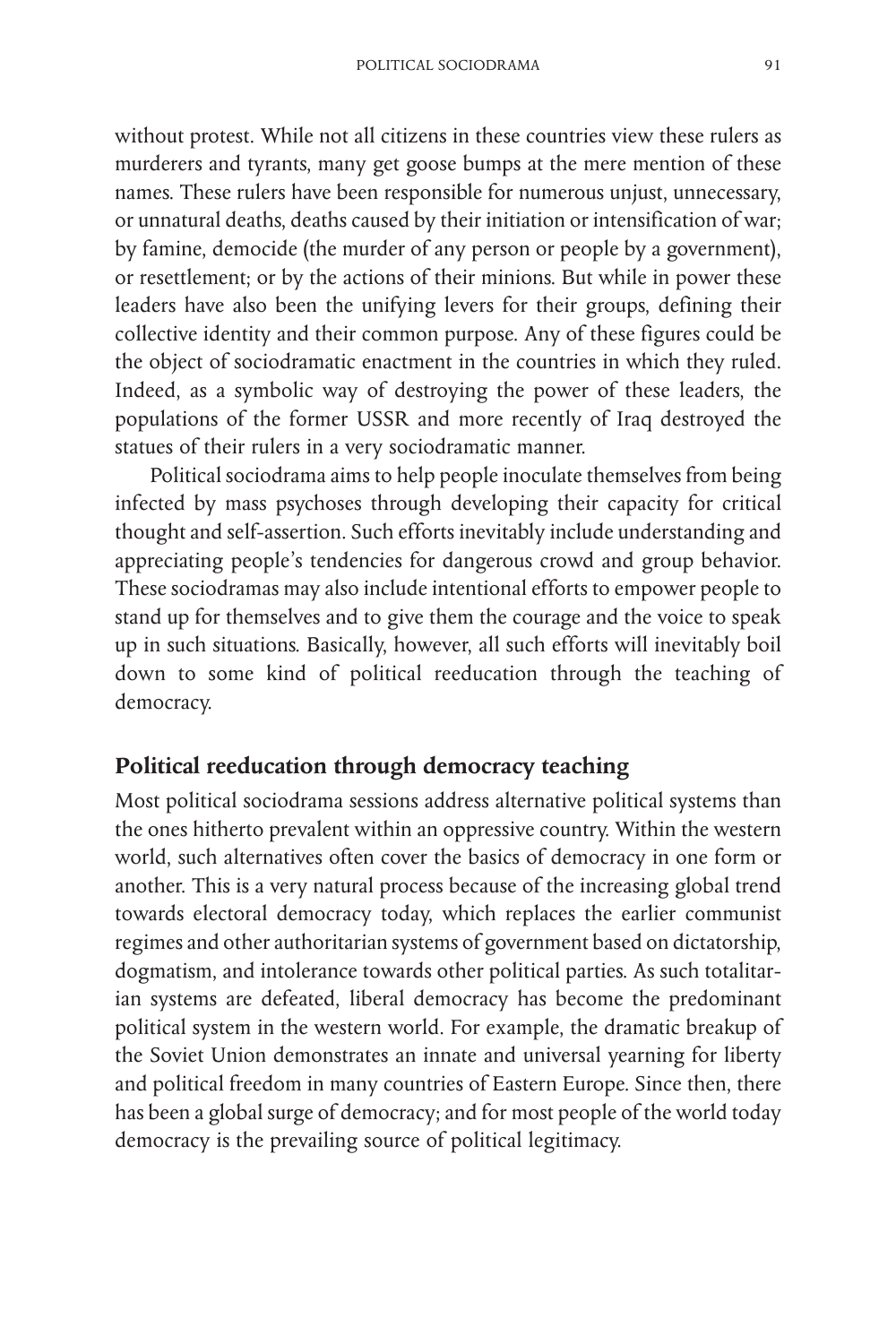However, democracy is not something that comes automatically, and education does not apply only to emerging democracies. Education for democracy is just as important in mature democracies, although it is often taken for granted or ignored. Democracy must be regularly taught and refreshed, and political sociodrama may facilitate this teaching and demonstrate the relative worth of democracy in comparison with alternative systems of government. Thus, some sociodrama sessions, especially with youth and young adults, may focus specifically on the ways in which democracy can promote international peace and foster economic growth and prosperity.

Education for democracy is not an easy task; it must be approached in a systematic manner. Making wise electoral choices, understanding and valuing the importance of the rule of law, working cooperatively to improve society, showing tolerance towards political opponents, judging information provided by the media, knowing how to become active participants in social and political life, and a host of other things must be carefully discussed and considered. Some specific forms of political sociodrama may help people master these skills, as well as help them develop the attitudes required of effective democratic citizens.

The particular value of sociodrama in such democracy training is that it seeks to engage people in active, participatory, critical-thinking-based learning, molding citizens most likely to create effectively a better society. Rather than providing a top-down approach with lecturing, sociodrama provides participants with opportunities for cooperation, free speech, role-playing simulations, and other creative methods. When skillfully used, this form of sociodrama may succeed in increasing the development of citizenship skills in the participants and also in increasing their natural commitment to democratic values. In this regard, this method compares favorably to the results of programs relying predominantly on lectures and reading.

However, we must always remember that democracy in itself does not eradicate all inequality in a society; it does not work miracles in terms of social progress. Octavio Paz, the Mexican author and winner of the 1990 Nobel Prize for Literature, said:

Democracy is no panacea. It is a way of living together, a system to prevent people from killing each other, so that governments can renew themselves peacefully and presidents can enter office by the avenue of the vote. Democracy teaches us how to live together, nothing more. (Speech given at the Nobel Banquet, December 10 1990, quoted in Frangsmy 1991)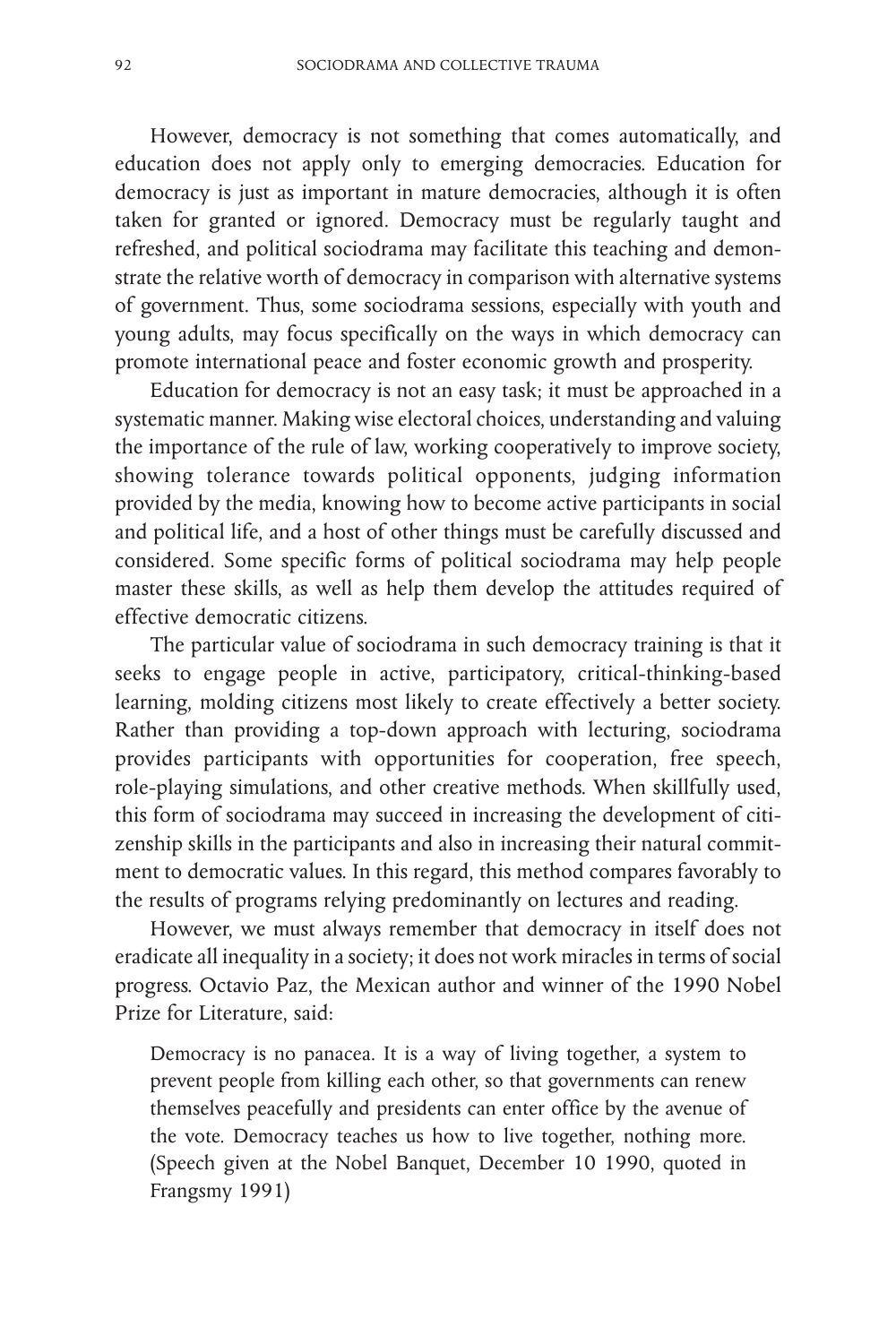POLITICAL SOCIODRAMA 93

# **Conclusion**

The theory and practice of political sociodrama are still in their infancy. To win wider acceptance, political sociodrama needs to be investigated further and integrated into the context of a wider system of community building. It certainly holds special promise within general governmental educational systems, but concrete outcome results from evaluation studies are needed to substantiate the claim that it can make a real difference for its participants.

Until the results of such evaluations are published, a humble goal of political sociodrama may be to begin reversing the political apathy prevalent in many communities. While it may not be automatically obvious that participants in a sociodrama group will become more actively involved in the public and social sphere, we can assume that all sociodrama participation will have some social impact. To say the least, it will certainly increase community involvement and empower its participants to speak up for themselves within a larger context in which they have not previously had the courage to voice their concerns.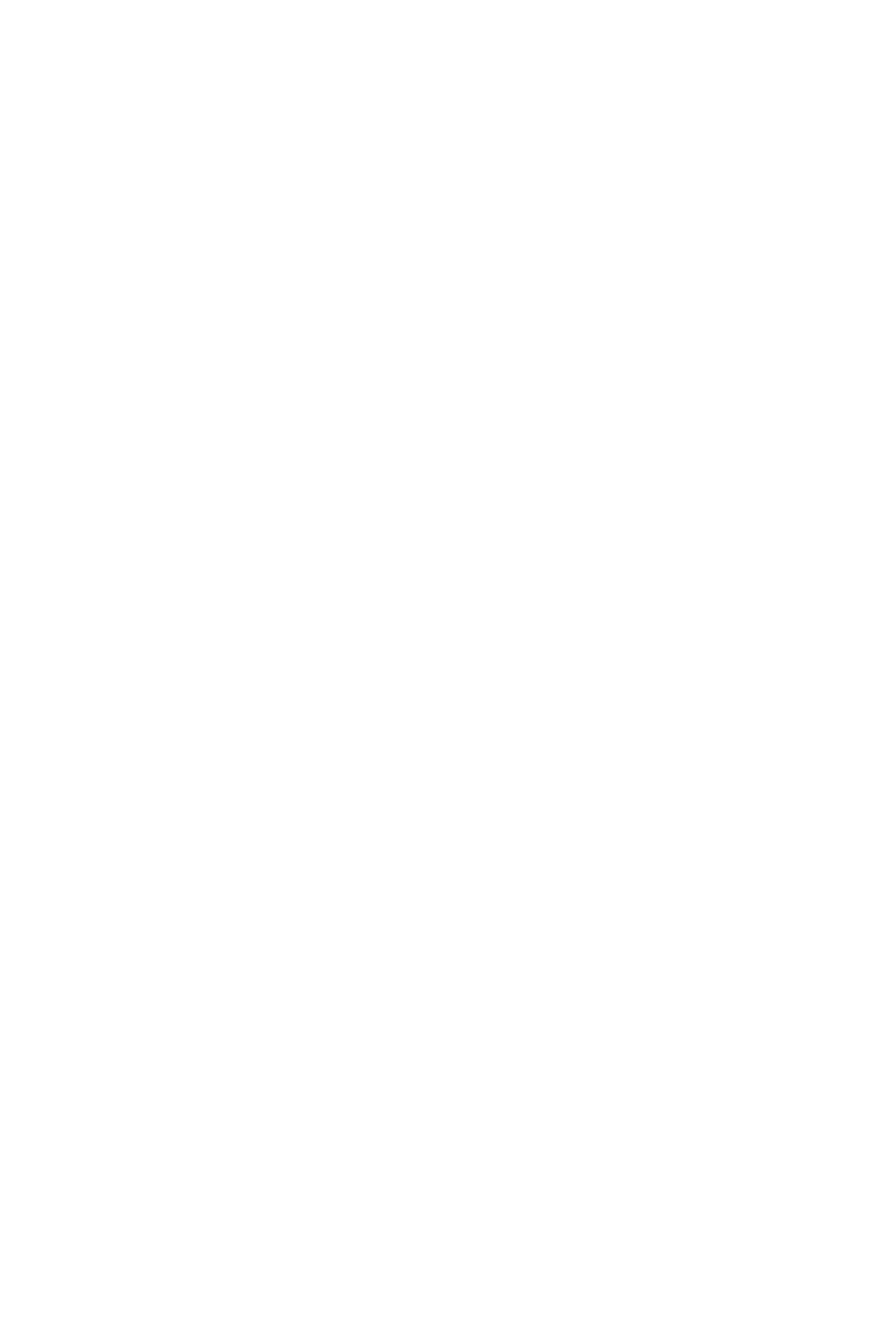# Diversity sociodrama

6

In the middle of a group session, an African-American girl put her head on her arm on the table and started to wail, "You don't know what it's like to be black in America!" The group members sat silently, looking at her and at one another with some embarrassment while the girl continued sobbing. When she calmed down a bit, the group leader said:

No, we do not know what it's like to be black in America. But we know what it's like to be Hispanic, Asian American, and a new immigrant in this country. And we know what it's like to be the only Jew in a group of non-Jews, and we know what it's like to be homosexual in this society, and we know what it's like to have AIDS, and we know what it's like to be a minority that is looked down upon for any reason. We share the pain of all minorities and we realize that we live in a world that is very intolerant towards those who are not like everybody else. Perhaps you would like to share with us a little more about your own situation and thereafter we can all share how it feels to be different in this, or any, society.

This was the beginning of a diversity sociodrama.

Diversity sociodrama deals with how people feel about being exposed to stereotypes, prejudice, racism, xenophobia, intolerance, stigmatization, and negative bias because of their diversity. Common examples involve immigrants, African-Americans, homosexuals, Japanese, Germans, Jews, Arabs, poor, women, elderly, handicapped, unattractive, obese, and many others. As explained in the literature on social diversity, prejudices exist in all heterogeneous populations based on such differences as age, sex, marriage status, wealth, profession, race, nationality, country of origin, socioeconomic status, sexual orientation, culture, religion, political affiliation, and physical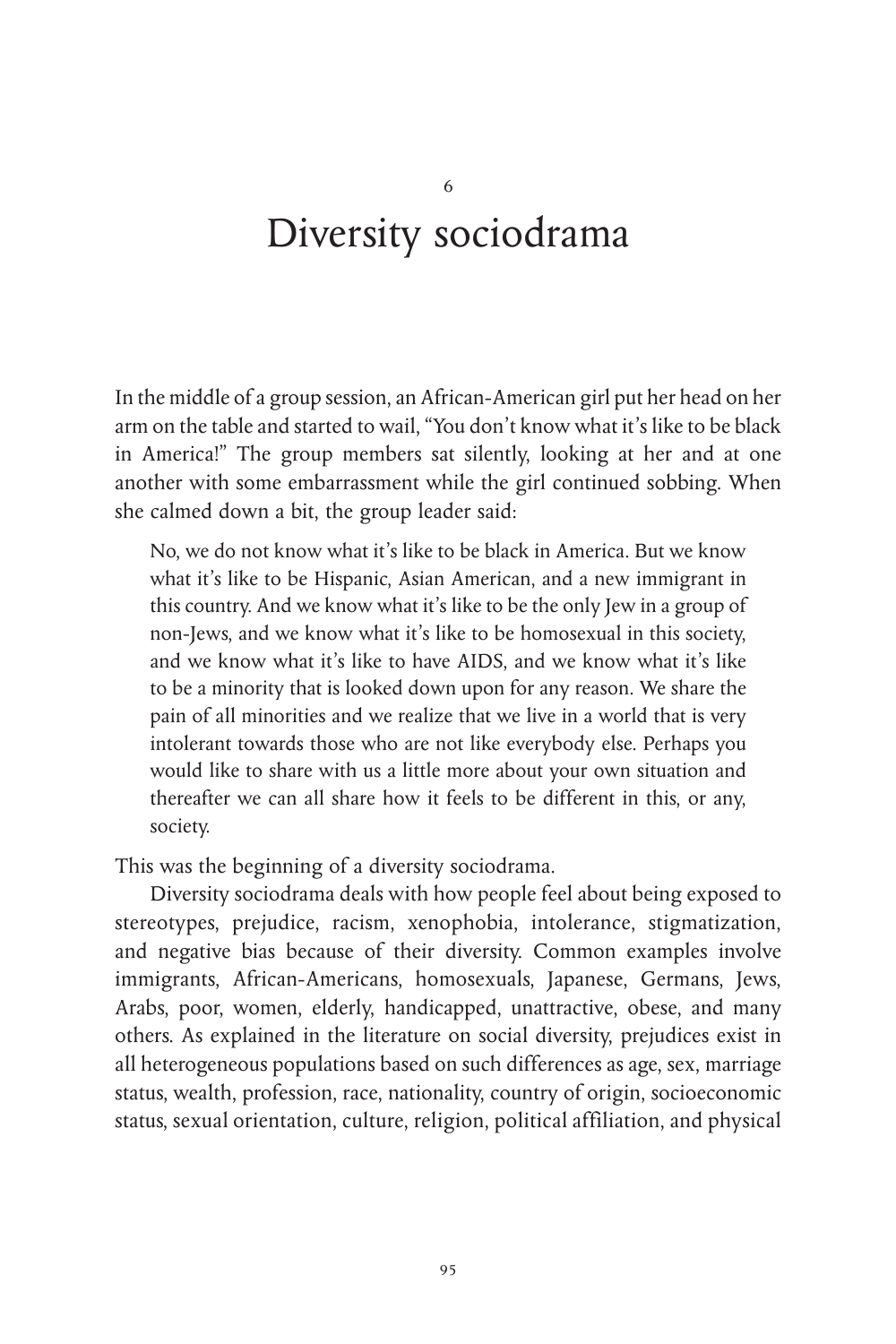attributes such as height, weight, disability, and general outer appearance, as well as many other variables.

Blatner (2006) described a vignette from a sociodrama session that occurred in a graduate-level course on intercultural communication in which students were role playing, using a real-life experience of one of the group members:

A young man, barely twenty, is sitting in a café talking to a friend. Suddenly, the woman at the table next to him screams, "Faggot! You disgust me!" and throws a gin and tonic on him, drenching his face and shirt. The young man is humiliated, speechless, and looks to the restaurant staff and his shocked friend for support, finding none. The woman, in her 50s, continues raging against gay men. Someone then walks up behind her, touches her shoulder, and says, "I am so angry because I can't find a man of my own." Another person replaces the first one, saying, "I hate myself for sinking so low; I can't stand to see you so happy!" A third student touches the young man and says, as if voicing his inner thoughts, "This is so unfair! You have no fucking right to talk to me like that!" (p.30)

Inviting people to look at diversity (how we are different from one another) is the exact opposite of looking at universality (how we are similar to one another), which is emphasized in psychodramatic sharing. During this end phase of the psychodramatic process, people feel basically similar to one another as human beings, despite all kinds of external differences. Participants of psychodrama are often amazed to learn that they are not the only ones with a certain problem; that they all have had mothers and fathers who were too strict or too lenient; and that they all sometimes feel afraid, sad, proud, or any other ordinary feeling common to all people. In the final analysis, they feel comforted by the realization that, despite all their differences, they are all simply human beings. They even learn they have all felt different from others at one time or another.

In contrast to psychodrama, however, sociodrama focuses specifically on people in general rather than on each person in particular, and diversity becomes the central issue. Throughout the life of the group, the collective is emphasized over the individual and the sense of "we" and "them" is encouraged in favor of "I" and "you." The purpose is to search for answers to the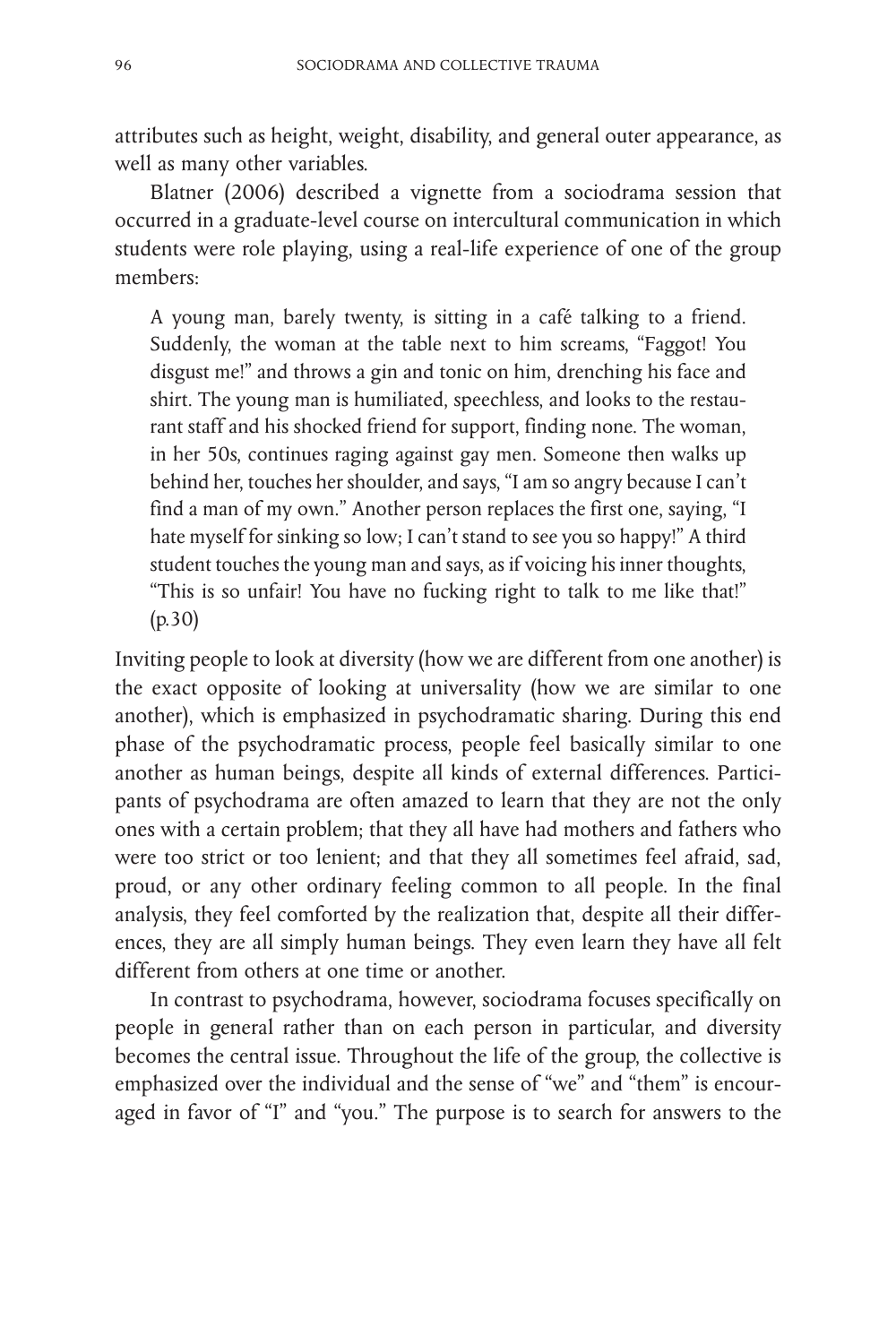DIVERSITY SOCIODRAMA 97

following questions posed by Maslow (1977): "How do we transcend the differences that currently compartmentalize humankind into mutually exclusive, isolated groups who have nothing to do with each other? How do we make contacts across walls separating classes, religions, sexes, races, nationalities, tribes, professional groups, and IQ groups?" (p.15). These profound questions have no easy answers because, as Maslow goes on to say,

It is difficult for two people to live together, let alone 200 million. Because we are different from each other and have not learned yet to accept these differences, constructing a society in a way to retain our autonomy, free choice, and permission to grow to full humanness will be difficult, and making the best possible compromise under these circumstances will never be a perfectly satisfactory compromise. (1977, p.20)

To bridge such differences, diversity sociodrama recreates and explores universal person perception processes, including stereotypical labeling and trait attribution. Such explorations make clear that we regularly judge others in a highly subjective and often distorted manner. Nisbett and Ross (1980) traced such errors in perception to the cognitive constructs, or schemas, that people employ to make sense of the complex human world around them. However, these constructs are not only based on simple generalizations but also frequently include prejudices and faulty causal attributions of other people's intentions (Heider 1958). Psychoanalysts call some of these faulty perceptions projections, displacements, or transferences of negative internalized representations of figures from the past upon a present person.

As a result of such subjective person perception processes, we often become very judgmental towards others while looking at ourselves as normal. The comedian George Carlin noted that "anybody driving slower than you is an idiot, and anyone going faster than you is a maniac." Rosenberg, in his 2000 book *Nonviolent Communication*, similarly described such tendencies for judgmental evaluations: "If someone pulled out in front of me in traffic, my reaction would be, 'You idiot!' When we speak this language, we think and communicate in terms of what's wrong with others for behaving in certain ways" (p.16). Thus, we can easily see how judgmental thoughts may lead to derogatory evaluation statements, which in turn may give rise to interpersonal conflicts.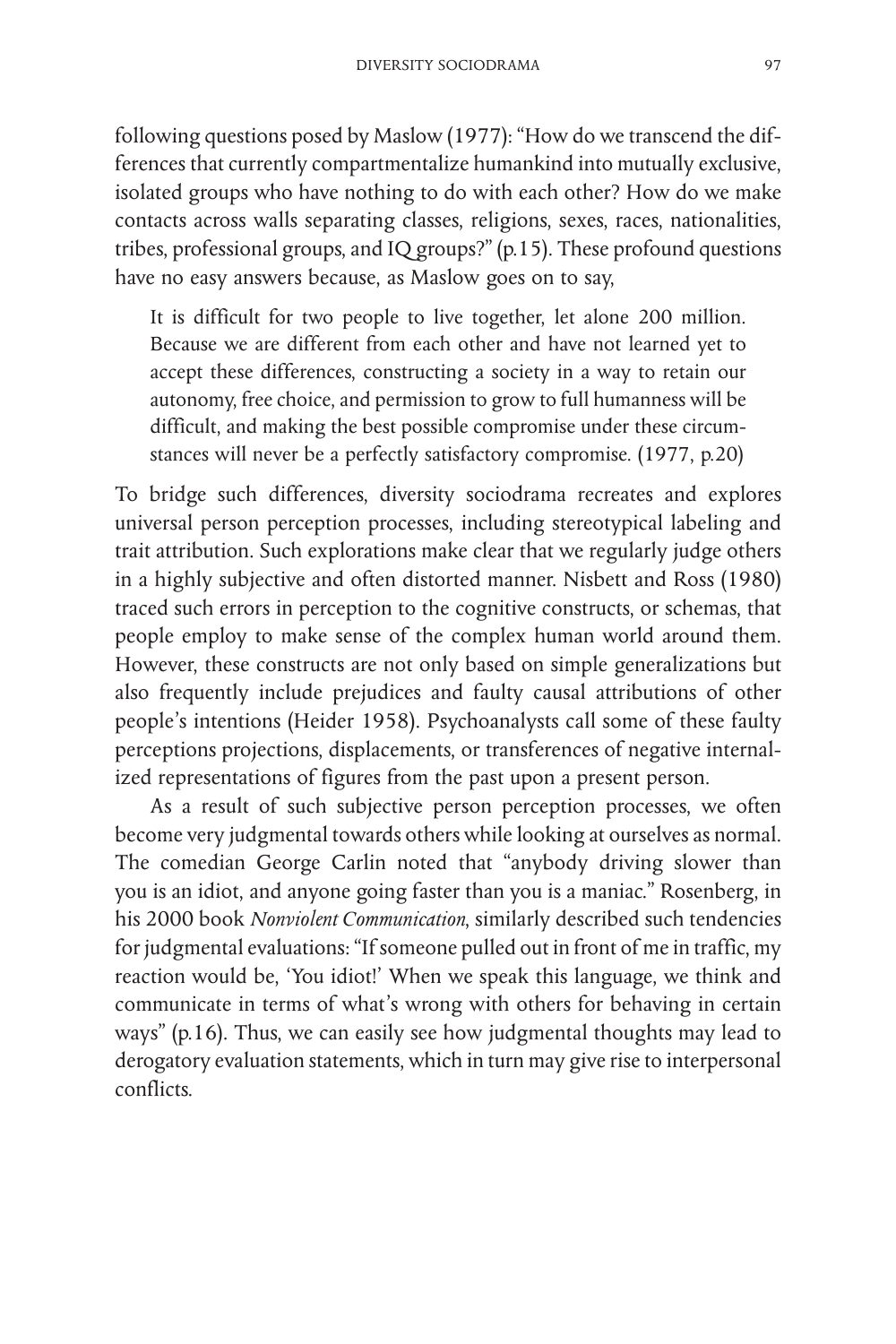## **Diversity**

Diversity sociodrama is based on the simple notion that people are different from one another in many ways, that they like to be with their own kind, and that they find those who are different from themselves difficult to understand.

Nowhere is this more apparent than in gender difference. That men and women are a little different from one another is not something to write home about. That they seem to come from different planets, however, is often overlooked. Gray's (1992) thesis that "men are from Mars and women are from Venus" was therefore a relief for many who had struggled desperately to understand the opposite sex. Similarly, research has found many other reliable differences between various groups of people in terms of how each group thinks, feels, relates, and behaves. Any such diversity naturally creates formidable communication problems. In fact, any variation in culture (language, dress, and traditions), ethnic group (presumed common ancestry), socioeconomic status, opinions, religious beliefs, and many other kinds of differences creates problems in communication. Thus, if members of each group become aware of such basic and inherent differences and learn the language of the other, the understanding between them is greatly facilitated.

This is, of course, easier said than done. In the process of getting "under the skin" of the other person, it is immediately obvious that the attempt to understand that person is more or less based on earlier preconceptions of such a person. One cannot be fully sure that the traits perceived in the other person are based on real traits or on traits one has projected upon that person. Etymologically, the root of the word *prejudice* comes from "pre-judgment" and means that people apply a previously formed judgment to some person without actually knowing that individual. The question then is how can anyone make any impressions of another person without any such previous inferences?

Macrae, Stangor and Hewstone (1996) outlined what is known about stereotyping and tried to answer the following questions: are stereotypes affective or cognitive? Are they in individuals' heads or in the cultural environment? Are they accurate or inaccurate? Do they cause or simply rationalize intergroup discrimination? In each case, research showed that the answer is probably both. While they concluded that multilevel integrative theoretical approaches that can accommodate the interactivity and complexity of stereotypes are not yet fully developed, they provide clear statements of these major unresolved issues.

Because any person perception is based on some form of generalization, people need to be aware that they may be basing their appraisals on faulty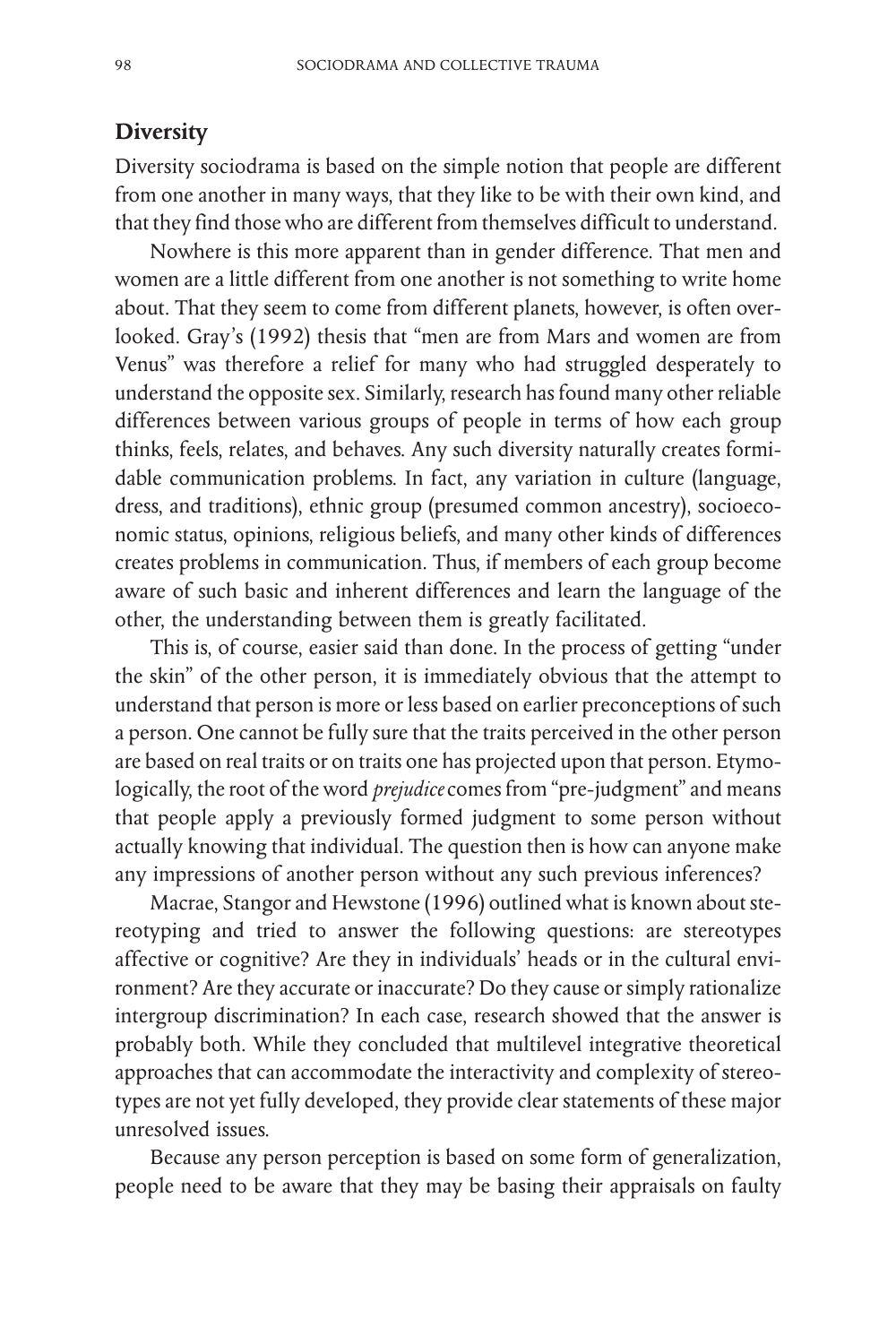DIVERSITY SOCIODRAMA 99

assumptions and stereotypical labeling rather than on real and authentic views of the other people. For example, when a man tries to understand a woman, there is always a certain amount of ambiguity as to his ability to understand someone so different from him. To understand what a woman really thinks and feels, he has to reverse roles with the woman for an extended period of time and fully "become" a woman in all aspects of life, like the male actor who takes a female role. However, while this makes it easier to look at the world from the perspective of women, there is still much that remains beyond reach; and it is still impossible to generalize such an understanding to most other women. This leaves us with the distinct feeling that, because it is so difficult really to understand another person or another group of persons, it may be better to take a very humble position regarding person perception. Perhaps it is necessary to appreciate that there are basic differences that will never be bridged and that we may have to live with our biases.

The following is an exercise that explores this person perception process in action, looking also at how we judge others and make sociometric preferences from these judgments. Participants stand opposite one another in pairs. They keep quiet during the entire exercise and share with one another or the group only at the end of the whole process. They may then choose another partner and go through the same process again. The leader gives the following instructions slowly, letting each person contemplate for a few moments between each direction.

- 1. Look at the other person.
- 2. Try to find out who the other person is.
- 3. Look only at objective and descriptive things.
- 4. Try to make a judgment and infer from these cues about the personality of the other; e.g. if the other person wears glasses, does it mean that he/she is intelligent?
- 5. Try to empathize with him or her. What does he or she feel and think?
- 6. How do you feel when you take the role of the other?
- 7. Is he/she similar or different to you in this respect?
- 8. Do you get a positive or a negative attitude to the person now?
- 9. Do you want to get closer or more distant?
- 10. Please show this in action.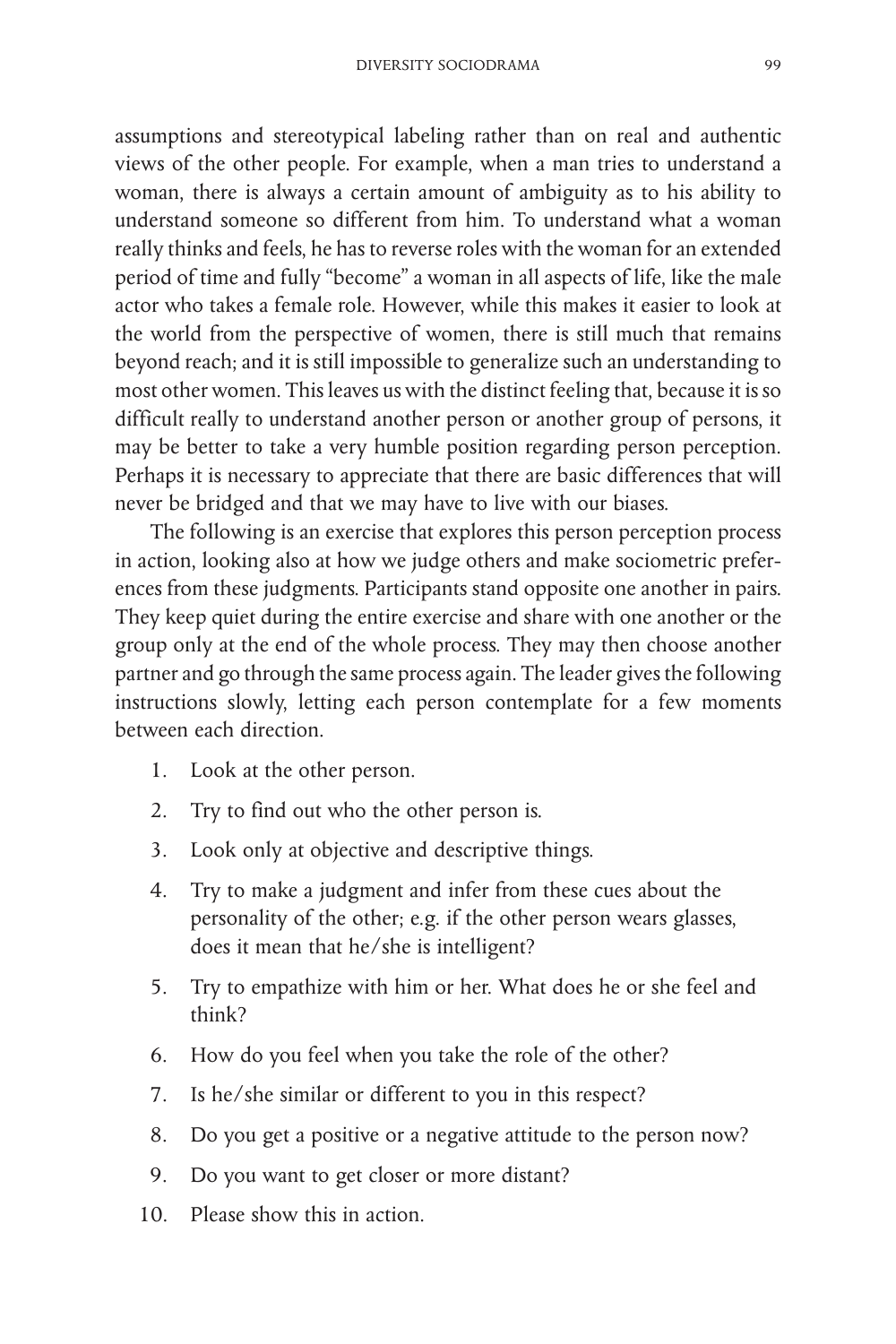There are many similar exercises that may be used in groups to explore cultural and religious diversity. For example, the Irish Network for Nonviolent Action Training and Education has devised some active and experiential warm-ups, including simple role-playing exercises that illustrate the diversity conflict in Northern Ireland to people who are not familiar with this conflict. In one such role-play, one person takes the role of a Protestant and the other the role of a Catholic. The pair engage verbally with each other on the issues important to each one in those roles; they try to express how they feel, why they are dissatisfied with the other party, what their dream is for the future, and so on. When they are finished, they share their experience and discuss the underlying reason for why people who are different have so many difficulties getting along with one another. They usually find that much of the problem stems from the ethnocentric tendencies of people.

# **Ethnocentrism**

When individuals look at the world from their own individual perspectives, as if they are each the center of the world, we describe them as "egocentric." Similarly, when several people look at the world from their own cultural perspectives, as if they were the center of the world, we call them "ethnocentric." The various expressions of such group narcissism are the subject of all diversity sociodrama.

Ethnocentrism seems to be a universal trait of most societies. According to Festinger's (1954) social comparison process, people tend to move into groups of similar opinions and abilities and move out of groups that fail to satisfy this need for self-affirmation. In general, people feel that their own country, their own religion, and their own cultural heritage are the superior ones. When people from different countries meet, they each usually boast of their country's achievements as an expression of national pride. Croatians boast about their achievements since the war, Koreans about their new cars, and Italians about their food. For each of them, these achievements are not only admirable and special but the "best in the world." As a result, they prefer their own folk music, their own food, and their own customs and traditions. At international congresses, they stand up enthusiastically to represent their own countries, and at the Olympics they cheer for their own athletes. When one of their own scientists gets a Nobel Prize, they feel proud, as if some of the glory rubs off on them. Most importantly, however, each group feels a deep sense of loyalty towards their own ethnic group and pledges allegiance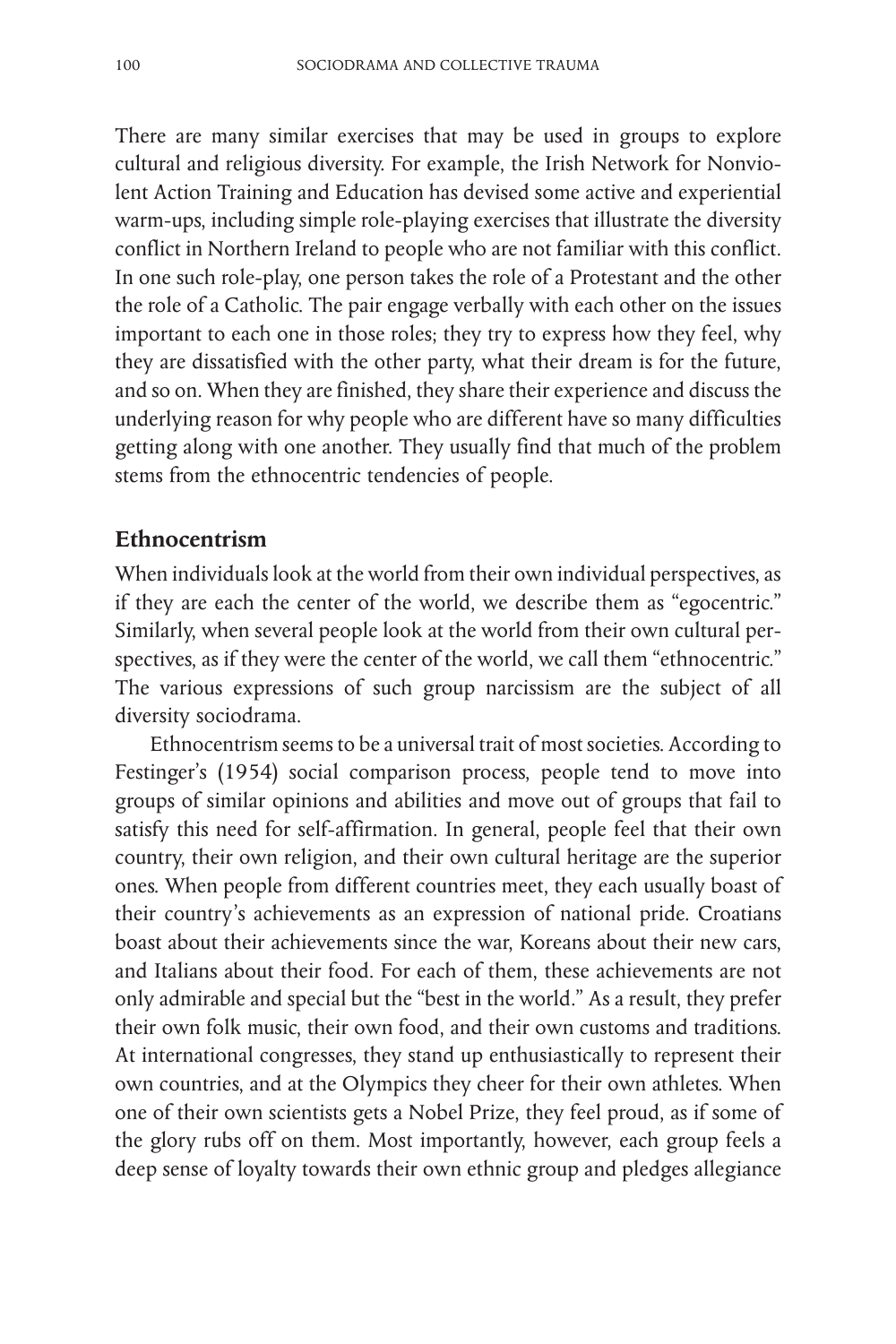DIVERSITY SOCIODRAMA 101

to their own country. Such belonging defines the very essence of who they are. With the exception of some countries, such as Germany after the Second World War, citizens everywhere have such deep nationalist and ethnocentric feelings.

The funny thing, however, is that when we inquire a little more about any such loyalty, pride, and belonging we always find that they can be further differentiated into smaller units. For example, I met an Italian man who presented himself as being European but who still felt prouder of being "a real Italian." After some time, however, he admitted he was really more of a Corsican than an Italian and that he did not have much in common with those from other provinces. Then it became apparent that in Corsica there were further differences between those who live in the north and the south and between those who live in the city and in the countryside. Because he lived in Bastia, he felt very different from the farmers in Bonifacio. Then he admitted there were major differences between those who were rich and poor and those who were members of one family as opposed to those who were members of another family. "Since centuries," he explained, "these different families never got along with one another." Then he continued to elaborate that the other family would cook a strange kind of pasta, while his family would eat *cannelloni a brocciu*, which was "the best pasta in the world." I felt as if I were listening to the preludes of *Romeo and Juliet*.

As a result of such local patriotism, the original feeling of national ethnocentrism lessens as we descend through the hierarchy of subgroups in the society. Solidarity and understanding seem to be a matter of gradient: Italians will certainly have a deep understanding of one another, but Corsicans have an even deeper understanding, and so on. That is probably why the first question we ask one another when we meet for the first time is "Where are you from?" It helps us to categorize the others quickly in a certain geographic location, to make a swift overall judgment, and then to determine immediately their distance to ourselves.

Ethnocentrism, however, not only influences our passive positioning vis-à-vis others but also has serious consequences for our active involvement in violent conflicts, as illustrated by the following example. Hearing about two men fighting down the street is meaningless to us. We do not know who they are, nor do we know what they are fighting about. But if we learn that one of the combatants is someone we know and he is fighting someone we do not like we suddenly get excited and emotionally involved. In some cases, we even consider taking part in the fight ourselves out of loyalty and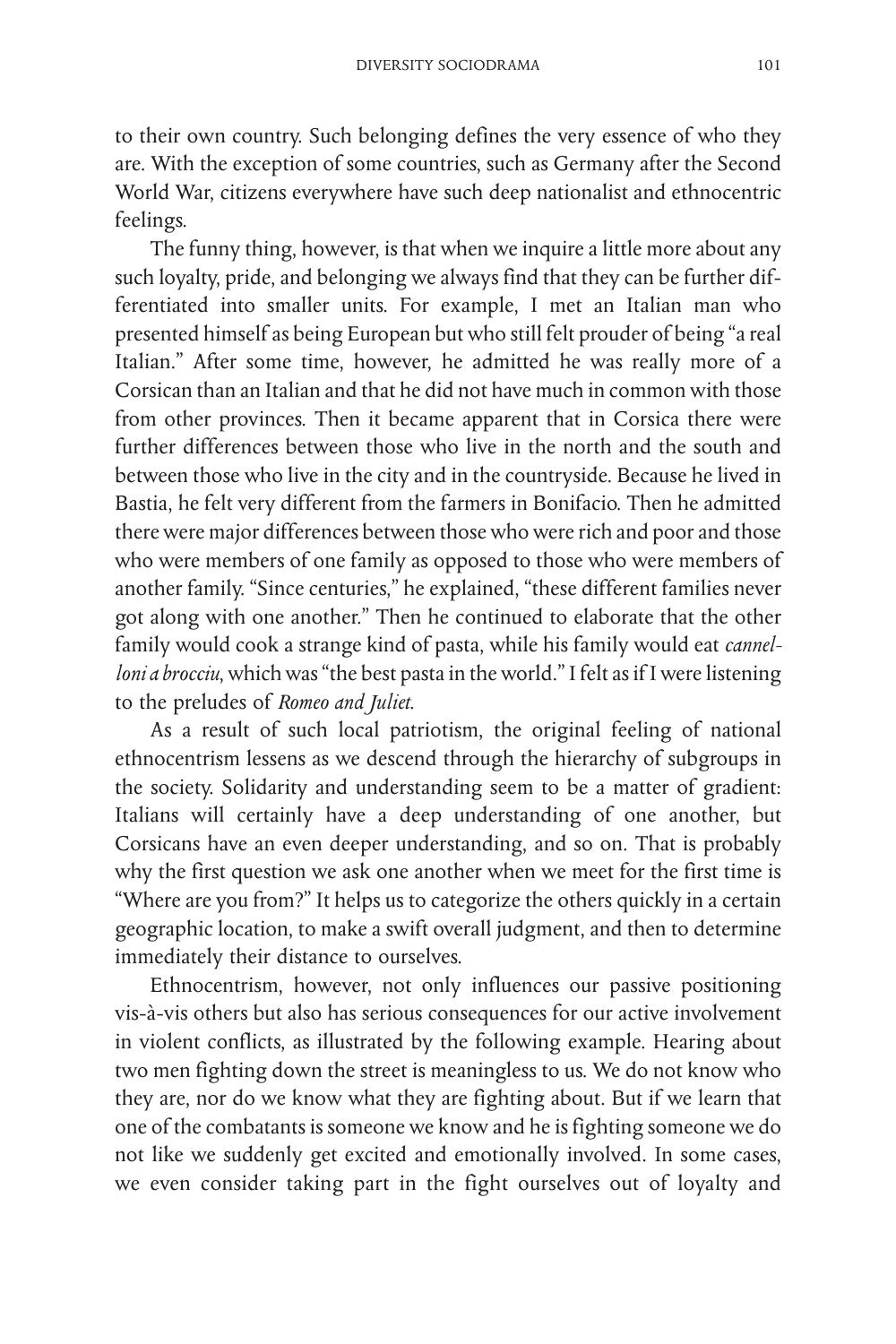identification with the one fighting on "our side." If we do so and are then asked why we interfered, we say, "He would have done the same for me."

Because people judge others from their own perspectives and are attracted by similarities rather than differences, they inevitably look at everybody else as strangers. At best, these strangers are difficult to understand. At worst, they are threats to the unity of the tribe and become our enemies.

When different cultural groups meet, the early fascination usually wears off quickly, and people from the other group become increasingly frustrating. Tensions slowly arise, and there will be some friction concerning norms and regulations. This usually results in the *majority* trying to enforce its own customs and traditional norms upon the minority. Such norms include dominant values about how people should behave to "fit in" and be accepted in the group. This socialization process works on all levels, helping people identify with the larger community and become accepted as full members in that society. While this creates a good feeling of commonality and togetherness for those who conform, those who do not or who are a minority, having other values and norms, are silently ousted. Sooner or later, individuals in such minority groups become "one of them."

Ethnocentrism is self-perpetuating. In a process described as group polarization (Sunstein 1999), the more that separate groups indulge in themselves, the more they feel different from others, and the more they take more radical and extreme positions than before. Because people tend to be more confident and more extreme in their opinions after having expressed their views to their own people, we can observe how racist groups become more extreme as a result of their intragroup mutual reinforcements. We may, therefore, assume that different ethnic groups, which live in proximity to one another, will clash sooner or later.

Multicultural societies emphasize the need to find a suitable balance between assimilation (unity) and pluralism (diversity). Assimilation means that there needs to be a common ground (such as one language) among all the diverse people who live in one place. Pluralism, on the other hand, means that there should also be ample room for individuality (such as the freedom to practice one's own religion) within such a "fruit salad" model of coexistence. Sometimes, these two models are difficult to combine, and the people and the governments always choose to emphasize either one or the other. Naturally, because there is a price to pay in both forms of solutions, neither way is perfect.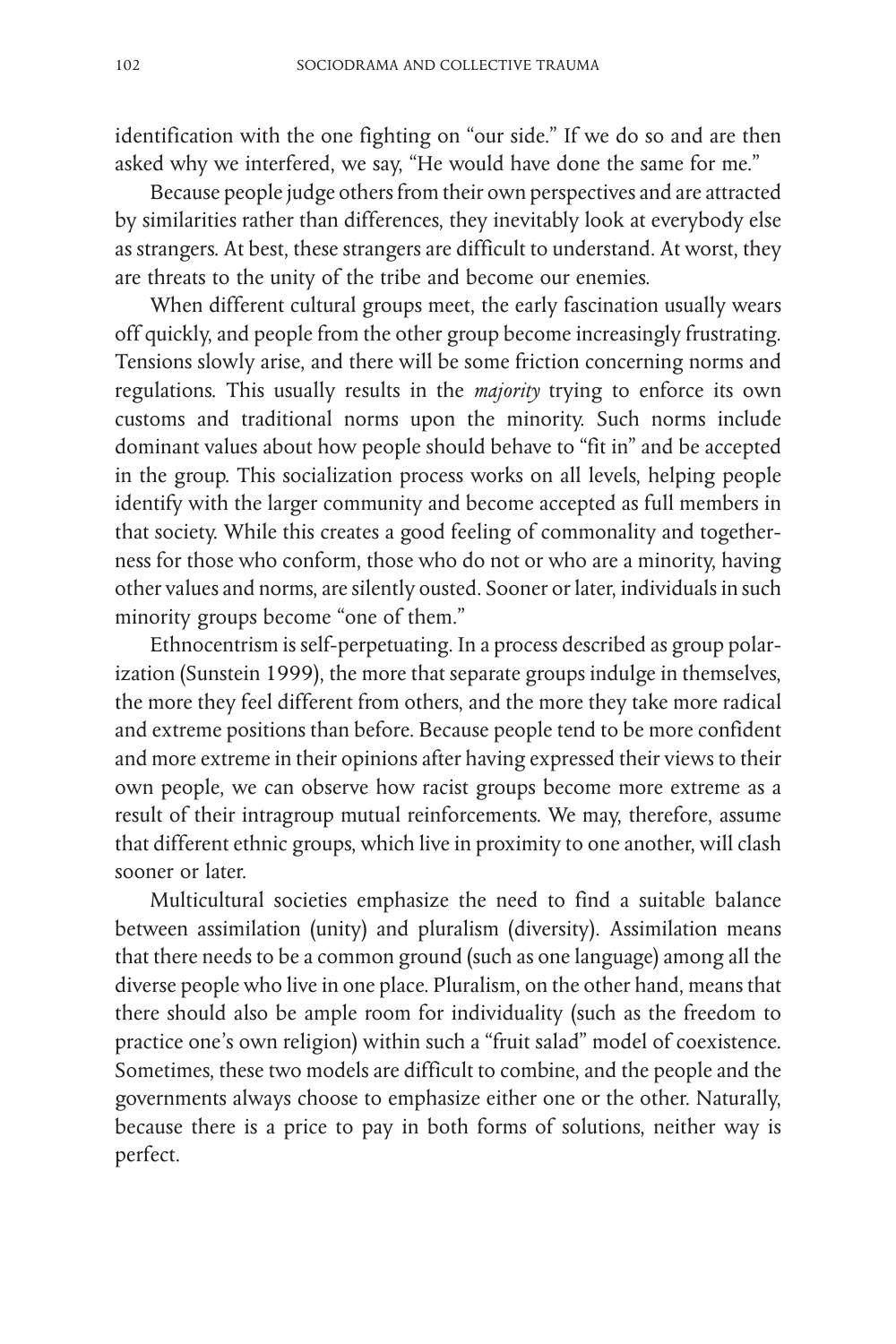DIVERSITY SOCIODRAMA 103

Let us take America as an example. While there is generally a generous attitude toward immigrants, there are implicit and explicit expectations for everyone who comes to become "American." This means that they must participate in American life: learn America's language, history, and customs; absorb America's Anglo-Protestant culture; and identify primarily with America rather than with their countries of birth.

We must work to see that our diversity always be a New World symphony, not an Old World cacophony. Our melting pot must create the richest and most varied republic the world has ever seen and never turn into a toppling tower of Babel. (Simon 2005)

Other countries, such as Canada, allow for more pluralism and encourage their citizens to retain their cultural heritage while also being (or becoming) citizens of those countries (e.g. Canadians).

## **How to manage diversity**

At worst, diversity conflict may cause open clashes, war, and even ethnic cleansing. Diversity in itself, however, does not automatically lead to violence. In an extensive study of the effect of social pluralism (ethnic, religious, and racial differences) on violence, Rummel (1997) concluded that:

where political power is centralized around a trans-plural group, such as a military junta or monarch, or trans-plural ideology, such as communism or fascism, then violence is highly likely, regardless of what plural units may or may not exist. And where power is centralized, non-democratic, and highly dependent upon one's social group membership, such as ethnicity or religion, then collective violence is also highly likely. (p.173)

Even if all diversity conflicts do not always result in violence, they invariably lead to intergroup tensions; and because these in themselves are so destructive for any society there is always a question of how to manage them in an effective manner.

The professional literature on how to manage diversity is rich and instructive (Baytos 1995; Gardenswartz and Rowe 1998; Hayles and Mendez-Russel 1997). O'Byrne (2005) presented an extensive recent overview of the current state of cross-cultural training in the mental health domains. There are also grassroots, advocacy, and political groups promoting cultural or diversity issues; and organizational development institutes and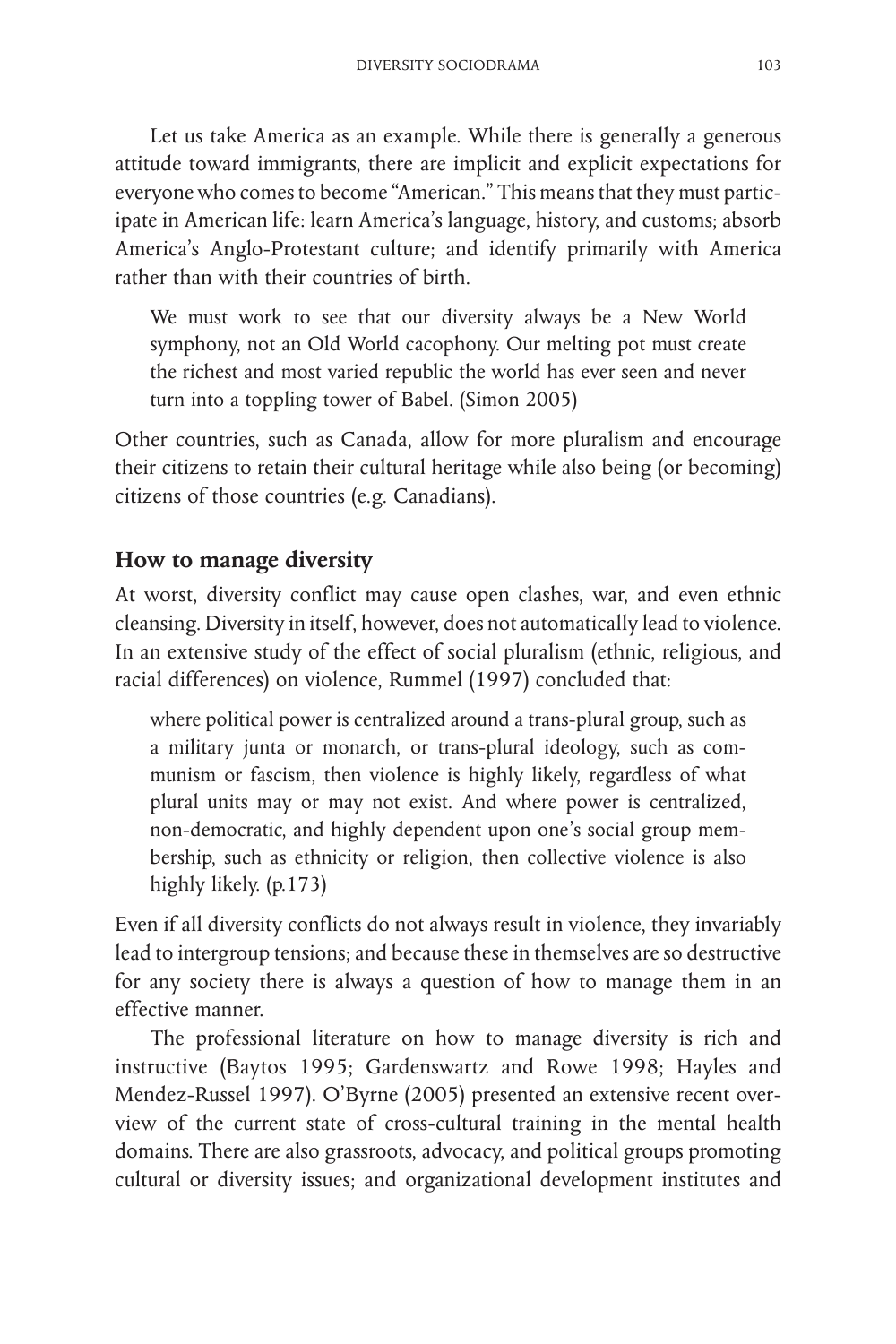theatre companies offering diversity training seminars to the public. Many of these programs use sociodramatic methods, various role-playing elements, and other action methods originally created for psychodrama. However, as a result of increased specialization, such institutes today apply their skills to specific populations or focus their work on specific diversity problems, such as those that explore the problems of gender, sexual orientation, harassment, race, disability, or culture. For instance, organizational consultants may teach members of an organization to utilize its diversity better, to manage diversity crises, or to prevent open conflict between its various cultural subgroups within the workplace. They have found that managing an increasingly diverse and multicultural workforce is connected to employee satisfaction. Diversity awareness and training have, therefore, become more common in today's ever-evolving marketplace. Within such a workplace setting, the goal is to build an atmosphere in which differences are not only acknowledged but also appreciated and where all employees and all customers are treated with equality and respect.

To maximize the benefits of diversity management, many of these programs emphasize one or the other of the following recommendations:

- 1. The contacts between the diverse populations should be as rewarding as possible.
- 2. There should be some basic regulations and social norms (e.g. of equality) established.
- 3. There should be extra sensitivity to the hurt self-image of minority populations.
- 4. The learning experience should be based on cooperation and interdependency rather than on conflict and competition.

Diversity sociodrama tries to implement these recommendations within its own strategies and methods.

In all this work, diversity sociodrama tests the personal position of the sociodramatist like no other form of sociodrama, psychodrama, or group work. Any of the various diversity themes are relevant for the sociodramatist, who is immediately identified as a subjective partner in the explorations. The sociodramatist's own preferences, prejudices, and opinions are invariably expressed either directly or indirectly in this work. Therefore, group leaders of diversity sociodrama must adopt a very special cultural identity balance. They must be firmly based in their own cultural identity on the one hand, and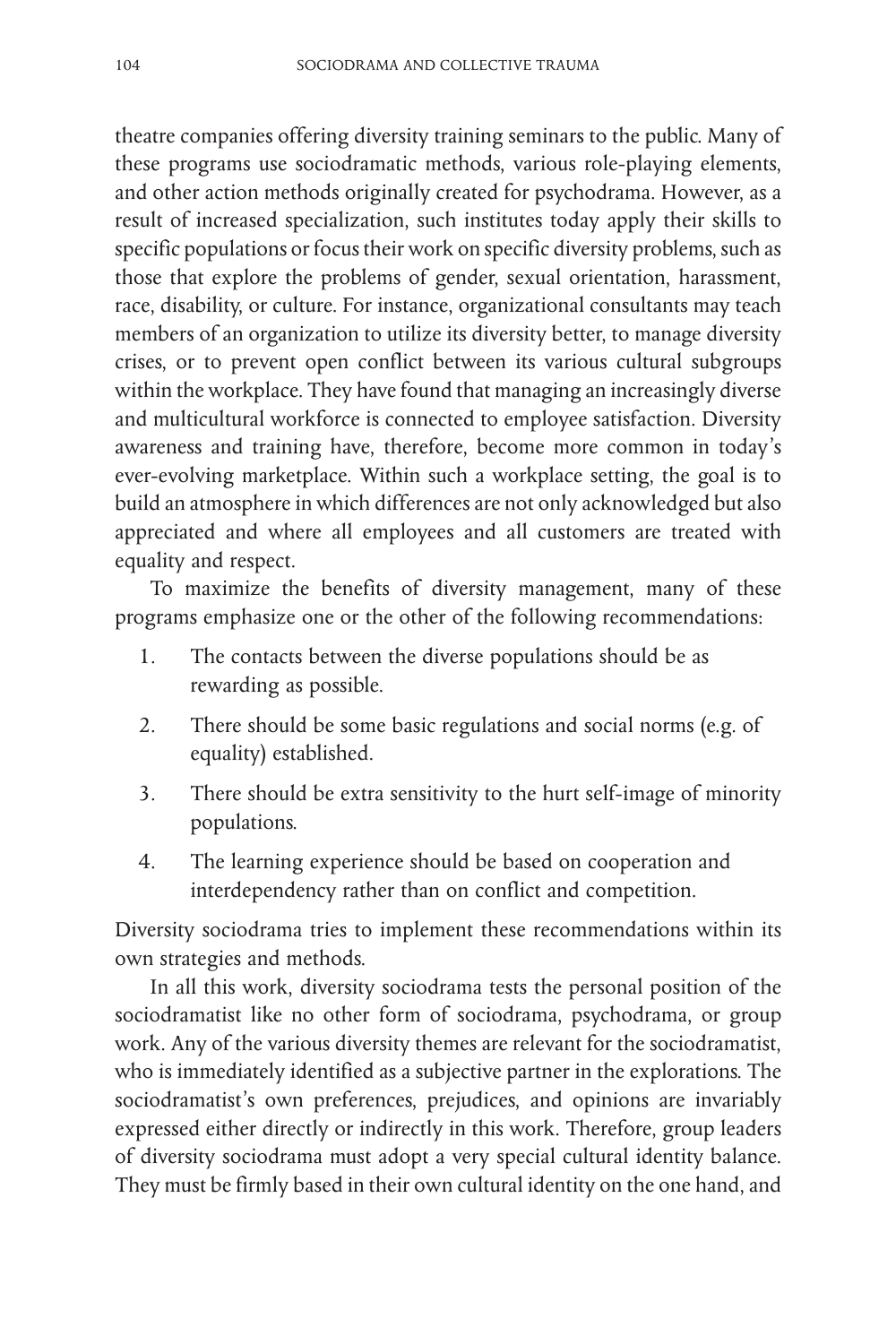DIVERSITY SOCIODRAMA 105

on the other hand they must have a deep knowledge of the other cultures present in the group. Most importantly, however, they must take the position of cultural relativism, which means that any individual human's beliefs make sense only in terms of that person's own culture.

Participants who have grown up with more than one cultural identity have a special auxiliary function in diversity sociodrama. These people may have been born in one country and immigrated to another country or may have parents from two different cultural backgrounds or religion (e.g. a Serbian father and a Croatian mother, an Arabic mother and a Jewish father, etc.), as is described in *Mohammed Cohen* (Kayat 1981). As a result, they speak more than one language and are familiar with both cultures "from within," making them invaluable "bridge builders," facilitating communication between members of both cultures. Often, they are the only individuals who can genuinely look at both cultures without bias. In addition, they often have personal interests in bringing both cultures together and invest considerable energy into such efforts. Because some of these multicultural individuals have experienced these double identities as being complex and frustrating, the sociodrama groups reframe this situation as a valid asset to the group. These individuals provide the group with not only two separate and different perspectives but also a conviction that a combination between them is really possible. An extreme example of this multicultural heritage was manifested in a woman who had a German Nazi father and Jewish Holocaust survivor mother. She had suffered tremendously in bringing these two opposing identities together; yet, in a mixed second-generation group, she was the only person who could genuinely understand both sides of the spectrum and struggled to make the other participants understand one another.

# **The process of diversity sociodrama**

While it is applied differently within various settings, diversity sociodrama typically progresses through seven phases:

- 1. warm-up
- 2. group demography
- 3. focusing
- 4. enactment
- 5. resolution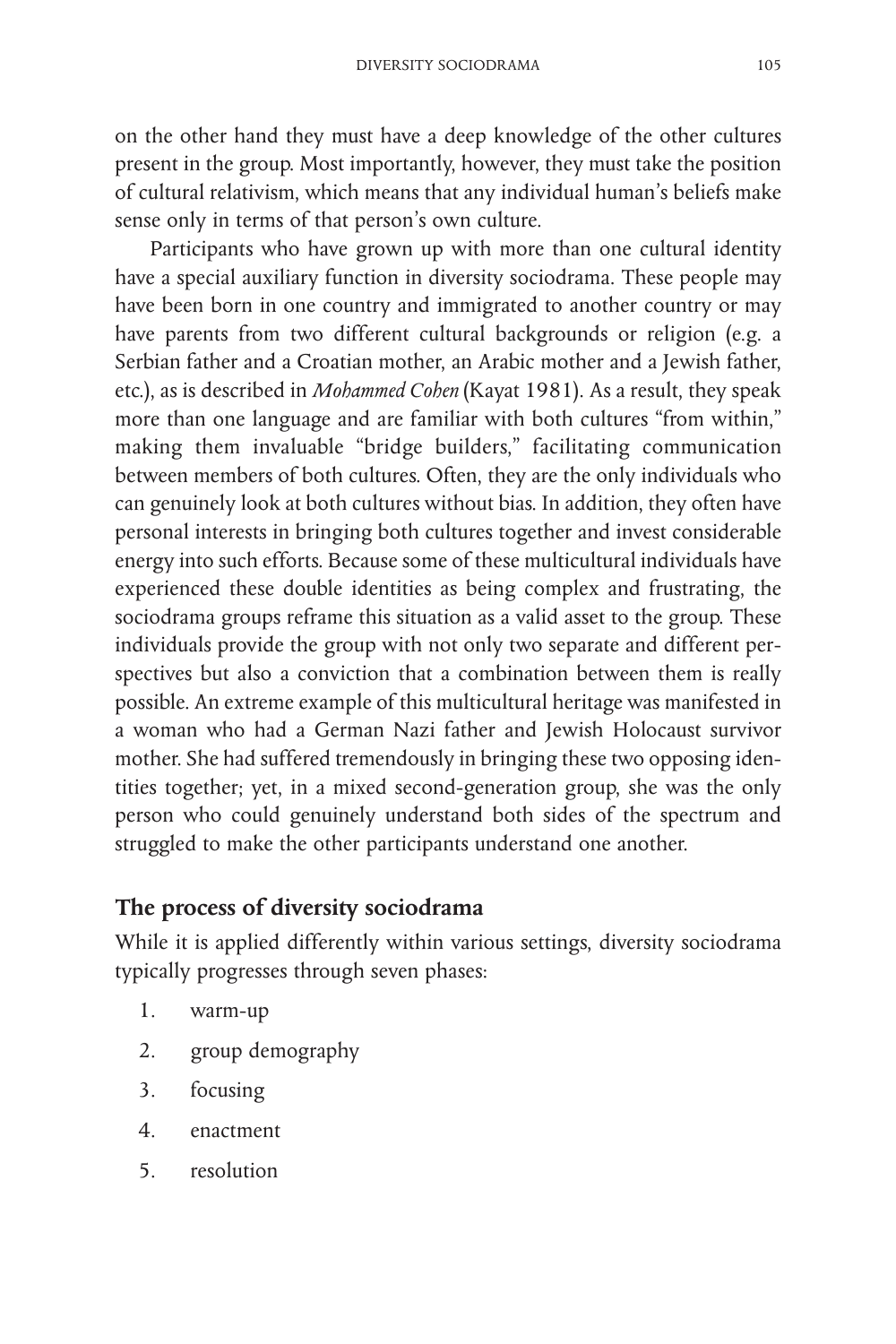- 6. closing ritual
- 7. sharing and processing.
- *Warm-up*

In the warm-up phase, the primary task of the sociodramatist is to build an atmosphere of both group cohesion and group conflict through the playful development of intergroup tension. This may be done by using some of the following simple ice-breaking exercises that may help the group gradually to focus on diversity as a source of intergroup conflicts.

Participants may walk around the room slowly and then quickly, trying not to bump into each other. After a while, they are instructed to bump into one another deliberately with their shoulders. Among other things, this warms the group up to the issue of "clashing" and to physical encounters. It may also break some barriers to physical contact. Thereafter, the entire group may stand in a large circle and then each person in turn may say "Hello," introducing themselves with their names and an accompanying movement. The group responds by imitating or mirroring each person's introduction, giving all participants the chance to be seen by the entire group and to see how the group views them. After the last introduction and while still standing, all participants join shoulders, pressing hard inwards without breaking the circle. Each inward push may be accompanied by hard breathing, grunting, or other such sounds indicating the energy and concerted effort each individual is expending in this team effort. Such instant cohesion-builders emphasize the inherent structure and power of the group as a whole.

# *Group demography*

When the group has been prepared and has warmed up to one another, it is time to look at the composition of the group. This includes an extensive demographic investigation of the group done according to specific criteria. By using spectograms, the sociodramatist can collect a mass of descriptive information quickly. Spectograms work by having participants place themselves on an imaginary continuum according to their answers to questions the dramatist asks. For example, participants may rapidly group themselves according to differences in sex, age, height, place of birth, religion, marital status, ethnicity, or any other variable that may be relevant, including some which focus on opinions. Such repeated group divisions help loosen rigid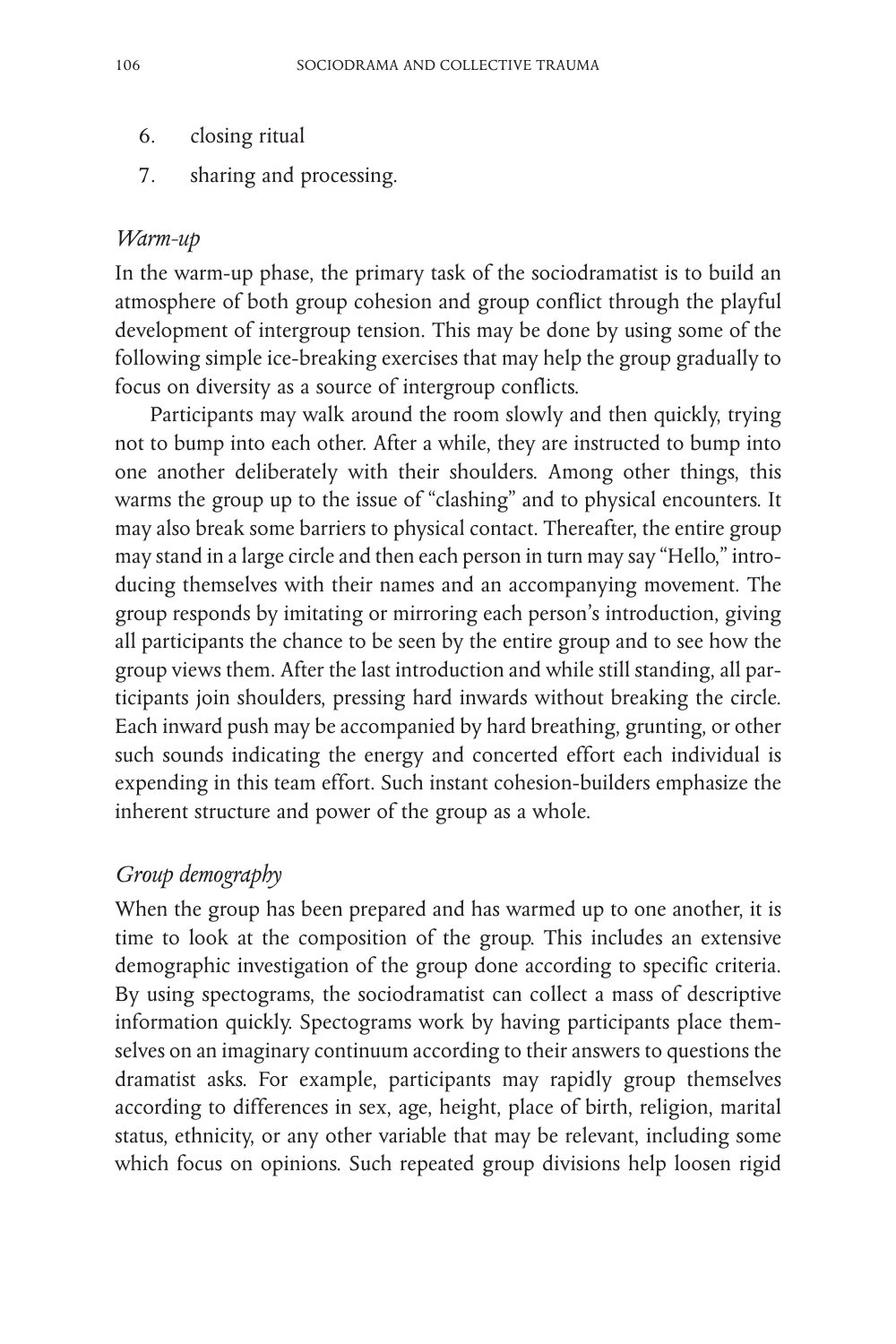DIVERSITY SOCIODRAMA 107

perceptive patterns and create a kind of chaos of nondescription and noncategorization, which stimulates partial regression to nonverbal modes of person perception and intra-group variability.

Similar to any study of individual differences, group demographic spectograms may be based on nominal (yes/no, either/or) measurements of mutually exclusive categories (e.g. male or female), on ordinal (more or less) measurements (e.g. liking), or on interval measurements (e.g. age). They may focus also on interests, abilities, motivations, personality, education, skills, or hobbies or on traits, such as emotionally expressive–reserved, emotionally stable–neurotic, dominant–submissive, cheerful–depressed, outgoing–shy, dependent–independent, trustful–suspicious, conventional–unconventional, or any similar continuum of personality traits.

To emphasize the positive element of being different, the group may focus on ways in which each person is "special." Participants may be asked to mention something about themselves they believe is very different from everybody else in the group. For example, one person may be the only one who has only four fingers on one hand, someone else is the only one who has more than ten brothers and sisters, and a third person is the only one who speaks Swahili fluently. The group leader may reinforce the positive element in being different by asking the group to respond to each special thing with a vocal expression of praise or with applause, creating a sense of appreciation of differences, at least on a superficial level.

Various sociometric exercises may also be used, either in action or on paper, to explore the interpersonal distance, closeness, and neutrality between people. One such exercise involves people imagining they are swimming in a magnetic pool, being drawn towards those who are similar and being repelled by those who are different. Then they reverse the process to see what happens.

## *Focusing*

To focus on a specific theme, the group leader may suggest participants choose someone in the group whom they feel is most similar to themselves and someone they feel is most different. While this exercise is not a sociometric identification of stars, isolates, and possible minority subgroups, it may extrapolate the group norm from the various criteria used and lead the group towards looking at divergence as deviance and uniformity as normality. A discussion of what it means to be "normal" and "deviant" in this specific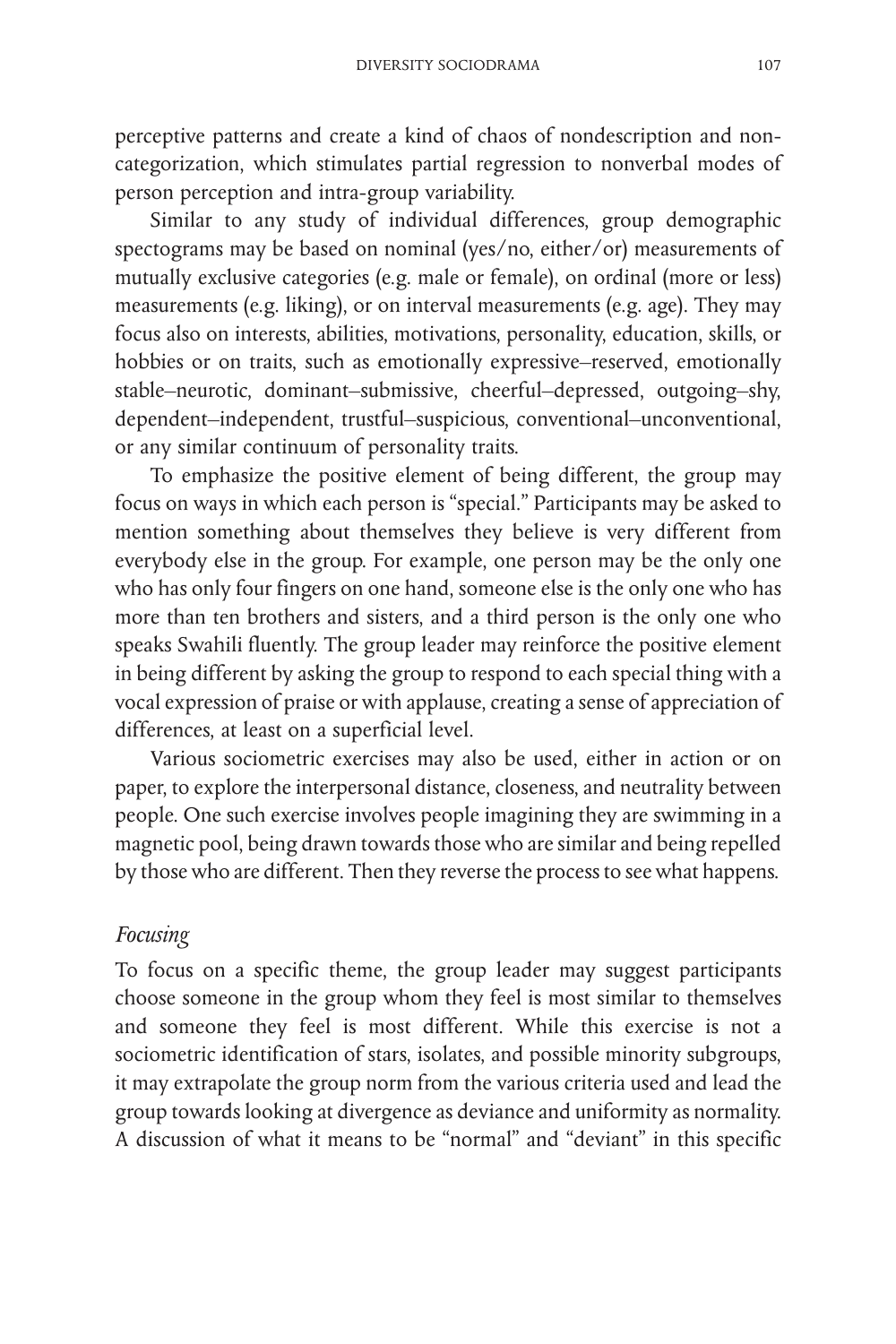group may then follow and, using a spectrogram of "normality," may further concretize this point.

These exercises usually stimulate sufficient material to focus on specific diversity issues. The group will profit from verbalizations of the phenomena revealed to the director. These observations may be formulated in terms of the shared central issue or concern of the group or in terms of more hidden intergroup conflicts. Regardless of the terminology used, group members should feel the central issue of divergence deeply and acknowledge the urgent need to explore it further.

As a result of these focusing exercises, the group may need to explore what one subgroup thinks about another group. The "behind-the-back" technique, originally created to provide individual feedback, may be used here for group generalizations. A specific subgroup, such as all men, sits with their backs to the other subgroup, all women. The women are asked to talk openly about the men, as if the men cannot hear what they say. The women are encouraged to say whatever they like, including what they would not normally reveal when the men are listening. When the women have finished talking, the men turn around and respond to what they have heard. Then, the reverse is done. The more difficult the diversity issues and the smaller the size of the minority group, the more explosive the results of all such focusing exercises will be. Therefore, the sociodramatist must ensure that sufficient trust has been established in the group and that appropriate follow-up is completed to contain the evolving emotional responses to any such explorations.

#### *Enactment*

In the central phase of enactment, the major roles, positions, and interrelationships of the chosen issue and the conflict are identified. Thereafter, a characteristic diversity scene with conflict is enacted in which a deviant actor fails to meet the shared expectations of the group. People may present situations in which they were exposed to prejudice or racism because of their diversity. The African-American woman mentioned at the beginning of this chapter enacted a job interview in which she was refused employment because of the color of her skin. Another participant showed how people responded to him as a homosexual, another as a Muslim. Various participants took roles in the sociodrama and were asked to verbalize what was going on inside them, between them, and outside both groups. This phase of sociodrama is largely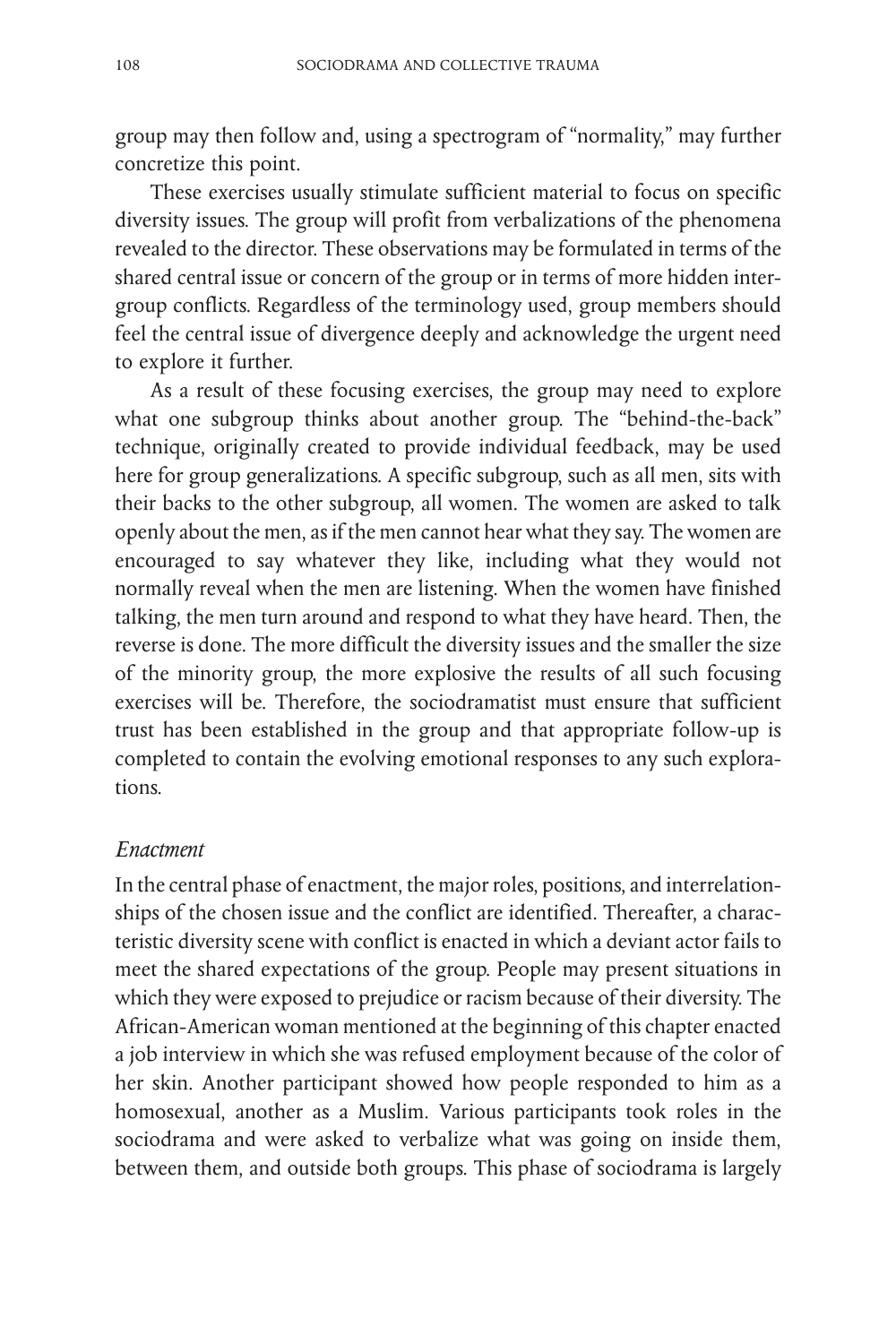DIVERSITY SOCIODRAMA 109

based on psychodramatic role-playing principles and techniques and will not be further described here.

In a diversity sociodrama in Vukovar, Croatia, the following situation was recently enacted. A child walked with his mother and grandmother to register in kindergarten. As they walked through the entrance gate, the grandmother, who was Croatian, stated firmly that the child naturally had to register in the Croatian school and not in the Serbian one located just opposite this school. The mother, however, who was more liberal and wanted Croat and Serb children to play together to defuse some of the tensions from the war, accepted the advice of the grandmother hesitantly. She said, "Yes, but how will Croats and Serbs learn to live together, if we already at this age separate them?" The five main roles with their various expectations were then put in character: the Croat, the Serb, the child, the grandmother, and the society, each asserting its main messages. Trying out the possible solutions, the group suggested that it would be nice to have a mixed kindergarten with all children playing together; but everybody realized this would be impossible in this time and age. During the sharing, we discussed the prevalence of mixed marriages in this society. However, most of the participants felt that such marriages would be rejected by both societies because the time was not ripe for a pluralistic society.

# *Working through and resolution*

After the enactment, the group does an experimental search for alternative solutions, which may be found in a promotion of pluralism and the possible coexistence of opposites. Following their own convictions, sociodramatists may focus on either one or all of the following four strategies of conflict management: emotional, intrapsychic, interpersonal, and group-as-a-whole strategies, which will be fully described in chapter 7. Here, each will only be briefly exemplified with an action-oriented exercise.

## EMOTIONAL

In this first level, and to intensify further and maximize the confrontation, one group is instructed to say "Yes!" while the other group is instructed to say "No!" Participants use the strength of their group to win over the other group; the dramatist urges them to shout, use physical power, and let out all their pent-up hostilities towards the other group. The rationale behind this exercise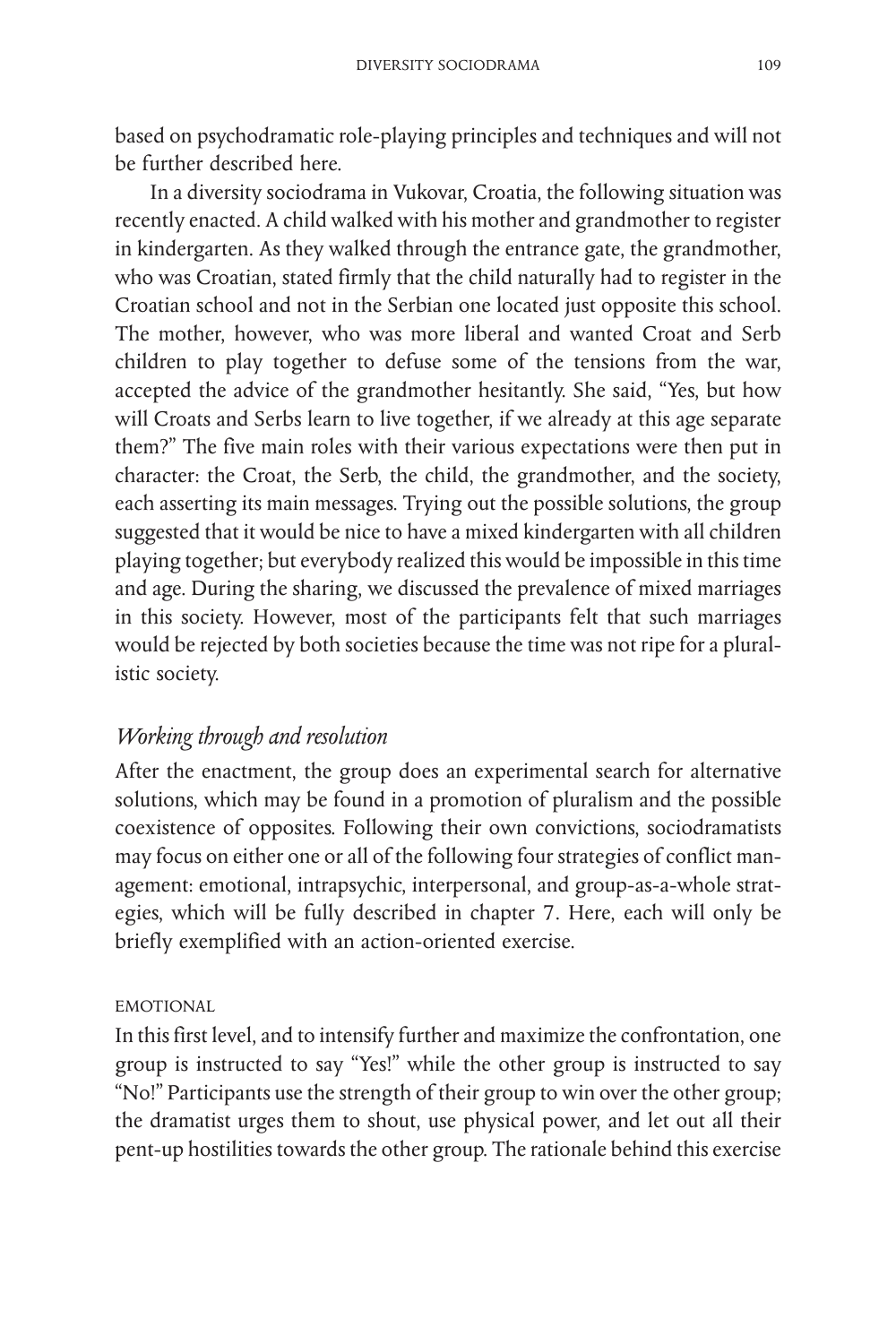is that, when both groups have exhausted their energies and "fought their fight," they will be more open to intrapsychic group work.

## INTRAPSYCHIC

During the intrapsychic (perceptual) level, each group stands opposite the other and first verbalizes and vents their stereotypical views about the other group. For example, if the central issue deals with male–female prejudice, women standing together may say, "All men are chauvinist pigs!" The men may respond saying, "All women are hysterical." Being permitted and encouraged to "talk for the group" and to maximize generalizations of their attitudes helps to diminish personal responsibility and allows prejudice to be more easily expressed. To look at the issue from the other point of view, both groups may later be encouraged to reverse roles and express some of the views held by the other position. The main objective of such a role reversal is to explore perceptual distortions and stereotypical attribution of traits from the position of the other. It is sometimes easier to see oneself from a new perspective, which may modify whatever erroneous conceptions one may have had earlier. As a result, there is ideally a shift in perception, which includes this new perspective.

### INTERPERSONAL

A symbolic wall is built between both groups to concretize the intergroup conflict and to facilitate active and experiential exploration of the interpersonal field between both groups. The wall functions both as a sign of territorial privacy and as a protection of personal integrity, like a fence between good neighbors. However, it is also "common property," a potential source of disagreement and a concretization of the difficulties between them. As such, it becomes an obstacle for spontaneous interaction and direct communication. To explore the areas of coexistence and to facilitate nonviolent communication between the parties over the imaginary fence, the sociodramatist may choose to use mediation skills to help the participants work out a suitable agreement. The group is finally urged to decide what they want to do with the wall – build it higher, leave it as it is, or tear it down – symbolizing the various solutions to conflict.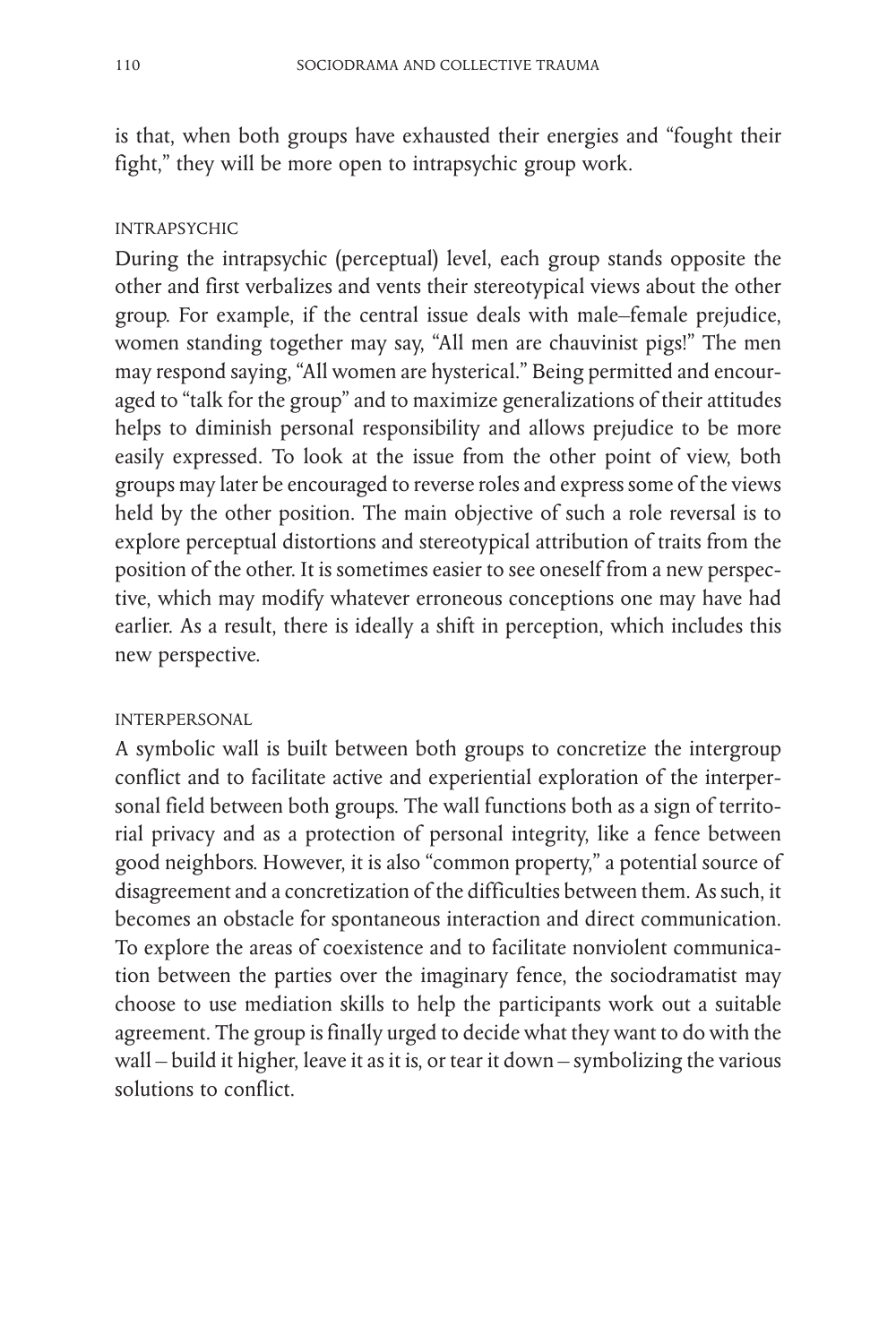DIVERSITY SOCIODRAMA 111

## GROUP-AS-A-WHOLE

Both groups are instructed to enter into a competitive game; the winning group is the one that has more chairs on its side of the room at the end of the game. Participants are thus confronted with their individual responses to a contest situation as well as with their identification with their group and utilization of the group as a whole for cooperation. Thereafter, and as a contrast to such competitive games, the group is encouraged to play a noncompetitive game based on cooperation, such as one of the new games that do not end in victory or defeat (Orlick 1982; Sobel 1983).

## *Closing ritual*

Towards the end of the sociodrama, when conflicts are well clarified and the possible solutions exhausted, the actual relationship may be confirmed through a closure ritual, such as a live sculpture, a song, or a moment of silence. If the groups have reached a satisfactory agreement, they may close the encounter by shaking hands, smoking a peace pipe, or signing a peace treaty. Such ceremonies help the group to announce their agreement openly, to leave the conflict behind, and to move on to future cooperation.

# *Sharing and processing*

Each sociodrama calls for plenty of time for sharing and processing at the end of the session. Because of the painful personal material that has been expressed in the earlier phases, the group now needs to process the session cognitively in a more distant manner. It is preferable during this phase to ask group members to sit in a circle. Because the circle underscores the equal status of each participant and facilitates communication between everybody, it provides a suitable framework for the discussion of diversity issues and puts the earlier diversity criteria into a new perspective.

This may also be the right time for the group leader or one of the participants to connect the focus of the session to actual diversity issues presently being discussed in society, such as the public policy on immigration. This may lead some members to become more actively involved in such issues within their own community.

# **Conclusion**

As the world becomes smaller, the opportunities and challenges for intercultural exchange have increased, leading to either collisions or mutual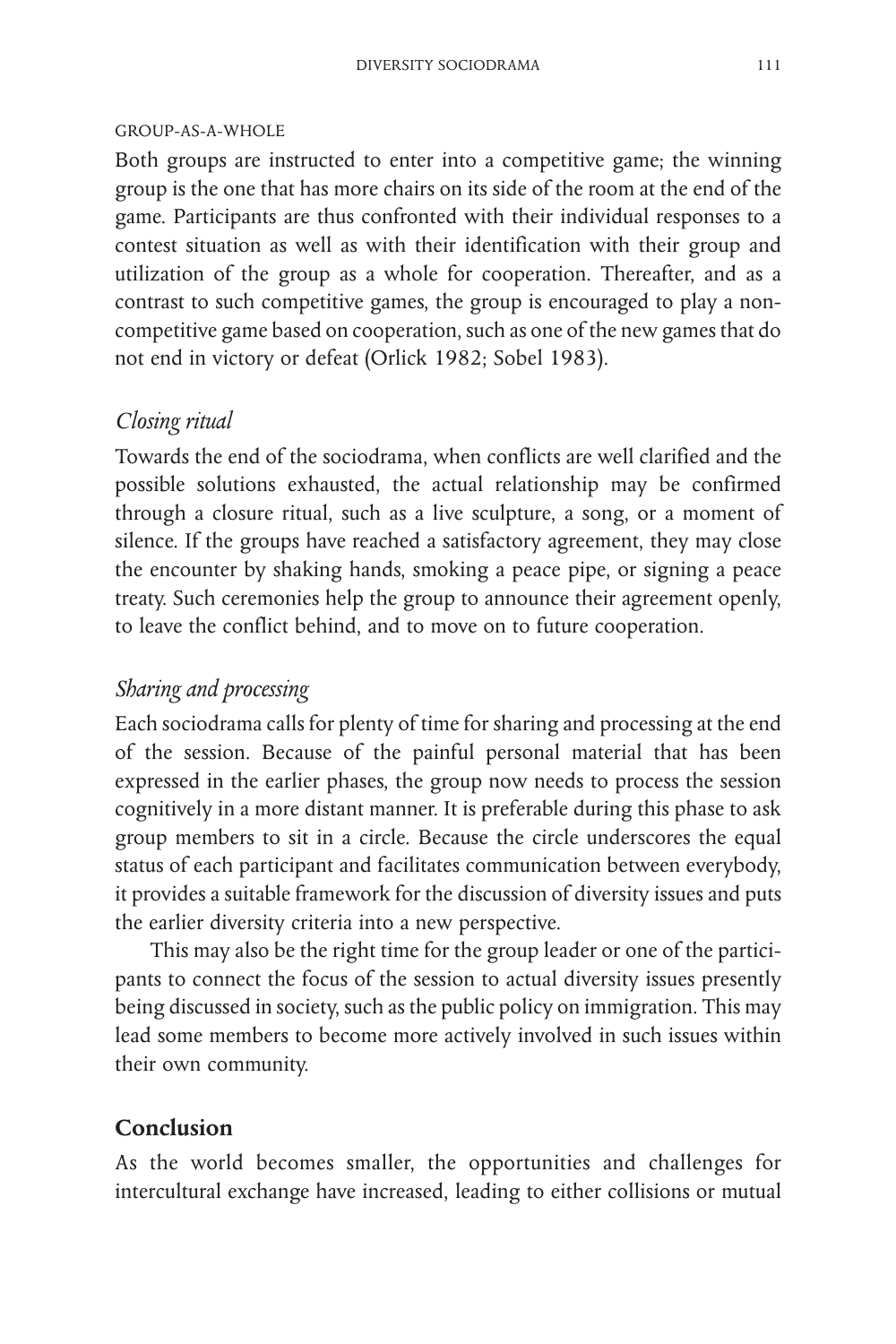exchanges and enrichment. Diversity sociodrama may provide new ways to explore such challenges and be an alternative to the wide variety of diversity training methods available.

We have hitherto talked about diversity mainly as a problem. However, according to Volkan (2002), most people can enjoy human diversity when they are not preoccupied with the anxieties associated with the preservation and maintenance of their own large-group (or ethnic) identity. Diversity sociodrama may create opportunities for warm, spontaneous, passionate encounters between people from totally different backgrounds who would never meet under other circumstances. Having people from different backgrounds together within one group may become an enormous stimulus to growth, interpersonal learning, and network building. Through the unique cultural background of each person, participants have a chance to get to know something different that may be truly enriching. At the very least, diversity in itself makes the group experience more exciting and interesting, providing the impetus for the growth of something that is beyond our own imaginations.

Diversity sociodrama may also give people a unique opportunity to share their own ethnocentrism without encountering prejudice and open hostility. At such moments, diversity sociodrama may lead to the conclusion that generalizations have little or no basis in external reality, thus facilitating personal changes of attitudes. If, however, diversities are real, participants in sociodrama may become more tolerant of those differences (Amir 1976). Such tolerance comes from the realization that not everyone who looks, sounds, and thinks differently from us is bad or dangerous; that other people have their own rights and needs; and that we need to learn to respect people as they are.

In addition to these goals, diversity sociodrama tries to go beyond external cultural and religious diversities to find a common ground around the fight against prejudice itself. The former president of the United States, William J. Clinton, expressed this vision very succinctly:

The real differences around the world today are not between Jews and Arabs; Protestants and Catholics; Muslims, Croats, and Serbs. The real differences are between those who embrace peace and those who would destroy it; between those who look to the future and those who cling to the past; between those who open their arms and those who are determined to clench their fists. (Speech delivered on December 22, 1997 to the people of Sarajevo at the National Theatre Sarajevo, Bosnia-Herzegovina, Public Papers 1997, p.1814.)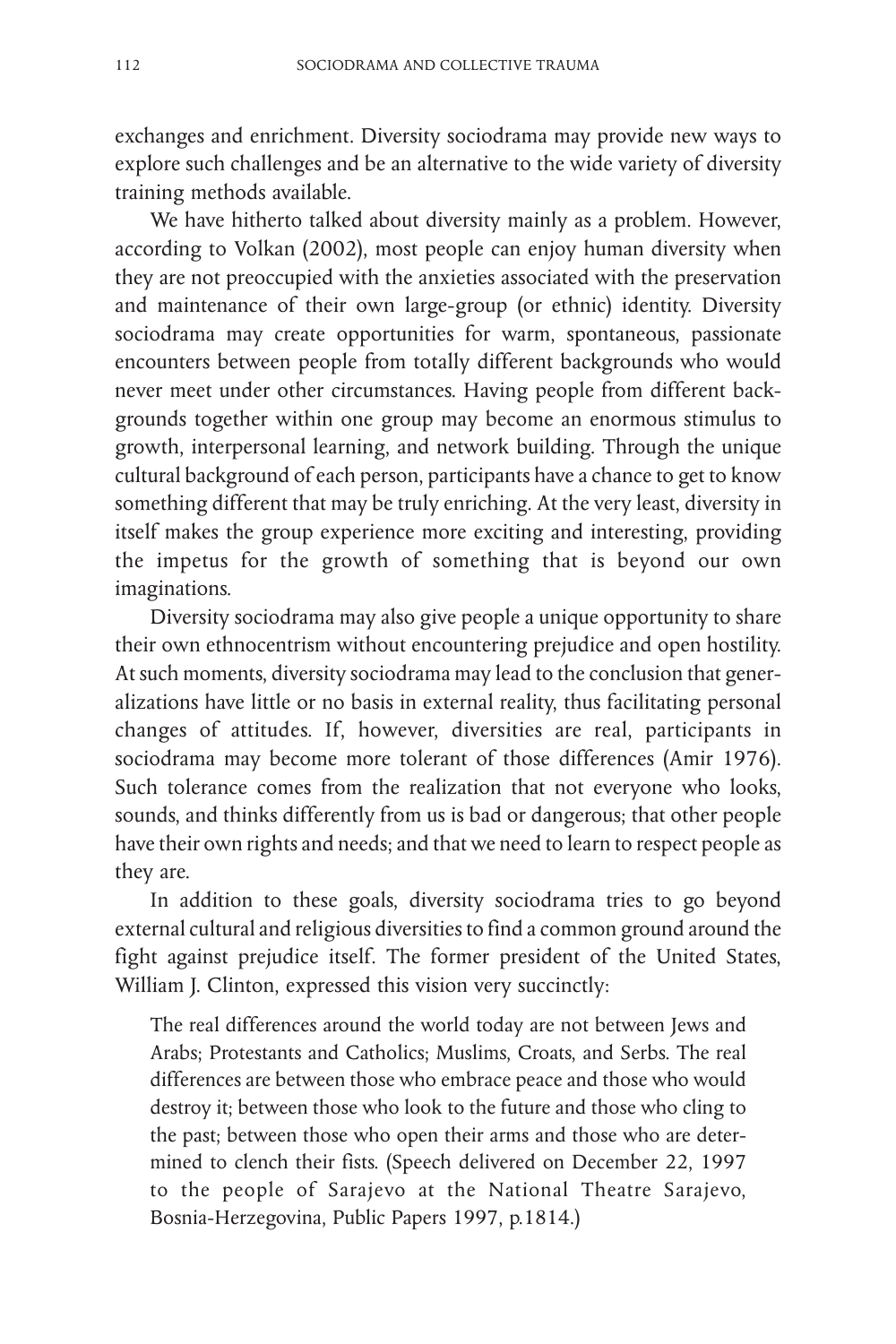DIVERSITY SOCIODRAMA 113

Most of us would probably agree with these words.

Clearly, however, sociodramatists cannot make any serious claims of being able to make people more tolerant towards one other; it is impossible simply to ask people not to be ethnocentric. What sociodrama can achieve is the exploration of our biased perceptions within a supportive environment and encouragement to participants to share the pain involved in being the target of stereotypic labeling. When this happens in public, there will be more awareness and, I hope, more sensitivity for such issues in the future. In addition, participants will become more aware of their tendency toward ethnocentrism and their stereotypical labeling of strangers. This may make them more humble when encountering others and make intercultural encounters less frustrating. Finally, as this process develops, participants may find a suitable balance between seeing the riches in adding other perspectives while still being proud of who they are and appreciating their own unique assets and originality.

Still, if none of this works, and because racism is still an urgent problem in many countries, diversity sociodrama will underscore the importance of creating public policy regarding the open expression of prejudice and racism. Such public policy should ensure that extremists cannot abuse the right to free speech to stir up racial tensions and that laws of incitement against any minority should be strictly enforced.

## **Postscript: the wall of separation**

The Berlin Wall has been torn down; the racial segregation system of apartheid in South Africa has been dissolved. Yet, in other parts of the world, new walls are being built to separate people from one another because they cannot live together in peace. The recent security wall in Israel is such an example. It has indeed provided a sense of security for the Israeli population, but it has created frustration for the Palestinian people. However, the wall may be the first step towards a solution to the Middle East conflict because more and more people, including myself, believe in the solution of the "two states for two peoples" formula. While it may not be the ultimate solution, it seems to be the only one with a chance of succeeding right now.

This solution is built on Moreno's sociometric concept of the "saturation point," which explains one of the causes of intergroup conflicts (1953, p.560). Based on the assumption that when two different cultural groups coexist in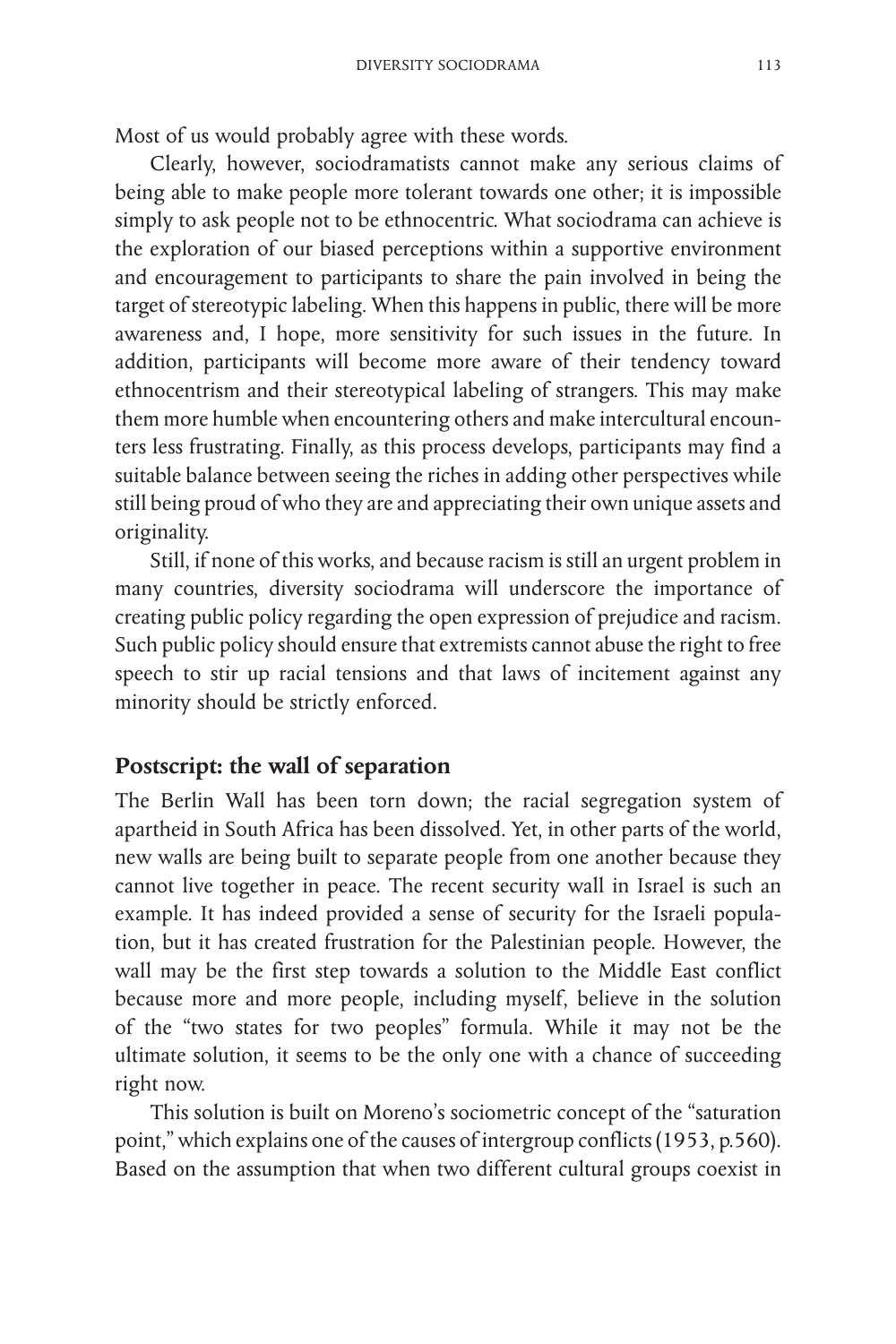physical proximity and when their members are in a continuous process of interaction they will invariably clash, the saturation point is the size of the minority group that the majority group can absorb without producing social tension and wars between the two (Moreno 1943/1972). In simple terms, too much diversity makes for social tension. Thus, the solution is to have more or less segregated societies. In opposite terms, there must be sufficient commonality and homogeneity in a group for it to develop cohesion, which of course is the basic prerequisite for any working group.

This is common sense, you might say; but it has profound consequences for the world we live in and the groups we attend. We seem to tolerate only a certain amount of divergence in the groups we choose to join. When the saturation point is exceeded, usually some kind of implosion or explosion occurs, causing the groups to fall apart and new groups with greater cohesion to form.

A political solution to the problem of how to live together with as little friction as possible despite considerable diversity may be found in the Swiss canton system, which promotes both separation and decentralization of power. Although Switzerland is made up of several different ethnic groups – Germans, French, Italians, and Rhaeto-Romanic – they have lived in prosperity and peace for many centuries. Whenever conflicts have arisen between these language groups and between Catholics and Protestants, the Swiss have resolved the conflict by allowing each of the warring groups to govern itself. Thus, single cantons have been divided into half cantons, new cantons have been formed, and border communes have opted to leave one canton to join another. In this way, the Swiss have developed a system that permits people of different languages, cultures, religions, and traditions to live together in peace and harmony, making the Swiss system particularly well suited to ethnically divided countries. This system may hold some fundamental truth for all of us.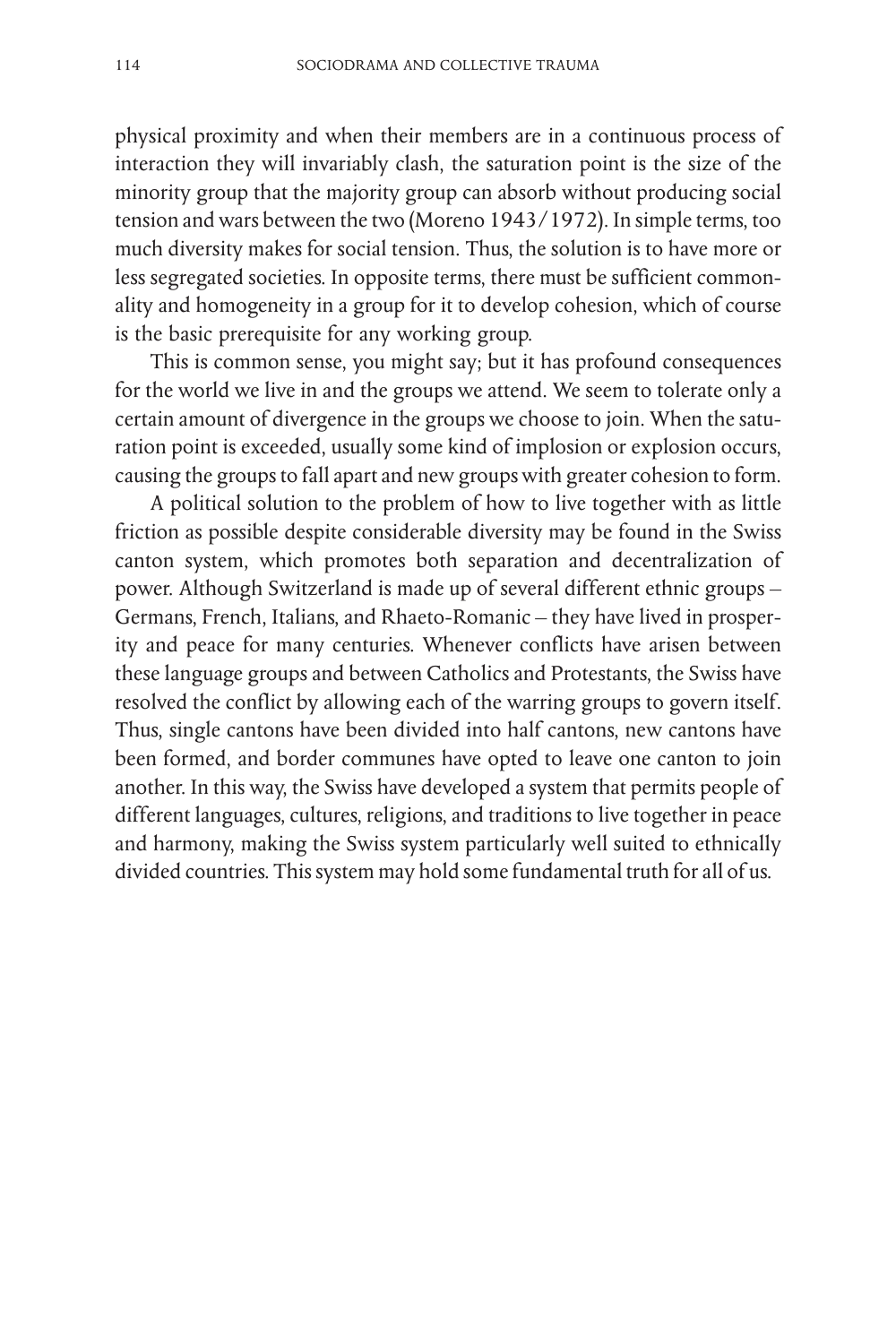# Conflict transformation in sociodrama

7

In earlier chapters, we discussed the theory and practice of sociodrama as it is applied in situations of crisis, political upheaval, and diversity. All of these applications may be seen as preliminary phases of escalating tensions, which instigate some kind of interpersonal conflict if they are not resolved. Man-made trauma provokes frustration and sometimes a wish for revenge, inequality leads to power struggles, and diversity creates intergroup tensions. In the present chapter, we will therefore develop an integrative approach to conflict transformation, which is relevant to the practice of sociodrama.

A sociodramatic conflict transformation strategy differs significantly from classical psychodrama. In psychodrama, antagonists are usually absent from the session and stand-in group members take their roles. In sociodrama for conflict transformation, the real antagonists are invited to the action space. In fact, many protagonists from one group and antagonists from the other group usually present their problems within the same session. The main difficulty is that protagonists and antagonists do not get along very well. At best, they have a minor dispute. At worst, they are at war with one another.

It's a familiar situation. Because, motivated either by national aspirations or by personal drives, people throughout history regularly and repeatedly light the torches of war as a collective consequence of their disputes. Entire societies create and recreate tragic scenarios of hatred and revenge. Intergroup discrimination, riots, terrorism, and violent hostilities form a constant mix of the daily international news reports. What is the function of sociodrama in such situations?

Sociodramatic conflict transformation may be a powerful auxiliary method for conflict resolution and negotiation strategies used all over the world. Because it is based on playful interaction, role-playing, and simulation of conflict situations, it allows the participants to search for solutions in a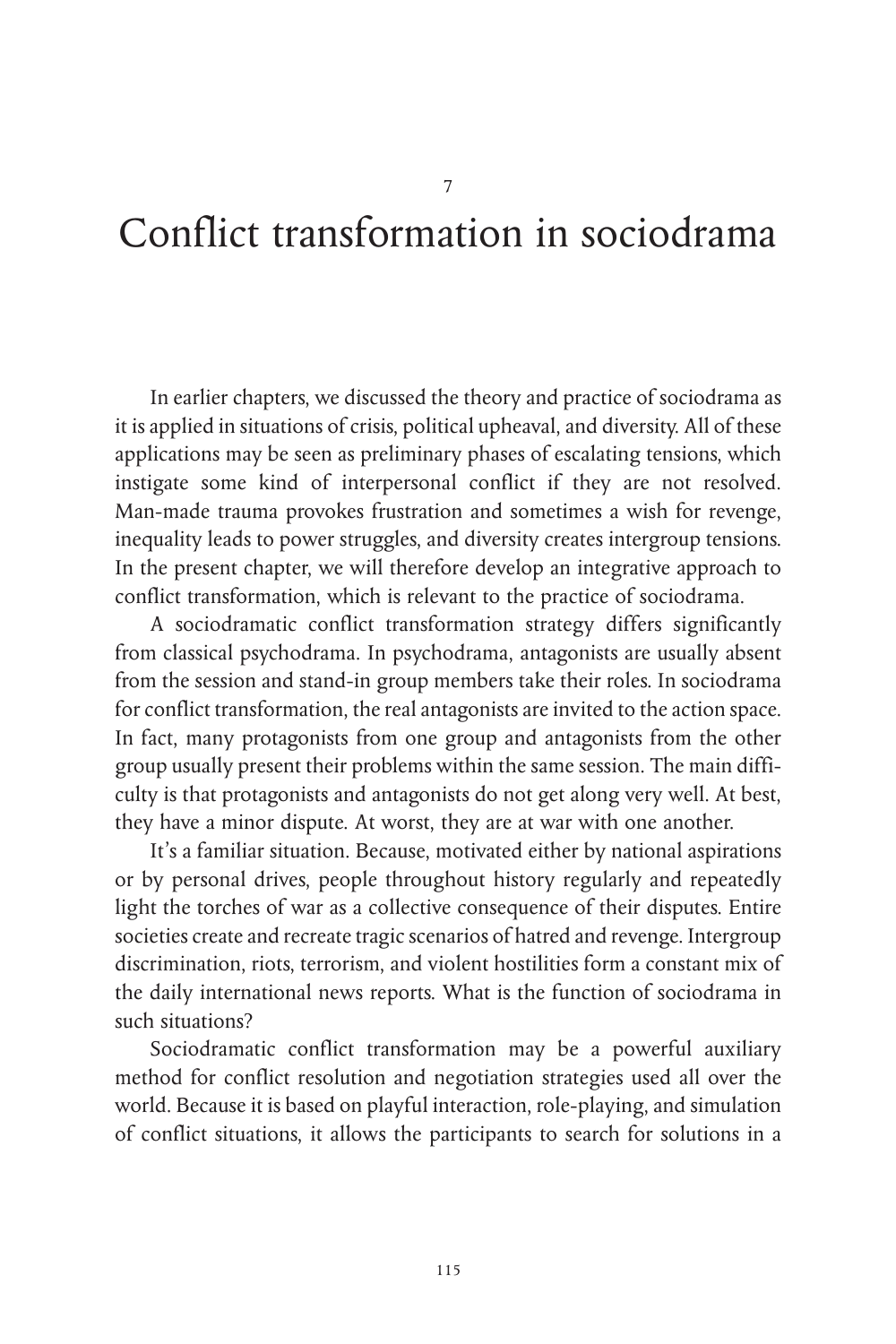nonthreatening and experimental environment. In such a protected setting, this kind of sociodrama can provide creative solutions to conflicts that have hitherto been difficult to resolve. At the very least, it will open up an alternative platform of interchange to violent warfare, which is badly needed in many countries of the world. As opposed to some systematic and hard-line negotiation or mediation strategies, sociodramatic conflict transformation proposes a softer approach to handling, encapsulating, transforming, managing, and digesting conflicts. Because no single approach can provide the best (re)solution to a conflict and some stubborn conflicts will remain unresolved, we sometimes have to learn to live with a conflict and be satisfied that it has become a little less malignant and violent than before.

# **Conflict and hostility**

"Hostile attitudes between groups, sometimes leading to aggression, are one of the world's most serious problems. Psychological research so far has succeeded in explaining it, but not in curing it" (Argyle 1991, p.23). Although some people feel that group psychotherapists should not meddle in global sociopolitical matters, others say it is impossible to conduct any therapy without taking universal intergroup conflicts into consideration. From my experience in Israel, I agree with the latter view. When daily preoccupation centers on the stress of physical survival, other concerns lose much of their urgency. In places where people are faced with violent intergroup clashes on a daily basis and where there is increased polarization between various subgroups of society, conflict transformation becomes a task as urgent and important as helping survivors cope with their traumatic experiences.

Moreover, conflicts are brought into every group situation at some point when participants reveal their social identities and start to mirror others and be mirrored by them. As interpersonal relations develop, people are naturally prone to reenact some of the cultural stereotypes and hostilities of the society in which they live, giving rise to scapegoating, fight–flight, or any of the other familiar manifestations of group conflict that reflect the society at large. As Powell (1989) pointed out, "The small group carries in its foundation matrix the destiny of all mankind, with polar opposites of love and hate, integration and destruction and life and death" (p.278). If we as sociodramatists can help to prevent, or to manage, some of the underlying conflicts causing tension, there may be less traumatization and less need for crisis intervention.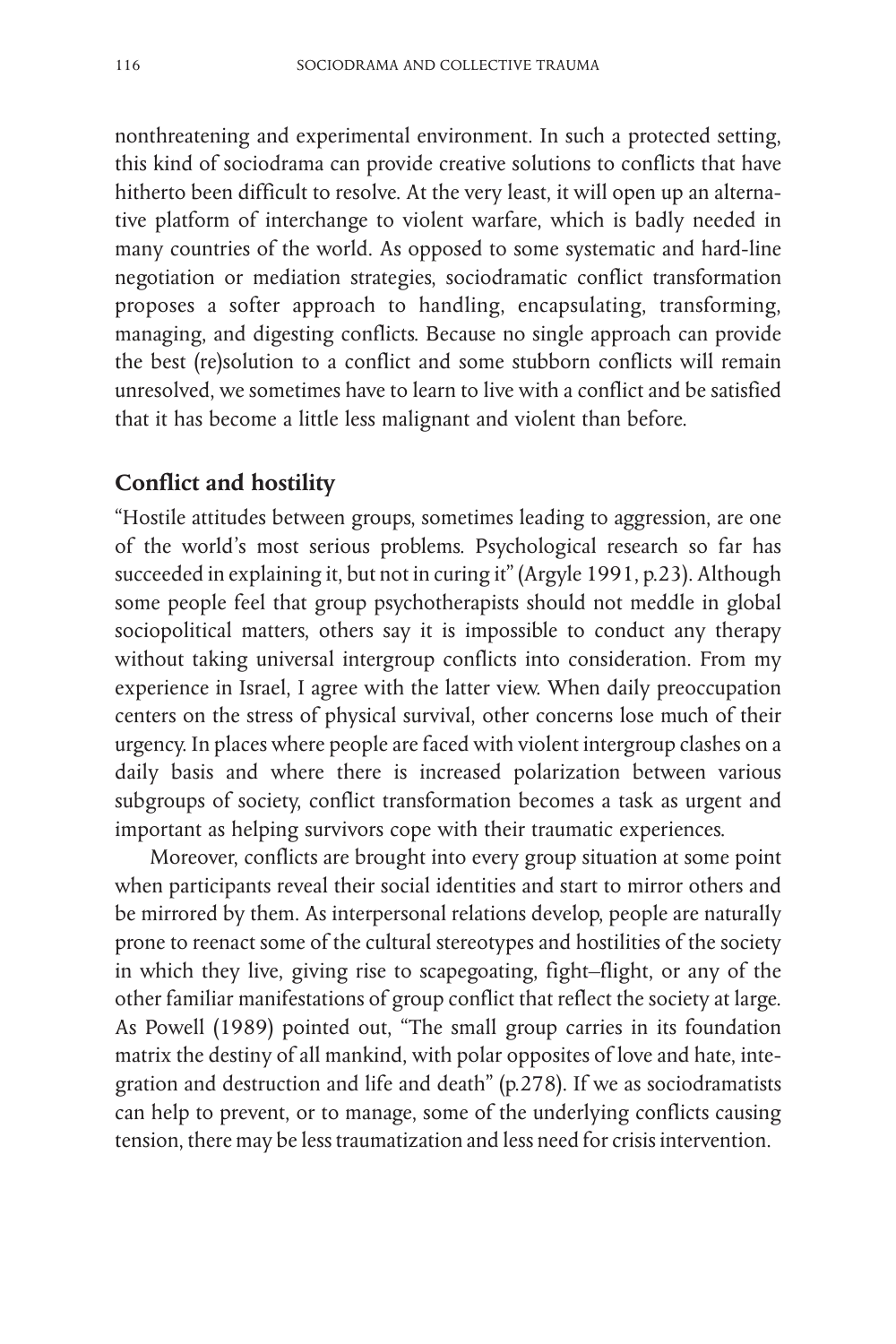Though Moreno (1953) suggested some possible preconditions for a more peaceful coexistence, his theories cannot be regarded as a sufficient basis for sociodrama; they neither explain the development of social conflict in a consistent manner nor formulate clear principles to guide practitioners in their efforts to resolve conflicts. The literature on intergroup conflict in sociology, social psychology, and anthropology, however, is sufficiently rich to provide a strong theoretical foundation for conflict transformation in sociodrama. Conflict is a key explanatory variable utilized by such classical social thinkers as Emile Durkheim, Karl Marx, Max Scheler, Georg Simmel, and Max Weber and later by social investigators such as Deutsch (1973), Festinger (1954), Frank (1967), Fromm (1973), Goffman (1963), Lewin (1948), Parsons (1967), and Sherif and Sherif (1969). They described various aspects of the social psychology of intergroup conflicts, including the six major ones summarized by Taylor and Moghaddam (1987), each of which explains the source of the conflict differently:

- 1. realistic conflict
- 2. social identity
- 3. equity
- 4. relative deprivation
- 5. elite
- 6. the five-stage model.

Moreover, the specialized literature on conflict resolution is full of models and strategies for turning conflict into cooperation and bringing peace to relationships of all kinds, if both opponents would only do what is suggested (Bisno 1988; Bloomfield and Moulton 1997; Cornelius and Faire 1989; Crum 1976; Curle 1971; Donahue and Kolt 1993; Filley 1975; Fisher and Brown 1988; Fisher and Ury 1981; Galtung 1996; Mindell 1995; Pruitt and Rubin 1986; Rose 1998; Rosenberg 2000; Rothman 1992; Rummel 1975–1981; Sharp 1973, 2005; Slaikeu 1996; Walters 1981; Walton 1969; Woodhouse 1991).

# **Application of psychological knowledge in the pursuit of peace**

Some of these interdisciplinary professionals were involved in various attempts to create a new profession of applied social scientists to advise national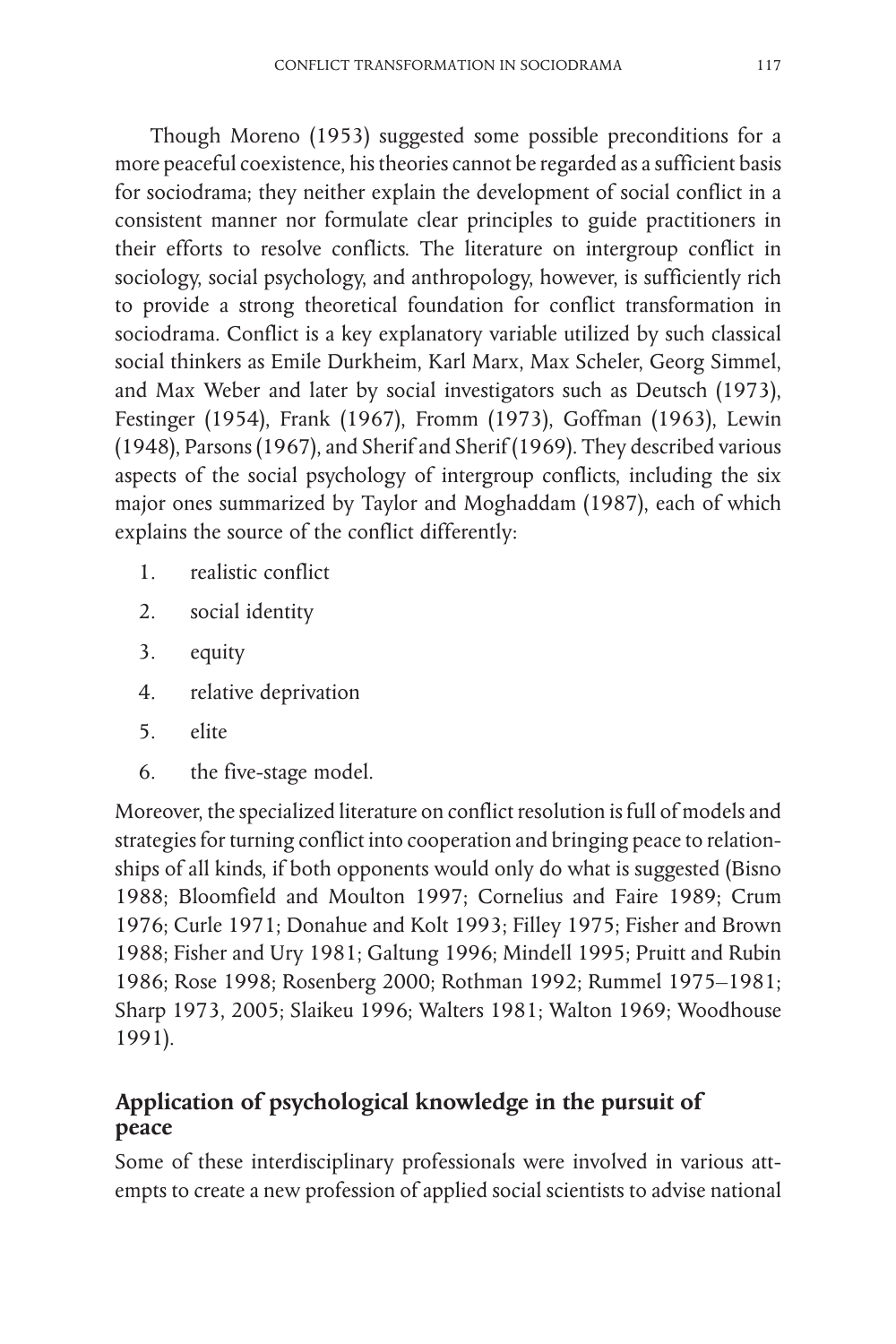policy makers on conflict resolution and war prevention. This profession would look at major cultural, political, and social events through the prism of social psychology and psychiatry. One of the earliest attempts by mental health professionals to influence politicians was carried out by a committee on war "prophylaxis" initiated by the Netherlands Medical Society (1939) a few years before the Second World War. They sent the following open letter to government officials, newspapers, and private individuals all over the world:

It seems to us that there is in the world a mentality, which entails grave dangers to mankind, leading as it may, to an evident war-psychosis. War means that all destructive forces are set loose by mankind against itself. War means the annihilation of mankind by technical science. As in all things human, psychological factors play a very important part in the complicated problem of war. If war is to be prevented the nations and their leaders must understand their own attitude toward war. By self-knowledge a world calamity may be prevented…we come to you with the urgent advice to arouse the nations to the realization of the fact and the sense of collective self-preservation, these powerful instincts being the strongest allies for the elimination of war.

Three hundred and thirty-nine psychiatrists from 30 countries signed the letter; and although they received many encouraging responses, unsurprisingly, Germany, Italy, and Japan were not among them.

The devastating consequences of the Second World War confirmed the warnings of this committee but did not deter other psychiatrists from attempting to prevent further violence. Indeed, in 1945, Flugel suggested we look upon war as a kind of mass delinquency. He postulated that, if psychology could be of use in dealing with an individual's misdemeanors, it might also be helpful in dealing with the more grandiose immoralities of nations. As a result, the main effort during these postwar years was to understand the behavior of Nazi mass murderers, explaining their behavior with psychological theories. Some of the famous anti-Semites were analyzed, categorized, and diagnosed as suffering from some type of mental illness or criminal predisposition; but because these Nazis turned out to be such complicated cases, being both loving parents and cruel murderers at the same time, they kept institutions full of psychoanalysts happily engaged in contradictory arguments for years without any clear-cut explanations.

From a different scientific perspective, a group of professionals in the early 1950s tried to develop a general theory of human conflict based on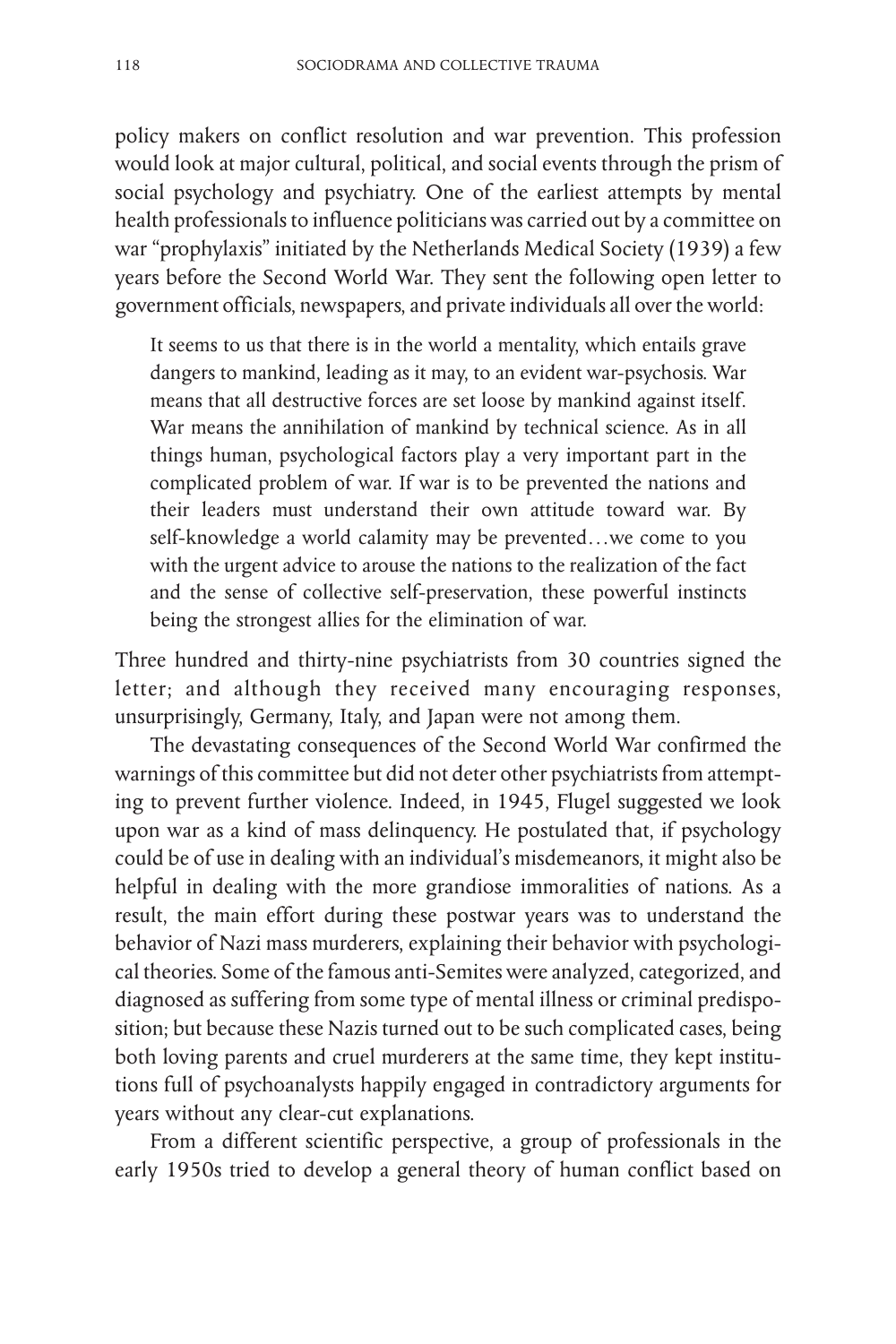game theory (Axelrod 1984), decision theory, and statistical modeling. However, according to Harty and Modell (1991), these attempts were largely unsuccessful.

During the protests against the Vietnam War in the 1960s and early 1970s, many psychologists from the field of humanistic psychology became involved in international peace promotion. One of the most inspired proponents of this approach was the American psychologist Carl Rogers (1965). He asked mental health professionals to use encounter group principles to help solve conflicts on a global scale, whether interpersonal, marital, interracial, intergroup, or international. Rogers was followed by a group of humanistic psychologists who also believed that therapy groups could be employed as holistic-political tools to make peace between the United States and the USSR and to promote a communion of brotherhood between all human beings. Along the same lines and within the same humanistic movement, Maslow (1977) suggested that:

any method is good that fosters communication, understanding, intimacy, trust, openness, honesty, self-exposure, feedback, awareness, compassion, tolerance, acceptance, friendliness, love, and that reduces suspicion, paranoid expectations, fear, feelings of being different, enmity, defensiveness, envy, contempt, insult, condescension, polarization, splitting, alienation, and separation. (p.16)

This field has become even more popular during the last few decades and is still in vogue. In this present time of global terrorism (Covington *et al*. 2002), mental health professionals try to explain what makes a "terrorist tick." As a result, there are now many organizations trying to apply psychological knowledge in the pursuit of peace. There are also various interdisciplinary professional journals devoted to this issue, such as the journal *Political Behavior*. This journal publishes original research in the general fields of political behavior, broadly construed to include institutions, processes, and policies as well as individual political behavior.

Presently, one of the foremost psychoanalysts of political situations is Vamik Volkan, a professor of psychiatry at the University of Virginia. He uses his understanding as a consultant in conflict negotiation and resolution in a great variety of intergroup conflicts around the world. Among his contributions, his understanding of large-group identities (i.e. ethnic, national, religious, ideological) allows the practitioner to examine societal processes through a psychoanalytic lens and to suggest ways in which such processes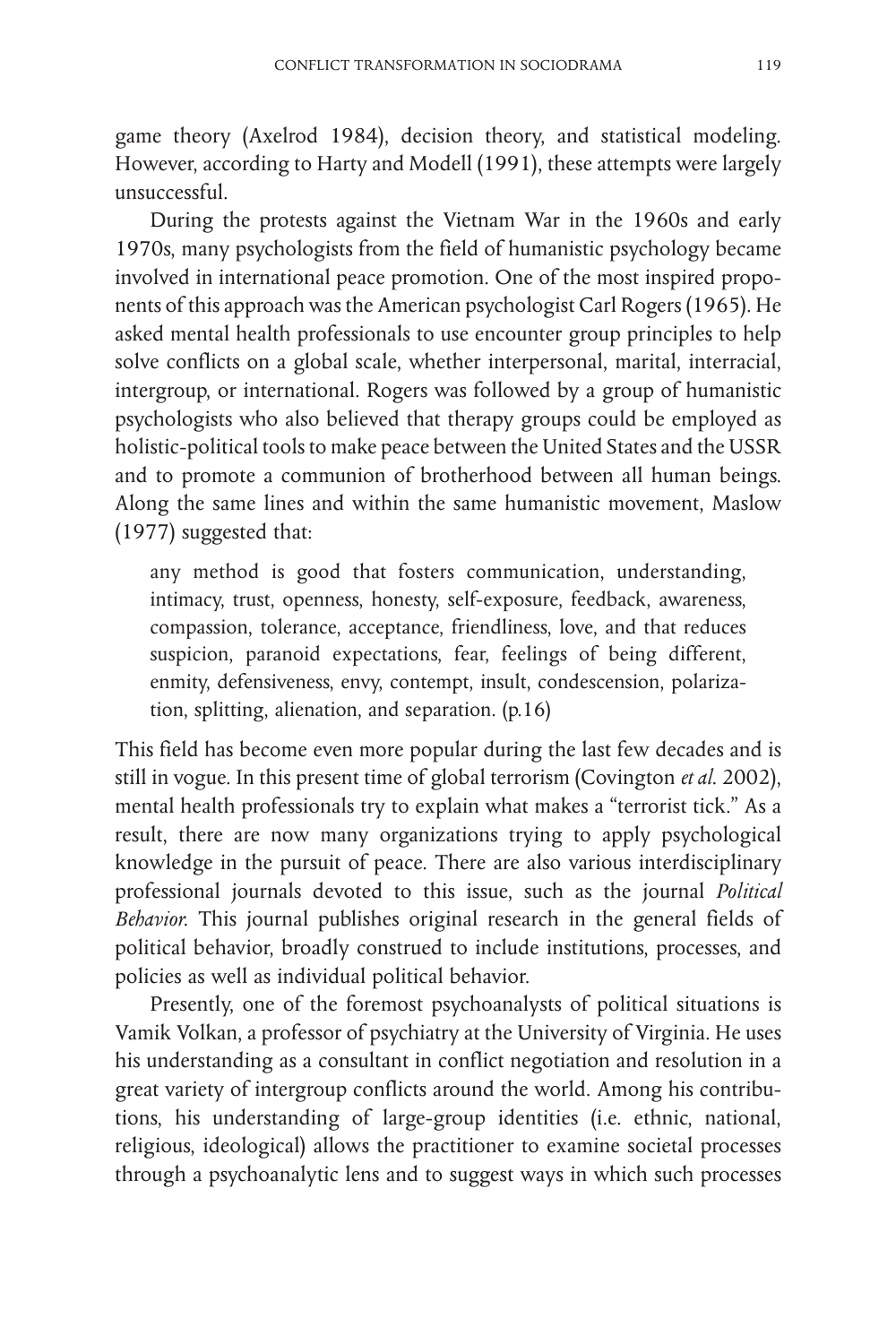become less malignant. Together with colleagues from the Center for the Study of Mind and Human Interaction, Volkan (1999) developed an interdisciplinary methodology for reducing ethnic tensions between opposing large groups. This approach promotes peaceful and adaptive coexistence, integration, or absorption. Nicknamed the "tree model" to reflect the slow unfolding of the process like the slow growth and branching of a tree, it has three basic components or phases:

- 1. Psychopolitical diagnosis of the situation includes in-depth interviews with a wide range of members of the groups involved. The interdisciplinary team of clinicians, historians, political scientists, and others map out the main aspects of the relationship between the two groups and the situation to be addressed.
- 2. Psychopolitical dialogues between members of opposing groups consist of a series of multiday meetings over several years. In such meetings, resistances are brought to the surface, articulated, and interpreted so that more realistic communication can take place.
- 3. Collaborative actions and institutions that grow out of the dialogue process pertain to the translation of insights into actual social and political policy, as well as into actions and programs that have concrete effects upon the populations.

Early efforts to find psychological solutions to the problem of war were in some ways affiliated with religious and spiritual approaches to conflict resolution, such as those proposed by Mahatma Gandhi, the Dalai Lama, and Martin Luther King, Jr. First, Mahatma Gandhi's philosophy of nonviolence was universally adopted. Second, the recommendation of the fourteenth and current Dalai Lama of Tibetan Buddhism to resolve disagreements through dialogue was widely accepted. Finally, the influence of Rev. Dr Martin Luther King, Jr was pivotal to this peace movement. In a Christmas sermon on peace, delivered on December 24 1967 at Ebenezer Baptist Church in Atlanta, Georgia, he said:

Now let me suggest first that if we are to have peace on earth, our loyalties must become ecumenical rather than sectional. Our loyalties must transcend our race, our tribe, our class, and our nation; and this means we must develop a world perspective. No individual can live alone; no nation can live alone, and as long as we try, the more we are going to have war in this world. Now the judgment of God is upon us,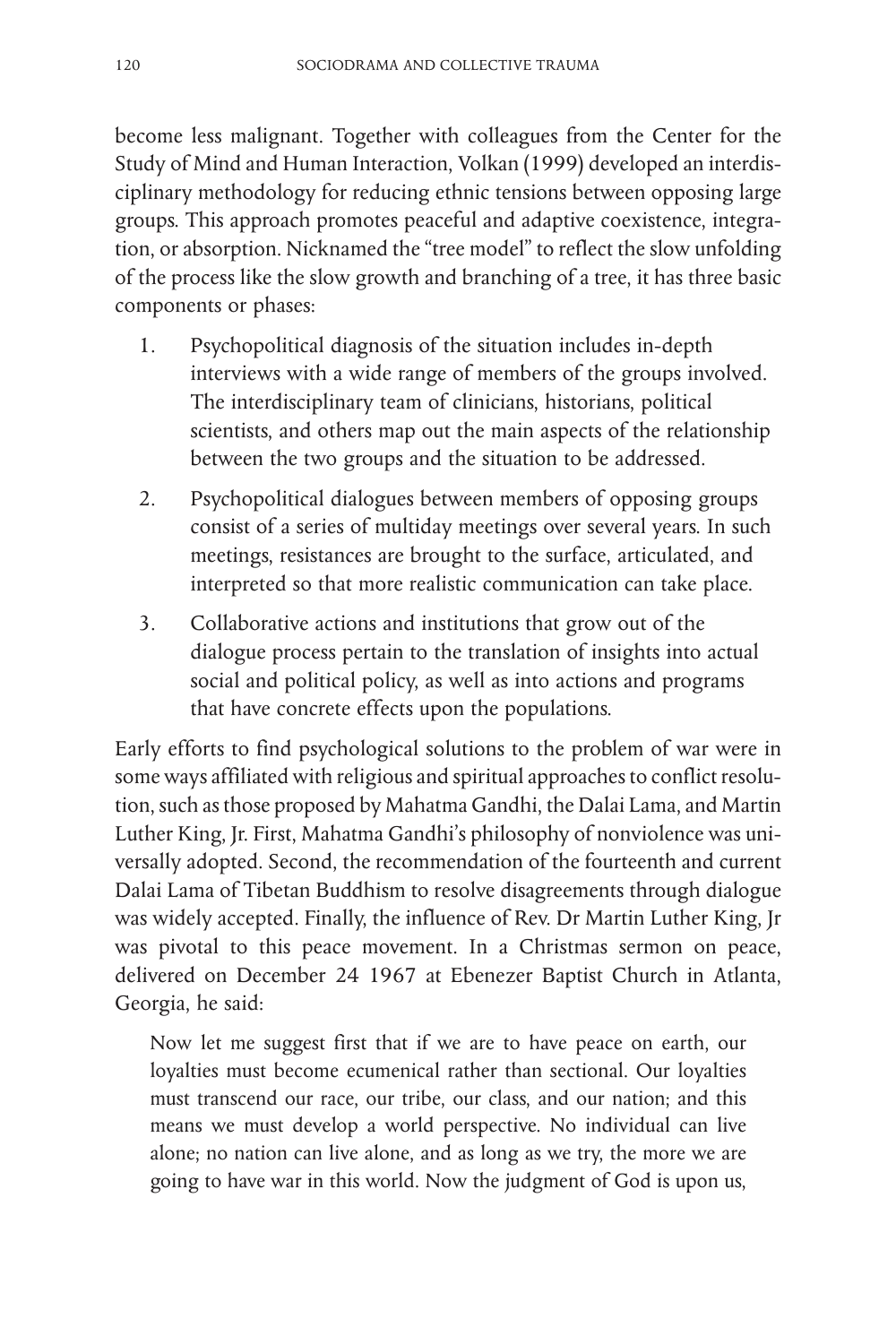and we must either learn to live together as brothers or we are all going to perish together as fools. (King 1967)

Brotherly love, however, is difficult to ask of people who are unjustly attacked by hostile forces.

While Gandhi's principles of *ahimsa* (nonviolence) might have worked well in the fight against the British, they did not stop the escalating tensions between Hindus and Muslims in India. Many believe that Gandhi's nonviolence failed because he was dismayed by the treatment of the Muslim minority in India by Hinduism and by the resulting calls for the creation of a separate Muslim state, Pakistan. Widespread distrust and hatred grew between Hindus and Muslims and, on the eve of India's independence, riots erupted all over India. The country became a bloodbath in which an estimated one million lives were lost (Wolpert 1991).

Such religious riots still erupt on a regular basis, despite the nonviolent influence of Gandhi. For example, in 2002, in Ahmedabad, India (the adopted hometown of Gandhi), Hindu mobs committed acts of unspeakable savagery against Muslims. The violence raged for days and persisted for more than two months, claiming almost 1000 lives. It was driven by hatred and sparked by a terrible crime: a Muslim mob stoned a train car loaded with activists from the World Hindu Council and then set it on fire, killing 59 people, mostly women and children. The day after the train attack, police officers arrested not a single person from among the tens of thousands rampaging through Muslim enclaves.

Though many of the above-mentioned peace activists and humanistic psychologists might have been correct from a psychological point of view, intergroup conflicts are surely more complex and more resistant to change than these professionals had assumed. Not only did they fail to recognize that some tensions are grounded in real and substantial disputes, but they also did not differentiate between the emotional, intrapsychic, interpersonal, and group-as-a-whole sources of conflicts that demand integrative approaches to conflict transformation rather than one-sided encounter approaches.

## **Primary aggression**

Most obviously missing were their refusal to acknowledge any primary hostile or evil human inclination as a source of conflict (Adams 1989; Staub 1989) and their almost passionate rejection of Freud's (1930) assertion that aggression may be instinctual rather than a response to frustration (Okey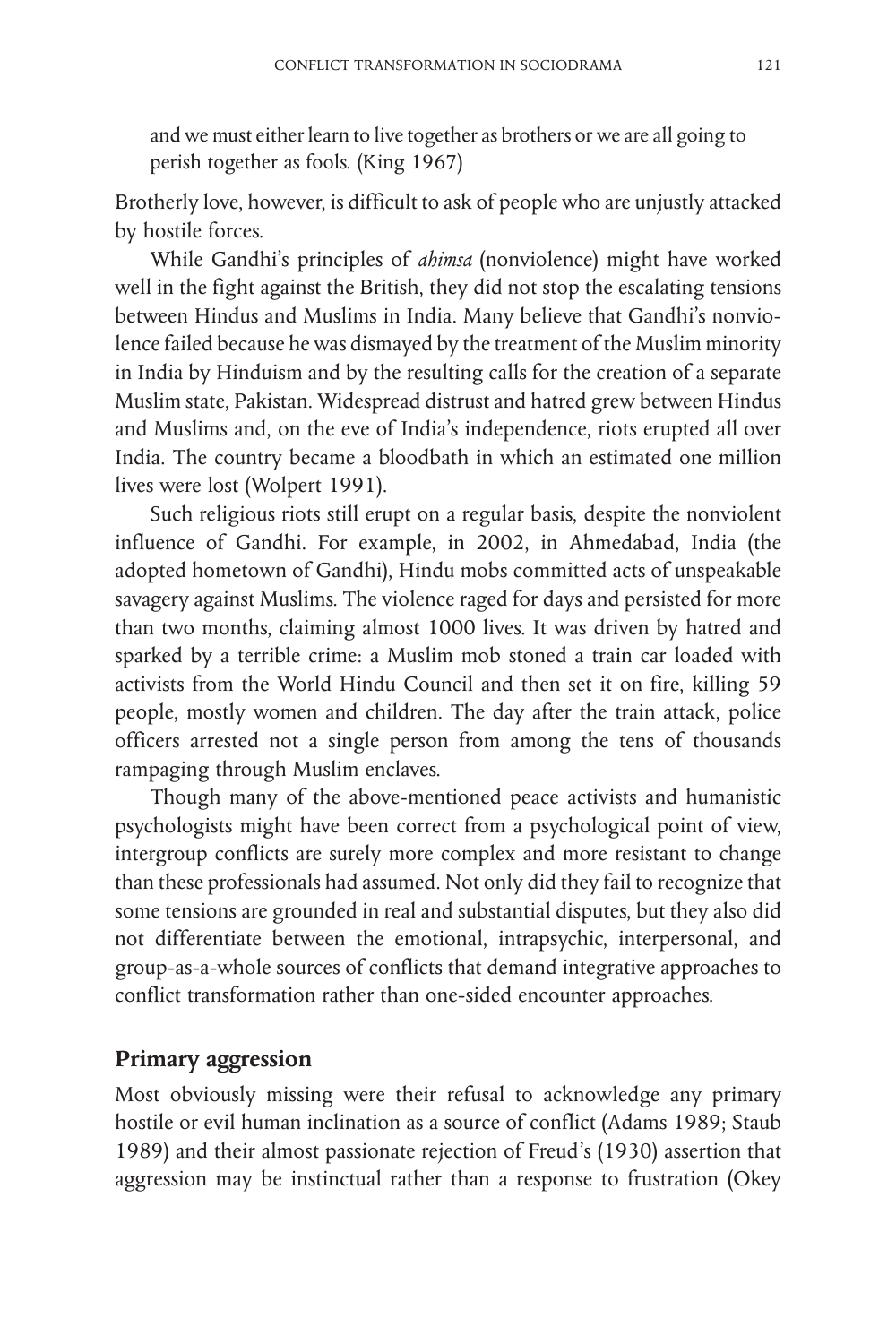1992). As a result, their approaches to conflict resolution lacked realistic appraisals of the possible multidetermination of human aggression, including instinct, drive, genetic makeup, environmental provocation, and social situation (Bandura 1973), and the need therefore to deal with conflict in a variety of ways.

Contrary to these humanistic psychologists, I believe any sound approach to sociodramatic conflict transformation must take into account the possibility that Freud was correct in his critique of the "love thy neighbor" principle, because:

men are not gentle creatures who want to be loved…they are on the contrary, creatures among whose instinctual endowments is to be reckoned a powerful share of aggressiveness. As a result, their neighbor is for them…someone to cause him pain, to torture and to kill him… Who, in the face of all his experience of life and history, will have the courage to dispute this assertion? (1930, p.111–112)

Einstein was similarly occupied with this question when he asked Freud if hatred and destruction satisfy an innate human drive, which ordinarily remains latent but which can easily be aroused and intensified to the point of mass psychosis. Freud's long response can be simplified in a short sentence: people are aggressive creatures by nature and they therefore need to be restrained either by themselves from the inside or by society from the outside. As a result of such innate aggression, Freud warned that, if the very thin layer of human culture and civilization broke, groups would clash like primal hordes. On the basis of this rationale, Freud (1930) went on to say, "It is always possible to bind together a considerable number of people in love, so long as there are other people left over to receive the manifestations of their aggressiveness" (p.114).

Unfortunately, Freud's observations seem to remain valid. History has taught that there are cruel people who want nothing else but to cause death and destruction. We may even assume that there is a kind of blind and senseless hatred in certain people, which I have called "unconditional hate" (Halasz and Kellermann 2005; Kellermann 2005), as a direct opposite of unconditional love. People should be justified in defending themselves against such hate, even with violent means. In such circumstances, war in itself cannot be seen as inherently unethical. If a people or a country is resisting such aggression, defending itself from any external attack or from violations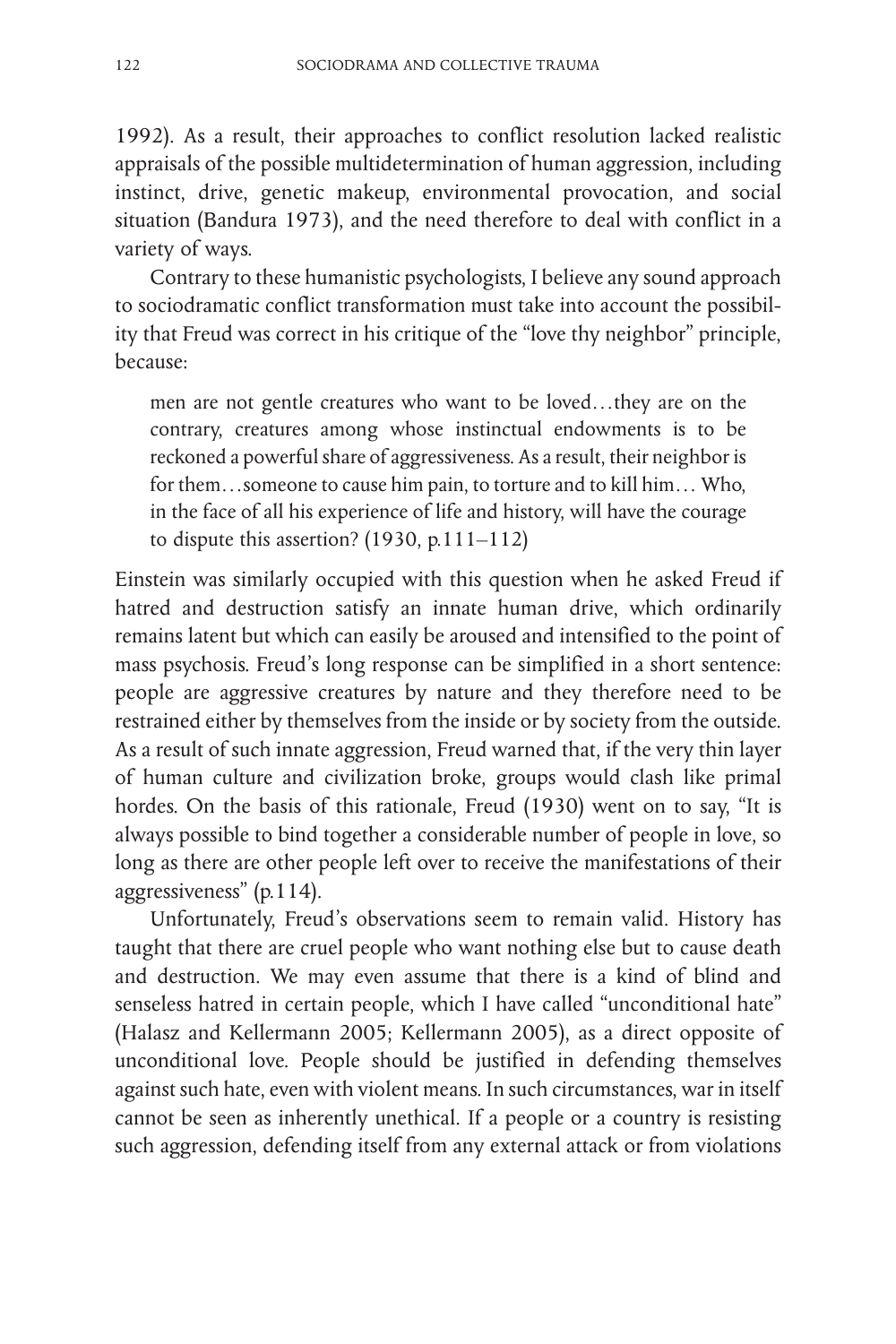of its basic rights, its armed forces can be characterized as waging a "just war" (Johnson 1981, 1987).

Though space does not permit a full discussion of Freud's theories on the primacy of human aggression nor of the various violent and nonviolent means of defense, I do believe it is important to take a firm position on this issue when working with sociodramatic conflict resolution. I have, therefore, added an emotional dimension to the conflict model presented here.

Moreover, from a sociological point of view, I believe sociodrama should be firmly grounded in a theory of social conflict or consensus. According to the functionalist theories of Parsons (1967) and Merton (1968), social balance (and love) is an ideal virtue. However, social discord is a natural part of the conflict theory of Karl Marx. What's more, cooperation and conflict (love and hate) coexist in society, according to Lensky (1966); so some conflicts may be highly desirable, adding some spice to living that provides incentives to achieve personal or group goals. Through cooperation, people may see their differences as assets, enriching the group and allowing it to succeed. Differences between people are thus appreciated because they add valuable resources to the group as a whole. In contrast, destructive conflicts are based on a competitive worldview in which only one person can win while the other must lose (Deutsch 1973). Any attempt to suggest a viable conflict-resolution strategy must take such basic views of people and society and cooperation and competition into consideration.

Interpersonal conflicts are universally present in human relations and become especially visible in all group activity. The mere fact of being together in a group assures that there will always be some amount of friction among its members. Though such frictions may have apparent negative effects on the group, they are not necessarily something bad or pathological to be removed. Rather, like states of crises, conflicts may be viewed as normal in healthy relations and, if properly managed, as opportunities for development, growth, and new learning (Bach and Goldberg 1974; Cornelius and Faire 1989; Gans 1989; Ormont 1984). Concerning this issue, we are guided by Pines' (1988) recommendation that "group analysts are trained to be sensitive to the balance between cooperation and conflict in the groups…[and] they bring to the attention of the group members the presence of both these centripetal and centrifugal forces" (p.57).

In view of the social and political tensions in many countries, the distinctions between constructive and destructive conflicts in the development, maintenance, and resolution of conflict have been increasingly blurred. Some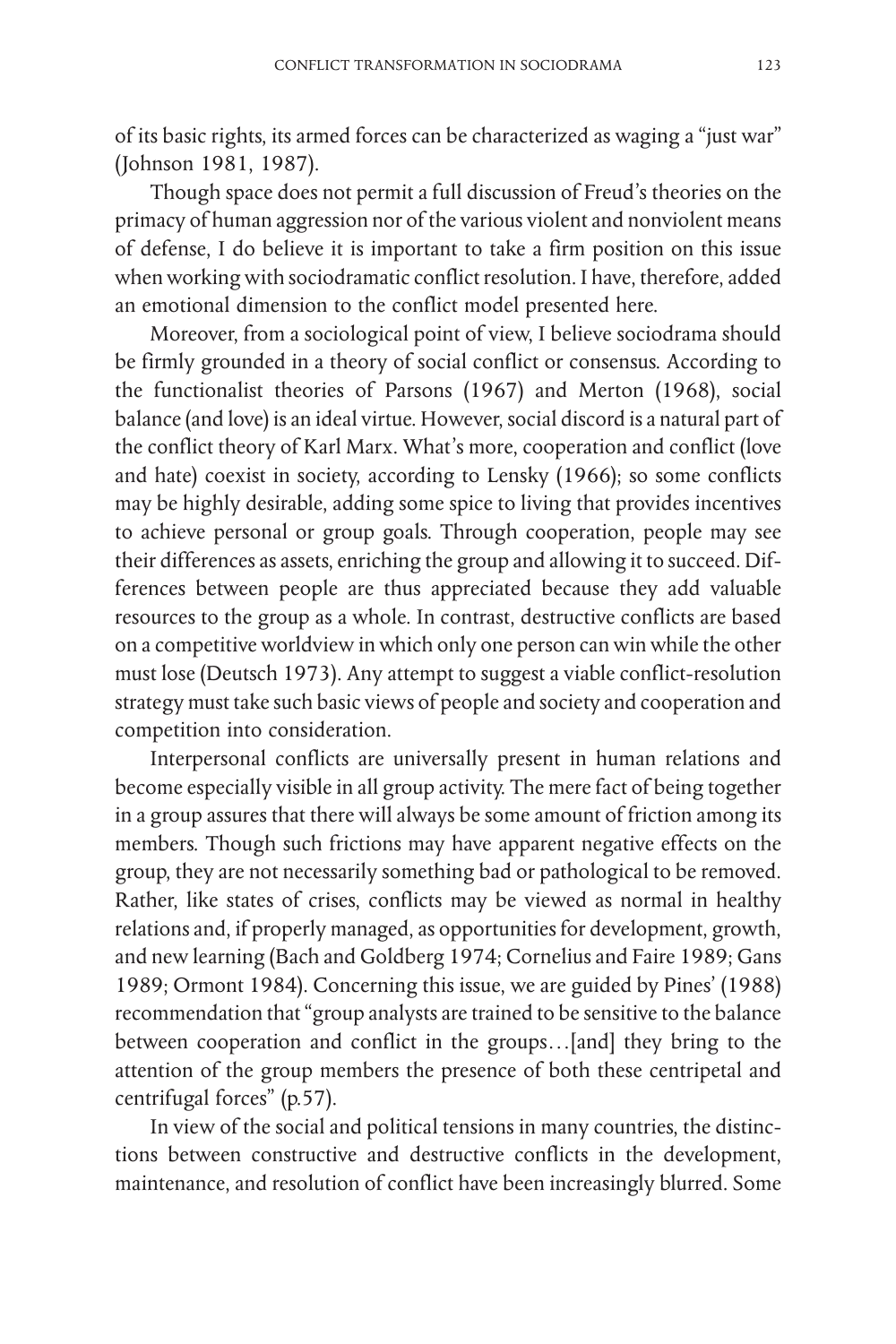practitioners respond with bewildered confusion and helplessness when called upon to manage situations in which people are openly antagonistic towards one another, either passively waiting for the tensions to diminish by themselves or observing how they develop into a general feeling of alienation, which threatens to tear the group apart. Others employ resolution techniques in an orthodox and automatic fashion, without sufficient consideration as to what the fight is all about from the various points of view represented. As a result, conflicts essential for the exploratory and therapeutic process of the group remain insufficiently explored during the course of therapy.

Drawing on interviews with several group therapists, on surveys of the literature (Bisno 1988; Cowger 1979; Deutsch 1973; Donahue and Kolt 1993; Doob 1985; Fisher and Ury 1981; Walton 1969), and on conclusions from my own experience, I here describe four strategies of conflict transformation and discuss some of the controversies involved in their use within sociodrama.

### **Conflict transformation**

Considering the complex and almost infinite sources of conflicts, management is surely a formidable undertaking. Obviously, transformation approaches may be chosen according to what the fight is all about. There is a continuum of emotional, intrapsychic, interactional, and group-related variables at work in any conflict. The sociodramatist must choose to focus on one or all of these, choosing to intervene on the various emotional, individual, interpersonal, and social levels in succession and combination if multiple sources of conflict are revealed.

For example, if suppression of aggression seems to be the underlying cause of tension, the sociodramatist may focus first on the emotional expression of aggression and suggest the opponents honestly "talk it out" or find a way to fight or compete that gets rid of the frustration while not causing physical harm to anyone. If transference-related issues later become predominant, the individual approach, which emphasizes intrapsychic transformation, may be employed. The interpersonal approach with the sociodramatist acting as mediator or facilitator of communication may be chosen when interactional disturbances are observed. Finally, when global group dynamic factors seem to have caused the conflict, an analysis of the meaning of the conflict for the group as a whole may be considered.

Table 7.1 gives an overview of these four overlapping and highly interrelated approaches, their theoretical bases, and their main objectives. Together,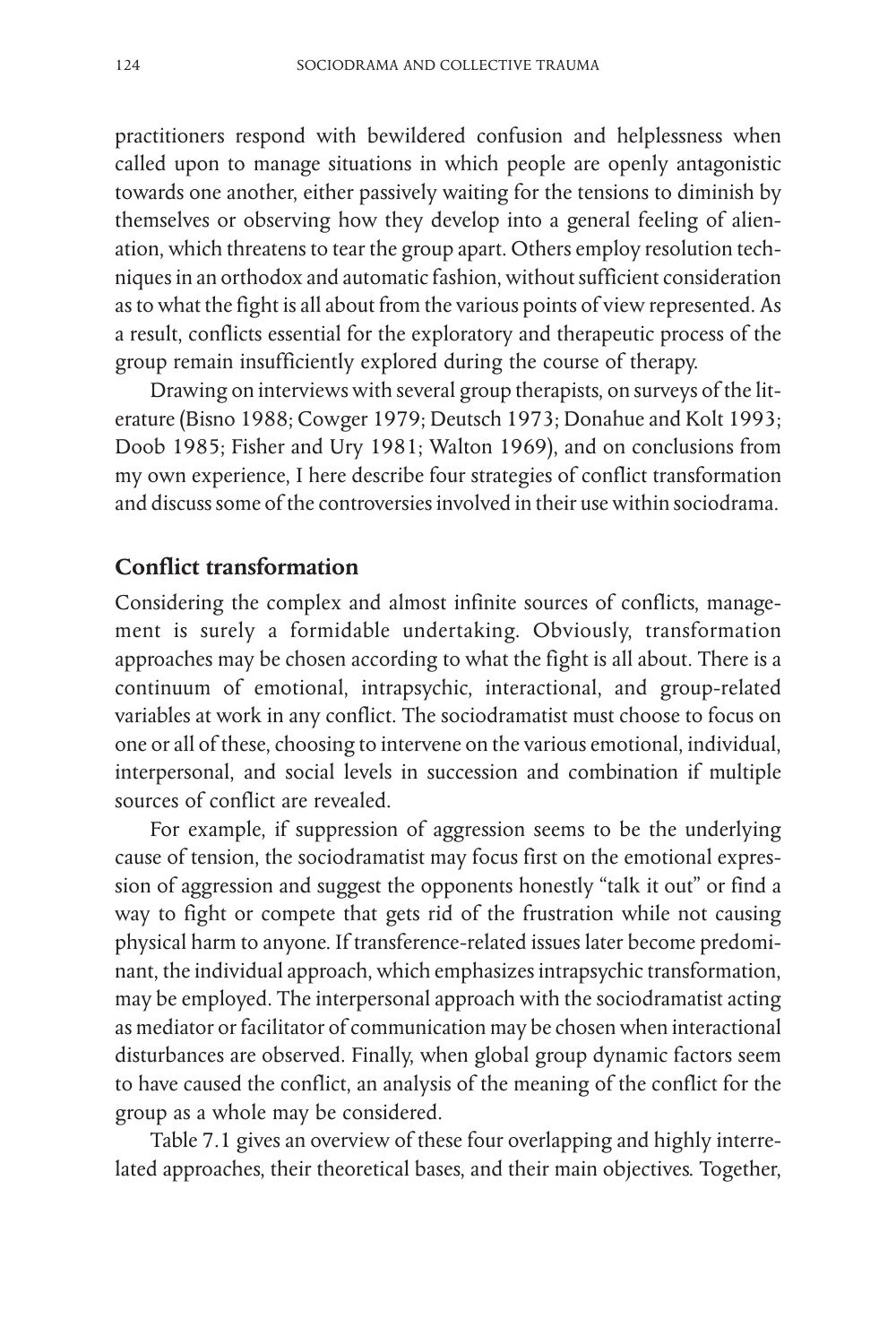they constitute a general model of conflict transformation, which can be integratively used in succession or combination during the various phases of the transformation process.

| Approaches       | <b>Theoretical basis</b>    | Main objective                         |
|------------------|-----------------------------|----------------------------------------|
| Emotional        | Frustration-aggression      | Expression of pent-up<br>aggression    |
| Intrapsychic     | Transference displacement   | Correction of perceptual<br>distortion |
| Interpersonal    | Interaction                 | Improved communication                 |
| Group-as-a-whole | Social psychology of groups | Transformation of group<br>dynamics    |

**Table 7.1 Model of conflict transformation approaches**

The leader may simply and succinctly interpret these four conflict transformation approaches in the following manner:

- 1. You are angry because you are full of frustration! If each one of you expresses aggressions and gets them out of your bodies, you may be able to get along together better.
- 2. You are angry at one another because you can't stand him and you can't stand her. Both of you need to take responsibility for your own anger, which says more about you than about the other person. If you realize that he is not all you want him to be and she is not all you want her to be, you may be able to accept one another as you really are and get along together better.
- 3. You are angry at one another because you don't get along well together. The problem lies not within either one of you but in the special interaction, or complementarity, between both of you. If both learn how to give and take collectively, you may be able to cooperate better.
- 4. You are angry at one another because of "them," because you exist in a context that puts you in a position of conflict. If you learn to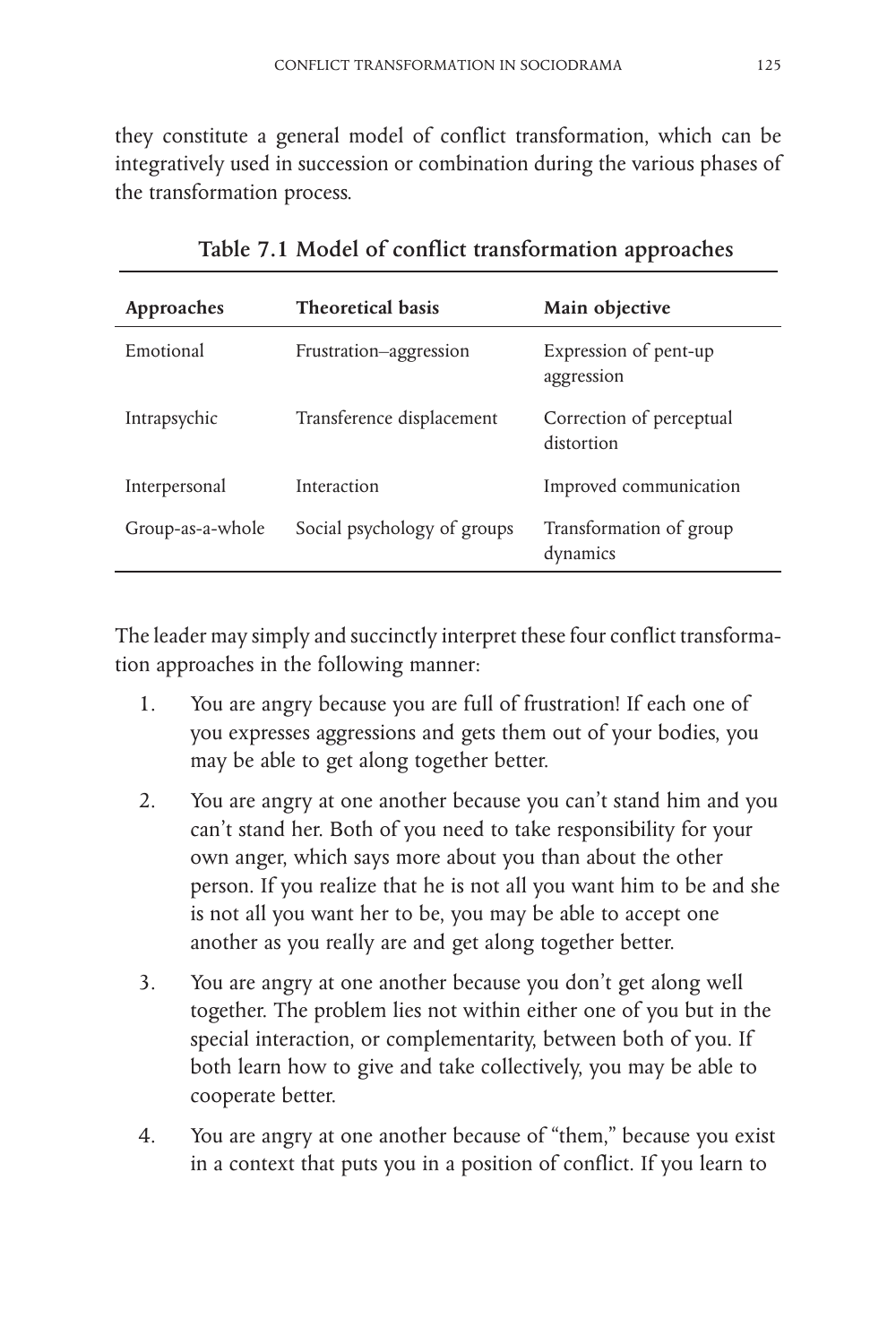recognize and separate this outside pressure from your relationship and unite to cope with it, you may be able to get along together better.

I believe these four approaches to interpersonal conflict transformation are all-inclusive and sum it all up.

# **The emotional approach**

According to the emotional approach, aggression is primary and instinctive, almost like the aggression in animals. Such aggression is motivated by either territorial defense, predatory aggression, inter-male aggression, fear-induced aggression (preceded by attempts to escape), irritable aggression evoked by any attackable object or other animal, maternal (protective) aggression, or instrumental aggression (Moyer 1968). It is used for self-defense, competition (social conflict), predation, and protection of our offspring (Brain 1979). As emphasized by Scheff (1994), war is also instigated on the basis of nationalism and bloody revenge.

Depending on the environmental circumstances and the functionality of the behavior, the similarities of animal aggressive behavior to that of humans are obvious. In humans, we often describe such aggression as "primitive," a primordial tendency to safeguard the continuation of one's biological existence or, like a "holy war," something that transcends any logic or reason. When functioning at such primitive levels of behavior, people become uncivilized and selfish, taking what they need without thinking about the consequences. Though it is clearly antisocial, such nonrational behavior cannot be subject to moral judgment and cannot be depicted as "evil" because it is fully utilitarian and driven by physiological needs. Whatever "hate" may be present is easily understood as the expression of the basic fear of losing something that is inherently needed.

To make participants aware of such emotions, the sociodramatist may invite a group to enact a situation that contains a demarcation between two parties or countries living side by side. There is a common border between them, which sometimes is a river or an open field. This middle land is a "no man's" land. On both sides, people of different cultures live with little or no contact with the other side. Sometimes, there is a bridge over the river but not always. Participants take one or the other side and improvise an interaction between them. This role-playing exercise may contain a conflict element, such as the presence of some valued material on one side or a land dispute, or may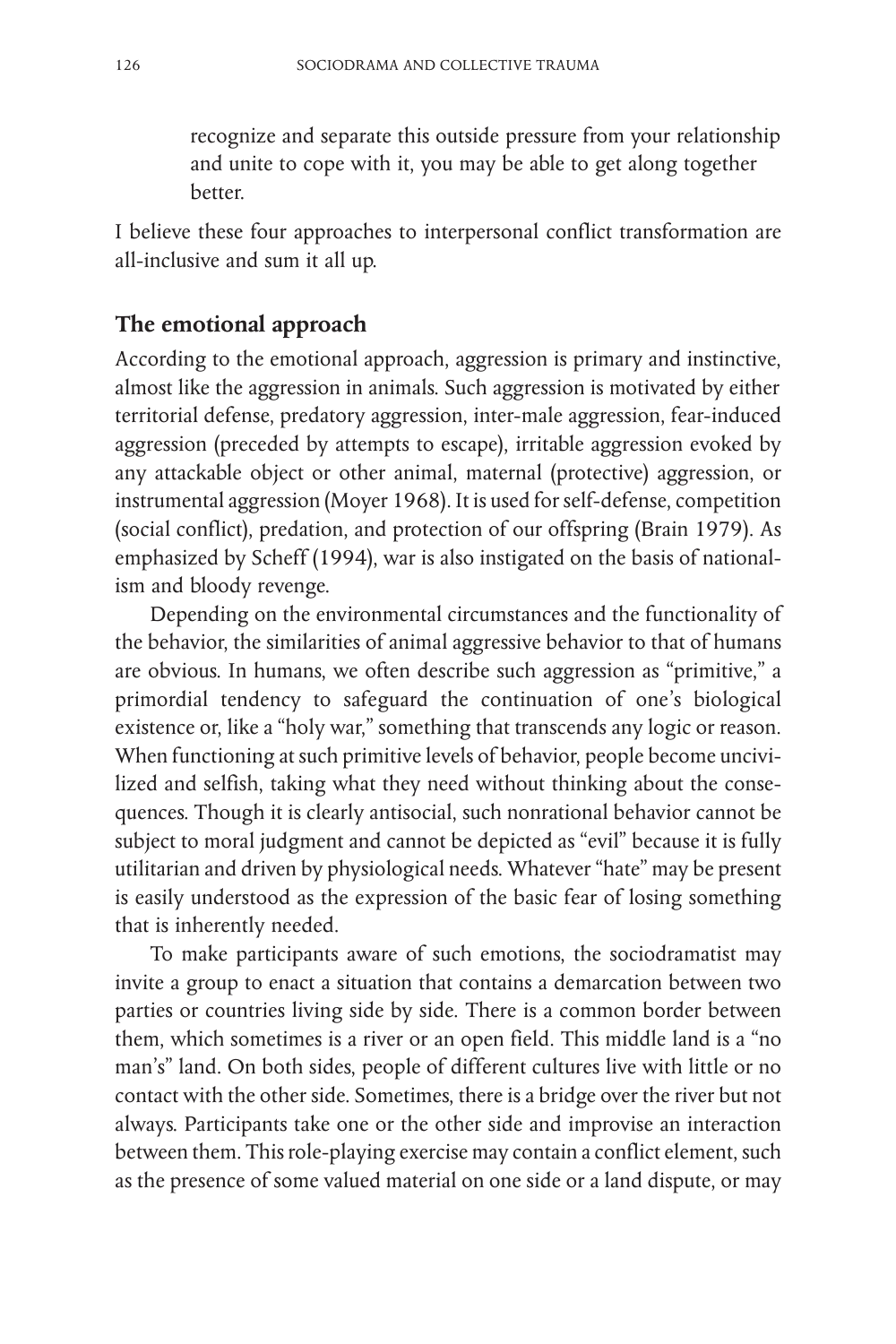simply focus on the different needs of each side. After the action, group members share their experiences, discussing what they have learned from the exercise in terms of the kinds of feelings evoked at various points of the drama.

Such an exercise quickly makes it clear there are no simple solutions to border disputes. Indeed, according to Galtung (1996), war will erupt whenever one of more than 2000 *nations* (which are bound together by culture, religion, and history) competes for any of the only 200 *states* (geographically defined territories or countries) available. Simply put, groups of people want to be ruled over not by others, but by their own people.

According to Flugel (1945), war may bring:

- adventure (the lure of the unknown, new opportunities, sacrifice, or asceticism)
- cohesion (bringing the nation together in shared interest and social unity)
- relief (from individual worries and restrictions, with social concerns taking precedence)
- $\bullet$ a socially accepted outlet for people's aggression.

All these reasons for going to war are in addition to the greed and hubris of many leaders of states.

Whatever reason is given, we can expect two human groups that compete for territorial power, perceived as necessary for their own self-preservation, will go to war with great determination. Ever since Cain and Abel, such wars have been passionate enterprises; people have attacked one another and have murdered, butchered, and assaulted one another by the thousands because of such competition. On each side, warriors with a well-developed killer instinct have practiced their skills without guilt or remorse, and they have been generously rewarded and glorified for their services by their own people. Because of the competition for territorial power, these wars have been perceived as just and the conflicts based on realistic reasons.

Although such a primitive point of view concerning conflicts may seem repulsive to peace-loving people today, it must be considered in any conflict transformation approach. Sociodramatists working according to this emotional approach attempt to resolve conflicts primarily by encouraging people to unload whatever pent-up anger they may have been keeping in. The main assumption underlying this approach is the well-known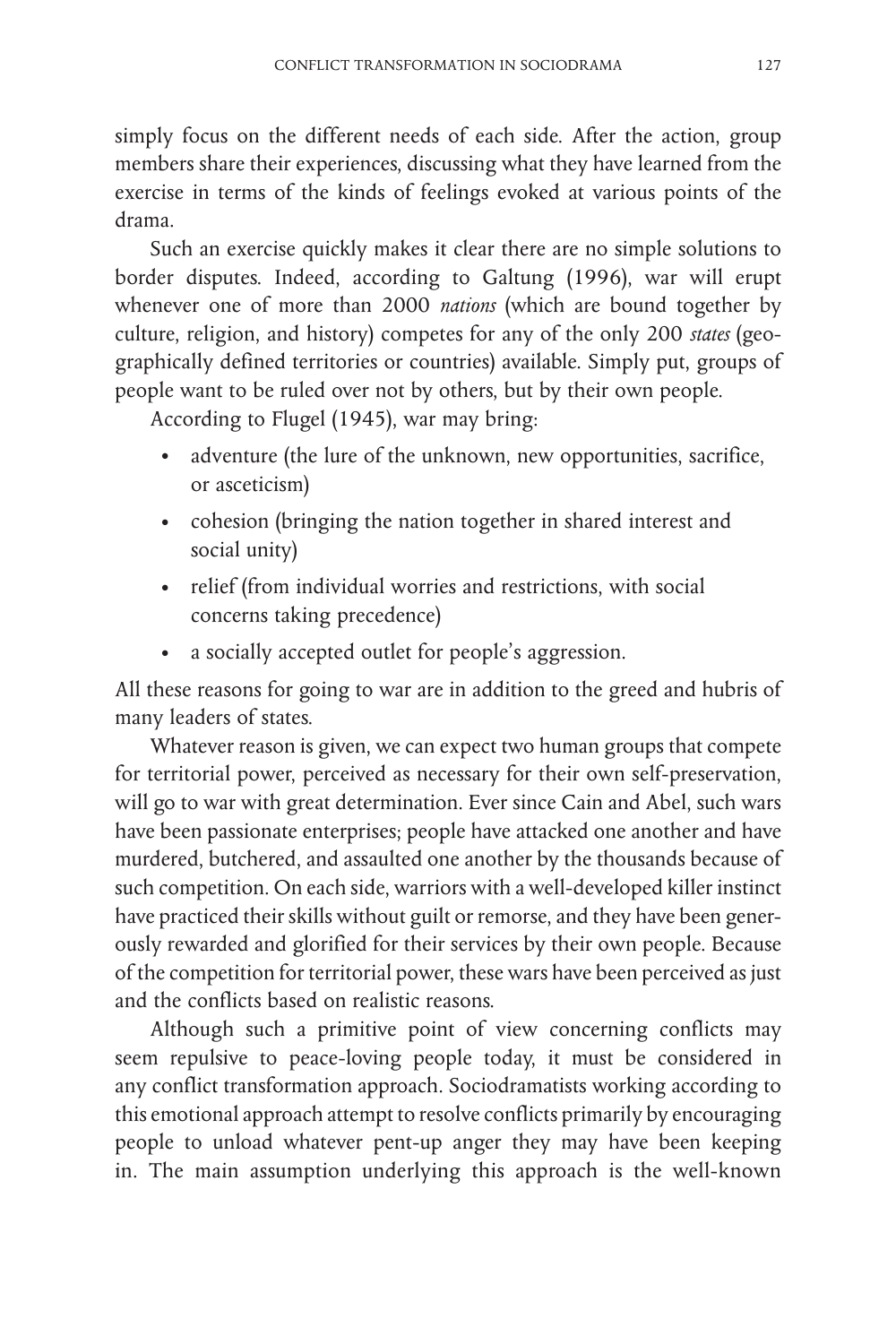frustration–aggression theory of Dollard *et al*. (1939), later reformulated by Berkowitz (1989). According to this view, any frustration or interference with a person's goal-directed activities causes the person to react with aggression that, whether innate or reactive (Simmel, Hahn and Walters 1983), must somehow find expression. If sufficient outlet is denied, the aggression builds like steam in a pressure cooker, bursting to relieve the pressure and causing a variety of emotional and physical disturbances (Rubin 1969; Smith 1992).

The best way to get rid of this aggression is to let it out through some overt expression. This need not be a violent confrontation, however, as such aggression may be channeled through vicarious cathartic experiences. Among the socially accepted outlets for such emotions are those encouraged and permitted within international competitive sports tournaments.

Sociodrama may also be a safe and suitable place for such vicariously aggressive activity: a kind of laboratory for learning how to express anger towards other people. In such an expressive approach, participants are encouraged to express their present anger in an honest, direct manner rather than with the tact and restraint characteristic of people's behavior in ordinary social situations. In action-oriented forms of group therapy, such as encounter groups, bioenergetics, Gestalt, and psychodrama, and in marathon, sensitivity, and human potential growth groups, participants are urged to express their anger both in words and in action; they are encouraged to scream, bang on an empty chair, stamp on the floor, or throw objects at the wall, simultaneously pronouncing their outrage verbally. Frequently, mattresses, pillows, or *batacas* (foam rubber bats) are used for pounding; and two people involved in a fight may be urged to push each other down or wrestle in any manner they wish (as long as nobody gets hurt).

While such an active approach would be unacceptable within a psychoanalytic framework of nonstructured verbal interaction, the focus on emotional expression per se, as manifested in the interpretation of various defenses (Rutan, Alonso and Groves 1988), is also emphasized in verbal group therapies. Expressing anger directly towards other people is also a part of all behavioral assertiveness training in which participants are taught to behave assertively rather than submissively in interpersonal conflicts. First, they become more in touch with the physical manifestations of their anger. Second, they accept anger as a legitimate emotion even though they may wish to be without it. Third, they explore the precipitating frustrations and identify the possible sources of anger. Fourth, they try out nonverbal as well as verbal ways of expressing anger (i.e. through body posture, tone of voice, and eye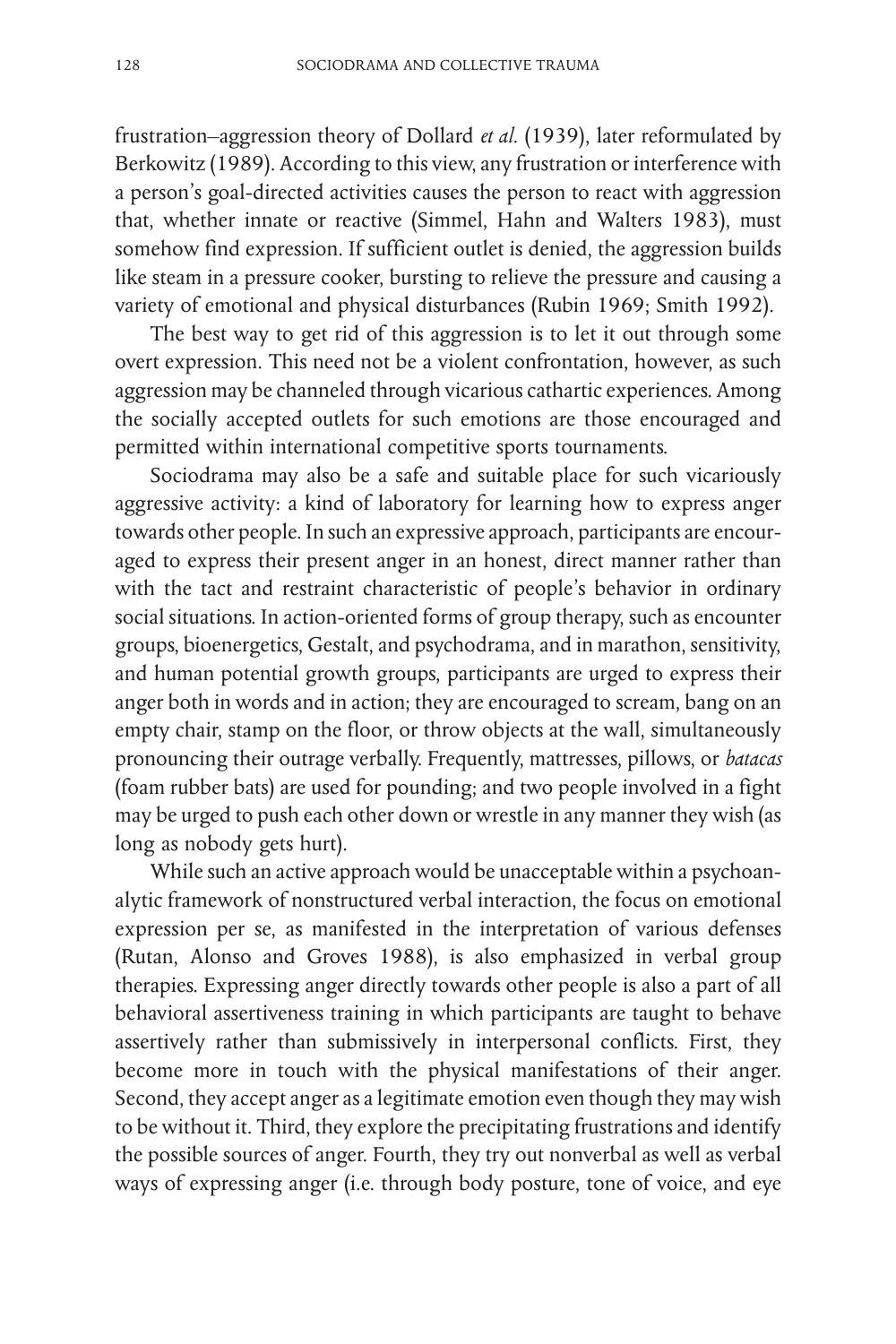contact). In this process, feelings previously denied expression are let out as fully as possible. Finally, participants try out their newly learned behaviors in situations outside the therapy setting.

The notion that expression leads to relief is easily accepted. Such release helps break the vicious circle of frustration–aggression–inhibition–repression, which so often characterizes neurotic people. Yet the question of whether or not such an emotional approach can resolve conflicts remains. Critics (e.g. Tavris 1983) hold that aggressive expression not only is a worthless way of resolving conflicts but actually makes people angrier than before. Similarly, with a mass of accumulated evidence from research studies on children, Bandura and Walters (1965) concluded that, far from producing reduction of aggression, participation in aggressive behavior maintains the behavior at its original level or actually increases it.

The personalities of the people involved must also be considered. While expression may clearly provide a safety valve for surplus anger for people emotionally restricted and inhibited and for compulsive personalities excessively concerned with conformity and adherence to standards of conscience, impulsive personalities who have explosive outbursts of aggression need to develop internal controls to restrain their overt anger and may be less suited to this approach.

Furthermore, the effect of expression seems to be highly influenced by the responses people receive to their overt aggression. When the expression of anger is met with retaliation, the experience usually results in new frustration, not relief. The new experience becomes reconciliatory and perhaps corrective only when the expression is accepted and the antagonist openly admits to being wrong. Thus, giving expression to anger heretofore kept in can be an important learning experience that paves the way for other more cognitive and interpersonal approaches to conflict transformation.

# **The intrapsychic approach**

According to the intrapsychic approach, conflicts are based on our tendency to view other people with bitterness, distrust, or resentment. The main assumption underlying this approach is that people reject one another because of their negative subjective evaluations of the other. Women may, for example, say to men, "We don't like you because you're so selfish!" The intrapsychic approach does not focus on the selfishness of men in this case but on the perception of the women. Clearly, the men do not live up to the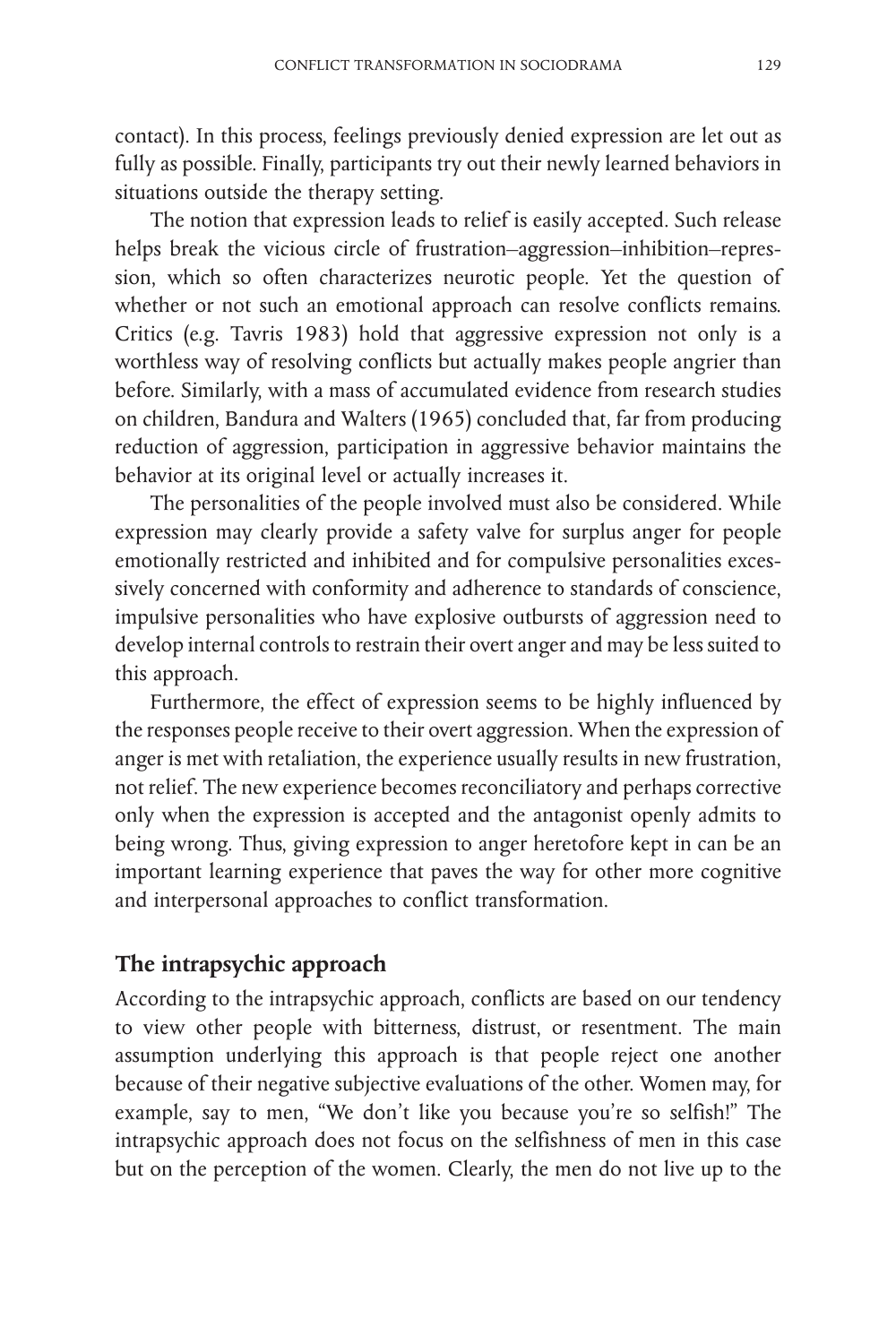expectations of the women, the women need to be more appreciated, the women feel neglected, etc.

In international relations, derogatory evaluations of others are common and may lead to violent eruptions of conflict. As exemplified by Volkan (1988), Al Qaeda terrorist groups view all Americans as demons and infidels to be annihilated, and many Americans view bearded Muslims in a similar manner. Many Israelis consider Palestinians subhuman, and most Palestinians think Israelis are despoilers of the land they are supposed to share. Such division of groups into "us" and "them" has been described in detail by social identity theory (Tajfel 1981), which is very relevant to the intrapsychic approach. When states are divided along ethnic, linguistic, or tribal lines, any mass paranoia plays into the hands of politicians who want to be reelected (Robins and Post 1997) because blaming everything on an outside enemy strengthens the inner unity of any country. Intragroup tension almost ceases to exist because all aggression is directed outwards towards the other group.

In his book *Bloodlines: from ethnic pride to ethnic terrorism*, Volkan (1997) suggested that people kill one another for the sake of protecting and maintaining their own large-group identities. The group's "we-ness" becomes so deadly that it feels compelled to take revenge for wrongs inflicted on its ancestors or others belonging to its bloodline. Hundreds of years of tribal mentality and of men sacrificing their lives for their countries contribute to this situation.

Some of this division of "we" and "them," however, is clearly based on perceptual distortions of the other group. These sometimes become clear through the use of the psychodramatic mirror technique. We become aware of hating the other person because there is something in that individual that is part of ourselves and we become highly disturbed to see it so clearly in the other person.

In chapter 6, we described the tendencies of one group to view the other through its own ethnocentric prism. We have also observed that projecting negative images upon other people increases when the groups come into close proximity. Practitioners working according to this intrapsychic approach attempt to resolve conflicts primarily by focusing on the hostility experienced by either one or both of the conflicting parties and interpreting such hostilities as expressions of their subjective perceptions.

Confronting individuals with their highly subjective ways of relating to each other may create the basis for more realistic relations. People may get to know the other persons in new and more positive lights. By changing the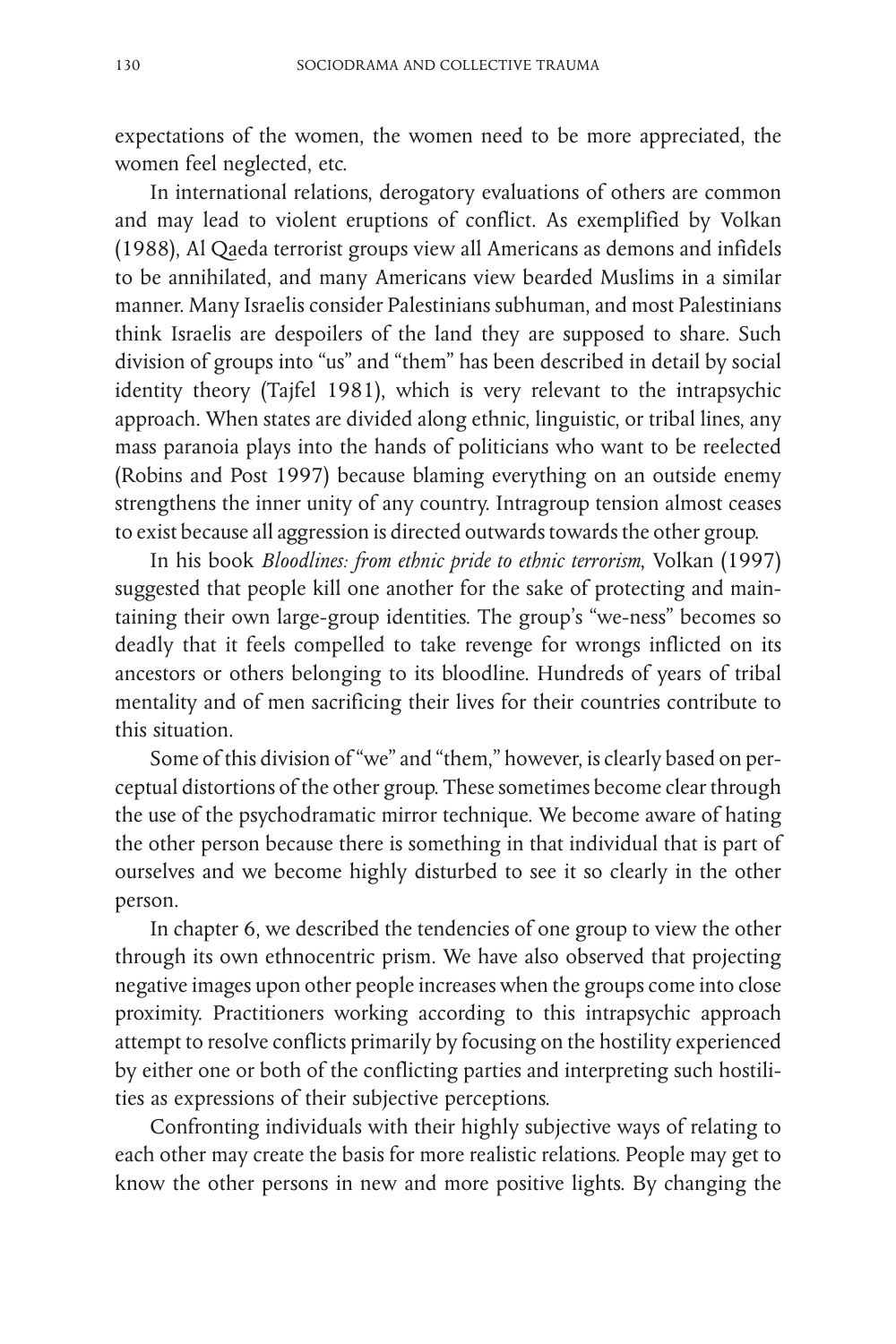focus from the antagonist to themselves, they become more aware of the role the antagonist serves as a repository of disowned parts of themselves (Pines 1988). This can often be traced first to similar roles in their present social network and later to the same roles within the family of origin. Frequently, conflicts may be resolved by either party becoming aware of the blame it places on the other for not fulfilling uncompleted quests from the past. Depending on the training of the sociodramatist, all of this work may be done more or less in action.

While group psychotherapists of all persuasions use the intrapsychic approach frequently, its effectiveness as a conflict resolution technique is arguable. Critics hold that it cannot resolve interpersonal conflicts because, by emphasizing the intrapsychic source of hostility, the possible real evil nature of other people is insufficiently recognized. Instead of directing one's anger towards the other person, one is urged to look into oneself and, as a result, one may blame oneself for wrongdoings that one did not commit.

Thus, legitimate aggression may be inhibited, introjected, or sublimated instead of directed towards the person originally responsible for the frustration. Advocates find this critique oversimplified and dismissive as it does not take into account the interactive perspective of the object-relations model, which focuses on how one person's intrapsychic state of mind affects another's. Therefore, when the dynamics of both "projectors" and "targets" are analyzed within the same exchange, the intrapsychic approach becomes profoundly effective.

However, interpersonal conflict is rarely a case of one person being completely at fault and the other totally innocent. More typically, "it takes two to start a fight." Consequently, practitioners should focus on the interaction between both parties in the dispute, not just on the intrapsychic world within each person.

# **The interpersonal approach**

The main assumption underlying the interpersonal approach is that conflicts typically occur in a social context involving at least two persons who, for various reasons, do not get along. For example, we tend to dislike people who are different from us in values and beliefs; who do not reciprocate our liking for them; and who are abusive, malicious, and generally unfriendly towards us. The correlation between attraction and similarity is robustly described in the social psychological literature. Various theories, such as transaction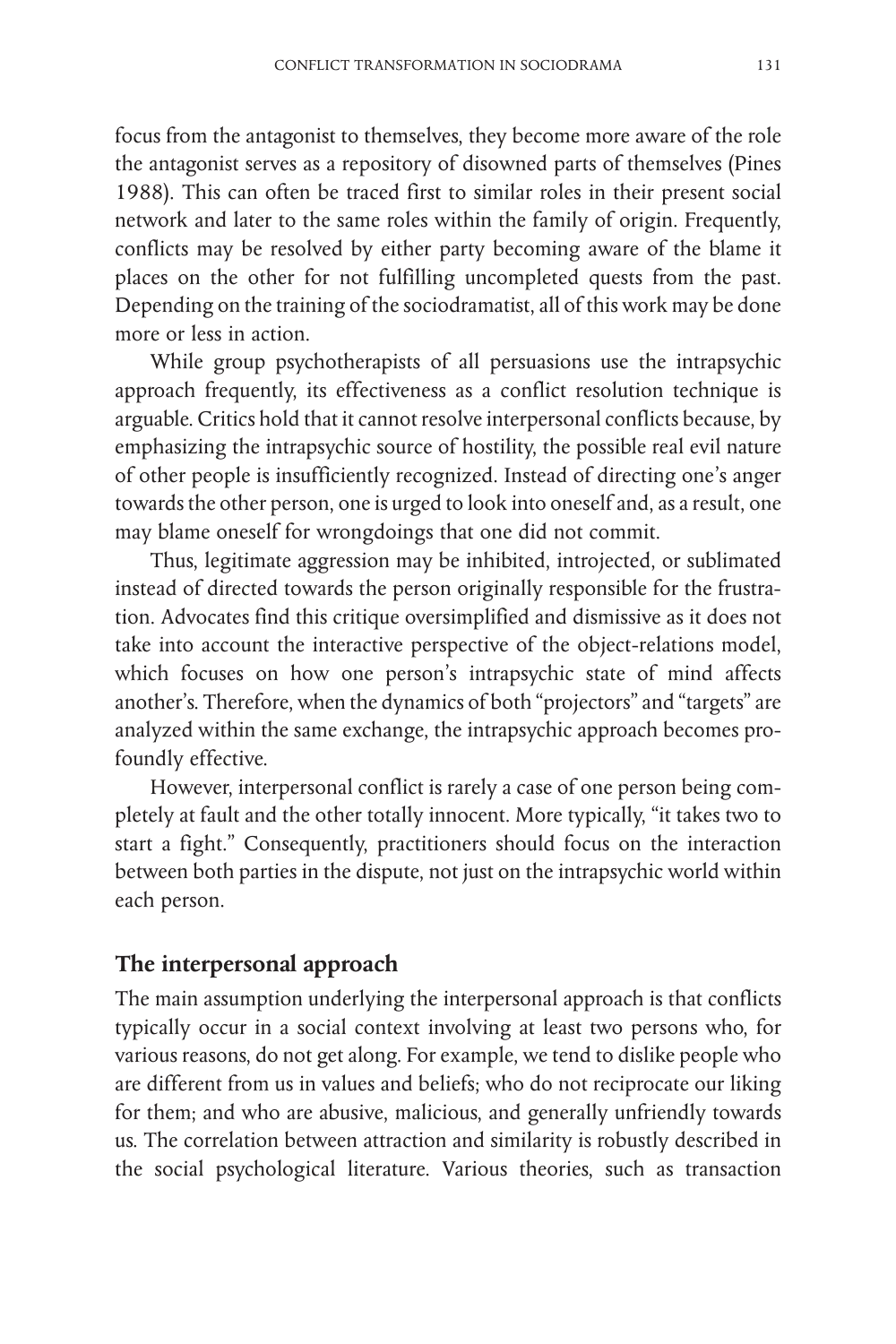theory, reinforcement theory (Byrne and Clore 1970), and exchange theory (Homans 1961), emphasize that, if there is insufficient mutuality, interdependency, balance, and complementarity between the parties involved in a relationship, interpersonal conflicts will arise. Complementarity (Carson 1969) refers to reciprocity and correspondence on the power-status or affiliation dimensions (Leary 1957) and to symmetrical interactions on the control or equality dimensions (Bateson 1979).

Violent conflicts between believers of various religious and sectarian persuasions have always existed. Examples abound. Hindu–Muslim coexistence is almost inconceivable. Everything pulls them apart. They not only look at the world differently but also have different concepts of society and opposing ideals of equality and hierarchical systems. As a result, there is much distrust, devaluation, and fear between them that, after the British withdrawal, have led to continual wars between India and Pakistan (1947–1949, 1965, and 1971). The same is true for the two major Islamic sects in Iraq: Sunni and Shiite. Though the two groups are very similar, they have sharp political differences. Among Christians, disagreements between the Ukrainian Orthodox, Russian Orthodox, Greek Catholic, and Roman Catholic churches have continued for centuries. In addition, all of these have strained relations with Protestant churches. Religious dogma has always played a role in such conflicts, and the centuries-old enmity between the three Abrahamitic religions – Judaism, Christianity, and Islam – is as vibrant as ever. Finally, there are frequent skirmishes between Muslims and Christians in Nigeria. A recent religious riot began when Muslims in the north demonstrated against cartoons satirizing the Prophet Muhammad. More than 30 Christians were killed in riots in two mainly Muslim towns. Thereafter, crowds of Christians armed with machetes killed more than 80 people in Onitsha during two days of reprisal attacks.

Instead of compatibility and cooperation, such interpersonal conflicts are characterized by tension and friction and by competition, jealousy, or power struggles in which both parties feel "I am right and you are wrong" or "I am good and you are bad." Invariably, poor communication is a common ingredient. The head-on collision between two sets of irreconcilable beliefs creates interpersonal conflict (Rogers 1965).

Such conflicts escalate as long as the parties continue to provoke one another; in some cases, they end only in final, violent confrontations. As described in game theory (Luce and Raiffa 1957), people in conflict play a competitive game with one another, as in the classic duel of two men walking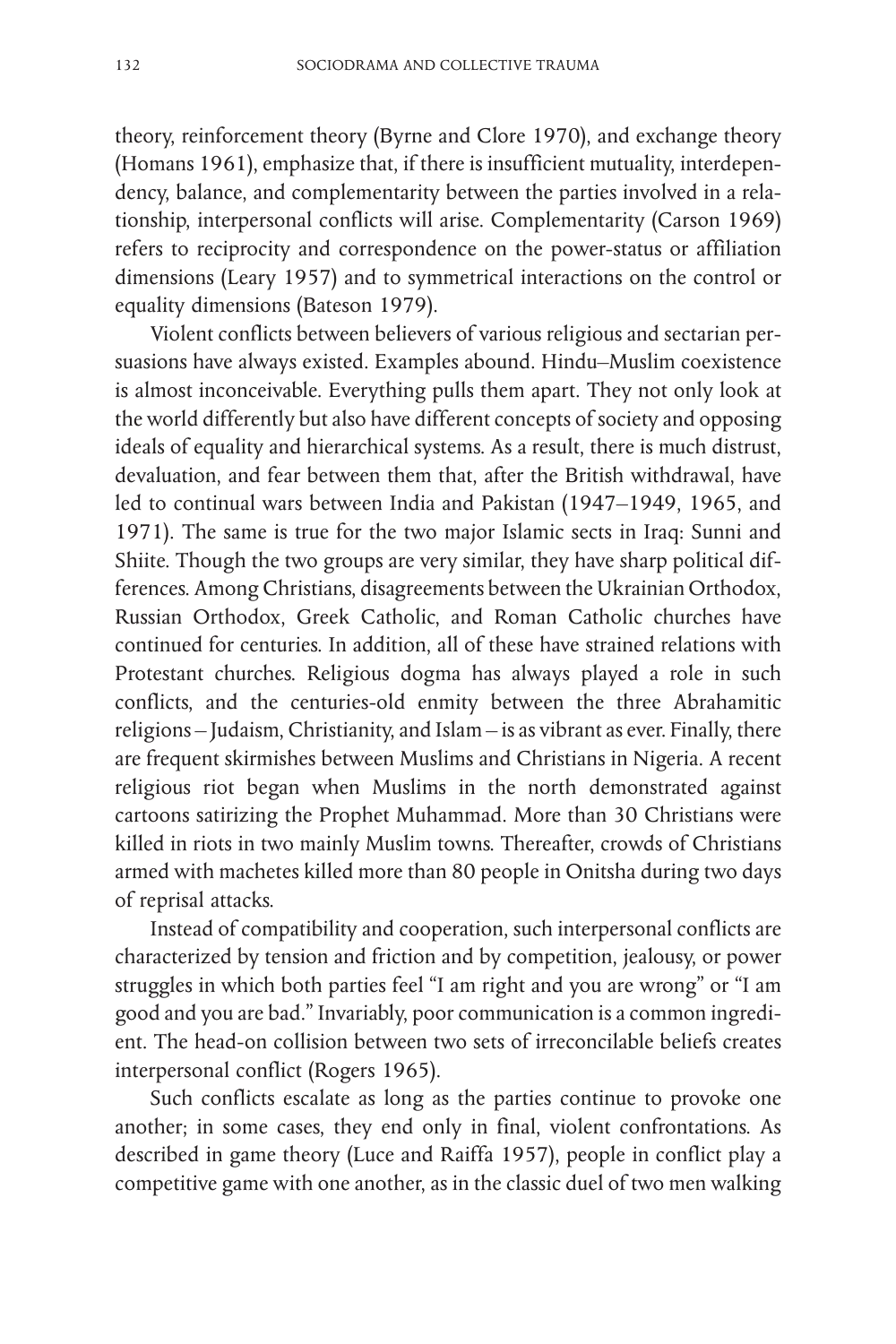towards each other with guns leveled, the outcome being that one will win and the other will lose. Bloomfield and Leiss (1969) and Bloomfield and Moulton (1997) described the gradual escalation of the intensity of a conflict. Starting with a minor dispute or simple quarrel, it escalates into a conflict with military options, finally reaching open hostility involving combat between organized military forces. The development of each phase is influenced by events and conditions, which either generate pressures moving the situation toward increased violence (or its threat) or provide some resolution and move the situation away from violence.

To settle such fights in a way different from the destructive win/lose scenario, practitioners attempt to mediate between the parties, trying to make peace between them. Mediation occurs whenever an impartial third party attempts to facilitate a voluntary agreement between two or more parties in conflict (Folberg and Taylor 1984; Walton 1969). Psychoanalytic group leaders take the roles of mediators when they act as interpreters and catalysts of the interaction, attempting to facilitate communication to modify the interaction pattern and improve understanding between the conflicting parties by recognizing the subtle transactional configurations and feedback mechanisms that support both the adult and childish elements in the relationship (Rapoport 1988). More behaviorally oriented group leaders mediate by giving advice; teaching fair play; and using logic, diplomacy, and emotional appeasement to help disputants reach mutually acceptable solutions.

Successful mediation, however, does not necessarily imply mutual consensus. According to Blood (1960), other possible satisfactory outcomes of mediation may be:

- compromise both go half way and get some of their demands satisfied
- $\overline{a}$  concession – one side drops its demands and is allowed a graceful retreat
- synthesis a new solution is found that was hitherto not considered
- separation both go their own ways
- $\overline{a}$  accommodation, essentially a kind of resignation and recognition of failing to reach agreement – both agree to disagree.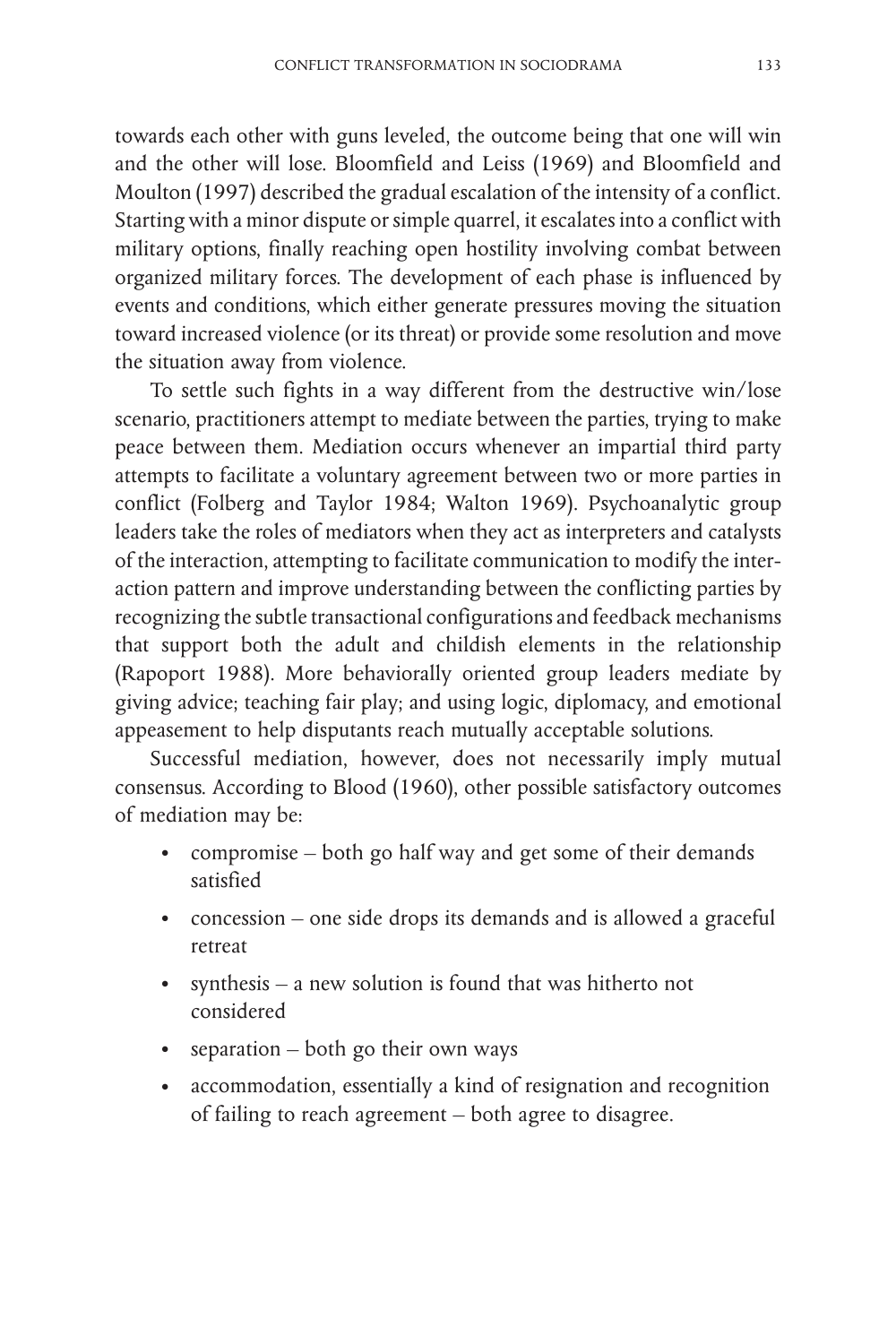Likewise, in marital therapy, couples in conflict may achieve a higher level of agreement, whether the outcome is staying married or obtaining a divorce (Sholevar 1981).

Maxwell Jones's charismatic leadership style (Ascher and Shokol 1976) presents another creative mediation strategy for conflicts that evolve within therapeutic communities. Jones resolved conflicts through subtle redefinitions of clashes between people – "troublemakers" became "risk-takers," "power struggles" became "shared decision making," "conflict" became "confrontation" – and thus he succeeded in transforming potentially negative and destructive interpersonal tensions into positive learning opportunities. Educators and organizational consultants in institutions all over the world use many such subtle methods of reframing.

The relevant literature is full of accounts of nonviolent resolutions of a variety of conflicts resulting from successful mediation by third parties (e.g. Fisher 1983; Rubin 1980). However, textbooks on the subject (e.g. Deutsch 1973) emphasize that, if the initial positions of the conflicting parties are compatible and the relationship is based on cooperation and trust, the interpersonal approach will be more effective than if the initial attitudes are incompatible and the relationship is based on rivalry and competition. If the parties have something to gain from remaining involved in a power struggle, mediation will surely fail.

## **Reciprocal role reversal**

The most common action-oriented mediation technique frequently recommended for conflict transformation within sociodrama is reciprocal role reversal. This technique, borrowed from psychodrama, is based on the assumption that, if antagonists put themselves in the position of the other, they will be forced to take a new view of the situation and reconcile their differences (Kellermann 1992).

If a protagonist and an antagonist are involved in an interpersonal conflict, in the first phase, both clarify their positions. Then, they are asked to reverse roles, the protagonist becoming the antagonist and the antagonist, the protagonist. In their new roles, they are asked to repeat the other person's position. They are again asked to return to their own original positions and each gets an opportunity to respond. If necessary, such role reversals continue as long as needed to clarify all the pros and cons of the situation. When this has been done to the satisfaction of both parties, they are both asked to step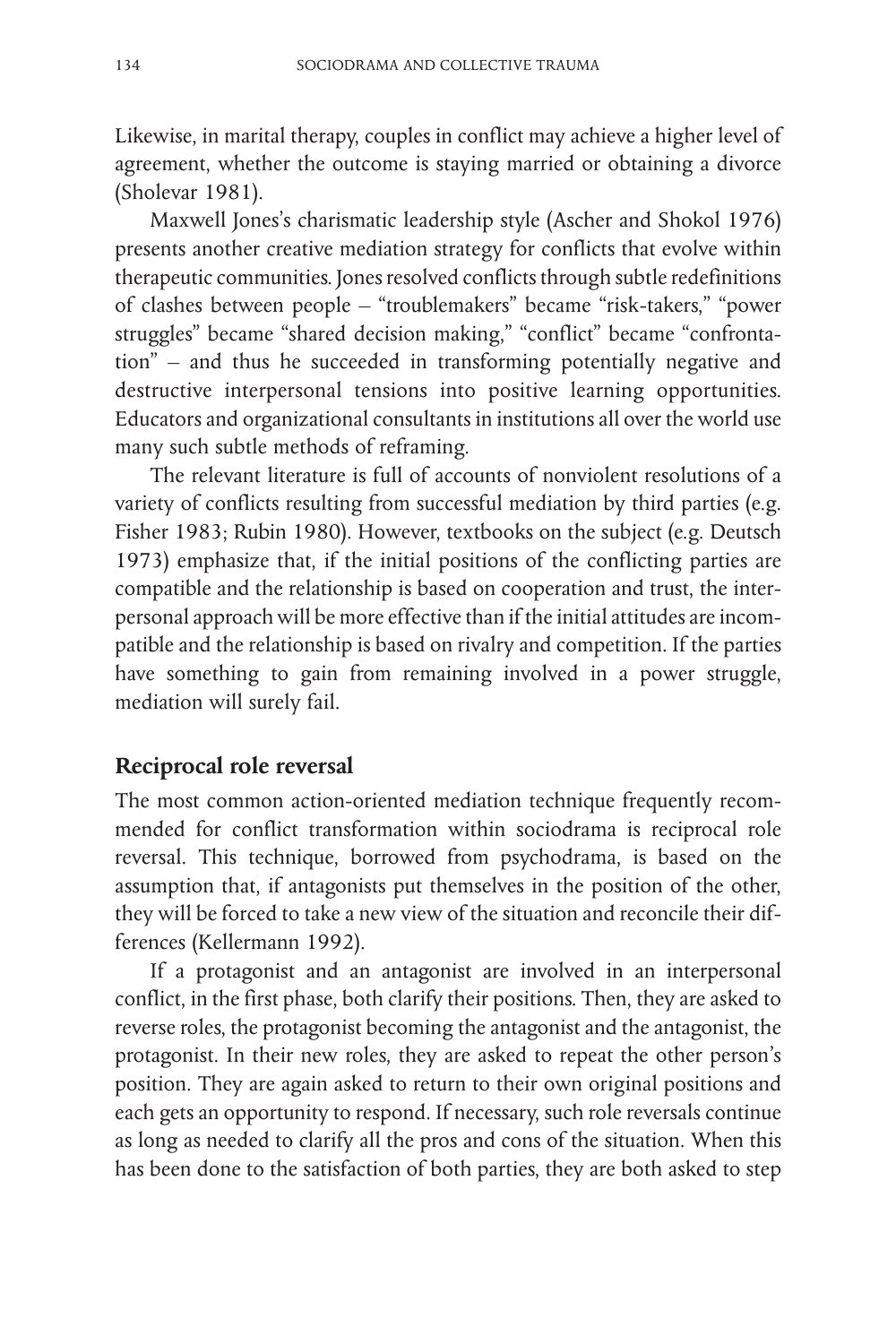out of the situation and watch themselves from outside, as if in a mirror. Two other group members play both roles and summarize the basic arguments. The two original parties comment on what they see from this outside and impartial position. They are then asked for a possible solution to the problem. Each one has a chance to come up with a creative solution that makes every effort to take into consideration both points of view.

Role reversal demands from the antagonists an immediate shift in positions, aimed at facilitating some kind of mutual understanding and reconciliation. Obviously, however, reciprocal role reversal does not automatically produce a change of mind in any of the conflicting parties. Unfortunately, positive outcomes of reciprocal role reversals in interpersonal and intergroup conflicts are rare and reconciliation is usually hard to achieve. It has been my experience that two people involved in a head-on collision are stubbornly unwilling to reverse roles truly with one another as long as they perceive the other person as an enemy. If they do agree to reverse roles, they do so for a short period of time, repeating the main message of their opponent and then resorting to their old position of "I am right and you are wrong."

This technique will cause individuals holding opposing attitudes to come closer together only if their initial positions are compatible. However, if their initial attitudes are incompatible, the parties will move further apart (Johnson and Dustin 1970, p.149). Thus, while we still know too little about the effects of reciprocal role reversal to recommend the blind use of it in all conflict situations, it is likely that reciprocal role reversal will be more effective in cooperative relations than in competitive ones. However, even if no solution is found, the technique may create a more positive atmosphere, reflecting the search for a solution to end the conflict rather than only trying to win the battle and thus escalating the tension.

The use of role reversal with oppressed and traumatized people further complicates its use in all situations of conflict. As pointed out by Ochberg (1988), victims of violence are very sensitive to being blamed for the wrong done to them. Therefore, as a general rule, protagonists who have been hurt by other people should not be asked to reverse roles with these same people. They first need to become more in touch with their own feelings of anger, which are so often confused and chaotic. Most importantly, their pent-up aggression needs first to be asserted and channeled to the outside source of aggression before an understanding of the other people's position may be encouraged. Any premature request for role reversal at this stage runs the risk of being interpreted by protagonists as a subtle message to understand the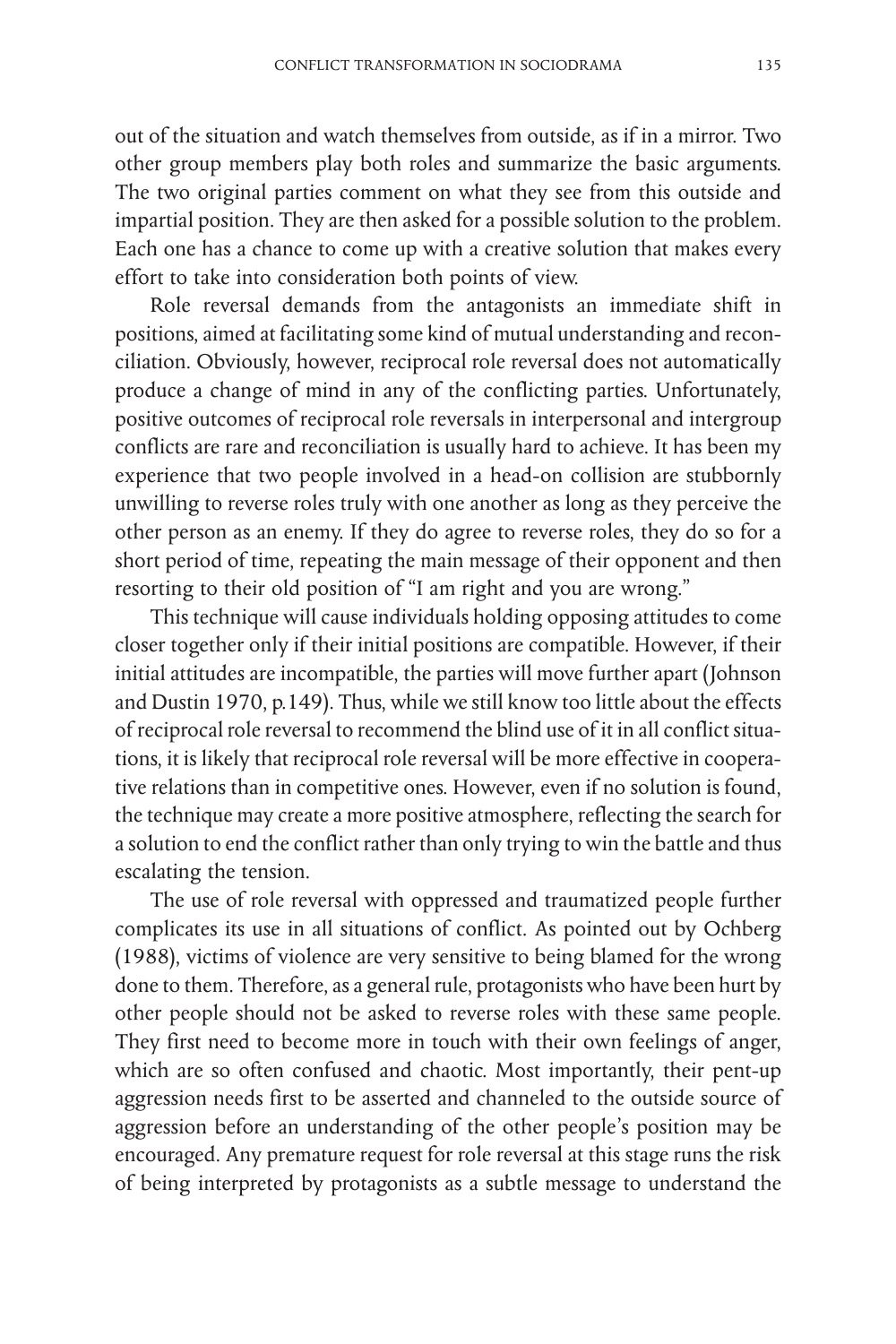motives of the others and to accept the injustice that was done to them. As a result, they may turn their aggression against themselves and feel guilty or further repress their true selves. Reciprocal role reversal for reconciliation may be suggested only in those cases in which the victims themselves, often after a long process of trauma resolution, express a need to take the role of the other.

In addition to these precautionary observations, Carlson-Sabelli (1989) did not find sufficient research evidence to verify the assumption that role reversal actually does promote reconciliation between parties in conflict. Possibly, there needs to be a prior period of hostile ventilation and intrapsychic exploration to make the antagonists really willing to listen to the position of the other. Consequently, Moreno's vision that lasting peace between people and nations will be achieved if the capacity to reverse roles is only cultivated must be considered naive and utopian.

Though interpersonal learning is regarded as one of the most powerful therapeutic aspects in group psychotherapy (Yalom 1975), many practitioners feel personally uncomfortable with the mediation role of the interpersonal approach; they do not want to act as peace-makers who implicitly promote norms of friendly coexistence and reconciliation at the expense of natural human aggression. Rather, they prefer that the group members decide for themselves which norms they want to adopt regarding the boundaries of hostile expression. As a result, many group leaders prefer to shift the focus of intervention from the parties involved in the conflict to the group as a whole.

# **The group-as-a-whole approach**

Group leaders who work according to the group-as-a-whole approach (e.g. Foulkes 1964; Kibel and Stein 1981) take into account the whole context in which conflicts occur and apply concepts of individual dynamics to the group as if the group were able to behave, feel, and think like an individual. They view intragroup tensions as a specific disharmony in the structure or general system (Durkin 1972) of the entire group, considering also the effects on the group of the larger environment and ecology. In addition, social psychology has contributed much to our understanding of how social forces in the group as a whole disturb the interpersonal relations between individual members of a group (Cartwright and Zander 1968; Shaw 1976; Sherif and Sherif 1969). According to Hoffman (2002):

Many studies in the field of conflict resolution show that some conflicts are caused not by the people involved but by the system or social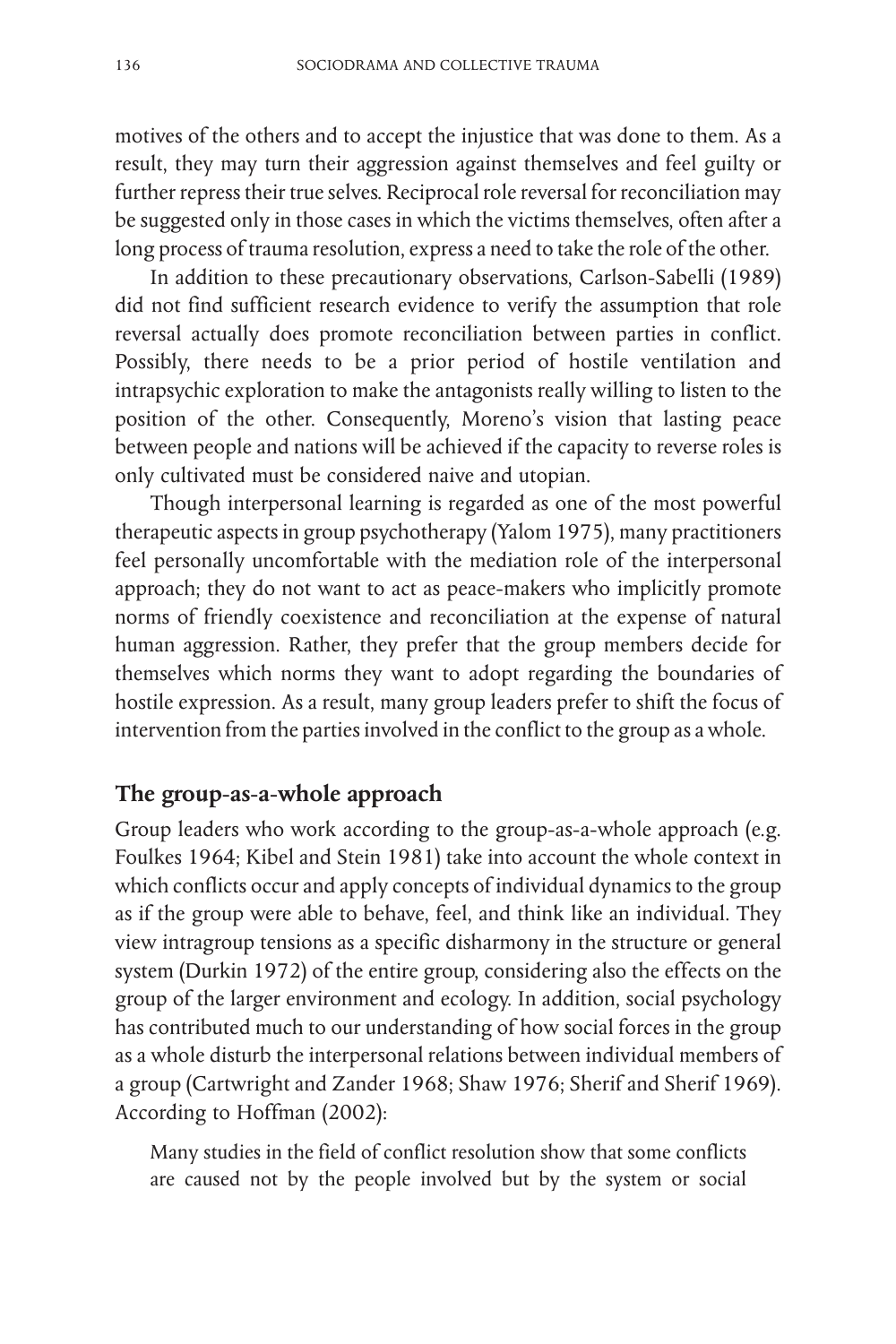structure within which they are obliged to operate. Even if you were to insert two saints into such a system the saints would soon end up in conflict with each other.

When investigating such social forces, small-group research has for decades tried to describe the intricate relationship between conflict and the group setting, group composition, group size, group norms, group process, leadership roles, and stages in the development of groups, assuming that aggression is a regulating force in the dynamics of groups. Within his field theory, Kurt Lewin (1948) drew together insights from topology (e.g. life space), psychology (e.g. need, aspiration, etc.), and sociology (e.g. force fields) to explain how various forces can both facilitate and prevent change in large groups. For change to take place, Lewin (1951) believed the total situation (field or matrix) has to be taken into account. This total situation is the social environment, which works as a dynamic field that constantly interacts with human consciousness, and also the whole psychological field, or the "life space," which includes the family, workplace, school, and church. Thus, person and environment are mutually interdependent. If the social environment is adjusted, there immediately follows a new feeling in the members. In turn, if individual members are more satisfied, there is more harmony in the society.

Lewin's theory was succinctly illustrated in the movie *Star Wars* when Luke Skywalker says "May the force be with you!" indicating there is something larger that is influencing everything, something like a supernatural force or strong energy field that is at work and can be restrained with great effort. To paraphrase Skywalker within the present group-as-a-whole approach to sociodramatic conflict resolution, we would greet individuals and groups with the blessing "May the society be with you!"

When managing conflicts according to this approach, the task of the sociodramatist is to analyze and handle these various social forces and transform those that have a restrictive effect on the group into more enabling ones. To achieve this goal, practitioners of various persuasions employ more or less interpretative or action-oriented techniques to facilitate cooperation and the development of group cohesion, the "prime prerequisite for the successful management of conflict" (Yalom 1975, p.355). In this process, joint interest in the goals of the group is fostered and active participation by all group members is encouraged. The sociodramatist makes a democratic effort to involve the resources and reactions of the noncombatant members of the group, inviting them to contribute, resonate, or help resolve emergent issues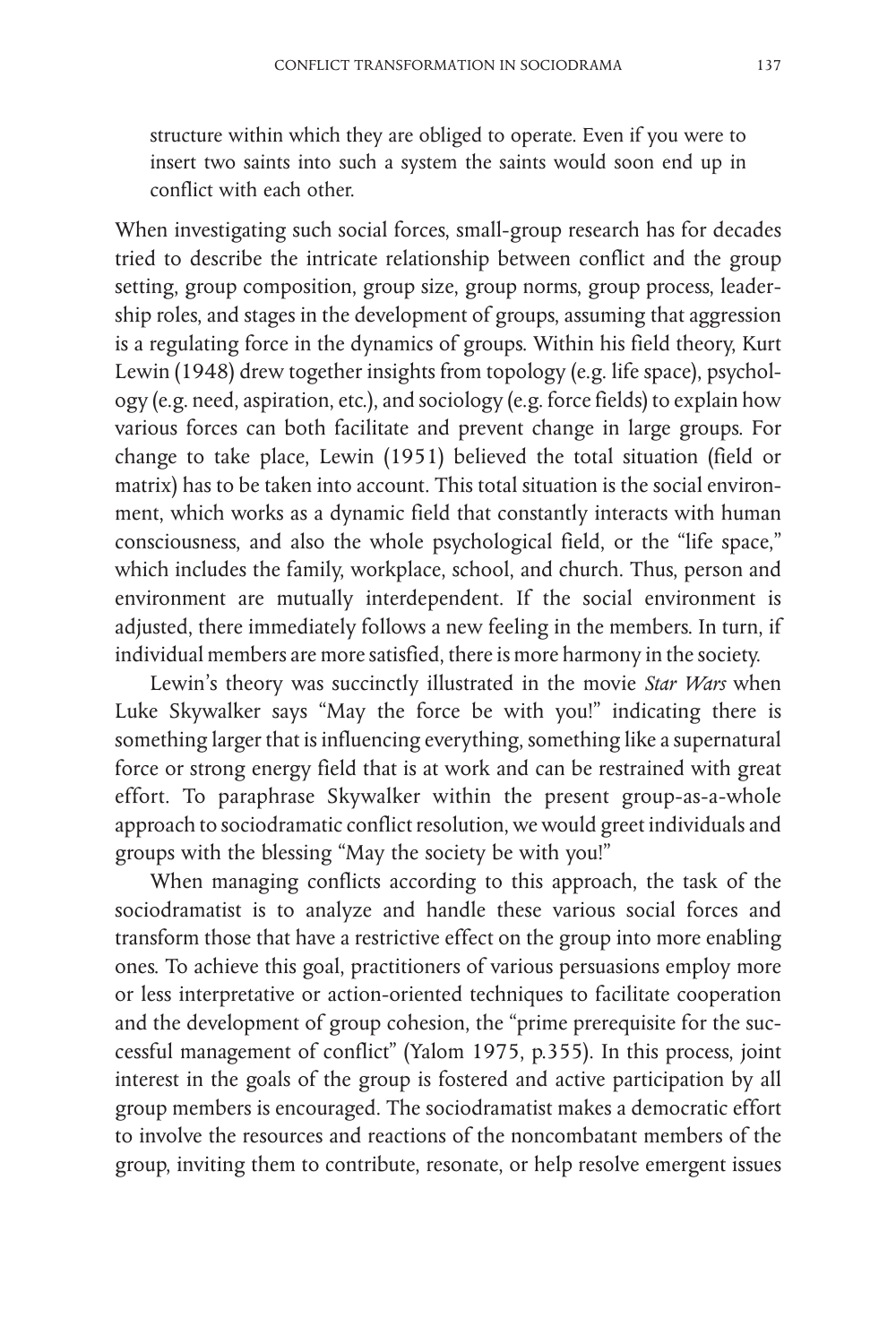regarding concerns such as confidentiality, decision making, and social interaction outside the group.

For example, when there is tension between various religious communities, as expressed in acts of violence against one or the other religious institution, representatives may be invited from the various groups to a common meeting to discuss common policy of religious freedom. In parts of Europe and the US, such interreligious meetings between Protestant, Catholic, and Jewish congregations have led to better understanding and coexistence between local groups in multicultural communities. At one such meeting, the solution not only concerned religious practices but also dealt with the problems found in providing better housing, enhancing transportation, and building recreational facilities for the youth in the area. Such places allowed members of different backgrounds to meet on a regular basis and to cooperate in sports, cultural, and community events. Although there may be little attitude change resulting from such meetings, there will be less open violence and more opportunities to settle disputes before they escalate into street riots and open warfare.

Most group analysts adopt a neutral position towards the group, observing and reporting on group conflict without siding for or against any of the parties involved. Critics (e.g. Bach 1974) hold that such an attitude of objective passivity violates the intimate spirit of authentic interpersonal relations and makes any effort toward genuine conflict transformation impossible. They argue that such a laissez-faire attitude (disguised as neutrality) is as useless as United Nations troops who leave the field of battle when the fighting starts. It is my position that sociodramatists who have an interest in conflict transformation must occasionally take firm and positive stands on crucial issues.

The group-as-a-whole approach is sometimes criticized as being based on a faulty assumption. A group cannot be made responsible for conflicts because, "after decades of research and hundreds of investigations, there is nothing approaching consensus about what a therapeutic group is" (Kaul and Bednar 1986, p.710). Thus, if a group is not viewed as a specific entity that can feel, think, and behave, it certainly cannot cause conflict. Any group-as-a-whole intervention, such as a group process interpretation, runs the risk of being frankly delusional in its attempt to evoke a response from a recipient that in the final analysis is only an imaginary metapsychological construct.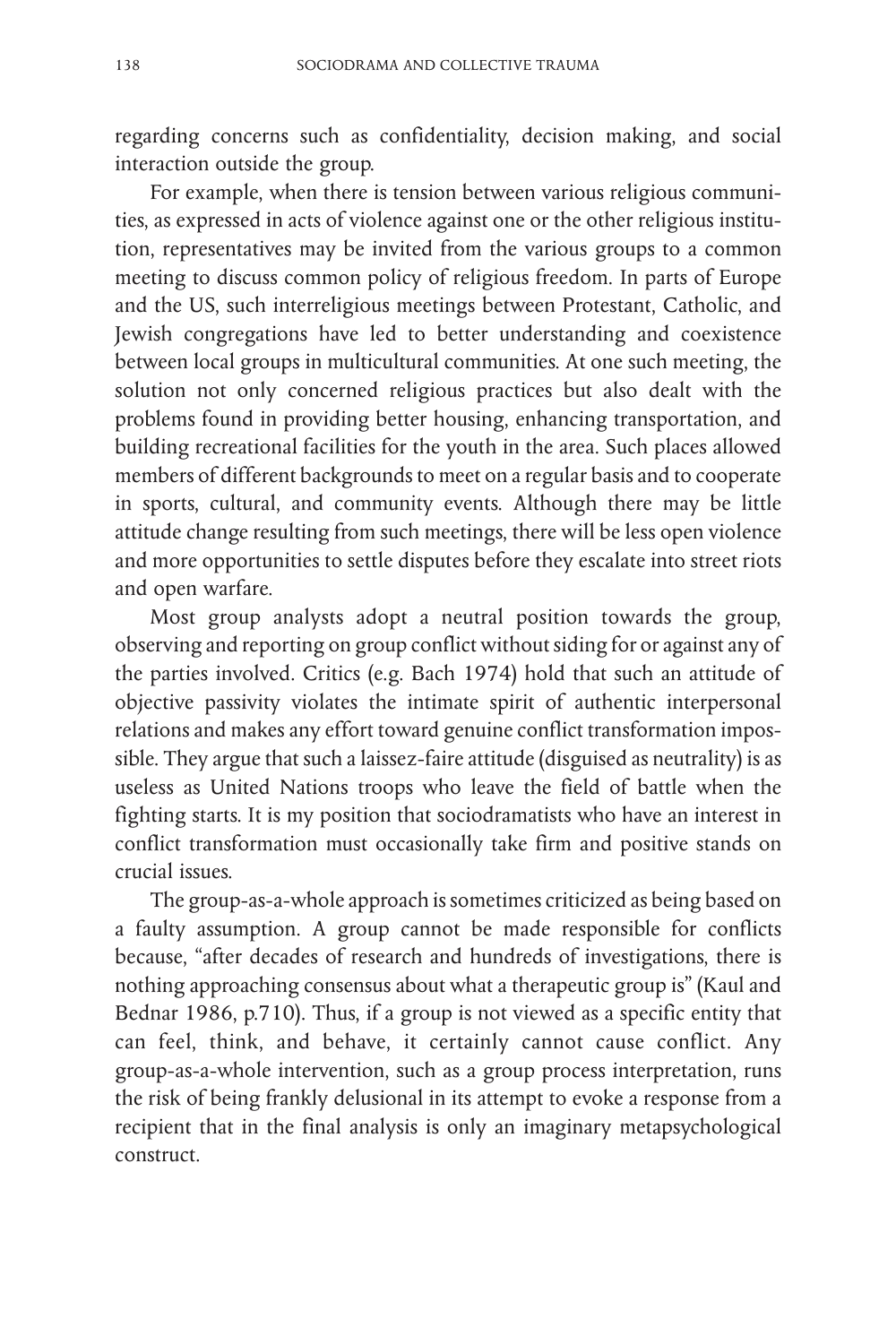Despite this criticism, however, a great mass of research is available on small-group processes (e.g. Hare 1976) supporting the group-as-a-whole approach as a viable alternative to other approaches of conflict transformation. One group-as-a-whole approach, based on the tradition of the Tavistock Institute of Human Relations in London (Miller and Rice 1967; Rice 1965), has been employed successfully around the world to manage conflicts in large groups (de Maré *et al*. 1991). Sociodrama as described in the present book is another example of this approach. Clearly, any practitioner who neglects the formidable group processes which operate in the development, maintenance, and resolution of intragroup conflicts disregards the very essence of group work.

## **Conclusion**

Any conflict transformation effort must firmly acknowledge the intricate interplay between different levels of interpersonal conflict, suggesting that human aggression is caused by a complex web of related factors, including instinct, drive, physiological state, genetic makeup, individual developmental history, environmental provocation, and social situation (Bandura 1973). This interplay demands the employment of an integrative transformation strategy, which will be more effective than the use of any individual approach in isolation.

An integrative approach to conflict transformation (Heitler 1987; Tajfel and Turner 1986) must take into consideration more than one level, and frequently all levels, of understanding and intervention at various stages in the conflict-transformation process. Whether working within a psychodynamic or an action-oriented therapeutic framework, the conflict-transformation process spanning a few or many sessions should include some combination of ventilation, identification of individual issues, interpersonal reconciliation, and analysis of the group as a whole in combination. The omission of one level of intervention may leave the antagonists with unresolved tensions and the conflict transformation incomplete.

The levels of intervention seem to be arranged in a priority hierarchy, following a certain order of preference. As those on one level are resolved, those on the next take precedence. Thus, when the emotional needs of aggressive expression are satisfied, the needs of the intrapsychic exploration of personal preferences press for resolution. If some progress is made on this level, the interpersonal work on reciprocal interaction and communication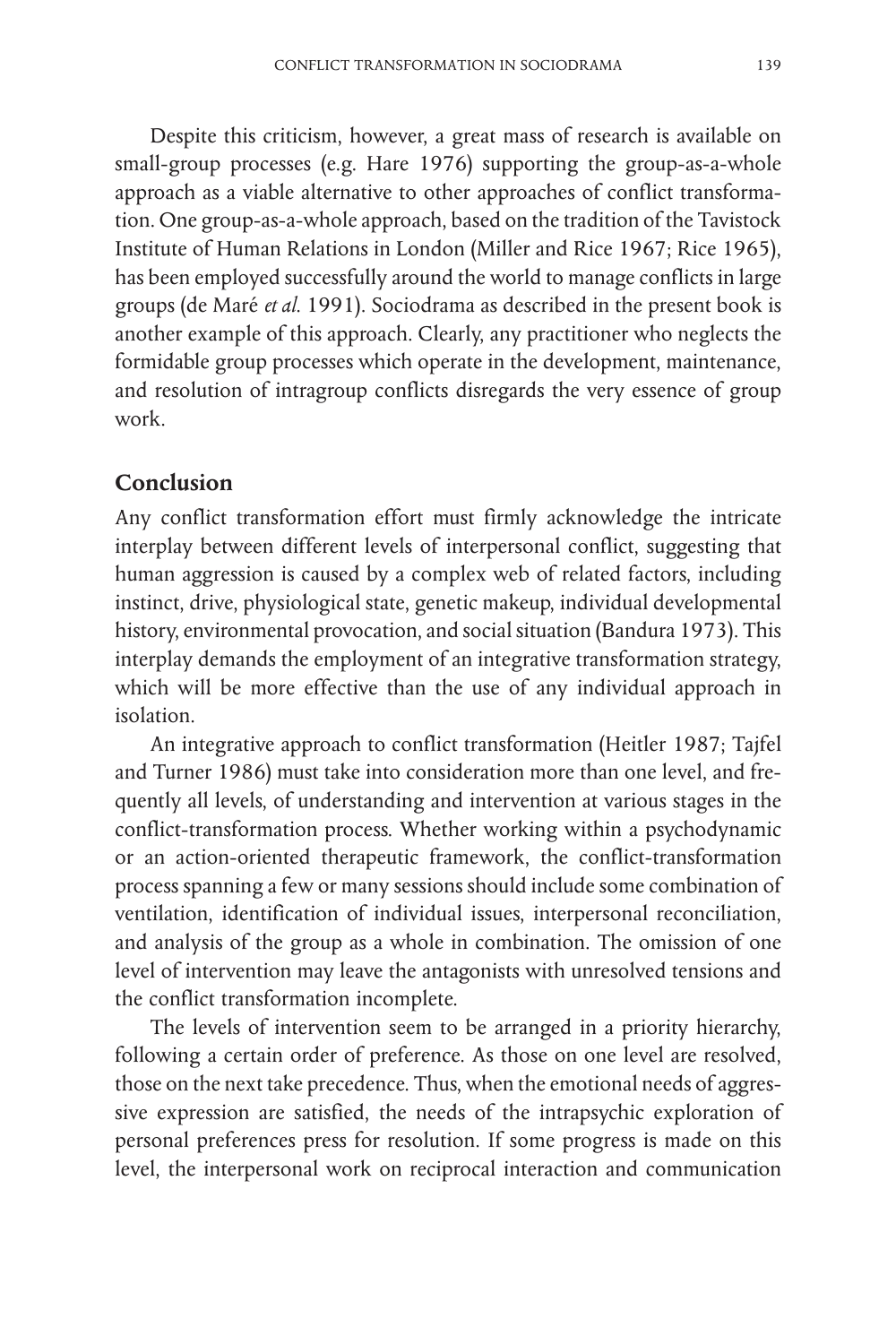will have more chance to succeed. Finally, if people are at peace with both their bodies and their minds and with each other, they can start to deal with more global group dynamic and social factors that bother them.

It is not easy to reconcile in one model several diverse approaches and to integrate them within one and the same group. The fundamental theoretical assumptions and treatment goals often seem to be contradictory. This contradiction, however, disappears as soon as the total picture is analyzed from all the points of view; and it is my experience that the four levels of conflict transformation can be made compatible with one another through the flexible employment of an integrative approach to conflict transformation. In the final analysis, anything less than such a global and holistic perspective is a reduction and simplification of the complex, multidimensional bio-physiological–emotional–organic–social systems involved in any conflict.

Obviously, conflicts are never totally resolved. After the expression of aggression, the intrapsychic exploration, the interpersonal negotiations, and the large-group system transformations, some amount of resentment based on the earlier conflict will remain in each person. Such residues of suspicion must be taken very seriously because they may easily erupt under certain circumstances and reignite the old conflict with new fuel. To prevent this, there is an enormous need, after the storm is over, to heal some of the emotional wounds in the population of both sides. Such healing includes not only the psychological needs of mourning the losses and working through the guilt but also a serious search for ways to reach some kind of inner and outer reconciliation with the former enemies in terms of truth commissions, the bringing of war criminals to justice, and postwar peace promotion initiatives. Such activities will be further discussed in the next chapter.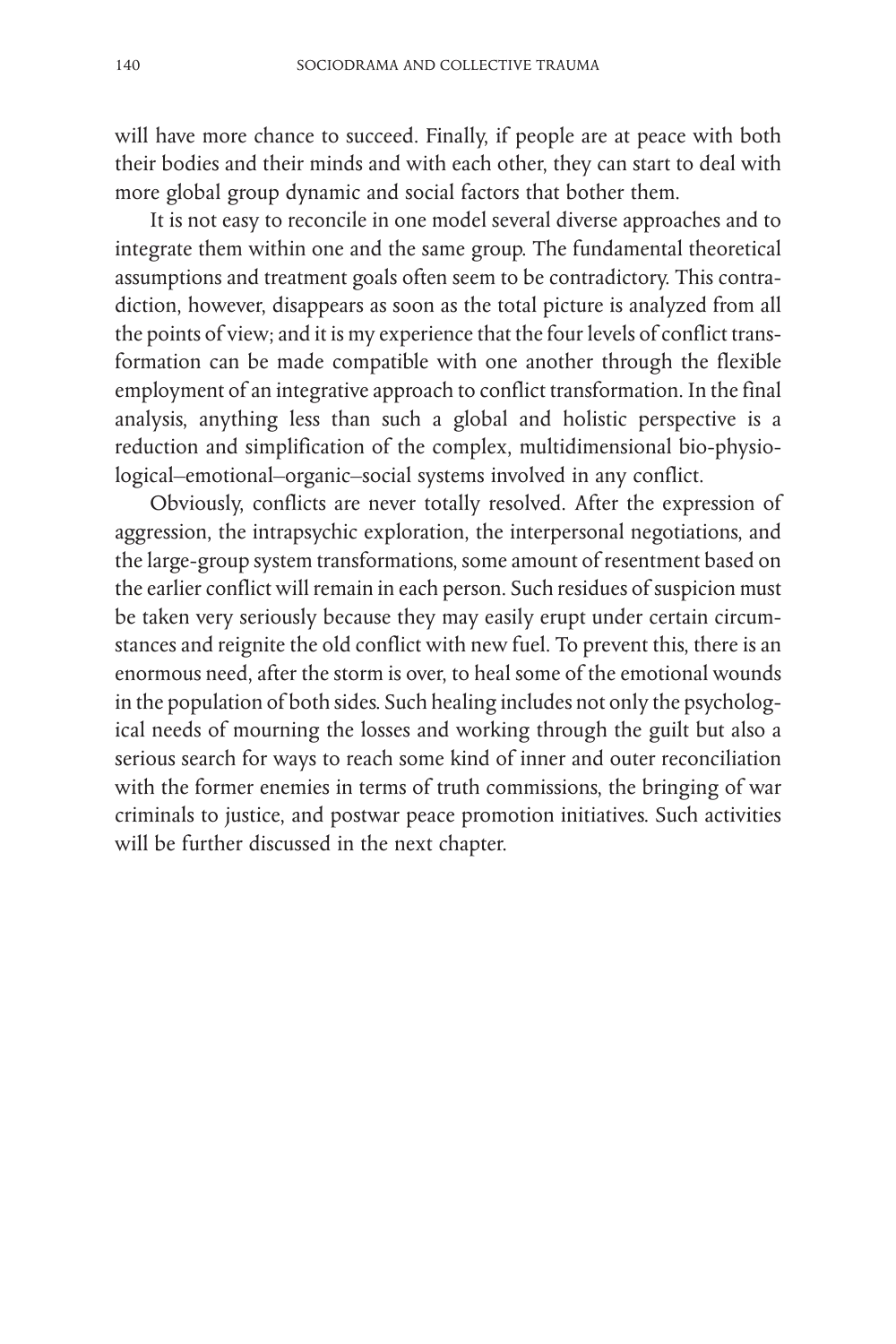8

# Postwar healing and reconciliation

For everything there is a season, And a time for every matter under heaven: A time to be born, and a time to die; A time to plant, and a time to pluck up what is planted; A time to kill, and a time to heal; A time to break down, and a time to build up; A time to weep, and a time to laugh; A time to mourn, and a time to dance; A time to throw away stones, and a time to gather stones together; A time to embrace, and a time to refrain from embracing; A time to seek, and a time to lose; A time to keep, and a time to throw away; A time to tear, and a time to sew; A time to keep silence, and a time to speak; A time to love, and a time to hate; A time for war, and a time for peace.

(Ecclesiastes 3:1–8)

The book of Ecclesiastes tells the story of a man who searched for happiness without success. As he finally was ready to give up his quest and admit failure, he suddenly discovered that the search itself was a source of excitement and that much was gained during the entire journey. He realized that the satisfaction of life came from living it as fully as possible during its various seasons of birth and death, laughter and tears, war and peace and that there was "a time for every matter under heaven" (Ecclesiastes 3:1).

The same holds true for sociodrama. As described in earlier chapters, it can be employed in times of conflict and war and it can also be employed in times of peace when there is a need for postwar healing and reconciliation. This will be the focus of the present chapter. Such work deals with the painful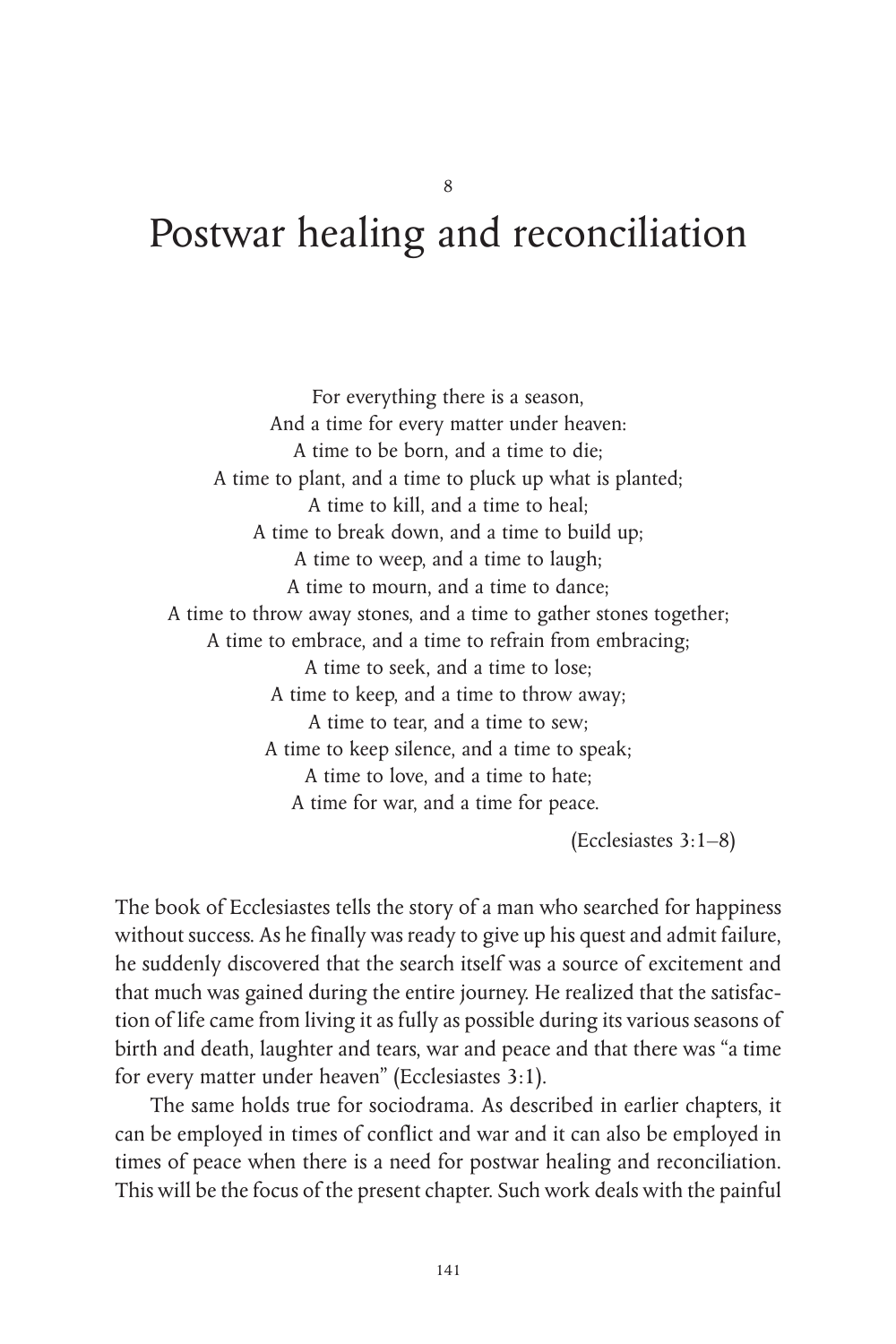residues of intergroup conflicts as they appear between two countries that earlier fought against each other.

Let us take the Vietnam War as an example. What did survivors need immediately at its end in 1973? And what do they need now? The immediate need of the Vietnamese survivors to mourn their millions of casualties was self-evident, as was the need to rebuild their country. The more long-term need of clearing the minefields was also obvious and urgent still today. On the other side of the conflict, the immediate needs of the US soldiers who returned home after the war were different from the needs of the local population. As shown in the film *Coming Home*, much of the soldiers' emotional lives had to be rebuilt as they returned home because their horrible experiences had disfranchised them from the ordinary lives of family and community (Shay 1994). Deep emotional scars were left in all participants of the war; some are surely still present on both sides of the conflict, creating an enormous need for post-trauma healing. Some of these survivors could be assisted with psychodrama, as described by Burge (2000) in the book on using psychodrama with trauma survivors (Kellermann and Hudgins 2000). In addition to the need for healing such individual scars, however, there was also a profound need for some kind of collective reconciliation between the people of the two countries. This process of rapprochement has been gradual. For example, a little more than 20 years after the end of the war, Vietnam and the USA established diplomatic relations. However, it was only in 2005 that trade relations and direct flights between the two countries resumed.

Can sociodrama be utilized for such a postwar healing and reconciliation process? What needs to be done on individual, small-group, large-group, and community levels to promote essential peace-promoting development? What are the possibilities for postwar reconciliation in survivors and their descendants immediately after the war, a few years later, a few decades later, and more than a century later?

Because the scars of war are always deep and painful and because they heal slowly, if at all, this postwar process of healing and normalization must be given special attention. Recent anniversaries illustrate the profound shortand long-term needs that remain in the various affected populations. For example, what do the Croat, Serb, and Bosnian people of the former Republic of Yugoslavia feel towards one another today, 10 or 15 years after the war? How do the various populations who survived the genocide in Rwanda feel? Is there still resentment left in the man from Phnom Penh who lost his mother, older sister, brother, and their families, all of whom had been clubbed to death by the Khmer Rouge in the killing fields of Cambodia 30 years earlier? And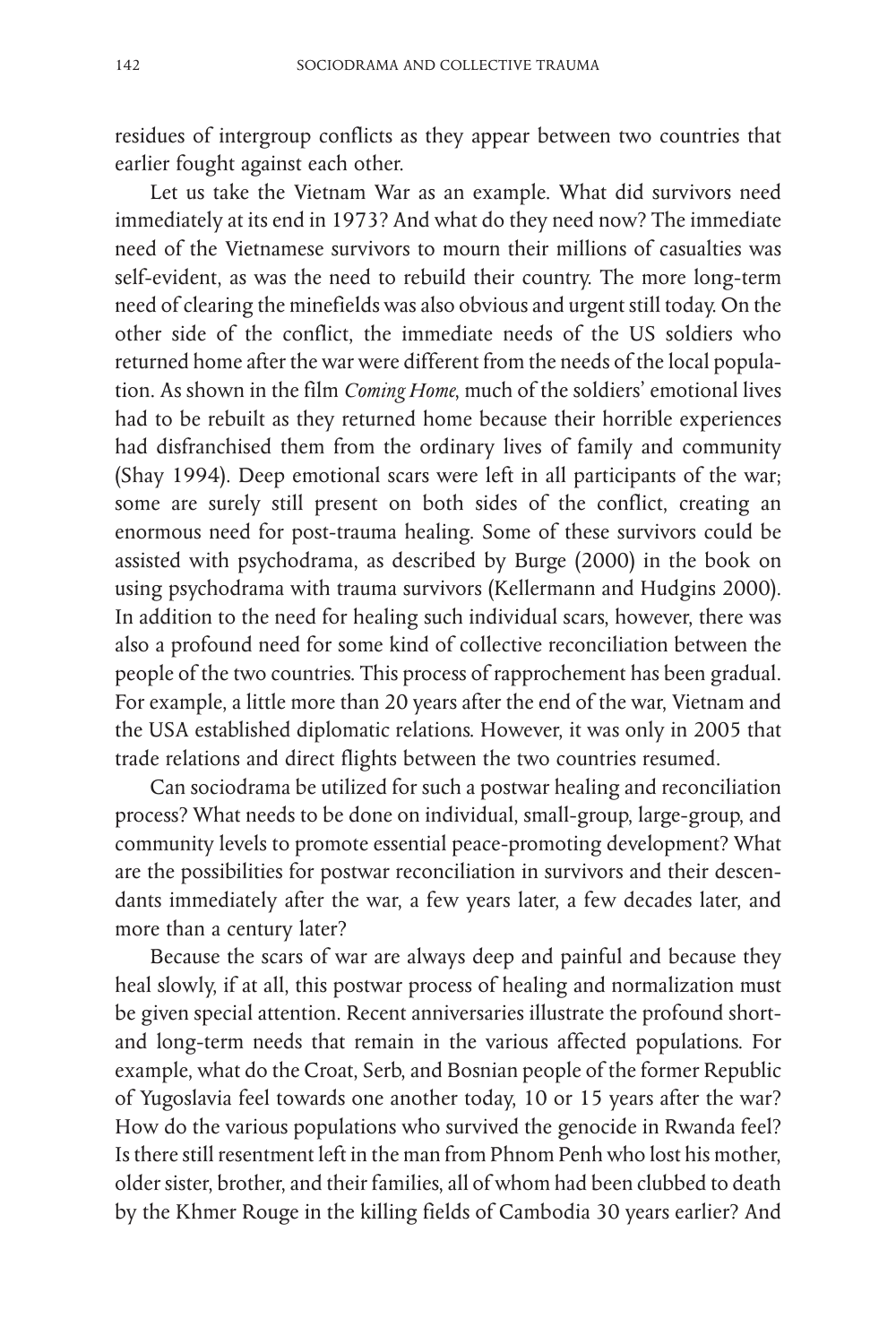what does it mean for Holocaust survivors, 60 years after the Second World War, to attend a commemoration ceremony at Auschwitz in which the German chancellor publicly asks for forgiveness for what his people did to the Jews? What do the families of the victims of the atom bombs in Hiroshima and Nagasaki feel towards the US today? And what resentments remain in the descendants of the Sioux Indians more than 100 years after the massacre at Wounded Knee? Probably, most survivors would say they have not forgotten and they have not forgiven (Smedes 1984).

For example, in a society such as Northern Ireland, which has been struggling for centuries to overcome the effects of prolonged social violence (Fay, Morrissey and Smyth 1999), the concept of forgiveness is as relevant as ever. In the 1990s, a series of ceasefires by paramilitary groups on both sides led to the Good Friday Agreement. Article 2 (1998) stated:

We must never forget those who have died or been injured, and their families. But we can best honour them through a fresh start, in which we firmly dedicate ourselves to the achievement of reconciliation, tolerance and mutual trust, and to the protection and vindication of the human rights of all.

This agreement received the support of 71 percent of the Northern Irish electorate in a referendum and led to the creation of a local assembly and a power-sharing government, embracing all the major political parties. After the euphoria following the agreement, however, the difficulties to be faced in achieving real peace became apparent.

Long-standing conflicts between people don't just disappear as a result of peace agreements. They continue to infect intergroup relations for a very long time. If there have been serious war crimes committed, such as torture and genocide, the split may be impossible to bridge. Survivors of oppression will continue to feel deep resentments against their perpetrators, even if there have been several overt gestures of reconciliation. For example, while the normalization process between Israel and Germany may be a huge step towards bridging the gap from the Second World War, within individual survivors of the Holocaust there will never be any complete reconciliation with the German people. This difficult process of normalization may continue for several more generations. On the other hand, between countries that fought on a more equal basis, such as Germany and England, the reconciliation process has been much more successful. Most of these former enemies have even been able to join together within the European Union, but that has still taken half a century after the Second World War.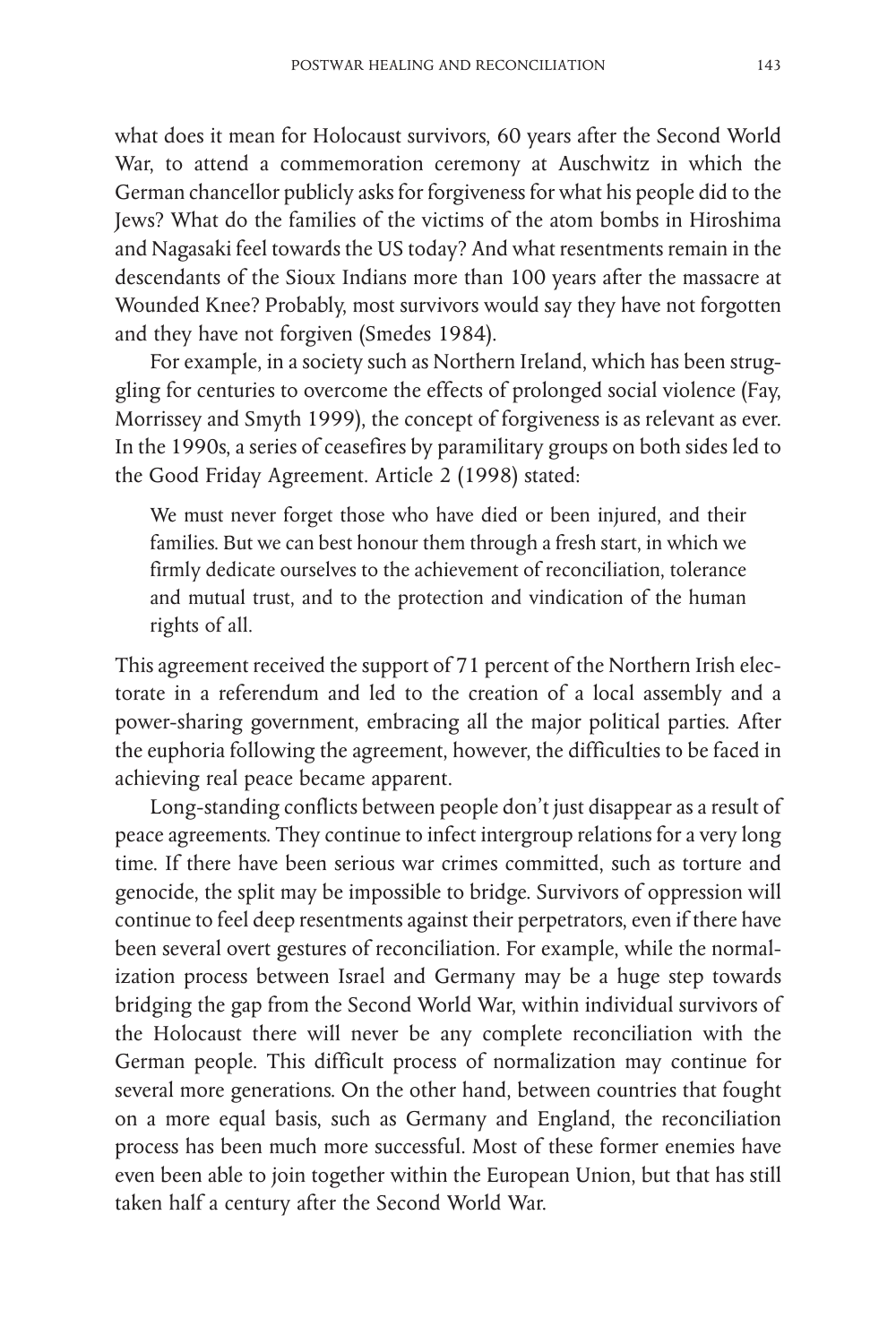In addition, six decades after the United States dropped atomic bombs on the Japanese cities of Hiroshima and Nagasaki, little animosity remains between the two nations. The war claimed about 400,000 US troops around the world, more than three times that many Japanese troops, and at least 300,000 Japanese civilians. But, out of the ashes, Japan and the United States have forged a close political alliance that has led to real peace and extensive cooperation.

Thus, there seems to be no objective reason why people cannot learn to live together again, even after a devastating war. Multi-ethnic groups have lived together in peace since time immemorial. To reach this stage of coexistence after war, however, requires some kind of active reconciliation process that goes beyond simple peace agreements. However, this need has been largely neglected in the past. Leaders have seemed more interested in how to make war than how to make peace and have often neglected to promote friendly coexistence after long-standing violent conflicts. After the peace treaties have been signed, citizens have been more or less left to themselves to rebuild a viable coexistence with their former enemies.

## **Postwar adjustment**

Obviously, most survivors want to return to normal as fast as possible after the fighting has ended. Soldiers come home to their families, civilians who have been dislocated return to their villages and towns or immigrate to other countries, and people in general want to put the past behind them quickly. Often, this adjustment process proceeds too fast for the most victimized populations who cannot digest the sudden change. For them, it is impossible to switch one reality off and immediately switch another reality on. People who have been living in a dangerous world of shooting and killing are expected to adjust to a peaceful world of coexistence just days after the war ends. For most survivor populations, however, this adjustment will take many weeks, months, and years; and for a few it will take an entire lifetime or more. These people struggle not only with their own personal scars, but also with long-standing resentments toward their former oppressors and perpetrators.

For example, during a group session with survivors of Rwanda more than ten years after the war, participants shared both their personal and interpersonal agonies. They still had vivid memories of the terrible brutality pursued by the perpetrators, who used long knives to slaughter men, women, and children. Some had visible scars on their heads as overt reminders of their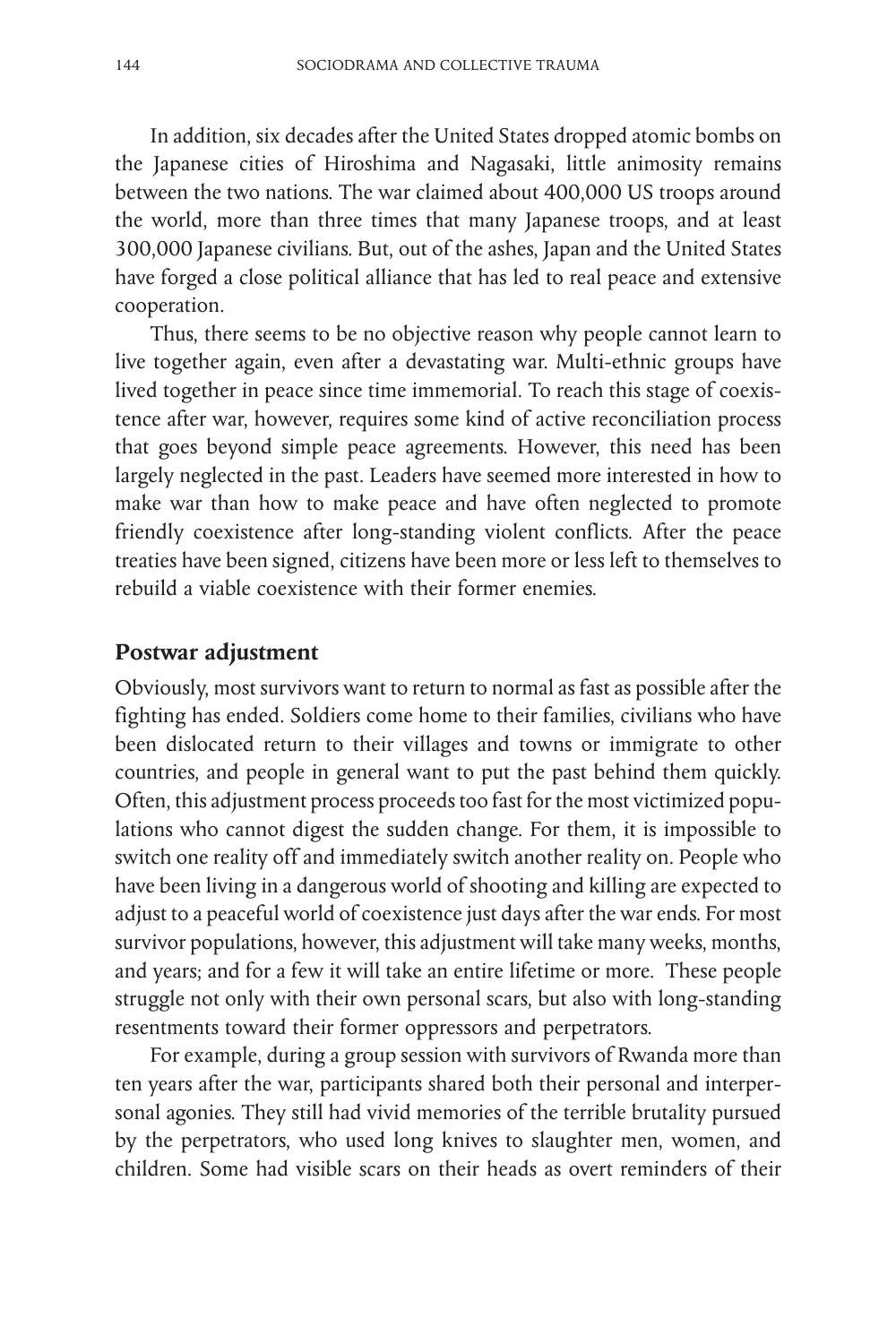terrible ordeals. But they had not received any compensation and their suffering had not yet been acknowledged publicly. They were forced to live in close proximity with their torturers because the state and the church had declared that everybody must contribute to the reconciliation efforts. This, they said, was the most difficult task in their postwar adjustment. Often, however, other even more urgent problems, such as hunger and poverty, took precedence over the deep-seated resentments, and then the coexistence issues between Hutu and Tutsi became a little more bearable.

Psychosocial healing and peace building must be important parts of any postwar reconciliation process. Such elements should be viewed as being as important as material reconstruction in the aftermath of collective man-made trauma. In the past, however, while the international community provided postwar societies with various kinds of economic and political emergency assistance, followed by peacekeeping forces, little was done to provide war-torn societies with reconciliation assistance for future peace building.

This situation is slowly changing, however. Today the importance of postconflict healing for the general public of war-torn societies is more widely accepted. The international community now recommends various kinds of peace-making and reconciliation services as a part of postwar rebuilding assistance (Assefa 2001). In addition, relatively new methods of truth and reconciliation commissions have been developed, which are practiced regularly all over the world. In fact, they are often integral parts of the regular emergency services provided by international aid organizations and by nongovernmental organizations. For example, after the war in the former Republic of Yugoslavia, representatives of all ethnic groups (including Serb, Muslim, and Croat survivors) were invited to attend various postwar forums, reconciliation median groups, and post-trauma healing activities (e.g. Agger and Jensen 1996; Audergon 2005; Klain 1992; Tauber 2004; Wessells and Monteiro 2000). Such groups have been organized in many other war-stricken areas all over the world today, aimed at breaking the vicious cycle of suspicion, resentment, and revenge between former enemies.

A foremost proponent of dramatic methods to heal the wounds of history and to bring about reconciliation between groups in conflict is Armand Volkas, the founder the Center for the Living Arts in the US. His innovative programs have used drama therapy and expressive arts therapies for social change, intercultural conflict resolution, reconciliation, and intercultural communication for many years. As part of his reconciliation programs, he has worked with Palestinians and Israelis (Abu-Nimer 1999); Korean-Americans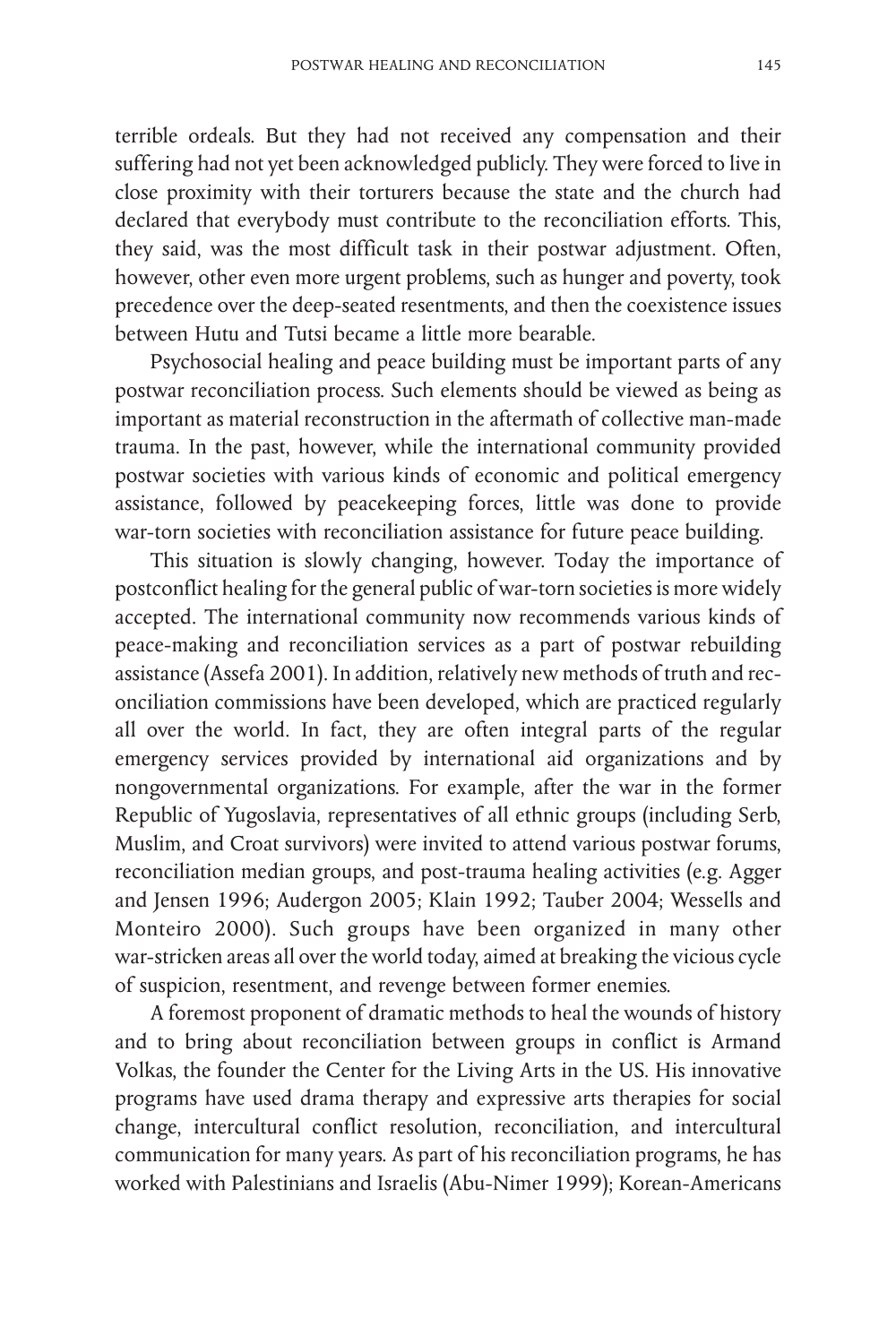and Japanese-Americans; and African-Americans and European-Americans. At the heart of his work is a profound respect for the power of the personal story not only to heal deep emotional wounds but also to build bridges between people and cultures within a collective experience of mutual understanding. In a keynote speech from 2002 Volkas gave the following succinct description of what his postwar work is all about:

My work with historical trauma is about a search for meaning. It is about memory and remembering. It is about sharing personal story and being witnessed. It is about how trauma is passed from generation to generation. It is about working through and integrating the complex emotions that arise when we face history in a personal way. It is about exploring what happens when the personal and collective come together – when one person's story becomes the story of an entire people. It is about grief and mourning. It is about remembering and honoring the dead. It is about acknowledging and owning the potential perpetrator in all of us. It is about building bridges between cultures. It is about cultural and national identity and self-esteem, for we all have a need to feel positive about the "tribe" to which we belong.

This description is an accurate and encompassing summary also of the message of the present book and the goals of reconciliation sociodrama.

A systematic and comprehensive model of reconciliation is the peace-building, conflict transformation and postwar reconstruction, reconciliation, and resolution (PCTR) method, based upon the TRANSCEND system for conflict transformation by peaceful means (Galtung 1996). It teaches the structures and dynamics of war and violent conflict, skills, tools, and approaches useful for peace building, conflict transformation, and postwar reconstruction, reconciliation, and healing. It also covers the effective development and implementation of peace-building strategies and conflict transformation at the local, national, and international levels. The method is designed for practitioners, political leaders, policy makers, and organizations working in areas affected by violent and nonviolent conflict and war, as well as in countries and regions in postwar situations. In discussing how people cope with the visible and invisible after-effects of war and violence, Galtung (1998) identified three essential tasks (called the 3R): reconstruction (after violence), reconciliation (of the conflict parties), and resolution (of the root conflict). By working on all three tasks in parallel, the former vicious cycles of violence may be transformed into new virtuous cycles of coexistence.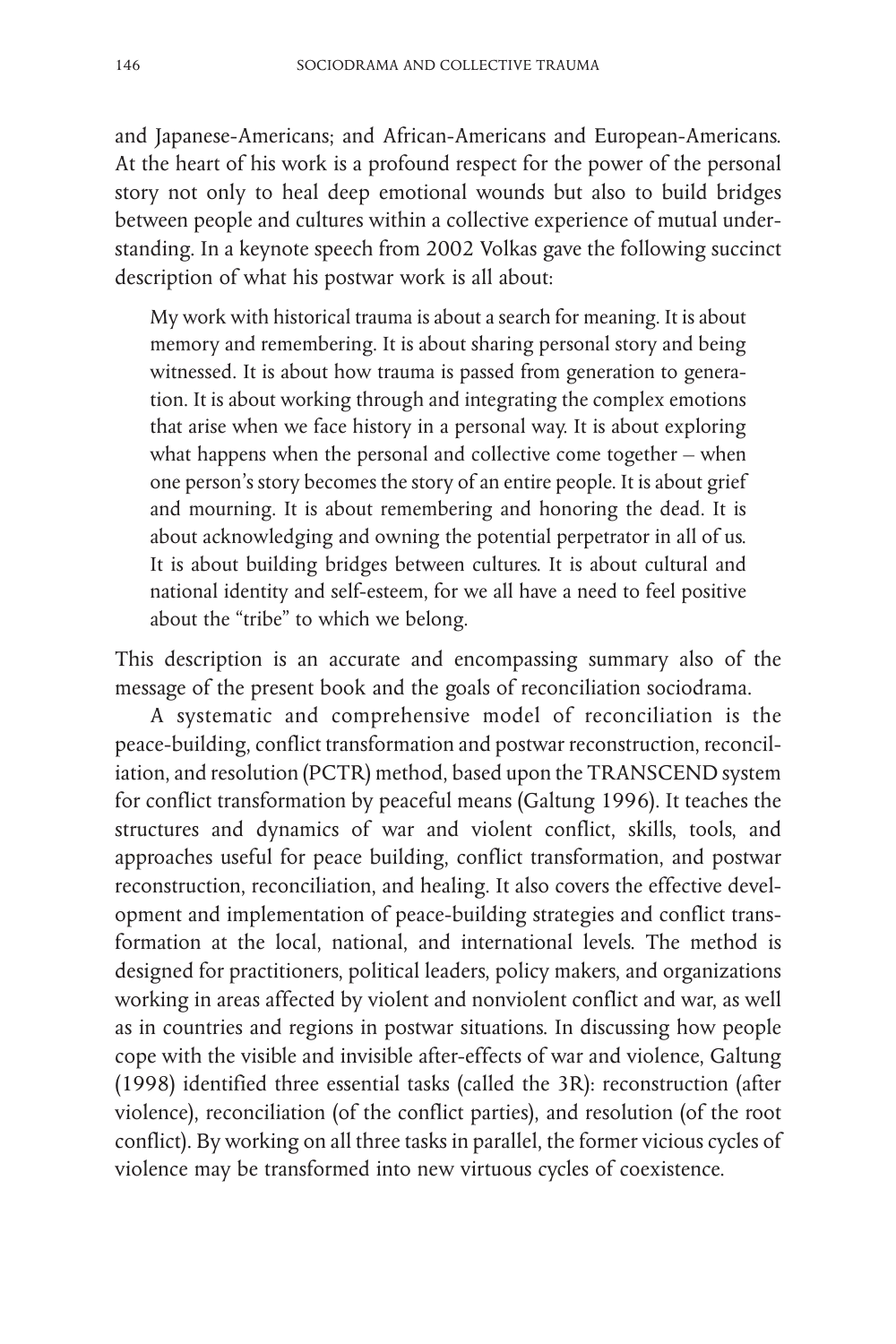Sociodrama may be an alternative or complementary method for such postwar healing and reconciliation activities. It facilitates both individual and interpersonal processes of postwar adjustment. As such, it can be a companion to other approaches or function as the single approach for instigating some reconciliation between populations who were engaged in war. While the ambitious long-term goal in such groups is to find some balance and harmony between the earlier enemies, a more humble (and realistic) goal may be to instill a sense of hope in the parties and a belief in the possibility of a better future if peace is only preserved. Such a feeling may be developed from the practice of a few simple coexistence experiences that emphasize the similarities of all human beings and the advantages of living in a pluralistic, tolerant society rather than in a segregated, intolerant one. In addition, there may be an active search for ways to rebuild the old sense of "mixed" community often destroyed as a result of the war.

To achieve these goals, the following basic stages of postwar psychological healing within a sociodramatic setting may be initiated and worked through. First, participants are encouraged and assisted in finding some outlet for their pent-up emotions within a very safe, homogeneous group environment. Second, they face their various internalized prejudices seriously and explore them in depth to determine if these really hold up to reality. Third, when the time is ripe, the participants are slowly and sensitively introduced to their former enemies and urged to discuss their complicated relations openly to find a suitable balance between the status quo and reconciliation/forgiveness. Parallel to these three stages of reconciliation, there must be public community activities concerning the legal, historical, educational, and sociopolitical consequences of the war. Such activities are a necessary precondition for any significant progress in the individual and interpersonal postwar healing process. Finally, some reconciliation and peace-making rituals conclude the process of postwar psychological healing in a more spiritual fashion.

These five stages are presented in Box 8.1. They naturally draw on some of the principles discussed in earlier chapters and have some basic similarities to the conflict management approaches described in chapter 7, but they are here described within the specific setting of postwar healing and reconciliation.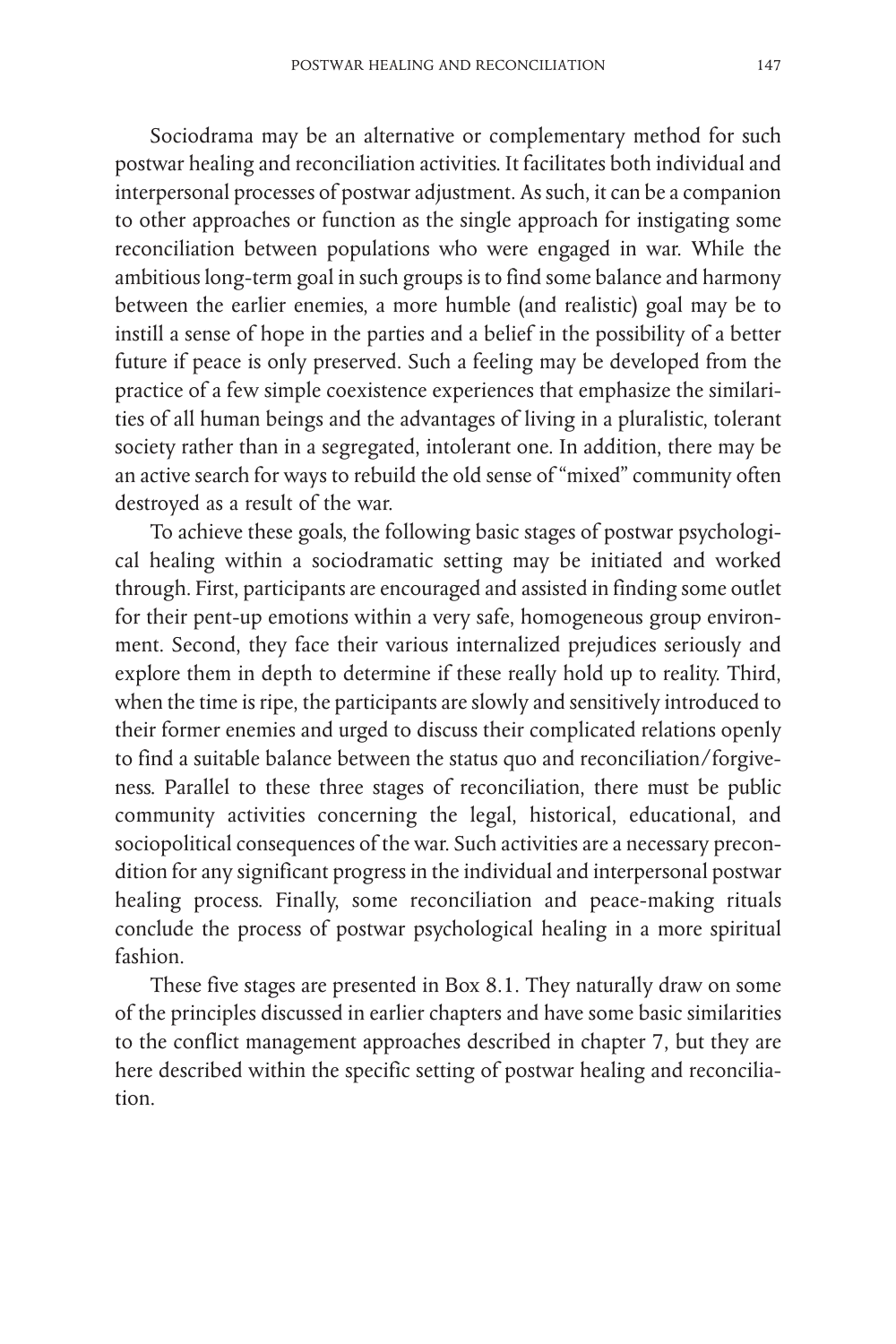## **Box 8.1 Stages of postwar healing and reconciliation**

- 1. emotional expression
- 2. intrapsychic (representational) reconciliation
- 3. intergroup (reciprocal) reconciliation
- 4. community reconciliation
- 5. peace-making ritual.

### *Emotional expression*

Survivors are universally overwhelmed by mixed emotions at the end of the war. When the initial euphoria from having survived has faded, they face a cruel and sudden wake-up call. Though the outside war might be over, the same is not true for the inner world of the individual survivors. For them, this is just the beginning of the long process of "surviving survival." The enormous losses from the war are realized only gradually and a long mourning process is initiated, which sometimes continues for the rest of their lives. Those who are also burdened by feelings of guilt for not being able to protect their families and friends or for having inflicted injuries on others without sufficient justification may be similarly tormented. In addition, many suffer from a deep sense of humiliation (Lindner 2002).

Finally, those who have experienced war continue to anticipate the next one and always fear a new catastrophe may happen again at any moment. Any such previously traumatized individuals are bewildered when hearing bad news about hurricanes, mudslides, earthquakes, or the outbreak of some major pandemic. With an almost apocalyptic frame of reference, they ask themselves if the end is near (again) and what they need to do to protect themselves and their families from such a doomsday scenario this time. Some of these previously traumatized people might turn to religious leaders for guidance and comfort in such situations.

The most dominant emotional residues among survivors, however, are their all-encompassing feelings of resentment towards their (former) enemies. Such hostility remains a long time and may be accompanied by a desire for revenge that can be difficult to restrain. According to some trauma therapists (e.g. Gina Ross), the need to work through such deep-seated feelings of hate is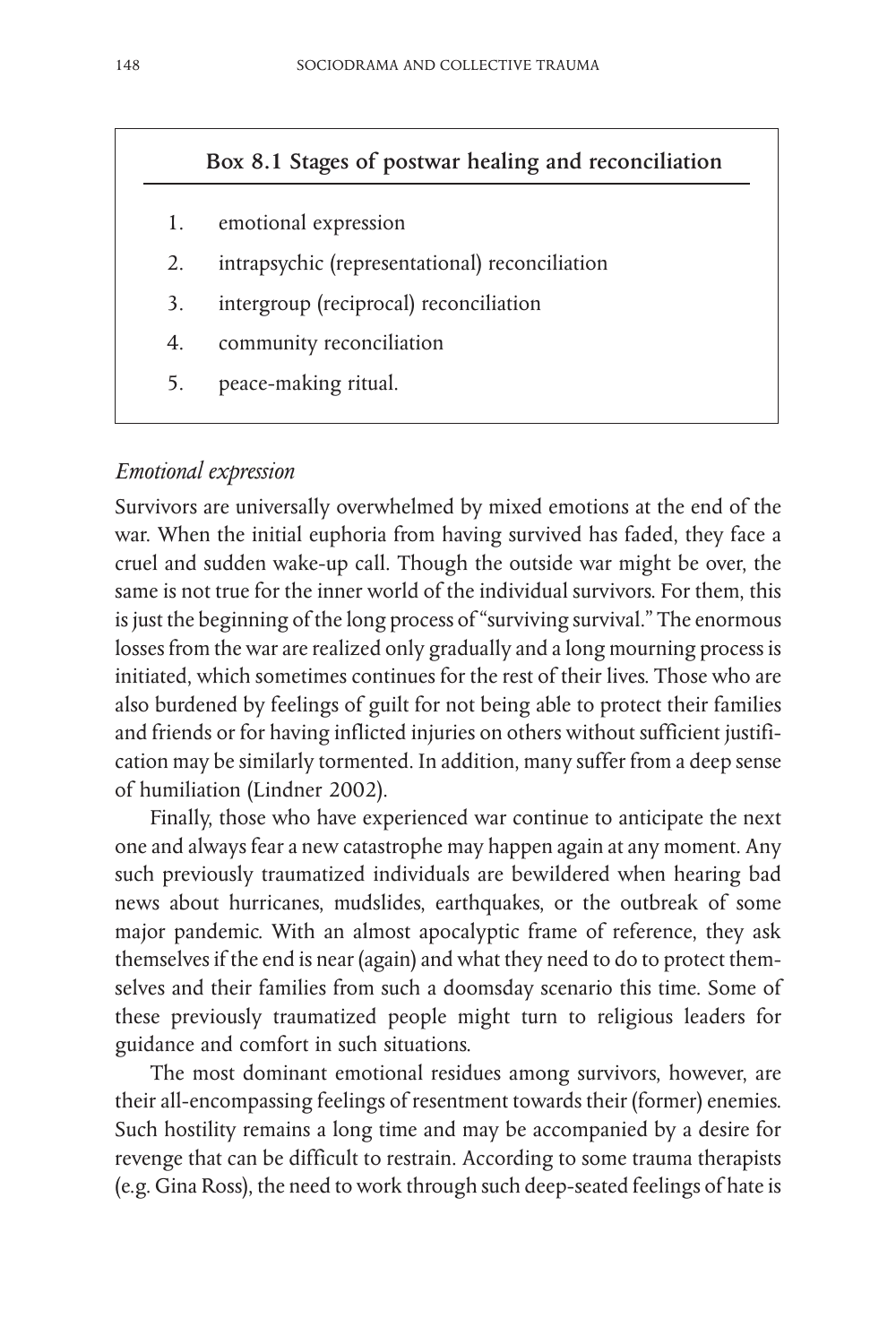especially important to stop the endless perpetuation of war in continuous cycles of violence and revenge. In addition, harboring such hate demands a heavy price because it is such a self-destructive force to bear.

These various emotional responses to major trauma have been described in detail in chapter 4, and we have suggested that crisis sociodrama is a suitable intervention strategy for this first phase of postwar healing. Psychodramatic reenactments of the major traumatic situation with an opportunity for emotional catharsis of pent-up feelings may, therefore, be the treatment of choice and provide sufficient initial relief for further intrapsychic reconciliation work.

### *Intrapsychic (representational) reconciliation*

In addition to the need for finding emotional relief, survivors need to confront a variety of intrapsychic conflicts connected to the war. What was done to whom, by whom, in which circumstances, and for what reason? Such conflicts around self and other representations may also call for individual psychodramatic, rather than sociodramatic, interventions and have been addressed in the earlier volume on psychodrama with trauma survivors (Kellermann and Hudgins 2000). This stage is an important one because it urges representatives of one group to work through some of their unfinished business with the other group without the other group being present. The purpose is to help reconcile the parties to themselves, which sometimes includes inner forgiveness.

Forgiveness is an unfolding process that may require individuals to transition from the initial experience of intense pain through possible modification of the status of their relationships (Scobie and Scobie 1998). Benefits associated with such forgiveness (see McCullough, Pargament and Thoresen 2000, for a recent review) include:

- promoting self-respect by enabling the injured parties to refuse to let their lives be dominated by harmful thoughts, memories, and negative feelings (Holmgren 1993)
- finding release from resentment (Enright *et al*. 1996; North 1987)
- decreasing feelings of anger, anxiety, depression (Davenport 1991; Fitzgibbons 1986, 1998), guilt (Halling 1994), and revenge (Cloke 1993).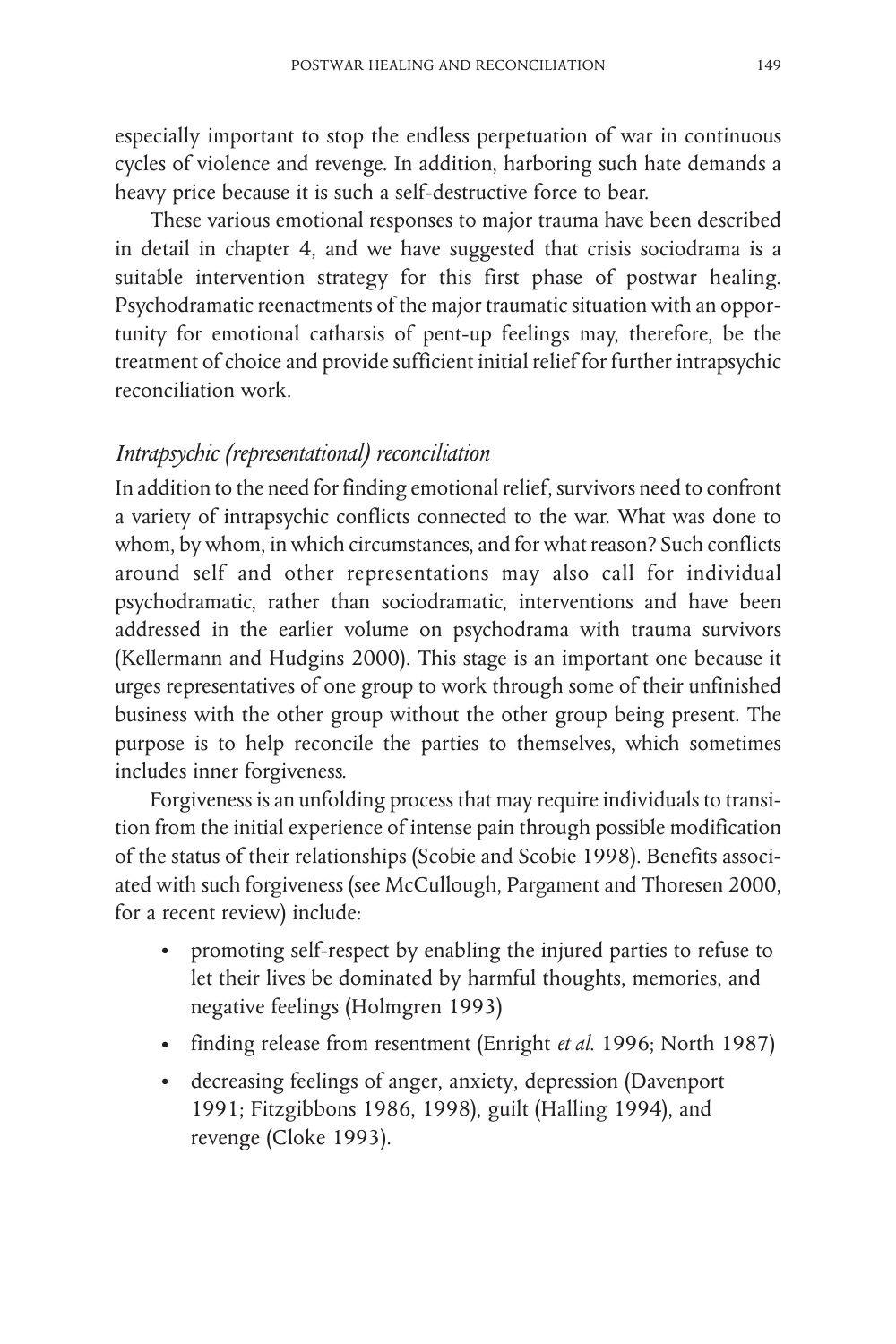Immediately after the end of fighting, many survivors are totally immersed in their war trauma and remain detached from the current realities of day-to-day life for some time. Because of their terrible experiences, many view themselves as unworthy and are full of self-reproach and self-contempt. Others view themselves simply as different from other "normal" people, as if they come from another world. Such negative self-images must be dealt with before any interpersonal reconciliation can be initiated. If not, they will be a source of further interpersonal confusion and conflict because such survivors tend to project the negative internalized images upon the external world and to split people into either "good" and "bad" or "us" and "them" categories. Earlier chapters have discussed such general splitting tendencies, but they are intensified in recent survivors of war, torture, oppression, and persecution. In most such cases, survivors have a profound need to talk extensively about "what they did to us" and try to come to terms with the personal consequences of such maltreatment.

At one time or another during such explorations, the protagonist or the group of survivors will participate in an imaginary confrontation with the inner representations of the former perpetrators. They will be encouraged to express old resentments they hold against these tormentors. Such painful encounters are not done initially with the actual perpetrator but with another person who plays that role. A voluntary stand-in or a trained "auxiliary ego" is chosen for the absent "evil" person. Within the sociodramatic enactment, the former torture survivors are encouraged to express their feelings towards that person. For example, the family of victims of the September 11 terrorist attack may thus get an opportunity to confront auxiliaries playing the roles of the terrorists and of Osama bin Laden. Such externalization of the inner "evil" object serves to demarcate the "evil" object, which in itself may bring relief. Other therapeutic aspects of this therapy process have been fully described in my earlier book on psychodrama (Kellermann 1992).

At a later stage, survivors may need to contemplate the road to "intrapsychic reconciliation" and to reach some kind of inner forgiveness (Staub and Pearlman 2001). This is desirable because it liberates or puts to better use all the energy being used to hold the old resentments and provides some inner peace. The survivors also rediscover more affectionate aspects of themselves that they have long repressed. If successful, such vicarious and representational forgiveness may help survivors let go of the past and start to forgive themselves.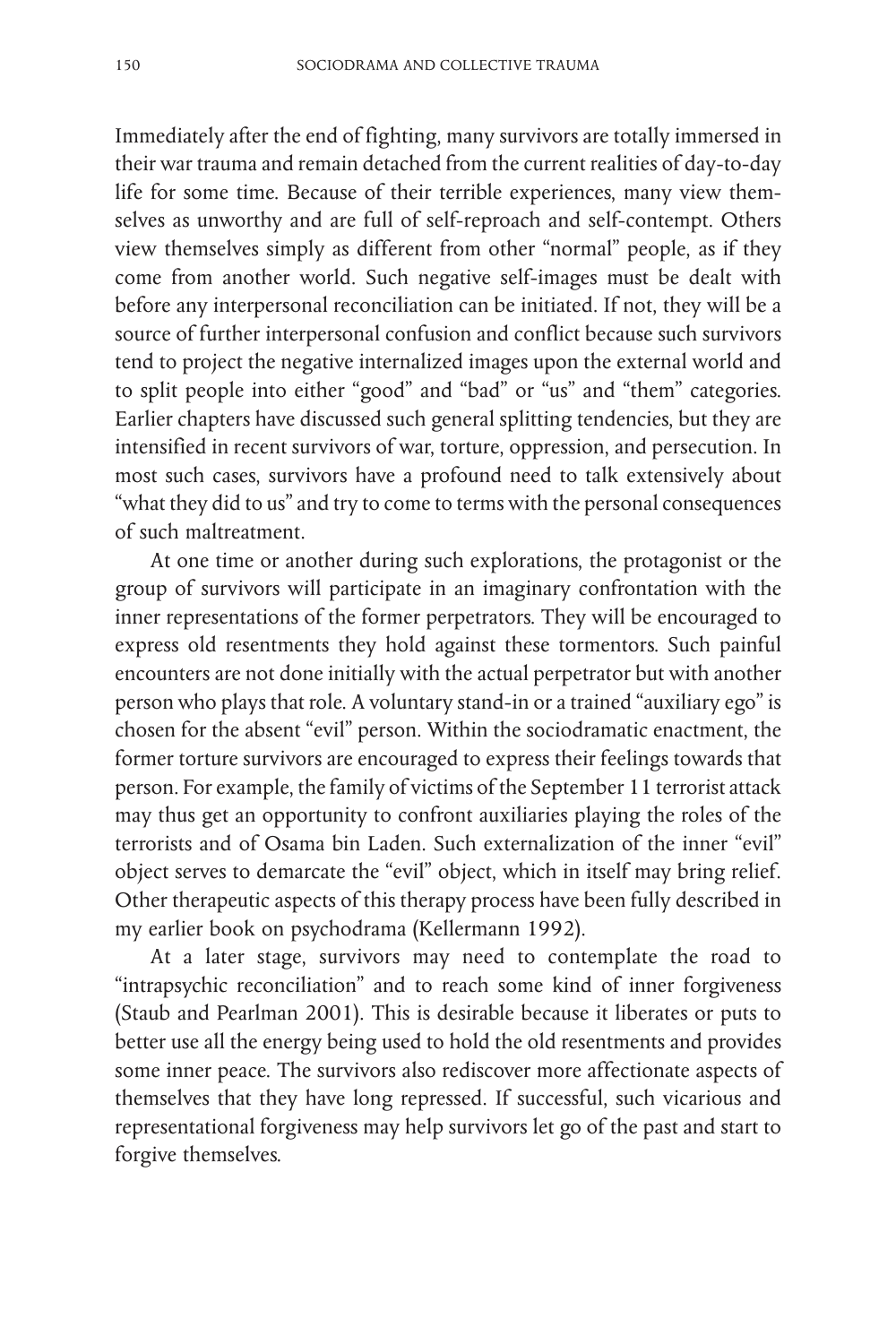This kind of sociodramatic reconciliation work resembles Hellinger's (2002) systemic constellation approach, which partly evolved from Moreno's psychodrama and sociodrama. Hellinger also utilized participants from the group to represent absentees, including perpetrators of genocide and war. These figures were positioned in relation to each other in a significant manner; but, unlike sociodrama, they did not enact a specific role as described by the protagonist or the director, nor did they speak. They were simply asked intuitively to pose or move in a way that felt right for them in such a situation. The leader sometimes intervened and instructed them to stand, sit, or lie down at certain places and let the protagonist either watch it all from outside or enter into the situation and move it forward. Many such constellation sessions focused on one or the other theme of forgiveness and reconciliation based on ancient or recent war experiences. In these sessions, children might also be asked to bow down and honor their parents in a symbolic act of forgiveness.

Hellinger's family constellations seem to be based on the confession ceremony in Catholic Christianity. Contrary to what it looks like, however, Hellinger (2002) denied that this procedure advocates a request by the perpetrator for absolution, from the victims. "Forgiveness carries particularly bad consequences if the victim absolves the guilty party of their guilt, as if this was the victim's right. If there is to be a true reconciliation, then the innocent party has not only the right to reparation, but also the duty to demand it" (p.22).

This kind of intrapsychic work within the context of reconciliation sociodrama is a necessary step preceding any actual intergroup reconciliation work. Without it, the reciprocal reconciliation will have no chance to succeed and may even lead to more resentments than before. In addition, it is usually preferable to do any such preparatory intrapsychic (representational) work within a homogeneous group that does not have to respond to the feelings of the other. If, however, such work has been properly completed, the actual confrontations between former enemies or between victims and perpetrators will be less painful for both.

#### *Intergroup (reciprocal) reconciliation*

Obviously, reconciliation meetings between people who have been at war are very painful. After long negotiations and the signing of peace treaties, there is usually a "cooling off " period when the former enemies need some distance from one another, if possible, to recuperate from the violence.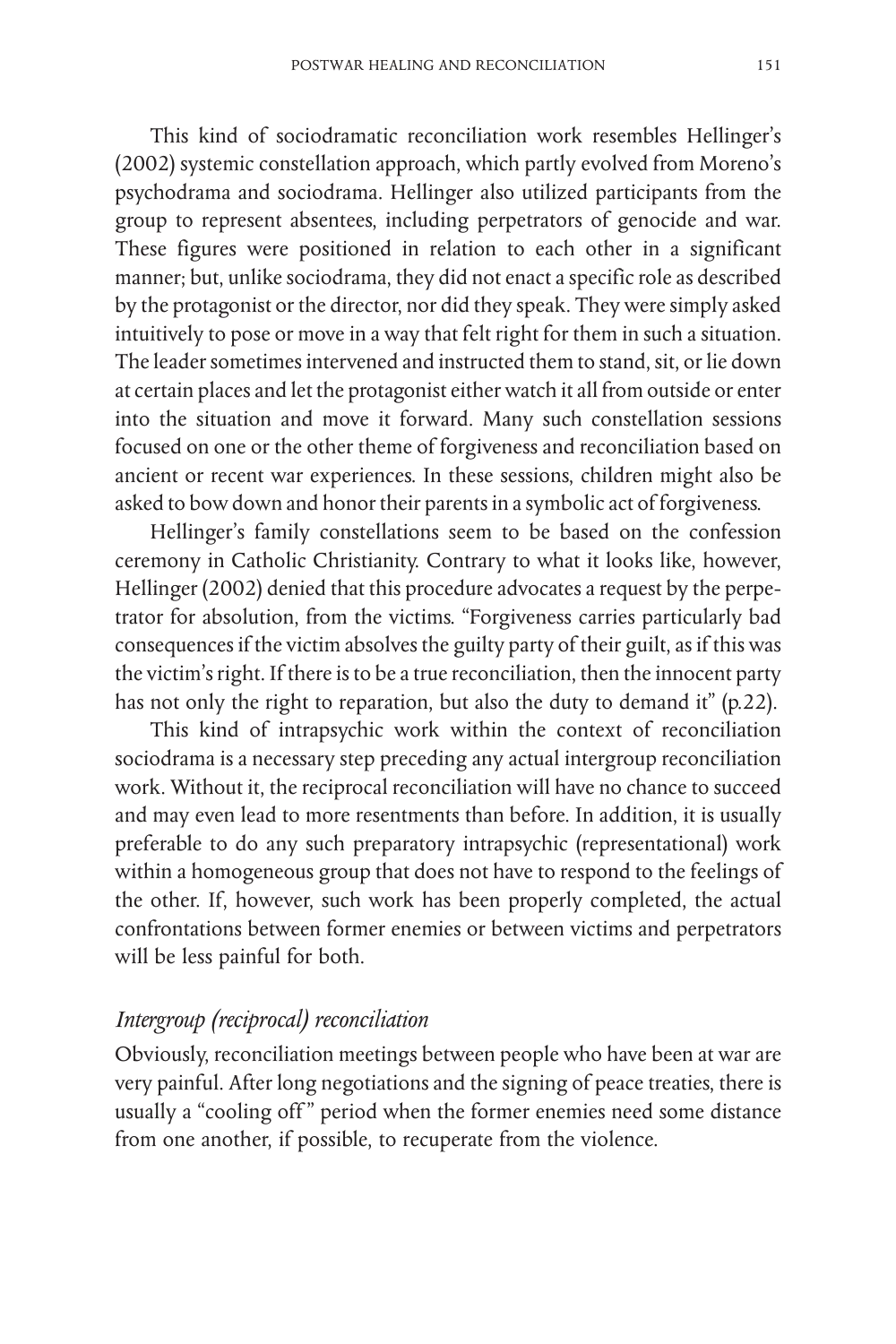Providing physical distance, however, is not always possible. In many postwar countries, such as in the former Republic of Yugoslavia and in Rwanda (Athanase 2001), enemies immediately had to start living together again after the fighting stopped. For those who returned to their (mixed) villages and towns, there was no choice but coexistence. Immediate reconciliation processes were urgently needed to prevent the former enemies from initiating new cycles of violence. Survivors of oppression and torture met their perpetrators on a daily basis. The group from Rwanda complained that they were overwhelmed with frustration when seeing neighbors who had taken part in the genocide going about their business as if nothing had happened.

Within such explosive areas of postwar tension, complicated intergroup conflicts perpetually arise, including those concerning education, economy, politics, and culture. Therefore, platforms for community interchange within public forums to discuss these issues are needed immediately. These platforms may be initiated within diplomatic missions, interreligious committees, cultural interchange programs, etc. to keep the fragile dialogue going, clear up possible misunderstandings before they lead to new violence, and discuss possible residues of the old conflict in a formal atmosphere.

Such discussions are usually held only within the closed settings of politicians and functionaries. Sociodrama for reconciliation, however, is open for everybody; ordinary people get an opportunity to present their concerns and to search for their own solutions to interpersonal and community problems. Sometimes, these groups are more easily formed by women and only for women. Then they deal only with issues of concern to women. Because women have usually not participated in the actual fighting and present common concerns about child care, housekeeping, and family problems in an atmosphere of cooperation, these groups become the cornerstones of society and future bridges to a new coexistence (e.g. there was a time, even in the former Palestine, when Jewish and Arab women breast-fed their children together as extended family).

When former adversaries participate in a sociodrama session, Moreno's original concept of encounter forms a viable structure for the dialogues. This structure includes not only an honest meeting between two equal parties but also an alternative way of dealing with oneself and with other people based on honesty, awareness, choice, and body acceptance (Schutz 1973). It is guided by the vision of a humane, egalitarian, and just society based on the principles of acceptance, trust, and nonviolence. According to Hewstone (1996), there are four possible types of such intergroup encounters. The first is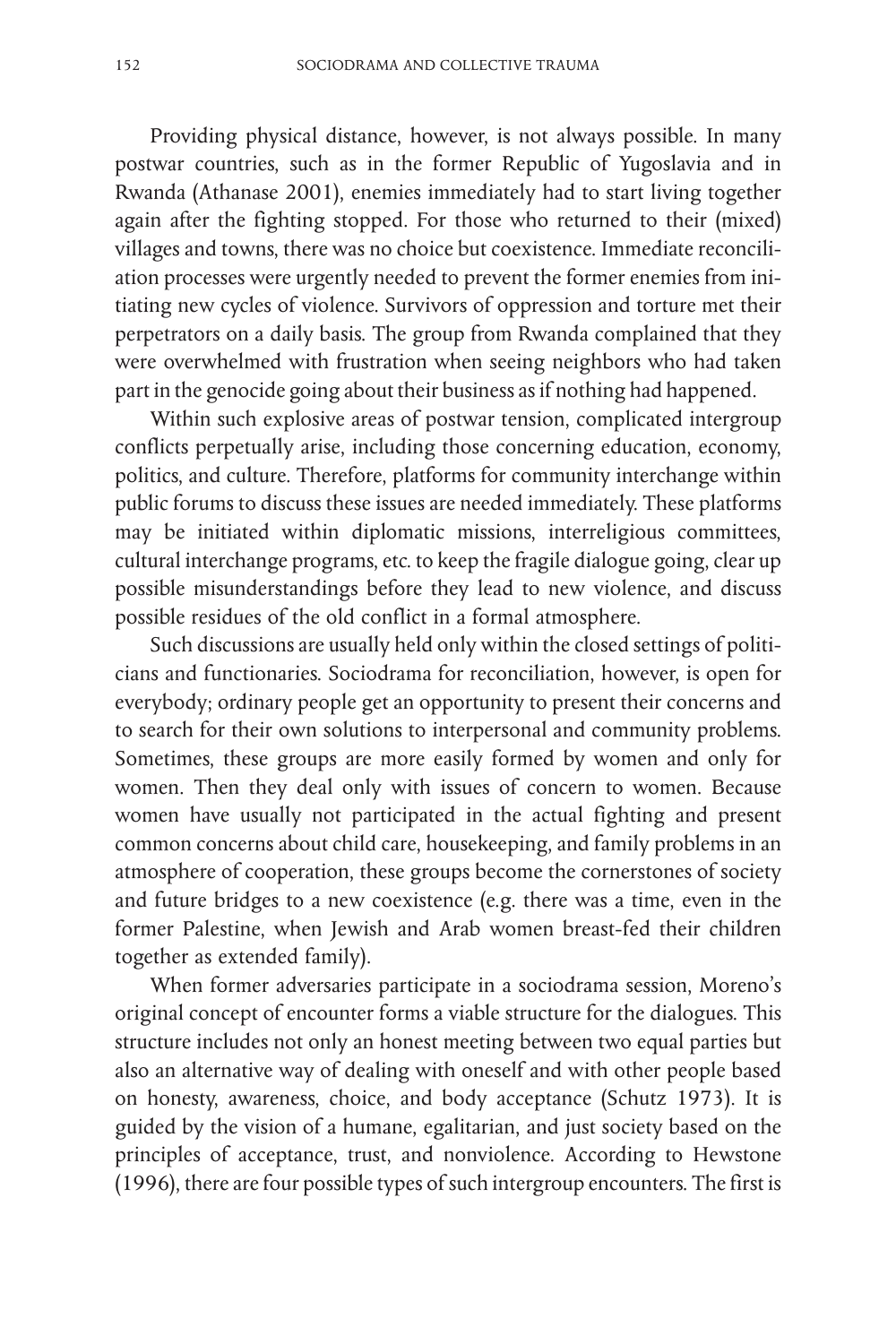contact that emphasizes the uniqueness of every individual, such as in classical psychodrama. It uses the encounter to search for things that unite rather than divide the participants. The second is intergroup contact, which emphasizes the group rather than the individual and which improves the ability to generalize, such as in classical sociodrama. The third is crossed categorization contact, which emphasizes more than one component of the identities of the groups in the encounter. Finally, the fourth is recategorization contact, the goal being to create one common identity for everyone in a kind of melting pot. These different types of contact offer two general options for long-term reconciliation: the first is to divide the group into its individual components, stressing what the participants share in common as individuals; and the second option is to strengthen the group as a whole to improve the communication and the intergroup interaction between its participants.

The truth, however, is that former enemies rarely meet face to face after a war. Groups that have mutually harmed each other in the past are seldom brought together to share their feelings. If such meetings do occur, they are initiated many years after the original violence and for purposes that are not explicitly focused on reconciliation. For example, war veterans from both sides who fought against one another during the Second World War met for the first time at the 60-year commemoration ceremonies in 2005. There have also been a few exceptional attempts in which former perpetrators and victims have come together after many years to try to understand what happened in the past, but the actual participants of war usually never meet face to face.

As a result, such meetings have been left for their children. For example, while their parents who participated in that war could not meet face to face, children of Holocaust survivors and of Nazi perpetrators have met occasionally during the last few decades in long-term dialogue groups in Europe, the US, and Israel to talk about their common past. In addition, blacks and whites in the US (Helmes 1990), South Africa, and elsewhere have discussed their common history. Similarly, Israelis and Palestinians in the Middle East (Abu-Nimer 1999; Halaby, Sonnenschein and Friedman 2000), various ethnic subgroups of the former Yugoslavia, and mixed groups of Hutu and Tutsi in Rwanda/Burundi have also attempted such shorter or longer reconciliation and conflict resolution groups, often organized and funded by international foundations. Finally, an inspiring collection of stories of how ordinary men and women, active in women's groups, youth groups, and faith-based organizations, have played a crucial part in conflict prevention and peace building was published by van Tongeren *et al*. (2005).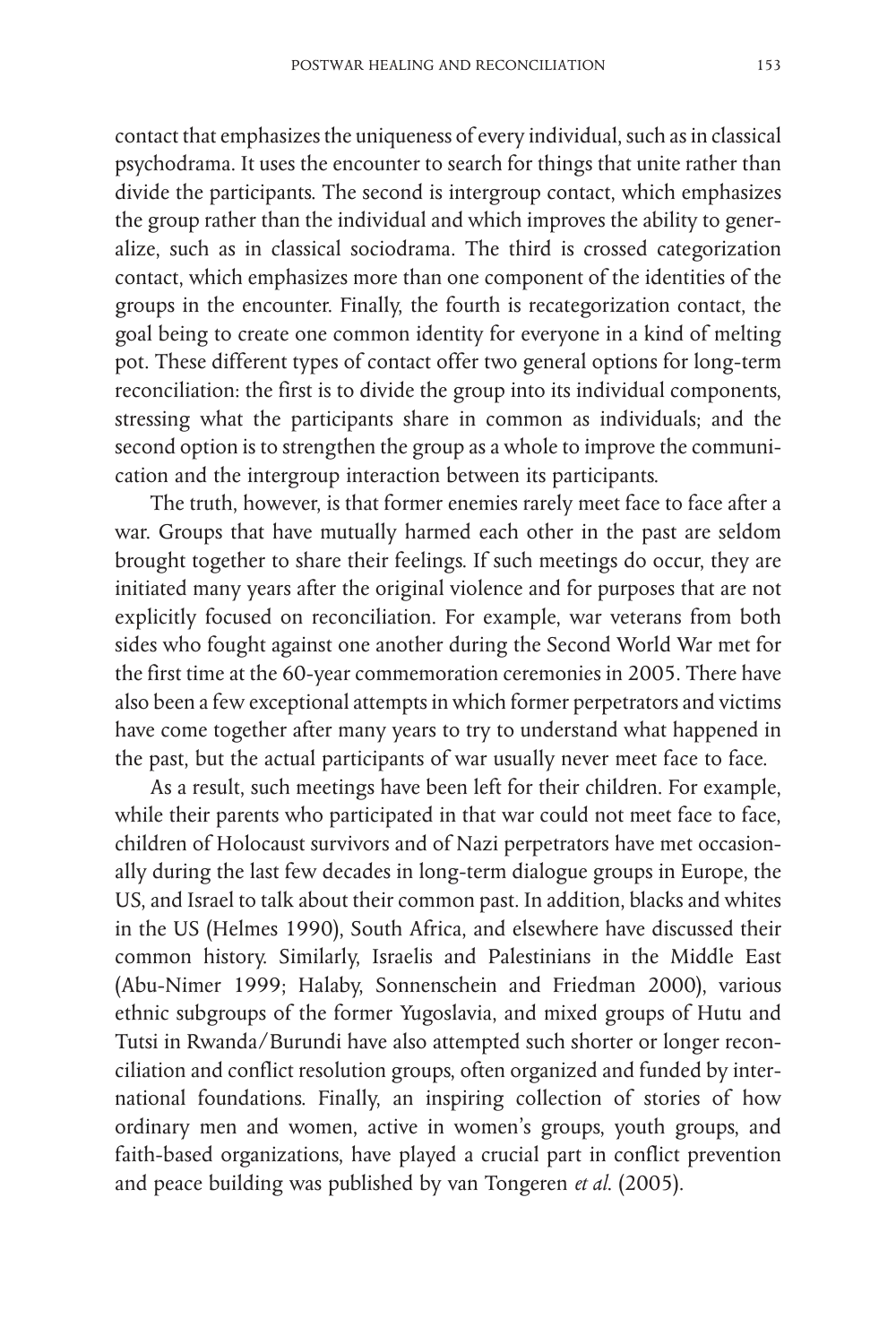Reconciliation methods must naturally be adjusted to local conditions. In Rwanda, for example, leaders found the pure verbal methods inadequate and a variety of expressive art techniques was tried, with later reflections and discussions of the material presented. Kester (2001) provided some evidence of the relative success of these programs. An interesting outcome was that those who had participated in the groups were more willing to forgive perpetrators on the condition that they acknowledge what they had done.

Such face-to-face encounters between former enemies, with the purpose of some kind of forgiveness, are important for any real reconciliation process. The closest things to such groups are the various truth and reconciliation commissions (TRC), which are a relatively new phenomenon, starting only in the 1980s. A list of 24 such commissions may be found at http://www.usip.org/library/truth.html. One of the first and most well-known commissions was held in South Africa. On his appointment as chairperson of the Truth and Reconciliation Commission on November 30 1995, Archbishop Tutu said:

I hope that the work of the Commission, by opening wounds to cleanse them, will thereby stop them from festering. We cannot be facile and say bygones will be bygones, because they will not be bygones and will return to haunt us. True reconciliation is never cheap, for it is based on forgiveness, which is costly. Forgiveness in turn depends on repentance, which has to be based on an acknowledgement of what was done wrong, and therefore on disclosure of the truth. You cannot forgive what you do not know… (Tutu 2000)

The TRC aims to facilitate a truth recovery process through public hearings that give voice to the experiences of victims, witnesses, and perpetrators, attempting to uncover the causes, nature, and extent of past human rights violations and to search for ways to rehabilitate and to compensate the victims for their suffering. In addition, the TRC gives amnesty to certain perpetrators of abuse who can prove that their crimes were politically motivated and that they disclosed the relevant information concerning their actions. In the case of South Africa, the TRC gave a voice to those who had earlier not spoken, the victims of the past, and the survivors of the present; and nobody could escape listening. At one point, Desmond Tutu broke down and sobbed before his nation. After that, many South Africans started to look at their neighbors in a new way.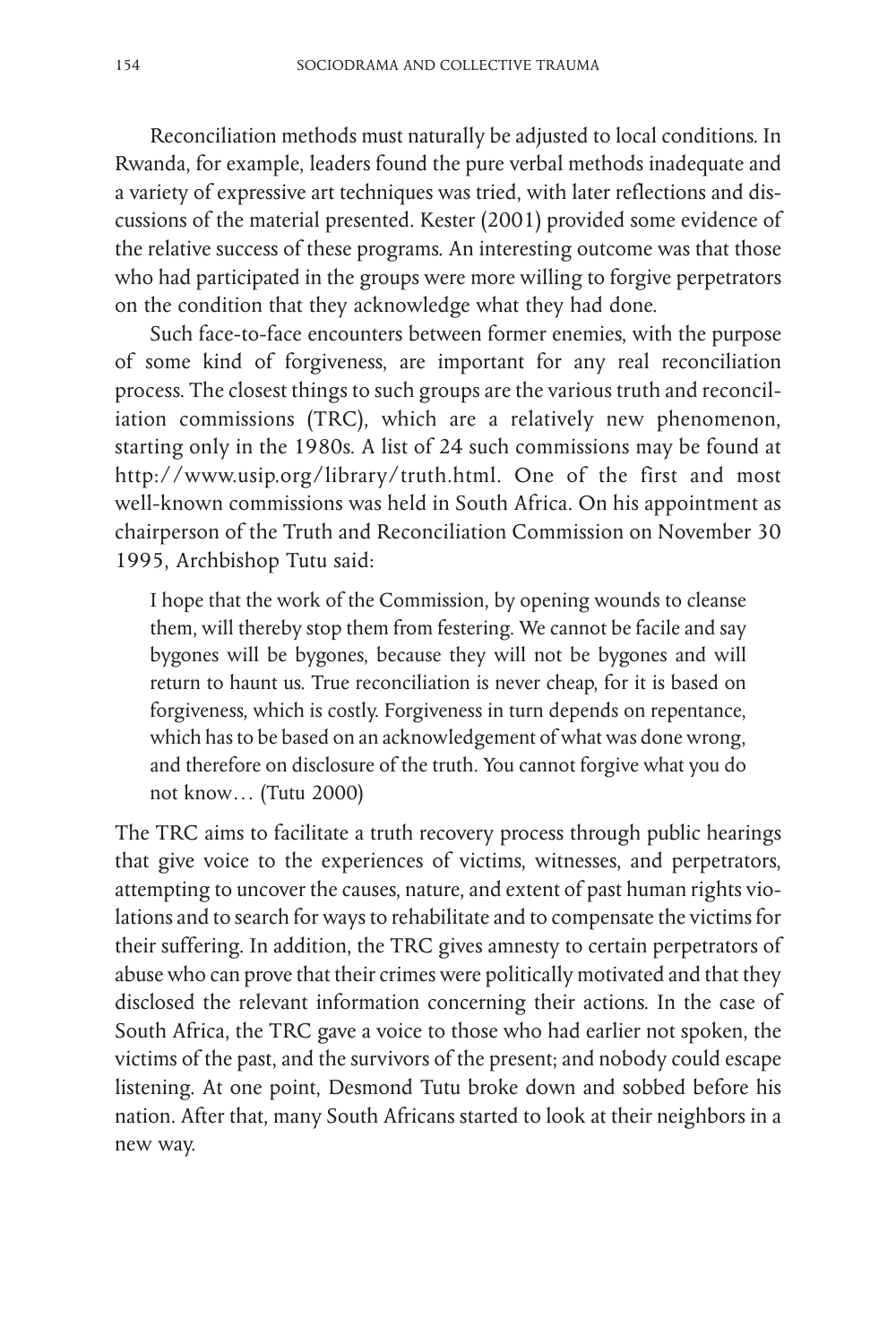Truth commissions provide a sense of validation and a feeling of not being alone, but they do not provide the necessary therapeutic process for the collective healing of emotional trauma. While it might be comforting to give testimony and to participate in communal ceremonies, this in itself does not make it easier to come to terms with the past. I believe that a suitable combination of psychodramatic and sociodramatic group sessions can be a very powerful complementary tool for such truth commissions. These sessions are important not only as an additional trauma therapy instrument for the survivors themselves but also as an additional reconciliation tool for the group members who become active participants in the drama about the past and in the present lives of the protagonists on a very deep level. As a result, the other person is often regarded as a "human being" for the first time since the end of the war.

In a series of publications, Volkan (1988, 1997, 1999) described his intergroup dialogue work with representatives of Arab and Israeli, Russian and Estonian, Turk and Greek, Turk and Armenian, Serb and Croatian, and Georgian and South Ossetian groups. He observed that when representatives of enemies came together for a series of dialogues for unofficial negotiations, usually meeting every three months over some years, they evolved as spokespersons of their large group's shared sentiments. During such meetings, he noted that sentiments close to concepts of apology and forgiveness were related to what he named an "accordion phenomenon." This phenomenon refers to a repeated accordion pattern of squeezing together and then pulling apart in which opposing participants suddenly experience a rapprochement that is followed by a sudden withdrawal from one another. He assumed that derivatives of aggression within the opposing groups underlie this phenomenon. Because each party brings its mental representations of historical injuries, the initial distancing is thus a defensive maneuver to keep aggressive attitudes and feelings in check. If the opponents come too close, they may harm one another or become targets of retaliation.

We therefore have to accept that the process of reconciliation is a long and difficult one requiring continuous efforts with only small steps of progress at a time (Dajani and Carel 2002). There are no shortcuts to this difficult process; it cannot be forced or rushed without serious consideration of the real disrepancies that exist between the groups in conflict. It is essential that any reconciliation process must progress at a slow pace, one step at a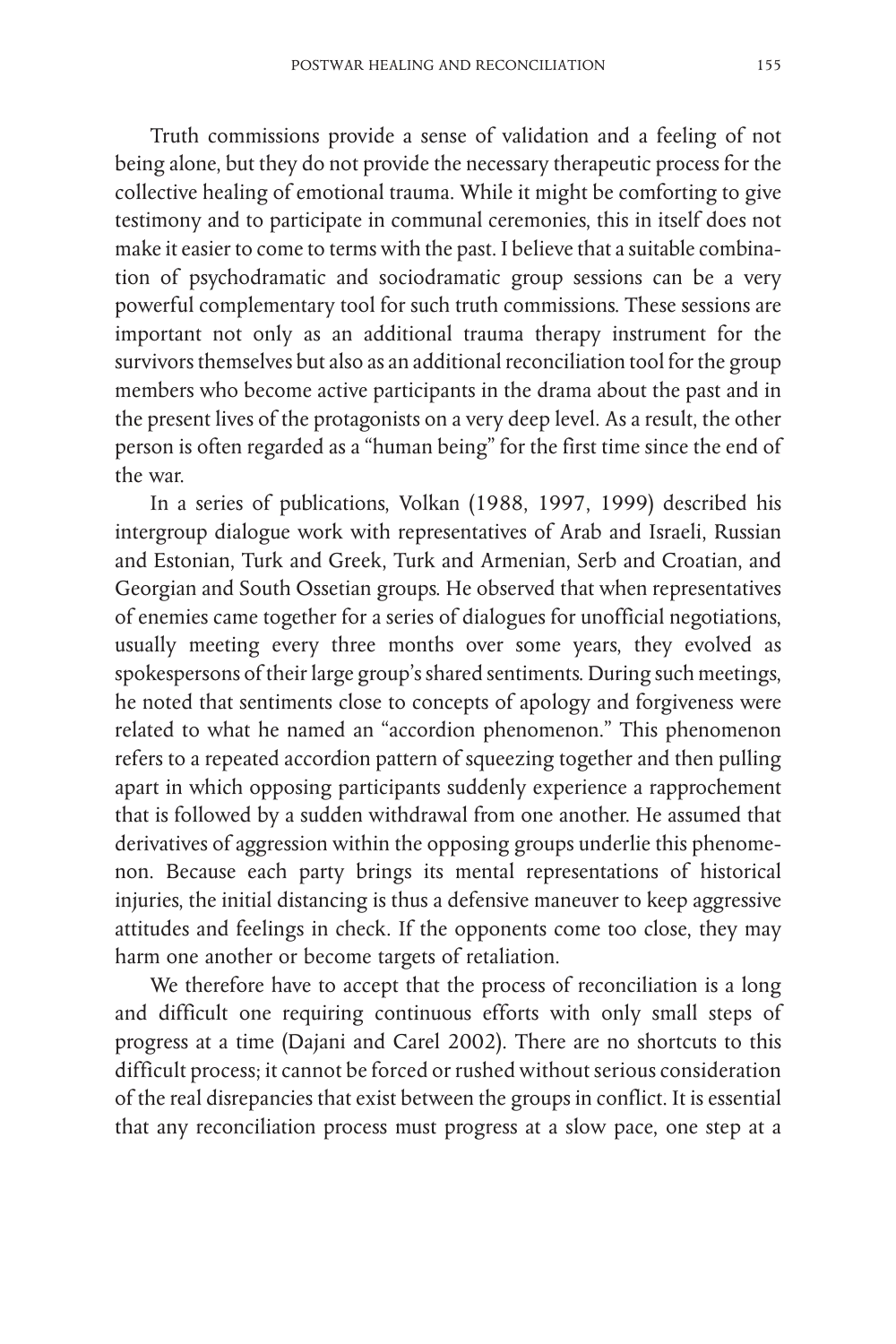time, without any pressure for premature resolutions. According to Volkan (2002):

Those individuals who call themselves practitioners of international "conflict resolution" may in fact do harm if they force the removal of identity differences between large groups as swiftly as possible or focus on seeking "apologies" and encouraging "forgiveness" too hastily when dealing with coexistence and related issues.

Reconciliation groups often function within a philosophy of cross-cultural understanding and peace building. For example, the School for Peace in the Jewish–Arab village of Neve Shalom/Wahat al-Salam has conducted intergroup dialogue groups on a regular basis since 1979. They believe that, while such groups cannot change the political reality, they can change the participants' awareness of this reality and thus help to improve the understanding of Jewish–Palestinian relations. The hope is that such understanding will motivate participants to promote social and political change in their immediate surroundings and thus prepare the ground for large-scale change over the long term. Halaby and Sonnenschein (2004) wrote:

The School for Peace has always challenged the inter-personal approach of coexistence projects, claiming that they serve to sweep problems under the rug and to preserve the existing inequalities and discriminatory power relations between Jews and Arabs. Here we must stress that even encounters that are done "the right way", on the intergroup basis, cannot change our reality. Economic and political forces created this reality, and only these forces can change it. (p.374)

As a result of such observations, there can be no complete postwar healing or reconciliation without a real effort to settle the differences in a just and fair manner within the public setting of community reconciliation. The various legal, historical, educational, and sociopolitical consequences of peacemaking must therefore be settled within the larger setting of the community at a macrosociological level.

### *Community reconciliation*

Postwar community reconciliation is a complicated public process that includes a fair peace settlement, justice, accountability, responsibility, and public commemoration. While ordinary people can make a difference in a bottom-up approach to intragroup reconciliation, primarily governments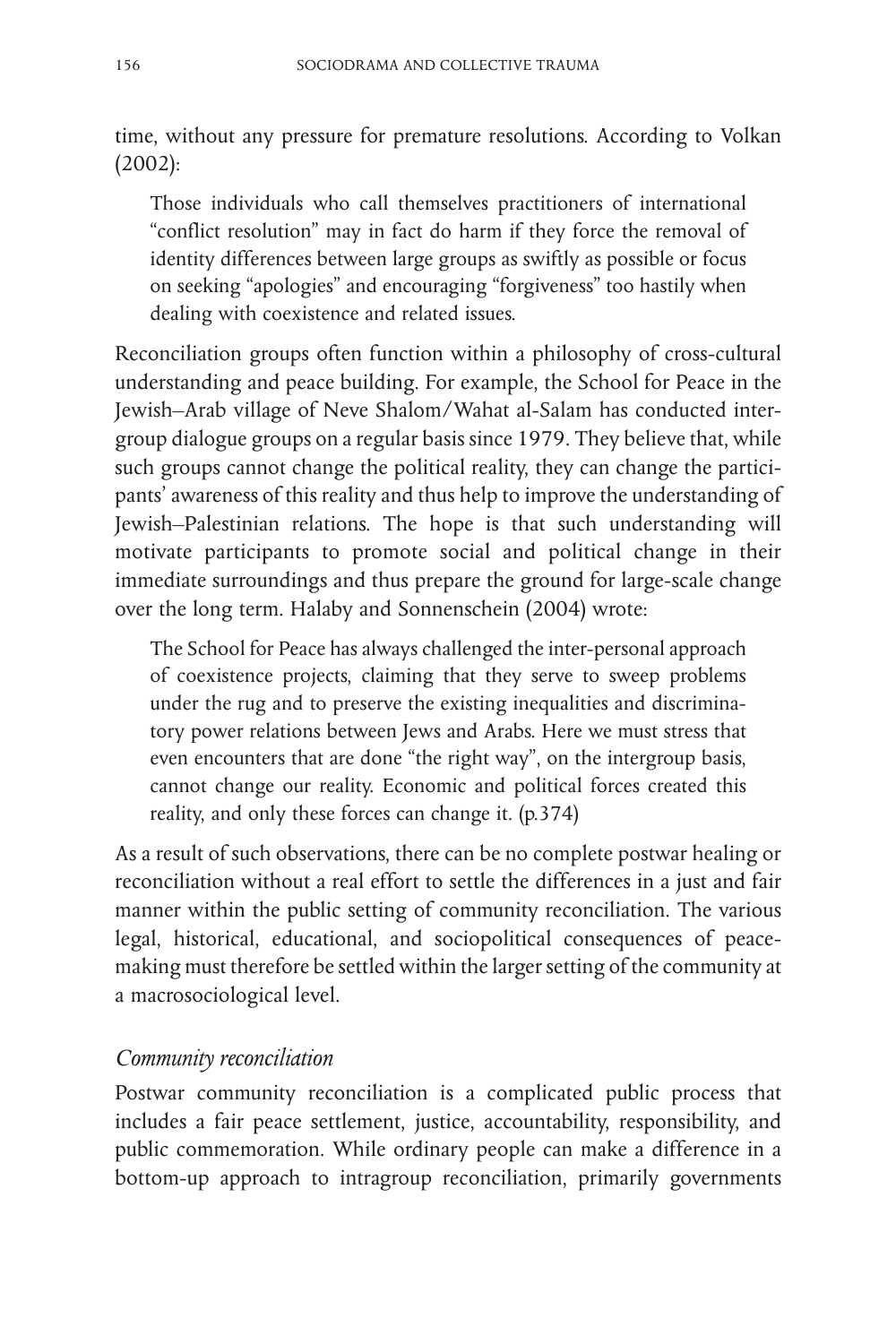within a top-down approach have a responsibility to implement these public tasks. The following tasks are all necessary but are not sufficient conditions for reconciliation.

The first task is to reach a fair peace settlement. Recent armed conflicts in the Persian Gulf, Bosnia, Rwanda, and Kosovo demonstrate the difficulty and illustrate the importance of ending wars in a fair fashion. We know that when wars are wrapped up badly they sow the seeds for future bloodshed. Governments have, therefore, decided upon certain basic rules that have to be followed in how to end a war and to ease the transition from war back to peace. The most obvious is, of course, a just peace settlement, which secures the basic rights to life and liberty of all the people involved in the conflict. (Examples of such settlements with a regularly updated "Peace Agreements Digital Collection" can be found online at http://www.usip.org/library/pa.html.)

Because there is no such peace in Darfur at the time of writing, what the population needs there more than anything else is a strong peace agreement between the citizens and their government. This agreement should make sure that the government never again gets the power to exterminate its own people. But peace talks have gone nowhere, largely because the international community has paid too little attention to them.

The second task is to obtain justice. This task is based on the question asked by the late Nazi hunter Simon Wiesenthal: "How can the survivors sleep well during the night when the criminals are still at large?" The question implies that without justice there can be neither reconciliation nor postwar trauma healing. The International Criminal Court at The Hague is one way of holding those who commit atrocities responsible for their crimes. Democratic states must reiterate the principles of accountability to reestablish themselves as moral authorities that can claim to represent oppressed communities (Borneman 1997).

While leaders of the regime who have been blatant violators of basic rights face public trials for war crimes and soldiers from all sides of the conflict who committed war crimes are also held accountable, innocent civilians should be kept out of such punitive postwar processes. Proportional financial restitution to victims, however, should be the responsibility of the entire society of the perpetrator nation. Finally, some kind of postwar rehabilitation and reform of the defeated country is often needed. This not only involves disarmament but also includes human rights education and some kind of democracy training.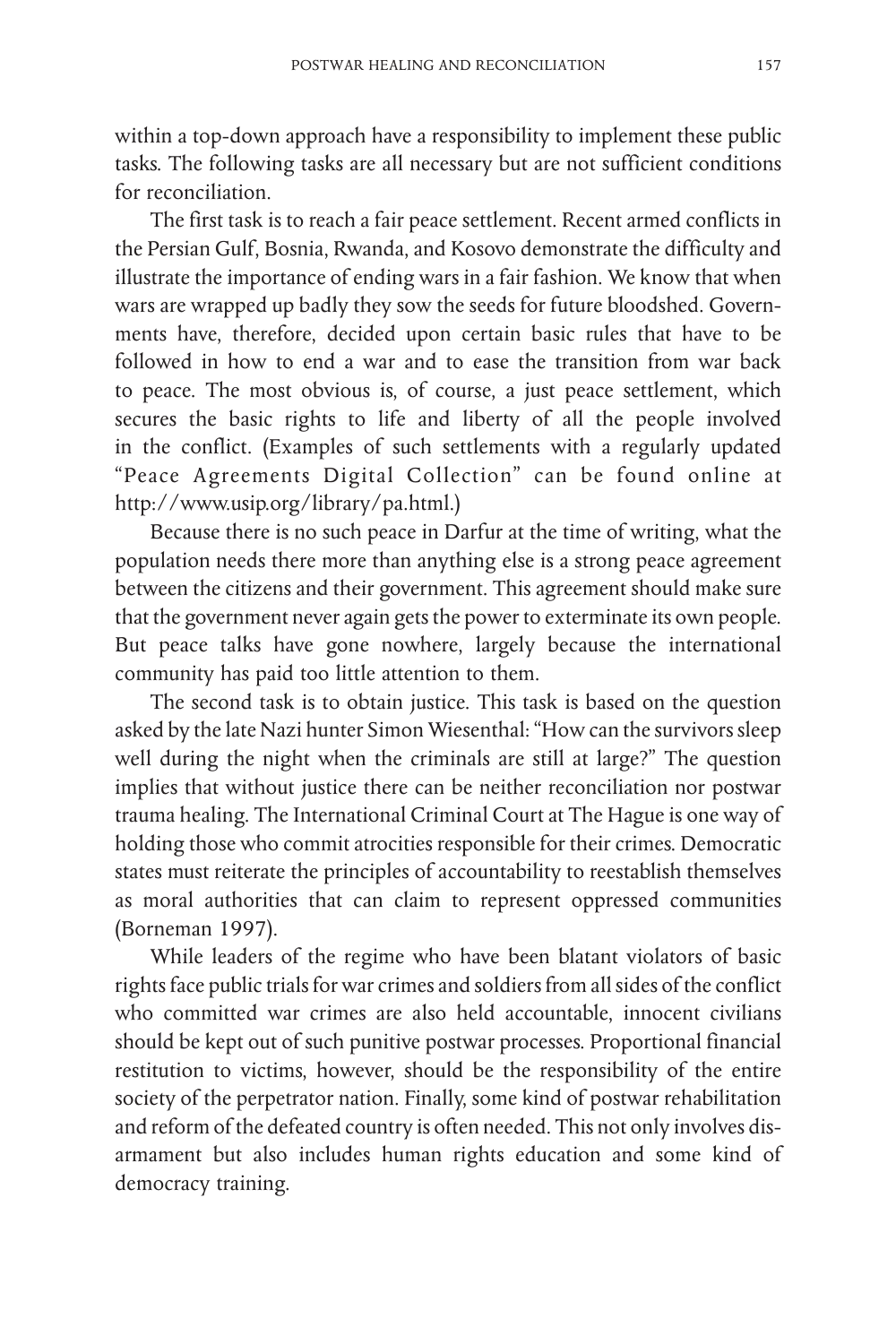For various reasons, however, many perpetrators of war crimes never get accused. If the perpetrators have not been put to justice, the victims feel let down by society for a second time – the first when the actual crime occurred and the second when it was not punished. Sometimes, there is also a lack of acknowledgement that the crime occurred in the first place. It is felt by the survivors that the world seems to look the other way when people are killed. It happened during the Holocaust during the Second World War and in Rwanda in 1994, as well as during the Armenian genocide of 1915, the Cambodian genocide of the 1970s, and the Bosnian massacres of the 1990s. In each case, statesmen said that, at the time it happened, they did not fully comprehend the scope of the genocides and that they were unable then to do anything to prevent them. Now the same tragedy is unfolding in Darfur.

The third task is to organize some suitable public commemoration for the victims. Such commemorations may include state ceremonies at anniversary dates, public memorials at central town locations, war museums, and public announcements of historical facts. These commemoration acts are in themselves a helpful facet of postwar healing for survivors and a counterforce to the tendency of communities to look only to the future and to forget about the past. Especially when crimes have been committed against humanity and there is an effort on the part of governments to conceal them, the need for public announcements of what happened is greatly increased.

For example, in the former communist USSR, where information was systematically concealed for more than half a century, there is currently an effort to open the archives and document the various crimes committed during the communist regime. Within the organization Memorial, there is a museum, a repository of documents, and a number of specialized libraries that attempt to preserve the societal memory of the political persecutions in the former Soviet Union.

The Russians, however, were not the only ones to conceal unpleasant information. Americans were for many years similarly unwilling to reveal to the general public the terrible effects of the atom bomb in Nagasaki. Though George Weller, a correspondent for the *Chicago Daily News*, photographed the terrible devastation, these photos remained unpublished for many years. And the Japanese were also guilty of trying to whitewash wartime atrocities against their neighbors during the Second World War. As a result, more than 10,000 Chinese students protested in Beijing in 2005, claiming that Japan had failed to appropriately deal with its wartime historic aggression.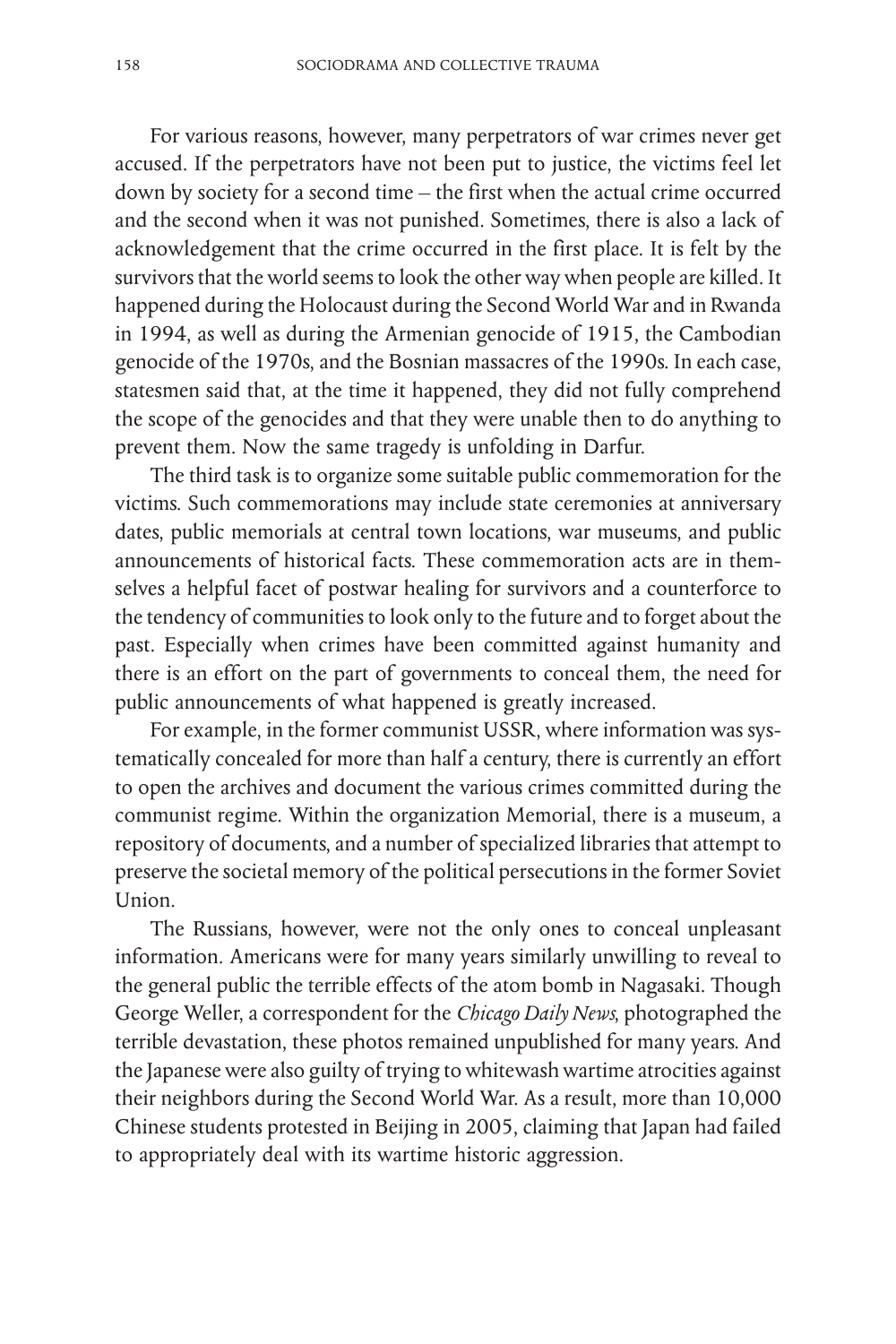A contrary approach was chosen in the Truth and Reconciliation Missions of South Africa. Mandela was one of the few political leaders who understood that the truth must be heard for the population to heal their collective wounds. Any public acts of commemoration facilitate such postwar healing and reconciliation processes. When survivors of war feel that the world remembers, they let time take its course and they can start to forget. In a paradoxical fashion, when people are urged by society to remember in a concerted community effort, they will also start to forget.

Public apologies by statesmen naturally have a special healing effect in such situations and may be very important in promoting local and international reconciliation.

While these components of community reconciliation are necessary preconditions for reconciliation, they are usually insufficient for a complete postwar trauma resolution. Because when a fair peace settlement has been reached, when war criminals have been brought to justice, and when the society has appropriately commemorated the victims, the survivors are still left with their own pain. None of these public gestures has brought their families back to life. As a result, there is still a need for some kind of symbolic peace-making rituals, which can move the postwar trauma resolution work towards its completion.

#### *Peace-making rituals*

Such rituals are an integral part of sociodrama and have profound and remarkable effects on its participants. Within a sociodrama for community reconciliation, groups may stage simulated peace treaties and mock trials of perpetrators; and they may organize symbolic concretizations of memorials. While survivors probably prefer that such reconciliation rites are actualized in reality and performed in public, these sessions still make a great deal of difference to the individual participants, who feel that their situations are finally acknowledged. These symbolic acts also have a multiplying effect, spreading the word, which may include deliberate efforts to affect public opinion and the attitudes of policy makers.

Sociodrama lends itself excellently for using peace-promoting rituals as an important final step in the postwar reconciliation process. As already explained in my previous book on psychodrama, the potential of various healing rituals based on role-playing and "as if " is enormous (Kellermann 1992). "Imagination allows for hope and dreams to re-enter our lives, even if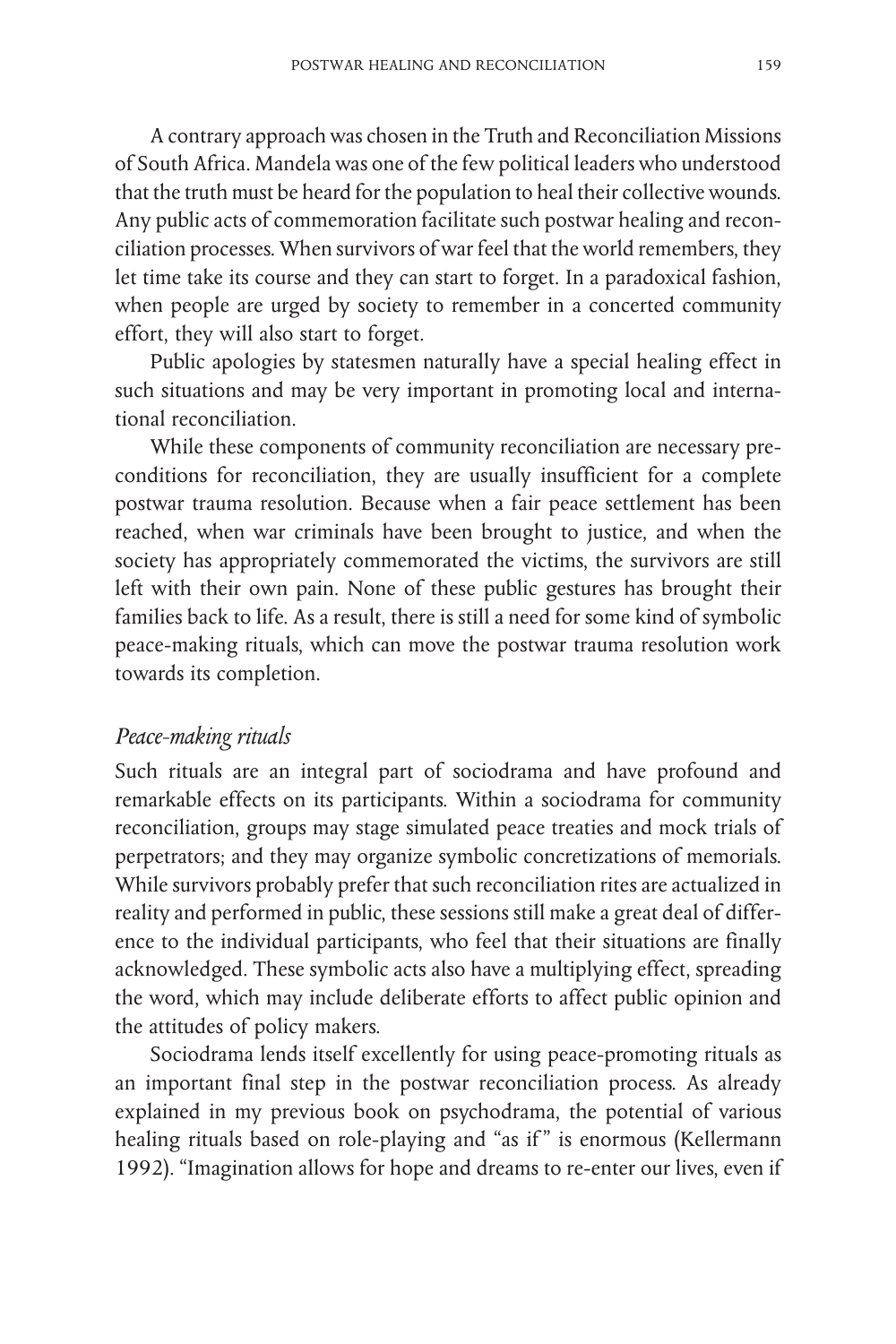only for a moment" (p.109). As realized by all religions and by various cultures, this same power can be harnessed for reconciliation after war. Such rituals may be based on Christian, Quaker, Buddhist, Muslim, Native American, African, or Gandhian principles for example and provide unique opportunities for gaining spiritual reconciliation.

Ritual helps people heal after a collective trauma and transcend to another level of intergroup balance. Ritual guides behavior and offers meaning and closure to the past. Ritual strengthens the link of the individual to the social group and to the culture at large (Durkheim 1961; Turner 1967). Ritual plays an important role, especially for traumatized individuals who have lost their sense of meaning in the world and who have isolated themselves from other people. The ceremony binds people together again, giving them new hope that their insurmountable problems can be overcome.

A variety of peace-making rituals have, therefore, been used both in the East and in the West to promote reconciliation and postwar healing. The Native American ritual of smoking the peace pipe is perhaps the most familiar ceremony. By sharing the peace pipe, a common bond of spiritual unity is established. The Hawaiian *Ho-O-Pono-Pono* (setting straight) ritual is another healing and conflict resolution procedure based on local community conflict resolution practices. In Uganda, the Acholi people use raw eggs, twigs, and livestock in their traditional reconciliation ceremonies when members of one tribe have killed members of another tribe. The *barisaa*, prayer tree, is an important site of worship in Siberian/Mongolian shamanism. It calls the nature spirits to bring inspiration, calm people's hearts, and create thoughts of peace and love. In Rwanda, traditional community courts with village elders, called *gacaca*, are used to solve disputes. Finally, Native American veterans are assisted in returning to their society through participation in a Navajo ritual called the Enemy Way. It lasts for seven days and involves family, clan, and community members in a ceremony that restores harmony, balance, and connection to the traumatized Navajo veteran (Parson 1985; 1990).

Depending on the culture of the conflicting parties, reconciliation sociodrama can utilize any of these ritual practices because they have inherent meanings to the participants. In most such sessions, the word *sociodrama*is not mentioned.

Reconciliation sociodrama is an alternative intervention strategy to facilitate the overall process of peace building and normalization after war. Such groups may be initiated during various stages of the postwar adjustment process. However, many aspects of reconciliation sociodrama are still unclear, including variables that may be assumed to influence such groups. Because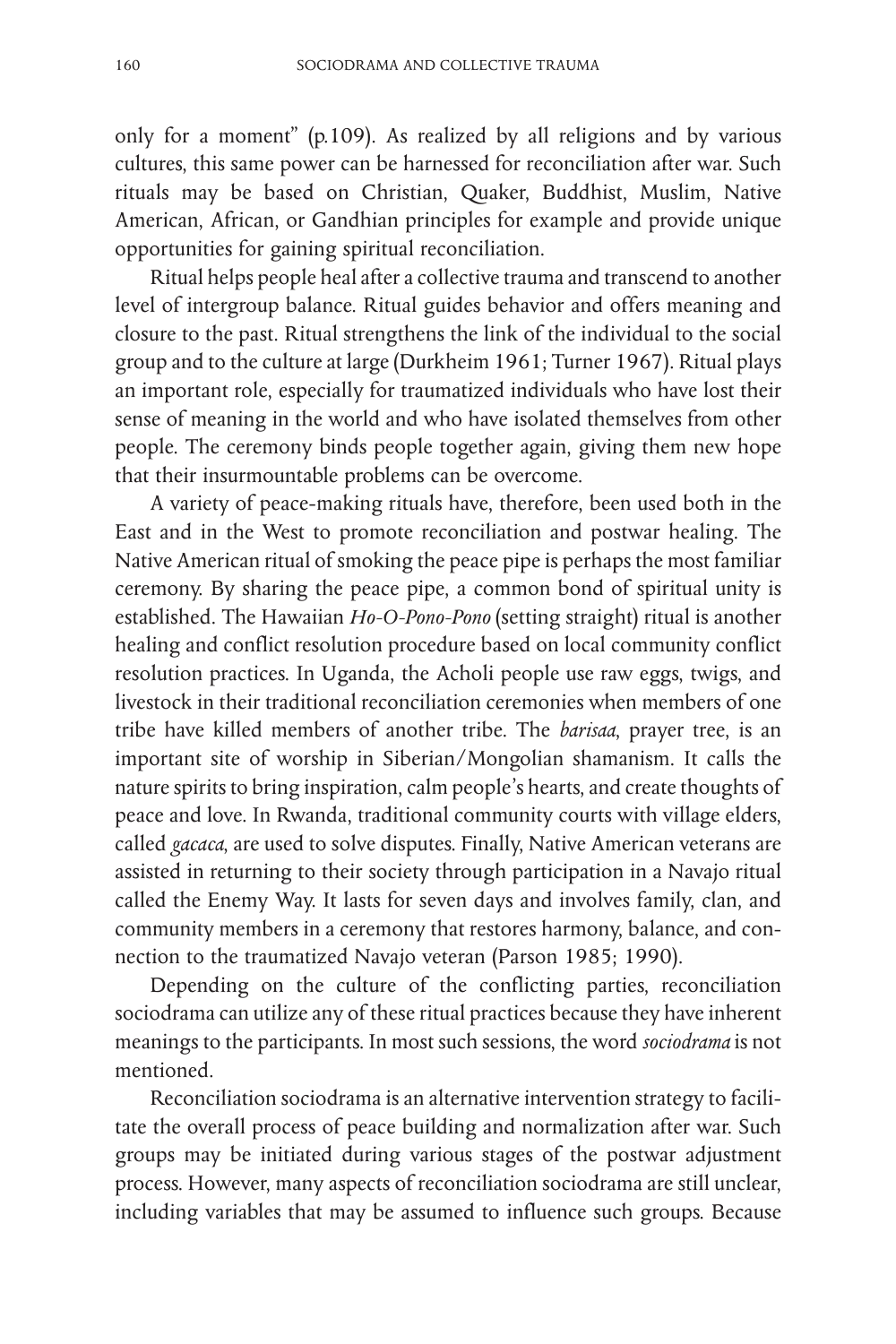there has not been any significant documentation of such groups and little can be learned from cumulative experience, there is still much to do to develop these practices. The only thing that we can be sure of is that no reconciliation process will be simple. The crueler the war and the more pain inflicted, the deeper the scars and the longer the healing process.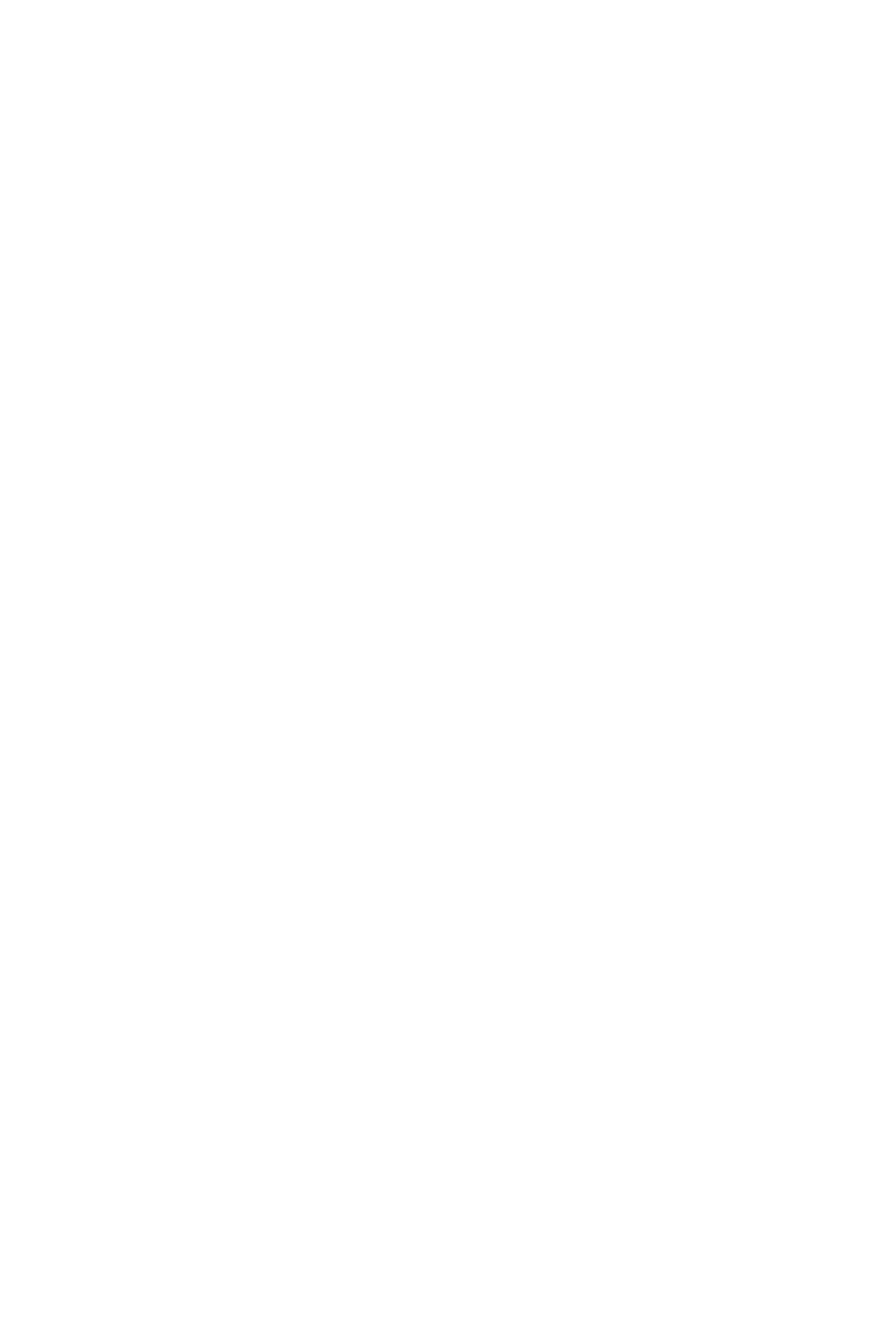# Retrospect and prospect

9

Sociodrama has had its ups and downs. There have been periods when it was more in vogue and other times when it disappeared into oblivion. I believe that we are now again in a time of growing interest; the practice of sociodrama is becoming more relevant than ever and it is also more widely used in countries all over the world. The future seems to hold great promise. After half a century of sociodrama, only now are we coming into our stride. At last, we are taking ourselves seriously, trying to document our work and setting standards for training and practice.

Why has it taken so long? Where are we going now that we have come this far? What is the future of sociodrama and what can we expect it to contribute to the world as it is developing for the next millennium? It is only with one eye focused on the future and the other looking back to the past that we can anticipate what new direction sociodrama may take.

In these days of frequent disasters, genocides, and wars, and with a greater awareness of their tragic psychological consequences, the need for sociodrama is increasing. The general opinion of the importance of war tribunals and truth commissions for the healing of the community has also contributed to the increased interest in sociodrama.

Admittedly, however, sociodrama might be a little too dramatic for many people who are more comfortable with the restrained procedures of the church or more familiar with the sanguine behaviors of the courthouse. In addition, sociodrama may be seen as too ambitious because it tries to deal with a tremendous number of problematic events with an approach that is primarily psychosocial and which can only briefly explore the various political and historical realities. With these reservations in mind, however, sociodrama is ordinarily responding to urgent community needs and it is based on a profound desire to help people make some sense of the misery and tragedy of the human condition. Because, in a world that has become much smaller due to globalization, people have become increasingly interested in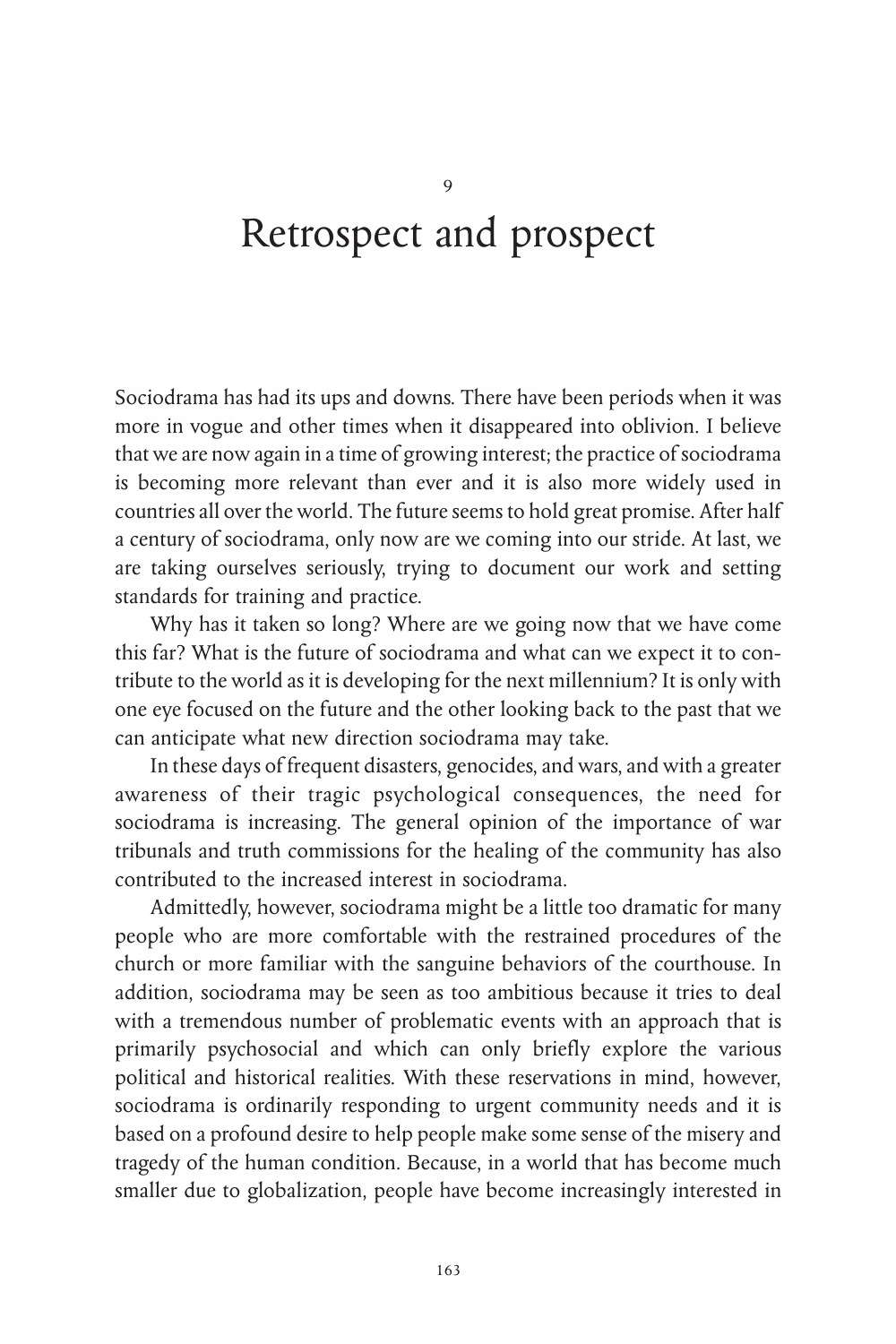investigating how things are connected and how various political decisions affects "us and them" in the present and the future. In the present global community, where individuals constantly move from one country to another, sociodrama can make a significant contribution to help integrate newcomers, and help refugees and immigrants to adjust to their new home environments. Furthermore, because of the vast cultural changes in our societies, new social problems have been created that call for active and powerful approaches such as sociodrama. We are required to make cities more harmonious, reduce crime rates, improve welfare, overcome racism, and increase the sense of responsibility of ordinary citizens, just to mention a few social challenges in the present world.

Clearly, however, we have a long way to go in bridging the gap between what is desired and what is possible and what is needed and what is available. Too few practitioners of sociodrama are available to provide for the enormous needs of the global community. While there are several sociodramatists who work in the fields of human relations and intergroup conflicts, very few of them meddle in actual sociopolitical matters. It is therefore important to initiate intense and high-quality sociodrama training for additional practitioners and to provide more specialized practice and appropriate supervision in any or all of the various applications described throughout this book.

With such specialized training, there are a number of settings in which sociodramatists could make a significant contribution and there are many applications that still have not been sufficiently developed; from organizational consulting to spiritual and religious reconciliation to innovative educational projects to the creative expression of the collective unconscious. For example, in a recent paper on sociodrama as a powerful tool in higher education, Blatner (2006) emphasized the surplus value of this active approach in making any learning more effective. As compared with a straightforward lecture from a professor, even a short sociodramatic role-playing exercise would make the subsequent discussion so much richer and deeper and the entire learning experience would become much more inspiring.

Some of these new avenues of practice, however, will inevitably force us to redefine our functions (as group therapists, clinicians, dramatists, and/or educators) and to be more flexible with our goals. As the world is changing, sociodrama will also change and mature. While nobody can know for sure where all this will lead us, we constantly have to adapt to new situations that are always more complex and surprising. Perhaps sociodrama will go not to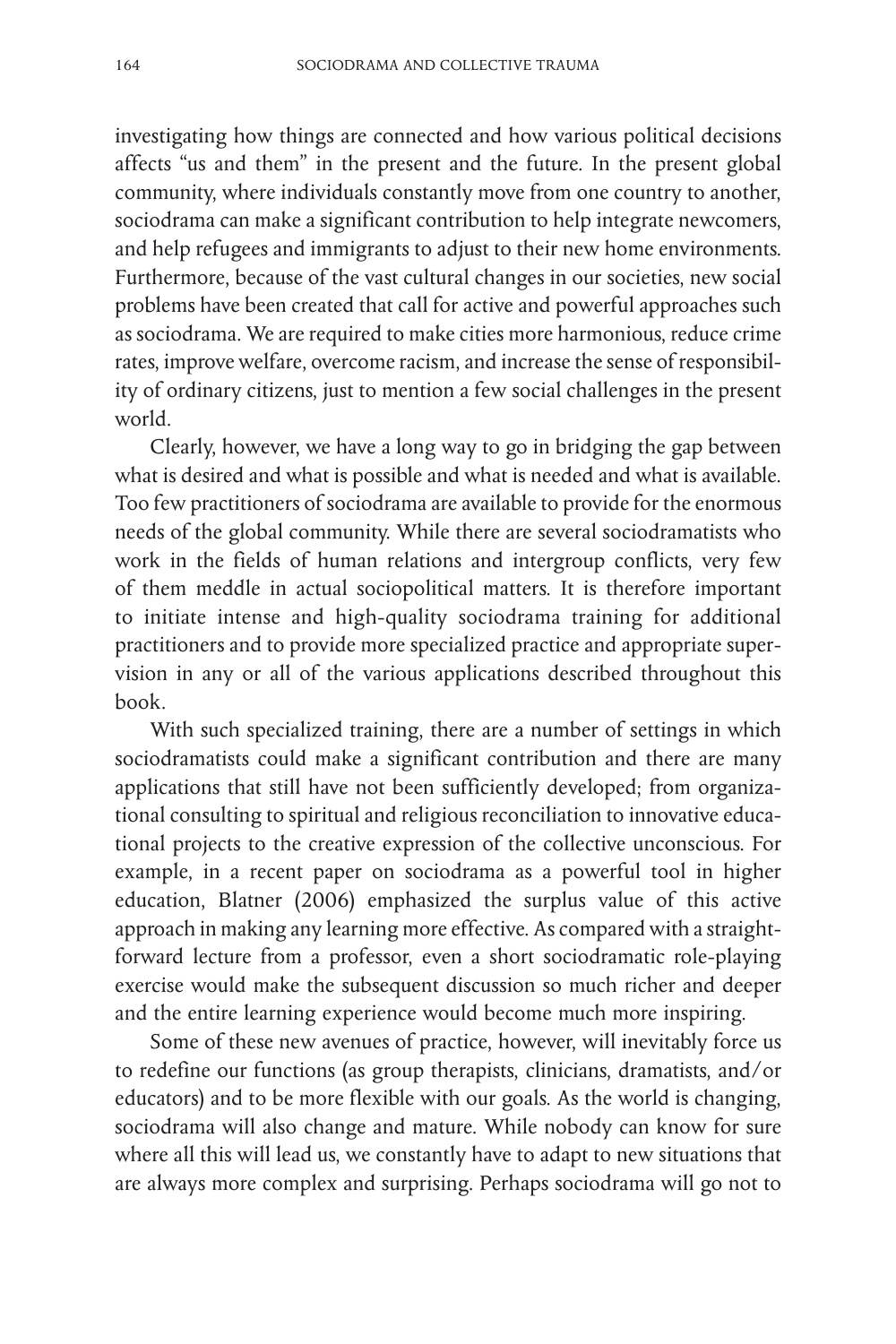RETROSPECT AND PROSPECT 165

one place but to many. That would be a welcome development. As most such methods, sociodrama will move with the ebb and flow of the interest of the crowds. Thus it was for Shakespeare in Elizabethan times; thus it was for Moreno during his lifetime; and thus it will be again in the future. In the meantime, we have no choice but to continue to be creative inventors and set our own goals as we go along.

Another reason for the slow development of sociodrama is that it is such a difficult undertaking. Not only is sharing collective pain with others is not only an emotionally overwhelming experience, but being witness to the tragedy of humankind may also cause vicarious traumatization. At the very least, it will evoke some sense of identification and grief in many people. One participant said:

I got to know these people in a very special way. First I heard where they were coming from. I was amazed by the many different cultural origins of the members of this group. They came from India, Russia, Egypt, Turkey, Italy, Germany, Ireland, America, South America, Australia, and from many other places. Through them, I heard about the histories of their peoples, and especially about all their different misfortunes during the last century. There seemed to have been so many earthquakes, wars, massacres and famines all over the world. As we listened to all the sad stories, we all wept. So many people had been killed. Then those who hadn't been killed were homeless and they were starving. Then we heard about the natural disasters, and so it went on without interruption until we could not take in any more. There was so much suffering and disease and torture and horror and madness and despair… We all sobbed through it all.

All this is so much more difficult, since we read the papers and watch the news, and hear that these things are still happening all around the world. People continue to kill and be killed; 20 persons today, 200 tomorrow, 2000 next week, 200,000 next month, 2,000,000 next year, and so on. Perhaps we also will be wiped out next time?

With a certain sense of hopelessness, we realize that tragedy is our common predicament. It is what is universal in us as human beings. It colors our spirit and it goes beyond our own lives and the lives of our own people. It cannot be destroyed and it will live on long after we have left this earth. It occurs, quietly and naturally all the time. Acknowledging it and expressing its accompanying emotions will always be a part of the sharing in any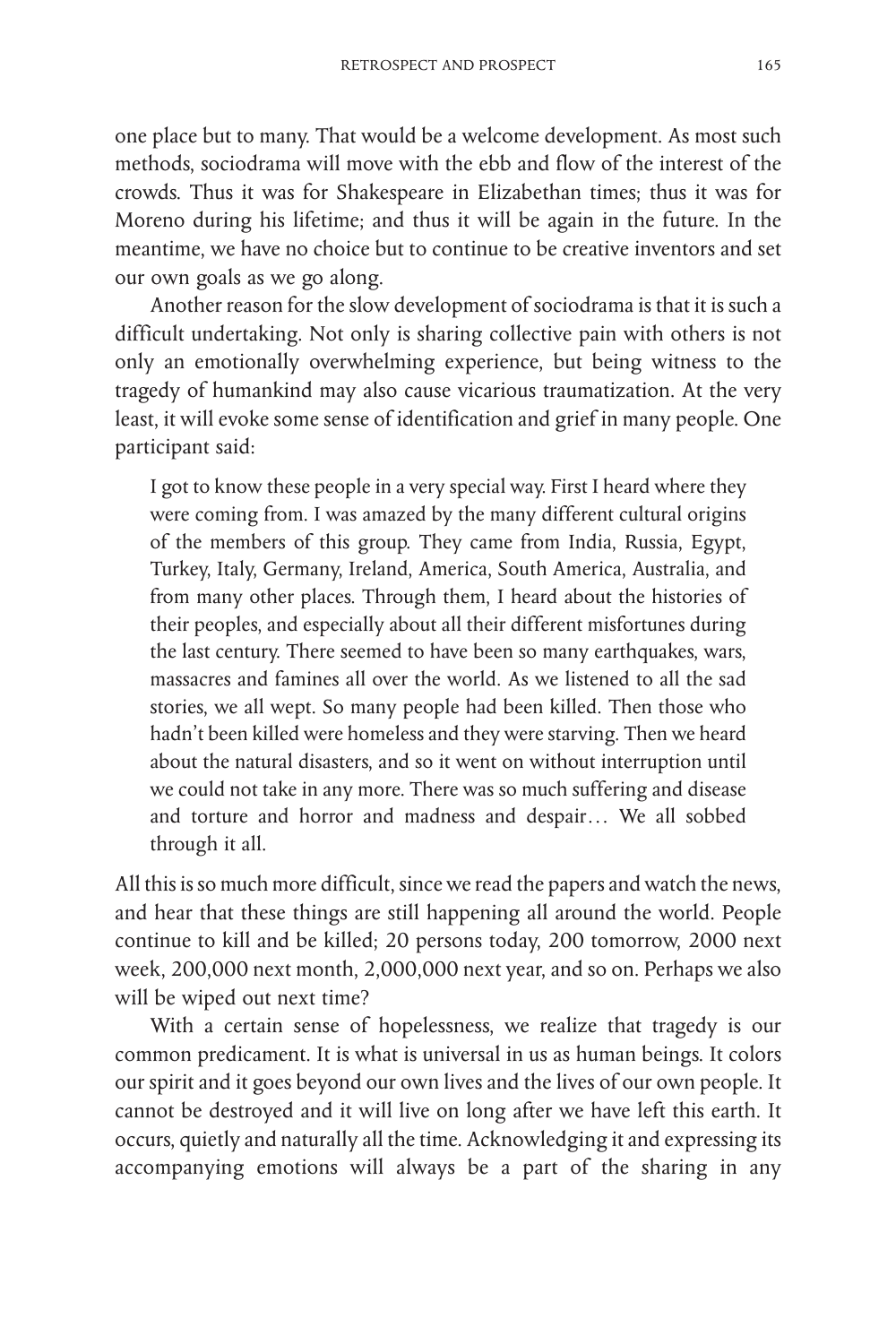sociodrama group. In such groups we do not deal with trivial matters and usually there are no happy endings. These groups resemble a kind of a religious service, within which people pray together in silence for a better world with others. In comparison with such communal and spiritual gatherings, however, we sometimes want to turn to the Almighty not to worship but to express our outrage. We want to blame Him for the nightmare of the history of humankind. But if we do there will be nobody out there to respond. Instead, we will be met only with silence. Like a psychoanalyst behind the couch, God will not respond directly to our lamentations and we will be left only with an echo of our own utterances. As a result, there is no choice but to take responsibility for our own concerns.

Thus, when bad things happen that make us feel overwhelmed, powerless, and anxious, we cannot simply pray and hope for the best and place our trust in God's hands. It is precisely in such difficult times that we need to become more self-reliant and active and realize that we can do something by ourselves to influence our lives. Even after having experienced a devastating event, we yearn to be able to determine our own fate because our future and the future of human civilization depend on it. When everything seems to have been lost and we contemplate surrender, we need to look towards a brighter future (whether ten minutes or 100 years hence) as an open book to be written as a consequence of our own choices and not merely as inevitable "acts of God". We must start to realize that we are collectively responsible for what we do with this earth and with our lives. With such an attitude of co-creators of the universe, we will be at least as responsible for the destiny of humankind as God Himself.

As a global community, we need to become more "able-to-respond" adequately to new catastrophic situations and to respond in new ways to old disasters. In short, we need to become more spontaneous. This is the essence of J. L. Moreno's philosophy and the ultimate purpose of sociodrama.

#### **Survival**

Darwin emphasized that people must adapt to the environment to survive. It is often forgotten, however, that, because all human life is social in nature, people survive not only because of their ability to adjust to outer difficulties, but also because of their ability to coexist with others as a group. It is the principle of the survival of the affiliate in addition to the survival of the fittest, a principle that Moreno (1953) emphasized in his book *Who Shall Survive?*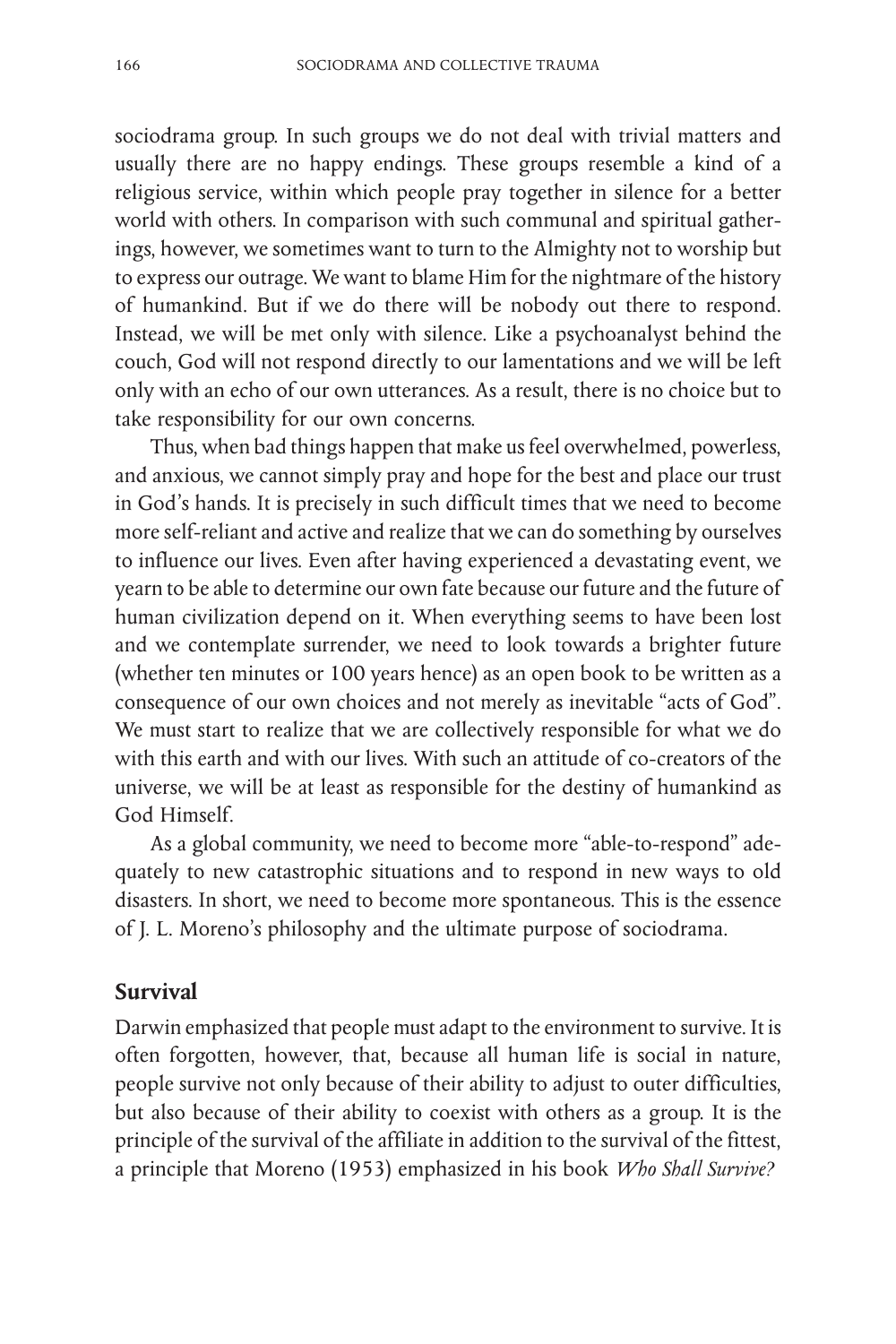RETROSPECT AND PROSPECT 167

To illustrate this idea, Grete Leutz (1991), a student of Moreno from Germany and a leading international psychodramatist, told the following story about Moreno. As they were traveling back to Beacon from New York after an evening session, Moreno said to Leutz: "Look at all these people who are walking on the street. They all seem to be individual persons. But everybody is also a part of a social network. They have relations to significant other people who care about them. These relations make them sad or happy, worried or relaxed, angry or enthusiastic. Some of these people give them reason to live, others to die. Despite this fact – that their relations are a question of life and death – the scientific community doesn't consider this variable an important one for investigation. Even though it is often the most important one of all."

The principal is simple, but its implementation almost impossible. The interpersonal relations which are vital for our survival are the same as the ones that create so much trouble. As described in chapter 2, the greatest dangers for human beings are other human beings; and survival is nothing obvious.

Moreno's response to the question "Who shall survive?" was that "everyone should survive" (1953, p.607). But how?

In simple words, Moreno suggested that the survival of humankind depended upon a few simple principles of human coexistence. During his lifetime, he developed these into a whole theory and technique of interpersonal groupings and preferences – sociometry. Sociometry was based on the fact that people were social beings who liked to live together with others in herds or groupings (such as families; small groups; larger religious, geographical, and/or ethnic communities; and societies) rather than in isolation. Depending on how such entities were set up, they either improved or interfered with the lives of their individual members. Because human beings tend to be attracted to people of their own kind and reject those who are different, Moreno felt that harmonious social arrangements should be based on the freedom of people to choose the group to which they want to belong.

All people probably want to live in such a sociometrically balanced society. In this ideal system of coexistence, people would support one another with positive interpersonal relations, or "social atom energy," as Moreno liked to call it. The great power inherent in such relations would be a kind of counterforce to the threat of isolation and alienation, as well as conflict and intergroup tension. Within each large society, there would be thousands and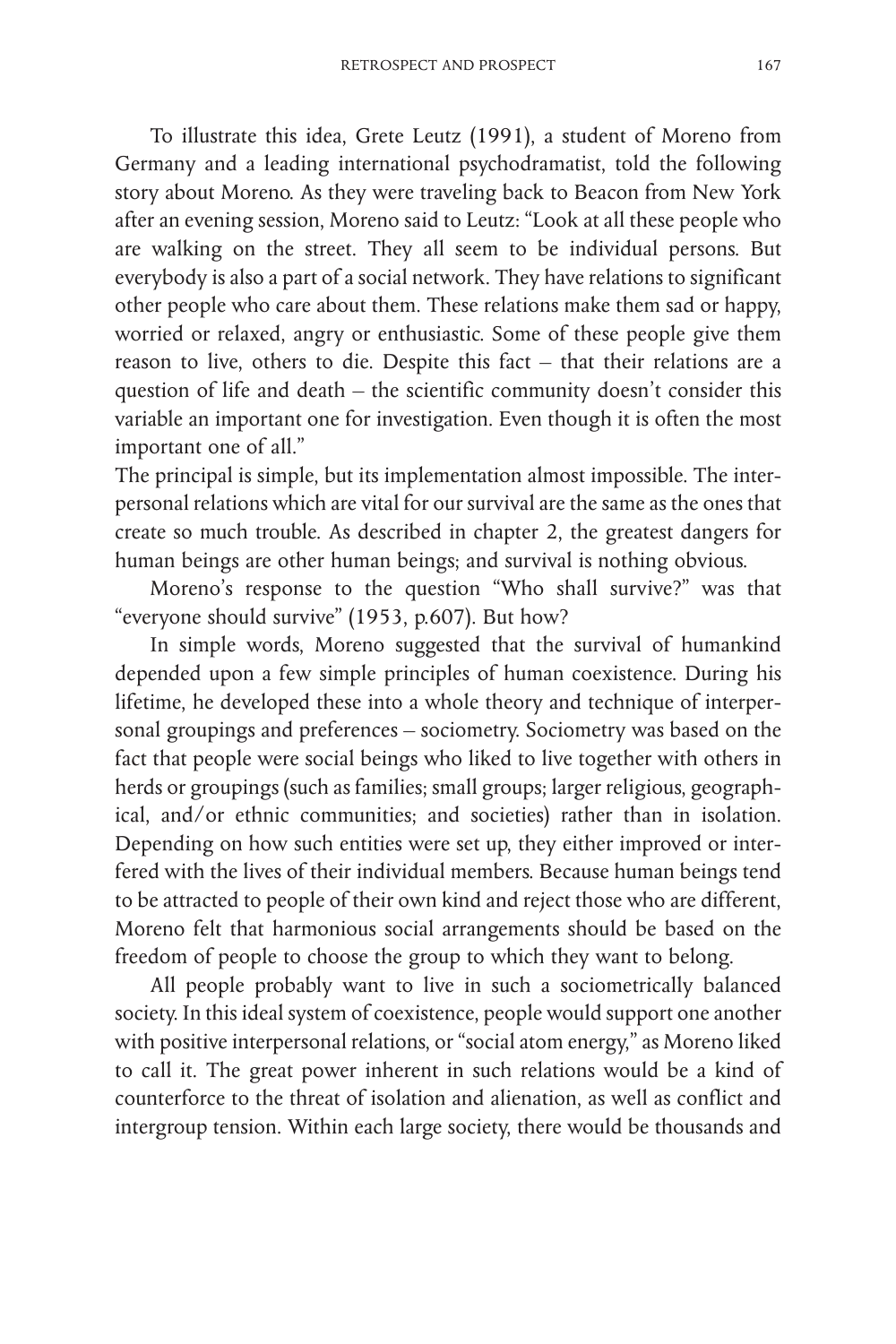thousands of such close relations, or social networks, that would counteract such a threat and, within each small (indivisible) network or "social atom," there would be people who cared for one another sufficiently to provide the support so vital for survival in times of stress and disaster. In effect, such strong bonds would leave their mark forever and help us withstand any trauma or "evil" force.

Unfortunately, however, there is still insufficient social atom energy available to withstand the various threats to humankind. The need, therefore, for active community approaches, such as sociodrama, to build powerful interpersonal support networks is still vast.

It is my hope that this book will help us take another step forward towards the human relations revolution that Moreno envisioned. In so doing, we might perhaps be able to ease some of the plentiful emotional pain that is created when different groups of the human species clash.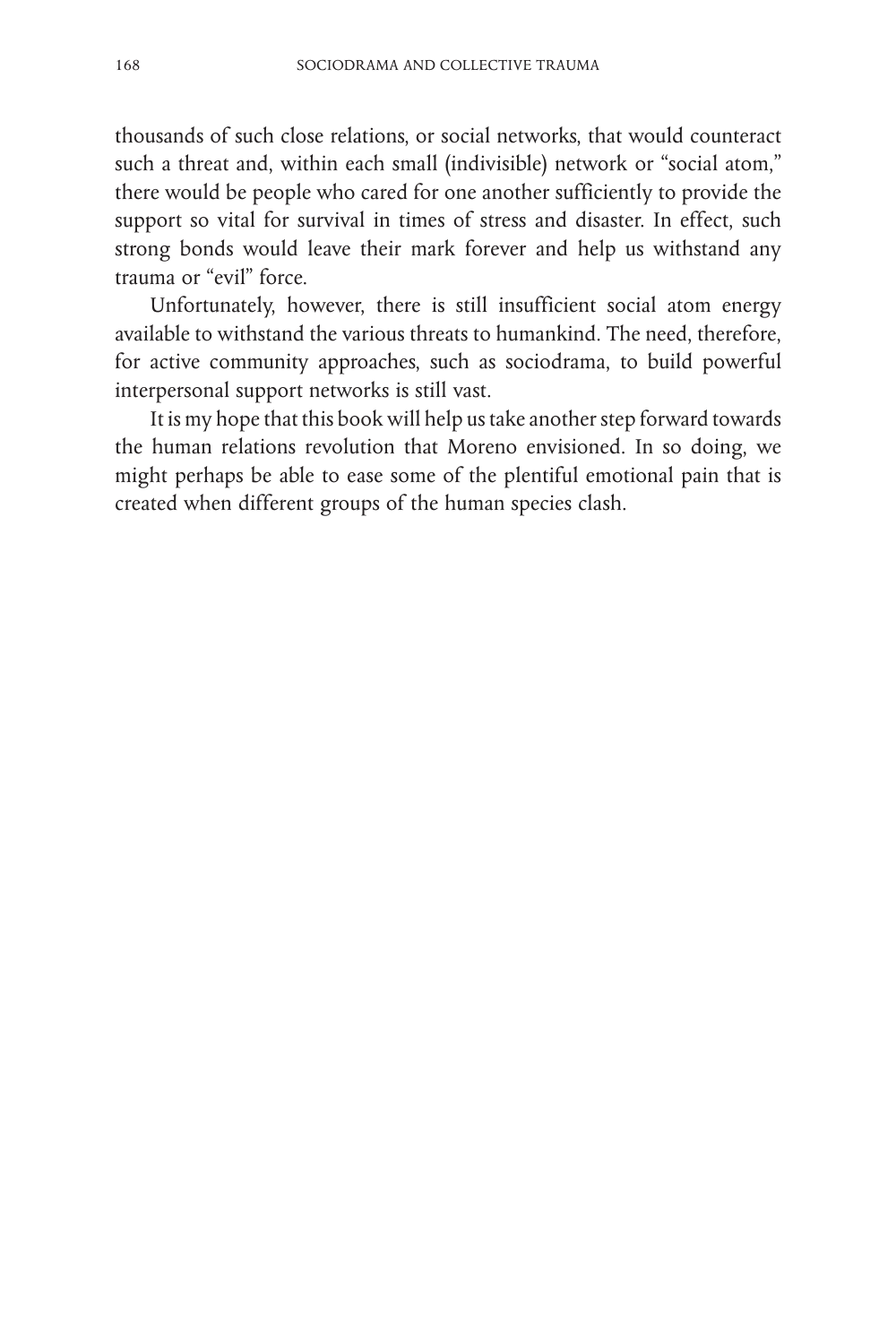# Final comments

In an interview with Marcia Karp (2000), Zerka Moreno told the following story about Moreno:

…at one point, about four years before he died, he [Moreno] was somewhat disillusioned in his ability to reach the larger world. He really had hoped to create a sociometric revolution; a revolution in human relations. However, when death was approaching he became more realistic. I sat by his bedside – trying not to cry because he was telling me that he was satisfied with what he had achieved. As to Moreno's philosophy, I think the answer is yes; it has all sorts of possibilities. I think it has not begun to be mined yet – his legacy – and people don't appreciate sufficiently the tremendous flexibility of this approach in many different fields. He was years ahead – maybe a century ahead – of his time. (p.28)

After having read some of the chapters of the present book, Zerka Moreno sent the following comments in July 2006:

Considering my medical history when I fell and broke my hip in Riga on 9/11/2000 [sic], which eventuated into 5 surgeries and other complications, I am doing well at age 89…

As I read some of the chapters of your book, the Jerusalem session in 2000 returned afresh to my mind. Unhappily, the current events in northern Israel and Lebanon underscore the worst parts of the problem once again in horrific fashion. In spite of the brave way the conflict was being presented by Teresa and Marcia, and the implications we carried with us, as well as the hope that we would like to see such events dealt with in sociodrama, it has not taken place on a larger scale.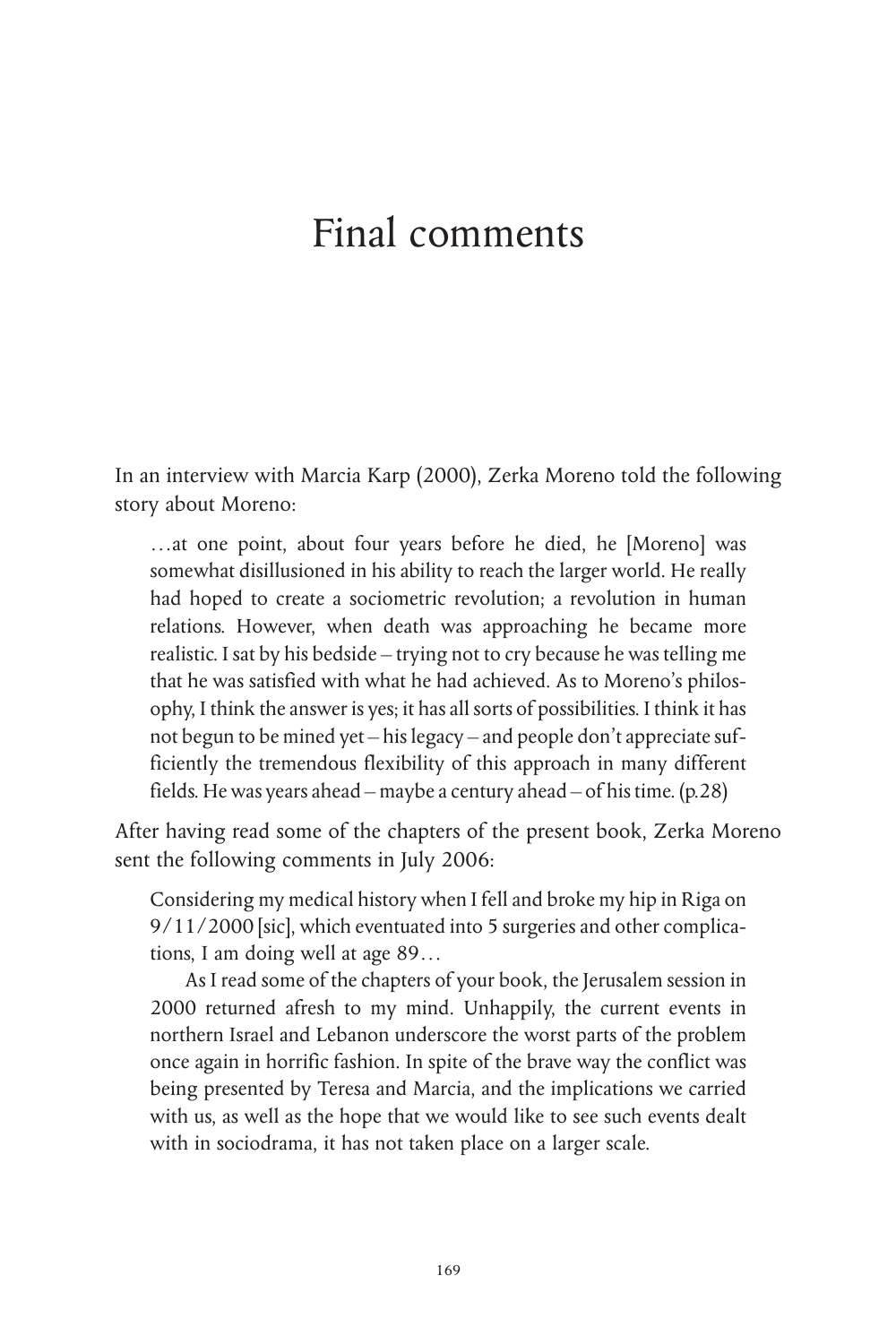Nevertheless I appreciate your view and thank you for having written your book. In these times it is very hard to hold on to hope. But what other choice is there?

A compendium of my writings has just been published by Routledge (Moreno 2006). Ironically, my very first paper, in 1944, dealt with the conflict between the role of the civilian and that of the soldier, in personal terms. Oh how I wish it were no longer relevant! What would this world of ours be like if Moreno had been given a chance to prove his point on a larger scale? Is it too much to assume that some of the wars and miseries we are now still witnessing might have been avoided? In any event, we must continue to carry his ideas to as many people as we can.

Sociodrama has an important role to play in bringing creativity and spontaneity back to all the citizens of our much threatened globe.

Love to you all

Zerka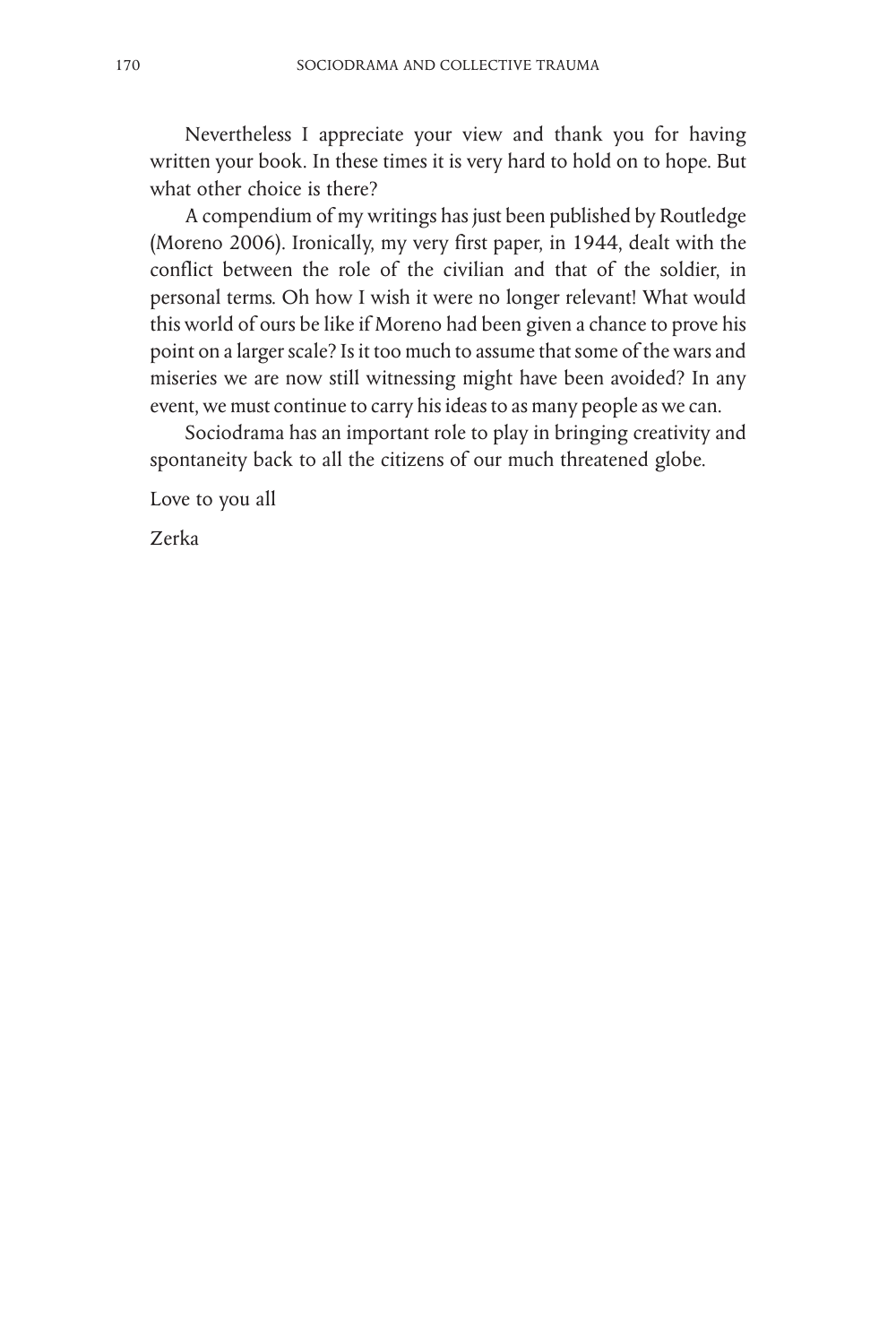## References

- Abu-Nimer, M. (1999) *Dialogue, conflict resolution, and change: Arab–Jewish encounters in Israel*. Albany, NY: State University of New York Press.
- Adams, D. (1989) "The Seville statement on violence and why it is important." *Journal of Humanistic Psychology 29*, 328–337.
- Agazarian, Y. and Carter, F. (1993) "Discussions on the large group." *Group 17*, 210–234.
- Agazarian, Y. and Peters, R. (1981) *The visible and invisible group*. London: Routledge and Kegan Paul.
- Agger, I. and Jensen, S.B. (1996)*Trauma and healing under state terrorism*. London: Zed Books.
- Aguiar, M. (1998) *Teatro espontaneo e Psicodrama [Psychodrama and spontaneous theatre].* Sao Paulo: Agora.
- American Psychiatric Association (1994) *Diagnostic and statistical manual of mental disorders: DSM-IV*, 4th edn. Washington, DC: American Psychiatric Association.
- Amir, Y. (1976) "The role of intergroup contact in change of prejudice and ethnic relations." In P.A. Katz (ed.) *Toward the elimination of racism*. New York: Pergamon.
- Argyle, M. (1991) *Cooperation: the basis of sociability*. London: Routledge.
- Ascher, I. and Shokol, A. (1976) "Maxwell Jones as facilitator in a therapeutic community." *Group Process 6*, 149–162.
- Assefa, H. (2001) "Reconciliation." In L. Reychler and T. Paffenholz (eds) *Peace building: a field guide*. Boulder, CO: Lynne Rienner Publishers.
- Athanase, H. (2001) "After genocide in Rwanda: social and psychological consequences." New York: Institute for the Study of Genocide. Available at: http://www.isg-iags.org/ oldsite/newsletters/25/athanse.html.
- Audergon, A. (2005) *The war hotel: psychological dynamics in violent conflict*. London: Whurr.
- Axelrod, R. (1984) *The evolution of cooperation*. New York: Basic Books.
- Ayoub, C. (2002) "In the aftermath of collective tragedy: why ending trauma's cycle starts here." *Harvard Graduate School of Education News*, 1 June. Cambridge, MA: Harvard University. Available at: http://www.gse.harvard.edu/news/features/ayoub06012002.html.
- Bach, G. (1974) "Fight with me in group therapy." In L.R. Wolberg and M.L. Aronson (eds) *Group therapy 1974: an overview*. New York: Stratton.
- Bach, G. and Goldberg, H. (1974) *Creative aggression*. New York: Avon.
- Bales, R.F. (1970) *Personality and interpersonal behavior*. New York: Holt, Rinehart and Winston.
- Bateson, G. (1979) *Mind and nature: a necessary unity*. New York: Dutton.
- Bandura, A. (1973) *Aggression: a social learning analysis*. Englewood Cliffs, NJ: Prentice-Hall.
- Bandura, A. and Walters, R.H. (1965) *Social learning and personality development*. New York: Holt, Rinehart and Winston.
- Bauer, Y. (2001) *Rethinking the Holocaust*. New Haven, CT: Yale University Press.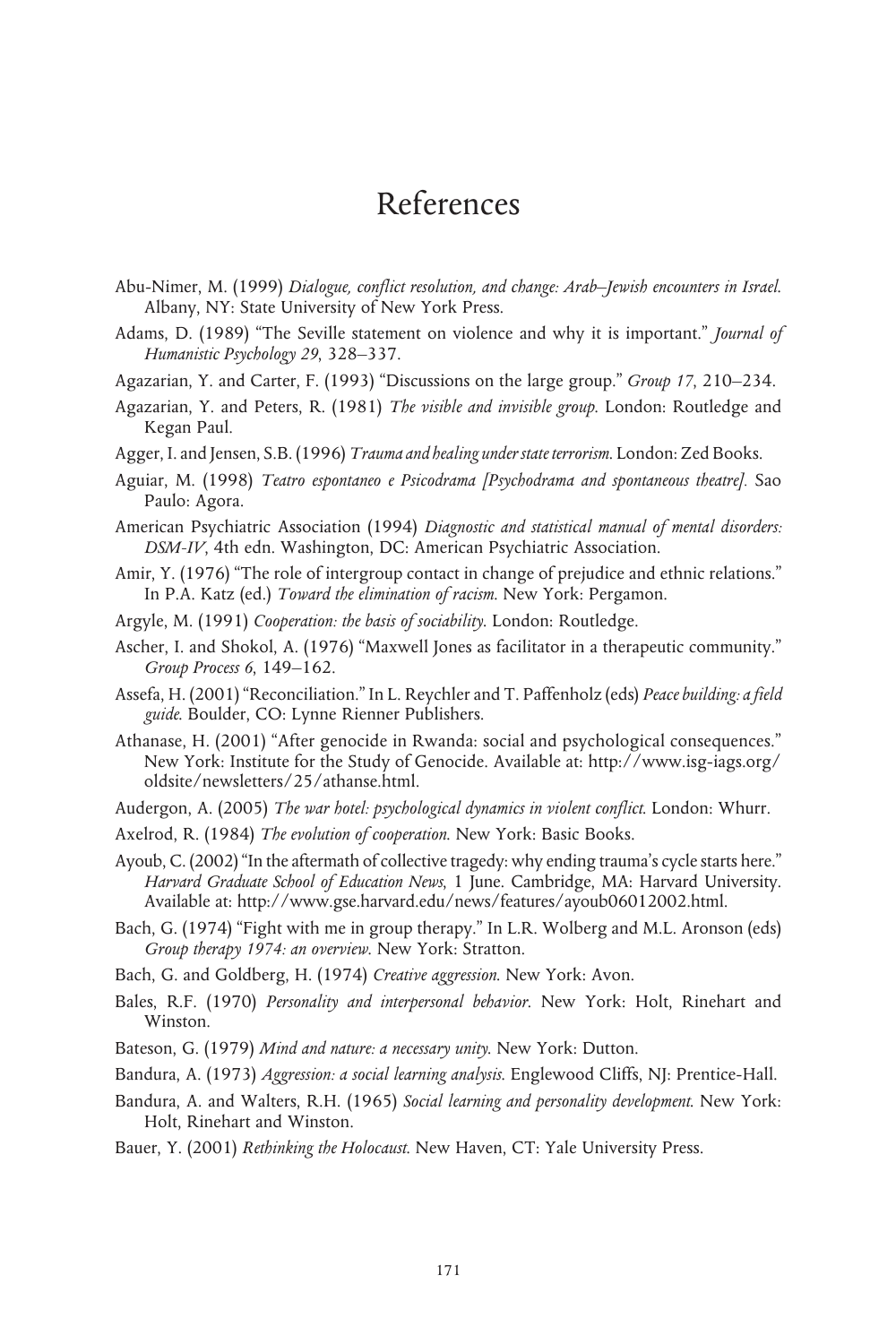- Baytos, L.M. (1995) *Designing and implementing successful diversity programs*. Englewood Cliffs, NJ: Prentice-Hall.
- Beck, A. (1999) *Prisoners of hate: the cognitive basis of anger, hostility, and violence*. New York: HarperCollins.
- Berkowitz, L. (1989) "Frustration–aggression hypothesis: examination and reformulation." *Psychological Bulletin 106*, 59–73.
- Bion, W.R. (1961) *Experience in groups and other papers*. London: Tavistock.
- Bisno, H. (1988) *Managing conflict*. London: Sage.
- Blatner, A. (2006) "Enacting the new academy: sociodrama as a powerful tool in higher education." *ReVision: A Journal of Consciousness and Transformation 29*, 3, 30–35.
- Blood, R.O. (1960) "Resolving family conflicts." *Journal of Conflict Resolution 4*, 209–219.
- Bloomfield, L. and Leiss, A.C. (1969) *Controlling small wars: a strategy for the 1970s*. New York: Knopf.
- Bloomfield, L. and Moulton, A. (1997) *Managing international conflict: from theory to policy*. New York: St. Martin's Press/Worth Publishers.
- Boal, A. (1979) *Theatre of the oppressed*. New York: Urizen.
- Boal, A. (1992) *Games for actors and non-actors*. London: Routledge.
- Borneman, J. (1997) *Settling accounts: violence, justice, and accountability in post-socialist Europe*. Princeton, NJ: Princeton University Press.
- Boszormenyi-Nagy, I. and Spark, G.M. (1973) *Invisible loyalties: reciprocity in intergenerational family therapy*. Hagerstown, MD: Harper and Row.
- Boutros-Ghali, B. (1992) *An agenda for peace: preventive diplomacy, peacemaking and peacekeeping*. New York: United Nations.
- Bradshaw-Tauvon, K. (2001) "Spanning social chasms: inner and outer sociodramas." *The British Journal of Psychodrama and Sociodrama 16*, 23–28.
- Brain, P.F. (1979) "Hormones and aggression." Annual Research Reviews. *Hormones and Aggression 2*. Montreal: Eden Press.
- Brecht, B. (1963) *Schriften zum Theater*. Frankfurt: Suhrkamp.
- Buer, F. (1991) "Editorial." *Jahrbuch für psychodrama, psychosoziale praxis and gesellschaftspolitik*. Opladen: Leske and Budrich.
- Burge, M. (2000) "Psychodrama with Vietnam veterans and their families: both victims of traumatic stress." In P.F. Kellermann and K. Hudgins (eds) *Psychodrama with trauma survivors: acting out your pain*. London: Jessica Kingsley Publishers.
- Burton, J. (1986) *International conflict resolution: theory and practice*. Sussex, England: Wheasheaf Books.
- Bustos, D. (1990) "Wenn das Land in der Krise ist, kann man nicht in der Praxis sitzen bleiben." ["When the country is in crisis one cannot remain seated in clinical practice."] *Psychodrama 3*, 30–48.
- Bustos, D. (1994) "Locus, matrix, status nascendi and the concept of clusters: wings and roots." In P. Holmes, M. Karp and M. Watson (eds) *Psychodrama since Moreno*. London: Routledge.
- Byrne, D. and Clore, G.L. (1970) "A reinforcement model of evaluative responses." *Personality: An International Journal 1*, 103–128.
- Carlson-Sabelli, L. (1989) "Role reversal: a concept analysis and reinterpretation of the research literature." *Journal of Group Psychotherapy, Psychodrama and Sociometry 42*, 139–152.
- Carson, R.C. (1969) *Interaction concepts of personality*. Chicago, IL: Aldine.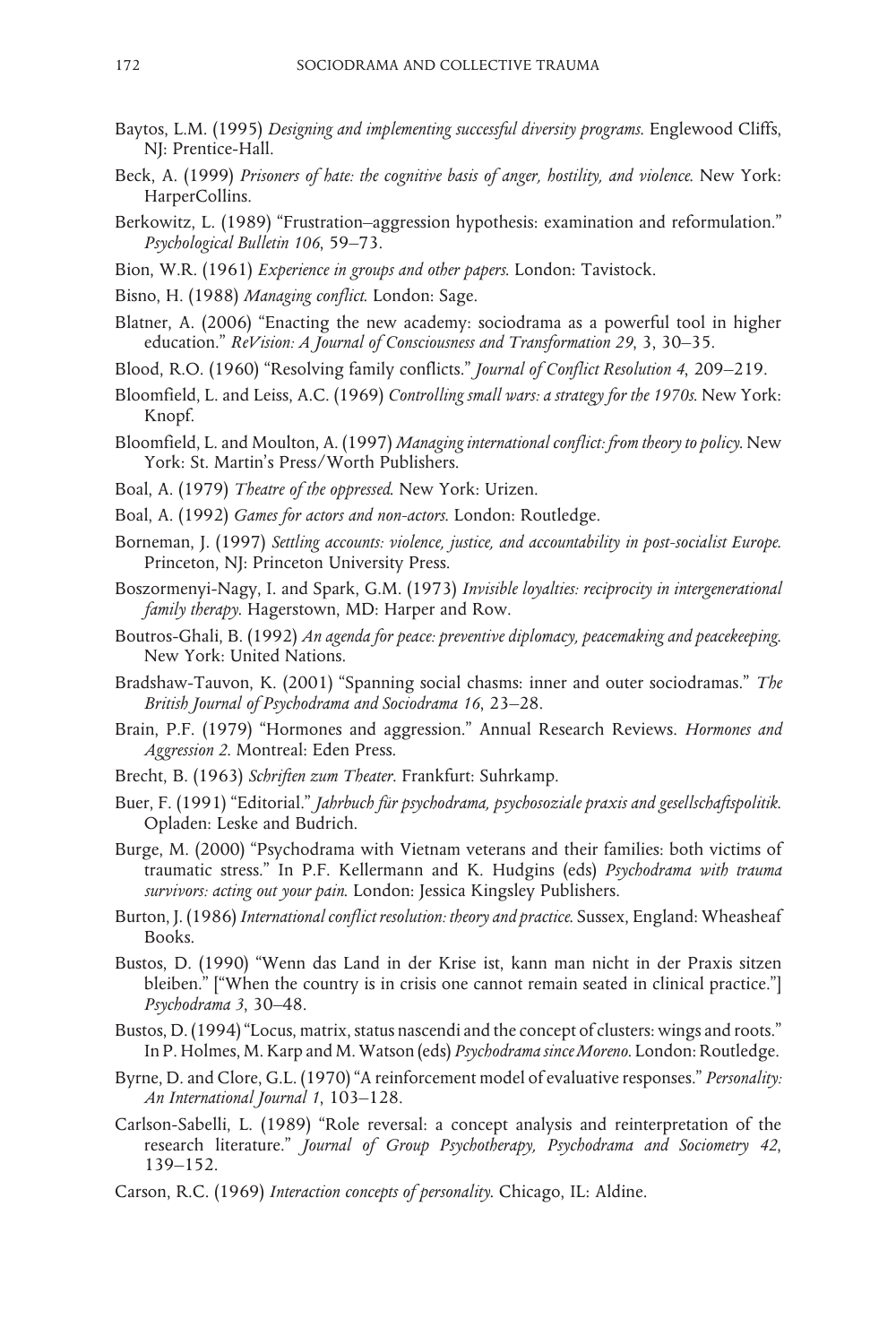#### REFERENCES 173

- Cartwright, D. and Zander, A. (eds) (1968) *Group dynamics: research and theory*, 2nd edn. New York: Row, Peterson and Co.
- Carvalho, E.R and Otero, H.E. (1994) "Sociodrama as a social diagnostic tool: our experience in Paraguay." *Journal of Group Psychotherapy, Psychodrama and Sociometry 46*, 143–149.
- Cloke, K. (1993) "Revenge, forgiveness and the magic of mediation." *Mediation Quarterly 11*, 67–78.
- Cornelius, H. and Faire, S. (1989) *Everyone can win: how to resolve conflict*. Melbourne: Simon and Schuster.
- Covington, C., Williams, P., Arundale, J. and Knox J. (2002) *Terrorism and war: unconscious dynamics of political violence*. London: Karnac.
- Cowger, C.G. (1979) "Conflict and conflict management in working with groups." *Social Work with Groups 2*, 309–320.
- Crum, T.A. (1976) *The magic of conflict*. New York: Hart.
- Cukier, R. (2000) "The psychodrama of mankind: is it really utopian?" *Forum*, 30 October 2002. Available at: http://www.rosacukier.com.br/ingles/artigos1.htm.
- Curle A. (1971) *Making peace*. London: Tavistock Publications.
- Cushman, P. (1989) "Iron fists–velvet gloves: a study of a mass marathon psychology training." *Psychotherapy 26*, 23–39.
- Dajani, K. and Carel, R. (2002) "Neighbors and enemies: lessons to be learned from the Palestinian–Israeli conflict regarding cooperation in public health." *Croatian Medical Journal 43*, 138–140.
- Dasberg, H., Davidson, S., Gurlachu, G.L., Filet, B.C. and de Wind, E. (eds) (1987)*Society and trauma of war*. Assen/Maastrich: Van Gorcum.
- Davenport, D.S. (1991) "The functions of anger and forgiveness: guidelines for psychotherapy with victims." *Psychotherapy 28*, 140–144.
- De Maré, R., Piper, R. and Thompson, S. (1991)*Koinonia: from hate, through dialogue to culture in the large group*. London: Karnac.
- deMause, L. (2002) *The emotional life of nations*. New York: Karnac.
- Deutsch, M. (1973) *The resolution of conflict: constructive and destructive processes*. New Haven, CT: Yale University Press.
- deVries, M.W. (1996) "Trauma in cultural perspective." In B.A. van der Kolk, A.C. McFarlane and L. Weisaeth (eds) *Traumatic stress*. New York: The Guilford Press.
- de Young, M. (1998) "Collective trauma: insights from a research errand." New York: The American Academy of Experts in Traumatic Stress, Inc. Available at: http://www.aaets.org/ article55.htm.
- Djuric, Z., Ilic, Z. and Veljkovic, J. (2004) *Psihodrama: Uasopis za grupnu psihoterapiju.* Beograd: Kosmos 1. ´
- Dollard, J., Doob, L., Miller, N., Mowrer, O. and Sears, R. (1939) *Frustration and aggression*. New Haven, CT: Yale University Press.
- Donahue, W.A. and Kolt, R. (1993) *Managing interpersonal conflict*. London: Sage.
- Doob, L. (1985) "Conflict resolution." In A. Kuper and J. Kuper (eds) *The social science encyclopedia*. London: Routledge and Kegan Paul.
- Durkheim, E. (1961) *The elementary forms of the religious life*. London: Barrie and Jenkins.
- Durkin, H.E. (1972) "Analytic group therapy and general systems theory." In C.J. Sager and H.S. Kaplan (eds) *Progress in group and family therapy*. New York: Brunner Mazel.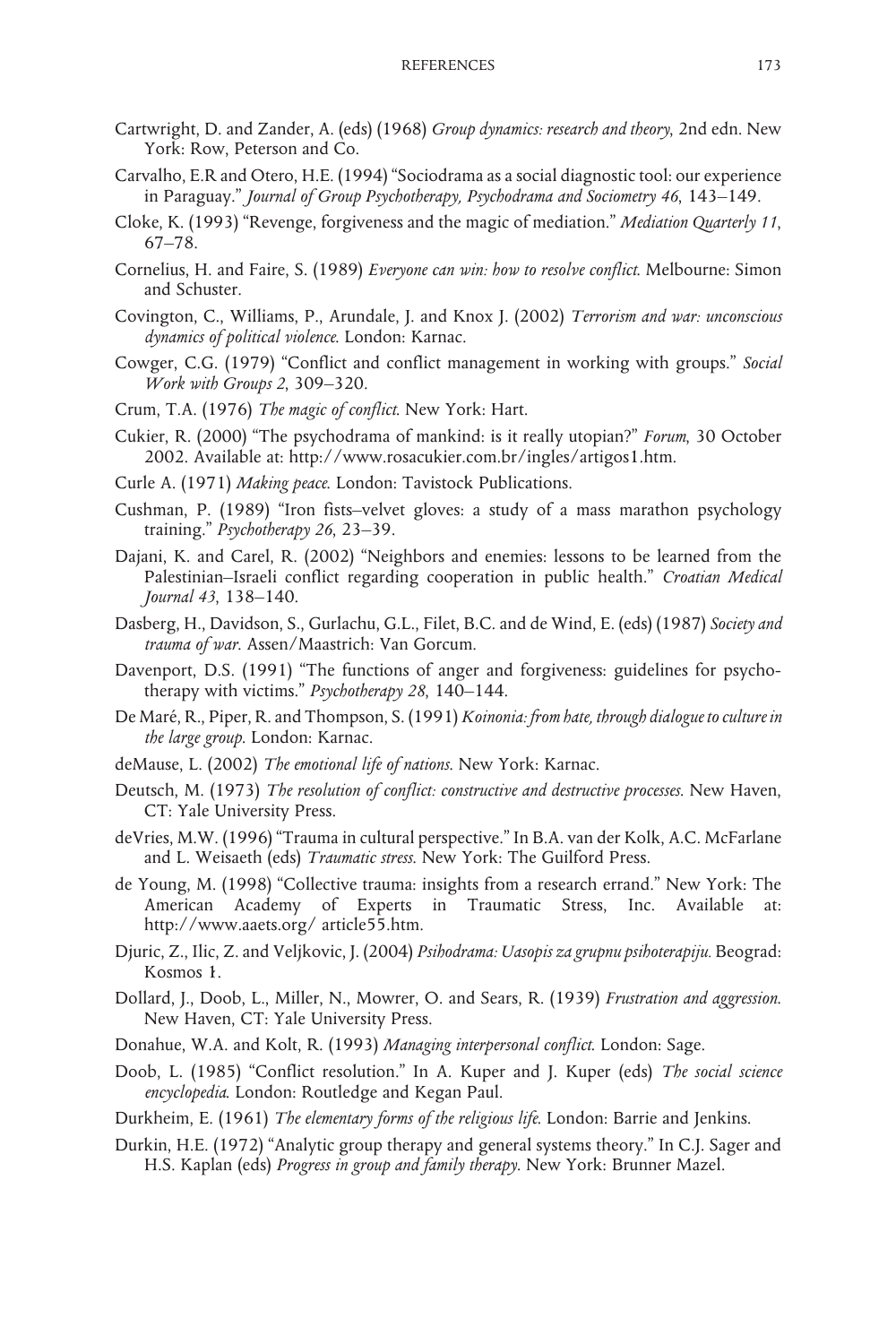- Enright, R.D. and The Human Development Study Group (1996) "Counseling within the forgiveness triad: on forgiving, receiving forgiveness, and self-forgiveness." *Counseling and Values 40*, 107–126.
- Erickson, K. (1994) *A new species of trouble: the human experience of modern disasters*. New York: Norton.
- Eyerman, R. (2002) *Cultural trauma: slavery and the formation of African-American identity*. Cambridge: Cambridge University Press.
- Eysenck, H.I. (1954) *The psychology of politics*. London: Routledge and Kegan Paul.
- Ezriel, H. (1973) "Psychoanalytic group therapy." In L.R. Wolberg and E.K. Schwartz (eds) *Group therapy 1973: an overview*. New York: Intercontinental Medical Book Corp.
- Fay, M.T., Morrissey, M. and Smyth, M. (1999) *Northern Ireland's troubles: the human costs*. London: Pluto Press.
- Feldhendler, D. (1992) *Psychodrama und Theater der Unterdrückten*. Frankfurt: Wilfried Nold.
- Feldhendler, D. (1994) "Augusto Boal and Jacob Moreno: theatre and therapy." In M. Schutzman and J. Cohen-Cruz (eds) *Playing Boal*. London and New York: Routledge.
- Festinger, L. (1954) "A theory of social comparison processes."*Human Relations 7*, 117–140.
- Figley, C.R. (1993) "Introduction." In J.P. Wilson and B. Raphael (eds) *International handbook of traumatic stress syndromes*. New York: Plenum Press.
- Figusch, Z. (ed.) (2006) *Sambadrama: the arena of Brazilian psychodrama*. London: Jessica Kingsley Publishers.
- Filley, A.C. (1975) *Interpersonal conflict resolution*. Glenview, IL: Scott Foresman.
- Fisher, R.J. (1983) "Third party consultation as a method of intergroup conflict resolution: a review of studies." *Journal of Conflict Resolution 27*, 302–334.
- Fisher, R.J. and Brown, S. (1988) *Getting together: building a relationship that gets to YES*. Boston, MA: Houghton Mifflin.
- Fisher, R.J. and Ury, W. (1981)*Getting to Yes: negotiating agreement without giving in*. Boston, MA: Houghton Mifflin.
- Fitzgibbons, R.P. (1986) "The cognitive and emotional uses of forgiveness in the treatment of anger." *Psychotherapy 23*, 629–633.
- Fitzgibbons, R. (1998) "Anger and the healing power of forgiveness: a psychiatrist's view." In R. Enright and J. North (eds) *Exploring forgiveness.* Madison, WI: University of Wisconsin Press.
- Flugel, J.C. (1945) *Man, morals and society: a psycho-analytical study*. London: Duckworth.
- Foa, E.B., Zinbarg, R. and Rothbaum, B.O. (1992) "Uncontrollability and unpredictability in post-traumatic stress disorder: an animal model." *Psychological Bulletin 112*, 218–238.
- Folberg, J. and Taylor, A. (1984) *Mediation: a comprehensive guide to resolving conflicts without litigation*. San Francisco, CA: Jossey-Bass.
- Foulkes, S.H. (1964) *Therapeutic group analysis*. London: George Allen. Reprinted London: Karnac, 1984.
- Fox J. (1994) Acts of service: spontaneity, commitment, tradition in the nonscripted theatre. New York: Tusitala Publishing.
- Frangsmy, T. (ed.) (1991) *Les Prix Nobel: The Nobel Prizes 1990*. Stockholm: Nobel Foundation.
- Frank, J.D. (1967) *Sanity and survival: psychological aspects of war and peace*. New York: Random House.
- Freire, P. (1999) *Pedagogy of the oppressed*. New York: The Continuum Publishing Company.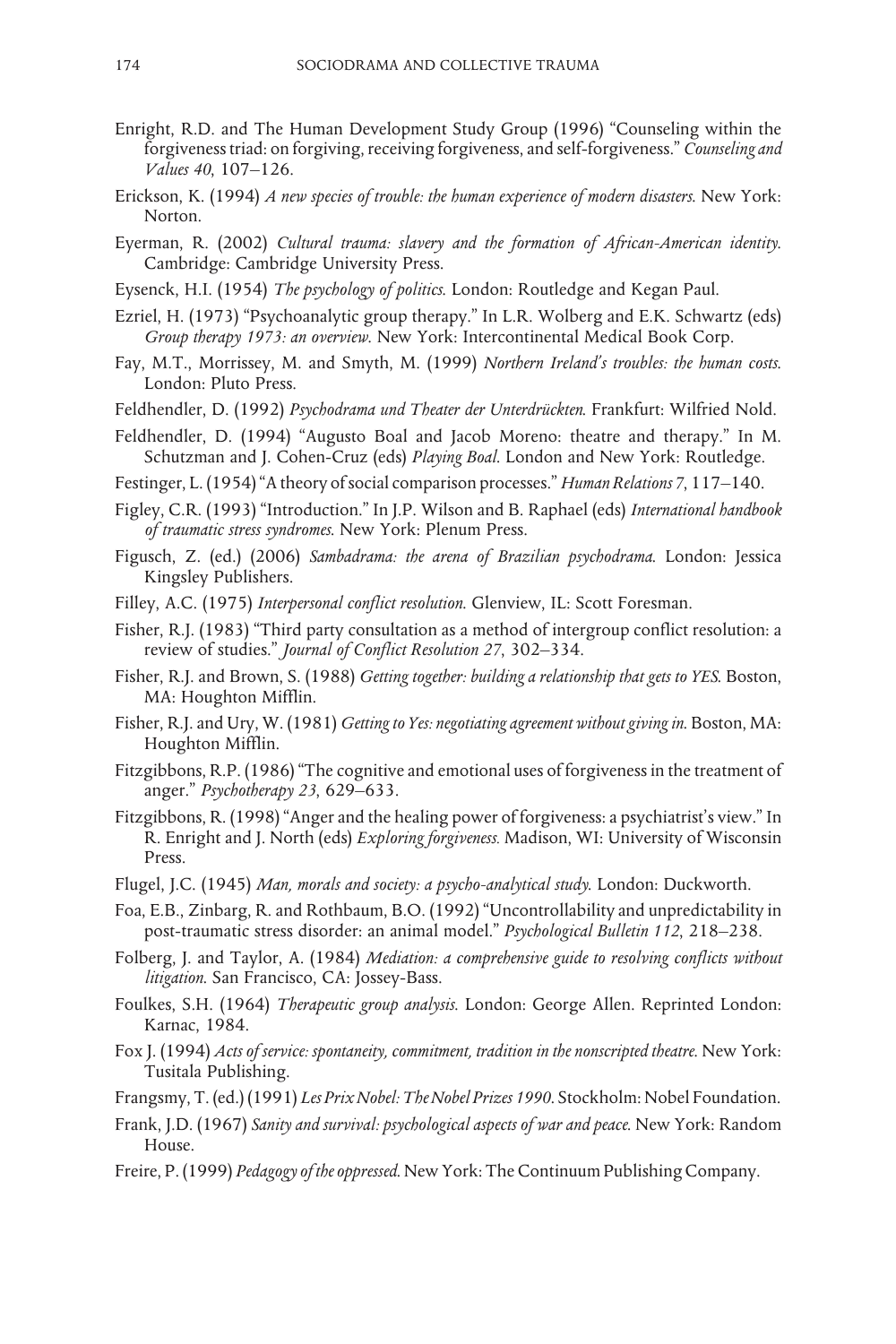#### REFERENCES 175

Freud, S. (1930) *Civilization and its discontents. S.E., Vol. 21*. London: Hogarth Press.

Fromm, E. (1962) *Sigmund Freud's mission: an analysis of his personality and influence*. New York: Shimon and Shuster.

Fromm, E. (1973)*The anatomy of human destructiveness*. New York: Holt, Rinehart and Winston.

- Galtung, J. (1996) *Peace by peaceful means: peace and conflict, development and civilization*. London: Sage.
- Galtung, J. (1998) *Tras la violencia, 3R: reconstruccion, resolucion, reconciliacion*. [*After Violence: 3R, reconstruction, reconciliation, resolution: coping with visible and invisible effects of war and violence*.] Bilbao: Bakeaz/Gernika Gogoratuz. Available at: http://www.transcend.org/ TRRECBAS.HTM.
- Gampel, Y. (1996) "The interminable uncanny." In L. Rangel and R. Moses-Hrushovski (eds) *Psychoanalysis at the political border*. Madison, CT: International Universities Press.
- Gampel, Y. (2000) "Reflections on the prevalence of the uncanny in social violence." In A.C.G.M. Robben and M.M. Suarez-Orozo (eds) *Cultures under siege: collective violence and trauma*. Cambridge: Cambridge University Press.
- Gans, J.S. (1989) "Hostility in group psychotherapy." *International Journal of Group Psychotherapy 39*, 499–516.
- Gardenswartz, L. and Rowe, A. (1998) *Managing diversity: a complete desk reference and planning guide.* Revised edn. New York: McGraw-Hill.
- Geisler, F. (2005) "Wider den egozentrischen Individualismus unserer Tage." ["The egocentric individualism of our time."] In T. Wittinger (ed.) *Handbuch Soziodrama: Die ganze Welt auf der Bühne*. Wiesbaden: VS Verlag für Sozialwissenschaften.
- Goffman, E. (1963) *Stigma: notes on the management of spoiled identity*. Englewood Cliffs, NJ: Prentice-Hall.
- Gong, S. (2004) *Yi Shu: the art of living with change. Integrating traditional Chinese medicine, psychodrama and the creative arts*. St Louis, MO: Robbins and Sons Press.
- Gray, J. (1992) *Men are from Mars, women are from Venus: a practical guide for improving communication and getting what you want in your relationships*. New York: HarperCollins.
- Gray, P. and Oliver, K. (eds) (2004) *How shall we remember a trauma? The memory of catastrophe*. Manchester: Manchester University Press.
- Haas, R.B. (1948) *Psychodrama and sociodrama in American education*. New York: Beacon House.
- Halaby, R. and Sonnenschein, N. (2004) "The Jewish–Palestinian encounter in time of crisis." *Journal of Social Issues 60*, 373–389.
- Halaby, R., Sonnenschein, N. and Friedman, A. (2000) "University courses on the Jewish–Arab conflict." In R. Halaby (ed.) *Identities in dialogue: Arab–Jewish encounters in Wahat al-Salam/Neve Shalom*. Tel Aviv: Kibbutz Hameuchad (Hebrew).
- Halasz, G. and Kellerman, N. (2005). "Unconditional hate (part 1). "*Mifgashim 5,* 5. *[ Also in G. Zygier (ed.) ADC Special Report: a periodic publication of the B'nai B'rith Anti-Defamation Commission Inc*. No. 30, November]
- Halling, S. (1994) "Shame and forgiveness." *The Humanistic Psychologist 22*, 74–87.
- Hamer, N. (1990) "Group-analytic psychodrama." *Group Analysis 23*, 245–254.
- Haney, C.A., Leimer, C. and Lowery, J. (1997) "Spontaneous memorialization: violent death and emerging mourning rituals." *Omega: Journal of Death and Dying 35*, 159–171.
- Hare, A.P. (1976) *Handbook of small group research.* 2nd edn New York: Free Press.
- Harty, M. and Modell, J. (1991) "The first conflict resolution movement, 1956–1971."*Journal of Conflict Resolution 35*, 720–759.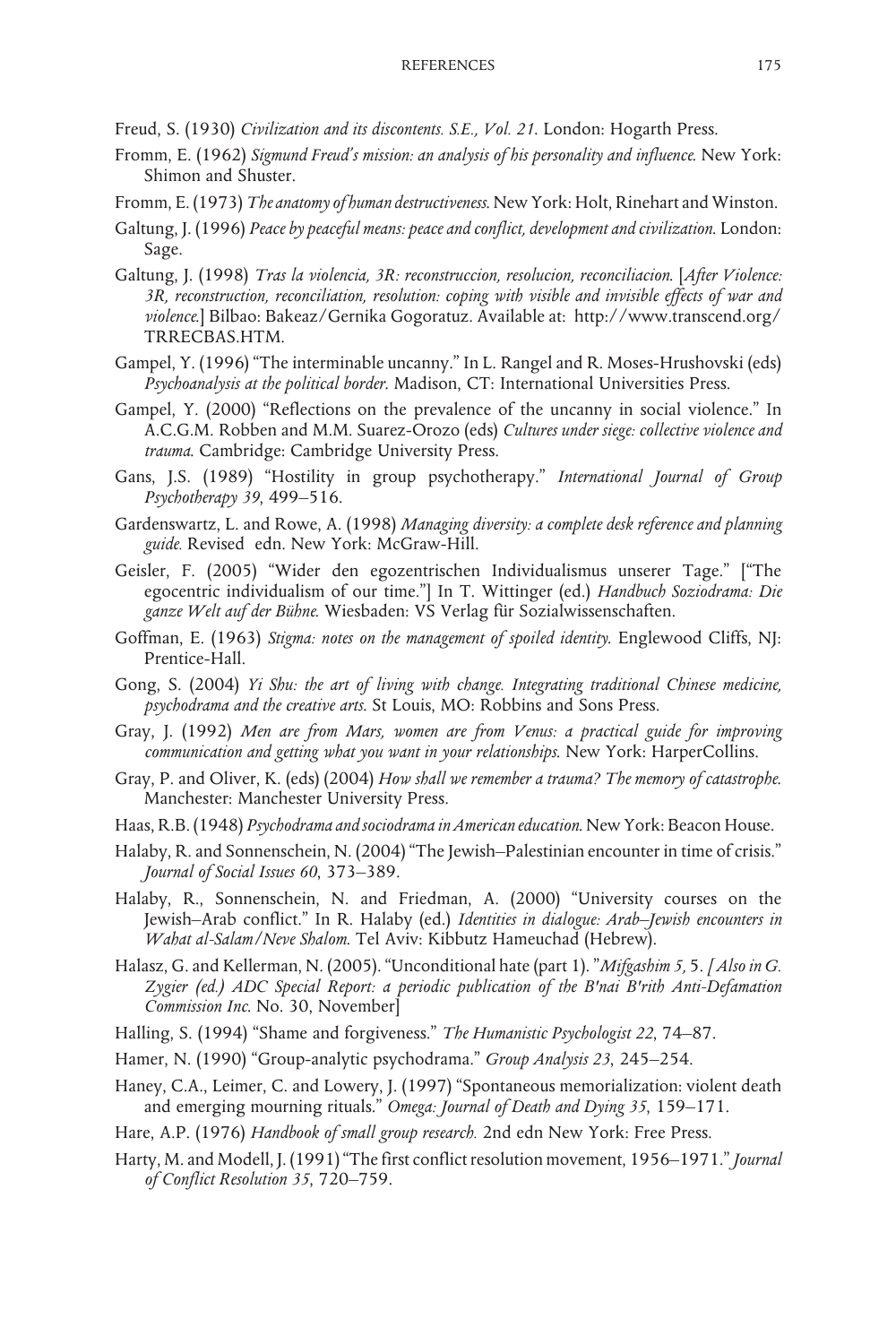- Haskell, M.R. (1962) "Socioanalysis and psychoanalysis."*Group Psychotherapy 15*, 105–113.
- Hayles, R. and Mendez-Russel, A. (1997) *The diversity directive*. Chicago, IL: Irwin Professional Publishing.
- Hearst, L. (1993) "Our historical and cultural cargo and its vicissitudes in group analysis." *Group Analysis 26*, 389–405.
- Heider, F. (1958) *The psychology of interpersonal relations*. New York: Wiley.
- Heitler, S. (1987) "Conflict resolution: a framework for integration." *Journal of Integrative and Eclectic Psychotherapy 6*, 334–350.
- Hellinger, B. (2002) *Insights*. Heidelberg: Carl-Auer-Systeme Verlag.
- Helmes, J.Y. (1990) *Black and white racial identity: theory, research, and practice*. London: Greenwood Press.
- Hess, M. (2004) "Psychodrama und sein Kontext: Gaza April 2004." ["Psychodrama and its context."] *Medico International Schweiz, Bulletin*, 7–8.
- Hewstone, M. (1996) "Contact and categorization: social psychological interventions to change intergroup relations." In C.N. Macrae, C. Stangor and M. Hewstone (eds) *Stereotypes and stereotyping*. New York: Guilford.
- Hoffman, C. (2002) "The question of evil." August 27 2002. Available at: http://milkriver.blogspot.com/2002\_08\_01\_milkriver\_archive.html
- Holmgren, M.R. (1993) "Forgiveness and the intrinsic value of persons." *American Philosophical Quarterly 30*, 341–352.
- Homans, G.C. (1961) *Social behavior: its elementary forms*. New York: Harcourt, Brace and World.
- Hopper, E. (2002) *The social unconscious: selected papers*. London: Jessica Kingsley Publishers.
- Hopper, E. (2003) *Traumatic experience in the unconscious life of groups. The fourth basic assumption: incohesion: aggregation/massification or (ba) I:A/M*. London: Jessica Kingsley Publishers.
- Horowitz, M.J. (1976) *Stress response syndromes*. New York: Jason Aronson.
- Hudgins, M.K. and Drucker, K. (1998) "The containing double as part of the therapeutic spiral model for treating trauma survivors." *The International Journal of Action Methods 51*, 2,  $'$  63-74.
- Ilic, Z. (2004) "Notes on workshop 'The war in Yugoslavia: searing for answers'." In Z. Djuric, ´ ´ ´Z. Ilic and J. Veljkovic (eds) *Psihodrama: Casopis za grupnu psihoterapiju*. Beograd: Kosmos.
- Janis, I.L. (1972) *Victims of groupthink: a psychological study of foreign-policy decisions and fiascoes*. Boston, MA: Houghton Mifflin.
- Janoff-Bulman, R. (1992) *Shattered assumptions: toward a new psychology of trauma*. New York: Free Press.
- Johnson, D.R., Feldman, S.C., Lubin, H. and Soutwick, S.M. (1995) "The therapeutic use of ritual and ceremony in the treatment of post-traumatic stress disorder."*Journal of Traumatic Stress 8*, 2, 283–291.
- Johnson, D.W. and Dustin, R. (1970) "The initiation of cooperation through role reversal." *Journal of Social Psychology 82*, 193–203.
- Johnson, J.T. (1981) *The just war tradition and the restraint of war*. Princeton, NJ: Princeton University Press.
- Johnson, J.T. (1987) *The quest for peace*. Princeton, NJ: Princeton University Press.
- Jung, C.G. (1953) *Collected works*. New York: Pantheon Books.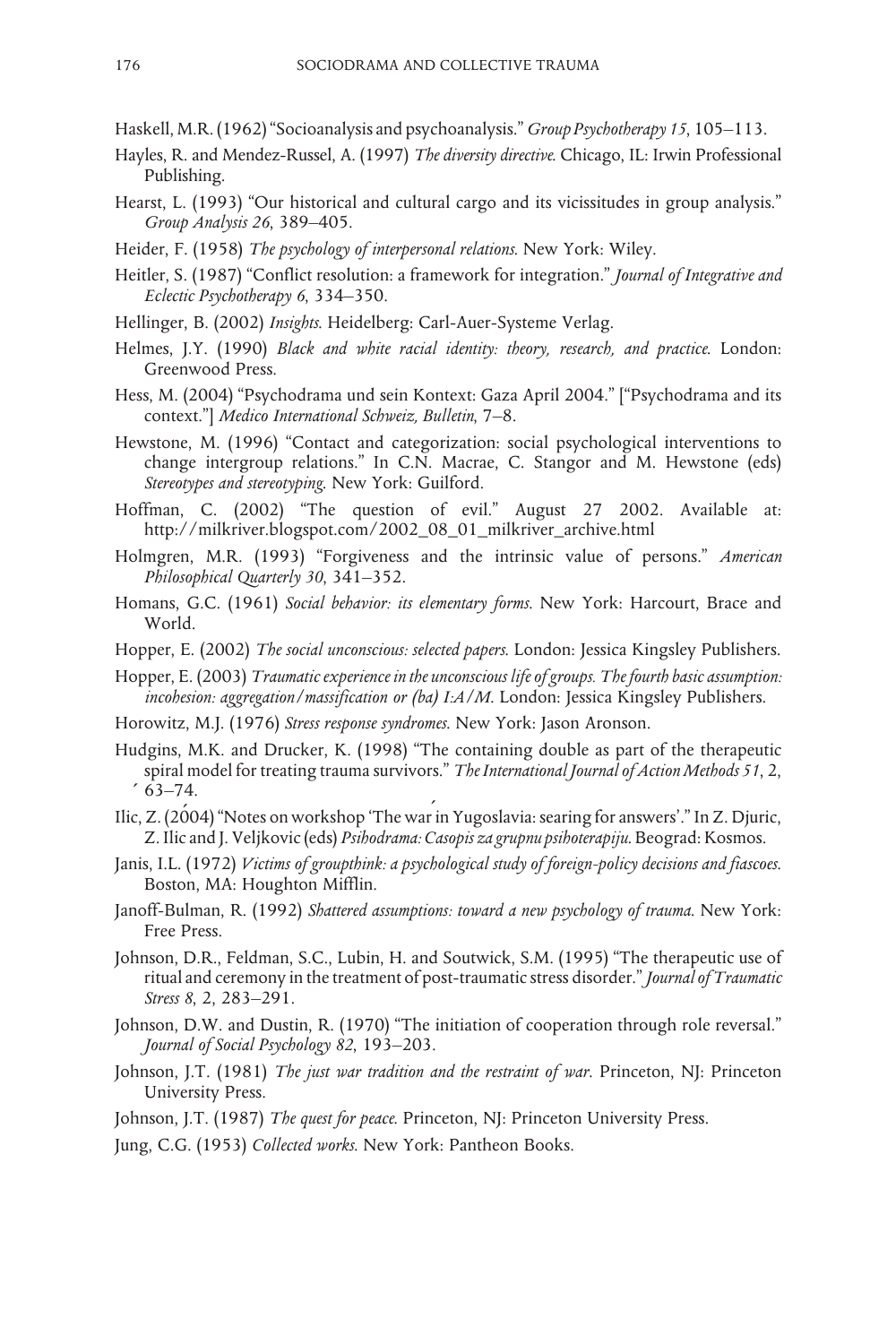#### REFERENCES 177

- Kalayjian, A., Shahinian, S.P., Gergerian, E.L. and Saraydarian, L. (1996) "Coping with Ottoman Turkish genocide: exploration of the experience of Armenian survivors." *Journal of Traumatic Stress 9*, 87–97.
- Karp, M. (2000) "Zerka Moreno: an interview." *The International Forum of Group Psychotherapy 8*, 27–32.
- Kaufman, E. (1996) *Innovative problem solving: a model program/workshop*. University of Maryland, Monograph No.7. Center for International Development and Conflict Management.
- Kaul, T.J. and Bednar, R.I. (1986) "Experiential group research." In S. Garfield and A. Bergin (eds) *Handbook of psychotherapy and behavior change*, 3rd edn. New York: Wiley.
- Kayat, C. (1981) *Mohammed Cohen*. Paris: Editions du Seuil.
- Kellermann, P.F. (1992) *Focus on psychodrama*. London: Jessica Kingsley Publishers.
- Kellermann, P.F. (1996) "Interpersonal conflict management in group psychotherapy: an integrative perspective." *Group Analysis 29*, 257–275.
- Kellermann, P.F. (1998) "Sociodrama." *Group Analysis 31*, 179–195. Portuguese Translation: *Revista Brasileira de Psicodrama 6*, 2, 1998, 51–68. Swedish Translation: Berglind, H. (ed.) *Skapande Ögonblick*. Stockholm: Cura, 1998, 40–53. Russian Translation: *Psychodrama and modern psychotherapy*. Ukraine 4, 2004, 7–21. German Translation: Wittinger, T. (2005) (ed.) *Handbuch Soziodrama: Die ganze Welt auf der Bühne*. Wiesbaden: VS Verlag für Sozialwissenschaften.
- Kellermann, P.F. (2000) "The therapeutic aspects of psychodrama with traumatized people." In P.F. Kellermann and K. Hudgins (eds) *Psychodrama with trauma survivors: acting out your pain*. London: Jessica Kingsley Publishers.
- Kellermann, N.P.F. (2001a) "The long-term psychological effects and treatment of Holocaust trauma." *Journal of Loss and Trauma 6*, 197–218.
- Kellermann, N.P.F. (2001b) "Transmission of Holocaust trauma: an integrative view." *Psychiatry: Interpersonal and Biological Processes 64*, 3, 256–267.
- Kellermann, N.P.F. (2001c) "Psychopathology in children of Holocaust survivors: a review of the research literature." *Israel Journal of Psychiatry 38*, 36–46.
- Kellermann, N.P.F. (2001d) "Perceived parental rearing behavior in children of Holocaust survivors." *Israel Journal of Psychiatry 38*, 58–68.
- Kellermann, N.P.F. (2004) *Zur Auseinandersetzung mit dem Nationalsozialismus in Österreich*. [*Facing the Holocaust in Austria*]. Unpublished manuscript.
- Kellermann, N.P.F. (2005) "Unconditional hate: anti-Semitism in the contemporary world." *The Jewish Magazine 91*, June 2005. Available at: http://www.jewishmag.com/ 91mag/antisemitism/antisemitism.htm.
- Kellermann, P.F. and Hudgins, K. (eds) (2000) *Psychodrama with trauma survivors: acting out your pain*. London: Jessica Kingsley Publishers.
- Kester, J.D. (2001) "From eyewitness testimony to health care to post-genocide healing successes and surprises in the application of psychological science." *APS Observer Online 14*, 6 (July/August). Washington, DC: Association for Pychological Science. Available at: http://www.psychologicalscience.org/observer/ 0701/pressymp.html.
- Kibel, H. and Stein, A. (1981) "The group-as-a-whole approach: an appraisal." *International Journal of Group Psychotherapy 31*, 409–427.
- King Jr, M.L. (1967) *Massey Lecture no. 5: A Christmas Sermon on Peace.* Atlanta, GA: MWC. Sound cassette: analog. 671224–000.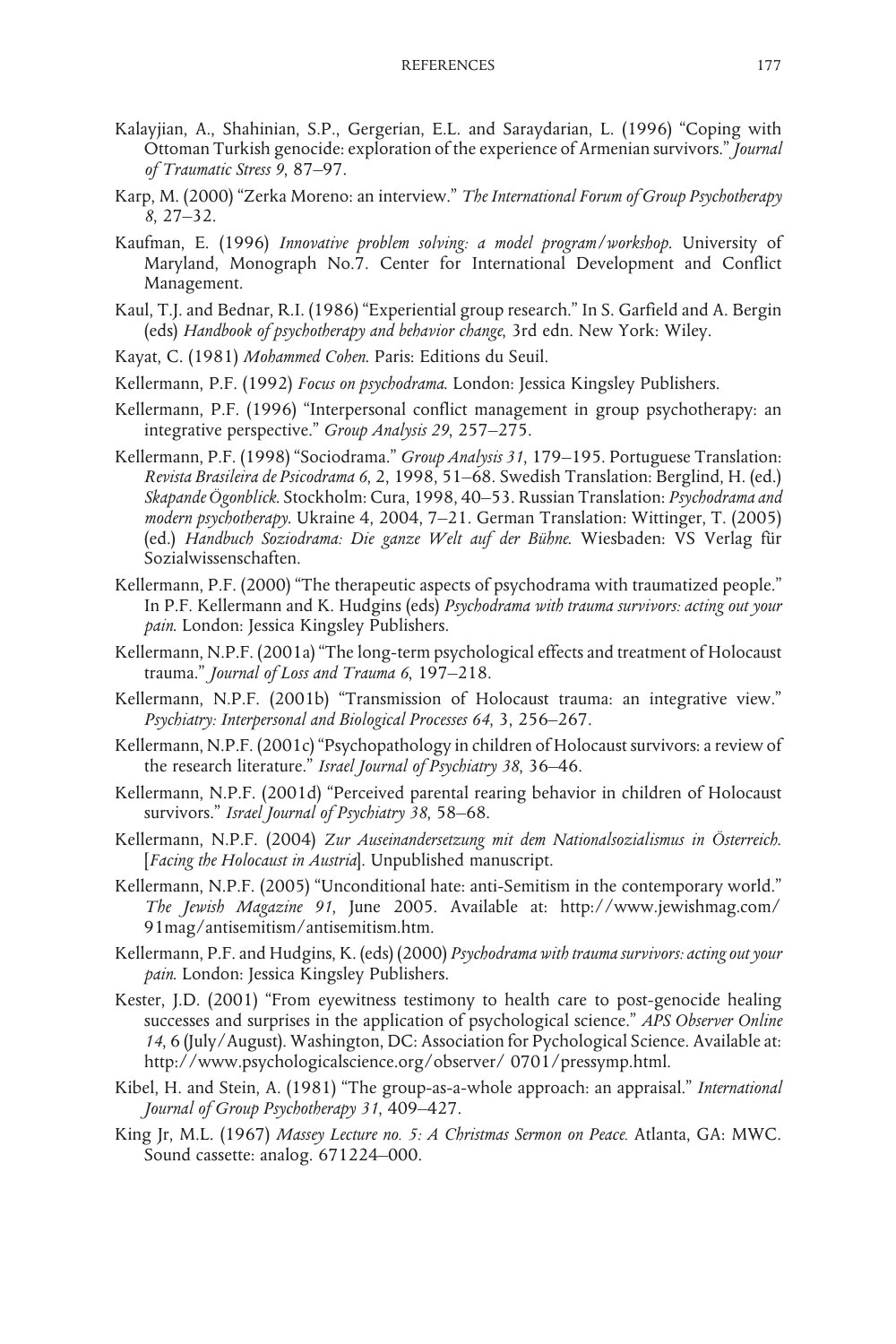- Klain, E. (1992) "Experiences and perspectives of an individual in the war in Croatia (1991/1992)." *Croatian Medical Journal 33*, 4, 3–13.
- Klain, E. (1998) "Intergenerational aspects of the conflict in the former Yugoslavia." In Y. Danieli (ed.) *International handbook of multigenerational legacies of trauma*. New York: Plenum Press.
- Klein, E.B. (1993) "Large groups in treatment and training settings." *Group 17*, 198–209.
- Knepler, A.E. (1970) "Sociodrama in public affairs." *Group Psychotherapy and Psychodrama 13*, 127–134.
- Kreeger, L. (ed.) (1975) *The large group: dynamics and therapy*. Itasca, IL: Peacock.
- Kressel, N.J. (1993) *Political psychology: classic and contemporary readings*. New York: Paragon House.
- Leary, T. (1957) *Interpersonal diagnosis of personality*. New York: Roland.
- LeBon, G. (1896) *The crowd: a study of the popular mind*. New York: The Macmillan Co. Available at: http://etext.virginia.edu/toc/modeng/public/BonCrow.html.
- Lemert, E. (1951) *Social pathology*. New York: McGraw-Hill.
- Lensky, G. (1966) *Power and privilege*. New York: McGraw-Hill.
- Lewin, K. (1948) *Resolving social conflicts: selected papers on group dynamics*. New York: Harper.
- Lewin, K. (1951) *Field theory in social science: selected theoretical papers by Kurt Lewin*. New York: Atarper.
- Leutz, G. (1991) "Moreno 'in Fahrt'." [Moreno on the way.] *Psychodrama 4*, 2, 169–172.
- Lindner, E.G. (2001) "Humiliation trauma that has been overlooked: an analysis based on fieldwork in Germany, Rwanda/Burundi, and Somalia." *Traumatology 7*, 1, 51–79.
- Lindner, E.G. (2002) "Healing the cycles of humiliation: how to attend to the emotional aspects of 'unsolvable' conflicts and the use of 'humiliation entrepreneurship'." *Peace and Conflict: Journal of Peace Psychology 8*, 2, 125–139.
- Lobeck, G. (1990) "Psychodrama-ausbildung in der DDR: Erlebnisbericht über eine deutsch–deutsch begegnung" ["Psychodrama in the German Democratic Republic: Some experiences of a German–German encounter"]. *Psychodrama 3*, 23–29.
- Luce, R.D. and Raiffa, H. (1957) *Games and decisions*. New York: Wiley.
- Mackay, C. (1841) *Extraordinary popular delusions and the madness of crowds*. New Edition: New York: Random House (1980).
- Macrae, C.N., Stangor, C. and Hewstone, M. (eds) (1996) *Stereotypes and stereotyping*. New York: Guilford.
- Main, T. (1975) "Some psychodynamics of large groups." In L. Kreeger (ed.) *The large group: dynamics and therapy*. Itasca, IL: Peacock.
- Manson, S., Beals, J., O'Nell, T., Piasecki, J. *et al.* (1996) "Wounded spirits, ailing hearts: PTSD and related disorders among American Indians." In A.K. Marsella, M.J. Friedman, E.T. Gerrity and R.S. Scurfield (eds) *Ethnocultural aspects of post-traumatic stress disorder*. Washington, DC: American Psychological Association Press.
- Marineau, R.F. (1989) *Jacob Levy Moreno 1889–1974*. International Library of Group Psychotherapy and Group Process. London and New York: Tavistock/Routledge.
- Maslow, A.H. (1977) "Politics 3." *Journal of Humanistic Psychology 17*, 5–20.
- McCann, I.L. and Pearlman, L.A. (1990) *Psychological trauma and the adult survivor: theory, therapy and transformation*. New York: Brunner/Mazel.
- McCullough, M.E., Pargament, K.I. and Thoresen, C.E. (eds) (2000) *Forgiveness: theory, research and practice*. New York: Guilford Press.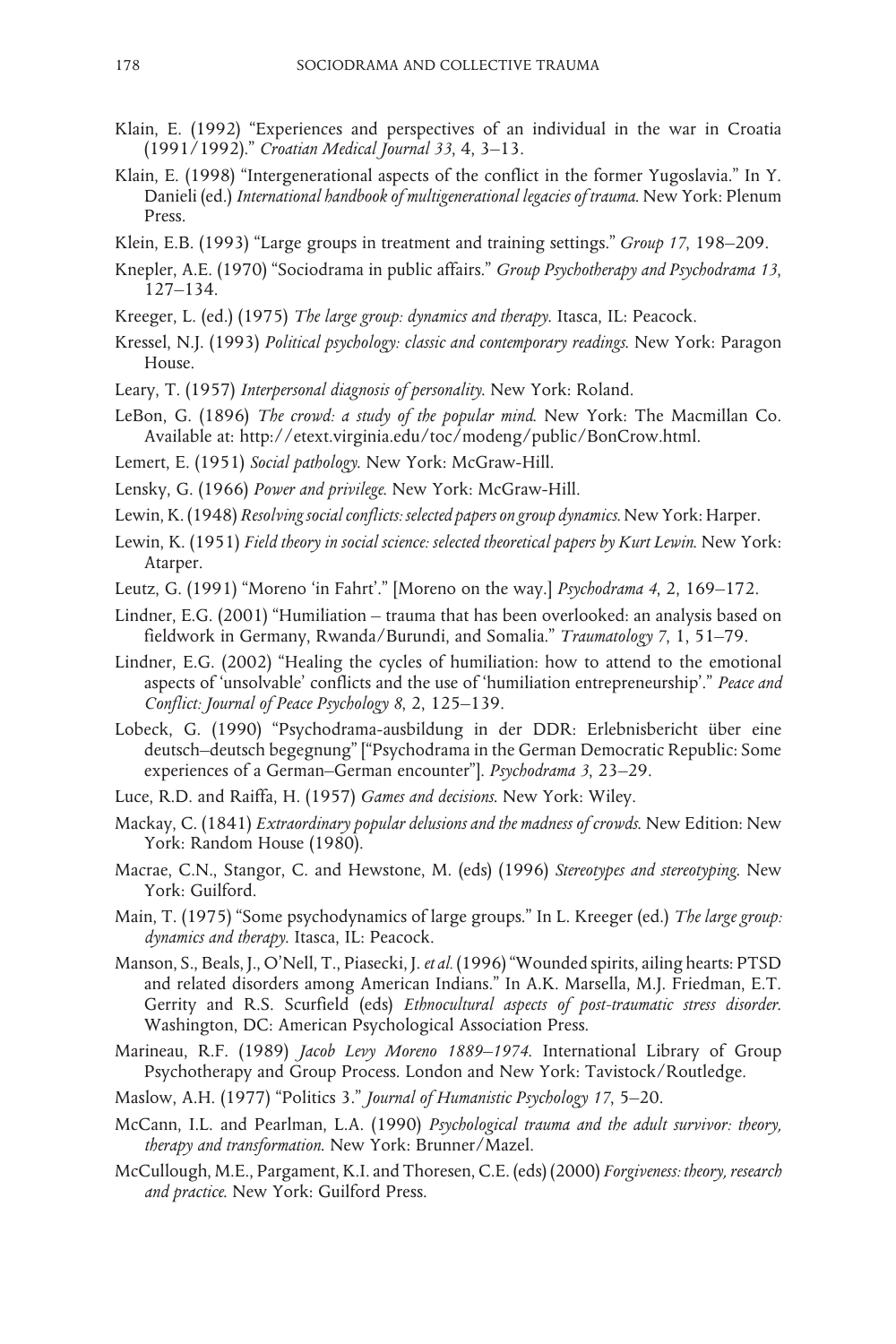## REFERENCES 179

McDougall, W. (1920) *The group mind*. New York: Putnam.

- Merton, R.K. (1968) *Social theory and social structure*. New York: The Free Press.
- Milgram, S. and Toch, H. (1969) "Collective behavior: crowds and social movements." In *The handbook of social psychology* 2nd edn, Vol. 4. Reading, MA: Addison-Wesley.
- Miller, E.J. and Rice, A.K. (1967) *Systems of organization*. London: Tavistock.
- Mindell, A. (1995)*Sitting in the fire: large group transformation using conflict and diversity*. Portland, OR: Lao Tse Press.
- Mitchell J. (1983) "When disaster strikes: the critical incident stress debriefing process." *Journal of Emergency Medical Services 8*, 36–39.
- Mitchell, J. and Everly, G.S. (2001) *Critical incident stress debriefing: an operations manual*. 3rd edn. Ellicott City, MD: Chevron Publishing Corporation.
- Moore, B.E. and Fine, B.D. (eds) (1990) *Psychoanalytic terms and concepts*. New Haven, CT: Yale University Press.
- Moreno, J.L. (1943/1972) "The concept of sociodrama: a new approach to the problem of inter-cultural relations." *Sociometry 6*, 434–449. (Also in J.L. Moreno (1972) *Psychodrama, Vol. 1*. New York: Beacon House).
- Moreno, J.L. (1953) *Who shall survive?* New York: Beacon House.
- Moreno, J.L. (1972) *Psychodrama, Vol. 1*. New York: Beacon House.
- Moreno, J.L. and Moreno, Z.T. (1969) *Psychodrama, Vol. 3*. New York: Beacon House.

Moreno, Z.T. (2006) The quintessential Zerka: writings by Zerka Toeman Moreno on pychodrama, sociometry and group pychotherapy. London: Routledge.

- Morris, D. (1969) *In the human zoo*. London: McGraw-Hill.
- Moyer, K.E. (1968) "Kinds of aggression and their physiological basis." *Communications in Behavioral Biology 2*, 65–87.
- Netherlands Medical Society (1939) *Committee on war 'prophylaxis'*. Amsterdam: Elsevier.
- Nisbett, R. and Ross, L. (1980) *Human inference: strategies and shortcomings of social judgment*. Englewood Cliffs, NJ: Prentice-Hall.
- North, J. (1987) "Wrongdoing and forgiveness." *Philosophy 62*, 499–508.
- O'Byrne, M. (2005) "A review of cross-cultural training in mental health." Montreal, Quebec: McGill. Available at: http://www.mcgill.ca/ccs/report/appendices/review.
- Ochberg, F.M. (1988) *Post-traumatic therapy and victims of violence*. New York: Brunner/Mazel.
- O'Connor, T. (1989) "Therapy for a dying planet: we are the cause. We are the cure." Reprinted in *The evolving therapist: the family therapy network*. Washington and New York: Guilford.
- Okey, J.L. (1992) "Human aggression: the etiology of individual differences." *Humanistic Psychology 32*, 51–64.
- Orlick, T. (1982) *The second co-operative sports and games handbook*. New York: Pantheon.
- Ormont, L.R. (1984) "The leader's role in dealing with aggression in groups." *International Journal of Group Psychotherapy 34*, 553–572.
- Parson, E. (1985) "Ethnicity and traumatic stress." In C.R. Figley (ed.) *Trauma and its wake*. New York: Brunner/Mazel.
- Parson, E. (1990) "Post-traumatic psychocultural therapy (PTpsyCT): integration of trauma and shattering social labels of the self."*Journal of Contemporary Psychotherapy 20*, 237–258.
- Parsons, T. (1967) *Sociological theory and modern society*. New York: Free Press.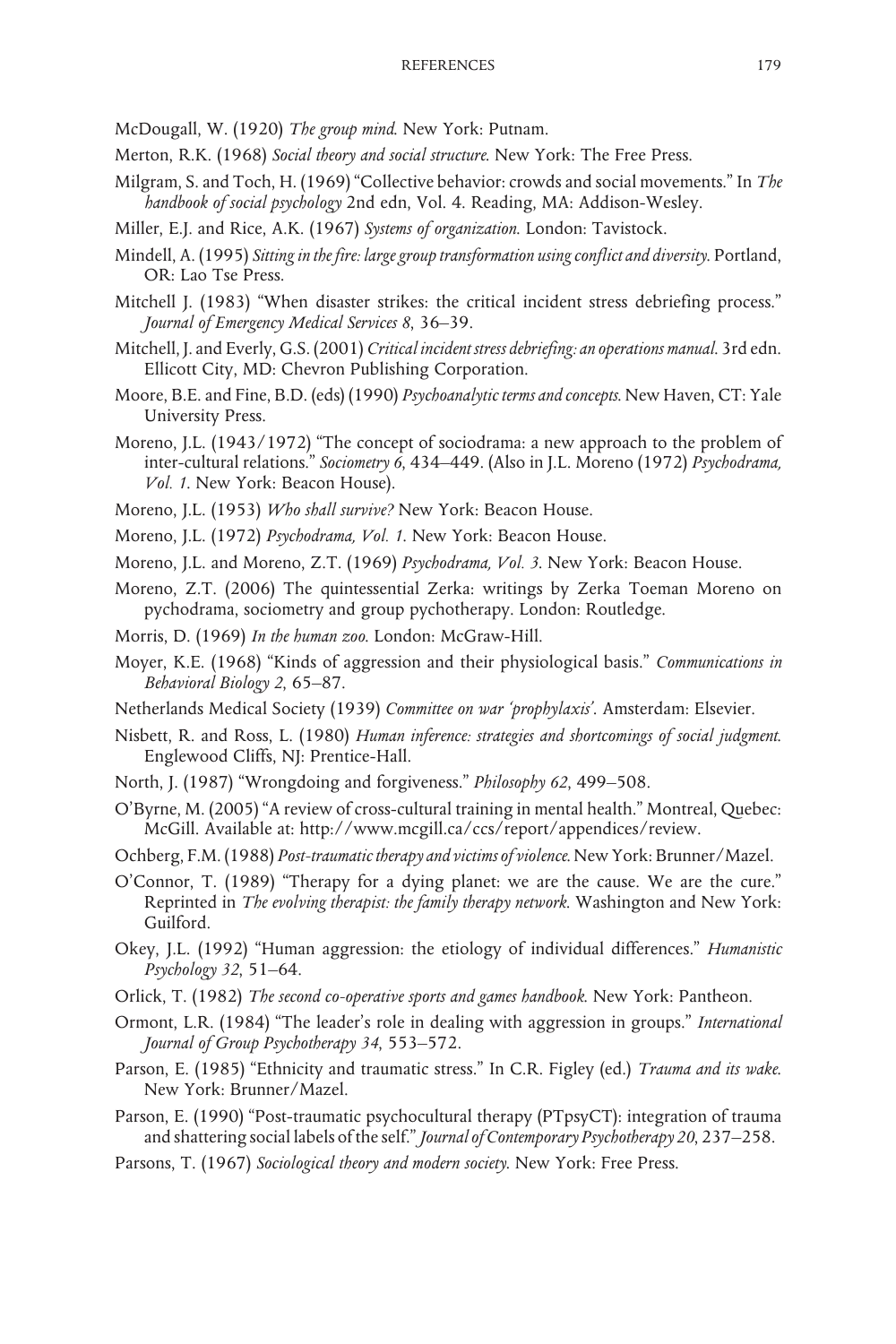- Perry, B.D. (1999) "Memories of fear: transgenerational memory of culture and society." In J. Goodwin and R. Attias (eds) *Splintered reflections: images of the body in trauma*. New York: Basic Books. Available at: http://www.childtrauma.org/ctamaterials/memories.asp.
- Petzold, G.H. and Mathias, U. (1982) *Rollenentwicklung und Identitet* [*Role development identity*]. Paderborn: Junfermann.
- Pines, M. (1988) "Mediation papers: a group-analytic response."*Group Analysis 21*, 57–59.
- Powell, A. (1986) "A conference success: psychodrama and group analysis are compatible." *Group Analysis 19*, 63–65.
- Powell, A. (1989) "The nature of the matrix." *Group Analysis 22*, 271–281.
- Powell, A. (1994) "Toward a unifying concept of the group matrix." In D. Brown and L. Linkin (eds) *The psyche and the social world*. London: Routledge.
- Pruitt, D. and Rubin, J. (1986) *Social conflict: escalation, stalemate and settlement*. New York: Random House.
- Public Papers of the Presidents of the United States. (1997) *Book 2: William J. Clinton: July 1–December 31.* Washington, DC: United States Government Printing.
- Pyszczynski, T., Solomon, S. and Greenberg, J. (2003) *In the wake of 9/11: the psychology of terror*. Washington, DC: American Psychological Association Press.
- Rapoport, R.N. (1988) "Mediation and group analysis: creating an interface." *Group Analysis 21*, 3–8.
- Rice, A.K. (1965) *Learning for leadership*. London: Tavistock.
- Robins, R.S. and Post, J.M. (1997) *Political paranoia: the psychopolitics of hatred*. New Haven and London: Yale University Press.
- Rogers, C.R. (1965) "Dealing with psychological tensions."*Journal of Applied Behavioral Science 1*, 6–29.
- Rose, M. (1998) *Fighting for peace*. London: Harvill Press.
- Rosenberg, M. (2000). *Nonviolent communication: a language of compassion*. Encihitas, CA: Puddle Dancer Press.
- Rothman, J. (1992) *From confrontation to cooperation: resolving ethnic and regional conflict*. Newbury Park, CA: Sage.
- Rubin, J.Z. (1980) "Experimental research on third-party interventions in conflict: toward some generalizations." *Psychological Bulletin 87*, 379–381.
- Rubin, T.I. (1969) *The angry book*. London: Collier-Macmillan.
- Rummel, R.J. (1975–1981) *Understanding conflict and war*. Beverly Hills, CA: Sage.
- Rummel R.J. (1997) "Is collective violence correlated with social pluralism?" *Journal of Peace Research 34*, 163–175.
- Rutan, J.S., Alonso, A. and Groves, J.E. (1988) "Understanding defenses in group psychotherapy." *International Journal of Group Psychotherapy 38*, 459–472.
- Sabelli, H. (1990) *Process theory of peace*. Chicago, IL: Society for the Advancement of Clinical Philosophy.
- Scheff, T.J. (1994) *Bloody revenge: emotion, nationalism and war*. Boulder,CO: Westview Press (2nd edn by iUniverse, 2000).
- Scheff, T.J. (2004) "Comments on Blind Trust by Vamik Volkan." *PsychCritique*. Available at: http://www.humiliationstudies.org/news/archives/000168.html.
- Schermer, V.L. and Pines, M. (eds) (1994) *Ring of fire: primitive affect and object relations in group psychotherapy*. London: Routledge.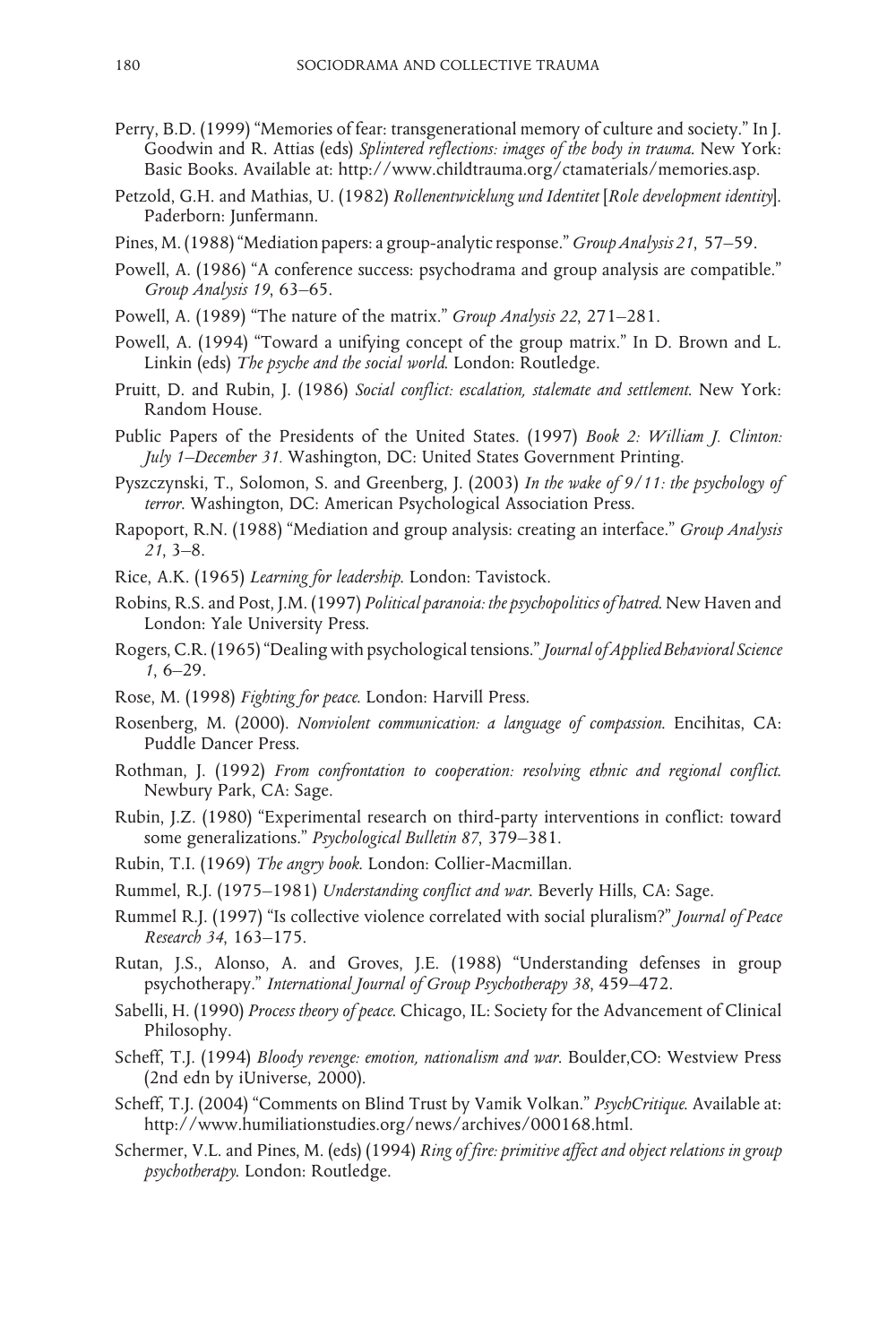## REFERENCES 181

- Schneider, S. and Weinberg, H. (eds) (2003) *The large-group revisited: the herd, primal horde, crowds and masses*. London: Jessica Kingsley Publishers.
- Schutz, W. (1973) *Elements of encounter.* Big Sur, CA: Joy Press.
- Schützenberger, A. (2000) "Health and death: hidden links through the family tree." In P.F. Kellermann and M.K. Hudgins (eds) *Psychodrama with trauma survivors*. London: Jessica Kingsley Publishers.
- Scobie, E.D. and Scobie, G.E.W. (1998) "Damaging events: the perceived need for forgiveness." *Journal for the Theory of Social Behaviour 28*, 373–401.
- Scurfield, R.M. (1985) "Post-trauma stress assessment and treatment: overview and formulations." In C.R. Figley (ed.)*Trauma and its wake, Vol. 1*. New York: Brunner/Mazel.
- Seel, R. (2001) "Anxiety and incompetence in the large group: a psychodynamic perspective." *Journal of Organizational Change Management 14*, 5, 493–504.
- Sharp, G. (1973)*The politics of nonviolent action*. Manchester, NH: Extending Horizons Books.
- Sharp, G. (2005) *Waging nonviolent struggle: 20th century practice and 21st century potential*. Manchester, NH: Extending Horizons Books.
- Shaw, M.E. (1976) *Group dynamics: the psychology of small group behavior*. New York: McGraw-Hill
- Shay, J. (1994) *Achilles in Vietnam: combat trauma and the undoing of character*. London: Touchstone Books.

Sherif, M. and Sherif, C. (1969) *Social psychology*. New York: Harper.

- Sholevar, G.P. (1981) *The handbook of marriage and marital therapy*. New York: Medical and Scientific Books.
- Simmel, E.C., Hahn, M.E. and Walters, J.K. (1983) *Aggressive behavior: a genetic and neural approach*. Hillsdale, NJ: Erlbaum.
- Simon Jr., W.E. (2005) *On becoming American: reasserting citizenship in the immigration debate*. Heritage Lecture No. 890, July 21. Available at: http://heritage.org/research/ politicalphilosophy/h1890.cfm.
- Slaikeu, K.A. (1996) *When push comes to shove: a practical guide to mediating disputes*. San Francisco, CA: Jossey-Bass.
- Smedes, L.B. (1984) *Forgive and forget: healing the hurts we don't deserve*. New York: Harper and Row.
- Smith, T.W. (1992) "Hostility and health: current status of a psychosomatic hypothesis." *Health Psychology 11*, 139–150.
- Sobel, J. (1983) *Everybody wins: 393 noncompetitive games*. New York: Walker and Co.
- Solotowitzki, R. (2004) "Social drama and sociodrama." *Psychodrama and modern psychotherapy 4,* 4–6: The Kiev Psychodrama Association (Russian).
- Sprague, K. (1998) "Permission to interact: a who, how and why of sociodrama." In M. Karp, P. Holmes and K. Bradshaw Tauvon (eds) *The handbook of psychodrama*. London: Routledge.
- Staub, E. (1989) *The roots of evil: the origins of genocide and other group violence*. New York: Cambridge University Press.
- Staub, E. and Pearlman, L.A. (2001) "Healing, reconciliation and forgiving after genocide and other collective violence." In G.Raymond, S.J. Helmick and R.L Petersen (eds) *Forgiveness and reconciliation: religion, public policy, and conflict transformation*. Philadelphia: Templeton Foundation Press.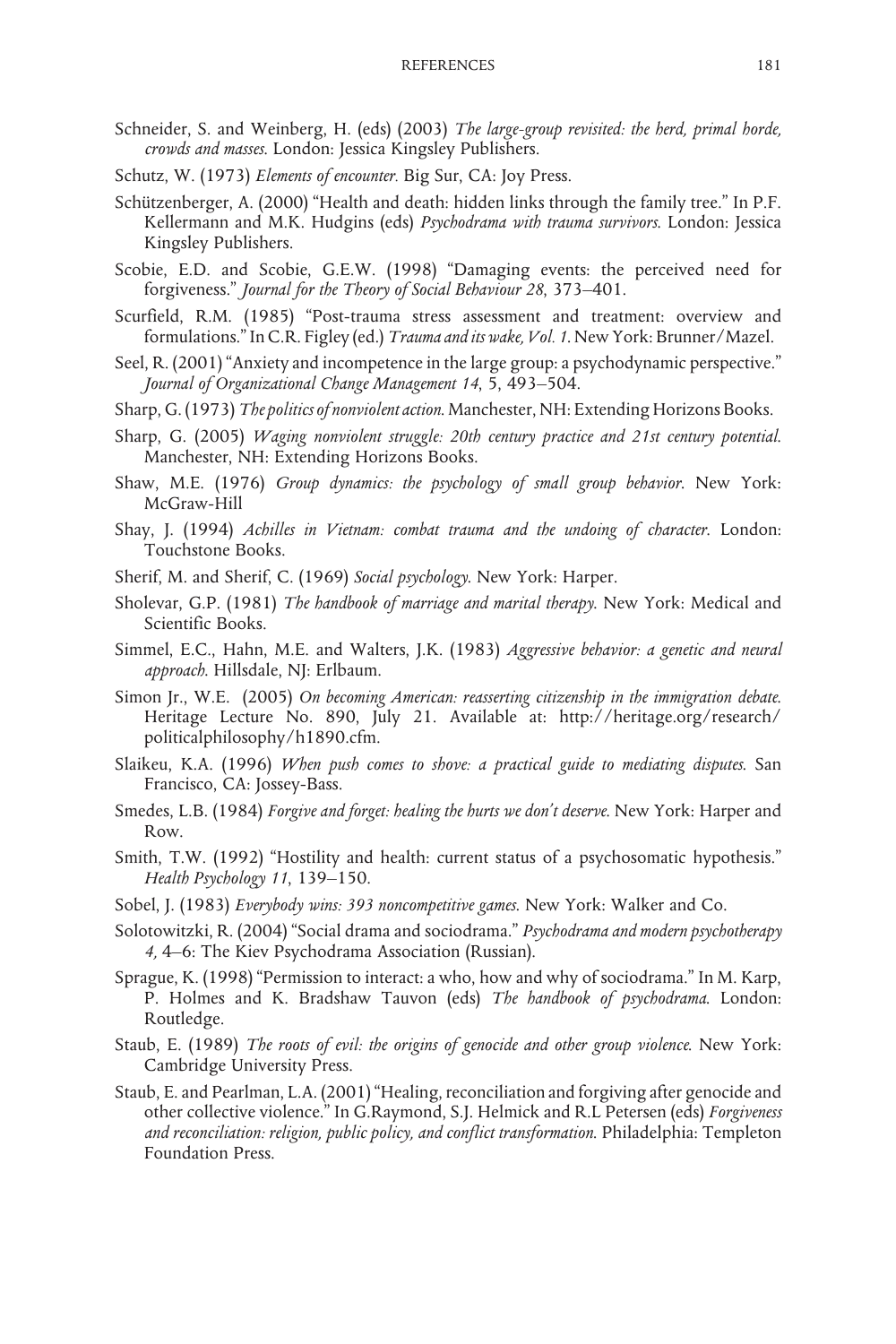- Stein, S.A., Ingersoll, R.E. and Treadwell, T.W. (1995) "Sociodrama and professional/ethical conflicts." *Journal of Group Psychotherapy, Psychodrama and Sociometry 48*, 31–41.
- Sternberg, P. and Garcia, A. (1989) *Sociodrama: who's in your shoes?* New York: Praeger (2nd edn, 2000).
- Stossel, S. (2001) "Terror TV." *The American prospect online 12,* 18, October 22 2001. Available at: http://prospect.org/print/V12/18/stossel-s.html.
- Suedfeld, P. (1997) "Reactions to societal trauma: distress and/or stress." *Political Psychology 18*, 849–861.
- Sunstein, C.R. (1999) "The law of group polarization." University of Chicago Law School. John M. Olin Law and Economics Working Paper 91. Available http://ssrn.com/abstract=199668.
- Tajfel, H. (1981)*Human groups and social categories*. Cambridge: Cambridge University Press.
- Tajfel, H. and Turner, J. (1986) "An integrative theory of inter-group conflict." In W.G. Austen and S. Worchel (eds) *Psychology of inter-group relations*. Monterey, CA: Brooks Cole.
- Tauber, C.D. (2004) "Recent developments in the Balkans and the coalition for work with pschodrama and peace." *Nonviolent Change Journal 18*, 2. Available at: http://circlepoint.org/ncarticle0601.html.
- Tavris, C. (1983) "Anger defused." *Psychology Today 16*, 25–35.
- Taylor, D.M. and Moghaddam, F.M. (1987) *Theories of intergroup relations: international social psychological perspectives*. New York: Praeger.
- Triandis, H., Brislin, R. and Hui C.H. (1988) "Cross cultural training across the individualism–collectivism divide." *International Journal of Intercultural Relations 12*, 269–289.
- Turner, V. (1967) *The forest of symbols*. Ithaca, New York: Cornell.
- Tutu, D. (2000) *On the Truth and Reconciliation Commission.* Johannesburg: University of the Witswatersrand. Available at: http://www.wits.ac.za/histp/tutu\_quotes\_by.htm#trc.
- Van den Bout, J., Havenaar, J.M. and Meijler-Iljina, L.I. (1995) "Health problems in areas contaminated by the Chernobyl disaster." In R.J. Kleber, C.R. Figley and B.P.R. Gersons (eds) *Beyond trauma: cultural and societal dynamics*. New York: Plenum.
- van Tongeren, P., Brenk, M., Hellema, M. and Verhoeven, J. (2005) *People building peace II*. Boulder, CO: Lynne Rienner Publishers.
- Verzberger, Y. (1990) *The world in their minds: information processing, cognition and perception in foreign policy decision-making*. Stanford, CA: Stanford University Press.
- Verzberger, Y. (1997) "The antinomies of collective political trauma: a pre-theory." *Political Psychology 18*, 4, 863–876.
- Volkan, V. (1988) *The need to have enemies and allies: from clinical practice to international relationships*. Northvale, NJ: Jason Aronson.
- Volkan, V. (1991) "On chosen trauma." *Mind and Human Interaction 3*, 13.
- Volkan, V. (1992) "Ethnonationalistic rituals: an introduction." *Mind and Human Interaction 4*, 3–19.
- Volkan, V. (1997) *Bloodlines: from ethnic pride to ethnic terrorism*. New York: Farrar, Straus and Giroux.
- Volkan, V. (1999) "The tree model: a comprehensive psychopolitical approach to unofficial diplomacy and the reduction of ethnic tension." *Mind and Human Interaction 10*, 142–210.
- Volkan, V. (2001) "September 11 and societal regression." *Mind and Human Interaction 12*, 196–216.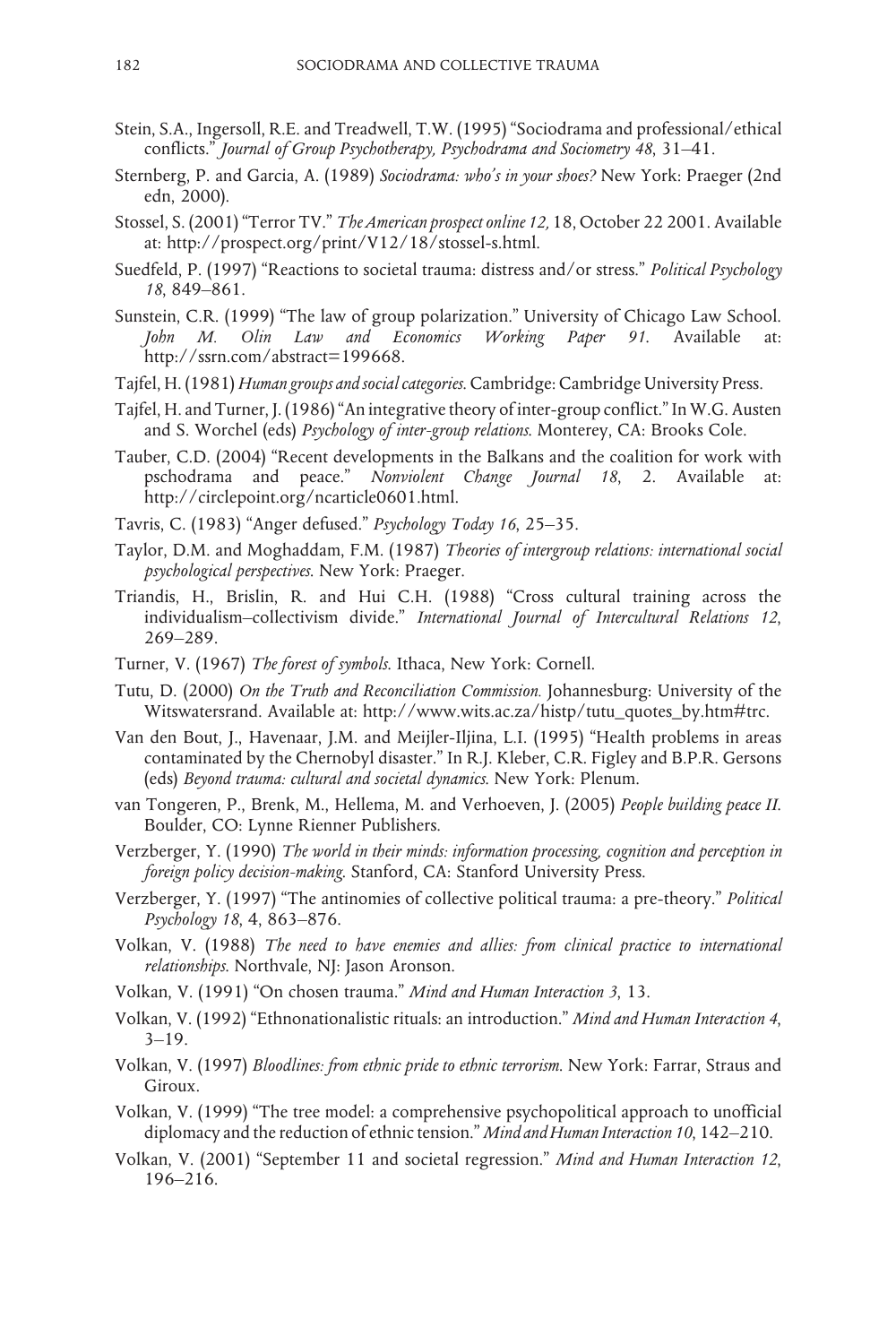## REFERENCES 183

- Volkan, V. (2002) "Large-group identity: border psychology and related societal processes." *Keynote address at the German Psychoanalytic Association annual meeting May 10 2002, in Leipzig, Germany.* Charlottesville, VA: University of Virginia. Available at: http://www.healthsystem.virginia.edu/internet/csmhi/vol13volkan.cfm
- Volkan, V. (2004) *Blind trust: large groups and their leaders in times of crises and terror*. Charlottesville, VA: Pitchstone Publishing.
- Volkan, V. and Itzkowitz, N. (1994) *Turks and Greeks: neighbors in conflict*. Cambridgeshire, England: Eothen Press.
- Volkas, A. (2002) "Healing the wounds of history." *Keynote speech delivered to the National Association for Drama Therapy, November 9, in Albuquerque, New Mexico.* San Francisco: The Center for the Living Arts. Available at: http://www.livingartscenter.org.
- Walters, R.P. (1981) *Anger: yours, mine and what to do about it*. Grand Rapids, MI: Zondervan.
- Walton, R.E. (1969) *Interpersonal peacemaking: confrontations and third party consultation*. Reading, MA: Addison-Wesley.
- Wessells, M.G. and Monteiro, C. (2000) "Healing wounds of war in Angola: a community-based approach." In D. Donald, A. Dawes and J. Louw (eds) *Addressing childhood adversity.* Cape Town: David Philip.
- Whitaker, D.M. and Lieberman, M.A. (1964) *Psychotherapy through the group process*. New York: Atherton Press.
- Wiener, R. (1997) *Creative training: sociodrama and team building*. London: Jessica Kingsley Publishers.
- Wiener, R. (2001) "Changing the world: or at least a little bit." *The British Journal of Psychodrama and Sociodrama 16*, 115–118.
- Williams, D. (2001) *Power or peace? Trauma, change and psychoanalogical climate in national and international affairs – 2001.* Woking, Surrey: Eos Life Work. Available at: http://www.eoslifework.co.uk/pop1.html.
- Wittinger, T. (ed.) (2005) *Handbuch Soziodrama: Die ganze Welt auf der Bühne*. [*Handbook sociodrama: the whole world on the stage*]. Wiesbaden: VS Verlag für Sozialwissenschaften.
- Wolpert, S. (1991) *India*. Los Angeles, CA: University of California Press.
- Woodhouse, T. (ed.) (1991) *Peacemaking in a troubled world*. New York: St. Martins Press.
- Yalom, I.D. (1975) *The theory and practice of group psychotherapy*. 2nd revised edn. New York: Basic Books.
- Zichy, L. (1990) "Psychodrama in der Perestroika: Ungarn im Wandel." ["Psychodrama in the perestroika: Hungary in change"] *Psychodrama 3,* 3–21.
- Zuretti, M. (1994) "The Co-Unconscious." In P. Holmes, M. Karp and M. Watson (eds) *Psychodrama since Moreno*. London: Routledge.
- Zuretti, M. (2001) "Sociopsychodrama." *The British Journal of Psychodrama and Sociodrama 16*,1, 111–114.

Zuretti, M. (2005) *Personal Communication*.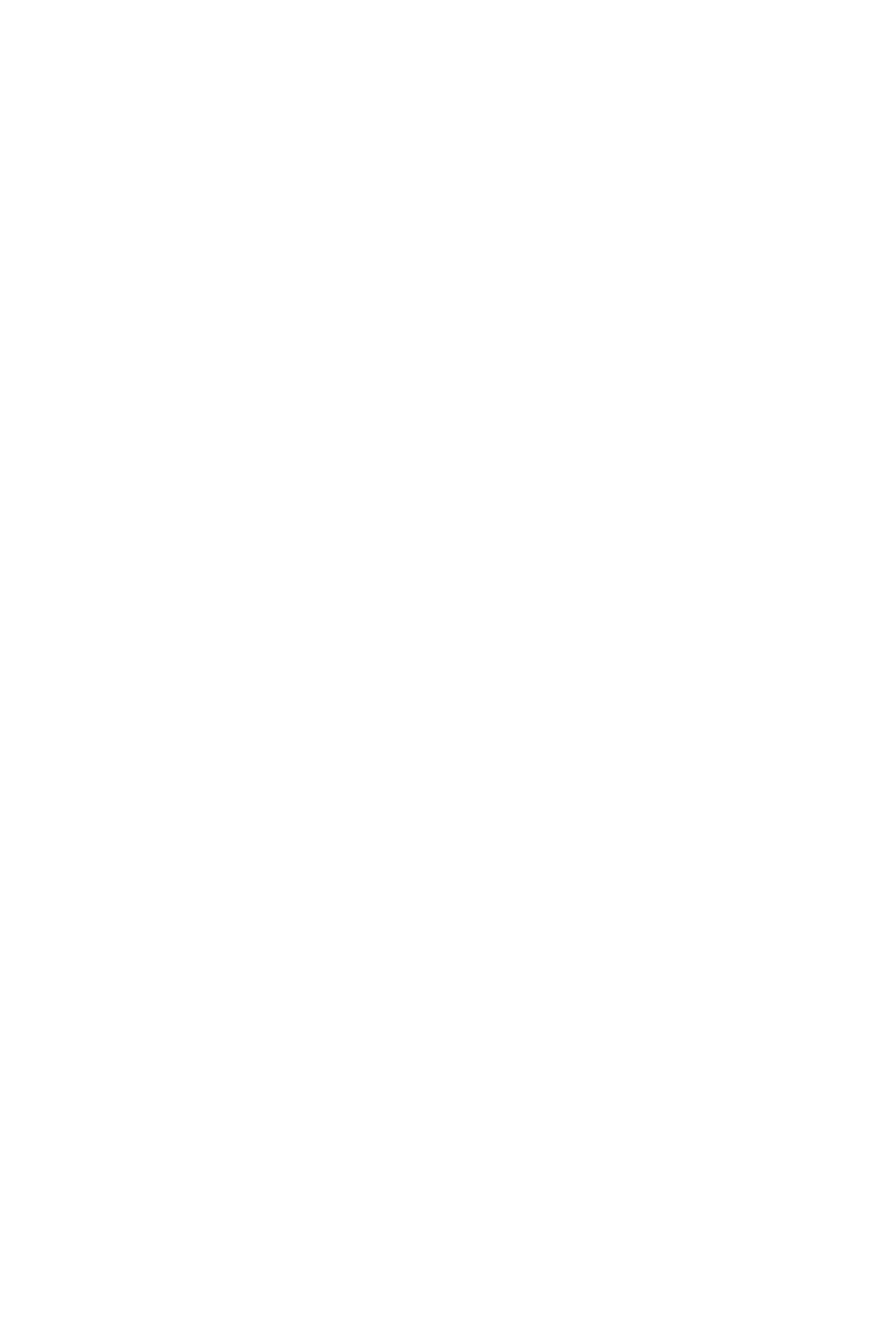# Subject Index

3R tasks 146 9/11 39–40 Academy for Disaster Management Education Planning and Training (ADEPT) 42–3 accidents 38 accordion phenomenon 155 action-oriented group therapy 109–11, 128, 134–6, 137-8, 139 ADEPT 42–3 Africa 27, 39 aggression 121–3, 124, 126–9 alienation principle 87–8 America 39–40, 103, 144, 158 anger (aggression) 121–3,  $124, 126 - 9$ anniversary syndrome 49 applied social science 117–18 Argentina 26, 29 armed conflict 39 *see also* war Armenia, genocide 39, 158 Asia-Pacific tsunami 37,  $42 - 3$ assassinations 67 asylum seekers, re-enactment 60–3 attraction, and similarity 131–2 barisaa 160 behind-the-back technique 108 Beslan School 40 bin Laden, Osama 10, 90 bioenergetics 128 Black Death 37 Blitz 35 Bosnian massacres 158 Brazil 28 Bulgaria 88–9 Cambodian genocide 158 Canada 103

cancer, reenactments 7–8

canton system, Switzerland 114 catastrophic events 8, 26, 36,  $37 - 40$ Center for the Study of Mind an Human Interaction 120 Chernobyl 33–4 China 38, 39 chosen trauma 55–8 closure 23, 76, 87, 111 cognitive reprocessing 72–3 collective consciousness 34, 50 *see also* collective unconscious collective memory 49–50 collective political trauma 42 collective repression 48, 58 collective trauma 33–50 effects 34–7 events causing 37–41 factors affecting 43–4 phases 44–50 collective unconscious 58–60 *see also* collective consciousness collectivist cultures 27 Coming Home (film) 142 commemorations 158 committee on war 'prophylaxis' 118 commonality, in groups 54–5 community activities, for reconciliation 147 community counselling 46 community organizations 82–3 community reconciliation 147, 156–9 community rehabilitation 64 competitive sports 128 conflict 116–17 *see also* war conflict management 64, 65, 109–11, 137 conflict resolution, role of sociodrama 65 conflict transformation 115–16, 124–40 conflicts, in political sociodrama 83 contamination, from trauma 34 coping phase, collective trauma 47–8

67–81, 149 stages 69–77 Critical Incident Stress Debriefing approach 68 Croatia 109 cultural difference 27, 98, 100–3 cultural identity 104–5 Cultural Revolution (China) 38 cultural roles 12–13 Dalia Lama 120 debriefing, after traumatic events 68 democracy 91–2 democratic change 83 demographic spectograms 107 demography, of group 106–7 dictatorships *see* totalitarian regimes difference (diversity) 97 direction, in sociodrama 21–2, 61, 62, 63, 80 disasters 8, 26, 36, 37–40 disease 38 displacements 97 distancing 87–8 diversity 97 diversity awareness 104 diversity management 103–5 diversity sociodrama 64, 65 description and use 95–6, 98, 112–13 phases 105–11 diversity training, in organizations 104 doubling technique 23 earthquakes 22, 37–8 education, for democracy 92 emotional catharsis 73–4 emotional expression 124, 148–9 emotional strategy conflict management 109 conflict transformation 124, 125, 126–9 emotions anger and aggression 124, 126–9 hate 122, 148–9 enactment confrontation with trauma perpetrators 150

crisis sociodrama 64, 65,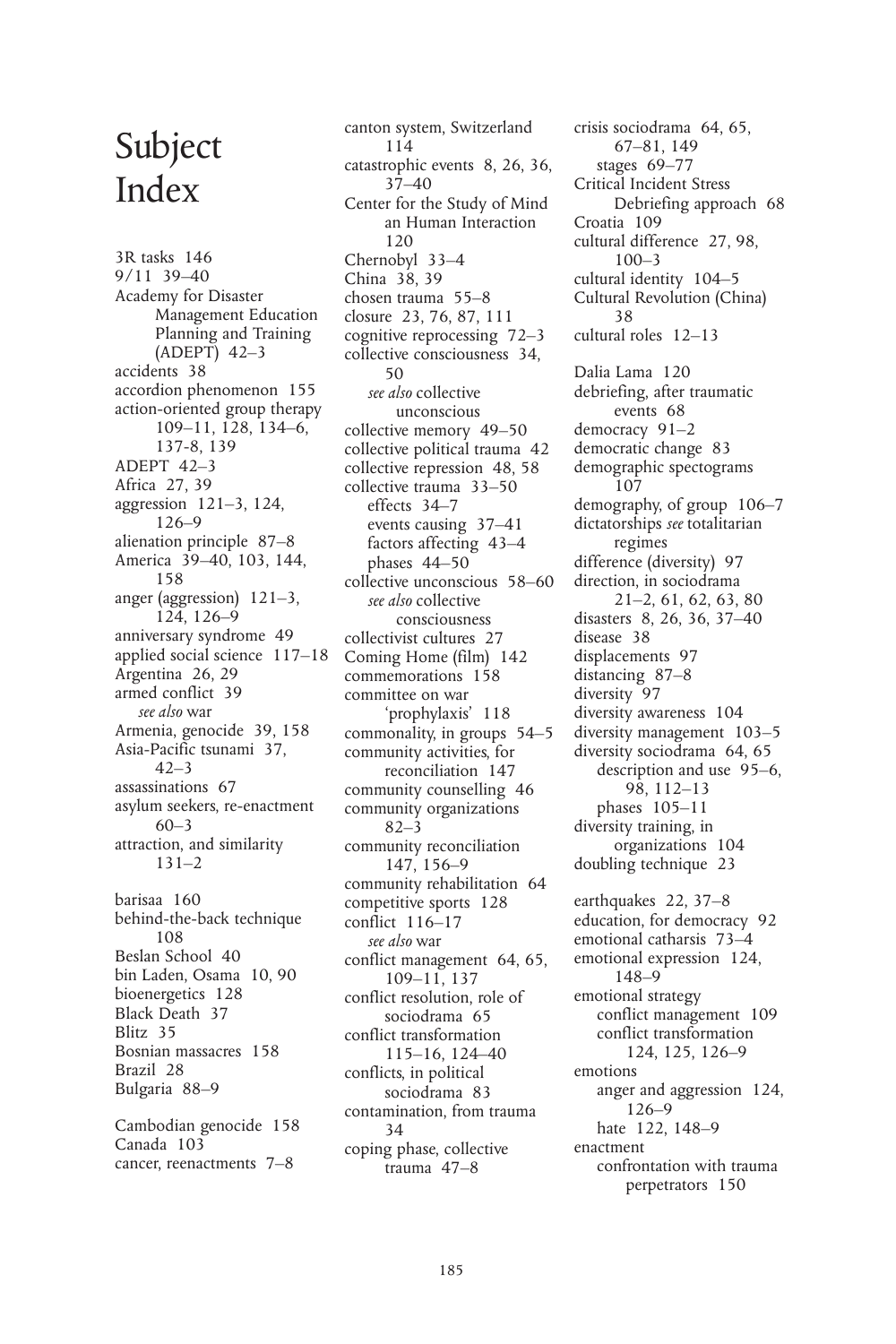enactment *cont*. emotional conflict management 126–7 *see also* reenactments enactment stage diversity sociodrama 108–9 political sociodrama 86–7 encounter groups 128 encounter structure 152–3 'enemy of the people' concept 89 Enemy Way ritual 160 environment *see* settings equality in group 20 *see also* inequality equipment, microphones 20 ethnic tensions 120 ethnocentrism 100–3, 112 evaluation of others 129–30 explosions 38 extreme weather 38 family constellations 151 family gatherings 30 famines 38, 50 Finland 37 fires 38 First World War 38 focusing stage diversity sociodrama 107–8 political sociodrama 86 For everything there is a season (biblical verse) 141 forgetting, need for 68–9 forgiveness 149, 150, 151 frustration-aggression theory 128 game theory 132–3 gender differences 98 generalization function 19 genocides 39, 158 Germany re-unification 25 *see also* Nazi regime Gestalt effect 19 Gestalt therapy 128 Ghandi, Mahatma 120, 121

goals cognitive reprocessing 73 conflict management 137 diversity sociodrama 112–13

emotional catharsis 74 political sociodrama 93 reconciliation sociodrama 146, 147 sociodrama 17–18, 26, 64–5 Good Friday agreement 143 group activities, for memorial 77 group-as-whole strategy conflict management 111 conflict transformation 124, 125, 136–9 group demography 106–7 group identity 55 group polarization 102 group therapy 9–10, 128 groups composition and size 19–20, 106 reconciliation 145 in society 90 in sociodrama 54 hate 122, 148–9 healing 140, 148–9 Ho-O-Pono-Pono 160 Holocaust 49, 56–7, 74, 79, 158 Holodomor famine 50 hostility 116–17 human potential growth groups 128 human suffering 44 humanistic psychology, peace promotion 119 IAGP 24 identity cultural 104–5 group 55, 130 national 47 sociodramatists 11 *see also* self-image immigrants  $103, 164$ impartiality, in sociodrama 11 India, conflict 121 Indian Ocean tsunami 37, 42–3 individual contributions 20 individualist cultures 27 inequality, resolution 82 injustices, resolution 82 integrative approach, conflict transformation 139–40 inter-disciplinary approach  $10 - 11$ 

intergroup conflict 116–21 intergroup encounters 152–3 intergroup reconciliation  $151-9$ international aid agencies 42 International Association of Group Psychotherapy (IAGP), congresses 24 international competitive sports 128 International Criminal Court 157 international events *see* world international peace promotion 119 interpersonal conflict 123–4 interpersonal relationships 167–8 interpersonal strategy 110, 124, 125, 131–6 interpersonal support 75 Intifada, Israel 25 intrapsychic reconciliation 149–51, 150 intrapsychic strategy 110, 124, 125, 129–31 introductory stage crisis sociodrama 70 diversity sociodrama 106 political sociodrama 85 invisible loyalties 56 Irish potato famine 36 Israel boundaries in 24–5, 113 chosen trauma 56–7 conflict 26–7 terrorism 40–1 Israelis 25, 56–7, 130, 153 Italy 36 Japan 144, 158 Jones, Maxwell 134 judgemental attitude 97 Just War Theory 66 justice 82, 157 King, Martin Luther 120–1 large groups identity and aggression 130 social forces 137 in society 90 Latin America 41 listening to survivors 46 local patriotism 101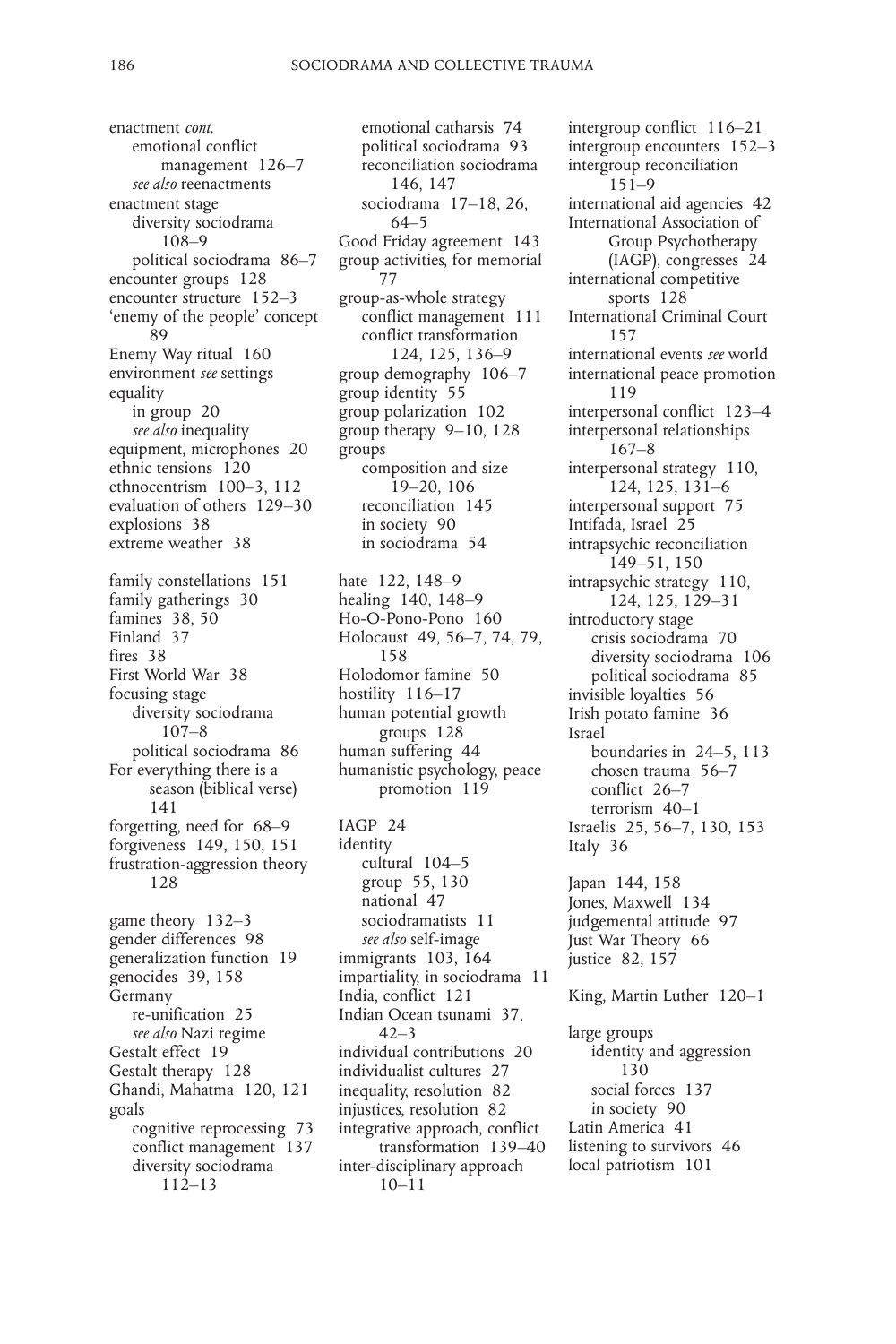## SUBJECT INDEX 187

London, terrorist attacks  $34-5, 35-6$ long-term effects, collective trauma 48–9 'love thy neighbour' principle 122 macrosociological group 54 man-made disasters 38 *see also* war Mandela, Nelson 159 marathon groups 128 maritime disasters 38 mass hysteria 90 media, role in catastrophic events 45–6 mediation, of conflict 133–6 Memorial (organization) 158 memorial activities 77 mental health professionals, conflict transformation 118–19 microphones 20 microsociological group 54 migration 164 minorities 102 mirror technique 23 Moreno, J.L., use of sociodrama 16–17 moving on 47 mulitcultural participants 105 multiculturalism 102 multiple roles, in wartime 87 Nagasaki 158 Nanking Massacre (China) 39 national identity 47 *see also* cultural identity national pride 100–1 Native Americans 40, 160 natural disasters 37–8 Nazi regime 86–7, 118 neutrality, in conflict management 138 Northern Ireland 100, 143 Norway 37 nuclear disasters 33–4 Orange Revolution 50 Palestinians 25, 230, 253 patriotism 100–1 peace agreements 143, 157 peace building 23–4, 145–6 peace-building, conflict

> transformation and postwar reconstruction, reconciliation and

resolution (PCTR) method 146 peace-making rituals 159–60 peace pipe 160 peace promotion 119 peace settlements 157 person perception 98–9 personal problems, caused by society 82 personal story, in reconciliation and healing 146 plant analogy, in crisis sociodrama 70–1 playback theatre 72 Political Behaviour (journal) 119 political effects 36 political sociodrama 64, 65, 81–8, 91, 93 political theatre 84 post-conflict reconciliation 64 post-traumatic stress disorder (PTSD) 41 post-traumatic stress reactions 75 postwar adjustment 144–59 prayer tree 160 prejudice 96 primary aggression 121–3 projections 97 Propanolol 68–9 psychodrama 128 psychodynamic sharing 96 psychohistory 84 psychological climate 52 psychopolitics 84 psychosocial healing 145 PTSD 41 public commemoration 158 publicity, political sociodrama events 85 Rabin, Yitzhak 42, 67 radical approach, political sociodrama 84 radioactive identification 34 radioactivity, term for trauma transmission 34 re-enactments *see* reenactments re-traumatization, risk 79–80 reactive phase, collective trauma 46 reciprocal reconciliation 151–9 reciprocal role reversal 134 reconciliation 140, 143, 154–9

reconciliation sociodrama 141, 146, 147–61 reenactments assassination of Yitzhak Rabin 67 asylum seekers 60–3 cancer deaths 7–8 in crisis sociodrama 71–2 cultural difference 109 earthquakes 22 Holocaust 79 opposition to Stalin 88–9 terrorist attacks 16, 77–9 war 16, 35 *see also* enactment stage reframing, of conflict situations 134 relationships, interpersonal 167–8 religious approaches 120–1 religious conflict 121, 132, 138 repetition, in reenactments 72 repression, of trauma memories 59–60 resolution stage, diversity sociodrama 109–11 respect, in political sociodrama 83 rhetoric, control of masses 90 rituals for closure 76, 111 peace-making 159–60 role-play 17, 100 roles cultural 12–13 multiple 87 rulers, totalitarian regimes 90 Russia 40 *see also* Soviet Union Rwanda 144–5, 152, 154, 158 Sao Paulo 28 saturation point 113–14 School for Peace 156 schools of sociodrama 18 sea disasters 38 Second World War 35, 38, 118, 153 self-image following war trauma 150 society 52 sensitivity groups 128 September 11th (terrorist attacks) 39–40, 150 Serbia 27 sessions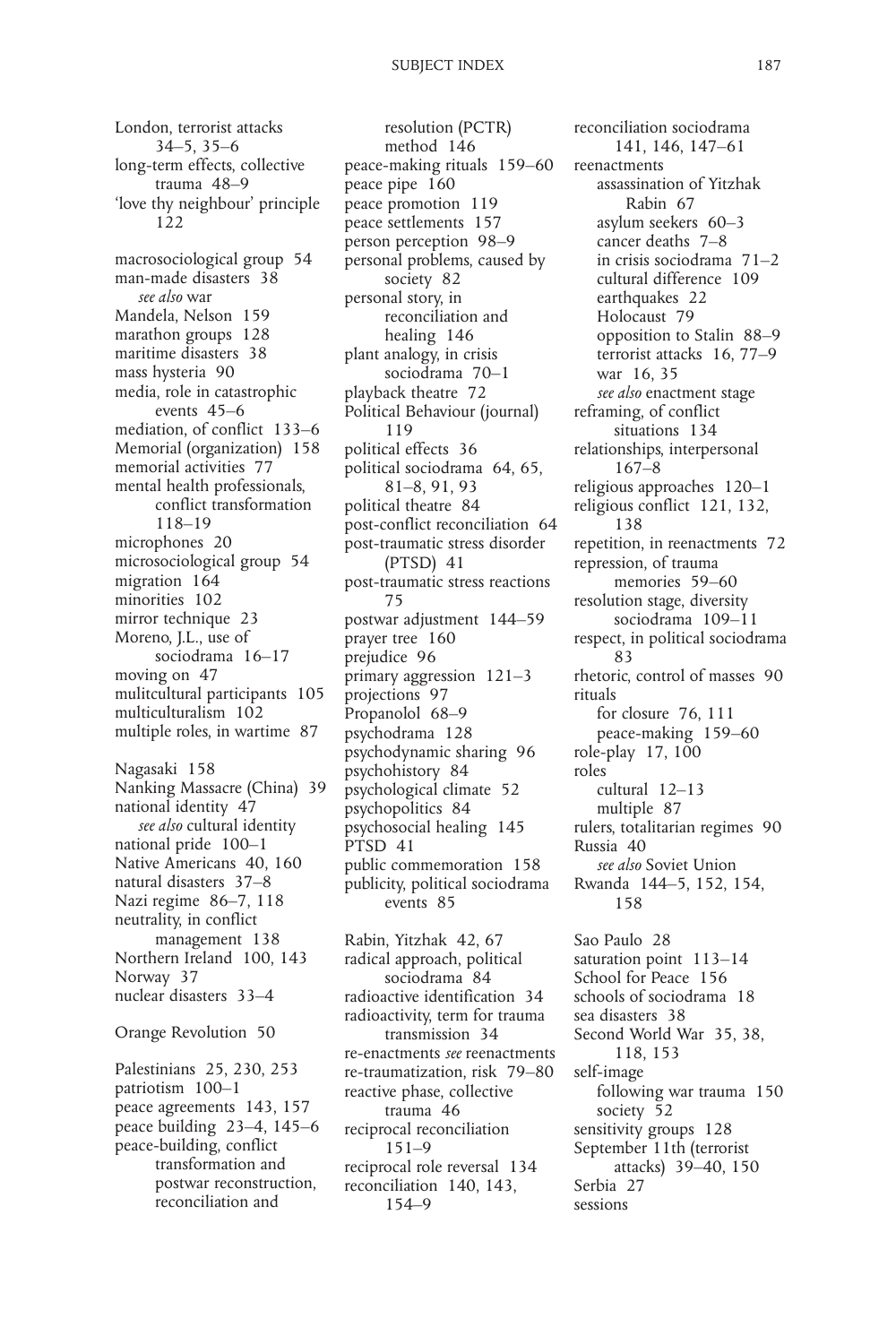support, for trauma survivors

closure 23, 76, 87 length 19 political sociodrama 85 as social gatherings 30 statements 22, 76 settings diversity sociodrama 104 political sociodrama 82 sociodrama 19, 164 sharing 23, 75, 87–8, 111 shock phase, collective trauma 45–6 skills, for sociodrama 21 slave trade 40 social atom energy 167–8 social change 83 social conflict 123 social forces 137 social gatherings 30 social pluralism 103 social unconscious 58–9 socialization, into majority 102 societry, definition 51 society, study of 53–4 sociodrama application 63–6, 64, 83 description and definition 10, 15–16 future of 163–6 timing of 68 sociodrama reconciliation 65 sociodramatists identity 11, 104–5 skills and knowledge  $21 - 2$ socioeconomic issues, use of political sociodrama 83 sociometry 167–8 sociopathology 51–4 sociopolitical perspective 9 socio-therapy 18–19 South Africa 154, 159 Soviet Union 38, 48, 91, 158 *see also* Armenia; Russia; Ukraine spiritual approaches, conflict resolution 120–1 sports 128 Sprague, Ken 28 Stalin 88–9 statements, in sessions 22, 76 stereotyping 98, 113 subjectiveness, in relationships 130 summary statements 76

74–5, 79–80 survival 166–7 survivors *see* trauma survivors Sweden 37, 83 Switzerland 114 systemic constellation approach 151 talking about traumatic events 68 talking stick ritual 76 teamwork 20 techniques 18, 22–3 behind-the-back 108 closure rituals 76, 111 conflict management 109–11 focusing exercises 107–8 mediation 134–6 person-perception process 99 *see also* reenactments; role-play television, role in catastrophic events 45–6 terrorist attacks 40 London bombings 34–5, 35–6 reenactments 16, 77–9 September 11th 39–40, 150 sociodrama session 77–9 'them and us' view 130, 150 totalitarian regimes 90–1 *see also* Nazi regime tragedy, and human condition 165–6 transferences 97 transgenerational memory 49–50 transgenerational transmission of trauma 36, 49, 56 trauma, collective response 41–4 trauma survivors 57, 135, 142–3 ability to forgive 143 discussion of incidents 68–9 emotions 148 of Holocaust 56, 74, 79 use of role-reversal 135 of Stalin dictatorship 89 traumatic events 8, 26, 36, 37–40 Zuretti, Monica 29

tree model (peace promotion) 120 truth and reconciliation commissions 154–5 Truth and Reconciliation Missions 159 tsunami 37 Uganda 160 Ukraine 33–4, 36, 38, 50 unconditional hate 122 United States 39–40, 103, 144, 158 universal effects, collective trauma 49 unresolved situations, political sociodrama 87 'us and them' view 130, 150 USSR *see* Soviet Union V-effect 88 verbal sharing 23, 75, 87–8, 111 verfremdungseffect 88 vicarious traumatization 165 victims of trauma financial restitution 157 and reciprocal role reversal 135 response to 48 Vietnam War 38, 142 Volkan, Vamik 119–20 war 38, 115, 127, 142 armed conflict 39 reconciliation 143–4 reenactments 16, 35 warm-ups for crisis sociodrama 70 for diversity sociodrama 100, 106 weather, extreme conditions 38 working through stage, diversity sociodrama  $109 - 11$ workplace settings 104 world use of sociodrama 23–30 *see also* catastrophic events Yugoslavia 145 *see also* Croatia; Serbia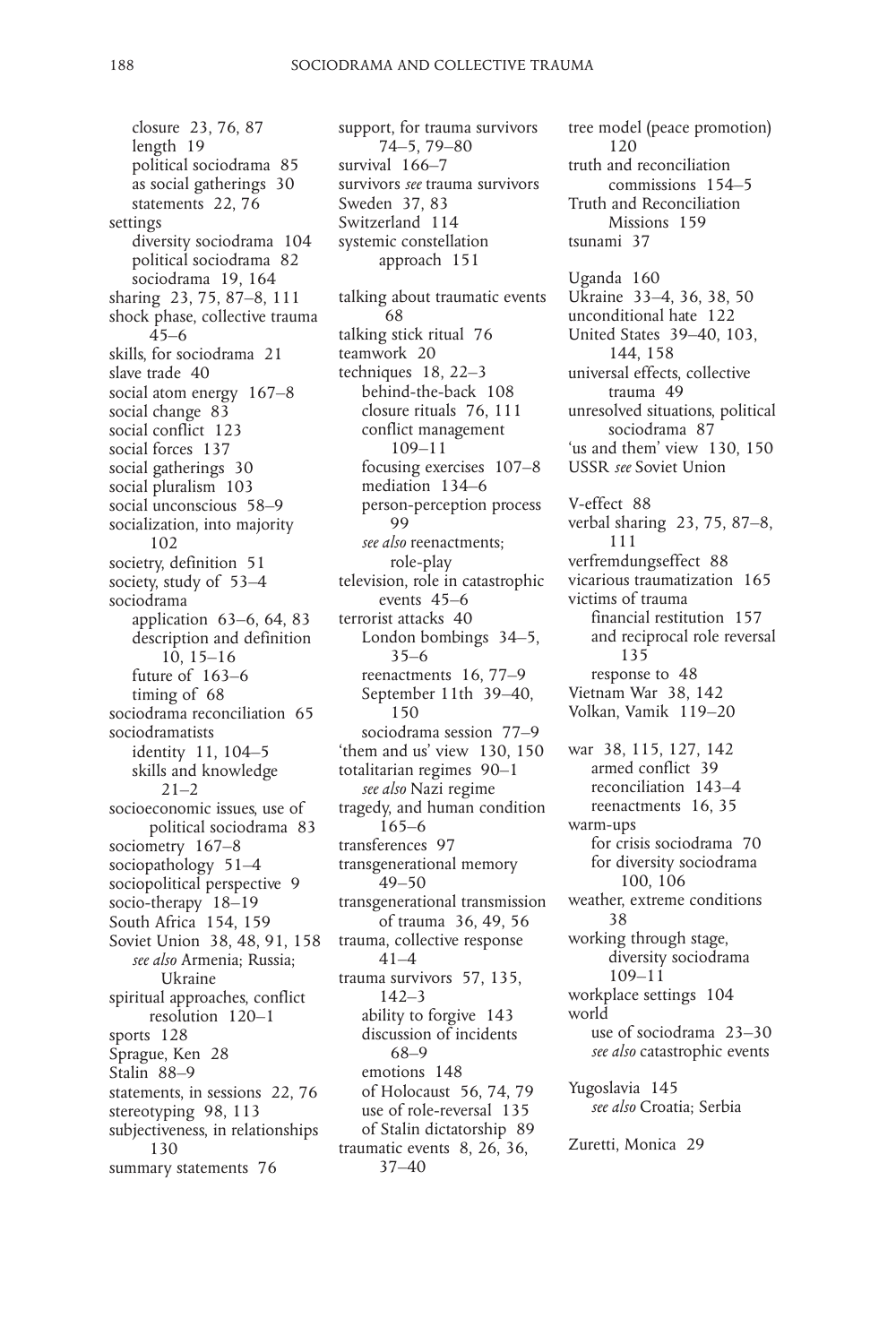## Author Index

Abu-Nimer, M. 145, 153 Adams, D. 121 Agazarian, Y. 19, 58 Agger, I. 145 Aguiar, M. 84 Alonso, A. 128 American Psychiatric Association 41, 42 Amir, Y. 112 Argyle, M. 116 Ascher, I. 134 Assefa, H. 145 Athanase, H. 152 Audergon, A. 145 Axelrod, R. 119 Ayoub, C. 39–40 Bach, G. 123, 138 Bales, R.F. 86 Bandura, A. 122, 129, 139 Bateson, G. 132 Bauer, Y. 44 Baytos, L.M. 103 Beck, A. 73 Bednar, R.I. 138 Berkowitz, L. 128 Bion, W.R. 58 Bisno, H. 117, 124 Blatner, A. 96, 164 Blood, R.O. 133 Bloomfield, L. 117, 133 Borge, L. 23–4 Borneman, J. 157 Boszormenyi-Nagy, I. 49, 56 Boutros-Ghali, B. 65 Bradshaw-Tauvon, K. 23, 24–5 Brain, P.F. 126 Brecht, B. 87–8 Brown, S. 117 Buer, F. 84 Burge, M. 142 Burton, J. 65 Bustos, D. 26, 68 Byrne, D. 132 Carel, R. 155 Carlin, George 97 Carlson-Sabelli, L. 136 Carson, R.C. 132

Carter, F. 19 Cartwright, D. 136 Carvalho, E.R. 26 Clinton, William J. (Bill) 112–13 Cloke, K. 149 Clore, G.L. 132 Cornelius, H. 117, 123 Covington, C. 119 Cowger, C.G. 124 Crum, T.A. 117 Cukier, R. 29 Curle A. 117 Cushman, P. 21 Dajani, K. 155 Dasberg, H. 41 Davenport, D.S. 149 De Maré, R. 19 de Young, M. 42 deMause, L. 84 Deutsch, M. 117, 123, 124, 134 deVries, M.W. 42 Djuric, Z. 27 Dollard, J. 128 Donahue, W.A. 117, 124 Doob, L. 124 Drucker, K. 23 Durkheim, E. 58, 160 Durkin, H.E. 136 Dustin, R. 135 Enright, R.D. 149 Erickson, K. 41, 42 Everly, G.S. 68 Eyerman, R. 40 Eysenck, H.I. 86 Ezriel, H. 58 Faire, S. 117, 123 Fay, M.T. 143 Feldhendler, D. 26, 84 Festinger, L. 100, 117 Figley, C.R. 75 Figusch, Z. 28 Filley, A.C. 117 Fine, B.D. 42 Fisher, R.J. 117, 124, 134 Fitzgibbons, R.P. 149 Flugel, J.C. 126 Foa, E.B. 43 Folberg, J. 133 Foulkes, S.H. 58, 59, 136 Fox J. 72 Frangsmyr 92 Frank, J.D. 117

Freire, P. 84 Freud, S. 7, 121, 122 Friedman, A. 153 Fromm, E. 58, 59, 117 Galtung, J. 29, 117, 126, 146 Gampel, Y. 34 Gans, J.S. 123 Garcia, A. 17, 26 Gardenswartz, L. 103 Geisler, F. 16, 27 Goffman, E. 117 Goldberg, H. 123 Gong, Shu 27 Gray, J. 98 Gray, P. 48 Greenberg, J. 39 Groves, J.E. 128 Haas, R.B. 16 Hahn, M.E. 128 Halaby, R. 153, 156 Halas, G. 122 Halling, S. 149 Hamer, N. 18 Haney, C.A. 77 Hare, A.P. 139 Harty, M. 119 Haskell, M.R. 51 Havenaar, J.M. 33 Hayles, R. 103 Hearst, L. 10 Heider, F. 97 Heitler, S. 139 Hellinger, B. 151 Helmes, J.Y. 153 Hess, M. 27 Hewstone, M. 98, 152 Hoffman, C. 136–7 Holmgren, M.R. 149 Homans, G.C. 132 Hopper, E. 10, 58, 59 Horowitz, M.J. 73 Hudgins, K. 142 Hudgins, M.K. 23, 69 Ilic, Z. 27 Ingersoll, R.E. 26 Itzkowitz, N. 55 Janis, I.L. 58 Janoff-Bulman, R. 42 Jensen, S.B. 145 Johnson, D.R. 76 Johnson, D.W. 135 Johnson, J.T. 122–3 Jung, C.G. 58, 59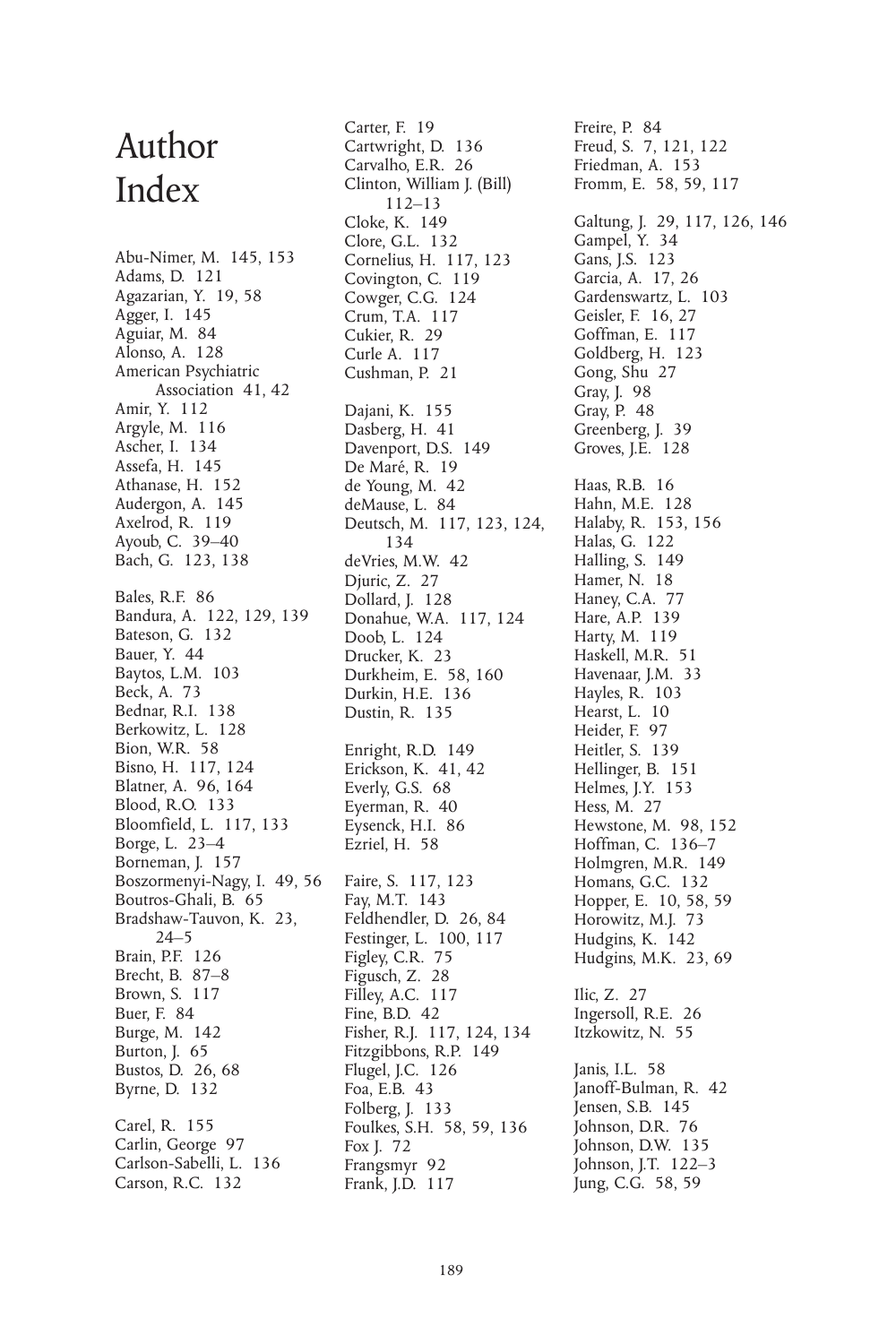Kalayjian, A. 39 Karp, M. 24, 169 Kaufman, E. 65 Kaul, T.J. 138 Kayat, C. 105 Kellermann, N.P.F. 8, 36, 41, 49, 72, 80, 122, 142 Kellermann, P.F. 8, 9, 23, 69, 74, 134, 150, 159 Kester, J.D. 154 Kibel, H. 136 King 120–1 Klain, E. 49, 145 Klein, E.B. 19 Knepler, A.E. 26 Kolt, R. 117, 124 Kreeger, L. 19 Kressel, N.J. 84 Leary, T.  $132$ LeBon, G. 90 Leiss, A.C. 133 Lemert, E. 51 Lensky, G. 123 Lewin, K. 117, 137 Lieberman, M.A. 58 Lindner, E.G. 73, 148 Lobeck, G. 26 Luce, R.D. 132 Mackay, C. 90 Macrae, C.N. 98 Main, T. 19 Manson, S. 40 Marineau, R.F. 16 Maslow, A.H. 97, 119 Mathias, U. 84 McCann, I.L. 73 McCullough, M.E. 149 McDougall, W. 58 Meijler-Iljina, L.I. 33 Mendez-Russel, A. 103 Merton, R.K. 123 Milgram, S. 19 Miller, E.J. 139 Mindell, A. 177 Mitchell J. 68 Modell, J. 119 Moghaddam, F.M. 117 Monteiro, C. 145 Moore, B.E. 42 Moreno, J.L. 15, 18, 51, 58, 65, 114, 117, 151, 167 Moreno, Z.T. 15, 16, 29 Morris, D. 58 Morrissey, M. 143 Moulton, A. 117, 133

Moyer, K.E. 126 Netherlands Medical Society 118 Nisbett, R. 97 North, J. 149 O'Byrne, M. 103 Ochberg, F.M. 135 O'Connor, T. 9 Okey, J.L. 121 Oliver, K. 48 Orlick, T. 111 Ormont, L.R. 123 Otero, H.E. 26 Pargament, K.I. 149 Parson, E. 160 Parsons, T. 117, 123 Paz, O. 92 Pearlman, L.A. 73, 150 Perry, B.D. 49 Peters, R. 58 Petzold, G.H. 84 Pines, M. 59, 131 Piper, R. 19 Post, J.M. 84, 130 Powell, A. 18, 59, 116 Pruitt, D. 117 Pyszczynski, T. 39 Raiffa, H. 132 Rapoport, R.N. 133 Rice, A.K. 139 Robins, R.S. 84, 130 Rogers, C.R. 119, 132 Rose, M. 117 Rosenberg, M. 117 Ross, L. 97 Rothbaum, B.O. 43, 65, 117 Rothman, J. 65, 117 Rowe, A. 103 Rubin, J. 117 Rubin, J.Z. 134 Rubin, T.I. 128 Rummel, R.J. 103, 117 Rutan, J.S. 128 Sabelli, H. 21 Scheff, T.J. 57, 126 Schermer, V.L. 59 Schneider, S. 19 Schützenberger, A. 49 Scobie, E.D. 149 Scobie, G.E.W. 149 Scurfield, R.M. 80 Scutz, W. 152 Seel, R. 19 Sharp, G. 117 Shaw, M.E. 136 Shay, J. 142 Sherif, M. 136 Sherif, C. 136 Sherif, M. 136 Shokol, A. 134 Walters, R.P. 117

Sholevar, G.P. 134 Simmel, E.C. 127 Simon, W.E. Jr. 103 Slaikeu, K.A. 117 Smedes, L.B. 143 Smith, T.W. 128 Smyth, M. 143 Sobel, J. 111 Solomon, S. 39 Solotowitzki, R. 26 Sonnenschein, N. 153, 155 Spark, G.M. 49, 56 Sprague, K. 9, 28, 36 Stangor, C. 98 Staub, E. 121, 150 Stein, A. 136 Stein, S.A. 26 Sternberg, P. 17, 26 Stossel, S. 45 Suedfeld, P. 44 Sunstein, C.R. 102 Tajfel, H. 130, 139 Tauber, C.D. 145 Tavris, C. 129 Taylor, A. 133 Taylor, D.M. 117 Thompson, S. 19 Thoresen, C.E. 149 Toch, H. 19 Treadwell, T.W. 26 Triandis, H. 27 Turner, J. 139 Turner, V. 160 Tutu, D. 154 Ury, W. 117, 124 Van den Bout, J. 33 van Tongeren, P. 153 Verzberger, Y. 42, 43 Volkan, V. 25, 47, 55, 56, 112, 119, 130, 146, 155, 156 Volkas, A. 145 Walters, J.K. 128 Walters, R.H. 129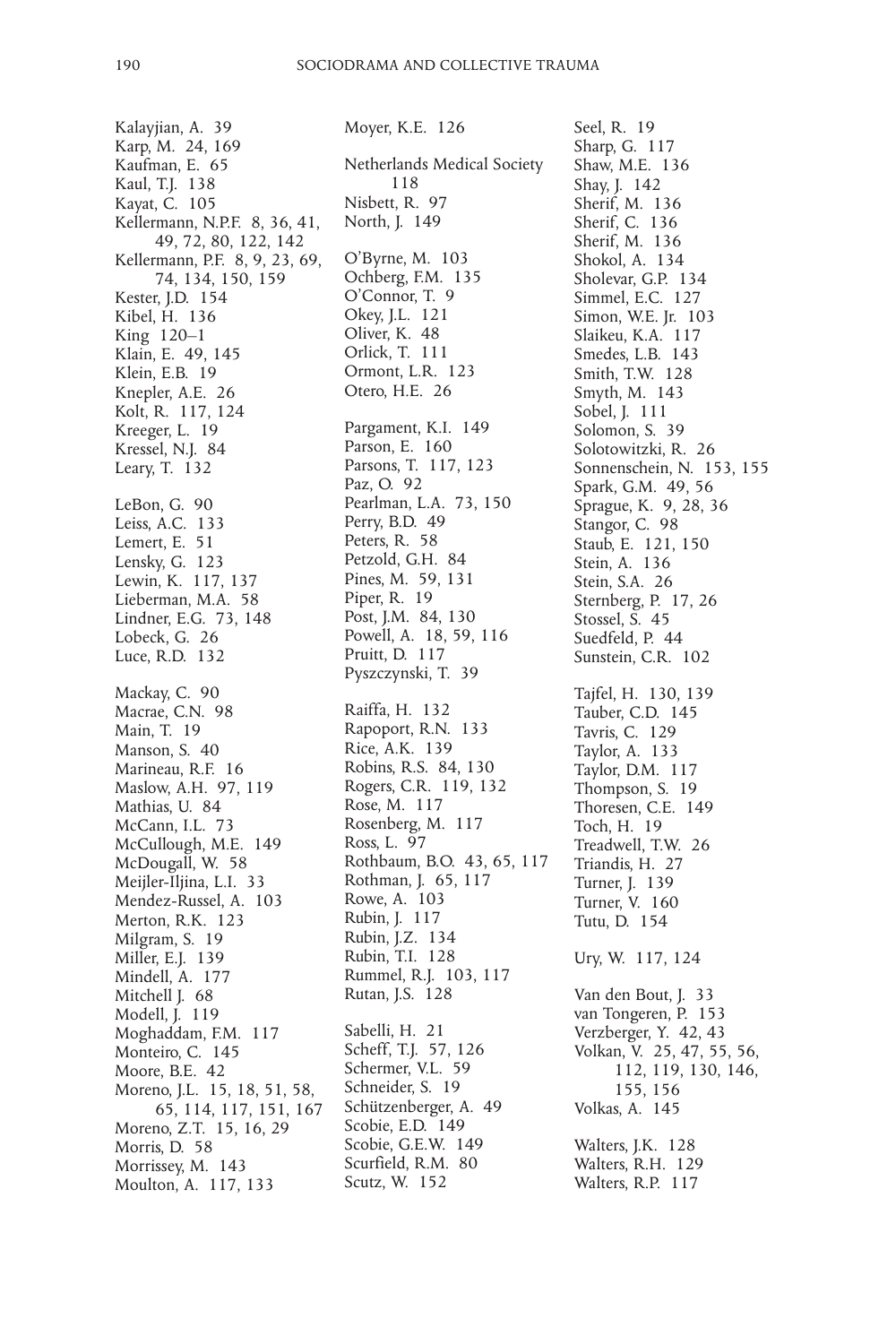AUTHOR INDEX 191

Walton, R.E. 117, 133 Weinberg, H. 19 Wessells, M.G. 145 Whitaker, D.M. 58 Wiener, R. 18, 26 Williams, D. 52 Wittinger, T. 18, 26 Wolpert, S. 121 Woodhouse, T. 117

Yalom, I.D. 136, 137

Zander, A. 136 Zichy, L. 26 Zinbarg, R. 43 Zuretti, M. 16–17, 29, 59